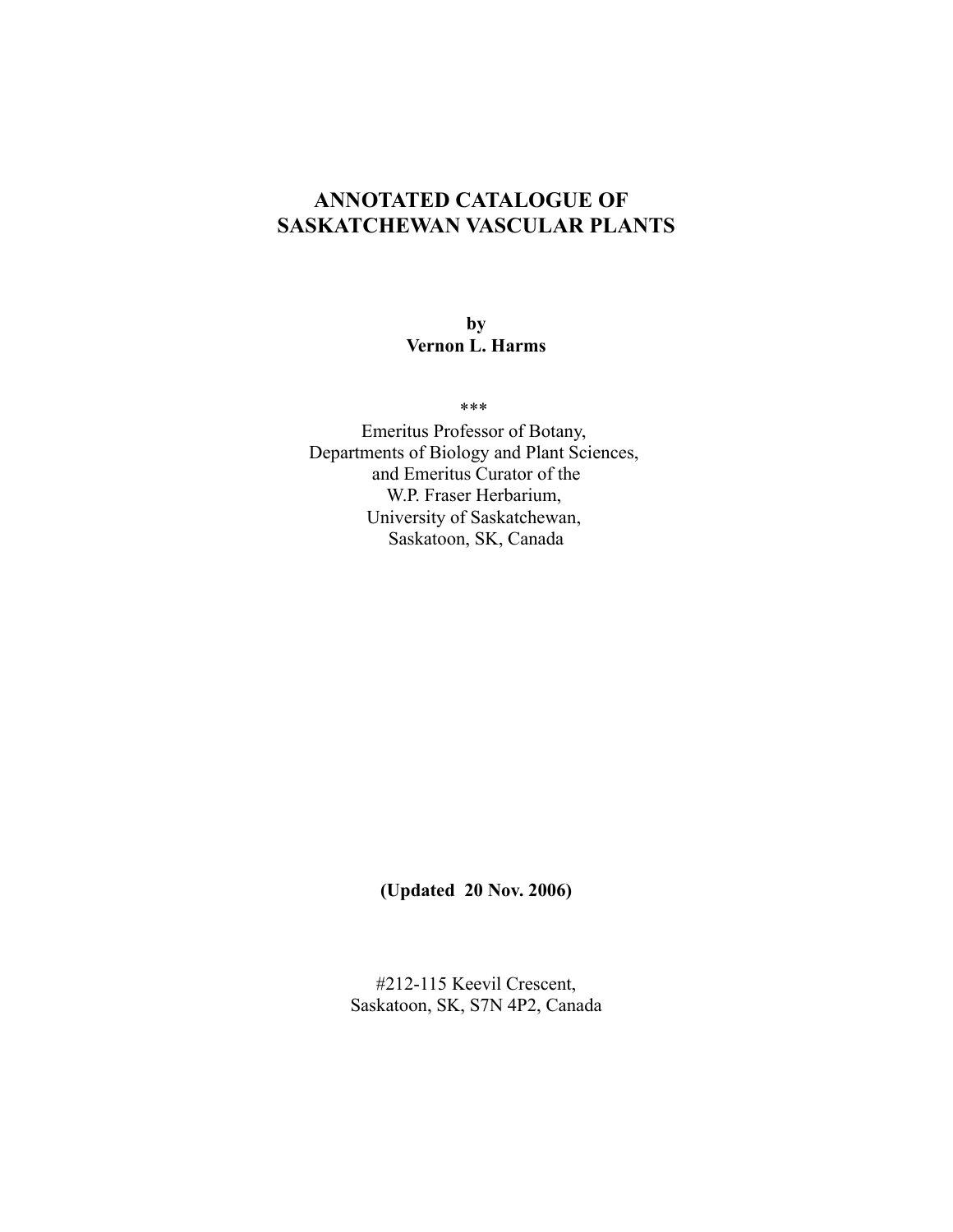# **TABLE OF CONTENTS**

| I. Pteridophytes (Ferns and Allies) ------------------------------- 7           |
|---------------------------------------------------------------------------------|
|                                                                                 |
|                                                                                 |
| Appendix 1 -- Vascular Plants Excluded from the Flora of Saskatchewan - - - 101 |
| Appendix 2 -- Abbreviated Alphabetical Lists of Saskatchewan Native Plants      |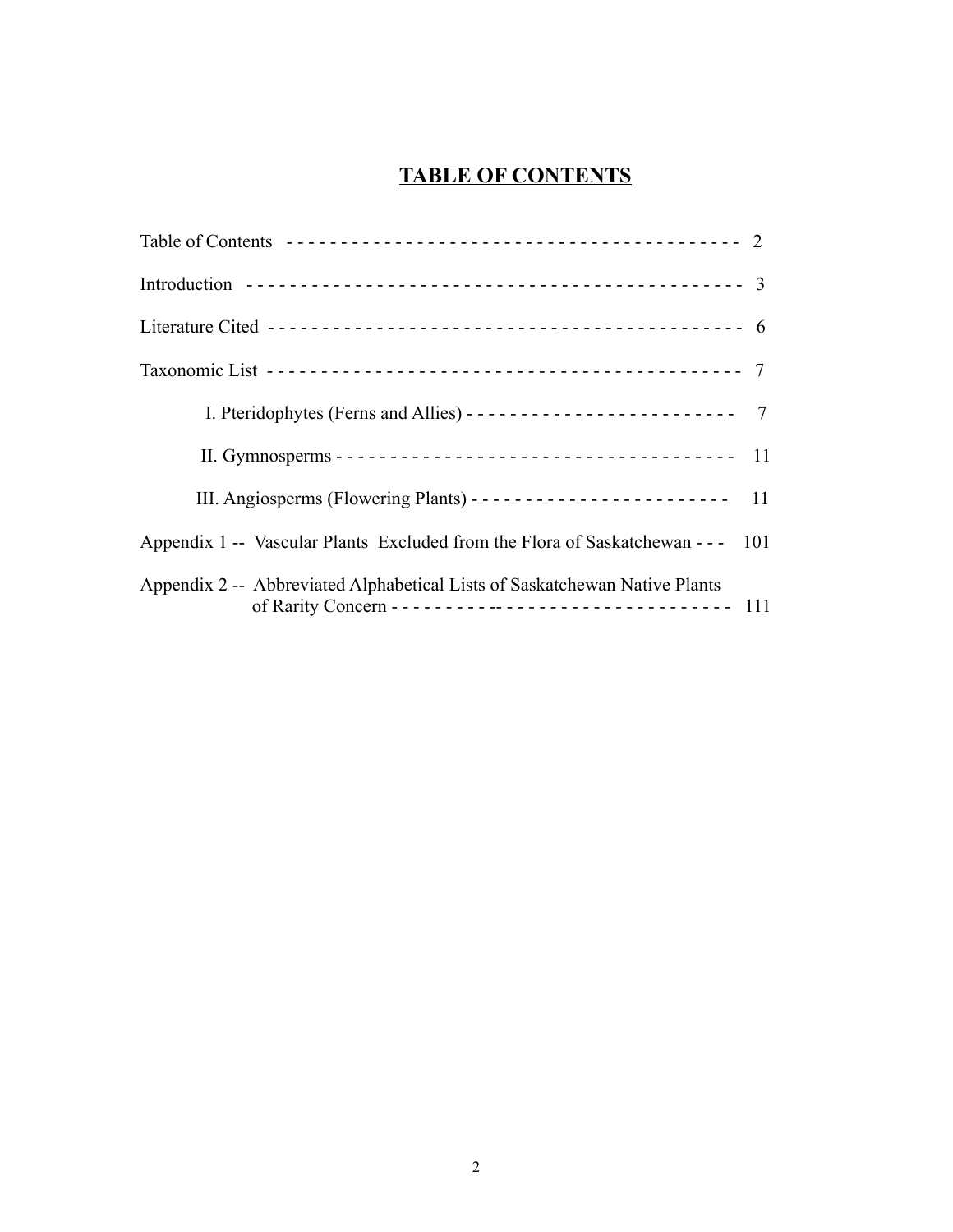#### **INTRODUCTION**

This *Annotated Catalogue of Saskatchewan Vascular Plants* is a compilation of the native and naturalized pteridophytes, conifers and flowering plants recorded in the uncultivated flora of Saskatchewan. It represents an updating of the floral listings in Harms (2003). Since publication of the latter, numerous taxonomic (and resultant nomenclatural) changes have been proposed by recent revisionary studies, often with molecular data inputs reinterpreting genetic relationships, and subsequently published since early 2003 have been eight additional volumes of the presently ongoing *Flora of North America (FNA)* series. Also, since 2003, the *Biota of North America Project* (*BONAP*) (Kartesz & Meacham, 1999-2006) plant list has undergone revisions. To remain relatively current, regional floral lists and manuals require periodic updating that incorporates newly available taxonomic information.

Most recently proposed taxonomic revisions with their associated name changes have been accepted in this catalogue, especially if included in published volumes of the *Flora of North America* (*FNA*), or alternatiovely by the *Biota of North America Project* (*BONAP*) (Kartesz & Meacham, 2006). But, when personal experience with regard to particular plant groups contradicted recent innovations, my preferred alternative taxonomic interpretations are followed in this catalogue.

In this catalogue, the plant families are alphabetically arranged under the following three major vascular plant groups: I. Pteridophytes (Fern Allies and True Ferns); II. Gymnosperms: Conifers (Cone-bearing Naked-seed Plants); and III. Angiosperms (Flowering Plants). In turn, the genera, species, subspecies, and varieties are listed alphabetically under their respective families. Taxonomic forms (formae) are not included. For each taxon entry, the accepted scientific name is given with its authorship, followed by its common name(s). With non-standardization of plant common names, various ones may be used for any one species, and the more frequent ones are given here. A more comprehensive listing of common names is provided in Harms (2003). Listed in square brackets following the common names, are the more important scientific synonyms with their authorships, allowing for the interconnecting and interrelating of alternative names for taxa that may be found in presently used floral manuals and reference sources. More comprehensive synonomy lists are found in Harms (2003). Cross-referencing is provided for alternate names often used in more recent literature for genus-level name changes, although nor for changed species' epithets within a genus which the listed synonyms should help to clarify.

Finally, following the synonymy list for each listed taxon, brief status indicators are given using the following abbreviations as defined below for presence/origin status, and for rarity/abundance status:

#### Presence and Origin Indicators:

- N -- native taxa: the indigenous or original species in Saskatchewan prior to European settlement.
- 
- In -- naturalized exotic taxa (broadly defined as all non-native plant taxa, whether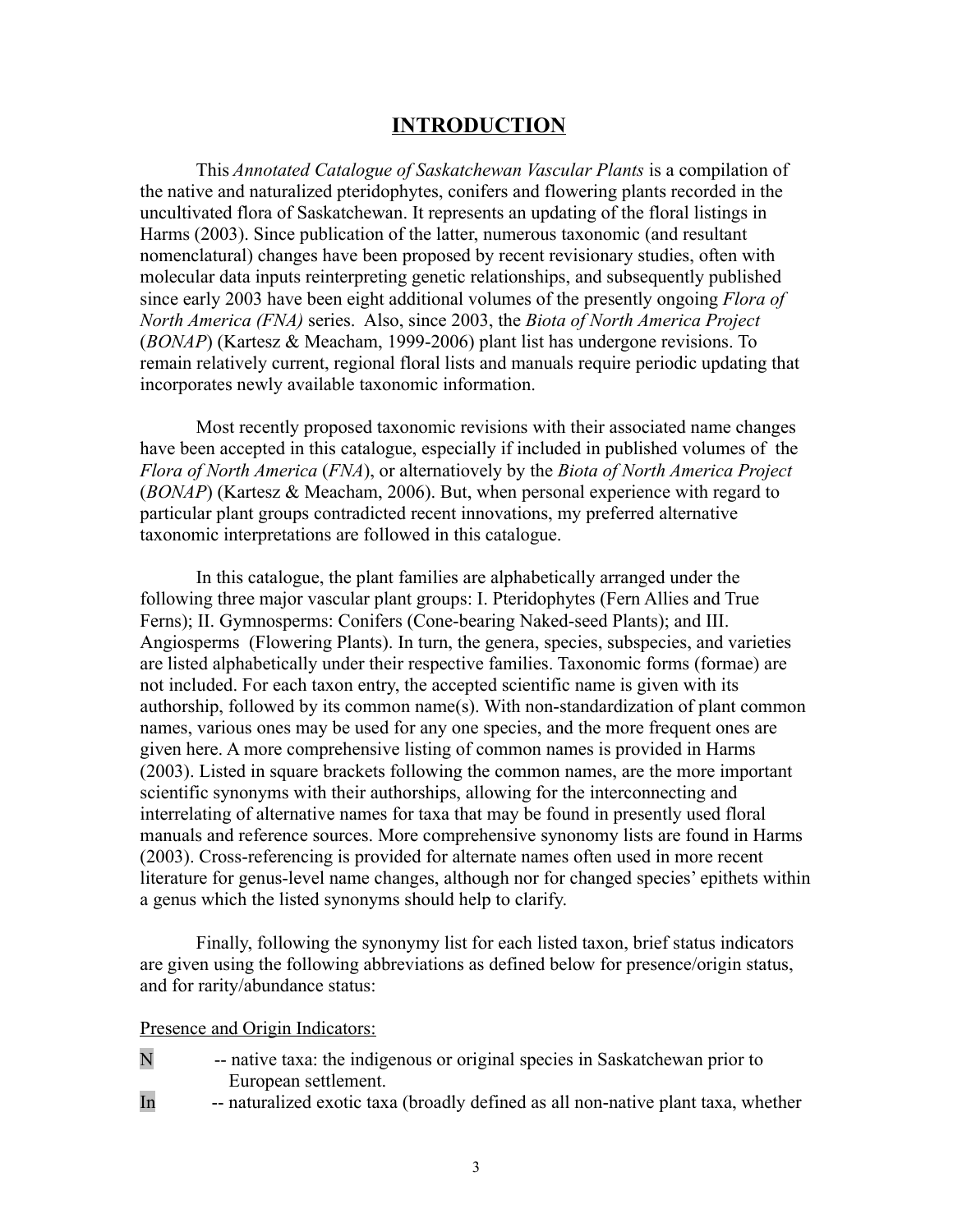deliberately or accidentally introduced, that have become established in the natural flora, excluding cultivated plants and adventive plants never becoming naturally established).

- ADV? -- introduced taxa that possibly may be either only adventive (casual) rather than truly established (naturalized), or not persistent to the present if temporarily established.
- VER? -- reported taxa, whether native or introduced, presumed likely to be present in Saskachewan, but lacking firm confirmation. Those previously reported taxa lacking confirmation, that are deemed unlikely to be present, or with reportbases shown to be erroneous, have been excluded from the main catalogue, but are listed in Appendix 1.
- HYB -- a hybrid taxon.

Rarity/Abundance Designations Assigned for Native Taxa:

- N EXT? -- probably extirpated (recorded previously but apparently no longer existing in the province).
- N END -- endangered (critically threatened by human or natural factors with extirpation throughout all of its Saskatchewan range because of extreme rarity). Typically 5 or fewer sites in the province or locally sparse at all sites.<br>N THR -- threatened (imperiled by its rarity and likely to become endangered in
- -- threatened (imperiled by its rarity and likely to become endangered in Saskatchewan). Typically found at 6–15 sites in the province and mostly locally sparse.
- N VUL -- vulnerable (at risk because of low or declining numbers and thus of special concern, but with no obvious immediate endangerment). Typically found at 16–25 sites in the province and locally sparse at many.
- N UC -- uncommon (apparently secure in Saskatchewan but of potential long-term concern because not frequent or numerous in the flora).
- N FC -- fairly common and reasonably secure in Saskatchewan.
- N C -- common (many occurrences and apparently secure in Saskatchewan).
- N CC -- very common or abundant (demonstrably secure with many widespread occurrences in Saskatchewan and often locally numerous).<br>N U? -- status uncertain in Saskatchewan due to limited or confuse
- -- status uncertain in Saskatchewan due to limited or confused information.
- N UR? -- rare, with status undetermined pending more information.
- N ? -- a question mark following any abbreviation denotes uncertainty because of limited information.

# Rarity/Abundance Designations Assigned for Naturalized Introduced Taxa:

- In ADV? -- introduced and possible adventive; introduced plant taxa whose naturalized presence in Saskatchewan is questioned.
- In R -- single or very few known occurrences.
- In UC -- uncommon (not common or numerous in the flora).
- In FC -- fairly common.
- In C -- common (many occurrences).
- In CC -- very common or abundant (with many widespread occurrences and usually locally numerous).
- In U? -- status uncertain in Saskatchewan because of limited information.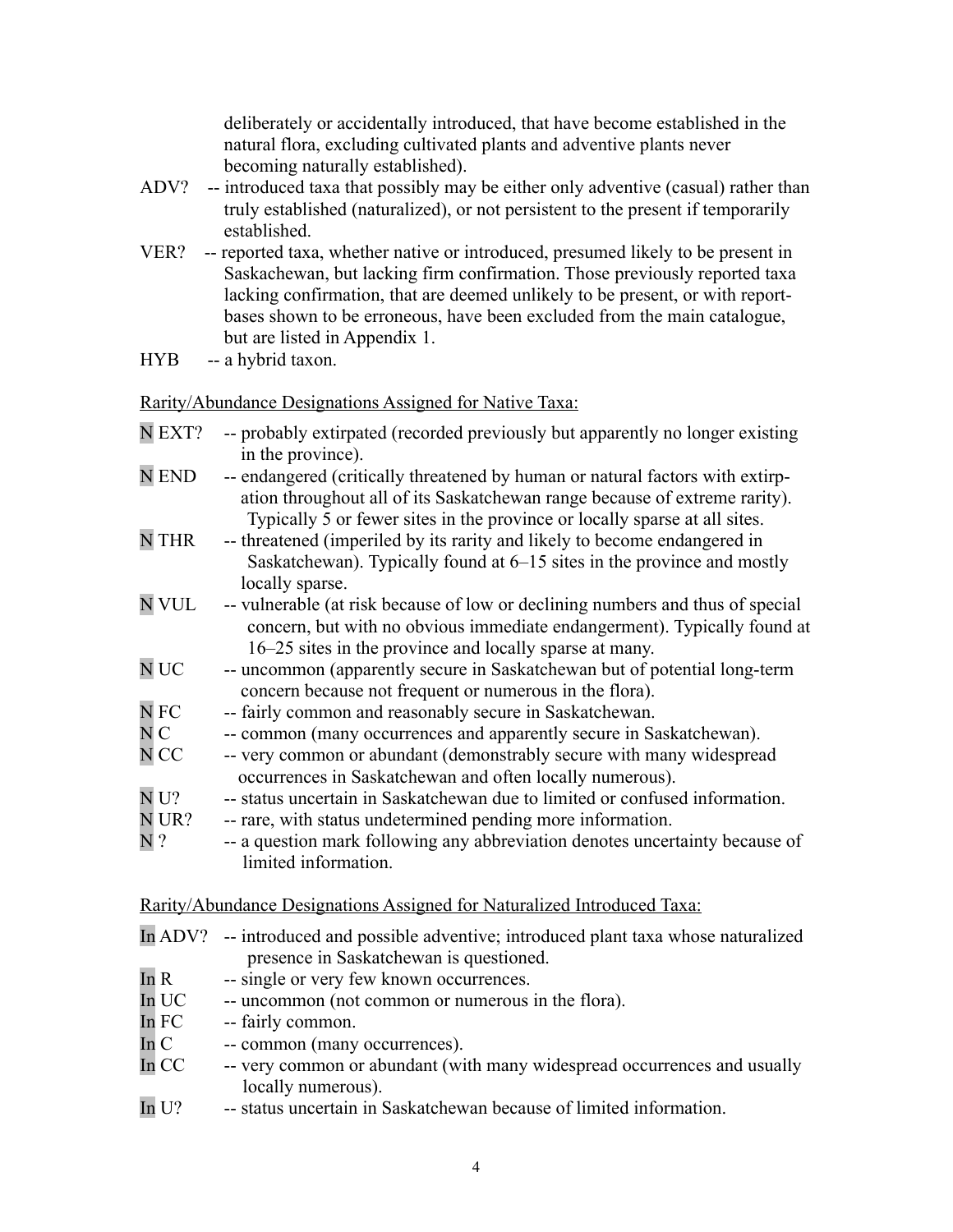In ? -- a question mark following any abbreviation denotes uncertainty because of limited information.

The rarity/abundance categories are based on the author's personal judgements. They are not given for plant taxa lacking certain verification in the province nor for putative hybrids.

In addition, for those native taxa deemed of provincial rarity concern (e.g., EXT?, END, THR, and VUL), the Nature Conservancy provincial ("S") rarity rankings ("Element Ranks"), as assigned by the Saskatchewan Conservation Data Centre (1998, 2000), are given in parentheses following my designations. These Nature Conservancy Element Ranks are briefly defined as follows:

.

# RANKS DEFINITIONS OF RANKS

- X Presumed extinct (globally) or extirpated (provincially). After intensive searching, there appears virtually no likelihood of rediscovery.
- H Historical occurrence only, without recent verification, so possibly extinct (or extirpated), but thorough searches are still needed to preclude it being extant.
- 1 Critically imperiled because of extreme rarity or some factor(s) making it particularly vulnerable to extinction (or extirpation). Typically 5 or fewer occurrences, or very few remaining individuals (<1000).
- 2 Imperiled because of rarity or because some factor(s) makes it very vulnerable to extinction (or extirpation). Typically 6 to 20 occurrences, or few remaining individuals (1,000 to 3,000).
- 3 Vulnerable either because very rare and local throughout its range, or found only in a restricted range (even if abundant in some locations), or because of other factor(s) making it vulnerable to extinction (or extirpation). Rare to uncommon, with typically 21 to 100 occurrences, or between 3,000 to 10,000 individuals.
- 4 Apparently secure, uncommon but not rare (although may be rare in parts of its range, particularly on the periphery), and usually widespread. Apparently not vulnerable in most of its range, but possibly with cause for long-term concern. Typically more than 100 occurrences, and over 10,000 individuals.
- 5 Demonstrably secure -- common, widespread, and abundant (although it may be rare in parts of its range, particularly on the periphery). Not vulnerable in most of its range. Typically with considerably more than 100 occurrences and 10,000 individuals.
- ? Unranked or uncertain -- rank either not yet assessed or considered inexact.
- R Reported but lacking persuasive documentation to provide basis for either accepting or rejecting the report.
- RF Reported falsely, with the error persistent in literature.
- Q Questionable taxonomy -- taxonomic difficulties existing with the taxon's distinctiveness at its current level that need resolution.
- U Unrankable currently due to a lack of information or to conflicting information.

Abbreviated lists of the native Saskatchewan plants of rarity concern are given in Appendix 2, where arranged alphabetical under the different categories recognized here.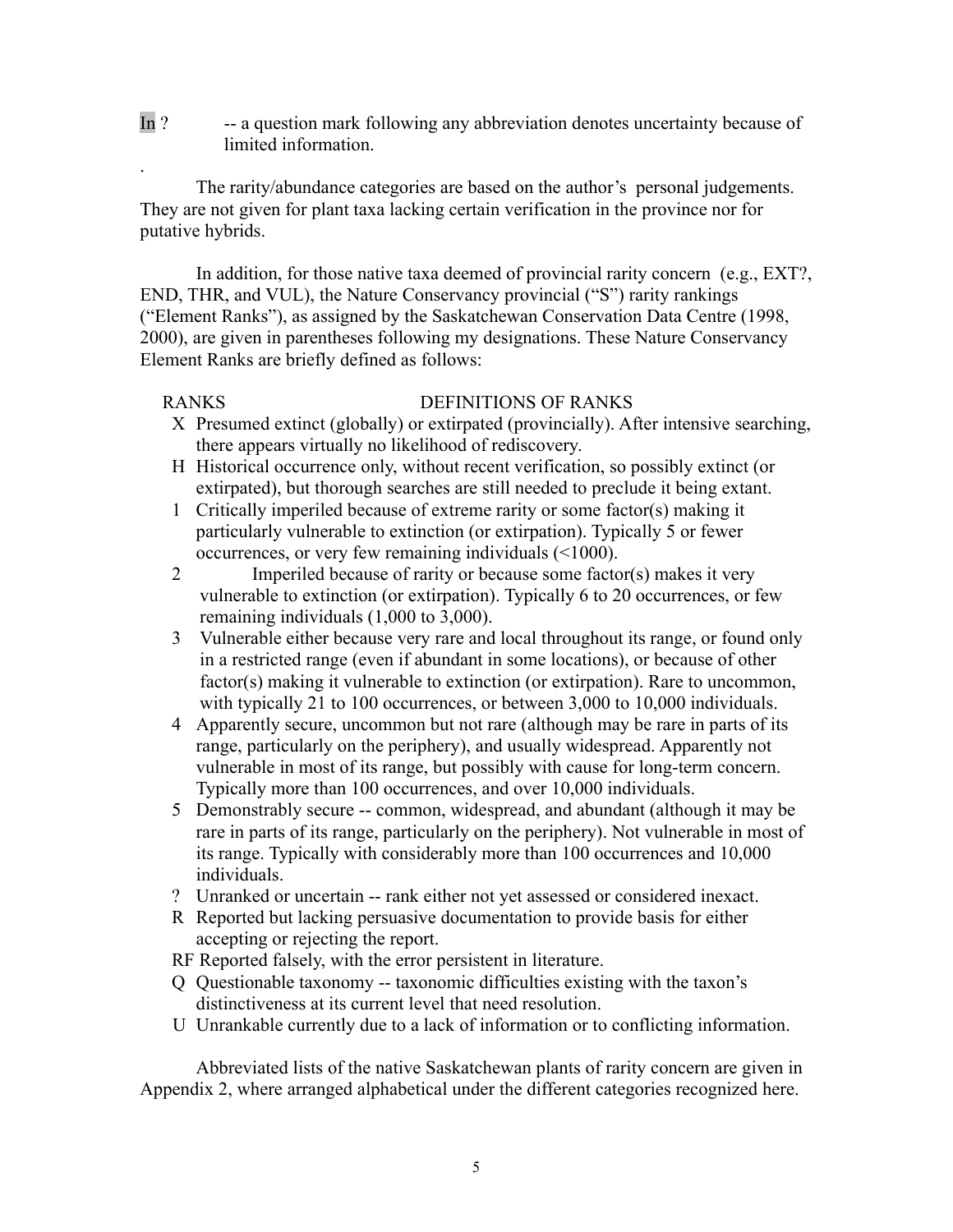Some Latin words or abbreviations frequently associated with botanical nomenclature that may be encountered in the present list, include the following:

| Abbrev.                                                               | Latin Term | <b>English Meaning</b>                                  |
|-----------------------------------------------------------------------|------------|---------------------------------------------------------|
| auct.<br>auctor                                                       |            | $=$ "of authors" -- a name used by some authors, but    |
|                                                                       |            | not considered a true taxonomic synonym.                |
| ex                                                                    |            | $=$ "according to" -- refers to an author first validly |
|                                                                       |            | publishing a plant name, but crediting another.         |
| nom. illeg.                                                           |            | $=$ name illegitimate acc. to I.C.B.N.                  |
| non                                                                   |            | $=$ "not"                                               |
| includens<br>incl.                                                    |            | $=$ "including"                                         |
| sensu stricto<br>S. Str.<br>sensu lato<br>s.lat.<br>pro parte<br>p.p. |            | $=$ "in a narrow sense"                                 |
|                                                                       |            | $=$ "in a broad sense"                                  |
|                                                                       |            | $=$ "in part"                                           |
| sphalm. sphalmate                                                     |            | $=$ "by mistake" – usually referring to long-           |
|                                                                       |            | persistent spelling errors.                             |

# **LITERATURE CITED**

- Harms, Vernon L. 2003. *Checklist of the Vascular Plants of Saskatchewan; and the Provincially and Nationally Rare Native Plants in Saskatchewan: Including Important Synonyms, Authors of Epithets, Common Names, and Various Status Indicators.* University of Saskatchewan Extension Press, Saskatoon, SK, Canada (May 2003).
- Harms, V.L., Ryan, P.A., and Haraldson, J.A. 1992. *The Rare and Endangered Native Vascular Plants of Saskatchewan . . .* . Report for the Saskatchewan Natural History Society. The W.P. Fraser Herbarium, University of Saskatchewan, Saskatoon.
- Kartesz, J.T., & C.A. Meacham. 1999. *Synthesis of North American Flora.* Version 1.0. [Biota of North American Biota Program (BONAP), Univ. of North Carolina]. North Carolina Botanical Garden, Chapel Hill, North Carolina, U.S.A.
- Kartesz, J.T., & C.A. Meacham. 2005. *Synthesis of North American Flora.* Version 2.0. [Biota of North American Biota Program (BONAP), Univ. of North Carolina]. North Carolina Botanical Garden, Chapel Hill, North Carolina, U.S.A.
- Saskatchewan Conservation Data Center (SK-C.D.C.). (Updated December, 1998, 2000). Vascular Plant Species List. Saskatchewan Conservation Data Center, Regina, SK. http://www.biodiversity.sk.ca/Docs/vasc.pdf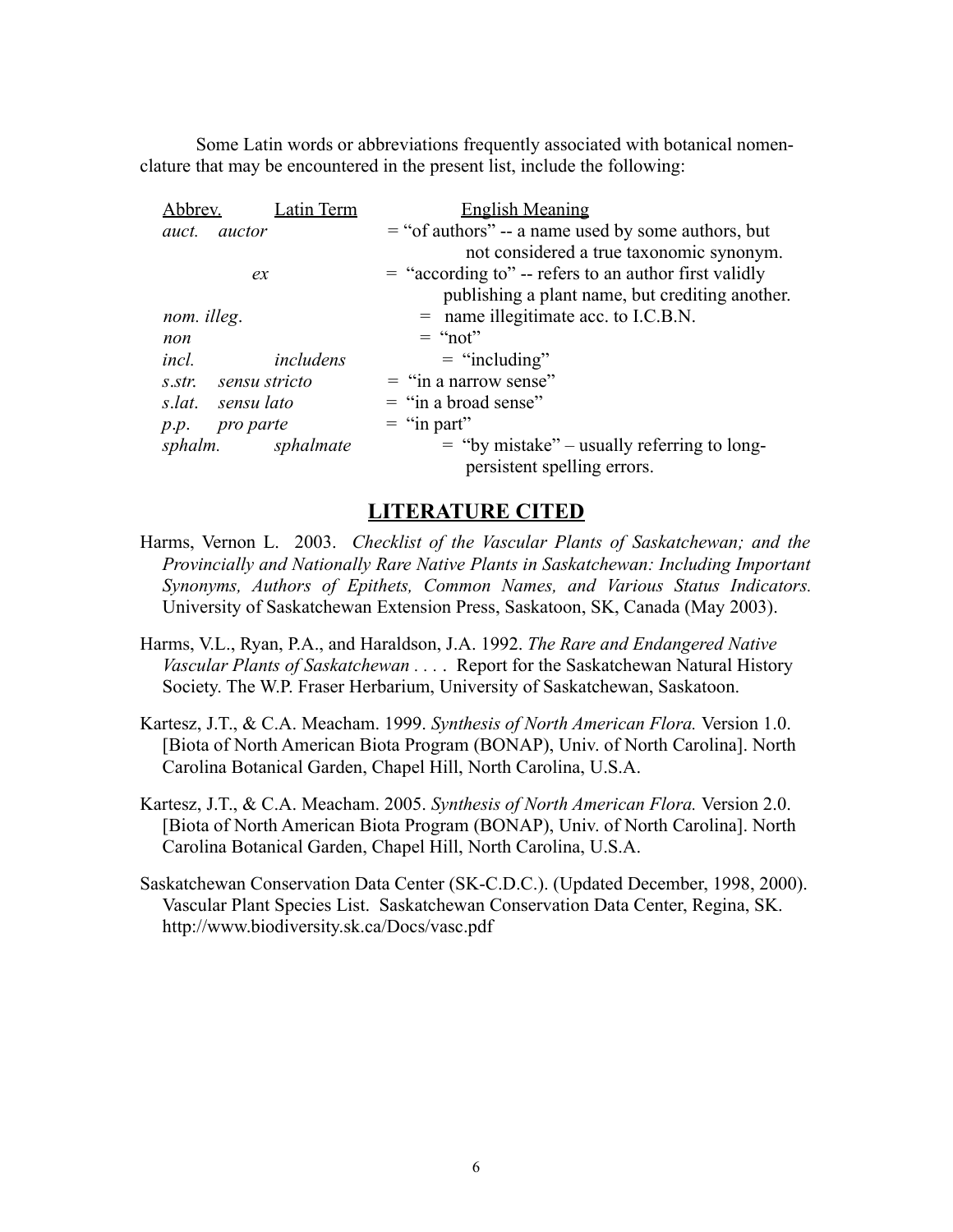# **TAXONOMIC LIST**

# **I. PTERIDOPHYTES (Ferns and Fern Allies)**

#### **DRYOPTERIDACEAE (Wood Fern Family):**

- *Athyrium filix-femina* (L.) Roth ex Mert. var. *angustum* (Willd.) Lawson EASTERN LADY-FERN. [*A. f-f.* var. *michauxii* (Spreng.) Farw.]. N VUL. (S3T?).
- *Athyrium filix-femina* (L.) Roth ex Mertens var*. cyclosorum* (Rupr.) Ledeb. SITKA or WESTERN LADY-FERN. [*A. f-f*. var*. sitchense* (Rupr.) Ledeb]. N UC.
- *Cystopteris fragilis* (L.) Bernh -- FRAGILE or BRITTLE FERN or BLADDER-FERN. N CC.
- *Cystopteris montana* (Lam.) Bernh. ex Desv. MOUNTAIN BLADDER-FERN. N END (S1).
- *Dryopteris carthusiana* (Vill.) Fuchs SPINULOSE SHIELD-FERN or WOOD-FERN. [*D. austriaca* (Jacq.) Schinz & Thell. var*. spinulosa* (Muell.) Fisch.; *D. spinulosa* (Muell.) Watt]. N CC.
- *Dryopteris cristata* (L.) Gray CRESTED SHIELD-FERN or WOOD-FERN. N UC.
- *Dryopteris filix-mas* (L.) Schott MALE FERN. N END (S1).
- *Dryopteris fragrans* (L.) Schott FRAGRANT SHIELD-FERN or WOOD-FERN. [*D. f.* var. *remotiuscula* Kom.]. N C.
- *Gymnocarpium dryopteris* (L.) Newm. COMMON or NORTHERN OAK-FERN. [*Dryopteris linnaeana* Christ.; *D. disjuncta* auct*.* non (Rupr.) Morton; *Carpogymnia dryopteris* (L.) A. & D. Love; *Phegopteris d.* (L.) Fèe]. N C.
- *Gymnocarpium X intermedium* Sarv. (= *G. dryopteris* X *G. jessoense*). N HYB.
- *Gymnocarpium jessoense* (Koidz.) Koidz. ssp. *parvulum* Sarv. NAHANNI or ASIAN OAK-FERN. [*G. robertianum* auct. non (Hoffm.) Newm.; *D. disjuncta* auct. non (Rupr.) Morton; *Carpogymnia dryopteris* (L.) A.&D. Love var. *pumila* (DC.) Boivin]. N VUL (S2S3).
- *Matteuccia struthiopteris* (L.) Todaro var. *pensylvanica* (Willd.) Morton OSTRICH FERN. [*M. pensylvanica* (Willd.) Raym.; *Onoclea struthiopteris* (L.) Hoffm. var. *pensylvanica* (Willd.) Boivin; *Pteretis p.* (Willd.) Fern.]. N CC
- *Woodsia X abbeae* Butters (= *W. oregana* X *W. ilvensis*). [*W. oregana* D.C. Eat. var. s*quammosa* Boivin; *W. confusa* Taylor]. **N** HYB.
- *Woodsia alpina* (Bolton) S.F. Gray ALPINE or NORTHERN WOODSIA. N END (S1).
- *Woodsia glabella* R.Br. SMOOTH WOODSIA. N VUL (S2).
- *Woodsia ilvensis* (L.) R.Br. RUSTY WOODSIA. N C
- *Woodsia oregana* D.C. Eat. ssp. *oregana* OREGON WOODSIA or CLIFF-FERN. N VUL (S2T?).
- *Woodsia oregana* D.C.Eat. ssp. *cathcartiana* (Robins.) Windham OREGON WOODSIA or CLIFF-FERN. [*W. o.* var. *c.* (Robins.) Morton]. N VUL (S2T?).
- *Woodsia scopulina* Eat. ssp. *scopulina* ROCKY MOUNTAIN WOODSIA. [*W. oregana* var. *lyallii* (Hooker) Boivin]. N END (S1).

### **EQUISETACEAE (Horsetail Family):**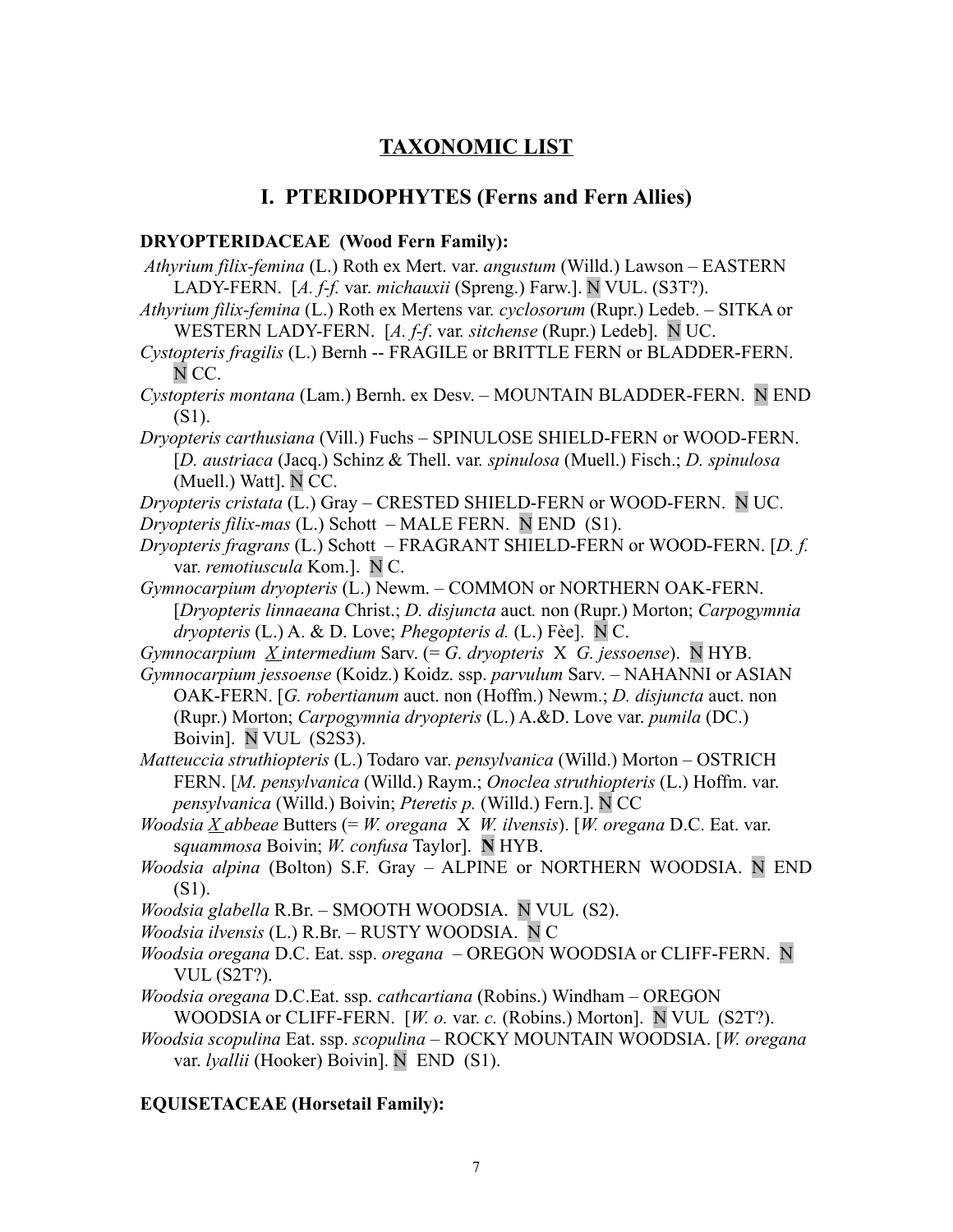*Equisetum arvense* L. -- COMMON or FIELD HORSETAIL. N CC

- *Equisetum X ferrissii* Clute (= *E. hyemale* X *E. laevigatum*). [*E hyemale* L. var. *intermedium* A.A. Eat.]. N HYB.
- *Equisetum fluviatile* L. WATER or SWAMP HORSETAIL. [*E. f.* var. *limosum* (L.) Gilb.; *E. limosum* L.]. N CC
- *Equisetum hyemale* L. ssp. *affine* (Engelm.) Calder & Taylor COMMON or TALL SCOURING-RUSH. [*E. h.* var. *a.* (Engelm.) A.A. Eat.; *E. h.* var. *pseudohyemale* (Farw.) Mort.]. N CC
- *Equisetum laevigatum* A.Br. SMOOTH SCOURING-RUSH or HORSETAIL. [*E. l.* ssp. *funstonii* (A.A. Eat.) Hartm.; *E. kansanum* Schaffn.; *E. funstonii* A.A. Eat.; *Hippochaete laevigata* (A.Br.) Farw.]. N C
- *Equisetum X litorale* Kuhl. ex Rupr. (= *E. arvense* X *E. fluviatile*). [*E. hyemale* L. var. *intermedium* Eat.; *E. h. var. elatum* (Engelm.) Morton]. N HYB
- *Equisetum X mackaii* (Newm.) Brich. (*= E. hyemale* X *E. variegatum*). [*E. variegatum* var. *jesupii* A.A. Eat.; E*. trachyodon* (A.Br.) Koch]. N HYB
- *Equisetum X nelsonii* (A.A. Eat.) Schaf. (= *E. laevigatum* X *E. variegatum*). NELSON'S HORSETAIL. [*E*. *variegatum* Schleich. ex Weber & Mohr. var. *nelsonii* A.A. Eat.]. N HYB
- *Equisetum palustre* L. MARSH HORSETAIL. [*E. p.* var. *americanum* Vict.; *E. p.* var*. simplicissimum* A.Br.]. N UC
- *Equisetum pratense* Ehrh. MEADOW HORSETAIL. N C
- *Equisetum scirpoides* Michx. DWARF SCOURING-RUSH or HORSETAIL. N C
- *Equisetum sylvaticum* L. WOODLAND HORSETAIL. [*E. s.* var. *pauciramosum* Milde; *E. s.* var. *multiramosum* (Fern.) Wherry]. N C
- *Equisetum variegatum* Schleich. ex Weber & Mohr. ssp. *variegatum* VARIEGATED or NORTHERN SCOURING-RUSH or HORSETAIL. [*E. v*. var. *anceps* Milde]. N FC.

# **ISOETACEAE (Quillwort Family):**

*Isoetes echinospora* Dur. – SPINY-SPORED QUILLWORT. [*I. e.* var. *muricata* (Dur.) Engelm.; *I. e.* var. *braunii* (Dur.) Engelm.; *I. muricata* Dur. var. *braunii* (Dur.) C.F. Reed; *I. braunii* Dur.; *I. tenella* Leman]. N UC.

*Isoetes*  $\underline{X}$  *hickeyi* Taylor & Luebke (= *I. echinospora*  $X$  *I. lacustris*). N HYB.

*Isoetes lacustris* L. – LAKE or LARGE-SPORED QUILLWORT.[*I. macrospora* Dur.].  $N$  THR  $(S1)$ .

# **LYCOPODIACEAE (Club-Moss Family):**

- *Diphasiastrum complanatum* (L.) Holub GROUND-CEDAR; TRAILING GROUND-PINE.[*Lycopodium complanatum* L.; *L. tristachyum* auct. non Pursh]. N C.
- *Diphasiastrum sitchense* (Rupr.) HolubSITKA or SAVIN-LEAVED GROUND-PINE, GROUND-CEDAR, or GROUND-FIR. [*Lycopodium sitchense* Rupr.; *L. sabinifolium* Willd. ssp. *sitchense* (Rupr.) Calder & Taylor]. N VUL (S2).
- *Huperzia selago* (L.) Bernh. ex Mart. & Schrank var. *selago* -- MOUNTAIN or NORTHERN CLUB-MOSS. [*Lycopodium selago* L.]. N VUL (S1T1).
- *Huperzia selago* (L.) Bernh. ex Mart. & Schrank var. *densa* Trev. MOUNTAIN or NORTHERN CLUB-MOSS. [*Lycopodium selago* L. var*. patens* (Beauv.) Desv.; *L. s.* var. *appressum* Desv.]. N THR (S1T1).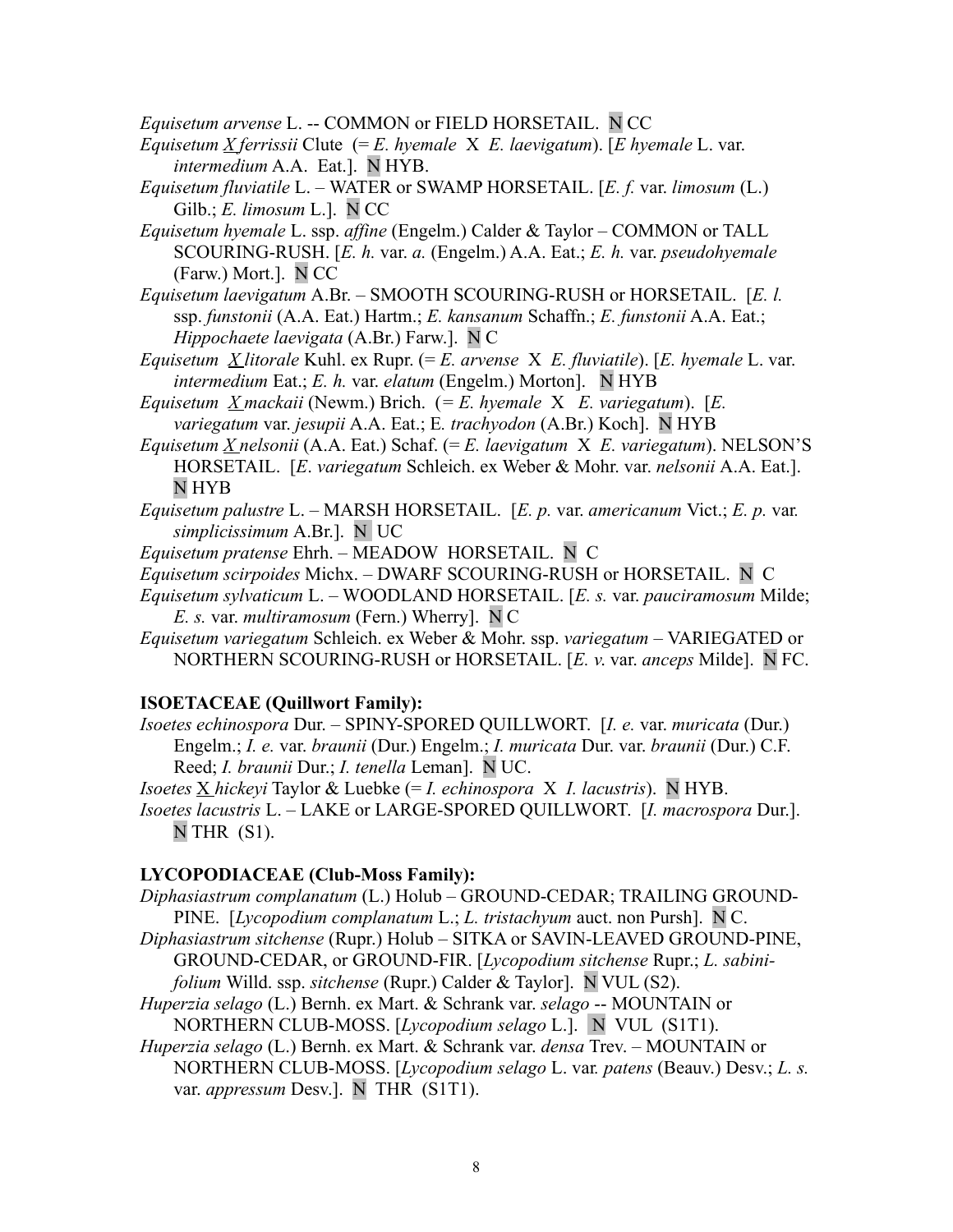*Lycopodiella inundata* (L.) Holub – BOG CLUB-MOSS. [*Lycopodium i.* L.]. N THR (S1).

*Lycopodium annotinum* L. *–* STIFF CLUB-MOSS. N CC.

*Lycopodium clavatum* L. – RUNNING or STAGHORN CLUB-MOSS. N VER? Lycopodium complanatum (=Diphasiastrum complanatum).

- *Lycopodium dendroideum* Michx. TREE CLUB-MOSS or GROUND-PINE. [*L. obscurum* auct. non L.; *L. o.* var. *dendroideum* (Michx.) Eat.]. N C.
- *Lycopodium hickeyi* Wagner, Beitel & Moran HICKEY'S CLUB-MOSS or GROUND-PINE. [*L. obscurum* L. var. *isophyllum* Hick.]. N UR? (S?).
- Lycopodium inundatum (=Lycopodiella inundata)
- *Lycopodium lagopus* (Laest. ex Hartm.) Zins. ex Kuz. RUNNING CLUB-MOSS; GROUND-PINE. [*L. clavatum* auct. non L.; *L. c.* var. *lagopus* Laest ex Hartm.; *L. c.* var. *megastachyon* Fern. & Biss.; *L. c.* var. *monostachyon* Grev. & Hooker; *L. c.* var. *integerrimum* Spring ]. N C.

Lycopodium selago (=Huperzia selago).

Lycopodium sitchense (=Diphasiastrum sitchense).

### **MARSILEACEAE (Pepperwort Family):**

*Marsilea vestita* Hooker & Grev. – HAIRY PEPPERWORT; WATER-CLOVER; CLOVER-FERN. [*M. v.* var. *mucronata* (A.Br.) Baker; *M. mucronata* A.Br.; *M. tenuifolia* Engelm. ex A.Br.]. N UC.

### **OPHIOGLOSSACEAE (Grape-Fern Family):**

*Botrychium ascendens* W.H. Wagner -- TRIANGULAR-LOBED or UPSWEPT MOON-WORT. N END (S?) *Botrychium campestre* W.H. Wagner & Farrar – PLAINS or PRAIRIE MOONWORT or GRAPE-FERN. [*B. lunaria* auct. non (L.) Sw.]. NEND (S1). *Botrychium hesperium* (Maxon & Clausen) Wagner & Lell. *–* WESTERN CHAMOMILE-LEAVED GRAPE-FERN. [*B. matricariifolium* auct. non A. Br.; *B. m.* var. *hesperium* (Max.& Claus.) Broun]. N THR (S1). *Botrychium lanceolatum* (Gmel.) Angstr. ssp. *lanceolatum* – LANCE-LEAVED or TRIANGULAR GRAPE-FERN or MOONWORT. N END (S1T1). *Botrychium lanceolatum* (Gmel.) Angstr. ssp. *angustisegmentum* (Pease & Moore) Clausen -- LANCE-LEAVED or NARROW-TRIANGULAR GRAPE-FERN or MOONWORT. [*B. angustisegmentum* (Pease & Moore) Fern.]. N END (S1T1). *Botrychium lunaria* (L.) Sw. – COMMON MOONWORT*.* [*B. l.* var. *onondagense* (Underw.) House]. N VUL (S1). *Botrychium minganense* Vict. -- MINGAN MOONWORT. [*B. lunaria* (L.) Sw. var. *minganense* (Vict.) Dole; *B. l.* ssp. *m.* (Vict.) Calder & Taylor]. N THR (S1). *Botrychium multifidum* (Gmel.) Rupr. – LEATHERY GRAPE-FERN. [*B. m*. var. *intermedium* (Eat.) Farw.; *Sceptridium multifidum* (Gmel.) Nisjida ex Tagawa]. N UC. *Botrychium pallidum* Wagner -- PALE MOONWORT. N END (S?). *Botrychium paradoxum* W.H.Wagner – TWO-SPIKED, PARADOXICAL or PECULIAR MOONWORT or GRAPE-FERN. N END (SR). *Botrychium pedunculosum* W.H. Wagner – STALKED MOONWORT.N END (S1).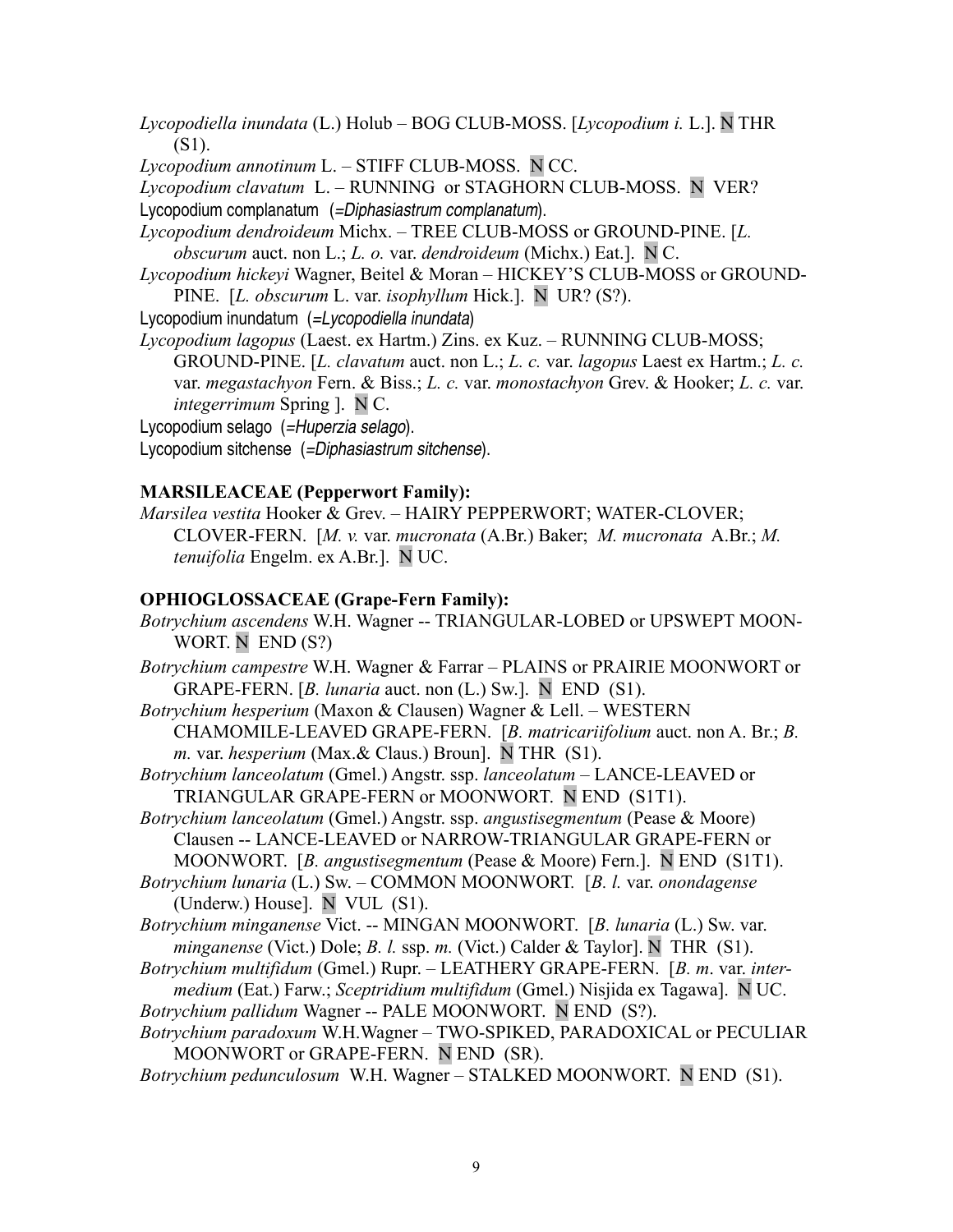- *Botrychium simplex* E.Hitchc. LEAST MOONWORT or GRAPEFERN. [*B. s.* var. *tenebrosum* (Eat.) Claus.]. N END (S1).
- *Botrychium virginianum* (L.) Sw*.* var. *virginianum* -- VIRGINIA GRAPE-FERN; RATTLESNAKE-FERN. [*B. v*. var. *europaeum* Angstr.; *Botrypus v.* (L.) Holub.]. N C.

### **POLYPODIACEAE (Polypody Family):**

- *Polypodium sibiricum* Sipl. -- SIBERIAN POLYPODY. [*P. virginianum* auct. *p*.*p*. non L.; *P. vulgare* auct. *p.p.* non L.]. N C.
- *Polypodium virginianum* L. –COMMON ROCK POLYPODY. [*P. vulgare* auct. *p*.*p*. non L.; *P. vulgare* var. *virginianum* (L.) Eat.]. N UC?

#### **PTERIDACEAE (Brake Fern Family**

- *Cryptogramma acrostichoides* R.Br. AMERICAN ROCK-FERN, ROCK-BRAKE or PARSLEY-FERN. [*C. crispa* (L.) R.Br. ssp. *a.* (R.Br.) Hulten]. N C.
- *Pellaea gastonyi* Windham -- GASTONY'S OR PURPLE-STEMMED CLIFF-BRAKE. [*P. atropurpurea* auct. non (L.) Link.; *P. canadensis* Windham]. N END (S1).
- *Pellaea glabella* Mett. ex Kuhn. var. *occidentalis* (E.Nels.) Butt. WESTERN SMOOTH CLIFF-BRAKE.[P. g. ssp. *o.* (E.Nels.) Windham.; *P. g.* var. *nana* (Richards.) Cody; *P. g.* ssp. *simplex* (Butt.) A.& D. Love; *P. occidentalis* (E.Nels.) Rydb.]. N THR  $(S2)$ .

#### **SELAGINELLACEAE (Spike-Moss Family):**

- *Selaginella densa* Rydb. var. *densa*  PRAIRIE SELAGINELLA or SPIKE-MOSS. N CC.
- *Selaginella rupestris* (L.) Spring. ROCK or LEDGE SELAGINELLA or SPIKE-MOSS. N C.
- *Selaginella selaginoides* (L.) Beauv. ex Mart. & Schrank PRICKLY or NORTHERN SELAGINELLA or SPIKE-MOSS. N THR (S2).

#### **THELYPTERIDACEAE (Marsh Fern Family):**

- *Phegopteris connectilis* (Michx.) Watt NARROW BEECH-FERN. [*P. polypodioides* Fèe; *Dryopteris phegopteris* (L.) Christ.; *Thelypteris p.* (L.) Sloss]. N THR (S2).
- *Thelypteris palustris* Schott var. *pubescens* (Lawson) Fern. EASTERN MARSH FERN.

[*T. thelypterioides* (Michx.) Holub.; *Dryopteris thelypteris* (L.) Gray var. *pubescens* (Lawson) Prince ex Weath.]. N END (S1).

Thelypteris phegopteris (=Phegopteris connectilis)

# **II. GYMNOSPERMS: CONIFERS (Cone-Bearing Naked-Seed Plants)**

#### **CUPRESSACEAE (Cypress Family):**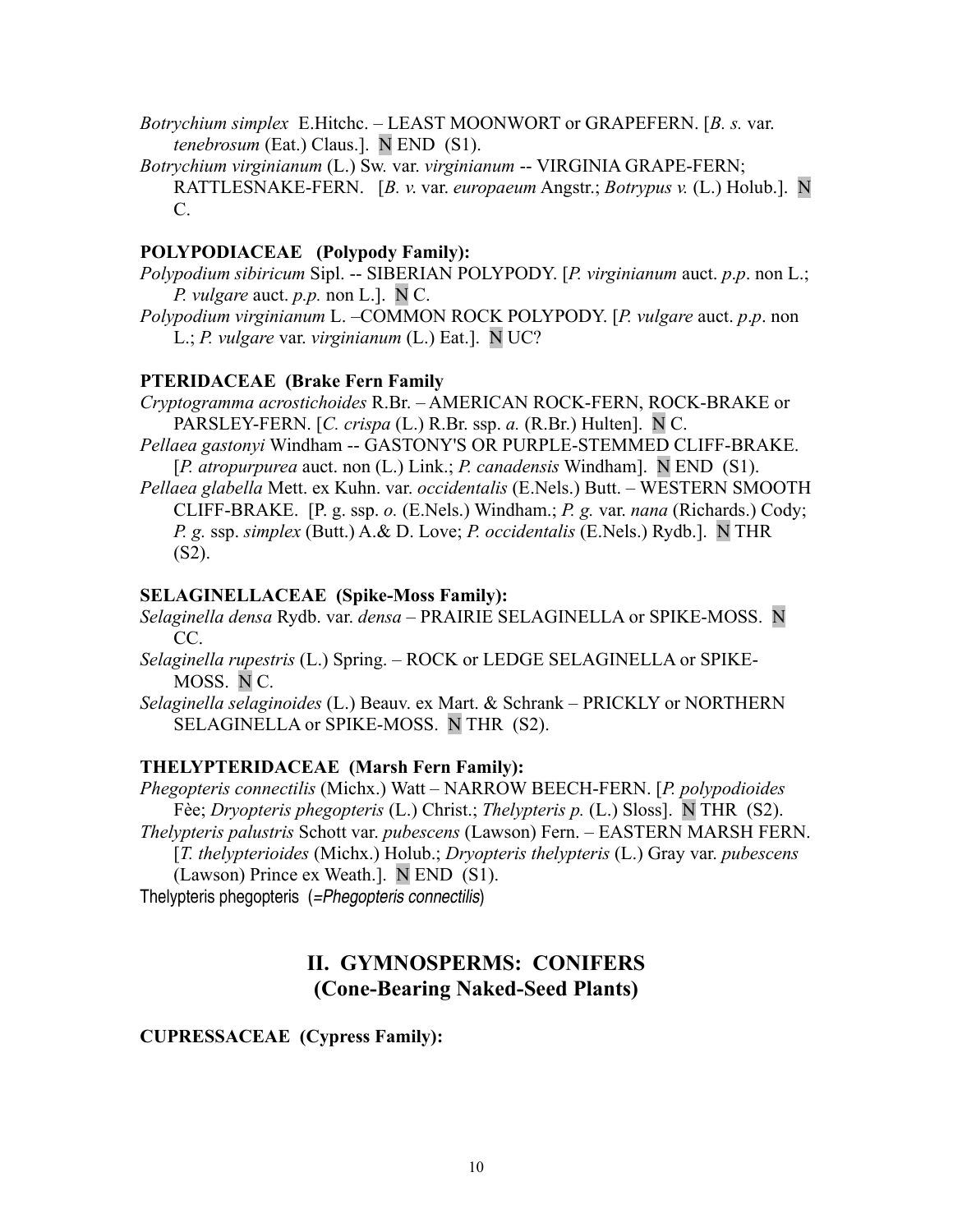*Juniperus communis* L. var*. depressa* Pursh *–* COMMON, LOW, or GROUND

JUNIPER. [*J. c*. var*. montana* auct. non Ait.; *J. c.* var. *saxatilis* auct. non Pall.]. N C *Juniperus horizontalis* Moench – CREEPING JUNIPER or SAVIN. N C *Juniperus scopulorum* Sarg. – ROCKY MOUNTAIN JUNIPER. N END (S1).

#### **PINACEAE (Pine Family):**

*Abies balsamea* (L.) Mill. – BALSAM FIR. N C

- *Larix laricina* (Du Roi) Koch TAMARACK; AMERICAN or EASTERN LARCH. N C.
- *Picea glauca* (Moench) Voss -- WHITE SPRUCE. [*P. g.* var. *albertiana* (S. Br.) Sarg.]. N CC.

*Picea mariana* (Mill.) BSP. – BLACK SPRUCE. N CC.

*Pinus banksiana* Lamb. *--* JACK PINE.[*P. divaricata* (Ait.) Dum.]. N CC.

*Pinus contorta* Dougl. ex Loud. ssp. *latifolia* (Engelm. ex S.Wats.) Critchf. – LODGE-POLE PINE. [*P. divaricata* (Ait.) Dum. var. *latifolia* (Engelm. ex S.Wats.) Boivin]. N FC

*Pinus X murraybanksiana* Right. & Stockw. (= *P. banksiana* X *P. contorta* var. *latifolia*). [*P. divaricata* (Ait.) Dumont var. *X musci* Boivin]. N HYB.

# **III. ANGIOSPERMS (Flowering Plants)**

#### **ACERACEAE (Maple Family):**

*Acer ginnala* Maxim. -- AMUR MAPLE. [*A. tataricum* L. ssp. *ginnala* (Maxim.) Wesmael ]. In UC.

*Acer negundo* L. var. *negundo* – BOX-ELDER. In VER?

*Acer negundo* L. var. *interius* (Britt.) Sarg. – MANITOBA or ASH-LEAVED MAPLE; BOX-ELDER. N CC.

*Acer negundo* L. var*. violaceum* (Kir.) Jaeg. -- MANITOBA or ASH-LEAVED MAPLE; BOX-ELDER. N UC.

*Acer saccharinum* L. – SILVER, RIVER or SOFT MAPLE. In R

*Acer spicatum* Lam. – MOUNTAIN or WHITE MAPLE. N C.

#### **ACORACEAE (Calamus Family):**

*Acorus americanus* (Raf.) Raf. – SWEET-FLAG; AMERICAN CALAMUS; RAT-ROOT. [*A. calamus* auct. non L.; *A. c.* var. *americanus* (Raf.) Wulff]. N UC.

#### **ADOXACEAE (Moschatel Family):**

*Adoxa moschatellina* L. – MOSCHATEL; MUSKROOT. N UC.

#### **AGAVACEAE (Century-Plant Family):**

*Yucca glauca* Nutt. – SMOOTH SOAPWEED; GREAT PLAINS YUCCA. N VER?

#### **ALISMATACEAE (Water-plantain Family):**

*Alisma gramineum* Lej*.* var. *gramineum –* NARROW-LEAVED WATER-PLANTAIN. [*A. g.* var*. angustissimum* (DC.) Hendr.; *A. g.* var*. graminifolium* (Wahl.) Hendr.; *A. g.* var*. geyeri* (Torr.) Lam.; *A. geyeri* Torr.]. N UC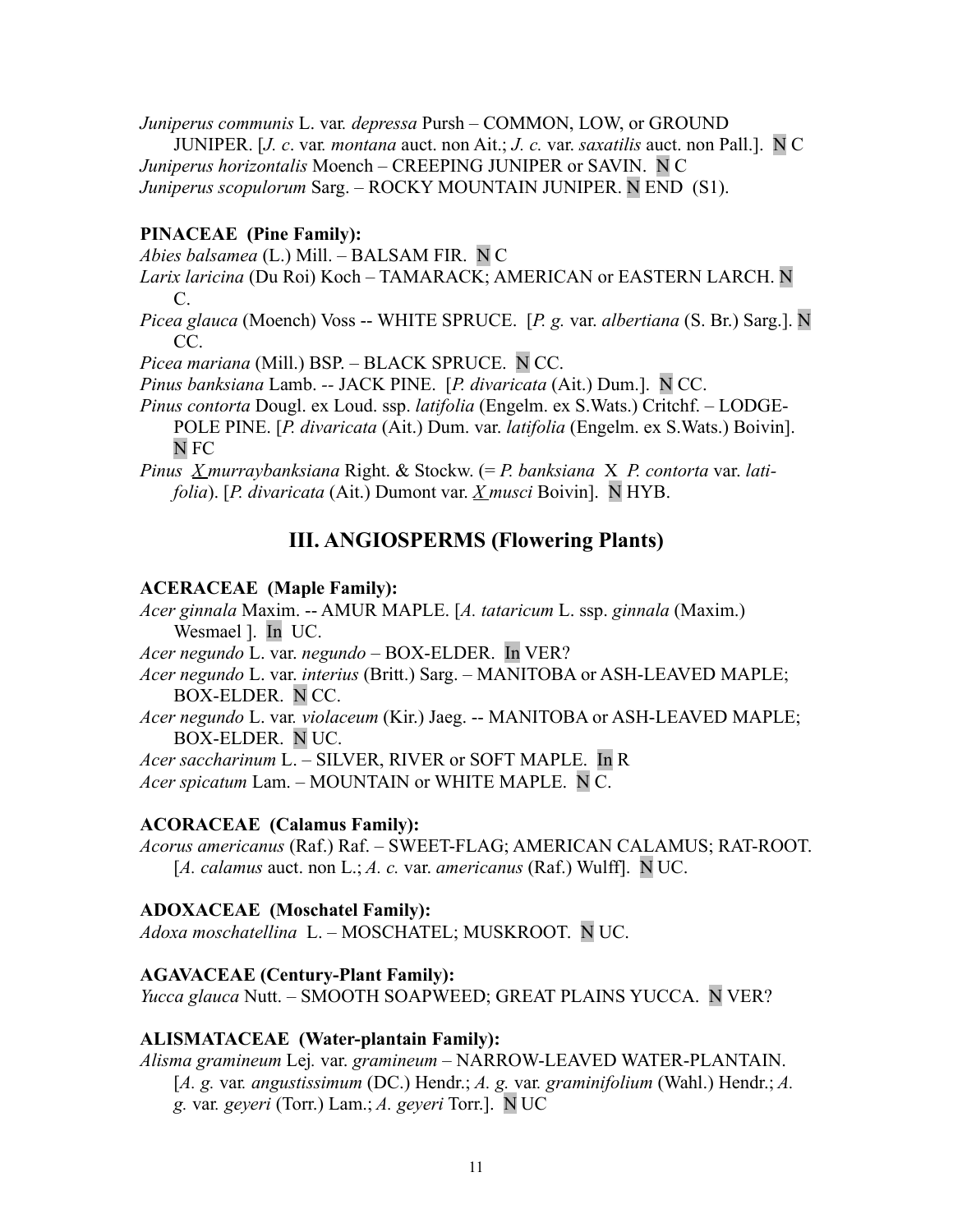*Alisma subcordatum* Raf. – SMALL WATER-PLANTAIN. [*A. plantago-aquatica* L. var. *parviflorum* (Pursh) Torr.; *A. p-a.* ssp. *subcordatum* (Raf.) Hulten]. N UC

*Alisma triviale* Pursh – BROAD-LEAVED, WESTERN or COMMON WATER-PLANTAIN. [*A. plantago-aquatica* L. var. *americanum* Schultes; *A. p-a.* var. *brevipes* (Greene) Vict.; *A. brevipes* Greene]. N C

*Sagittaria brevirostra* Mack. & Bush -- SHORT-BEAKED ARROWHEAD. N VER?

*Sagittaria cuneata* Sheld. – ARUM-LEAVED or DUCK-POTATO ARROWHEAD; WAPATO. N C

*Sagittaria latifolia* Willd. *–* COMMON, BROAD-LEAVED, or DUCK-POTATO ARROW-HEAD; WAPATO. N UC/FC?

*Sagittaria rigida* Pursh -- SESSILE-FRUITED ARROWHEAD. N VER?

#### **AMARANTHACEAE (Amaranth or Pigweed Family):**

*Amaranthus albus* L. – TUMBLEWEED; WHITE or PROSTRATE PIGWEED. N C *Amaranthus blitoides* S.Wats*.* – PROSTRATE or MAT PIGWEED. [A. *graecizans* auct. non L.]. In C

*Amaranthus californicus* (Moq.) S.Wats. – CALIFORNIAAMARANTH. N UC *Amaranthus powellii* S.Wats. – GREEN or POWELL'S PIGWEED. [*A. retroflexus* L. var. *powellii* (S.Wats.) Boivin; *A. r.* var. *pseudoretroflexus* (Thell.) Boivin]. In R?

*Amaranthus retroflexus* L. – REDROOT; REDROOT, ROUGH or GREEN PIGWEED or AMARANTH. In C

#### **ANACARDIACEAE (Sumac Family):**

*Rhus glabra L.* – SMOOTH or SCARLET SUMAC. N END (S1).

Rhus radicans var. rydbergii (=Toxicodendron rydbergii)

*Rhus trilobata* Nutt. var. *trilobata –* SKUNK-BUSH; FRAGRANT SUMAC. [*R. aromatica* Ait. var. *trilobata* (Nutt.) Gray ex. S.Wats.]. N C

*Toxicodendron rydbergii* (Small ex Rydb.) Greene – POISON-IVY. [*T. radicans* var. *rydbergii* (Small ex Rydb.) Erskine; *Rhus radicans* L. var. *rydbergii* (Small ex Rydb.) Rehd.]. N C

#### **APIACEAE (=UMBELLIFERAE) (Parsley or Carrot Family):**

*Aegopodium podagraria* L. – BISHOP'S GOUT-WEED. [*A. p.* var. *variegatum* Bailey]. In UC

*Anethum graveolens* L. – DILL. In UC

*Carum carvi* L. – CARAWAY; ANIS. In C

*Cicuta bulbifera* L. – BULBOUS WATER-HEMLOCK. N C

- *Cicuta virosa* L. MACKENZIE'S WATER-HEMLOCK. [*C. mackenzieana* Raup]. N UC
- *Cicuta maculata* L. var*. maculata* EASTERN or SPOTTED WATER-HEMLOCK. N FC

*Cicuta maculata* L. var*. angustifolia* Hook. – WESTERN or NARROW-LEAVED WATER-HEMLOCK. [*C. douglasii* (DC.) C.& R.; *C. occidentalis* Greene]. N C

*Conium maculatum* L. – POISON-HEMLOCK. In R/ADV?

*Cymopteris acaulis* (Pursh) Raf. var. *acaulis –* PLAINS CYMOPTERIS; SPRING-PARSLEY. N C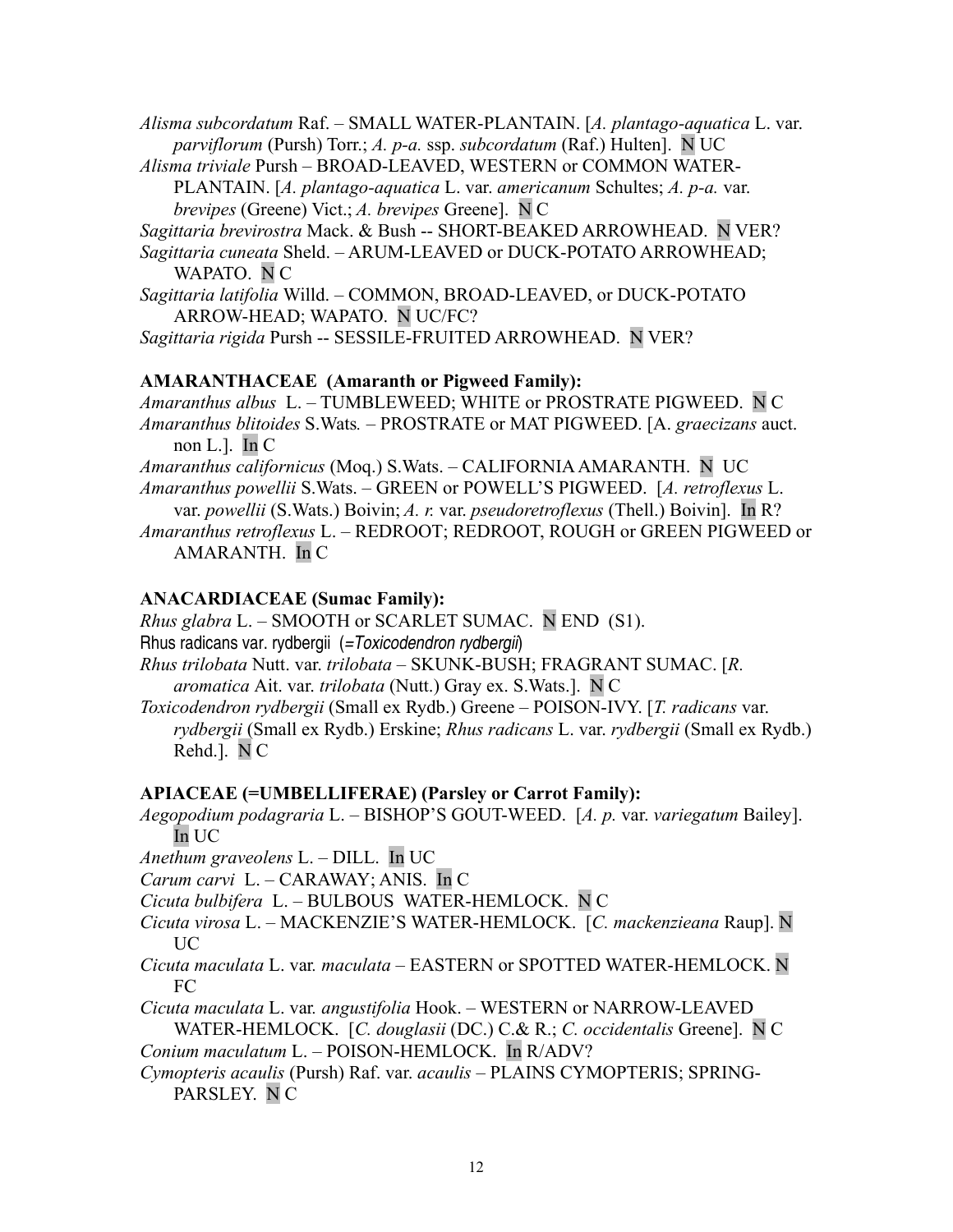*Daucus carota* L. – QUEEN-ANNE'S LACE; GARDEN CARROT. In R/ADV?

*Eryngium planum* L*.* – FLAT ERYNGO; CROSS-THISTLE. In R

*Heracleum maximum* Bartr. *–* COW-PARSNIP. [*H. lanatum* Michx.]. N C

*Levisticum officinale* Koch – GARDEN LOVAGE. In R/ADV?

*Lomatium cous* (S.Wats.) C.& R. – COUS BISCUIT-ROOT; COUS-ROOT DESERT-PARSLEY. [*L. montanum* C.& R.]. N THR (S1S2)

*Lomatium dissectum* (Nutt.) Math. & Const. var*. multifidum* (Nutt.) Math. & Const. – MOUNTAIN WILD-PARSNIP. [*L. d.* var. *eatonii* (C.& R.) Cronq.]. N THR (S1).

*Lomatium foeniculaceum* (Nutt.) C.& R. ssp. *foeniculaceum* – HAIRY, FENNEL-LEAVED or CARROT-LEAF WILD-PARSLEY or DESERT-PARSLEY. [*L.*

*villosum* Raf.]. N C

*Lomatium macrocarpum* (Nutt. ex T. & G.) C.& R. – LARGE-FRUITED WILD-PARS-LEY, DESERT-PARSLEY, or BISCUIT-ROOT. N C

*Lomatium orientale* C.& R. – ORIENTAL or WHITE-FLOWERED PARSLEY or DESERT-PARSLEY. N END (S1).

*Musineon divaricatum* (Pursh) Nutt ex T.& G. var. *divaricatum* – LEAFY or ROUGH-SEEDED MUSINEON or WILD-PARSLEY. N C

*Musineon divaricatum* (Pursh) Nutt ex T.& G. var. *hookeri* (T.&G.) Mathias – LEAFY or ROUGH-SEEDED MUSINEON or WILD-PARSLEY. [*M. hookeri* (T.& G.) Nutt. *M. trachyspermum* Nutt.]. N C

*Osmorhiza berteroi* DC*.* – WESTERN or MOUNTAIN SWEET-CICELY. [*O. chilensis* H.& A.; *O. divaricata* (Britt.) Suks.]. N THR (S1).

*Osmorhiza claytonii* (Michx.) C.B. Clarke -- Hairy Sweet-Cicely. [*Osmorhiza aristata var. brevistylis* (DC.) Boivin]. N VER?

*Osmorhiza depauperata* Phil. – BLUNT-FRUITED or SPREADING SWEET-CICELY. [*O. obtusa* (C.& R.) Fern.; *O. chilensis* H.& A. var. *cupressimontana* (Boivin) Boivin]. N UC.

*Osmorhiza longistylis* (Torr.) DC. – SMOOTH or LONG-STYLED SWEET-CICELY. ANISE-ROOT. [*O. aristata* (Thunb.) Mak.& Yabe var. *l.* (Torr.) Boivin]. N C

*Pastinaca sativa* L. – WILD PARSNIP. [*P. s.* var. *pratensis* Pers.]. In UC

*Perideridia gairdneri* (H.&A.) Math. ssp*. borealis* Chuang & Const. – NORTHERN GAIRDNER'S SQUAW-ROOT; COMMON YAMPAH.N THR (S2).

*Sanicula marilandica* L. – BLACK SNAKEROOT or SANICLE. N C

*Scandix pecten-veneris* L. – SHEPHERD'S-NEEDLE; VENUS'-COMB. In R/ADV? *Sium suave* Walt. – WATER-PARSNIP. N CC

*Zizia aptera* (Gray) Fern. – HEART-LEAVED or WINGLESS ALEXANDERS or MEADOW-PARSNIP. N C.

# **APOCYNACEAE (Dogbane Family):**

*Apocynum androsaemifolium* L. – SPREADING DOGBANE. [*A. a.* var. *glabrum* Macoun ex Woods; *A. a.* var. *incanum* DC.; *A. a.* var. *pumilum* Gray]. N C

- *Apocynum cannabinum* L. var. *hypericifolium* Gray INDIAN HEMP; HEMP DOG-BANE. [*A. sibiricum* Jacq.]. N C
- *Apocynum X floribundum* Greene(*= A. androsaemifolium* X *A. cannabinum*). HYBRID DOGBANE.[*A. X medium* Greene]. N HYB.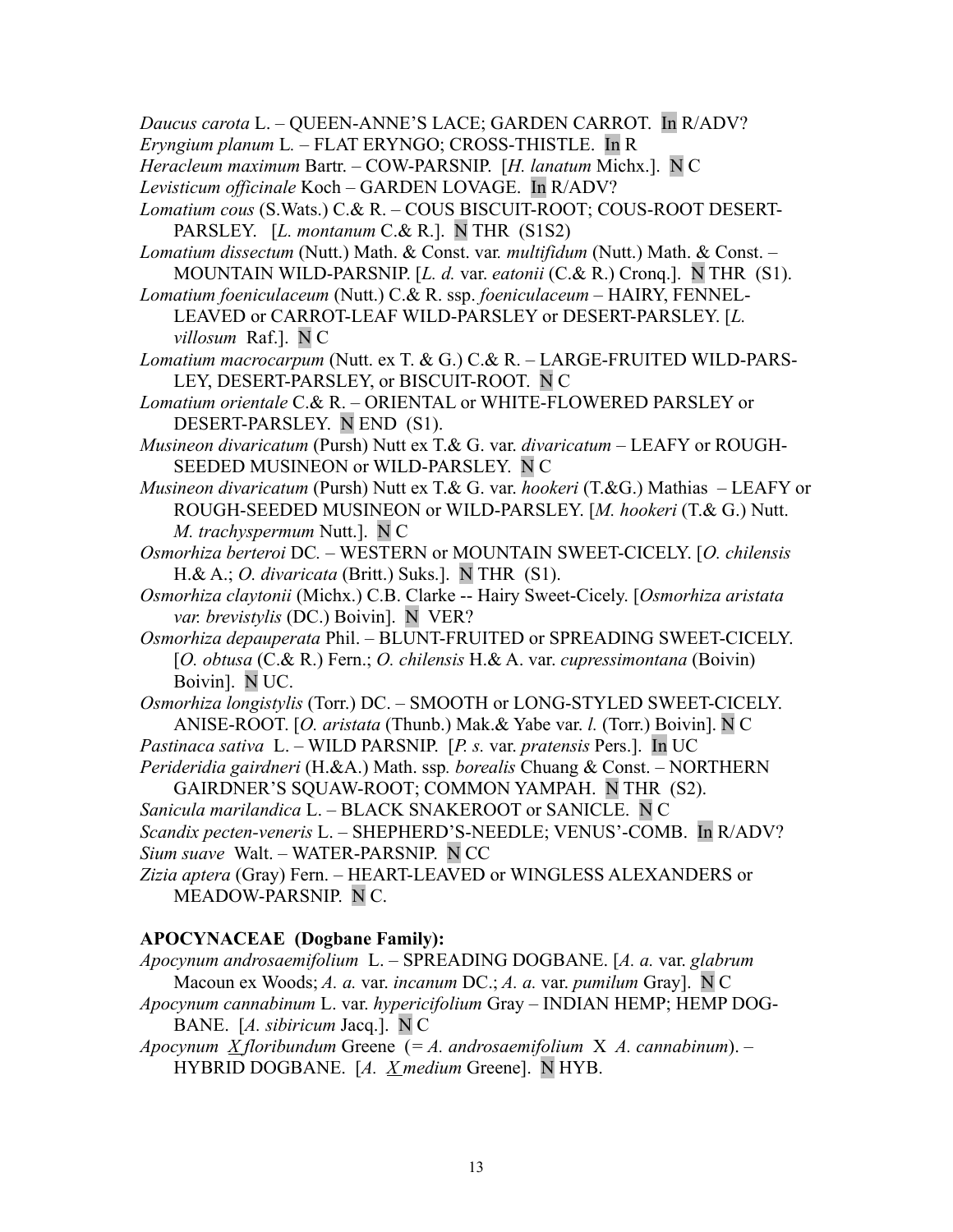#### **ARACEAE (Arum Family):**

*Calla palustris* L. – WATER, MARSH, or WILD CALLA; WATER ARUM. N C

## **ARALIACEAE (Ginseng Family):**

*Aralia hispida* Vent. – BRISTLY SARSAPARILLA. N UC. *Aralia nudicaulis* L. – WILD SARSAPARILLA. N CC

### **ASCLEPIADACEAE (Milkweed Family):**

*Asclepias ovalifolia* Dcne. – DWARF, LOW or OVAL-LEAF MILKWEED. N C *Asclepias speciosa* Torr. – SHOWY MILKWEED. N C *Asclepias syriaca* L. -- SILKY MILKWEED. N END (S1). *Asclepias verticillata* L. – WHORLED MILKWEED. N END (S1). *Asclepias viridiflora* Raf. var. *viridiflora* – GREEN MILKWEED. N C *Asclepias viridiflora* Raf. var. *linearis* (Gray) Fern. – NARROW-LEAVED GREEN MILKWEED. N FC

#### **ASTERACEAE (=COMPOSITAE) (Aster or Sunflower Family):**

*Achillea millefolium* L. var. *millefolium* -- COMMON YARROW. In VER? *Achillea millefolium* L. var. *megacephala* (Raup) Boivin – LARGE-HEADED WOOLLY YARROW. [*A. m.* ssp. *m.* (Raup) Argus; *A. m.* Raup; *A. lanulosa* Nutt. ssp*. m.* (Raup) Argus]. N THR (S1). *Achillea millefolium* L. var*. nigrescens* E.Mey.– NORTHERN YARROW. [*A. m.* var.

*borealis* (Bong.) Farw.; *A. m.* ssp. *b.* (Bong.) Breit. ; *A. m.* var. *alpicola* (Rydb.) Garrett; *A. borealis* Bong.; *A. nigrescens* (E.Mey.) Rydb.]. N C

*Achillea millefolium* L. var. *occidentalis* DC. – COMMON YARROW. [ *A. m.* var. *lanulosa* (Nutt.) Piper; *A. m.* ssp. *l.* (Nutt.) Piper; *A. lanulosa* Nutt.; *A. occidentalis* (DC.) Raf. ex Rydb.] N CC

- *Achillea alpina* L. SIBERIAN or MANY-FLOWERED YARROW. [*A. sibirica* Ledeb.; *A. multiflora* Hooker]. N C
- *Acroptilon repens* (L.) DC. RUSSIAN KNAPWEED; HARD-HEADS. [*Centaurea repens* L.; *C. picris* Pallas ex Willd. ]. In C
- Agoseris cuspidata (=Nothocalais cuspidata)

*Agoseris glauca* (Pursh) Raf. var. *glauca* – SMOOTH or PRAIRIE AGOSERIS; FALSE DANDELION. N C

*Agoseris glauca* (Pursh) Raf. var. *dasycephala* (T.&G.) Jeps. – HAIRY FALSE DANDELION or AGOSERIS. [*A. g.* var. *agrestis* auct. non (Osterh.) Q.Jones ex Cronq.; *A. agrestis* auct. non Osterh.]. N UC.

*Almutaster pauciflorus* (Nutt.) A.&D. Love – FEW-FLOWERED ASTER. [*Aster pauciflorus* Nutt.]. N UC.

- *Ambrosia acanthicarpa* Hook. BUR RAGWEED: FLAT-SPINE BUR-RAGWEED. [*Franseria acanthicarpa* (Hooker) Cov.]. N VUL (S2).
- *Ambrosia artemisiifolia* L. var. *elatior* (L.) Desc. COMMON or ANNUAL RAG-WEED. [*A. artemisiifolia* var. *elatior* (L.) Desc.; *A. elatior* L.]. N FC.
- *Ambrosia psilostachya* DC. PERENNIAL or WESTERN RAGWEED. [*A. p.* var*. coronopifolia* (T.& G.) Farw.; *A. coronopifolia* T.& G.]. In FC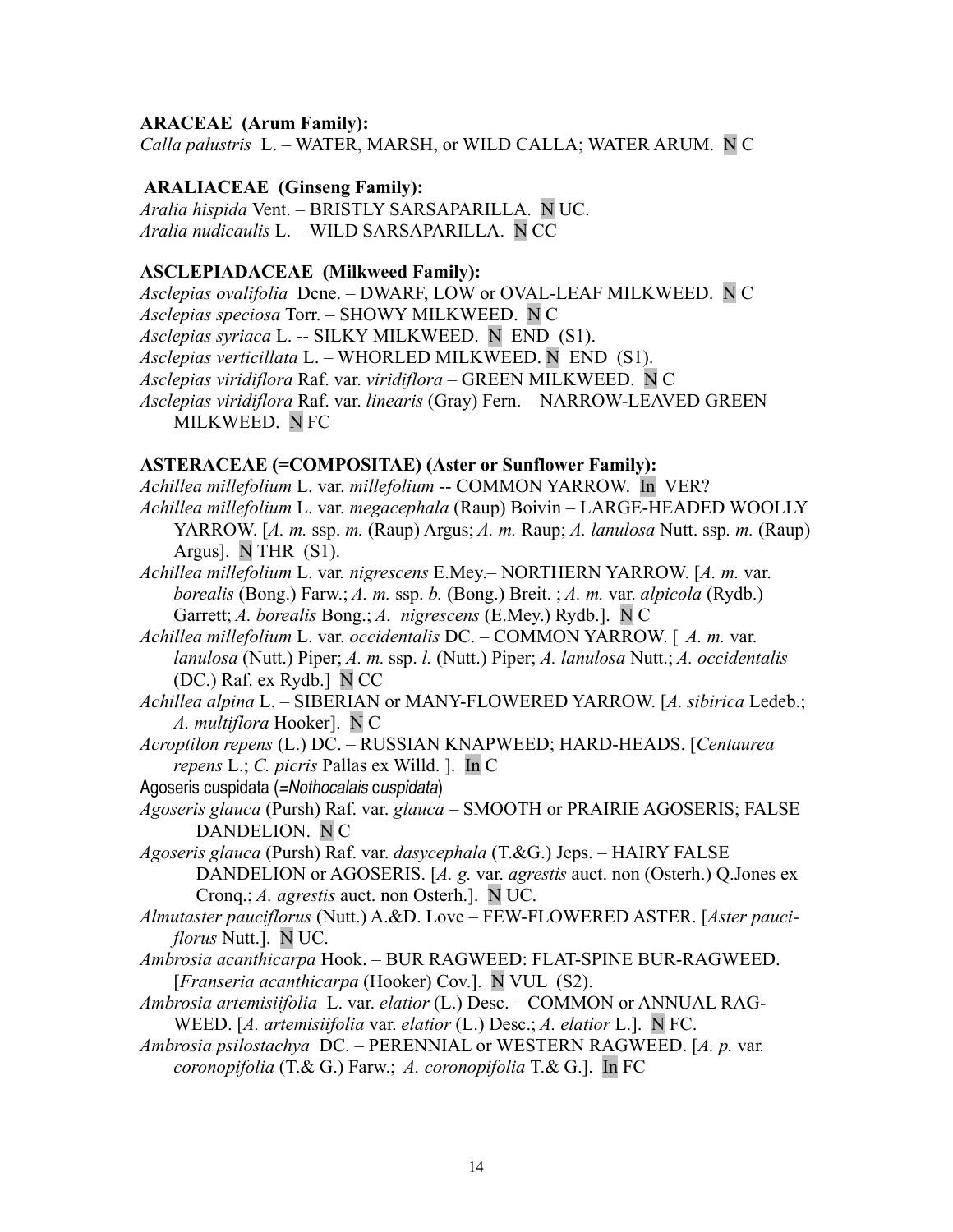- *Ambrosia trifida* L.var. *trifida* GIANT RAGWEED. [*A. t.* var. *integrifolia* (Muhl. ex Willd.) T.& G. ]. In UC/FC?
- *Anaphalis margaritacea* (L.) Benth. COMMON PEARLY EVERLASTING. [*A. m*. var. *subalpina* Gray; *A. m.* var. *occidentalis* Greene A*. m.* var. *angustior* (Miqu.) Nakai ]. N THR (S2).
- *Antennaria anaphaloides* Rydb. -- TALL PUSSYTOES or EVERLASTING. [*A. pulcherrima* (Hooker) Greene var. *anaphaloides* (Rydb.) Dougl.]. N THR (S2).
- *Antennaria corymbosa* E.Nels. -- FLAT-TOP or CORYMBOSE PUSSYTOES or EVER-LASTING. [*A. dioica* (L.) Gaertn*.* var. *corymbosa* (E.Nels.) Jeps.]. END (S1).
- *Antennaria dimorpha* (Nutt.) T.& G. CUSHION PUSSYTOES. [*A. latisquama* Piper; *A. macrocephala* (D.C. Eat.) Rydb. ]. N THR (S2).
- *Antennaria howellii* Greene ssp. *howellii* -- HOWELL'S PUSSYTOES. [*A. neglecta* Greene var. *howellii* (Greene) Cronq.; *A. neodioica* Greene ssp. *howellii* (Greene) Bayer]. N UC
- *Antennaria howellii* Greene ssp. *canadensis* (Greene) Bayer CANADA PUSSYTOES. [*A. neglecta* Greene var. *canadensis* (Greene) Cronq.; *A. n.* var. *randii* (Fern.) Cronq.; *A. neodioica* Greene ssp. *canadensis* (Greene) Bayer & Stebb.; *A. n.* var. *randii* (Fern.) Boivin]. N U?
- *Antennaria howellii* Greene ssp. *neodioica* (Greene) Bayer -- NORTHERN or TOMENT-OSE PUSSYTOES. [*A. neodioica* Greene; *A. n.* var. *attenuata* Fern.; *A. neglecta* Greene var. *neodioica* (Greene) Cronq.; *A. n.* var. *attenuata* (Fern.) Cronq.; *A. russellii* Boivin; *A. obovata* E.Nels.]. N UC.
- *Antennaria microphylla* Rydb. NEAT or SMALL-LEAVED PUSSYTOES or EVER-LASTING. [*A. nitida* Greene; *A. rosea* Greene var. *nitida* (Greene) Breitung; *A. solstitialis* Lunell; *A. parvifolia* sensu Greene non Nutt.; *A. corymbosa* auct. non E.Nels.]. N C
- *Antennaria neglecta* Greene var. *neglecta* FIELD or PRAIRIE PUSSYTOES or EVER-LASTING. [*A. n.* var. *campestris* (Rydb.) Steyerm.; *A. n.* var. *athabascensis* (Greene) Taylor & MacBr.; *A. campestris* Rydb.; *A. howellii* Greene var. *campestris* (Rydb.) Boivin]. N C
- *Antennaria parvifolia* Nutt. LOW or SMALL-LEAVED PUSSYTOES or EVER-LASTING. [*A. aprica* Greene; *A. a.* var. *minuscula* (Boivin) Boivin; *A. microphylla* auct. non Rydb; *A. parviflora sphalm*]. N C
- *Antennaria pulcherrima* (Hook.) Greene ssp. *pulcherrima* SHOWY PUSSYTOES or EVERLASTING. [*A. p.* var. *angustisquama* Pors.; *A. p.* var. *sordida* Boivin]. N UC.
- *Antennaria rosea* Greene ssp. *rosea* PINK or ROSY PUSSYTOES. [*A. oxyphylla* Greene]. N C
- *Antennaria rosea* Greene ssp. *arida* (E. Nels.) Bayer ARID PUSSYTOES. [*A. arida* E. Nels.]. N C
- *Antennaria rosea* Greene ssp. *pulvinata* (Greene) Bayer PULVINATE PUSSYTOES. [*A. pulvinata* Greene; *A. albescens* (E. Nels.) Rydb.; *A. gaspensis* Fern.]. N C
- *Antennaria umbrinella* Rydb. *--* BROWN-BRACTED or UMBER PUSSYTOES. [*A. aizoides* Greene; *A. flavescens* Rydb.]. N VUL (S2S3).
- *Anthemis cotula* L. STINKING MAYWEED or CHAMOMILE; DOG-FENNEL. [*A. foetida* Lam.; *Chamaemelum cotula* (L.) All.]. In R/ADV?
- Anthemis tinctoria [=Cota tinctoria].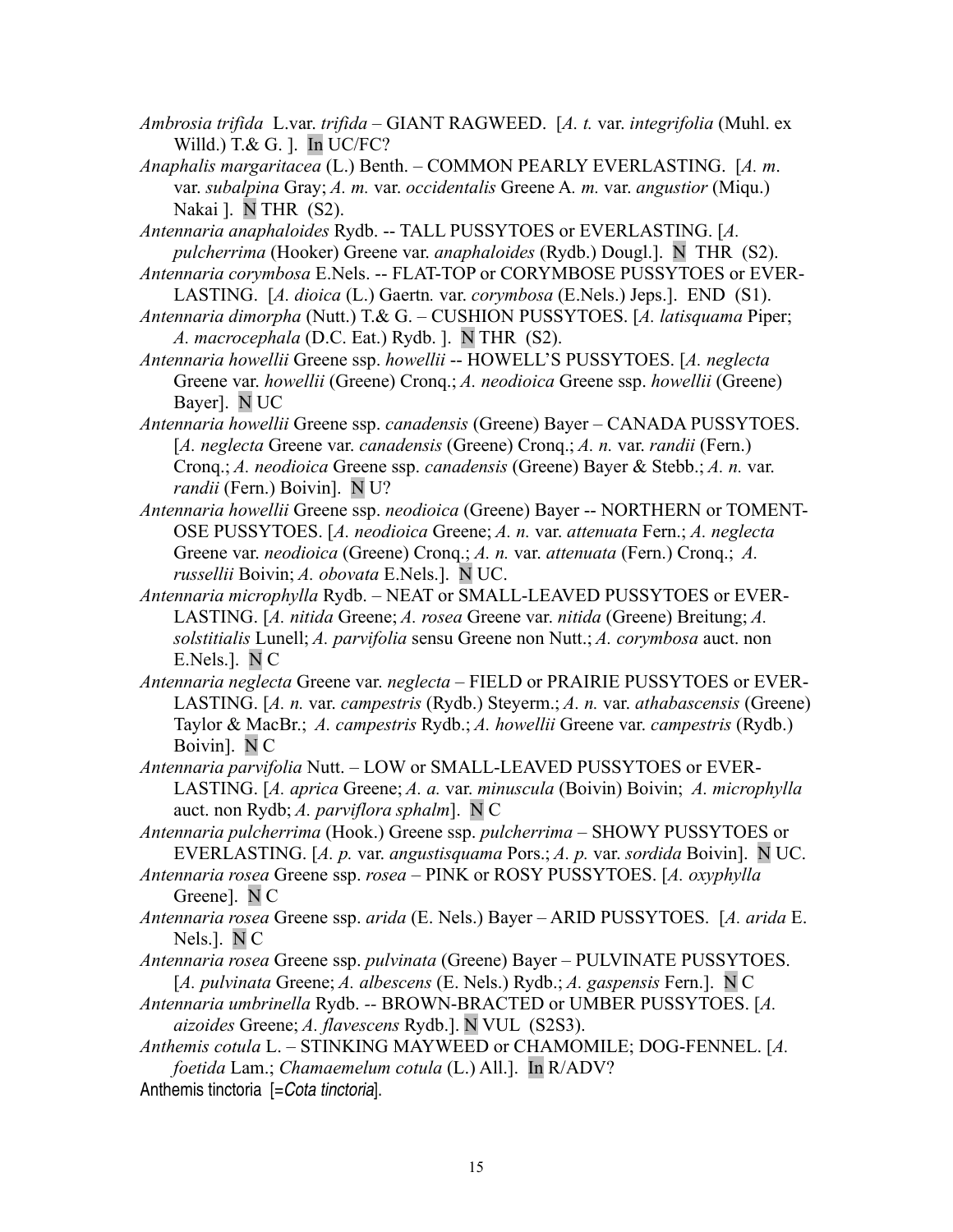*Arctium lappa* L. -- GREATER BURDOCK. [?*A. vulgare* (Hill) Evans]. In R

*Arctium minus* Bernh. – COMMON or LESSER BURDOCK. [*A. vulgare* auct. non (Hill) Evans; *A. nemorosum* auct. non Lej. & Court; *A. minus* Bernh. ssp. *n.* auct. non (Lej. & Court.) Syme]. In UC

*Arctium tomentosum* P.Mill. – WOOLLY or COTTON BURDOCK. In UC

- *Arnica angustifolia* Vahl. ssp*. angustifolia* NARROW-LEAVED or ARCTIC ARNICA. [*A. angustifolia* ssp. *attenuata* (Greene) G.W. Douglas; *A. alpina* (L.) Olin ssp. *angustifolia* (Vahl) Mag.; *A. alpina* ssp. *attenuata* (Greene) Mag.; *A. alpina* var*. attenuata* (Greene) Ediger & Barkl.]. N END (S1).
- *Arnica chamissonis* Less.– LEAFY or CHAMISSO'S ARNICA. [*A. c*. var*. andina* (Nutt.) Ediger & Barkl.; *A. c.* ssp. *foliosa* (Nutt.) Maguire]. N FC
- *Arnica cordifolia* Hook. HEART-LEAF ARNICA. N UC.
- *Arnica fulgens* Pursh SHINING or ORANGE ARNICA. N FC
- *Arnica lonchophylla* GreeneSPEAR-LEAVED or LONG-LEAF ARNICA.[*A. l.* ssp*. chionopappa* (Fern.) Mag.; *A. alpina* (L.) Olin ssp. *lonchophylla* (Greene) Taylor & MacBr.; *A. angustifolia* Vahl. ssp*. lonchophylla* (Greene) G.W. Douglas & G. Ruyle-Douglas]. N UC.
- *Arnica sororia* Greene -- TWIN ARNICA. [*Arnica fulgens* var. *sororia* (Greene) G.W. Douglas & G. Ruyle-Douglas]. N END (S?).
- *Artemisia abrotanum* L. SOUTHERNWOOD; SOUTHERN WORMWOOD; LEMON-WOOD. In R.
- *Artemisia absinthium* L. ABSINTHE; ABSINTHIUM; COMMON WORMWOOD. [*A. a.* var. *insipida* Stechm.]. In C.
- *Artemisia biennis* Willd. var. *biennis* BIENNIAL WORMWOOD. [*A. biennis* var. *diffusa* Dorn]. In C
- *Artemisia borealis* Pallas -- NORTHERN SAGEWORT or WORMWOOD. [*A. campestris* L. var*. borealis* (Pallas) Peck; *A. c.* ssp*. b.* (Pall.) Hall & Clem.; *A. c.* var. *purshii* (Hooker) Cronq.; *A. c.* var. *canadensis* (Michx.) Welsh; *A. c.* ssp. *canadensis* (Michx.) Scog.; *A. c.* var. *wormskioldii* auct. non (Bess. ex Hooker) Cronq.; *Oligosporus borealis* (Pallas) Polyakov]. N FC
- *Artemisia campestris* L. ssp. *canadensis* (Michx.) Scoggan CANADA SAGEWORT or WORMWOOD. [*A. canadensis* Michx.]. N U?

*Artemisia campestris* L. ssp*. caudata* (Michx.) Hall & Clem. – PLAINS, FIELD or SAND SAGEWORT or WORMWOOD. [*A. c.* var. *caudata* (Michx.) Palmer & Steyerm.; *A. caudata* Michx.; *A. caudata* var. *calvens* Lun.]. N C

- *Artemisia campestris* L. subsp. *pacifica (*Nutt.) Hall & Clements -- WESTERN PLAINS SAGEWORT or WORMWOOD. [*A. c.* var. *pacifica* (Nutt.) Peck; *A. c.* var*. petiolata* Welsh; *A. c.* var. *douglasiana* auct. non (Bess.) Boivin; *A. c.* var. *scouleriana* (Bess.) Cronq.; *A. desertorum* Spreng. var. *s.* Bess.; *Oligosporus campestris* (L.) Cass. ssp. *pacificus* (Nutt.) Weber]. N C
- *Artemisia cana* Pursh ssp. *cana* HOARY or SILVER SAGEBRUSH. [*A. columbiensis* Nutt.]. N C
- *Artemisia dracunculus* L.LINEAR-LEAVED WORMWOOD; TARRAGON SAGE-WORT; WILD TARRAGON. [*A. glauca* Pall. ex Willd.; *A. g.* var. *megacephala* Boivin; *A. aromatica* A.Nels.; *A. dracunculoides* Pursh]. N C
- *Artemisia frigida* Willd. PASTURE or FRINGED SAGE or SAGEWORT. N CC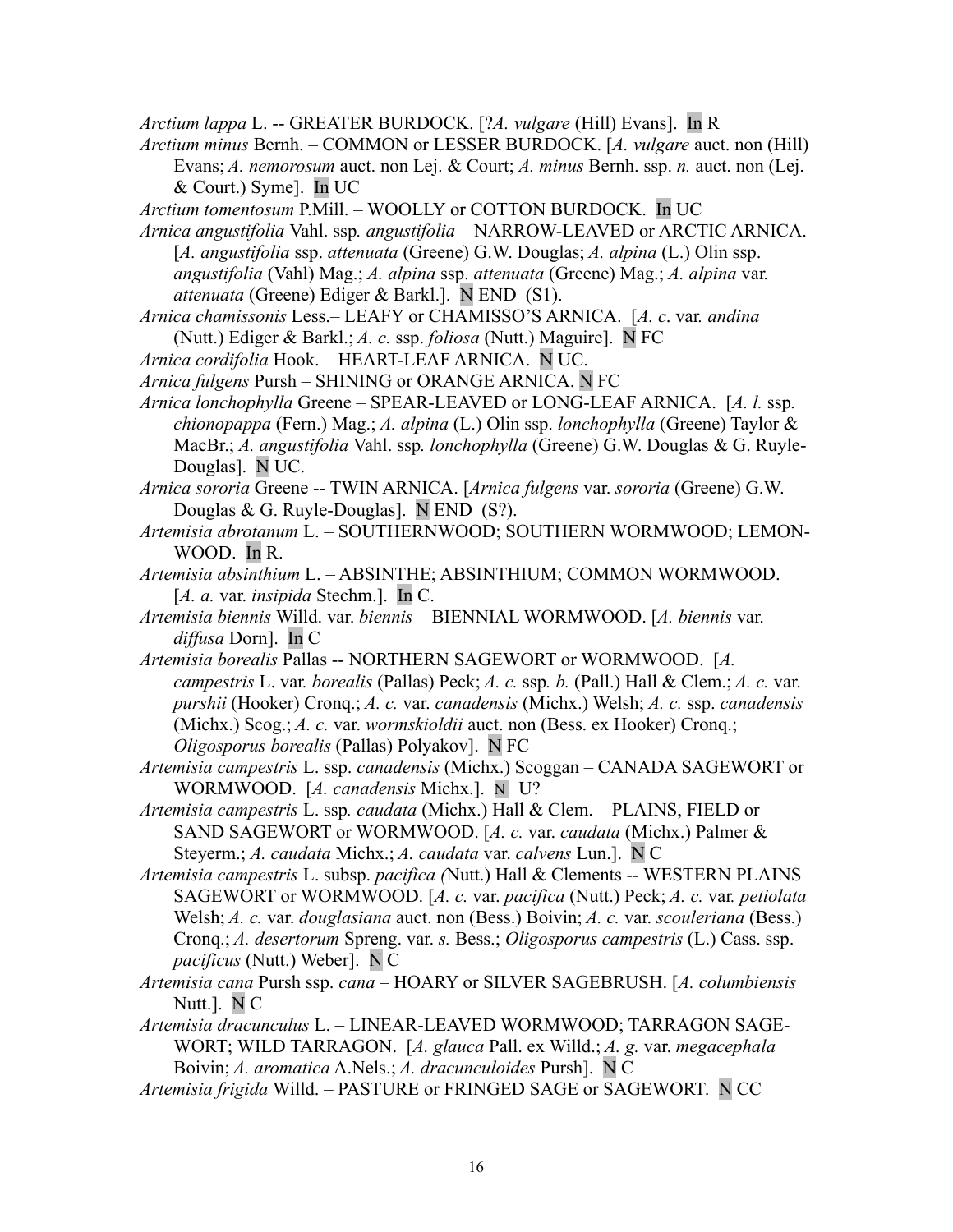*Artemisia longifolia* Nutt. -- LONG-LEAVED SAGE. [*A. vulgaris* L. var. *longifolia* (Nutt.) Peck; *A. falcata* Rydb.; *A. ludoviciana* Nutt. var. *integrifolia* A.Nels.]. N UC. *Artemisia ludoviciana* Nutt. var*. ludoviciana –* PRAIRIE or WHITE SAGE; WESTERN MUGWORT. [*A. l.* var. *gnaphalodes* (Nutt.) T.&G.; *A. l.* var. *pabularis* (A.Nels.) Fern.; *A. gnaphalodes* Nutt.; *A. pabularis* (A.Nels.) Rydb.]. N CC *Artemisia tilesii* Ledeb. -- TILESIUS' WORMWOOD. [*A. tilesii* ssp*. elatior* (T.& G.) Hulten; *A. t. var. elatior* T.&G.; *A. t.* var*. unalaschcensis* Bess.; *A. hookeriana* Bess.; *A. hultenii* Maxim.; *A. vulgaris* L. subsp. *tilesii* (Ledeb.) Hall & Clem.]. N VER? *Artemisia vulgaris* L. var*. vulgaris –* COMMON MUGWORT or WORMWOOD. [*A. v.* var. *glabra* Ledeb.; *A. v.* var. *kamtschatica* Bess.]. In R Aster ascendens (=Symphyotrichum ascendens) Aster borealis (=Symphyotrichum boreale) Aster brachyactis (=Symphyotrichum ciliatum) Aster canescens (=Dieteria canescens) Aster ciliolatus var. ciliolatus (=Symphyotrichum ciliolatum) Aster conspicuus. (=Eurybia conspicua) Aster eatonii (=Symphyotrichum eatonii) Aster ericoides var. pansus (= Symphyotrichum ericoides var. pansum) Aster falcatus (=Symphyotrichum falcatum) Aster hesperius (=Symphyotrichum lanceolatum var. hesperium) Aster lanceolatus (=Symphyotrichum lanceolatum) Aster X lutescens [=Solidago X lutescens]. Aster modestus  $(-\text{Canadianthus models})$ Aster pauciflorus (= Almutaster pauciflorus) Aster ptarmicoides (=Solidago ptarmicoides) Aster puniceus (=Symphyotrichum puniceum) Aster simplex (=Symphyotrichum lanceolatum var. lanceolatum) Aster umbellatus var. pubens (=Doellingeria umbellata var. pubens) Bahia oppositifolia (= Picradeniopsis oppositifolia) Balsamita major (= Tanacetum balsamita) *Bidens beckii* Torr. ex Spreng. -- WATER-MARIGOLD; BECK'S BEGGARTICKS. [*Megalodonta beckii* (Torr. ex Spreng.) Greene]. N THR (S1S2). *Bidens cernua* L. – NODDING BEGGARTICKS or BUR-MARIGOLD; STICK-TIGHTS. [*B. c*. var. *integra* Wieg.; *B. glaucescens* Greene]. N C *Bidens frondosa* L. – COMMON or TALL BEGGARTICKS or STICK-TIGHTS; DEVIL'S-PITCHFORK. N UC. *Bidens vulgata* Greene – COMMON, TALL or DOWNY BEGGARTICKS or STICK-TIGHTS. [*B. v.* var. *puberula* (Wieg.) Greene; *B. puberula* (Wieg. Rydb.; *B. frondosa* L. var. *puberula* Wieg.]. N C *Boltonia asteroides* (L.) L'Her. var. *recognita* (Fern. & Grisc.) Cronq. *–* WHITE BOL-TONIA or DOLL'S-DAISY. [*B. a.* var. *occidentalis* Gray; *B. recognita* (Fern.& Grisc.) G.N.Jones; *B. latisquama* Gray var. *recognita* Fern. & Grisc.]. N THR (S2). *Canadanthus modestus* (Lindl.) Nesom – GREAT NORTHERN, MODEST or FEW-FLOWERED ASTER. [*Aster modestus* Lindl.; *A. m.* var. *major* (Hooker) Muensch.; *A. major* (Hooker) Porter; *Weberaster modestus* (Lindley) Á.&D. Löve]. N THR (S2).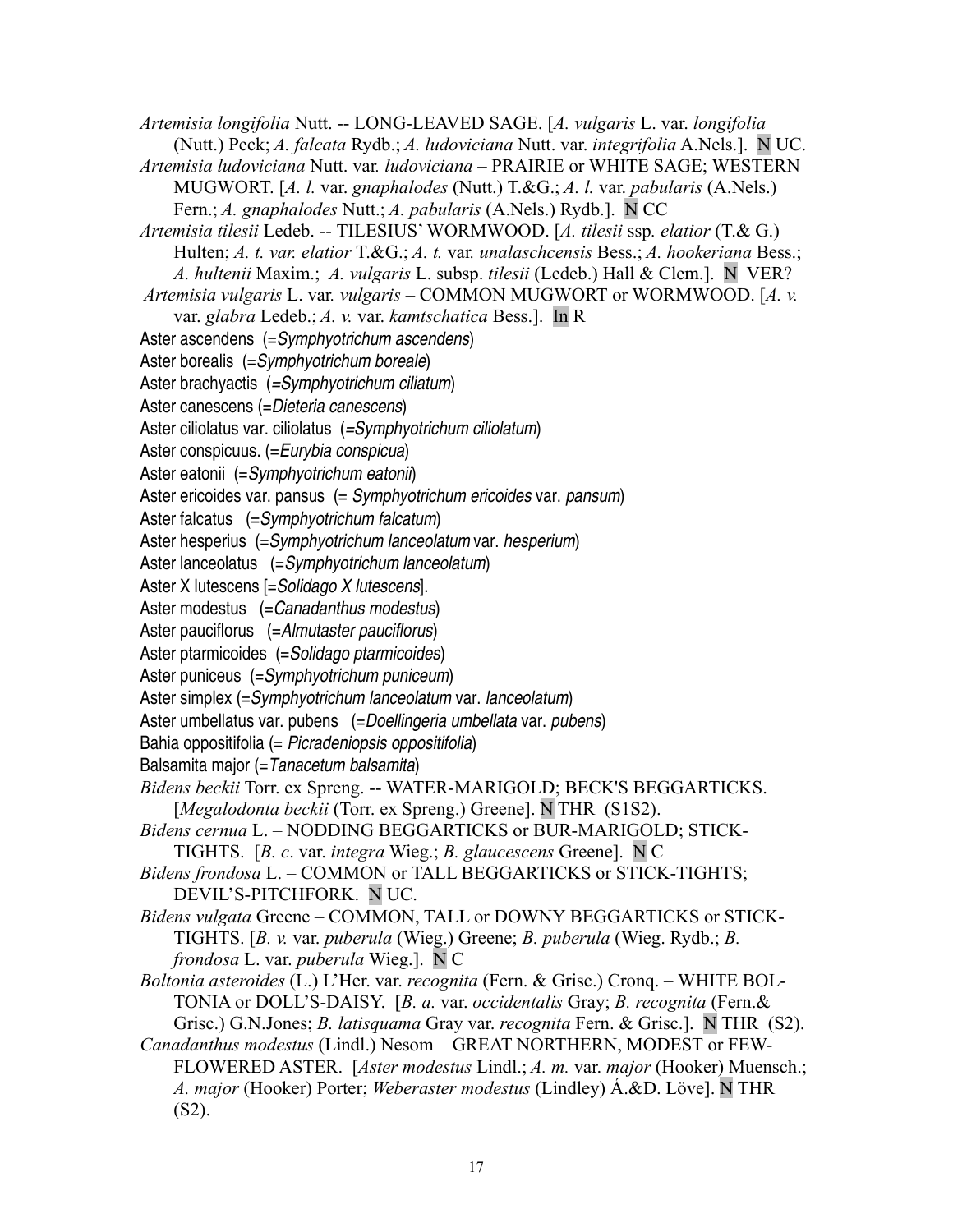- *Carduus nutans* L. MUSK or NODDING THISTLE; PLUMELESS THISTLE. [*C. n.* ssp*. leiophyllus* (Petro.) Stoj. & Stef.; *C. n.* var. *macrocephalus* (Desf.) Boivin; *C. n.* var. *vestitus* (Hallier) Boivin; *C. n.* ssp. *macrolepis* (Peterm.) Kazmi; *C. macrocephalus* Desf.]. In C
- *Carthamus tinctorius* L. SAFFLOWER; DISTAFF THISTLE. In R/ADV?
- *Centaurea cyanus* L. -- BACHELOR'S-BUTTONS; CORNFLOWER. [*Leucacantha cyanus* (L.) Nieuwl. & Lun.]. In VER?
- *Centaurea diffusa* Lam. -- DIFFUSE or WHITE KNAPWEED. In R
- Centaurea repens (=Acroptilon repens)
- *Centauria solstitialis* L. YELLOW STAR-THISTLE; ST. BARNABY'S THISTLE. In R/ADV?
- Chrysanthemum balsamita  $(=Tanacetum balsamita)$
- Chrysanthemum leucanthemum (=Leucanthemum vulgare)
- Chrysothamnus nauseosus (=Ericameria nauseosa)
- Chrysopsis villosa (=Heterotheca villosa)
- *Cichorium endivia* L. ENDIVE. In R/ADV?
- *Cichorium intybus* L. CHICORY; BLUE-SAILORS. In R/ADV?.
- *Cirsium arvense* (L.) Scop. CANADA or CREEPING THISTLE. [*C. a.* var. *integrifolium* Wimm. & Grab.; *C. a.* var. *vestitum* Wimmer & Grab.]. In CC
- *Cirsium canescens* Nutt. PRAIRIE or PLATTE THISTLE. [*C. nebraskense* (Britt.) Lun.; *C. nelsonii* (Pam.) Petr.; *C. plattense* (Rydb.) Cock. ex Dan]. N VER?
- *Cirsium drummondii* T.&G. DWARF, SHORT-STEMMED or DRUMMOND'S THISTLE. [*C. coccinium* Osterh.; *C. foliosum* auct. non (Hooker) DC.]. N UC.
- *Cirsium foliosum* (Hook.) DC. LEAFY or ELK THISTLE. N VER?
- *Cirsium flodmanii* (Rydb.) Arthur FLODMAN'S or PRAIRIE THISTLE. [*C. oblanceolatum* (Rydb.) Schum.]. N C
- *Cirsium muticum* Michx. -- SWAMP THISTLE. [*C. m.* var. *monticola* (Fern.) Fern.]. N VUL (S2).
- *Cirsium undulatum* (Nutt.) Spreng. var. *undulatum* -- WAVY-LEAVED, GRAY, or PASTURE THISTLE. [*C. u.* var. *megacephalum* (Gray) Fern.]. N C
- *Cirsium vulgare* (Savi) Ten. BULL, COMMON, or SCOTCH THISTLE. [*C. lanceolatum* (L.) Scop. (non Hill )]. In UC
- *Conyza canadensis* (L.) Cronq.HORSEWEED; CANADA FLEA-BANE. [*C. c.* var*. glabrata* (Gray) Cronq.; *Erigeron canadensis* L.; *E. c.* var. *pusillus* (Nutt.) Ahles]. N (& In *p.p.*?) CC
- *Coreopsis tinctoria* Nutt.GOLDEN COREOPSIS or TICKSEED. [*C. t.* var. *atkinsoniana* (Dougl. ex Lindl.) Parker ex E.B. Smith]. N UC.
- *Cota tinctoria* (L.) Gay -- GOLDEN MARGUERITE; YELLOW CHAMOMILE. [*Anthemis tinctoria* L.]. In R/ADV?
- *Crepis atribarba* Heller ssp*. atribarba* DARK or SLENDER HAWK'S-BEARD. [*C. occidentalis* auct. *p*.*p*. non Nutt*.*]. N END (S1).
- *Crepis intermedia* Gray SMALL-FLOWERED or LIMESTONE HAWK'S-BEARD. [*C. acuminata* Nuttall var. *intermedia* (Gray) Jepson; *C. occidentalis* auct. non Nutt.]. N END/EXT? (S?).
- *Crepis occidentalis* Nutt. ssp. *occidentalis* WESTERN, GRAY or LARGE-FLOWERED HAWKSBEARD. N THR? (S2).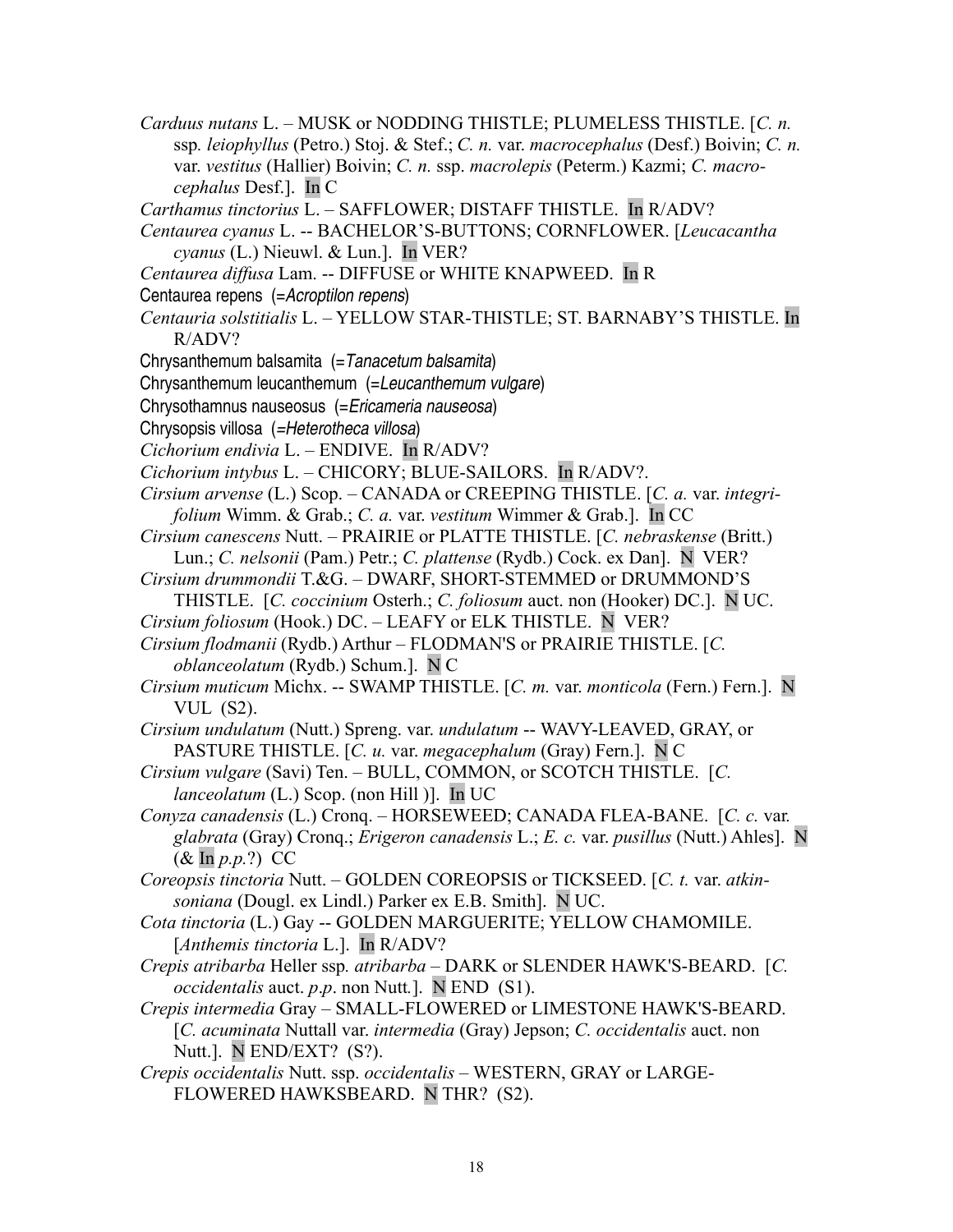- *Crepis occidentalis* Nutt. ssp. *costata* (Gray) Babc. & Steb. WESTERN or GRAY HAWK'S-BEARD. [*C. o.* var. *costata* Gray]. N THR.
- *Crepis runcinata* (James) T.& G. ssp. *runcinata* SCAPOSE or FIDDLE-LEAF HAWK'S-BEARD. N C
- *Crepis runcinata* (James) T.& G. ssp. *glauca* (Nutt.) Babc. & Steb.SMOOTH, SCAP-OSE, or FIDDLE-LEAF HAWK'S-BEARD. [*C. r.* var. *glauca* (Nutt.) Boivin; *C. glauca* (Nutt.) T.& G.]. N UC.
- *Crepis runcinata* (James) T.&G. ssp*. hispidulosa* (Howell ex Rydb.) Babc. & Stebbins SCAPOSE or FIDDLE-LEAF HAWK'S-BEARD. [*C. r.* var. *hispidulosa* Howell ex Rydb.]. N UC.

*Crepis tectorum* L. -- NARROW-LEAF HAWK'S-BEARD. In CC.

- *Cyclachaena xanthifolia* (Nutt.) Fresen. -- FALSE RAGWEED; MARSH-ELDER; CARELESSWEED; RAG SUMPWEED. [*Iva xanthifolia* Nutt.; *I. paniculata* Nutt.]. N CC
- *Dieteria canescens* (Pursh) Nutt. var. *canescens* CANESCENT or HOARY ASTER. [*Machaeranthera canescens* (Pursh) Gray; *M. divaricata* (Nutt.) Greene; *M. pulverulenta* (Nuttall) Greene; *Aster canescens* Pursh; *A. c.* var*. viscosus* (Nutt.) Gray]. N C
- *Doellingeria umbellata* (P. Mill.) Nees. var. *pubens* (Gray) Britt. FLAT-TOPPED WHITE ASTER; PARASOL WHITE-TOP. [*D. u.* ssp. *p.* (A. Gray) Á.&D. Löve; *D. pubens* (Gray) Rydb.; *Aster umbellatus* P.Mill. var. *pubens* Gray; *A. pubentior* Cronq.]. N VUL (S3).
- *Dyssodia papposa* (Vent.) A.S. Hitchc. *--* FETID-MARIGOLD; DOGWEED. [*Tagetes papposa* Vent.]. In UC
- *Echinacea angustifolia* DC. var. *angustifolia* NARROW-LEAVED or PURPLE PRAIRIE CONEFLOWER. [*E. pallida* (Nutt.) Nutt. var*. angustifolia* (DC.) Cronq.]. N VUL (S3).
- *Echinops exaltatus* Schrad. -- TALL or RUSSIAN GLOBE-THISTLE. [*E. commutatus* Jur.]. In R/ADV?

*Echinops sphaerocephala* L. – GREAT or COMMON GLOBE-THISTLE. In R/ADV?

- *Ericameria nauseosa* (Pallas ex Pursh) Nesom & Baird var. *nauseosa* COMMON or RUBBER RABBIT-BRUSH. [*Chrysothamnus nauseosus* (Pall.ex Pursh) Britt.]. N C
- *Ericameria nauseosa* (Pall. ex Pursh) Nesom & Baird var. *graveolens* (Nutt.) Reveal & Schuyler *–* RUBBER or PUNGENT RABBIT-BRUSH. [*E. n.* var. *glabrata* (Gray) Nesom & Baird; *Chrysothamnus nauseosus* (Pall. ex Pursh) Britt. var. *graveolens* (Greene) Hall; *C. n.* var. *glabratus* (Gray) Cronq.]. N VUL (S5T?).
- *Erigeron acris* L. var. *kamtschaticus* (DC.) Herder TALL WHITE FLEABANE; NORTHERN DAISY; BITTER FLEABANE. [*E. a.* ssp. *kamtschaticus* (DC.) Hara; *E. a.* var. *asteroides* auct. non (Andrz. ex Bess.) DC.; *E. a.* ssp. *politus* auct. non (Fries) Schinz & Keller; *E. kamtschaticus* DC.; *E. angulosus* auct. non Gaud.; *E. asteroides* auct. non Andr. ex Bess. *E. elongatus* auct. non Ledeb.; *E. politus* auct. non Fries; *Trimorpha a.* (L.) S.F. Gray var. *k.* (DC.) Nesom; *T. a.* (L.) S.F. Gray var. *asteroides* auct. non (Andrz. ex Bess.) Nesom]. N C
- *Erigeron annuus* (L.) Pers. -- ANNUAL or DAISY FLEABANE. [*E. a.* var. *discoideus* (Vict.&Rous.) Cronq.]. N VER?
- *Erigeron caespitosus* Nutt. -- TUFTED FLEABANE. N C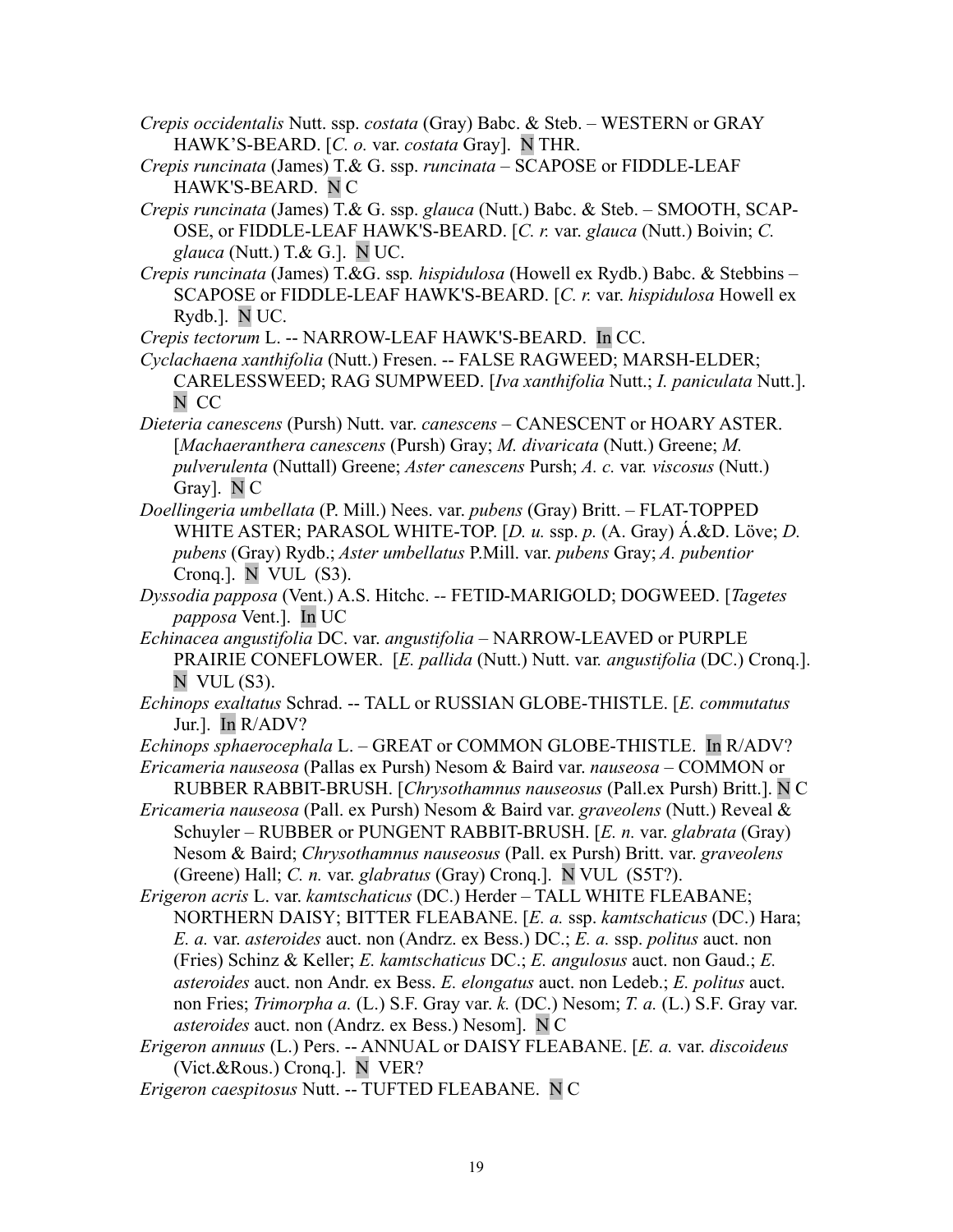Erigeron canadensis (=Conyza canadensis).

*Erigeron compositus* Pursh -- DWARF MOUNTAIN or COMPOUND FLEABANE; CUT-LEAVED DAISY. [*E. c.* var. *discoideus* Gray; *E. c.* var. *glabratus* Macoun; *E. c.* var. *multifidus* (Rydb.) Macbr. & Pays.]. N UC.

*Erigeron elatus* (Hook.) Greene – TALL WHITE FLEABANE. [*E. elatus* var. *oligocephalus* (Fern.& Wieg.) Fern.; *E. acris* L. var. *elatus* (Hooker) Cronq.; *E. a.* var. *arcuans* Fern.; *Trimorpha elata* (Hooker) Nesom ]. N VUL (S2).

*Erigeron glabellus* Nutt. var*. glabellus –* SMOOTH or STREAMSIDE FLEABANE. [*E. asper* Nutt.; *E. oblanceolatus* Rydb.]. N C

- *Erigeron glabellus* Nutt. var*. pubescens* Hooker -- SMOOTH FLEABANE. [*E. g.* ssp*. p.* (Hook.) Cronq.; *E. asper* auct. non Nutt.; *E. a.* var. *pubescens* (Hooker) Breit.]. N C
- *Erigeron hyssopifolius* Michx. var. *hyssopifolius --* HYSSOP-LEAVED FLEABANE. [*E. h.* var. *anticostensis* Vict.& Rous.].N THR (S2).
- *Erigeron lonchophyllus* HookerHIRSUTE or SHORT-RAYED FLEABANE. [*E. minor* (Hooker) Rydb.; *E. racemosus* Nutt.; *Trimorpha lonchophylla* (Hooker) Nesom]. N VUL (S?).

*Erigeron philadelphicus* L. var*. philadelphicus* – PHILADELPHIA FLEABANE. [*E. purpureus* Ait.]. N C

*Erigeron pumilus* Nutt. ssp*. pumilus --* SHAGGY FLEABANE. N FC?

*Erigeron radicatus* Hooker – DWARF, TAP-ROOTED FLEABANE or HOOKER'S FLEABANE. [*E. huberi* Welsh & Atwood; *E. macounii* Greene]. N VUL (S2).

- *Erigeron strigosus* Muhl. ex Willd. var*. strigosus* ROUGH DAISY FLEABANE; WHITETOP. [*E. annuus* auct. non (L.) Pers.; *E. a.* ssp*. s.* (Muhl. ex Willd.) Wagen.]. N VUL (S2S3T?).
- *Erigeron strigosus* Muhl. ex Willd. var. *septentrionalis* (Fern.& Wieg.) Fern. -- ROUGH DAISY FLEABANE; WHITETOP. [*E. s.* ssp. *s.* (Fern.& Wieg.) Wagen.]. N UC? Eupatoriadelphus maculatus (=Eutrochium maculatum)

Eupatorium maculatum (=Eutrochium maculatum)

*Eurybia conspicua* (Lindl.) Nesom. -- SHOWY ASTER. [*Aster conspicuus* Lindl.]. N C *Euthamia graminifolia* (L.) Nutt. var*. graminifolia –* GRASS-LEAVED or FLAT-TOP

GOLDENROD; FLAT GOLDENTOP.[*Solidago graminifolia* (L.) Salisb.; *S. g*. var. *major* (Michx.) Fern.; *S. g.* var. *nuttallii* (Greene) Fern.; *S. g.* var. *media* auct. non (Greene) Harris]. N C

*Eutrochium maculatum (*L.) Lamont -- SPOTTED or BRUNER'S JOE-PYE-WEED; BRUNER'S TRUMPET-WEED; PURPLE BONESET. [*Eupatorium maculatum* L. var*. bruneri* (Gray) Breit.; *E. m.* ssp. *bruneri* (Gray) G.W. Douglas; *E. bruneri* A.Gray ; *E. purpureum* L. var. *maculatum* (L.) Darl.; *Eupatoriadelphus maculatus* (L.) King & Robins. var*. bruneri* (Gray) King & Robins.]. N UC.

Filago arvensis (=Logfia arvensis )

- *Gaillardia aristata* Pursh GREAT BLANKET-FLOWER; BROWN-EYED SUSAN; COMMON GOLDENTOP. N C
- *Galinsoga quadriradiata* Ruiz & Pavón QUICKWEED; SHAGGY-SOLDIER. [*G. ciliata* (Raf.) Blake; *G. aristulata* Bickn.; *G. bicolorata* St.John & D.White; *G. caracasana* (DC.) Schultz-Bip.]. In R/ADV?

*Gnaphalium palustre* Nutt. *–* WESTERN MARSH CUDWEED.N C *Gnaphalium uliginosum* L. *–* LOW or MARSH CUDWEED. In FC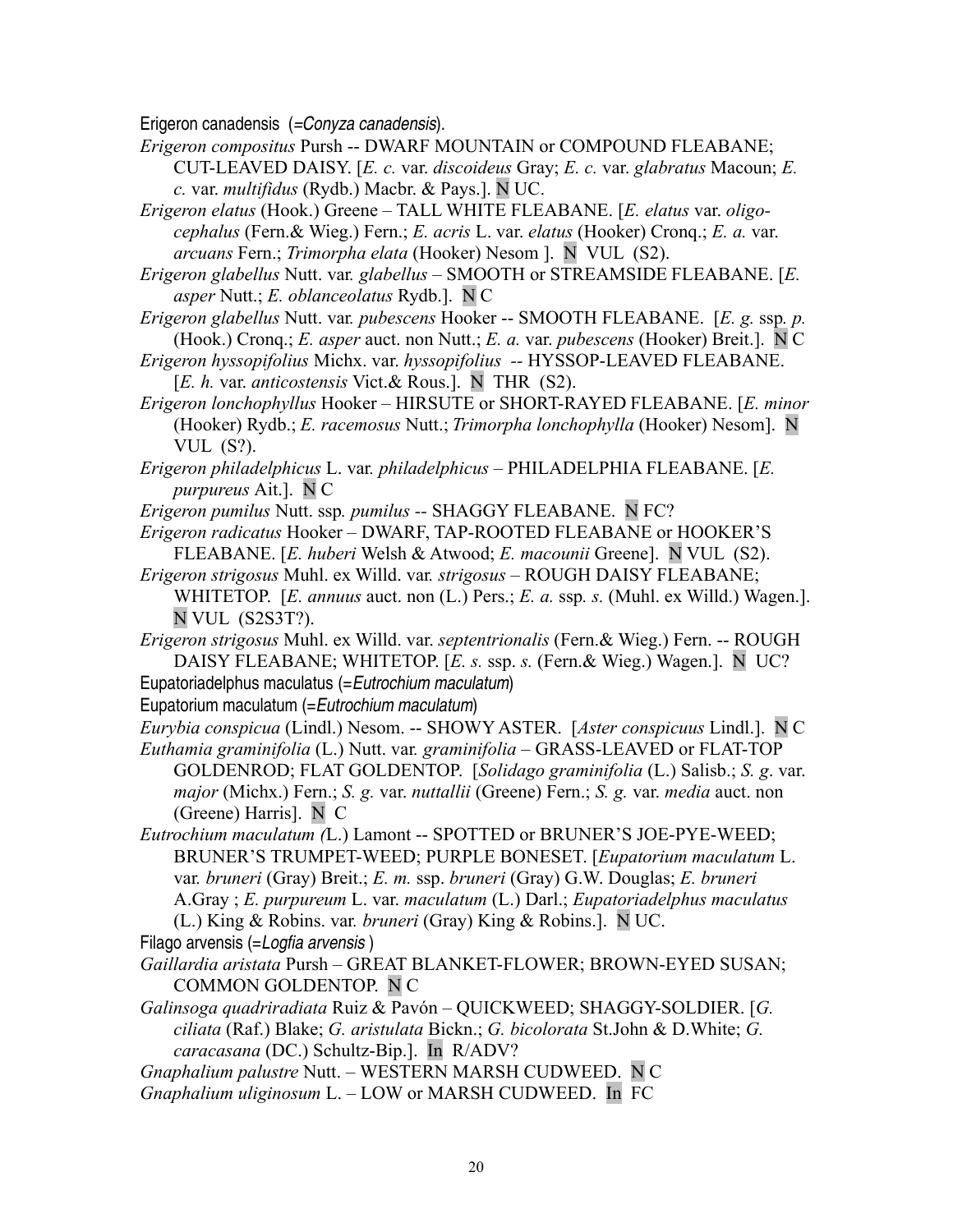- *Grindelia hirsutula* Hooker & Arn. CURLY-CUP GUM-WEED or TARWEED. [*G. squarrosa* (Pursh) Dunal var. *quasiperennis* Lunell; *G. s.* var. *integrifolia* (Nutt.) Boivin; *G. perennis* A.Nels.; *G. stricta* DC.]. N C?
- *Grindelia squarrosa* (Pursh) Dunal *--* CURLY-CUP GUMWEED or TARWEED. [*G. squarrosa* var. *serrulata* (Rydb.) Steyerm.; *G. serrulata* Rydb.]. N C?
- *Gutierrezia sarothrae* (Pursh) Britt. & Rusby COMMON BROOMWEED; BROOM SNAKEWEED; KINDLINGWEED. [*G. diversifolia* Greene; *Xanthocephalum sarothrae* (Pursh) Shinners]. N CC
- Haplopappus armerioides (=Stenotus armeroides)
- Haplopappus lanceolatus (=Pyrrocoma lanceolata)
- Haplopappus spinulosus (=Xanthisma spinulosum)
- Haplopappus nuttallii (=Xanthisma spinulosum)
- *Helenium autumnale* L. COMMON SNEEZEWEED. [*H. a.* var. *montanum* (Nutt.) Fern.; *H. a.* var. *grandiflorum* T.& G.; *H. a.* var. *canaliculatum* (Lam.) T.& G.; *H. montanum* Nutt.]. N C
- *Helianthus X alexidis* Boivin (= *H. maximiliani* X *H. nuttallii*]. N HYB
- *Helianthus annuus* L. -- COMMON SUN-FLOWER. [*H. a.* var. *l*. (Dougl. ex Lindl.) Steyerm.; *H. a.* ssp. *l*. (Dougl. ex Lindl.) Cock.; *H. a.* var. *macrocarpus* (DC.) Cock.; *H. lenticularis* Dougl. ex Lindl.; *H. aridus* Rydb.; *H. macrocarpus* DC.]. N C
- *Helianthus maximiliani* Schrad. MAXIMILIAN or NARROW-LEAVED SUN-FLOWER. [*H. dalyi* Britt.]. N UC.
- *Helianthus nuttallii* T.& G. ssp*. nuttallii --* NUTTALL'S SUNFLOWER; COMMON TALL or CLUSTERED SUNFLOWER. [*H. n.* ssp*. canadensis* R.W. Long; *H. n.* var. *subtuberosus* (Britt.) Boivin; *H. giganteus* auct. non L.]. N C
- *Helianthus nuttallii* T.&G. ssp. *rydbergii* (Britt.) Long NUTTALL'S, COMMON, TALL or CLUSTERED SUNFLOWER. [*H. n.* var*. rydbergii* (Britt.) Boivin; *H. rydbergii* Britt.]. N C
- *Helianthus pauciflorus* Nutt. ssp. *pauciflorus* STIFF SUNFLOWER. [*H. rigidus* (Cass.) Desf.; *H. laetiflorus* var. *rigidus* (Cass.) Fern.]. N VER?
- *Helianthus pauciflorus* Nutt. ssp*. subrhomboideus* (Rydb.) Spring & Scill. SUB-RHOMBIC, BEAUTIFUL or SHOWY SUNFLOWER. [*H. p.* var. *subrhomboideus* (Rydb.) Cronq.; *H. subrhomboideus* Rydb.; *H. laetiflorus* Pers. var*. subrhomboideus* (Rydb.) Fern.; *H. rigidus* (Cass.) Desf. ssp*. subrhomboideus* (Rydb.) Heiser]. N C
- *Helianthus petiolaris* Nutt. ssp. *petiolaris* PRAIRIE SUNFLOWER. [*H. couplandii* Boivin]. N C
- *Helianthus tuberosus* L. JERUSALEM-ARTICHOKE. [*H. t.* var. *subcanescens* Gray; *H. tomentosus* Michx.] N THR.
- *Heliopsis helianthoides* (L.) Sweet var. *scabra* (Dunal) Fern. FALSE SUNFLOWER; SUNFLOWER HELIOPSIS; SWEET OXEYE. [*H. h.* var. var. *occidentalis* (Fisher) Steyerm.; *H. h.* ssp. *o.* Fisher; *H. scabra* Dunal]. N END (S1T1).
- *Helminthotheca echioides* (L.) Holub BRISTLY OXTONGUE. [*Picris echioides* L.]. In R/ADV?
- *Heterotheca villosa* (Pursh) Shinners var*. villosa --* HAIRY GOLDEN-ASTER. [*H. v.* var. *foliosa* auct. non (Nutt.) V.L. Harms; *H. v.* (Pursh) Shinners var. *ballardii* auct. non (Rydb.) Semple; *Chrysopsis villosa* (Pursh) Nutt. ex DC.]. N C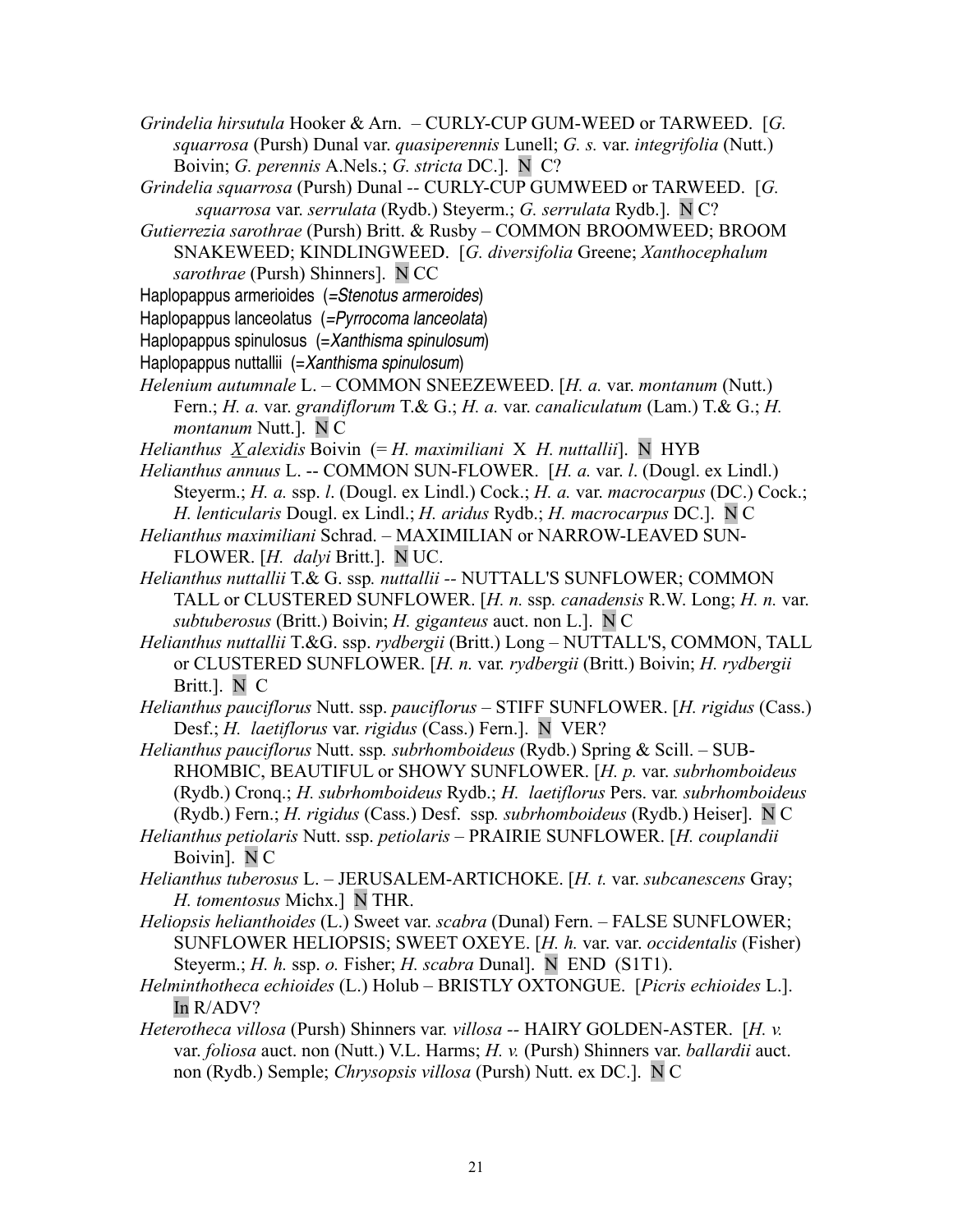*Heterotheca villosa* (Pursh) Shinners var. *hispida* (Hooker) V.L. Harms -- HAIRY GOLDEN-ASTER. [*H. v.* var. *minor* auct. non (Hooker) Semple; *Chrysopsis villosa* (Pursh) Nutt. var. *hispida* (Hooker) Gray; *C. hispida* Hooker]. N C

*Hieracium albiflorum* Hooker *–* WHITE-FLOWERED HAWKWEED. [*Chlorocrepis a.* (Hooker) Weber]. N THR (S1S2).

*Hieracium aurantiacum* L. – ORANGE HAWKWEED; DEVIL'S-PAINTBRUSH. In R

*Hieracium umbellatum* L. – NARROW-LEAVED HAWKWEED. [*H. u.* var. *canadense* (Michx.) Breit.; *H. u.* ssp. *c.* (Michx.) Guppy; *H. u.* var. *scabriusculum* (Schwein.) Farw.; *H. canadense* Michx.; *H. scabriusculum* Schwein.; *H. s.* var. *saximontanum* Lepage; *H. s.* var. *scabrum* (Schwein.) Lepage; *H. s.* Schwein. var. *columbianum* (Rydb.) Lepage]. N CC

*Hymenopappus filifolius* Hooker var. *polycephalus* (Osterh.) B.L. Turnor – TUFTED HYMENOPAPPUS or WOOLLYWHITE. [*H. polycephalus* Osterh.]. N UC.

Hymenoxys acaulis (= Tetraneuris acaulis)

*Hymenoxys richardsonii* (Hooker) Cock. var. *richardsonii –* RICHARDSON'S or COLORADO RUBBERWEED or BITTERWEED. N C

*Hypochaeris radicata* L. -- HAIRY CAT'S-EAR. In R/ADV?

*Inula helenium* L. – ELECAMPANE. In R/ADV?

*Iva axillaris* Pursh – POVERTY-WEED. [*I. a.* var. *robustior* Hooker]. N C

Iva xanthifolia (=Cyclachaena xanthifolia)

*Lactuca biennis* (Moench) Fern. – TALL or WILD BLUE LETTUCE. [*L. spicata* (Lam.) A.S. Hitchc. var. *integrifolia* (T.& G.) Britt.]. N VUL (S2)

*Lactuca ludoviciana* (Nutt.) Riddell – WESTERN WILD LETTUCE. [*L. campestris* Greene]. N END (S1).

Lactuca pulchella (=Mulgedium pulchellum)

*Lactuca serriola* L. -- PRICKLY or LOBED PRICKLY LETTUCE. [*L. scariola* L. *sphalm*.]. In C

Lactuca tatarica (=Mulgedium pulchellum)

*Lapsana communis* L. -- COMMON NIPPLEWORT. In R

*Leucanthemum vulgare* Lam. -- OXEYE-DAISY; MARGUERITE. [*L. v*. var. *pinnatifidum* (Lecoq.& Lam.) Mold.; *Chrysanthemum leucanthemum* L.; *C. l.* var. *pinnatifidum* Lecoq. & Lam.]. In C

*Liatris ligulistylis* (A.Nels.) Schum. – NORTHERN MEADOW BLAZING-STAR or GAYFEATHER; BUTTON-SNAKEROOT. [*L. aspera* auct. non Michx.; *Lacinaria ligulistylis* A.Nels.]. N C

*Liatris punctata* Hook. var*. punctata –* DOTTED or PLAINS BLAZING-STAR; PRAIRIE GAYFEATHER. [*L. p.* var. *nebraskana* Gaiser; *Lacinaria p.* (Hooker) Ktze.]. N C

*Logfia arvensis* (L.) Holub. -- COMMON FLUFFWEED. [*Filago a.* L.; *Oglifa a.* (L.) Cass.]. In R

*Lygodesmia juncea* (Pursh) D.Don ex Hooker – RUSH SKELETON-WEED. N CC

Lygodesmia rostrata (=Shinnersoseris rostrata)

Machaeranthera canescens (Dieteria canescens)

Machaeranthera grindelioides (= Xanthisma grindelioides)

Machaeranthera pinnatifida (=Xanthisma spinulosum)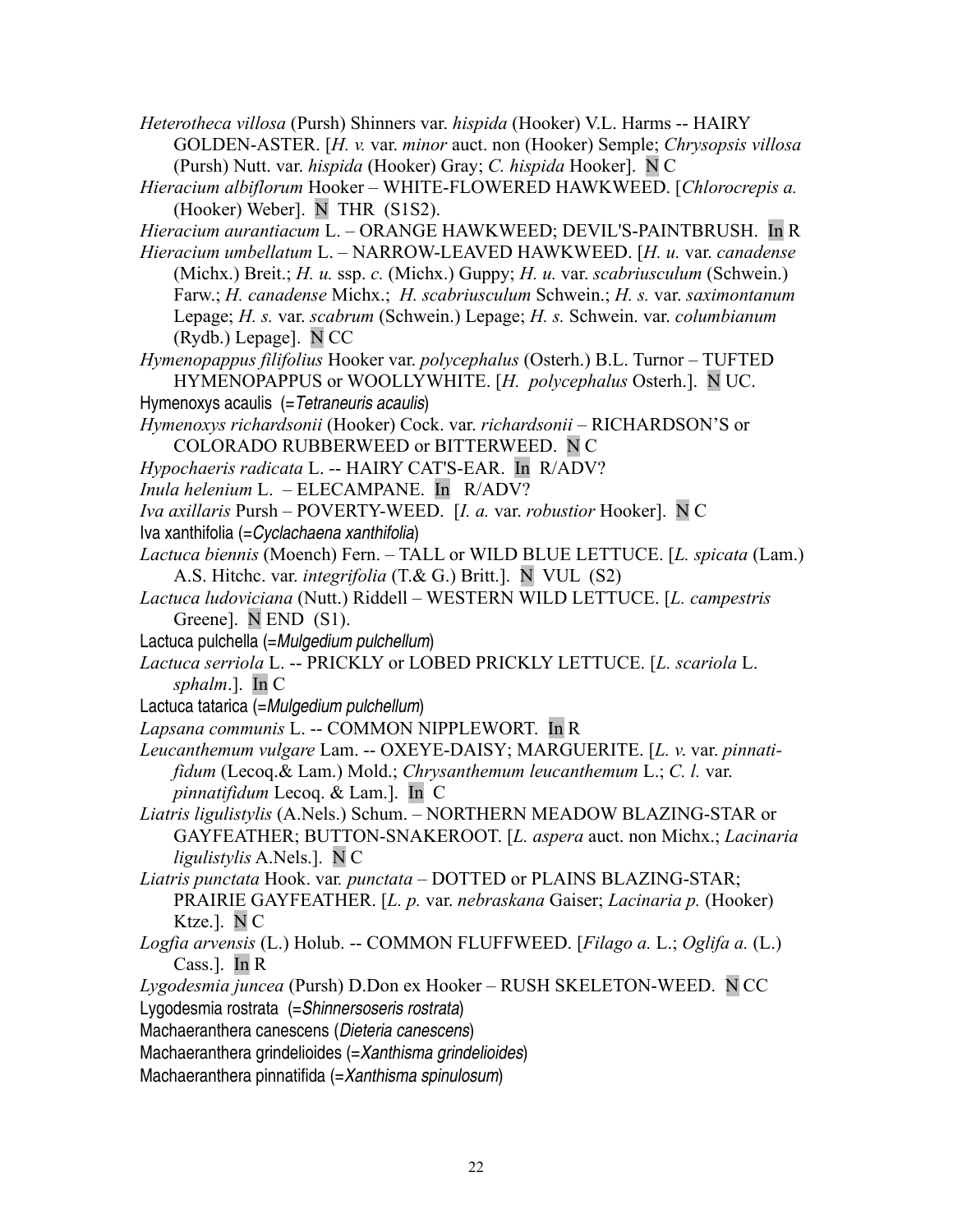- *Madia glomerata* Hooker CLUSTERED TARWEED; MOUNTAIN TAR-PLANT. N UC.
- *Matricaria chamomilla* L. FRAGRANT, GERMAN, or WILD CHAMOMILE. [*M. suaveolens* L. non (Pursh) Buch.; *M. recutita* L.; *Chamomilla r.* (L.) Rausch.]. In FC
- *Matricaria discoidea* DC*.* PINEAPPLE-WEED; RAYLESS CHAMOMILE. [*M. matricarioides* auct. non (Less.) Porter ex Britt., *nom. illeg*.; *M. suaveolens* (Pursh) Buch. (non L.); *Chamomilla discoidea* (DC.) Gay ex A.Br.; *C. suaevolens* (Pursh) Rydb.]. In C
- Matricaria perforata (=Tripleurospermum perforata)
- Megalodonta beckii (=Bidens beckii).
- Microseris cuspidata (=Nothocalais cuspidata)
- *Mulgedium pulchellum* (Pursh) G.Don WILD or COMMON BLUE LETTUCE. [*Lactuca pulchella* (Pursh) DC.; *L. tatarica* (L.) Mey. var. *pulchella* (Pursh) Breit.; *L. t*. ssp. *p.* (Pursh) Steb.; *L. t*. var. *heterophylla* (Nutt.) Boivin;]. N CC
- *Nothocalais cuspidata* (Pursh) Greene PRAIRIE FALSE DANDELION; WAVY-LEAVED PRAIRIE-DANDELION; TOOTHED MICROSERIS. [*Microseris cuspidata* (Pursh) Schultz-Bip.; *Agoseris c.* (Pursh) Raf.]. N THR (S2).

- *Packera cana* (Hooker) Weber & A.Löve. SILVERY or WOOLLY GROUNDSEL. [*Senecio canus* Hooker; *S. c.* var. *purshianus* (Nutt.) A.Nels.; *S. c.* var. *eradiatus* Eat.; *S. hallii* Britt.]. N C
- *Packera indecora* (Greene) A.& D. Löve RAYLESS or ELEGANT GROUNDSEL, RAGWORT, or BUTTERWEED. [*Senecio indecorus* Greene; *S. pauciflorus* Pursh ssp*. fallax* Greenm.; *S. aureus* auct. non L.]. N C
- *Packera pauciflora* (Pursh) A.&D. Löve FEW-FLOWERED RAGWORT. [*Senecio p.* Pursh; *S. discoideus* (Hooker) Britt.]. N THR (SR).
- *Packera paupercula* (Michx.) A.& D. Löve BALSAM GROUNDSEL or RAGWORT. [*Senecio pauperculus* Michx.; *S. p.* var. *thompsoniensis* (Greenm.) Boivin; *S. plattensis* auct. non Nutt.; *S. tweedyi* Rydb]. N C
- *Packera plattensis* (Nutt.) Weber & A.Löve PRAIRIE GROUNDSEL or RAGWORT. [*Senecio plattensis* Nutt.; *S. pseudotomentosus* Mack. & Bush]. N END/THR? (S3S4)
- *Packera pseudaurea* (Rydb.) Weber & A.Löve var. *pseudaurea* STREAMBANK, GOLDEN or THIN-LEAVED GROUNDSEL. [*Senecio pseudaureus* Rydb.; *S. aureus* auct. non L.; *S. pauciflorus* auct. non Pursh]. N THR (S1?).
- *Packera streptanthifolia* (Greene) Weber & A.Löve var. *streptanthifolia* NORTHERN RAGWORT or GROUNDSEL. [*Senecio s.* Greene; *S. cymbalarioides* auct. non Buek.; *S. c.* var. *borealis* (T.& G.) Greenm.]. N VUL (S1S2).
- *Petasites frigidus* (L.) Fries var*. nivalis* (Greene) Cronq. VINE-LEAVED or SNOWLEAF COLT'S-FOOT or SWEET COLT'S-FOOT. [P. *frigidus s.str.* auct. non (L.) Fries; *P. f.* ssp. *nivalis* (Greene) Cody; *P. f.* var. *vitifolius* auct. non (Greene) Chern.; *P. nivalis* Greene; *P. n.* ssp. *hyperboreus* (Rydb.) Toman; *P. hyperboreus* Rydb.; *P. corymbosus* (Brown) Rydb.; *P. vitifolius* auct. non Greene]. N C
- *Petasites palmatus* (Ait.) GrayPALMATE-LEAVED COLT'S-FOOT. [*P. frigidus* (L.) Fries var*. palmatus* (Ait.) Cronq.]. N C

Oglifa arvensis (=Logfia arvensis)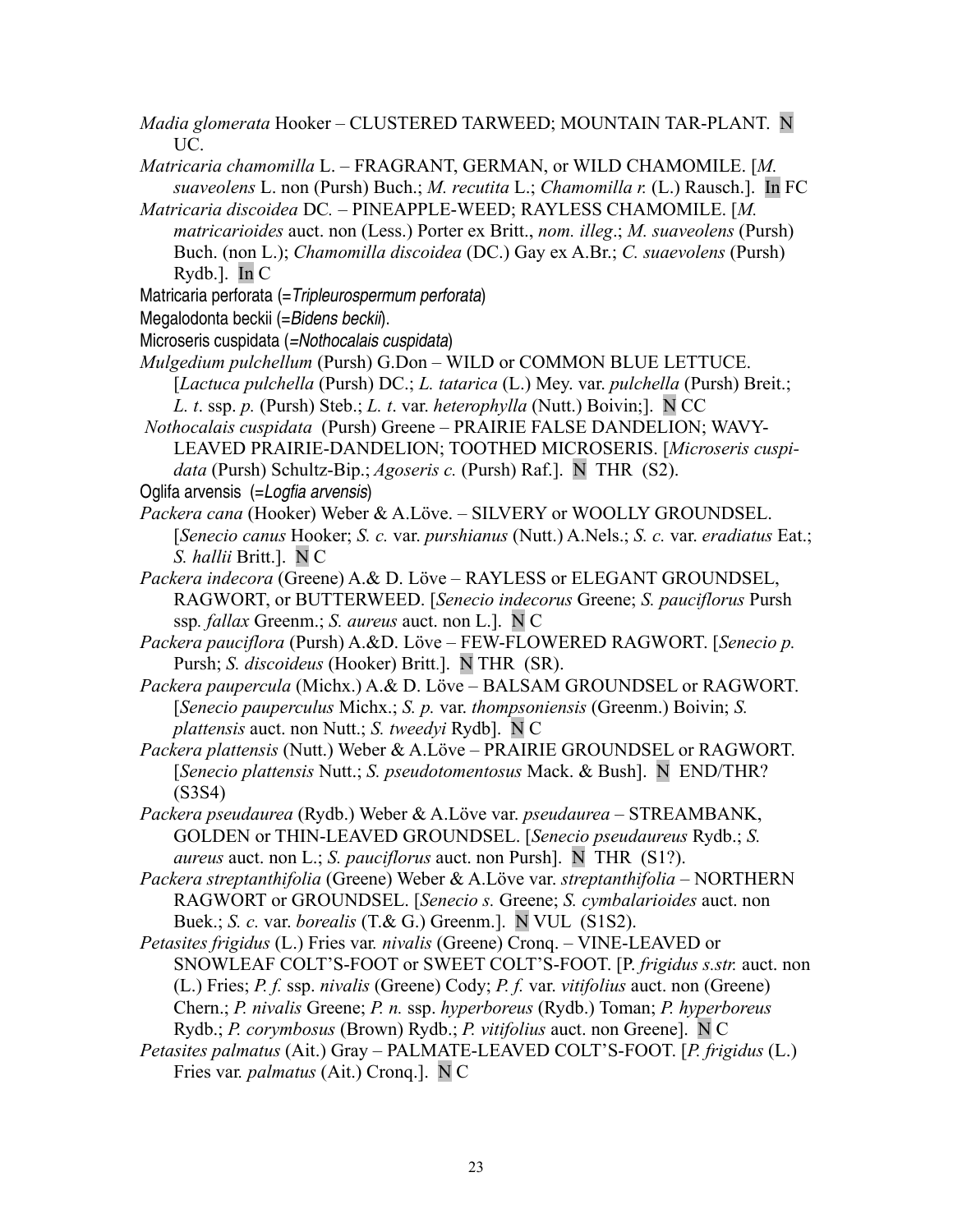- *Petasites sagittatus* (Banks ex Pursh) Gray -- ARROW-LEAVED COLT'S-FOOT or SWEET-COLT'S-FOOT. [*P. frigidus* (L.) Fries var. *sagittatus* (Banks ex Pursh) Chern.]. N C
- *Petasites X vitifolius* Greene (= *P. frigidus* var*. nivalis* X *P. sagittatus*) VINE-LEAVED COLT'S-FOOT. [*P. nivalis* Greene ssp*. vitifolius* (Greene) Toman; *P. frigidus* (L.) Fries var. *X vitifolius* (Greene) Chern.]. N HYB.
- *Picradeniopsis oppositifolia* (Nutt.) Rydb. ex Britt.OPPOSITE-LEAVED BAHIA; PICRADENIOPSIS. [*Bahia oppositifolia* (Nutt.) Gray]. N END (S1).
- Picris echioides (=Helminthotheca echioides)
- *Prenanthes alba* L. WHITE-LETTUCE; RATTLESNAKE-ROOT. N VUL (S2).
- *Prenanthes racemosa* Michx. ssp. *racemosa* GLAUCOUS WHITE-LETTUCE; PURPLE RATTLESNAKEROOT. [*P. r.* ssp*. multiflora* Cronq.; *P. r.* var. *pinnatifida* A.Gray]. N UC/FC?
- *Psilocarphus brevissimus* Nutt. var*. brevissimus --* DWARF WOOLLYHEADS. [*P. globiferus* Nutt.; *P. elatior* auct. non (Gray) Gray]. N END (S1, as *P. elatior*)
- *Pyrrocoma lanceolata (*Hooker) Greene var. *lanceolata*  LANCE-LEAF GOLDEN-WEED. [*Haplopappus lanceolatus* (Hooker) T.& G.; *H. l.* ssp. *vaseyi* (Parry ex Eat.) Hall; *H. l.* var. *sublanatus* Cody]. N UC.
- *Ratibida columnifera* (Nutt.) Woot. & Standl. -- PRAIRIE, YELLOW PRAIRIE, or LONG-HEADED CONEFLOWER. [*R. c.* var. *pulcherrima* (DC.) Woot. & Standl.; *R. columnaris* D.Don]. N C
- *Rudbeckia hirta* L. var. *pulcherimma* Farw. BLACK-EYED SUSAN. [*R. h.* var. *serotina* (Nutt.) Core; *R. h.* var. *lanceolata* (Bisch.) Core; R*. serotina* Nutt.; *R. s.* var. *lanceolata* (Bisch.) Fern.& Schub.; *R. s.* var. *sericea* (Moore) Fern.& Schub.; *R. bicolor* Nutt.]. N C
- *Rudbeckia laciniata* L. var*. laciniata*  TALL or GREEN-HEADED CONEFLOWER; GOLDEN-GLOW. [*R. ampla* auct. non A.Nels.]. N VER?
- Senecio canus (= Packera cana)
- *Senecio congestus* (=*Tephroseris palustris*).
- *Senecio eremophilus* Richards. var*. eremophilus* CUT-LEAVED RAGWORT.N C Senecio indecorus (=Packera indecora)
- *Senecio integerrimus* Nutt. var*. integerrimus*  ENTIRE-LEAVED GROUNDSEL or RAGWORT. N C
- *Senecio integerrimus* Nutt. var*. exaltatus* (Nutt,) Cronq. ENTIRE-LEAVED RAG-WORT or GROUNDSEL. [*S. exaltatus* Nutt.]. N C
- *Senecio integerrimus* Nutt. var. *scribneri* (Rydb.) T.Barkley SCRIBNER'S GROUND-SEL or RAGWORT. [*S. scribneri* Rydb.]. N END (S1).
- *Senecio palustris* (=*Tephroseris palustris*).
- Senecio pauciflorus (= Packera pauciflora)
- Senecio pauperculus (= Packera paupercula)
- Senecio plattensis (=Packera plattensis)
- Senecio pseudaureus (=Packera pseudaurea)
- Senecio streptanthifolius (= Packera streptanthifolia)
- Senecio tridenticulatus (= Packera tridenticulata)
- *Senecio viscosus* L. -- STICKY GROUNDSEL or RAGWORT. In R
- *Senecio vulgaris* L. COMMON GROUNDSEL; OLD-MAN-IN-THE-SPRING. In C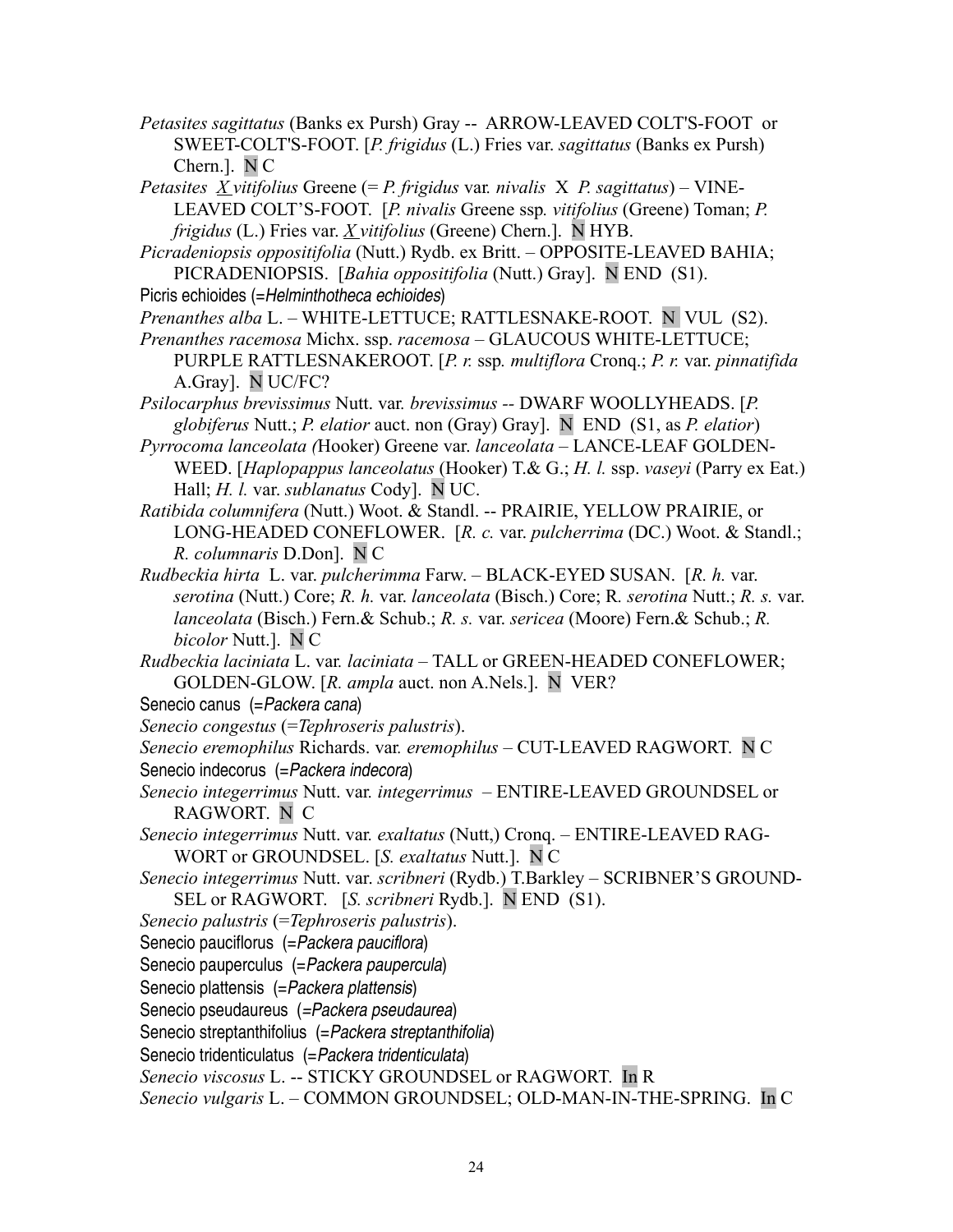*Shinnersoseris rostrata* (Gray) Tomb *–* BEAKED ANNUAL SKELETON-WEED. [*Lygodesmia rostrata* (Gray) Gray; *L. juncea* (Pursh) Hooker var. *rostrata* Gray]. N THR (S2).

*Silybum marianum* (L.) Gaertn. *–* BLESSED MILK-THISTLE. In R

*Solidago altissima* L. ssp. *altissima –* TALL GOLDENROD. [*S. scabra* Muhl. ex Willd.; *S. canadensis* L. var*. scabra* (Muhl. ex. Willd.) Gray]. N UC

*Solidago altissima* L. ssp. *gilvocanescens* (Rydb.) Semple *–* CANESCENT GOLDEN-ROD; GREAT PLAINS LATE GOLDENROD. [*S. a.* var. *g.* (Rydb.) Semple; *S. gilvocanescens* (Rydb.) Smyth; *S. canadensis* L. var*. g.* Rydb.; *S. pruinosa* Greene]. N CC

*Solidago canadensis* L. var*. hargeri* Fern. -- CANADA GOLDENROD. N VER?

*Solidago gigantea* Ait. ssp. *serotina* (Ktze.) McNeill – LATE, GIANT, or SMOOTH GOLDENROD. [*S. g.* var. *s.* (Ktze.) Cronq.; *S. g.* var. *leiophylla* Fern.]. N C

Solidago graminifolia (= Euthamia graminifolia)

*Solidago hispida* Muhl. ex Willd. – HAIRY, SHAGGY or PALE GOLDENROD. [*S. h.* var. *lanata* (Hooker) Fern.; *S. h.* var. *tonsa* Fern.; *S. bicolor* L.; *S. b.* var. *hispida* (Muhl. ex Willd.) Britt.; *S. b.* var. *lanata* (Hooker) Gray; *S. b.* var. *concolor* T.& G.; *S. lanata* Hooker]. N C

*Solidago lepida* DC. var. *lepida* – WESTERN CANADA GOLDENROD. [*S. canadensis* L. var. *lepida* (DC.) Cronq.]. N C

*Solidago lepida* DC. var*. salebrosa* (Piper) Semple – GRACEFUL or WESTERN CANADA GOLDENROD. [*S. canadensis* L. var. *s.* (Piper) M.E. Jones; *S. c.* ssp. *s.* (Piper) Keck; *S. c*. var. *elongata* (Nutt.) Peck; *S. salebrosa* (Piper) Rydb.]. N C

*Solidago X lutescens* (Lindl. ex DC.) Boivin (= *S. ptarmicoides* X *S. rigidum*). -- YELLOW UPLAND or HYBRID SNEEZEWORT ASTER. [*Aster lutescens* (Lindl. ex DC.) T.& G.; *A. ptarmicoides* (Nees) T.& G. var*. lutescens* (Lindl. ex DC.) Gray; *Oligoneuron X lutescens* (Lindl.ex DC.) Nesom]. N HYB.

*Solidago missouriensis* Nutt. *–* MISSOURI, LOW or PRAIRIE GOLDENROD. [*S. m.* var. *fasciculata* Holz.; *S. m.* var. *glaberrima* (Martens) Rosen. & Cronq.; *S. concinna* A.Nels.]. N C

*Solidago mollis* Bartl. *–* VELVETY, SOFT, or ASHY GOLDENROD. [*S. m.* var. *angustata* Shinners; *S. nemoralis* var. *mollis* (Bart.) Gray; *S. nemoralis* Ait. var. *incana* (T.&G.) Gray; *S. incana* T.&G.]. N C

*Solidago multiradiata* Ait. – NORTHERN or ROCKY MOUNTAIN GOLDENROD. [*S. m.* var. *scopulorum* Gray; *S. m.* var. *arctica* (DC.) Fern.; *S. rubra* Rydb.; *S. scopulorum* (Gray) A.Nels.]. N UC.

*Solidago nemoralis* Ait. ssp. *decemflora* (DC.) Bram. ex Semple – SHOWY or GRAY GOLDENROD. [*S. n.* var. *decemflora* (DC.) Fern.; *S. n.* var*. longipetiolata* (Mack.& Bush) Palm.& Steyerm.; *S. n.* ssp. *l.* (Mack.& Bush) Douglas; *S. pulcherrima* A.Nels.]. N C

*Solidago ptarmicoides* (Nees) Boivin – UPLAND WHITE ASTER; WHITE SNEEZE-WORT or FLAT-TOPASTER or GOLDENROD. [*S. asteroides* Semple; *Aster ptarmicoides* (Nees) T.& G.; *Doellingeria p.* Nees; *Oligoneuron album* (Nutt.) Nesom]. N C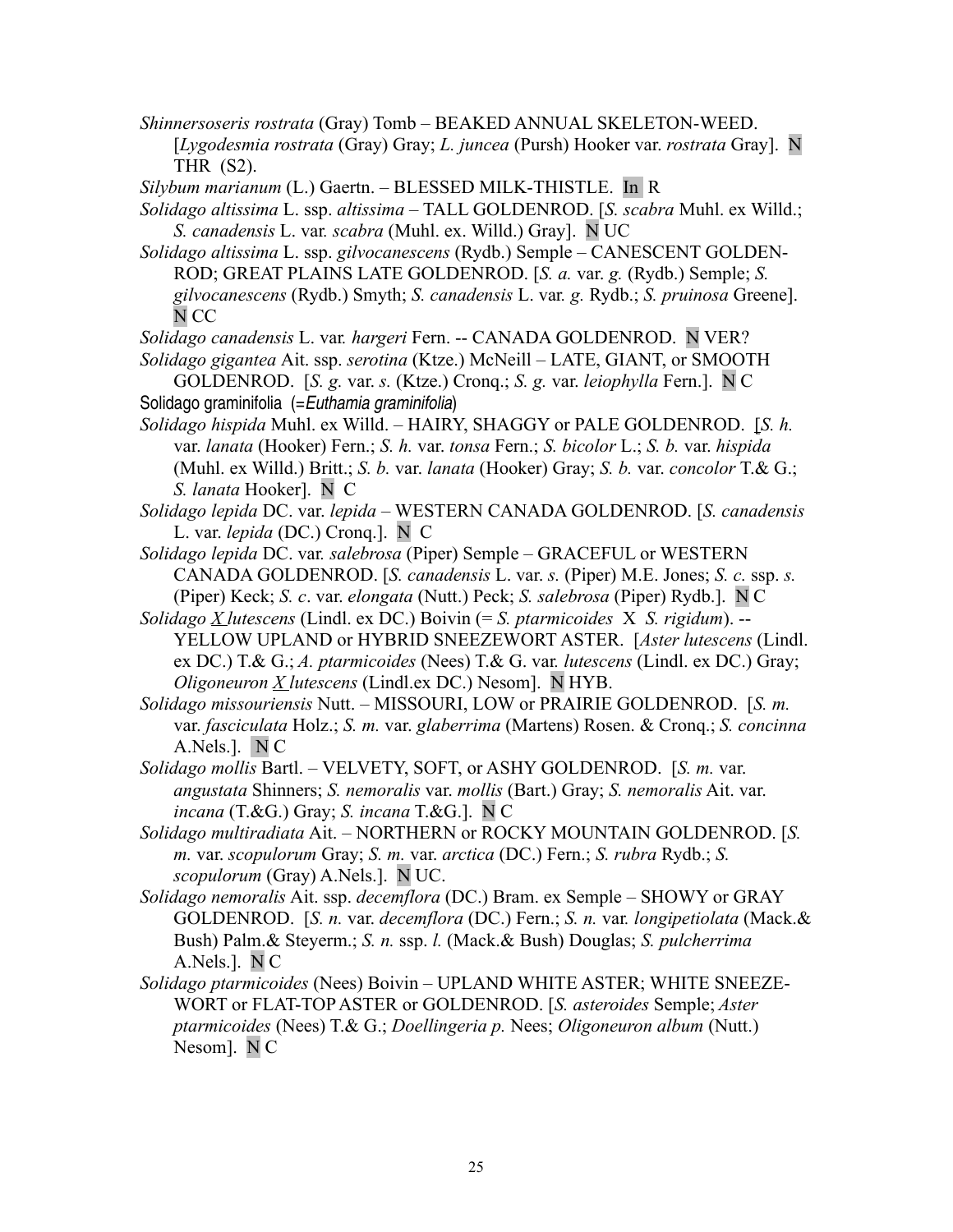*Solidago rigida* L. ssp. *humilis* (Porter) Heard & Semple *–* STIFF-LEAVED, RIGID or CORYMBOSE GOLDENROD. [*S. r.* var. *h.* Porter; *S. r.* var. *canescens* (Rydb.) Breitung; *Oligoneuron rigidum* (L.) Small var. *humilis* (Porter) Nesom]. N C

- *Solidago simplex* Kunth var. *simplex* MOUNTAIN, SPIKE-LIKE, or DECUMBENT GOLDENROD. [*S. spathulata* DC. var. *neomexicana* (Gray) Cronq.; *S. spathulata* DC. subsp. *glutinosa* (Nutt.) Keck; *S. decumbens* Greene; *S. d.* var. *oreophila* (Rydb.) Fern.; *S. oreophila* Rydb.]. N C
- *Sonchus arvensis* L. ssp. *arvensis* PERENNIAL or FIELD SOW-THISTLE. In UC
- *Sonchus arvensis* L. ssp*. uliginosus* (Bieb.) Nyman PERENNIAL, SMOOTH or FIELD SOW-THISTLE. [*S. a.* var*. glabrescens* Guenth, Grab. & Wimm.; *S. uliginosus* Bieb.]. In CC
- *Sonchus asper* (L.) Hill ssp. *asper* SPINY-LEAVED or PRICKLY ANNUAL SOW-THISTLE. [*S. oleraceus* L. var. *asper* L]. In C
- *Sonchus oleraceus* L. COMMON ANNUAL SOW-THISTLE; MILK-THISTLE. In UC
- *Stenotus armeroides* Nutt. var. *armerioides* THRIFTY GOLDENWEED; NARROW-LEAVED STENOTUS. [*Haplopappus armerioides* (Nutt.) Gray; *H. acaulis* auct. non (Nutt.) Gray]. N UC.
- *Stephanomeria runcinata* Nutt. RUNCINATE-LEAVED RUSH-PINK or SKELETON-WEED; SAWTOOTH WIRE-LETTUCE; FLOWERING-STRAW. N THR (S1S2)
- *Stephanomeria tenuifolia* (Raf.) Hall -- NARROW-LEAVED SKELETONPLANT or RUSH-PINK; SLENDER WIRELETTUCE. [*S. minor* (Hooker) Nutt.; *Lygodesmia tenuifolia* (Raf.) Shinners]. N END (S?).
- *Symphyotrichum boreale* (T.&G.) A.&D.Löve RUSH, NORTHERN BOG, or SLENDER WHITE ASTER. [*Aster borealis* (T.&G.) Prov.; *A. junciformis* Rydb.; *A. franklinianus* Rydb.]. N C
- *Symphyotrichum ciliatum* (Ledeb.) Nesom. RAYLESS or RAYLESS ALKALI ASTER [*Aster brachyactis* Blake; *A. laurentianus* auct. *p.p.* non Fern.; *Brachyactis angusta* (Lindl.) Britt.; *B. ciliata* (Ledeb.) Ledeb.; *B. c.* ssp. *angusta* (Lindl.) A.G.Jones]. N C
- *Symphyotrichum ciliolatum* (Lindl.) A.&D. Löve LINDLEY'S BLUE or FRINGED ASTER. [*Aster ciliolatus* Lindl.; *A. c.* var. *comatus* (Fern.) A.G. Jones; *A. lindleyanus* T.&G.; *A. wilsonii* Rydb.]. N CC
- *Symphyotrichum eatonii* (Gray) NesomEATON'S or BRACTED ASTER. [*Aster eatonii* (Gray) How.; *A. foliaceus* Lindl. ex DC. var. *eatonii* Gray]. N THR (S1).
- *Symphyotrichum ericoides* (L.) Nesom var. *pansum* (Blake) NesomTUFTED WHITE PRAIRIE ASTER; MANY-FLOWERED or HEATH ASTER. [*S. e.* ssp. *p.* (Blake) Semple; *S. e.* var. *stricticaule* (T.&G.) Nesom; *Aster ericoides* L. var. *pansus* (Blake) Boivin; *A. e.* ssp*. p.* (Blake) A.G.Jones; *A. e.* var. *stricticaulis* (T.&G.) F.C. Gates; *A. pansus* (Blake) Cronq.; *A. multiflorus* Ait. var. *pansus* Blake; *A. m.* var. *stricticaulis* T.&G.]. N CC
- *Symphyotrichum falcatum* (Lindl.) Nesom var. *falcatum* WHITE PRAIRIE or HEATH ASTER. [*Aster falcatus* Lindl.; *A. ramulosus* Lindl.]. N UC.
- *Symphyotrichum falcatum* (Lindl.) Nesom var*. commutatum* (T.& G.) NesomCREEP-ING WHITE PRAIRIE ASTER; HEATH ASTER. [*S. f.* ssp. *c.* (T.&G.) Semple; *S. f.* var. *crassulum* (Rydb.) Nesom; *Aster falcatus* Lindl. var. *commutatus* (T.& G.) A.G. Jones; *A. f.* var. *crassulus* (Rydb.) Cronq.; *A. ericoides* L. var. *commutatus* (T.&G)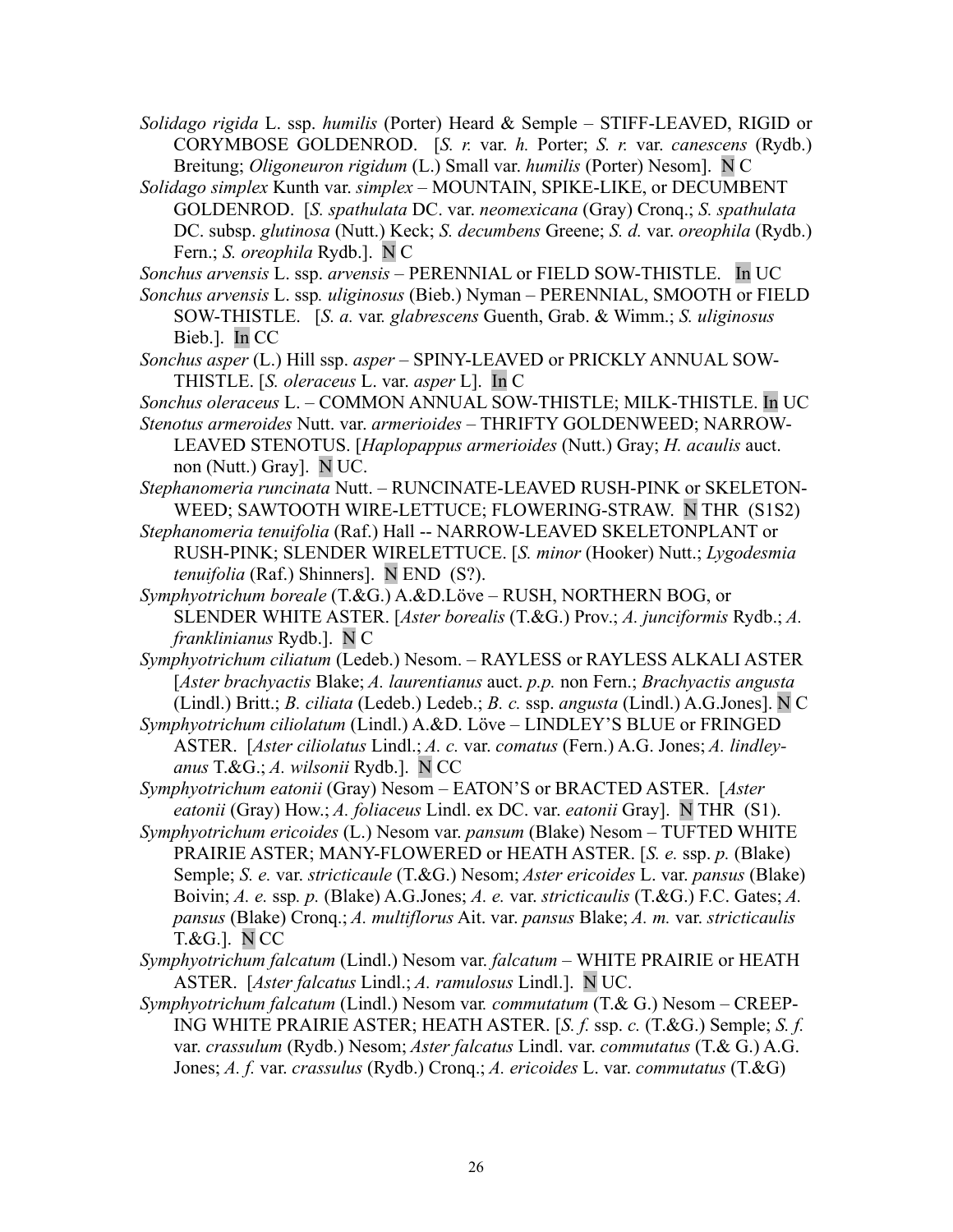Boivin; *A. e.* var. *polycephalus* (Rydb.) F.C. Gates; *A. commutatus* (T.& G.) Gray; *A. c.* var. *crassulus* (Rydb.) Blake; *A. multiflorus* Ait. var. *commutatus* T.& G.]. N C

- *Symphyotrichum laeve* (L.) A.&D. Löve var. *geyeri* (Gray) Nesom SMOOTH BLUE ASTER; GEYER'S ASTER. [*Aster laevis* L. var. *geyeri* Gray; *A. l.* ssp. *g.* (Gray) Piper; *A. geyeri* (A.Gray) Howell]. N CC
- *Symphyotrichum lanceolatum* (Willd.) Nesom var*. lanceolatum* EASTERN WILLOW ASTER; LANCE-LEAVED or PANICLED ASTER. [*S. simplex* (Willd.) A.& D. Love; *Aster lanceolatus* Willd.; *A. l.* var*. simplex* (Willd.) A.G. Jones; *A. l.* ssp. *s.* (Willd.) A.G. Jones; *A. simplex* Willd.; *A. s.* var. *ramosissimus* (T.& G.) Cronq.]. N UC.
- *Symphyotrichum lanceolatum* (Willd.) Nesom var*. hesperium* (Gray) Nesom *–* WESTERN WILLOW or PANICLED ASTER. [*S. hesperium* (Gray) A.& D. Löve; *Aster lanceolatus* Willd. ssp. *hesperius* (Gray) Semple & Chmiel.; *A. hesperius* Gray; *A. h.* var. *laetevirens* (Greene) Cronq.; *A. osterhoutii* Rydb.]. N C
- *Symphyotrichum puniceum* (L.) A.&D.Löve var. *puniceum* PURPLE-STEMMED, BOG or SWAMP ASTER. [*Aster puniceus* L.; *A. p.* var. *oligocephalus* Fern.]. N C
- *Tanacetum balsamita* L. COSTMARY; MINT-GERANIUM. [*Chrysanthemum balsamita* (L.) Baill.; *Balsamita major* Desf.; *Pyrethrum m.* (Desf.) Tzv.]. In R/ADV?
- *Tanacetum huronense* Nutt. var. *bifarium* Fern. LAKE HURON or INDIAN TANSY. [*T. huronense* Nutt. *p*.*p*.; *T. bipinnatum* auct. non (L.) Schultz-Bip.; *T. b.* ssp. *huronense* (Nutt.) Breit. *p*.*p*.; *Chrysanthemum bipinnatum* L. ssp. *huronense* (Nutt.) Hultén *p*.*p*.]. N VUL (S2T?).
- *Tanacetum huronense* Nutt. var. *floccosum* Raup FLOCCOSE TANSY. [*T. huronense* Nutt. *p.p*.; *T. bipinnatum* auct. non (L.) Schultz-Bip.; *T. b.* ssp*. huronense* (Nutt.) Breit. *p*.*p*.; *Chrysanthemum bipinnatum* L. ssp. *huronense* (Nutt.) Hultén *p*.*p*.]. N VUL (S2S3T?).
- *Tanacetum vulgare* L. COMMON TANSY. In CC
- *Taraxacum ceratophorum* (Ledeb.) DC.HORNED or ROUGH DANDELION. [*T. dumetorum* Greene; *T. lacerum* Greene; *T. umbrinum* Dahlst.; *T. officinale* Wigg. ssp*. ceratophorum* (Ledeb.) Schinz. ex Thell.]. N VUL(S2).
- *Taraxacum erythrospermum* Andrz. ex Bess. RED-SEEDED or SMOOTH DANDELION. [*T. laevigatum* auct. non? (Willd.) DC.; *T. l.* var. *erythrospermum* (Andrz.) Weiss; *T. officinale* Wigg. var. *e.* (Andrz.) Bab.; *T. scanicum* Dahl.]. In C
- *Taraxacum officinale* Wigg. COMMON DANDELION. [*T. o.* var. *palustre* (Lyons) Blytt; *T. ?vulgare* Lam.]. In CC
- *Tephroseris palustris* (L.) Reich. MARSH or SWAMP RAGWORT. [*T. palustris* ssp. *congesta* (R.Br.) Holub; *Senecio congestus* (R.Br.) DC.; *S. c.* var. *palustris* (L.) Fern.; *S. c*. var. *tonsus* Fern.; *S. c.* var. *laceratus* (Ledeb.) Fern.; *S. palustris* (L.) Hooker; *S. arcticus* Rupr.]. N C
- *Tetraneuris acaulis* (Pursh) Greene var*. acaulis* STEMLESS HYMENOXYS or RUBBERWEED; BUTTE MARIGOLD. [*T. septentrionalis* Rydb.; *Hymenoxys acaulis* (Pursh) Parker]. N END (S1).
- *Townsendia exscapa* (Richards.) Porter STEMLESS, LOW or DWARF TOWN-SENDIA, TOWNSEND-DAISY, or EASTER-DAISY. [*T. intermedia* Rydb.; *T. sericea* Hooker]. N FC.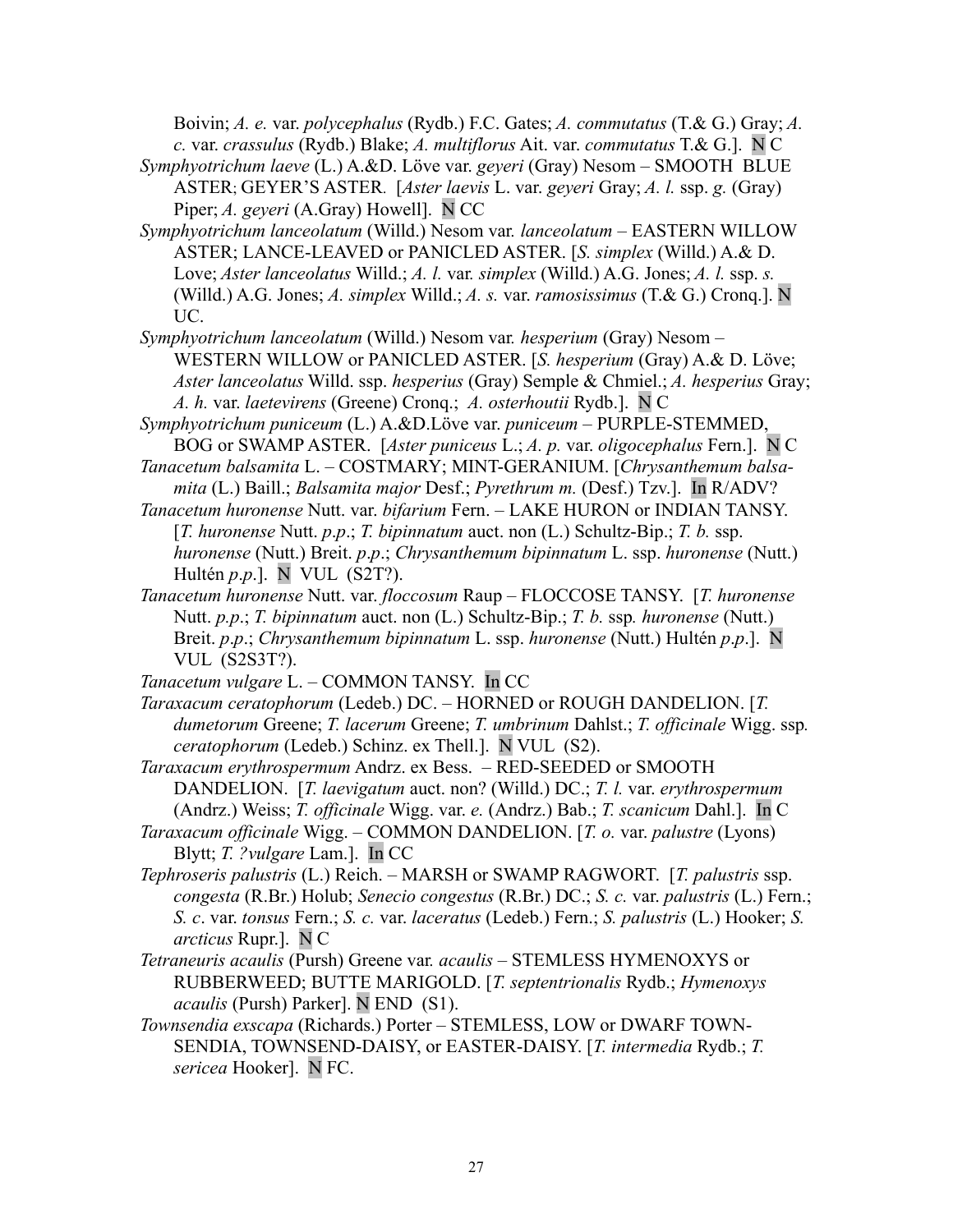- *Townsendia hookeri* Beam. -- HOOKER'S TOWNSENDIA; TOWNSEND-DAISY. [*T. nuttallii* Dorn; *T. exscapa* auct. non (Richards.) Porter; *T. sericea* auct. non Hooker].  $N$  THR  $(S?)$ .
- *Townsendia parryi* D.C. Eat. -- PARRY'S TOWNSENDIA; TOWNSEND-DAISY. N VER?

*Tragopogon dubius* Scop. – YELLOW, WESTERN, or MEADOW GOAT'S-BEARD or SALSIFY. [*T. dubius* ssp. *major* (Jacq.) Voll.; *T. major* Jacq.]. In CC

- *Tragopogon pratensis* L. MEADOW GOAT'S-BEARD or SALSIFY; JACK-GO-TO-BED-AT-NOON. In UC
- *Tripleurospermum inodorum* (L.) Schultz-Bip. -- SCENTLESS CHAMOMILE; FALSE MAYWEED. [*T. perforatum* (Merat) Lainz; *T. maritimum* (L.) Koch ssp. *inodorum* (L.) Appl.; *Matricaria inodora* L.; *M. perforata* Merat; *M. maritima* L. var. *agrestis* (Knaf.) Wilm.; *M. m.* var. *inodora* (L.) Soo; *Chamomilla i.* (L.) Gilib.]. In C
- *Vernonia fasciculata* Michx. PRAIRIE IRONWEED. [*V. f.* var. *corymbosa* (Schwein.) Schub.; *V. f.* ssp. *c.* (Schwein.) S.B. Jones]. N END/EXT? (or VER?) (S?).
- *Xanthisma grindelioides* (Nutt.) Morgan & Hartman var. *grindelioides* TOOTHED IRON-PLANT; GOLDENWEED; LACY TANSY-ASTER; GUMWEED ASTER. [*Machaeranthera g.* (Nutt.) Shinners; *Sideranthus g.* (Nutt.) Britt.; *Haplopappus nuttallii* T.& G.]. N UC.
- *Xanthisma spinulosum* (Pursh) Morgan & Hartman var. *spinulosum* CUTLEAF or SPINY IRONPLANT or GOLDENWEED. [*Haplopappus s.* (Pursh) DC.; *Sideranthus s.* (Pursh) Sweet ex Rydb.; *Machaeranthera pinnatifida* (Hooker) Shin.]. N CC *Xanthium spinosum* L. – SPINY COCKLEBUR. In R/ADV?
- *Xanthium strumarium* L. COCKLEBUR. [*X. s.* var. *canadense* (P.Mill.) T.& G.; *X. s.* var*. glabratum* (DC.) Cronq.; *X. s.* ssp. *italicum* (Mor.) D.Love; *X. italicum* Mor.; *X. canadense* P.Mill.; *X. echinatum* Murr.]. N C.

#### **BALSAMINACEAE (Jewelweed or Touch-me-not Family):**

- *Impatiens capensis* Meerb. SPOTTED TOUCH-ME-NOT or JEWELWEED. [*I. biflora* Walt.]. N C
- *Impatiens noli-tangere* L. WESTERN or YELLOW TOUCH-ME-NOT or JEWEL-WEED. [*I. occidentalis* Rydb.; *I. pallida* auct. non Nutt.]. N FC *Impatiens pallida* Nutt. -- PALE TOUCH-ME-NOT. N VER?

# **BERBERIDACEAE (Barberry Family):**

*Berberis vulgaris* L. – COMMON or EUROPEAN BARBERRY. In R

# **BETULACEAE (Birch Family):**

- *Alnus incana* (L.) Moench spp*. rugosa* (Du Roi) Clausen EASTERN RIVER or SPECKLED ALDER. [*A. rugosa* (Du Roi) Spreng.; *A. r.* var. *americana* (Regel) Fern.]. N C
- *Alnus incana* (L.) Moench spp*. tenuifolia* (Nutt.) Breit.WESTERN RIVER or THIN-LEAF ALDER. [*A. i.* var. *occidentalis* (Dippel) C.L. Hitchc.; *A. i.* var. *virescens* S.Wats.; *A. tenuifolia* Nutt.; *A. occidentalis* Dippel]. N FC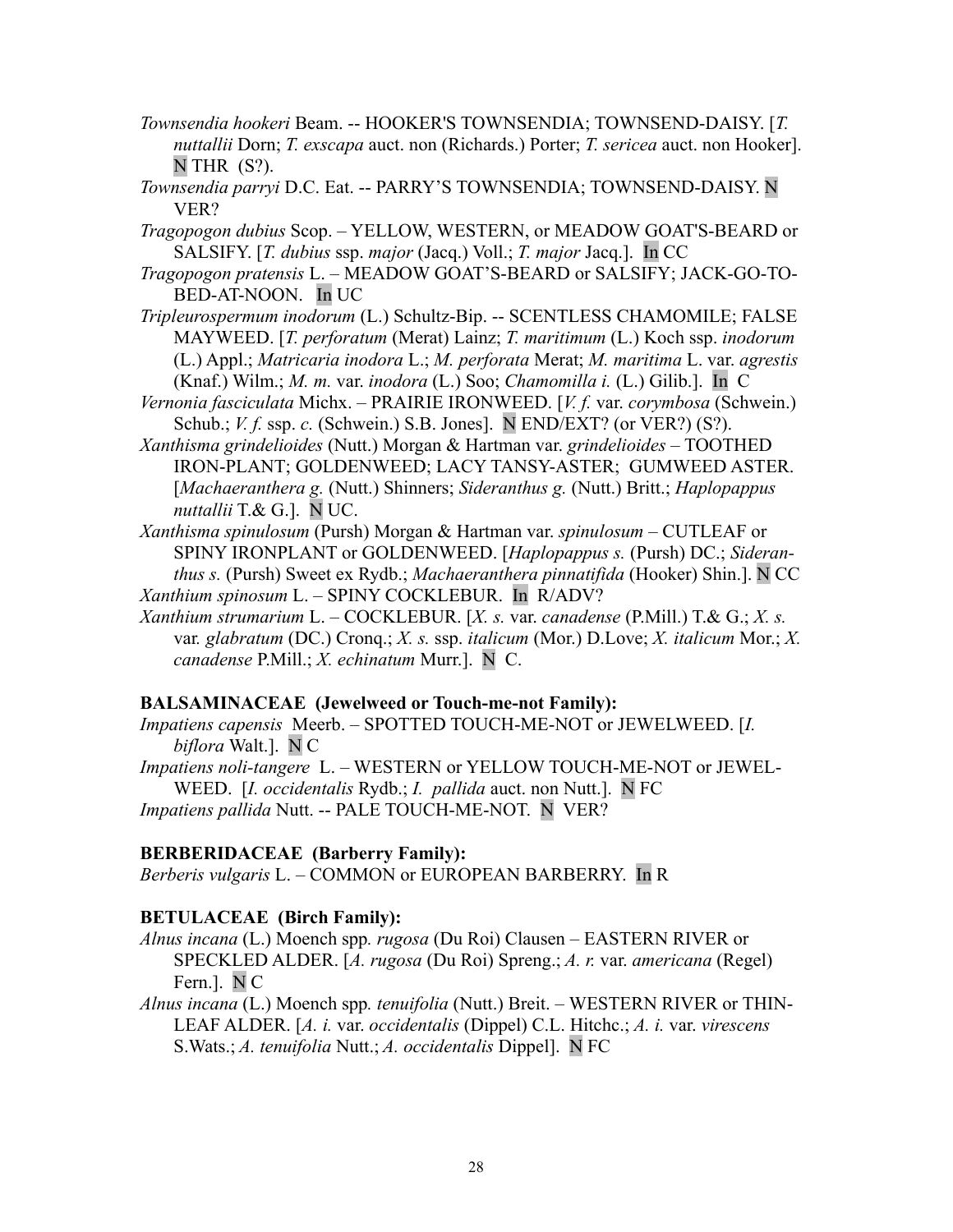*Alnus viridis* (Vill.) Lam.& DC. ssp*. crispa* (Ait.) Turrill *–* GREEN ALDER. [*A. v.* var*. crispa* (Ait.) House; *A. v.* var. *sinuata* auct. non Regel; *A. crispa* (Ait.) Pursh; *A. c.* var. *elongata* Raup]. N CC.

*Betula X dugleana Lepage* (*= B. glandulosa* X *B. neoalaskana*).N HYB.

*Betula X eastwoodiae* Sarg. (= *B. glandulosa* X *B. occidentalis*). [*Betula X arbuscula* Dugle]. N HYB.

*Betula glandulosa* Michx. – GLANDULAR SHRUB, BOG, SWAMP, or DWARF BIRCH. [*B. nana* L. var. *sibirica* auct. non Ledeb.]. N FC

*Betula X hornei* Butler (= *B. glandulosa* X *B. papyrifera*). [*B. X ungavensis* Lepage]. N HYB.

*Betula nana* L. ssp*. exilis* (Suk.) Hultén – ARCTIC DWARF BIRCH. [*B. n.* var. *sibirica* Ledeb.; *B. exilis* Suk.; *B. glandulosa* Michx. var. *sibirica* (Ledeb.) Schneid.]. N VER?

*Betula neoalaskana* Sarg. – ALASKA PAPER or WHITE BIRCH.. [*B. resinifera* Britt.; *B. papyrifera* Marsh. var*. neoalaskana* (Sarg.) Raup; *B. p*. var. *humilus* (Regel) Fern. & Raup]. N CC

*Betula occidentalis* Hooker – RIVER or WATER BIRCH. [*B. o*. var. *inopina* (Jeps.) C.L.Hitchc.; *B. o*. var*. fecunda* (Britt.) Fern.; *B. fontinalis* Sarg.; *B. papyrifera* Marsh. var*. occidentalis* (Hooker) Sarg.]. N C

- *Betula papyrifera* Marsh.var*. papyrifera* PAPER, WHITE or CANOE BIRCH. [*B. p.* var*. commutata* (Regel) Fern.; *B. cordifolia* auct. non Regel; *B. occidentalis* auct. non Hooker]. N CC
- *Betula pumila* L. var*. glandulifera* Regel DWARF, BOG, SHRUB or SWAMP BIRCH. [*B. glandulifera* (Regel) Butler; *B. glandulosa* Michx. var. *glandulifera* (Regel) Gl.; *B. nana* L. var. *glandulifera* (Regel) Boivin]. N CC
- *Betula X sandbergii* Britt*.* (= *B. papyrifera* X *B. pumila* var. *glandulifera*). N HYB.
- *Betula X sargentii* Dugle (= *B. glandulosa* X *B. pumila* var. *glandulifera*). N HYB, C.
- *Betula X uliginosa* Dugle (= *B. neoalaskana* X *B. pumila* var. *glandulifera*]. N HYB.
- *Betula X utahensis* Britt. (= *B. occidentalis* X *B. papyrifera*). [*B. X commixta* Sarg.; *B. occidentalis* var. *fecunda* Fern.]. N HYB.
- *Betula X winteri* Dugle (= *B. neoalaskana* X *B. papyrifera*). N HYB.

*Corylus americana* Walt. -- AMERICAN HAZELNUT. N VER?

*Corylus cornuta* Marsh. var. *cornuta* – BEAKED HAZELNUT. **N** CC

#### **BORAGINACEAE (Borage Family):**

*Amsinckia menziesii* (Lehm.) Nels. & Macbr. var. *intermedia* (Fisch. & Mey.) Ganders -- SMALL-FLOWERED FIDDLE-NECK. [*A. intermedia* Fisch. & Mey.; *A. barbata* auct. non Greene]. In R

*Anchusa arvensis* (L.) Bieb. *–* SMALL BUGLOSS. [*Lycopsis arvensis* L.]. In R

*Asperugo procumbens* L. – GERMAN MADWORT. In R/ADV?

*Borago officinalis* L. – BORAGE. In R

*Cryptantha celosioides* (Eastw.) Pays. – BUTTE-CANDLE; CLUSTERED OREO-CARYA or CRYPTANTHE. [*C. nubigena* auct. *p.p.* non (Greene) Pays.; *C. n.* var. *celosioides* (Eastw.) Boivin; *Oreocarya celosioides* Eastw.]. NEND(S1).

*Cryptantha fendleri* (Gray) Greene *–* FENDLER'S CRYPTANTHE. [*C. pattersonii* (Gray) Greene; *C. crassisepala* auct. non (T.& G.) Greene]. N C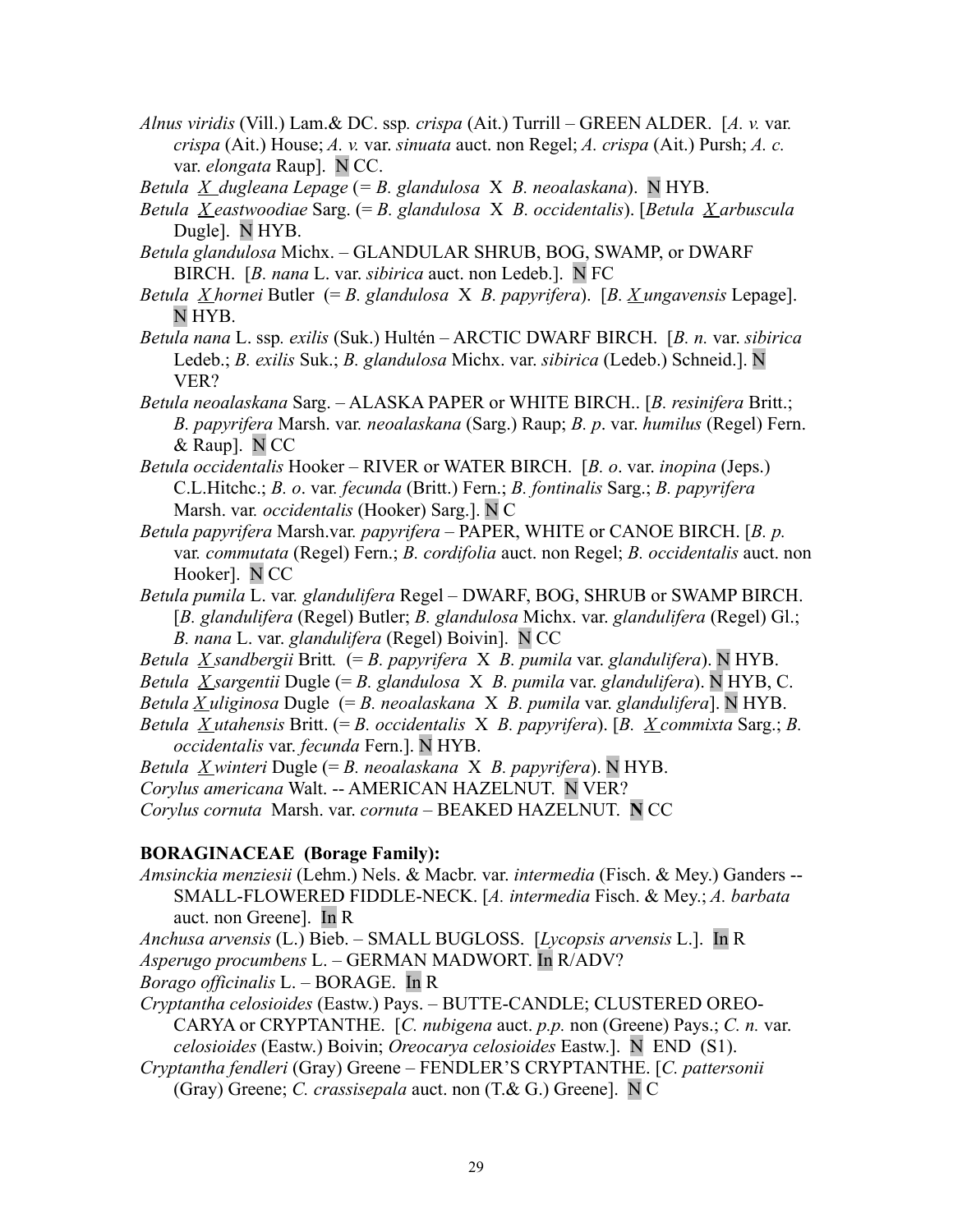- *Cryptantha kelseyana* Greene KELSEY'S CRYPTANTHE. [*C. fendleri* auct. *p*.*p*. non (Gray) Greene]. N THR (S2).
- *Cryptantha macounii* (Eastw.) Pays. -- MACOUN'S OREOCARYA or CRYPTANTHE. [*C. nubigena* auct. *s*.*lat*. non (Greene) Pays.; *C. n.* var*. macounii* (Eastw.) Boivin; *C. celosioides* auct. *p*.*p*. non (Eastw.) Pays.; *Oreocarya macounii* Eastw.]. N C
- *Cryptantha minima* Rydb. LITTLE or SMALL CRYPTANTHE. [*C. fendleri* auct. *pp.* non (Gray) Greene]. N END(S1).
- *Cynoglossum officinale* L. COMMON HOUND'S-TONGUE; GYPSY-FLOWER. In R.
- *Cynoglossum virginianum* L. var. *boreale* (Fern.) Cooperr. WILD or NORTHERN WILD COMFRY. [*C. boreale* Fern.]. N END(S?).
- *Echium vulgare* L.VIPER'S BUGLOSS; BLUEWEED; BLUE-DEVIL. In R
- *Hackelia deflexa* (Wahl.) Opiz. var. *americana* (Gray) Fern. & I.M.Johnston NOD-DING STICKSEED. [*H. americana* (Gray) Fern.; *Lappula deflexa* (Wahl.) Opiz. var. *americana* (Gray) Greene; *L. americana* (Gray) Rydb]. N C
- *Hackelia floribunda* (Lehm.) I.M.Johnston LARGE- or MANY-FLOWERED STICK-SEED. [*Lappula f.* (Lehm.) Greene]. N C
- *Heliotropium curassavicum* L. var*. obovatum* DC.SEASIDE or SALT HELIOTROPE. [*H. spathulatum* Rydb.]. N UC.
- *Lappula occidentalis* (S.Wats.) Greene var. *occidentalis* WESTERN or FLAT-SPINED BLUE-BUR or STICKSEED. [*L. redowskii* auct. non (Hornem.) Greene; *L. r.* var. *occidentalis* (S.Wats.) Rydb.; *L. occidentalis* (S. Wats.) Greene; *L. echinata* Gilib. var. *occidentalis* (S.Wats.) Boivin]. N C
- *Lappula occidentalis* (S.Wats.) Greene var*. cupulata* (Gray) Higgins WESTERN or FLAT-SPINED BLUE-BUR or STICKSEED. [*L. redowskii* auct. non (Hornem.) Greene; *L. r.* var. *cupulata* (A.Gray) M.E. Jones; *L. echinata* Gilib. var. *occidentalis* (S.Wats.) Boivin f. *cupulata* (Gray) Boivin]. N VER?
- *Lappula squarrosa* (Retz.) Dumort. BLUE-BUR; BLUE or BRISTLY STICKSEED. [*L. echinata* Gilib.; *L. myosotis* Moench]. In C
- *Lithospermum canescens* (Michx.) Lehm.HOARY PUCCOON or GROMWELL. N C *Lithospermum incisum* Lehm. – NARROW-LEAVED or FRINGED PUCCOON;
- NARROW-LEAVED or YELLOW GROMWELL. [*L. angustifolium* Michx.; *L. linearifolium* Goldie]. N C
- *Lithospermum ruderale* Dougl. ex Lehm.WOOLLY, MOUNTAIN, or COLUMBIAN PUCCOON or GROMWELL; STONESEED. N END(S1).
- Lycopsis arvensis (=Anchusa arvensis)
- *Mertensia lanceolata* (Pursh) DC. var*. lanceolata* LANCE-LEAVED or PRAIRIE LUNGWORT. [*M. linearis* Greene]. N UC.
- *Mertensia paniculata* (Ait.) G.Don var*. paniculata* TALL LUNGWORT; NORTHERN BLUEBELLS. N C
- *Myosotis arvensis* (L.) Hill FIELD FORGET-ME-NOT. In R
- *Onosmodium bejariense* DC. var. *occidentale (*Mack.) B.L. Turner WESTERN FALSE GROMWELL or MARBLESEED; SOFT-HAIR MARBLE-SEED. [*O. molle* Michx. ssp. *occidentale* (Mack.) Cochr.; *O. m.* var. *o.* (Mack.) I.M. Johnston; *O. occidentale* Mack.]. N VUL (S2).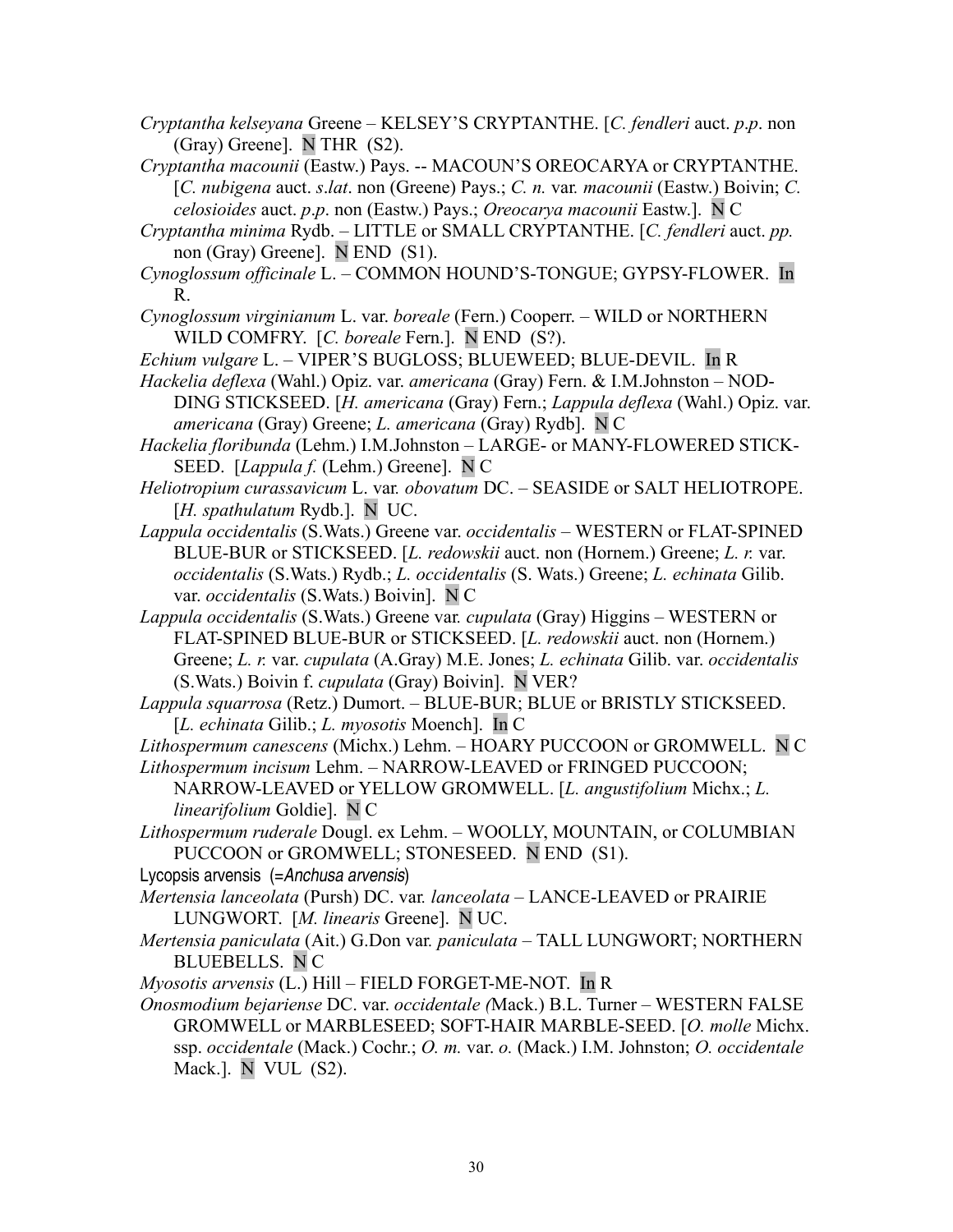*Plagiobothrys scouleri* (H.&A.) I.M. Johnston var. *hispidulus* (Greene) Dorn – POP-CORN-FLOWER; SCOULER'S ALLOCARYA. [*P. scopulorum* (Greene) I.M. Johnston]. N FC *Symphytum asperum* Lep. -- PRICKLY COMFREY. In R/ADV?

*Symphytum officinale* L. – COMMON COMFREY. In R/ADV?

# **BRASSICACEAE (=CRUCIFERAE) (Mustard Family):**

*Alyssum alyssoides* L -- PALE or SMALL ALYSSUM. In VER? *Alyssum desertorum* Stapf. var*. desertorum –* YELLOW ALYSSUM. [*A. alyssoides* auct. non L.]. In UC. *Arabidopsis arenicola* (Richards. ex Hooker) Reidar, Elvin, et al -- ARCTIC ROCK-CRESS. [*Arabis arenicola* (Richards. ex Hooker) Gelert; *A. a.* var. *pubescens* (S. Wats.) Gelert; *A. humifusa* Vahl.]. N VUL (S2). *Arabidopsis lyrata* (L.) O'Kane & Al-Sheh. var*. lyrata* -- LYRE-LEAVED ROCK-CRESS. [*Arabis lyrata* L.]. N U? *Arabidopsis lyrata* (L.) O'Kane & Al-Sheh. ssp*. kamchatica* (Fisch. ex DC) O'Kane & Al-Sheh. – KAMCHATICA or LYRE-LEAVED ROCKCRESS. [*Arabis lyrata* L. var*. kamchatica* Fisch. ex DC.; *A. l.* ssp. *k.* (Fisch. ex DC.) Hulten; *A. l.* var. *glabra* (DC.) M.Hopk.; *A. kamchatica* (Fisch. ex DC.) Ledeb.]. N C Arabidopsis salsuginea (= Thellungiella salsuginea) Arabis divaricarpa (=Boechera divaricarpa)

Arabis drummondii (=Boechera drummondii)

Arabis glabra (=Turritis glabra)

Arabis holboellii (=Boechera holboellii)

Arabis lyrata (=Arabidopsis lyrata).

- *Arabis pycnocarpa* Hopkins ssp. *pycnocarpa* -- HAIRY ROCK-CRESS. [*A. hirsuta* (L.) Scop. ssp*. pycnocarpa* (Hopk.) Hulten; A. *h.* var. *p.* (Hopk.) Rollins]. N C?
- Arabis retrofracta (=Boechera holboellii var retrofracta)
- *Armoracia rusticana* Gaertn., Mey. & Sherb. HORSE-RADISH. In FC
- *Barbarea orthoceras* Ledeb. NORTHERN or AMERICAN WINTER-CRESS or YELLOW-ROCKET. [*B. vulgaris* R.Br. var. *orthoceras* (Ledeb.) Regel; *B. americana* Rydb.]. N FC
- *Barbarea vulgaris* R.Br. COMMON WINTER-CRESS; GARDEN YELLOW-ROCKET. In VER?

*Berteroa incana* (L.) DC. – HOARY ALYSSUM.In UC

*Boechera divaricarpa* (A.Nels.) A.&D. Love – PURPLE ROCKCRESS. [*Arabis divaricarpa* A.Nels.; *A. d.* var. *stenocarpa* Hopkins; *A. d.* var. *dacotica* (Greene) Boivin; non *A. drummondii* X *A. holboelii*]. N C

*Boechera drummondii* (Gray) A.& D. Love – DRUMMOND'S or CANADIAN ROCKCRESS. [*Arabis drummondii* Gray; *A. d.* var. *connexa* (Greene) Fern.]. N FC

- *Boechera holboellii* (Hornem.) A.&D.Love var. *boivinii* G.Mull. *–* BOIVIN'S ROCK-CRESS. [*Arabis boivinii* G.Mull.; *A. holboellii* Hornem. var. *boivinii* (G.Mull.) G. Mull.]. N END? (S?).
- *Boechera holboellii* (Hornem.) A.&D.Love var. *collinsii* (Fern.) Dorn HOLBOELL'S ROCK-CRESS. [*B. collinsii* (Fern.) A.& D. Love; *Arabis holboellii* Hornem. var.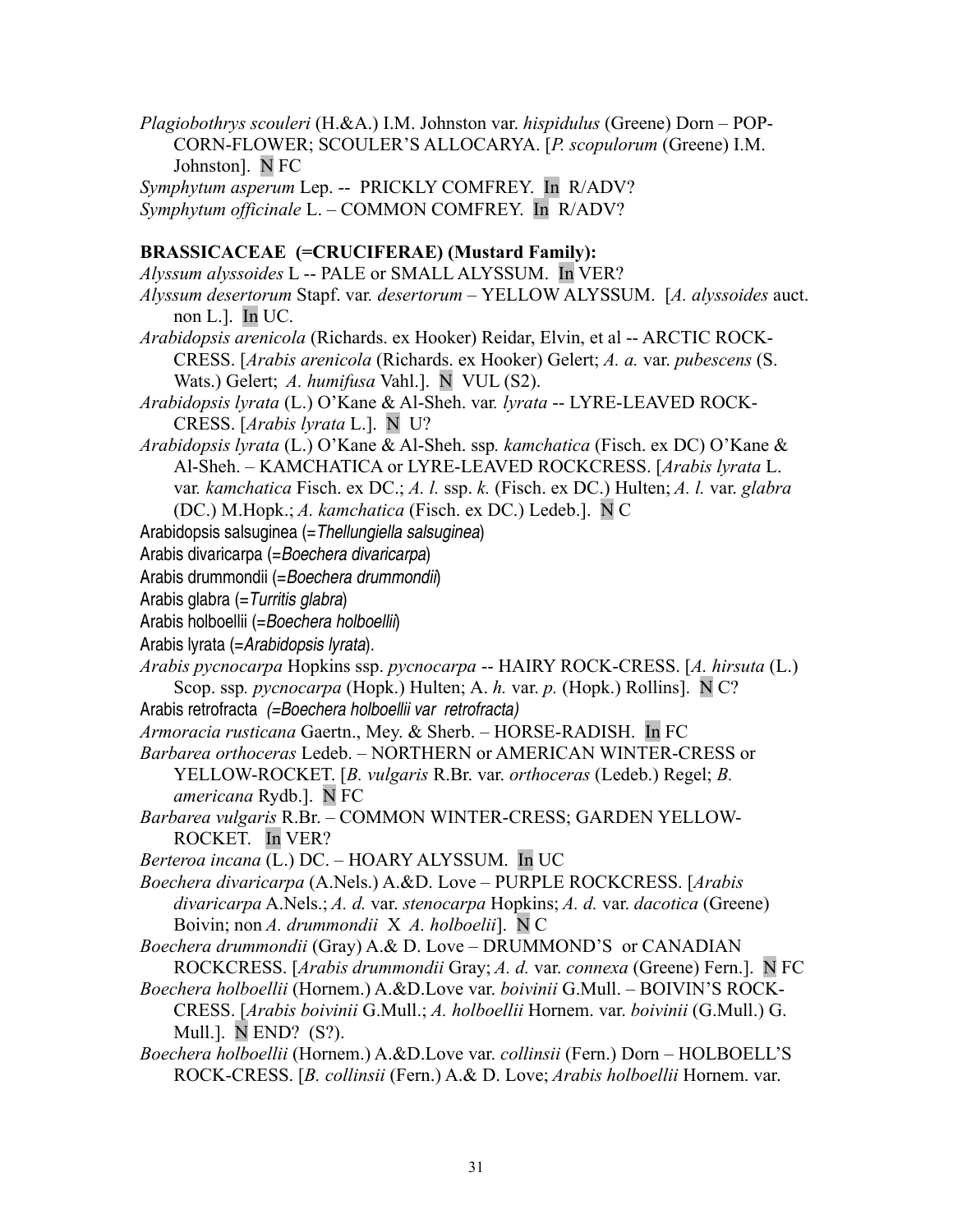*collinsii* (Fern.) Roll.; *A. collinsii* Fern.; *A. retrofracta* Grah. var. *collinsii* (Fern.) Boivin]. N UC.

*Boechera holboellii* (Hornem.) A.& D.Love var. *pinetorum* (Tidestr.) Dorn -- HOLBOELL'S or PINK ROCK-CRESS. [*Arabis h.* Hornem. var. *pinetorum* (Tidestr.) Rollins; *A. pinetorum* Tidestrom]. N C?

- *Boechera holboellii* (Hornem.) A.& D. Love var. *retrofracta* (Graham) Dorn -- REFLEXED ROCKCRESS. [*B. retrofracta* (Graham) A.& D. Love; *Arabis retrofracta* Graham; *A. r.* var*. multicaulis* Boivin; *A. holboellii* Hornem. var. *retrofracta* (Graham) Rydb.]. N C
- Brassica hirta (=Sinapis alba)
- *Brassica juncea* (L.) Czern. INDIAN or CHINESE MUSTARD. [*Sinapis juncea* L.]. In C
- Brassica kaber (=Sinapis arvensis)
- *Brassica napus* L. RAPESEED; CANOLA; WINTER RAPE; SWEDISH TURNIP; RUTABAGA. [*B. n.* var*. napobrassica* (L.) Reich.; *B. n.* ssp. *rapifera* Metzger; *B. napobrassica* (L.) P.Mill.; *B. campestris* auct. *p.p.* non L.]. In UC
- *Brassica nigra* (L.) Koch BLACK MUSTARD. [*Sinapis nigra* L.]. In R

*Brassica rapa* L. var*. rapa –* WILD or FIELD MUSTARD; BIRD-RAPE; RAPE-SEED.

[*B. r.* var. *campestris* (L.) Koch; *B. campestris* L.; *B. c.* var. *rapa* (L.) Hartm.]. In C

*Camelina microcarpa* DC. – SMALL-SEEDED FALSE-FLAX. [*C. sativa* (L.) Crantz ssp. *microcarpa* (Andrz. ex DC.) Schmid].. In UC

- *Camelina sativa* (L.) Crantz ssp*. alyssum* (P.Mill.) Schmid -- FALSE-FLAX.[*C. parodi* Ibarra & LaPorte; *C. dentata* Pers.]. In VER?.
- *Camelina sativa* (L.) Crantz ssp. *sativa* LARGE-SEEDED FALSE-FLAX. In UC

*Capsella bursa-pastoris* (L.) Medik. – SHEPHERD'S-PURSE. In CC

*Cardamine parviflora* L. var*. arenicola (*Britt.) Schulz – SAND or SMALL-FLOWERED BITTER-CRESS. [*C. arenicola* Britt.]. N END (S1).

*Cardamine pensylvanica* Muhl. ex Willd. – PENNSYLVANIA BITTER-CRESS. [*C. scutata* Thunb.]. N C

*Cardamine pratensis* L. var*. angustifolia* Hooker *–* CUCKOO-FLOWER; MEADOW BITTER-CRESS. [*C. p*. ssp. *a.* (Hooker) Schulz]. N THR (S2T?).

*Cardamine pratensis* L. var. *pratensis –* CUCKOO-FLOWER; MEADOW BITTER-CRESS. [*C. p.* var. *palustris* Wim.& Grab.; *C. palustris* (Wim.& Grab.) Peterm.]. N THR (S2T?).

*Cardaria chalapensis* (L.) Hand.-Maz. – LENS-POD HOARY-CRESS. [*C. draba* (L.) Desv. ssp. *chalapensis* (L.) Schulz; *C. d.* var. *repens* (Schrenk) Schulz]. In FC

*Cardaria draba* (L.) Desv. -- HEART-POD HOARY-CRESS. In FC

*Cardaria pubescens* (Mey.) Jarm. – GLOBE-POD HOARY-CRESS. [*C. p.* var. *elongata* Roll.]. In FC/C?

*Chorispora tenella* (Pallas) DC. – CROSS-FLOWER. In R

*Conringia orientalis* (L.) Dum. – HARE'S-EAR or TREACLE MUSTARD. In C

- *Descurainia incana* (Bern. ex Fisch. & Mey.) Dorn ssp. *incana* GREY or MOUNTAIN TANSY-MUSTARD. [*D. richardsonii* Schulz]. N C
- *Descurainia incana* (Bern. ex Fisch. & Mey) Dorn ssp. *procera* (Greene) Kartesz & Ganhi -- MOUNTAIN TANSY-MUSTARD. [*D. richardsonii* Schulz var. *p.* (Greene) Breitung; *D. r.* var. *macrosperma* Schulz]. N VER?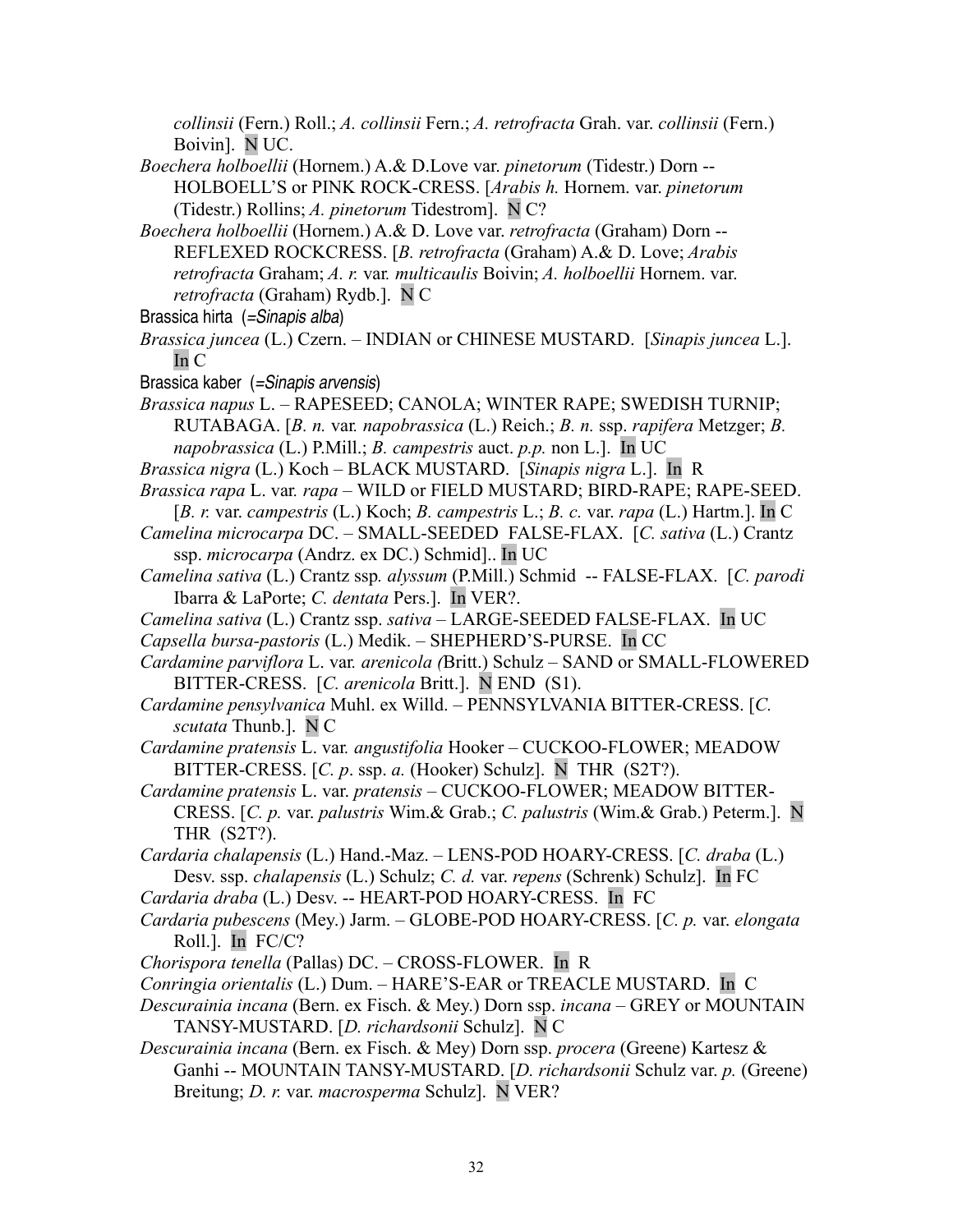*Descurainia pinnata* (Walt.) Britt. ssp. *brachycarpa* (Richards.) Detl. – SHORT-FRUITED, GREEN or WESTERN TANSY-MUSTARD. [*D. p*. var*. b.* (Richards.) Fern.; *D. brachycarpa* (Richards.) Fern.]. N FC

*Descurainia pinnata* (Walt.) Britt. ssp. *filipes* (Gray) Detling -- SHORT-FRUITED or WESTERN TANSY-MUSTARD. [*D. p.* var. *f.* (Gray) Peck]. N R

*Descurainia sophia* (L.) Webb ex Prantl – FLIXWEED; FLIXWEED TANSY-MUSTARD. In CC

- *Diplotaxis muralis* (L.) DC. SAND-ROCKET; ANNUAL or STINKING WALL-ROCKET. In R/UC?
- *Draba aurea* Vahl. ex Hornem. GOLDEN WHITLOW-GRASS. [*D. a.* var*. leiocarpa* (Pays. & St.John) C.L. Hitchc.]. N END (S2).

*Draba breweri* S.Wats. var*. cana* (Rydb.) Roll. – HOARY or CUSHION WHITLOW-GRASS. [*D. cana* Rydb.; *D. lanceolata* auct. non Royle]. N THR (S1).

*Draba cinerea* Adams *–* ASHY or GRAY-LEAVED WHITLOW-GRASS. N END (S1).

- *Draba nemorosa* L. YELLOW, WOOD'S or ANNUAL WHITLOW-GRASS or WHITLOWORT. [*D. n.* var. *leiocarpa* Lindbl.; *D. lutea* Gilib. *D. nemoralis sphalm.*]. N CC
- *Draba reptans* (Lam.) Fern. CREEPING or CAROLINA WHITLOW-GRASS; WHITE WHITLOWORT. [*D. r.* var. *micrantha* (Nutt.) Fern.; *D. micrantha* Nutt.]. N THR (S1).
- *Eruca vesicaria* (L.) Cav. ssp. *sativa* (P.Mill.) Thell. GARDEN ROCKET; ROCKET-SALAD. [*E. sativa* P.Mill.]. In R/UC?
- *Erucastrum gallicum* (Willd.) SchulzCOMMON DOG-MUSTARD; ROCKET-SALAD; ROCKET-WEED. In C
- *Erysimum asperum* (Nutt.) DC. WESTERN WALLFLOWER; PRAIRIE ROCKET. [*E. a.* var. *capitatum* auct. non (Dougl. ex Hooker) Boivin; *E. capitatum* auct. non (Dougl. ex Hooker) Greene;]. N C
- *Erysimum cheiranthoides* L. WORMSEED MUSTARD. In CC
- *Erysimum hieraciifolium* L. GRAY ROCKET; EUROPEAN WALLFLOWER. In R
- *Erysimum inconspicuum* (S.Wats.) MacM. var. *inconspicuum –* SMALL-FLOWERED PRAIRIE-ROCKET or WALLFLOWER. N C
- Halimolobos virgata (= Transberingia bursifolia ssp. virgata)
- *Hesperis matronalis* L. DAME'S ROCKET; MOTHER-OF-THE-EVENING. In C
- *Hornungia procumbens* (L.) Hayek -- OVAL-PURSE; SPREADING HUTCHINSIA. [*Hutchinsia p. (L.) Desv.; Hymenolobus p. (L.)* Nutt. ex Schinz & Thell.]. [? N VUL  $(S2)$ ] [or ? In R]
- *Lepidium densiflorum* Schrad. var. *densiflorum* Schrad. COMMON or PRAIRIE PEPPERGRASS or PEPPERWORT. N (&/or In *p.p*.) CC
- *Lepidium densiflorum* Schrad. var. *elongatum* (Rydb.) Thel. -- PEPPERGRASS or PEPPERWORT. N &/or In VER?
- *Lepidium densiflorum* Schrad. var. *macrocarpum* Mull. LARGE-FRUITED PEPPER-GRASS or PEPPERWORT. [*L. d.* Schrad. var. *bourgeauanum* auct. non (Thell.) C.L. Hitchc.]. N (In *p.p*.?) UC/C?
- *Lepidium perfoliatum* L. CLASPING PEPPER-GRASS or PEPPERWORT. In R/UC? *Lepidium ramosissimum* A.Nels. var. *ramosissimum* – BRANCHED or BUSHY
	- PEPPER-GRASS or PEPPERWORT. N C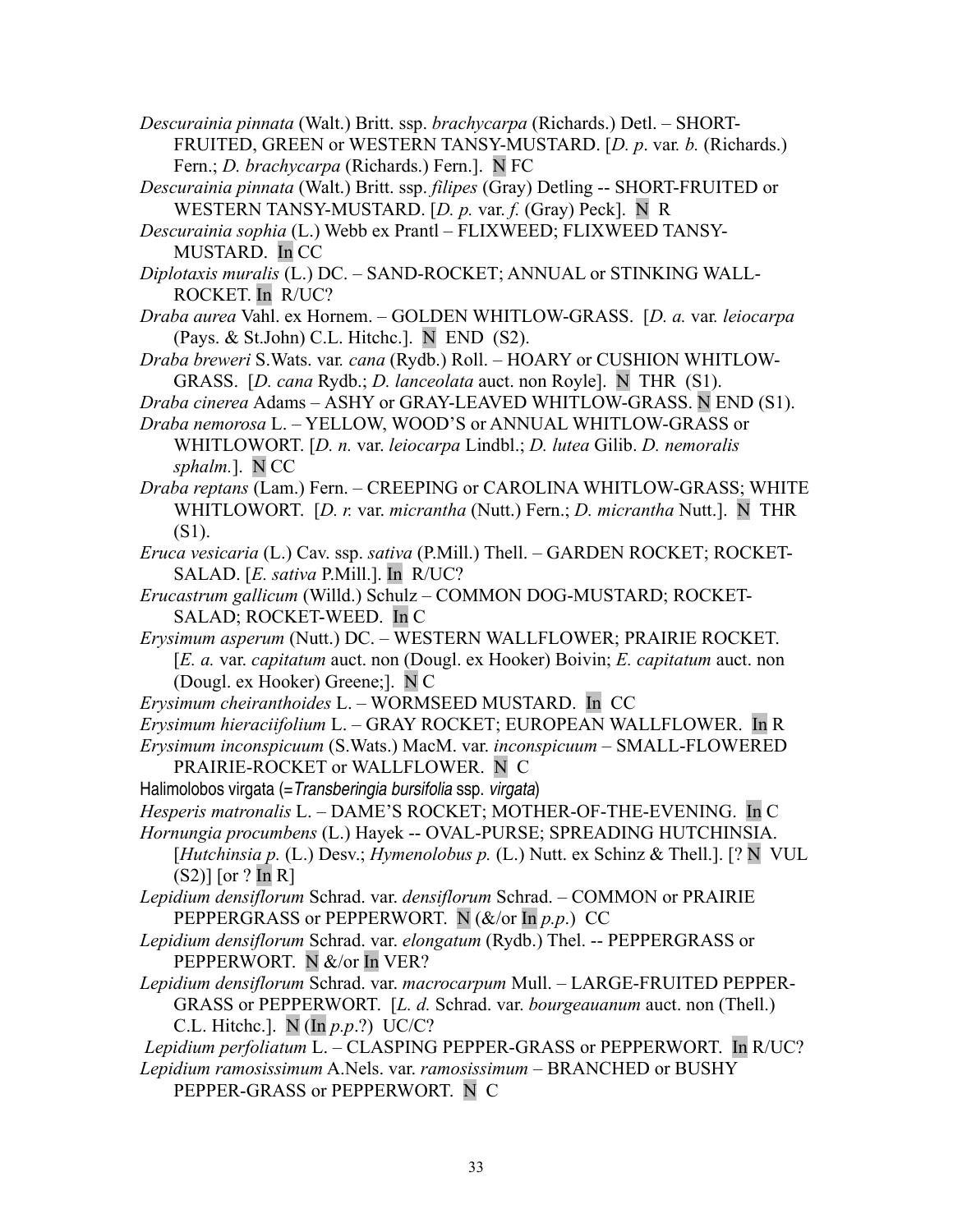*Lepidium ramosissimum* var. *bourgeauanum* (Thell.) Rollins – BOURGEAU'S BRANCHED PEPPERGRASS or PEPPERWORT. [*L. bourgeauanum* Thell.; *L. densiflorum* Schrad. var. *b.* (Thell.) C.L. Hitchc.]. N U?

*Lepidium ruderale* L. – ROADSIDE PEPPERGRASS or PEPPERWORT. In R *Lepidium sativum* L. – GARDEN CRESS. In R

- *Lesquerella alpina* (Nutt.) S.Wats. ALPINE or SPATULATE BLADDERPOD. [*L. a.* (Nutt.) S.Wats. var. *spathulata* (Rydb.) Pays.; *L. spathulata* Rydb.]. N UC.
- *Lesquerella arenosa* (Richards.) Rydb. var. *arenosa*  SAND BLADDERPOD. [*L. ludoviciana* (Nutt.) S.Wats. var. *arenosa* (Richards.) S.Wats.]. N C
- *Malcolmia africana* (L.) Ait.f. -- AFRICAN STOCK. [*Malcloviana a.* (Willd.) R.Br.]. In VER?

*Matthiola longipetala* (Vent.) DC. – EVENING-STOCK; NIGHT-SCENTED STOCK. [*M. bicornis* (Sibth. & Sm.) DC.]. In R

- *Nasturtium microphyllum* Boen. ex Reich. WATERCRESS. [*N. officinale* Ait.f. var. *microphyllum* (Boenn. ex Reich.) Thell.; *Rorippa microphylla* (Boen. ex Reich.) Hyl. ex A.&D.Löve; *R. nasturtium-aquaticum* (L.) Hayek var. *longisiliqua* (Irm.) Boivin]. In VER?
- *Nasturtium officinale* Ait. f. -- WATERCRESS [*N. o.* var. *siifolium* (Reich.) Koch; *Rorippa nasturtium-aquaticum* (L.) Hayek]. In R
- *Neslia paniculata* (L.) Desv. YELLOW BALL-MUSTARD. In C
- *Raphanus raphanistrum* L. ssp. *raphanistrum* WILD RADISH; JOINTED RADISH or CHARLOCK. In R
- *Raphanus sativus* L.GARDEN RADISH. [*R. raphanistrum* L. var. *sativus* (L.) Beck]. In R
- *Rapistrum perenne* (L.) All. STEPPE-CABBAGE; PERENNIAL MUSTARD. [*Raphanistrum* (*sphalm*.) *perenne*]. In R/UC?
- *Rorippa austriaca* (Crantz) Bess. AUSTRIAN CRESS. In R
- *Rorippa curvipes* Greene var*. curvipes –* CURVED YELLOWCRESS. [*R. curvisiliqua* auct. non (Hooker) Bess. ex Britt., *R. c.* var. *lyrata* auct. non (Nutt.) Peck]. N VER?
- *Rorippa curvipes* Greene var. *truncata* (Jeps.) Rollins BLUNT-LEAVED YELLOW-CRESS. [*R. curvipes* var. *integra* (Rydb.) Stuckey; *R. truncata* (Jeps.) Stuckey; *R. obtusa* (Nutt.) Britt*.* var. *integra* (Rydb.) Vict.; *R. curvisiliqua* auct. non (Hooker) Bess. ex Britt.]. N VUL (S2S3).
- Rorippa microphylla (=Nasturtium microphyllum).
- Rorippa nasturtium-aquaticum (=Nasturtium officinale).
- *Rorippa palustris* (L.) Bess. ssp*. fernaldiana* (Butt. & Abbe) Jonsell MARSH YELLOW-CRESS. [*R. p.* var. *f*. (Butt. & Abbe) Stuckey; *R. p.* var. *glabra* (Schulz) Stuckey; *R. p.* var. *glabrata* (Lunn.) Stuckey; *R. islandica* auct. non (Oeder) Borbas; *R. i.* var. *fernaldiana* Butt. & Abbe; *R. i.* var. *glabra* (Schulz) Welsh & Reveal; *R. i.* var. *glabrata* (Lunn.) Butt. & Abbe]. N C
- *Rorippa palustris* (L.) Bess. ssp*. hispida* (Desv.) Jonsell HAIRY MARSH YELLOW-CRESS. [*R. p.* var. *hispida* (Desv.) Britt.; *R. p*. var. *elongata* Stuckey; *R. hispida* (Desv.) Britt.; *R. islandica* auct. non (Oeder) Borbas; *R. i.* var. *hispida* (Desv.) Butt. & Abbe]. N C
- *Rorippa palustris* (L.) Bess. ssp*. palustris -* MARSH YELLOW-CRESS. [*R. islandica* auct. non (Oeder) Borbas]. N UC?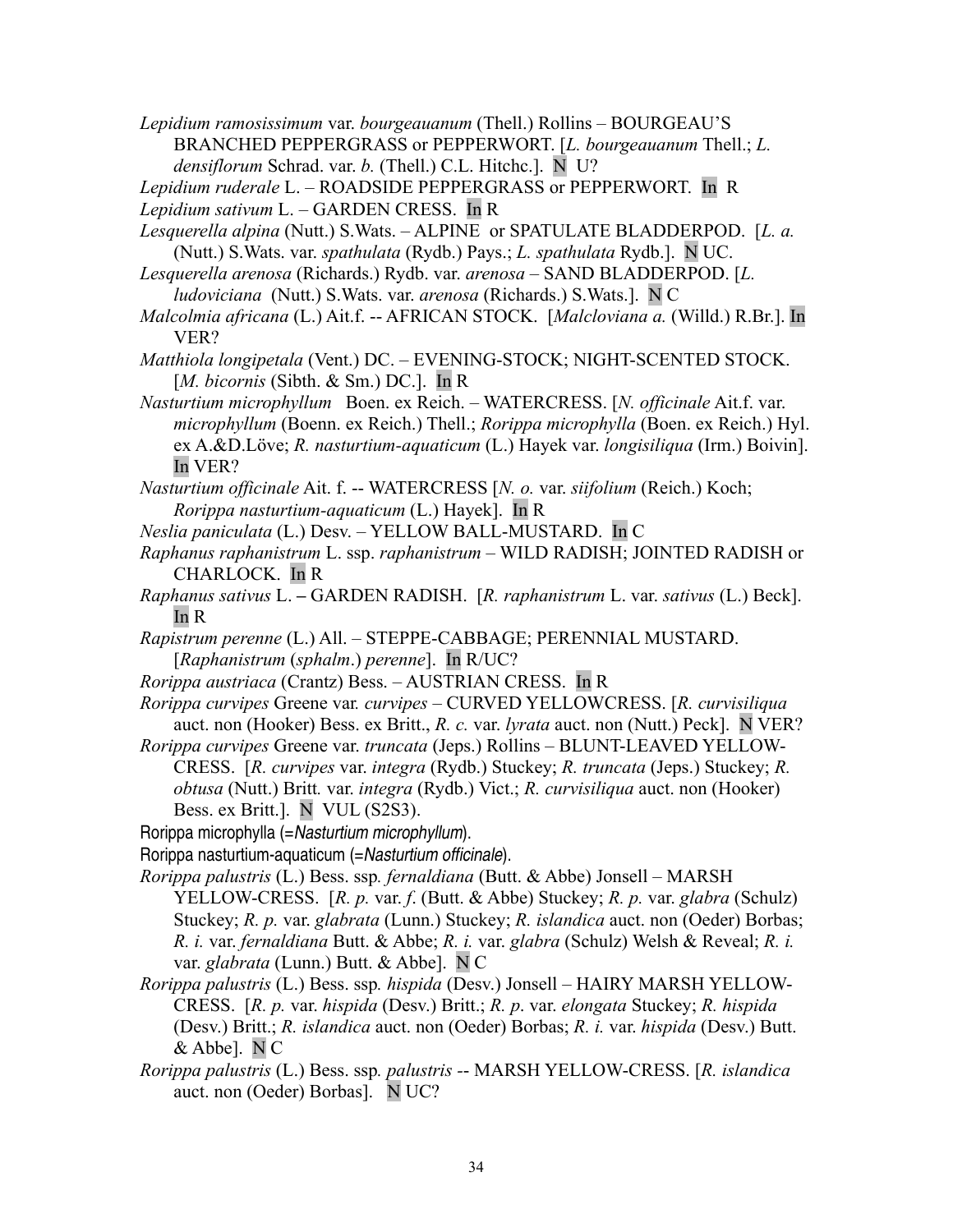*Rorippa sinuata* (Nutt.) A.S. Hitchc. *–* SPREADING YELLOW-CRESS. N UC

*Rorippa sylvestris* (L.) Bess. – CREEPING YELLOW-CRESS. In UC

*Rorippa tenerrima* Greene – SLENDER YELLOW-CRESS. N THR (S1)

*Sinapis alba* L. ssp. *alba* – WHITE MUSTARD; CHARLOCK. [*Brassica hirta* Moench]. In UC

*Sinapis arvensis* L. – CHARLOCK; WILD MUSTARD. [*S. kaber* DC.; *Brassica k.* (DC.) Wheeler]. In C

*Sisymbrium altissimum* L. – TUMBLE MUSTARD. In C

*Sisymbrium loeselii* L. – TALL HEDGE-MUSTARD. In CC

- *Subularia aquatica* L. ssp. *americana* G.Mull. & Calder *--* AMERICAN WATER AWLWORT. [*S. a.* var*. americana* (G.Mull. & Calder) Boivin]. N VUL (S2S3).
- *Thellungiella salsuginea* (Pall.) Schulz MOUSE-EAR CRESS. [*Arabidopsis salsuginea* (Pall.) Busch; *A. glauca* (Nutt.) Rydb.; *Halimolobos virgata* auct. non (Nutt.) Schulz]. N UC.

*Thlaspi arvense* L. *–* FIELD PENNYCRESS; STINKWEED. In CC

- *Transberingia bursifolia* (DC.) Al-Shehbaz & O'Kane ssp. *virgata* (Nutt.) Al-Shehbaz & O'Kane – SLENDER MOUSE-EARED CRESS; FISSUREWORT. [*Halimolobos virgata* (Nutt.) Schulz; *H. mollis* auct. non (Hooker) Rollins; *Arabidopsis virgata* (Nutt.) Rydb.; *Hesperis virgata* (Nutt.) Kntz.]. N THR (S1).
- *Turritis glabra* L. TOWER MUSTARD. [*Arabis glabra* (L.) Bernh.; *A. macrocarpa* (Nutt.) Torr.]. N FC

### **BUTOMACEAE (Flowering-Rush Family):**

*Butomus umbellatus* L. -- FLOWERING-RUSH.In R

# **CACTACEAE (=OPUNTIACEAE) (Cactus Family):**

Coryphantha vivipara (=Escobaria vivipara)

- *Escobaria vivipara* (Nutt.) Buxb. PURPLE PINCUSHION or BALL CACTUS. [*Coryphantha vivipara* (Nutt.) B.& R.; *Mammilaria v.* (Nutt.) Haw.]. N FC
- Mammilaria vivipara (= Escobaria vivipara)
- *Opuntia fragilis* (Nutt.) Haw. var. *fragilis* BRITTLE or LITTLE PRICKLY-PEAR. N FC
- *Opuntia polyacantha* Haw. var. *polyacantha* PLAINS or MANY-SPINED PRICKLY-PEAR. N FC

# **CALLITRICHACEAE (Water-Starwort Family):**

- *Callitriche hermaphroditica* L. AUTUMN or NORTHERN WATER-STARWORT. [*C. autumnalis* L.]. N C
- *Callitriche palustris* L. VERNAL WATER-STARWORT. [*C. p.* var. *verna* (L.) Fenley ex Jeps.; *C. verna* L.]. N C

# **CAMPANULACEAE (Bluebell or Bellflower Family):**

*Campanula aparinoides* Pursh – MARSH BELLFLOWER. [*C. a.* var. *grandiflora* Holz.; *C. a.* var*. uliginosa* (Rydb.) Gl.; *C. uliginosa* Rydb.]. N UC.

*Campanula rapunculoides* L. – CREEPING BELLFLOWER. In C

*Campanula rotundifolia* L. – HAREBELL; COMMON BLUEBELL. [*C. r.* var*. petiolata* (DC.) Henry]. N CC.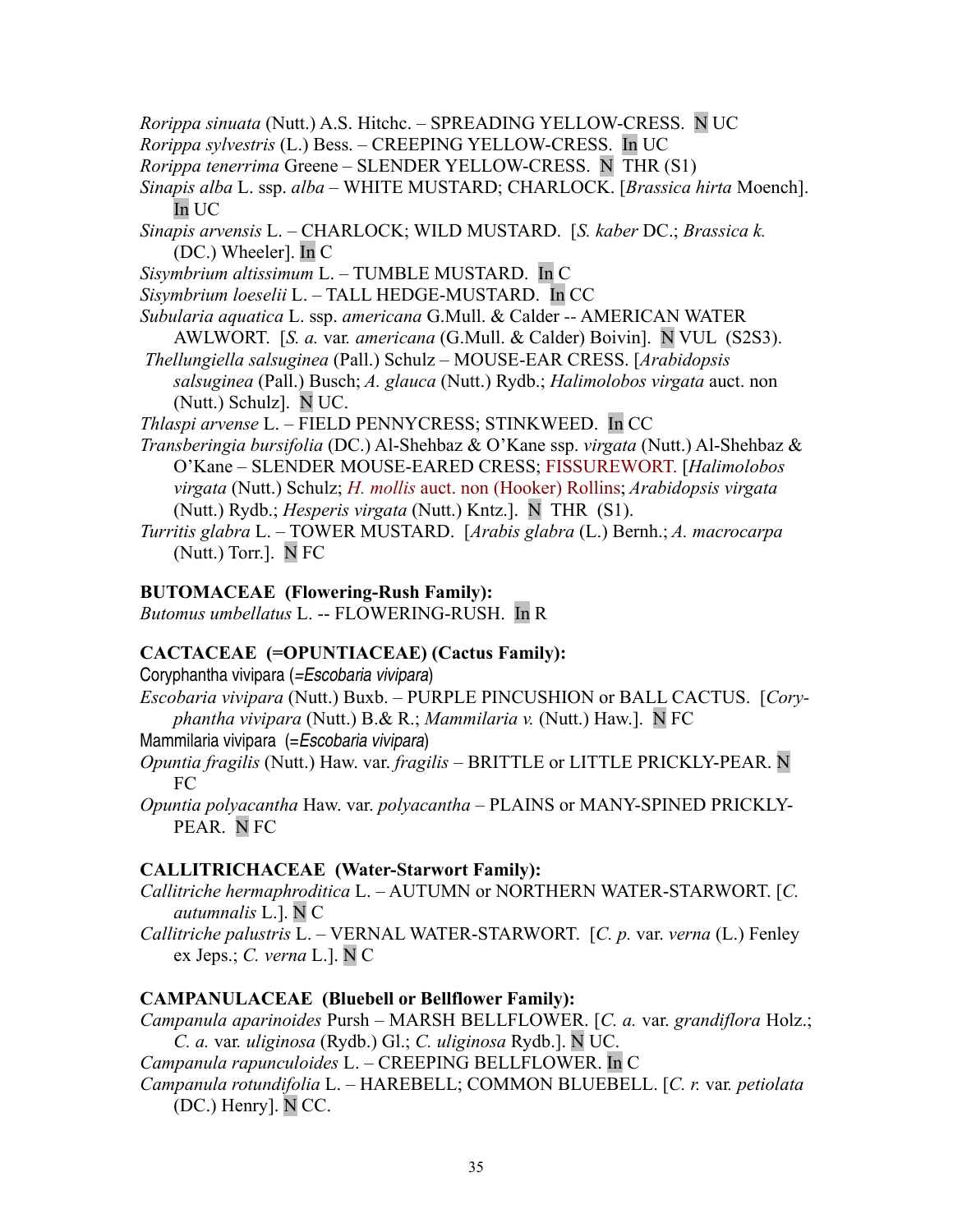#### **CANNABACEAE (Hemp Family):**

*Cannabis sativa* L. subsp. *sativa* – HEMP; MARIJUANA. In R/ADV?

- *Humulus lupulus* L. var. *lupulus* COMMON HOPS. In R
- *Humulus lupulus* L. var. *lupuloides* E.Small -- COMMON or AMERICAN HOPS. [*H. l.* ssp*. americanus* (Nutt.) A.&D. Löve]. N UC
- *Humulus lupulus* L. var. *neomexicanus* A.Nels. & Cock. -- COMMON HOPS. N C

### **CAPPARACEAE (Caper Family):**

- *Peritoma serrulata* (Pursh) DC. PINK SPIDER-FLOWER or BEE-PLANT. [*Cleome s.* Pursh]. N C
- *Polanisia dodecandra* (L.) DC. ssp. *dodecandra*  STINKING CLAMMYWEED. [*P. graveolems* Raf.]. N END (S2T1).
- *Polanisia dodecandra* (L.) DC. ssp*. trachysperma* (T.& G.) Iltis WESTERN or ROUGH-SEEDED CLAMMYWEED. [*P. trachysperma* T.& G.]. N VUL (S2T2).

### **CAPRIFOLIACEAE (Honeysuckle Family):**

*Diervilla lonicera* P*.*Mill. – NORTHERN BUSH-HONEYSUCKLE. N UC/FC? *Linnaea borealis* L. ssp*. americana* (Forbes) Hulten ex Clausen – AMERICAN TWIN-FLOWER. [*L. b.* var*. a.* (Forbes) Rehd.; *L. b.* var. *longifolia* auct. non Torr.]. N CC *Lonicera X bella* Zabel (= *L. morrowii* X *L. tatarica*). In HYB

- *Lonicera dioica* L. TWINING or LIMBER HONEYSUCKLE. [*L. d.* var. *glaucescens* (Rydb.) Butt.; *L. d.* var*. orientalis* Gl.; *L. d*. var*. dasygyna* (Rehd.) Gl.; *L. glaucescens* (Rydb.) Rydb.]. N CC
- *Lonicera involucrata* Banks ex Spreng. var. *involucrata* BRACTED HONEY-SUCKLE; BLACK TWINBERRY. N C
- *Lonicera morrowii* Gray MORROW'S HONEYSUCKLE. In R
- *Lonicera oblongifolia* (Goldie) Hooker var. *oblongifolia* SWAMP FLY-HONEY-SUCKLE. [*L. o.* var. *altissima* (Jen.) Rehd.]. N THR (S2).
- *Lonicera tatarica* L. TARTARIAN HONEYSUCKLE; TWIN-SISTERS. In C
- *Lonicera villosa* (Michx.) Schultes var*. solonis* (Eat.) Fern. BLUE FLY-HONEY-
- SUCKLE. [*L. caerulea* L. var*. villosa* (Michx.) T.& G. *p*.*p*]. N C *Sambucus racemosa* L. var. *racemosa –* RED-BERRIED ELDER; RED ELDERBERRY.
- [*S. r.* var. *pubens* (Michx.) Koehn; *S. r*. ssp. *p.* (Michx.) House]. **N** VUL (S3), & *p.p.* In UC
- *Symphoricarpos albus* (L.) Blake var*. albus* NORTHERN SNOW-BERRY; WHITE CORALBERRY. [*S. pauciflorus* Robins. ex Gray; *S. racemosus* Michx.]. N C
- *Symphoricarpos occidentalis* HookerWESTERN SNOWBERRY; BUCKBRUSH. N CC
- *Viburnum edule* (Michx.) Raf. LOW BUSH-CRANBERRY; MOOSE-BERRY; SQUASH-BERRY; PEMBINA. N CC
- *Viburnum lentago* L. NANNY-BERRY; SWEET VIBURNUM. N THR (S2).
- *Viburnum opulus* L. var. *americanum* Ait. HIGH or AMERICAN BUSH-CRAN-BERRY; PEMBINA. [*V. o.* ssp. *trilobum* (Marsh.) Claus.; *V. trilobum* Marsh.]. N C

# **CARYOPHYLLACEAE (Pink Family):**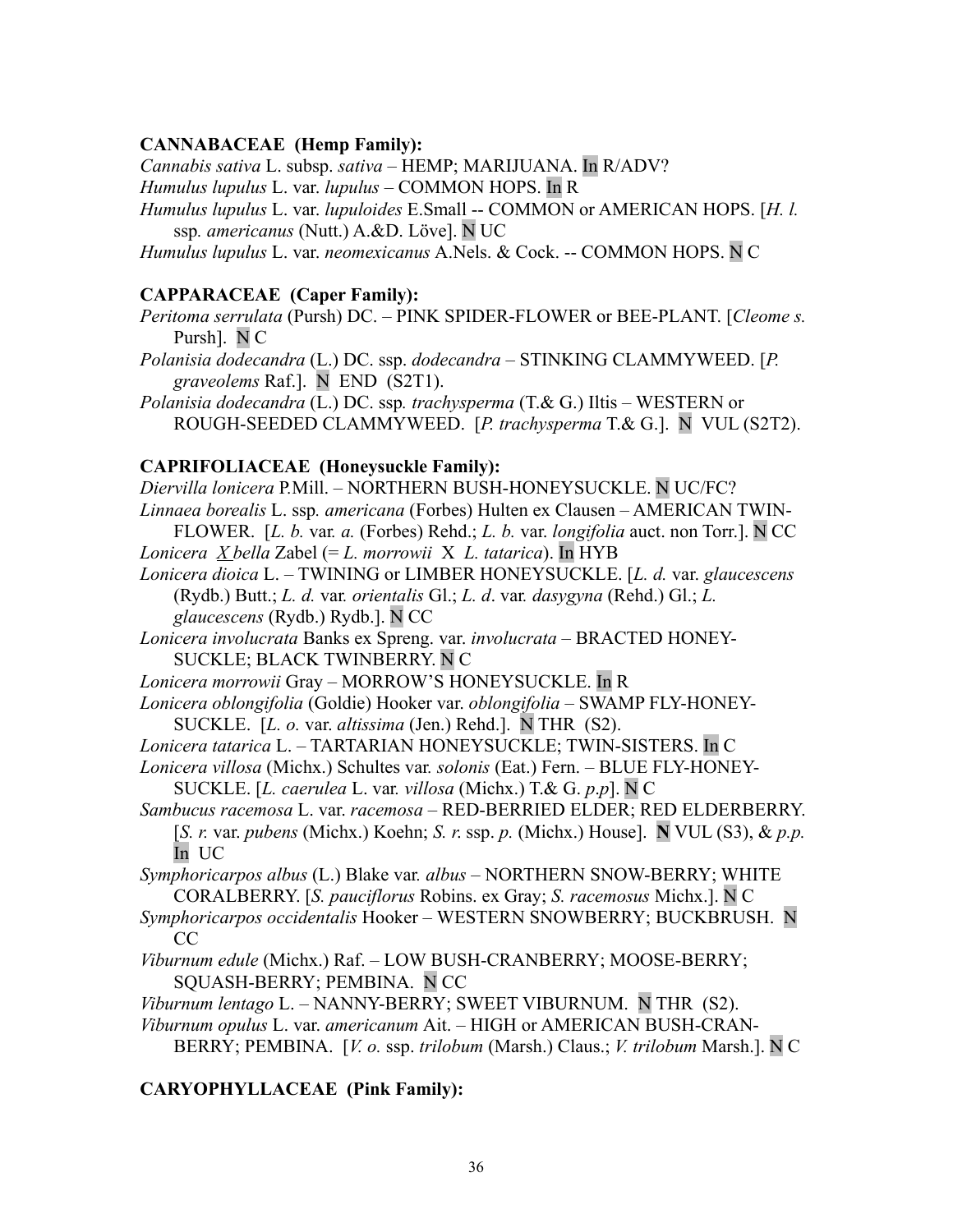*Agrostemma githago* L. – PURPLE COCKLE;CORN-COCKLE. In UC

Arenaria dawsonensis (=Minuartia dawsonensis)

Arenaria lateriflora (=Moehringia lateriflora)

Arenaria macrophylla (=Moehringia macrophylla)

Arenaria rubella (=Minuartia rubella)

- *Arenaria serpyllifolia* L. ssp. *serpyllifolia* THYME-LEAVED SANDWORT. [*A. s.* var*. tenuior* Mert. & Koch]. In R
- *C. alpinum* L. var. *lanatum* (Lam.) Heget*.* WOOLLY ALPINE CHICKWEED. [*C. a.* ssp. *l.* (Lam.) Aschers. & Graebn. ]. **N** END/EXT?
- *Cerastium alpinum* L. var. *strigosum* Hulten ALPINE CHICKWEED. [*C. beeringianum* auct. non C.& S.; *C. arcticum* auct. non Lange]. N END (S1).
- *Cerastium arvense* L. ssp*. strictum* (L.) Ugbor.FIELD CHICKWEED. N CC
- *Cerastium beeringianum* Cham. & Schlecht. -- BERING CHICKWEED. [*C. b.* ssp. *earlei* (Rydb.) Hultén; *C. b.* ssp. *terrae-novae* (Fern. & Wieg.) Hulten; *C. alpinum* L. var. *beeringianum* Regel]. N END (S1).
- *Cerastium brachypodum* (Engelm.) Robins. -- SHORT-STALKED MOUSE-EAR CHICKWEED. [*C. nutans* auct. non Raf.; *C. n.* var. *brachypodum* Engelm.ex Gray].  $N$  VUL ? (S?).
- *Cerastium fontanum* Baum. ssp*. vulgare* (Hartm.) Greut. & Burdet COMMON MOUSE-EAR CHICKWEED; BIG CHICKWEED. [C*. vulgatum* L. (1762, non 1755)]. In R
- *Cerastium nutans* Raf. var. *nutans* LONG-STALKED or NODDING CHICKWEED. [*C. n.* var*. occidentale* Boivin]. N C
- *Dianthus barbatus* L. SWEET WILLIAM In R
- *Dianthus deltoides* L. MAIDEN or STEPPAN PINK. In R/ADV?
- *Eremogone congesta* (Nutt.) Ikon. var. *lithophila*  ROCKY-GROUND SANDWORT; BALL-HEADED SANDWORT. [*Arenaria congesta* Nutt. var. *lithophila* (Rydb.) Mag.; *A. c.* var. *expansa* Mag.; *A. lithophila* Rydb.]. N UC.

*Gypsophila elegans* Bieb. – ANNUAL or SHOWY BABY'S-BREATH. In R/ADV?

- *Gypsophila paniculata* L. TALL BABY'S-BREATH. In C
- Lychnis alba (=Silene latifolia)
- Lychnis chalcedonica (=Silene chalcedonica)
- Lychnis drummondii (=Silene drummondii)
- *Minuartia dawsonensis* (Britt.) House ROCK SANDWORT; DAWSON'S SAND-WORT. [*Arenaria dawsonensis* Britt.; *A. stricta* Michx*.* var. *d.* (Britt.) Scoggan; *A. s.* ssp. *d.* (Britt.) Maguire; *A. s.* var. *litorea* (Fern.) Britt.]. N FC/C?
- *Minuartia rubella* (Wahl.) Hiern. BOREAL, REDDISH, or BEAUTIFUL SAND-WORT or STITCHWORT. [*Arenaria rubella* (Wahl.) Sm.; *A. verna* L. var. *rubella* (Wahl.) S.Wats.]. NVUL (S2).
- *Moehringia lateriflora* (L.) Fenzl BLUNT-LEAVED or GROVE SANDWORT. [*Arenaria lateriflora* L.; *A. l.* var. *angustifolia* (Regel) St. John]. N CC
- *Moehringia macrophylla* (Hooker) FenzlLARGE-LEAVED SANDWORT. [*Arenaria macrophylla* Hooker]. N VUL (S2).
- *Paronychia sessiliflora* Nutt. LOW WHITLOW-WORT or NAILWORT. [*P. depressa* auct. non Nutt.]. N C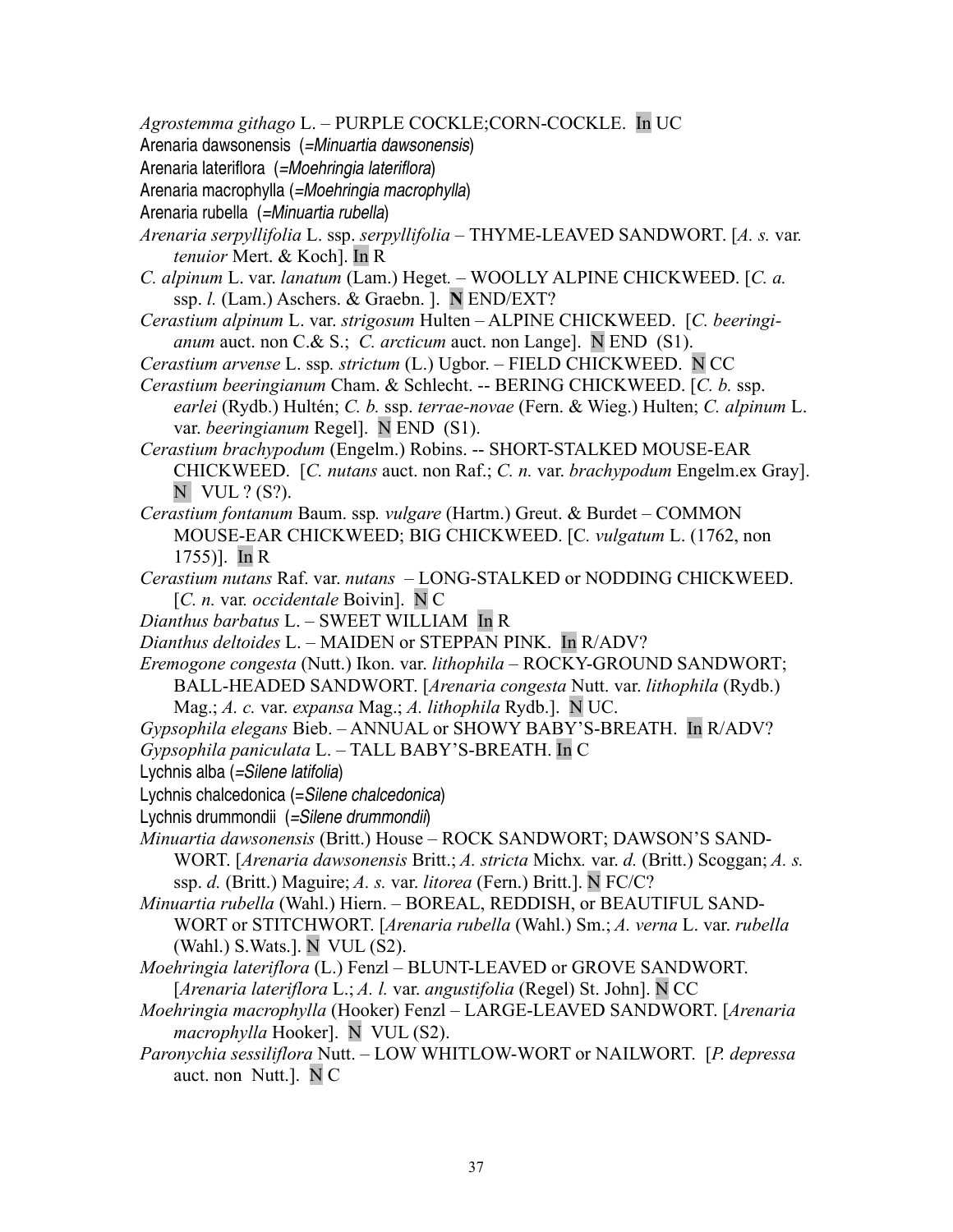- *Sagina decumbens* (Ell.) T.& G. ssp. *decumbens* SPREADING or TRAILING PEARL-WORT. N END/EXT? (SH).
- *Sagina nodosa* (L.) Fenzl ssp. *borealis* CrowNORTHERN KNOTTED PEARLWORT. [*S. n.* var*. borealis* (Crow) Cronq.]. N THR (S2T2).
- *Saponaria officinalis* L. BOUNCING-BET; SOAPWORT. [*Lychnis saponaria* Jessen]. In UC?
- Saponaria vaccaria (=Vaccaria hispanica)
- *Scleranthus annuus* L. ANNUAL KNAWEL. In R
- *Silene acaulis* (L.) Jacq. var*. exscapa* (All.) DC. -- MOSS CAMPION; CUSHION PINK. N THR (S2T2).
- *Silene antirrhina* L.SLEEPY CATCHFLY. N THR (S1S2).
- *Silene chalcedonica* (L.) Krause MALTESE-CROSS; SCARLET LYCHNIS. [*Lychnis chalcedonica* L.]. In R/UC?.
- *Silene conoidea* L. -- CONOID CATCHFLY. In R
- *Silene csereii* Baumg. SMOOTH CATCHFLY. In FC/C?.
- *Silene dichotoma* Ehrh. -- FORKED CATCHFLY. In R
- *Silene drummondii* Hook. var*. drummondii* DRUMMOND'S COCKLE or CATCH-FLY. [*Lychnis d.* (Hooker) S.Wats.; *L. pudica* Boivin; *Melandrium d.* (Hook.) Hulten]. N C
- *Silene latifolia* Poir. ssp*. alba* (P.Mill.) Greut. & Burdet WHITE COCKLE or CAM-PION; BLADDER-CAMPION. [*S. alba* (P.Mill.) Krause; *S. pratensis* (Raf.) Godr. & Gren.; *Lychnis alba* P.Mill.; *L. X loveae* Boivin; *Melandrium album* (P.Mill.) Garcke]. In C
- *Silene menziesii* Hook. ssp. *menziesii* MENZIES' or WHITE CATCHFLY. N UC.
- *Silene noctiflora* L. NIGHT-FLOWERING CATCHFLY; STICKY COCKLE. In C *Silene sibirica* (L.) Pers. – SIBERIAN CAMPION. In UC
- *Silene vulgaris* (Moench) Garcke BLADDER CAMPION. [*S. cucubalus* Wibel.]. In FC
- *Spergula arvense* L. var*. arvense* CORN-SPURRY. [*S. a.* var. s*ativa* (Boenn.) Mert. & Koch]. In UC
- *Spergularia canadensis* (Pers.) G.Don var. *occidentalis* Rossb. WESTERN CANADA SAND-SPURRY. N END (S1).
- *Spergularia diandra* (Guss.) Held. & Sart. ALKALI SAND-SPURRY. In UC
- *Spergularia salina* J.& K. PreslSALT-MARSH SAND-SPURRY. [*S. marina* (L.) Griseb.; *S. m*. var. *leiosperma* (Kindb.) Guerke]. N (or In?) FC/C?
- *Stellaria arenicola* RaupSAND STARWORT or STITCHWORT. [*S. longipes* Goldie var*. arenicola* (Raup) Boivin; *S. l.* ssp*. arenicola* (Raup) Chin.& Morton]. N VUL (S2).
- *Stellaria borealis* Bigelow BOREAL, NORTHERN, or BOG STARWORT, CHICK-WEED or STITCHWORT. [S*. calycantha* auct. *p*.*p*. non (Ledeb.) Bong.; *S. calycantha* var. *floribunda* (Fern.) Fern.; *S c.* var. *bongardiana* auct. non Fern.]. N C
- *Stellaria crassifolia* Ehrh. var. *crassifolia* FLESHY STARWORT or STITCHWORT. [*S. gracilis* Rich.]. N C
- *Stellaria graminea* L. var*. graminea* GRASS-LEAVED STARWORT or STITCH-WORT. [*S. g.* var. *latifolia* Peterm.]. In VER?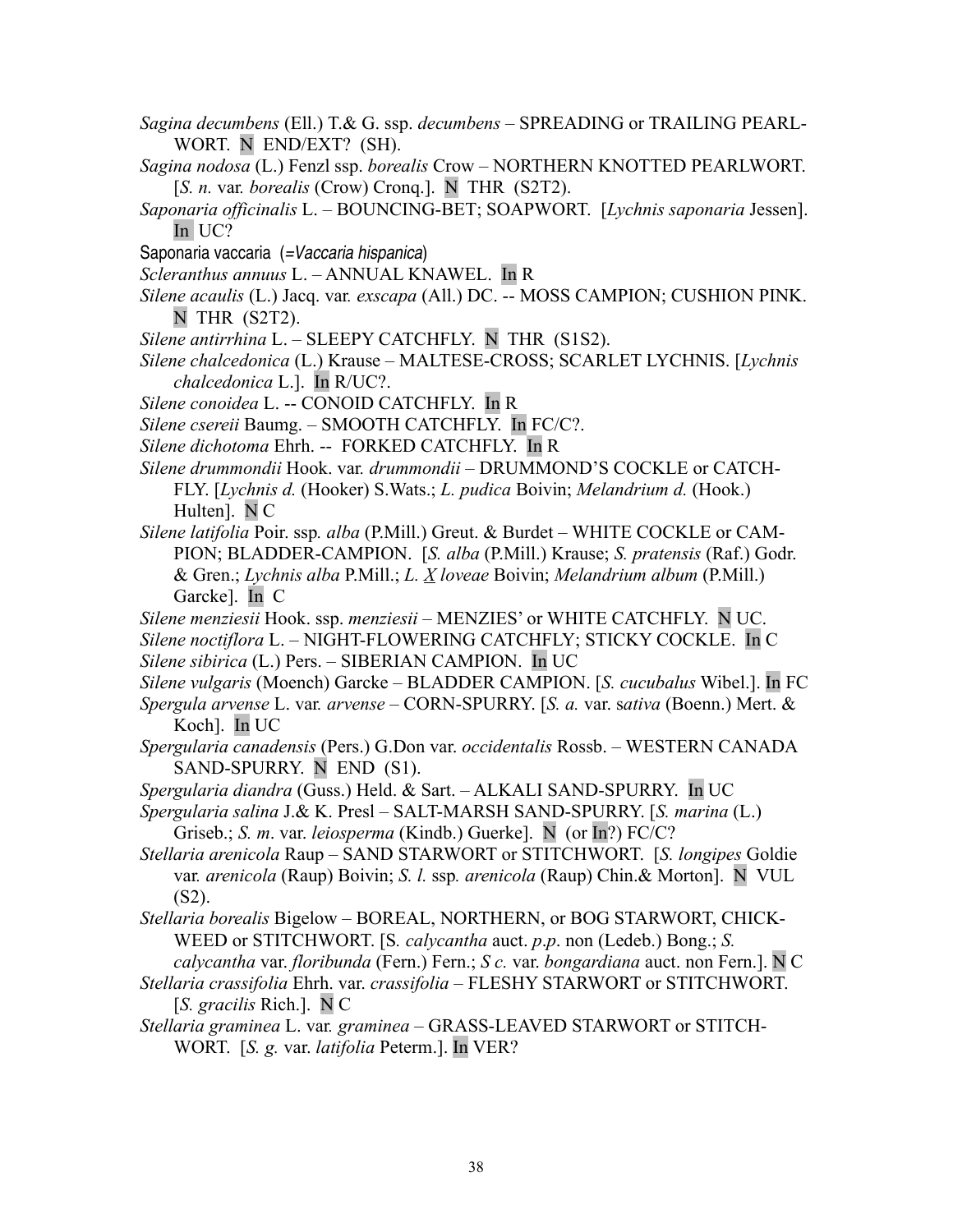- *Stellaria longifolia* Muhl. ex Willd. var. *longifolia* LONG-LEAVED STARWORT, CHICKWEED, or STITCHWORT. [*S. l.* var. *atrata* J.M. Moore; *S. l.* var. *eciliata* Boivin]. N C
- *Stellaria longipes* Goldie *s*.*lat*.LONG-STALKED STARWORT, CHICKWEED, or STITCHWORT. [*S. l.* var. *subvestita* (Greene) Pol.; *S. l.* ssp. *stricta* (Richards.) Weber; *S. l.* var. *edwardsii* (R.Br.) Gray; *S. l.* var. *laeta* (Richards.) S.Wats.; *S. l.* var. *monantha* (Hulten) Welsh; *S. ciliatosepala* Trautv.]. N CC
- *Stellaria media* (L.) Vill. ssp. *media* COMMON CHICKWEED. In CC
- *Vaccaria hispanica* (P.Mill.) Rausch. COWCOCKLE. [*Saponaria vaccaria* L.; *V. vulgaris* Host: *Vaccaria pyramidata* Medic.]. In FC/C?

### **CELASTRACEAE (Staff-Tree Family):**

*Celastrus scandens* L. – CLIMBING or AMERICAN BITTERSWEET. N END (S1).

### **CERATOPHYLLACEAE (Hornwort Family):**

*Ceratophyllum demersum* L. – COONTAIL; HORNWORT. [*C. d.* var. *apiculatum* (Cham.) Asch.]. N FC

### **CHENOPODIACEAE (Goosefoot Family):**

*Atriplex argentea* Nutt. var*. argentea –* SILVERSCALE; SILVERY or SILVERSCALE SALTBUSH.N C

*Atriplex aucheri* Moq. – RUSSIAN ORACHE. In R

*Atriplex dioica* Raf. – SALINE SALTBUSH or SPEARSCALE. [*A. subspicata* (Nutt.) Rydb.; *A. patula* L. var. *subspicata* (Nutt.) S.Wats.; *A. p*. ssp. *s.* (Nutt.) Fosb.; *A. patula* L. var. *hastata* auct. *p*.*p*. non (L.) Gray; *A. p.* var. *obtusa* auct. non (Cham.) Peck]. N C

*Atriplex gardneri* (Moq.) D.Dietr. var. *gardneri* -- GARDNER'S SALTBUSH; MOUND-SCALE. [*A. nuttallii* auct. non S.Wats.; *A. nuttallii* ssp. *gardneri* (Moq.) Hall & Clem.]. N CC.

*Atriplex gardneri* (Moq.) D.Dietr. var. *aptera* (A.Nels.) Welsh & Cromp. – NELSON'S SALTBUSH; SHADSCALE; WINGSCALE. [*A. aptera* A.Nels.; *A. canescens* (Pursh) Nutt. var. *aptera* (A.Nels.) Welsh & C.L. Hitchc.; *A. c.* ssp*. a.* (A.Nels.) Hall & Clem.]. NEND (S1).

*Atriplex heterosperma* Bunge – RUSSIAN or TWO-SCALE SALTBUSH. [*A. micrantha* auct. *p*.*p*. non Ledeb.?]. In VER?.

*Atriplex hortensis* L. – GARDEN ORACHE. [*A. h*. cv. *atrosanguinea*]. In C

*Atriplex oblongifolia* Waldst. & Kit. – OBLONG-LEAF ORACHE. In VER?

*Atriplex patula* L. *s*.*str*. – SPREADING or FAT-HEN SALTBUSH; SPEAR ORACHE; SPEARSCALE. In FC

*Atriplex powellii* S.Wats. – POWELL'S SALTBUSH or ORACHE. N END (S1).

*Atriplex prostrata* Bouch. ex DC. – HALBERT-LEAF SALTBUSH or ORACHE. [*A.*

*hastata* auct. non L.; *A. patula* L. var. *hastata* auct. non (L.) Gray]. In C

*Atriplex rosea* L. – TUMBLING ORACHE; RED-SCALE. In UC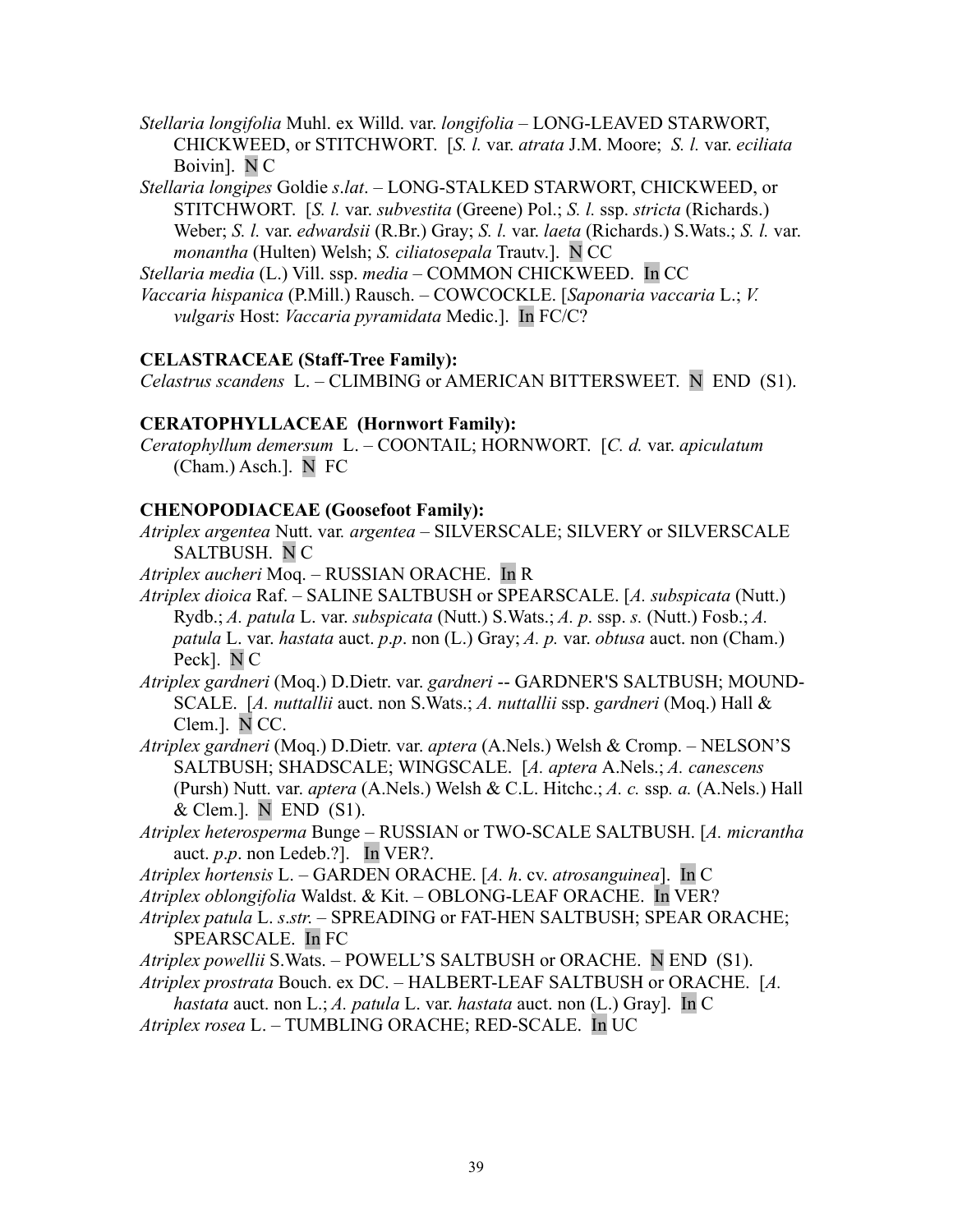- *Atriplex suckleyi* (Torr.) Rydb. RILLSCALE. [*A. dioica* (Nutt.) Macbr. non Raf.; *Endolepis dioica* (Nutt.) Standl.]. N FC
- *Atriplex truncata* (Torr. ex S.Wats.) Gray WEDGE-LEAVED ORACHE or SALT-BUSH. N END (S1).
- *Axyris amaranthoides* L. RUSSIAN PIGWEED. In C
- *Bassia hyssopifolia* (Pallas) Ktze. FIVE-HOOK or FIVE-HORN BASSIA. In VER?
- *Beta vulgaris* L. ssp. *vulgaris* GARDEN BEET. In VER?
- Ceratoides lanata (=Krascheninnikovia lanata)
- *Chenopodium album* L. var. *album* LAMB'S-QUARTERS; WHITE PIGWEED. [*C. a.* var. *lanceolatum* (Muhl. ex Willd.) Coss. & Germ.]. In CC
- *Chenopodium atrovirens* Rydb. DARK-GREEN GOOSEFOOT. [*C. fremontii* S.Wats. var. *a.* (Rydb.) Fosberg]. N THR (SU).
- *Chenopodium berlandieri* Moq. var. *zschackii* Murr ex Asch. PIT-SEED GOOSE-FOOT. [*C. b.* ssp. *z.* (Murr) Zobel; *C. b.* var. *farinosa* (Ludwig) Aellen; *C. album* auct. non L.; *C. a.* var. *berlandieri* (Moq.) Mack.& Bush]. N CC
- *Chenopodium capitatum* (L.) Ambrosi STRAWBERRY-BLITE; STRAWBERRY-SPINACH. N C
- *Chenopodium desiccatum* A.Nels. ARID-LAND or NARROW-LEAVED GOOSE-FOOT. [*C. pratericola* Rydb. ssp. *d.* (A.Nels.) Aellen; *C. p.* var. *oblongifolia* (S. Wats.) Wahl; *C. leptophyllum* auct. *p*.*p*. non (Moq.) Nutt.; *C. l.* var. *oblongifolium* S. Wats.; *C. pratericola* auct. non Rydb.]. N UC.
- *Chenopodium fremontii* S.Wats.var. *fremontii* FREMONT'S GOOSEFOOT. [*C. f.* var. *pringlei* (Standl.) Aellen]. N C
- *Chenopodium glaucum* L. var. *salinum* (Standl.) Boivin SALINE, OAK-LEAF, ROCKY MOUTAIN or SMOOTH GOOSEFOOT. [*C. g*. ssp. *s*. (Standl.) Aellen; *C. g*. var. *pulchrum* Aellen; *C. salinum* Standl.]. N C
- *Chenopodium hians* Standl*.* HIANS GOOSEFOOT. [*C. incognitum* auct. *p*.*p*. non Wahl]. N THR? (S1).
- *Chenopodium incanum* (S.Wats.) Heller MEALY GOOSEFOOT. [*C. fremontii* S.Wats. var. *incanum* S.Wats]. N THR (S1?).
- *Chenopodium leptophyllum* (Moq.) Nutt. ex S.Wats. *s*.*str*. NARROW-LEAVED GOOSEFOOT. N UC
- *Chenopodium murale* L. NETTLE-LEAVED GOOSEFOOT.In R
- *Chenopodium polyspermum* L. var*. acutifolium* (Sm.) Gaud. MANY-SEEDED GOOSEFOOT. In R/ADV?
- *Chenopodium pratericola* Rydb. NARROW-LEAVED or DESERT GOOSEFOOT. [*C. leptophyllum* var. *oblongifolium* auct. non S.Wats.; *C. dessicatum* A.Nels. var. *leptophylloides* (Murr.) Wahl; *C. albescens* Small; *C. leptophyllum* auct. non (Moq.) Nutt.; *C. dessicatum* auct. non A.Nels.]. N CC
- *Chenopodium rubrum* L. RED GOOSEFOOT; COAST BLITE. [*C. r.* var. *humile* (Hooker) S.Wats.; *C. humile* Hooker]. N C
- *Chenopodium simplex* (Torr.) Raf.MAPLE-LEAVED or GIANT-SEED GOOSE-FOOT. [*C. gigantospermum* Aellen; *C. hybridum* L. var. *gigantospermum* (Aellen) Rouleau; C*. h*. ssp. *g.* (Aellen) Hulten]. N C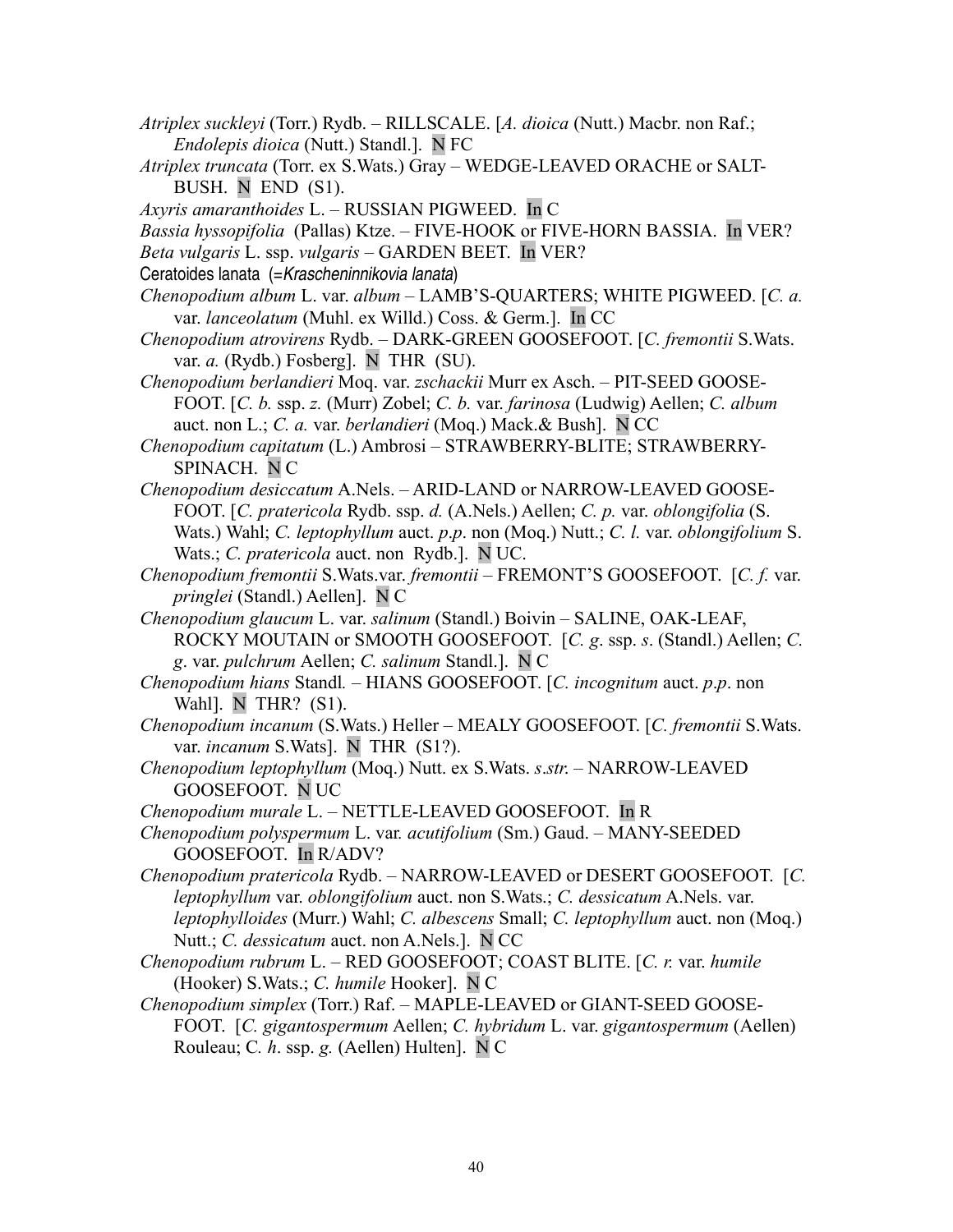- *Chenopodium strictum* Roth UPRIGHT LAMB'S-QUARTERS or WHITE PIGWEED. [*C. s.* var*. glaucophyllum* (Aellen) Wahl*.*; *C. s.* ssp*. g*. (Aellen) Aellen & Just.; *C. glaucophyllum* Aellen; *C. album* L. var. *striatum* (Krasan) Kartesz]. N (& In *p.p.*) UC
- *Chenopodium subglabrum* (S.Wats.) A.Nels. SMOOTH GOOSEFOOT. [*C. leptophyllum* auct. non (Moq.) Nutt. ex S.Wats.; *C. l.* var. *subglabrum* S.Wats.]. N THR  $(S2)$ .
- *Chenopodium watsonii* A.Nels. WATSON'S or STINKING GOOSEFOOT. [*C. dacoticum* Standl.]. N THR (S2).
- *Corispermum americanum* (Nutt.) Nutt. var*. americanum* AMERICAN BUGSEED. [*C. hyssopifolium* auct. non L.; *C. h.* var. *americanum* Nutt.; *C. h.* var. ?*rubricaule* Hook.; *C. nitidum* auct. non Kit. ex Schultes; *C. marginale* Rydb.]. N VUL (S?).
- *Corispermum hookeri* Mosyakin var. *hookeri* PALE or HYSSOP-LEAVED BUG-SEED. [*C. hysspifolium* auct. *p*.*p*. non L.; *C. h.* var. *emarginatum* auct. *p*.*p*. non (Rydb.) Boivin; *C. orientale* auct. non Lam.; *C. o.* var. *emarginatum* auct. *p*.*p*. non (Rydb.) Macbr.]. N VUL (S?).
- *Corispermum villosum* Rydb. WINGLESS or HAIRY BUGSEED. [*C. hyssopifolium* auct. non L.; *C. h.* var. *emarginatum* auct. non (Rydb.) Boivin; *C. orientale* Lam. var. *emarginatum* auct. non (Rydb.) Macbr.]. N UC.
- *Corispermum ochotense* Ignatov -- RUSSIAN BUGSEED. [*C. o.* var. *alaskanum* Mosyakin]. N VER?
- *Corispermum pallasii* Steven PALLAS or HYSSOP-LEAVED BUGSEED. [*C. hyssopifolium* auct. *p.p.* non L.]. N (& In *p*.*p*.?) UC
- *Cycloloma atriplicifolium* (Spreng.) Coult*.* WINGED PIGWEED. N END/EXT? Endolepis dioica (=Atriplex suckleyi)
- Eurotia lanata (=Krascheninnikovia lanata)
- *Kochia scoparia* (L.) Schrad. ssp. *scoparia*  KOCHIA; SUMMER-CYPRESS; BURNING-BUSH; RED BELVEDERE. In CC
- *Krascheninnikovia lanata* (Pursh) Meeuse & Smit. WINTER-FAT; WHITE-SAGE; WINTER-SAGE. [*Eurotia lanata* (Pursh) Moq.; *Ceratoides lanata* (Pursh) Howell]. N C
- *Monolepis nuttalliana* (Schultes) Greene SPEAR-LEAVED GOOSEFOOT; NUTTALL'S POVERTY-WEED. N CC
- *Salicornia rubra* A.Nels. GLASSWORT; RED SAMPHIRE; SALTWORT. [*S. europaea* L. ssp. *rubra* (A.Nels.) Breit.; *S. e.* var. *prona* (Lunn.) Boivin]. N C
- *Salsola collina* Pall. SLENDER RUSSIAN-THISTLE; TUMBLE-WEED. In UC/FC?
- *Salsola tragus* L. PRICKLY RUSSIAN-THISTLE; TUMBLEWEED. [*S. pestifer* A. Nels.; *Salsola kali* auct. non L.; *S. k.* ssp*. tenuifolia* Moq.; *S. k.* var. *tenuifolia* (Moq.) Tausch ex Moq.-Tand.; *S. k.* ssp. *tragus* (L.) Celak; *S. iberica* Senn. & Pau.]. In CC
- *Sarcobatus vermiculatus* (Hooker) Torr. BLACK GREASWOOD. N FC
- *Suaeda calceoliformis* (Hooker) Moq. WESTERN BLITE or SEA-BLITE; SEEPWEED. [*S. depressa* auct. non (Pursh) S.Wats.; *S. d.* var. *erecta* S.Wats.; *S. maritima* (L.) Dum. var. *americana* (Pers.) Boivin; *S. americana* Fern.]. N C
- *Suaeda nigra* (Raf.) Macbr. BUSH or SHRUBBY SEEPWEED. [*S moquinii* (Torr.) Greene; *S. intermedia* S.Wats.]. N END (S1).
- *Suckleya suckleyana* (Torr.) Rydb.POISON SUCKLEYA; SUCKLEA SALTBUSH. N UC/FC?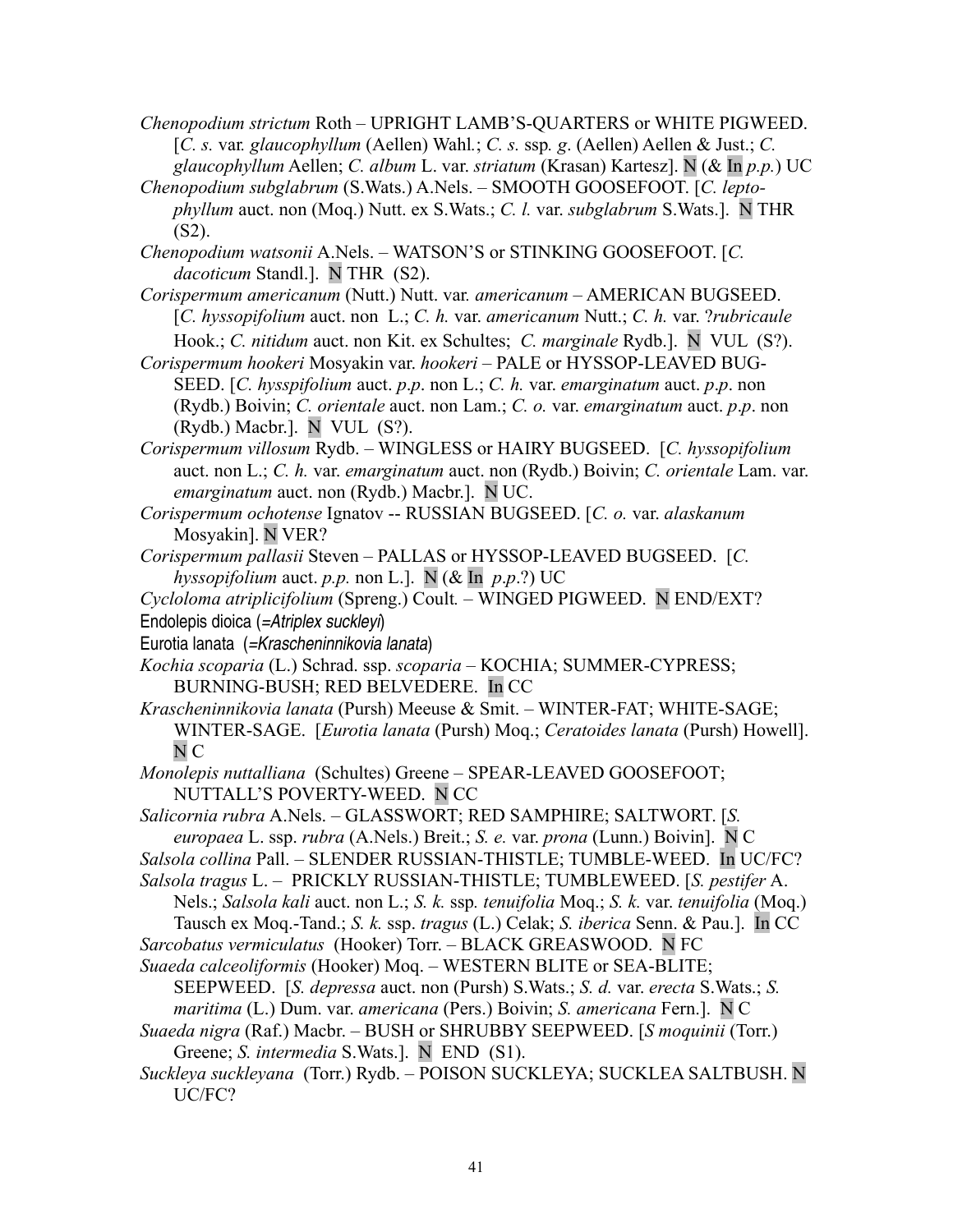### **CISTACEAE (Rock-rose Family):**

*Hudsonia tomentosa* Nutt. var. *tomentosa –* SAND- or GOLDEN-HEATHER. N C *Lechea intermedia* Leggett ex Britt. var. *depauperata* Hodgdon – IMPOVERISHED PINWEED. [*L. minor* L. var. *depauperata* (Hodgdon) Boivin]. N END (S1).

### **CLUSIACEAE (St. John's-wort Family):**

Hypericum virginicum var. fraseri (=Triadenum fraseri)

- *Hypericum majus* (Gray) Britt. -- GREATER or CANADA ST. JOHN'S-WORT. [*H. canadense* L. var. *majus* Gray]. N UC/FC?
- *Triadenum fraseri* (Spach) Gl. FRASER'S MARSH ST. JOHN'S-WORT. [*T. virginicum* (L.) Raf. ssp. *fraseri* (Spach) J.Gillett; *Hypericum virginicum* L. var. *fraseri* (Spach.) Fern.]. N END (S1).

## **COMMELINACEAE (Spiderwort Family):**

*Tradescantia occidentalis* (Britt.) Smyth var. *occidentalis* – WESTERN or PRAIRIE SPIDERWORT. N END (S1).

### **CONVOLVULACEAE (Bindweed or Morning-glory Family):**

- *Calystegia macounii* (Greene) Brum. HEDGE or INLAND FALSE-BINDWEED; WILD MORNING-GLORY. [*Convolvulus interior* House; *C. sepium* auct. non L.; *C. s.* var. *fraterniflorus* auct. non Mack. & Bush; *C. s.* var. *pubescens* auct. non (Gray) Fern.]. N UC?
- *Calystegia sepium* (L.) R.Br. ssp. *americana* (Sims) Brum. -- HEDGE or AMERICAN FALSE-BINDWEED; WILD MORNING-GLORY. [*C. s.* var. *a.* (Sims) Matsuda; *Convolvulus s.* L. var. *a.* Sims; *C. a.* (Sims) Greene ]. N C?
- *Calystegia sepium* (L.) R.Br. ssp*. angulata* Brum. HEDGE FALSE-BINDWEED; WILD MORNING-GLORY. [*C. s.* var. *a.* (Brum.) N.Holmg.; *Calystegia s.* var*. repens* (L.) Gray; *Convolvulus s.* L. var. *r.* (L.) Gray; *Convolvulus r.* L.]. N VUL (S?T?).
- *Calystegia sepium* (L.) R.Br. ssp*. sepium* HEDGE or LARGE-FLOWERED FALSE-BINDWEED; WILD MORNING-GLORY. [*Convolvulus s.* L.; *C. s.* var. *communis* Tryon]. N VER?
- *Calystegia silvatica* (Kit.) Griseb. ssp. *fraterniflora* (Mack.& Bush) Brum. -- SHORT-STALK FALSE BINDWEED [*C. sepium* (L.) R.Br. var. *f.* (Mack. & Bush) Shinners; *C. f.* (Mack.& Bush) Brum.; *Convolvulus sepium* var. *f.* Mack. & Bush]. N VER?
- *Convolvulus arvensis* L. FIELD BINDWEED. N C

Convolvulus interior (=Calystegia macounii)

Convolvulus sepium (=Calystegia sepium)

Convolvulus sepium var. fraterniflorus (=Calystegia silvatica ssp. fraterniflora)

### **CORNACEAE (Dogwood Family):**

*Cornus canadensis* L. – CANADIAN BUNCHBERRY; DWARF DOGWOOD; CORNEL-BERRY. [*C. c.* var. *dutillyi* (Lepage) Boivin]. N CC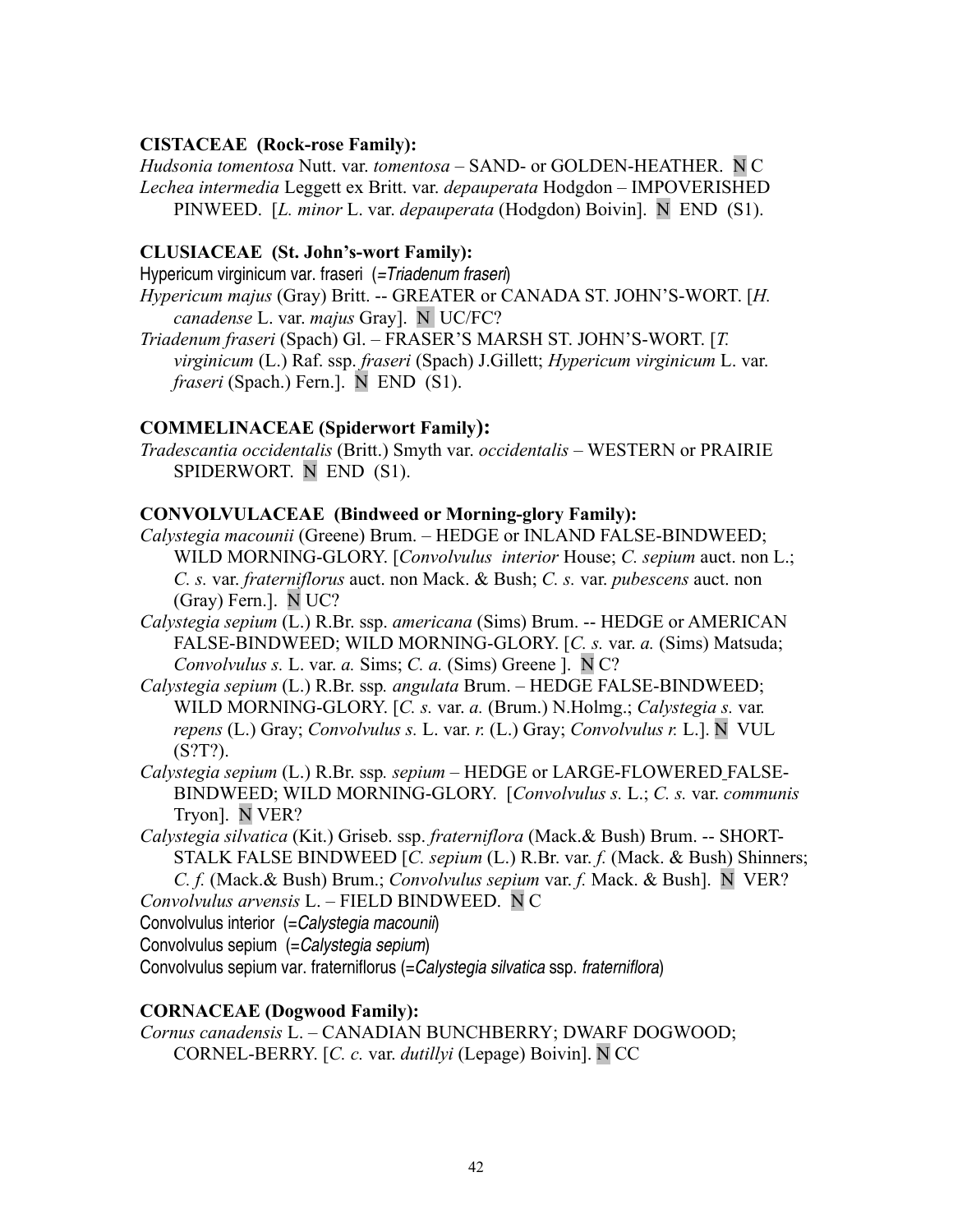*Cornus sericea* L. ssp*. stolonifera* (Michx.) Fosb. – RED-OSIER DOGWOOD; RED WILLOW. [*C. s.* auct. *p.p.* non L.; *C. s.* var*. interior* (Rydb.) St. John; *C. stolonifera* Michx.; *C. alba* auct. *p*.*p*. non L.; *C. a.* ssp*. stolonifera* (Michx.) Wang.]. N CC

## **CRASSULACEAE (Stonecrop Family):**

*Crassula aquatica* (L.) Schoen. – WATER PYGMYWEED. [*Tillaea a.* L.]. N END (S?). *Hylotelephium telephium* (L.) Ohba ssp. *telephium –* LIVE-FOREVER STONECROP; GARDEN ORPINE. [*Sedum t.* L.; *S. t.* ssp. *purpureum* (L.) Schinz & Keller]. In R *Sedum acre* L. – MOSSY STONECROP; MOUNTAIN-MOSS. In R *Sedum aizoon* L. – AIZOON STONECROP. In R/ADV? *Sedum lanceolatum* Torr. ssp. *lanceolatum* – LANCE-LEAVED or COMMON STONE-CROP. [*S. stenopetalum* auct. non Pursh]. NVUL (S3). Sedum telephium (=Hylotelephium telephium) Tillaea aquatica (= Crassula aquatica)

## **CUCURBITACEAE (Gourd or Cucumber family):**

*Echinocystis lobata* (Michx.) T.& G. – WILD or PRICKLY CUCUMBER or CUCUMBER-VINE. N C

## **CUSCUTACEAE (Dodder Family):**

*Cuscuta cephalanthii* Engelm. -- BUTTONBUSH DODDER. N VER? *Cuscuta corylii* Engelm. *–* HAZEL DODDER. NVUL (S1?).

*Cuscuta gronovii* Willd. ex Schultes var*. gronovii –* GRONOVIUS or COMMON DODDER; SCALDWEED. [*C. umbrosa* auct. non Bey. ex Hook.]. N FC.

- *Cuscuta indecora* Choisy LARGE ALFALFA DODDER; LARGE-SEED or SHOWY DODDER. [*C. i.* var. *neuropetala* (Engelm.) A.S. Hitchc.]. N UR? (S?).
- *Cuscuta megalocarpa* Rydb. BIG-FRUIT DODDER. [*C. curta* (Engelm.) Rydb.; *C. gronovii* Willd. var*. curta* Engelm.]. N UC?
- *Cuscuta pentagona* Engelm. var*. pentagona* -- FIELD DODDER; BUSH-CLOVER or FIVE-ANGLED DODDER. [*C. campestris* (Yuncker) Hadac & Chrtek; *C. gronovii* auct. non Willd. ex Schultes]. N UR? (S?).

# **CYPERACEAE (Sedge Family):**

- *Blysmopsis rufa* (Hudson) Oteng-Yeb*.* -- RED BULRUSH. [*Blysmus rufus* (Huds.) Link; *Scirpus rufus* (Hudson) Schrad.; *S. r.* var. *neogaeus* Fern.]. N THR (S2).
- *Bolboschoenus fluviatilis* (Torr.) Sojak *--* RIVER BULRUSH. [*Scirpus f.* (Torr.) Gray; *Schoenoplectus f.* (Torr.) Strong]. N UC/FC?
- *Bolboschoenus maritimus* (L.) Pall. ssp. *paludosus* (A.Nels.) Koyama *--* PRAIRIE BULRUSH. [*B. p.* (A.Nels.) Soo; *Scirpus p.* A.Nels.; S. *maritimus* L. var*. p.* (A.Nels.) Kuk.]. N C.

*Carex adusta* Boott. -- BROWNED SEDGE. N UC

*Carex alopecoidea* Tuck. – FOXTAIL SEDGE. N VUL (S2).

*Carex aquatilis* Wahl. var*. aquatilis –* WATER SEDGE. [*C. a.* var. *substricta* Kük.]. N CC.

*Carex arcta* Boott. *–* BEAR, NARROW, or NORTHERN SEDGE. N THR (S1). *Carex assiniboinensis* Boott. -- ASSINIBOIA SEDGE. N VUL (S2).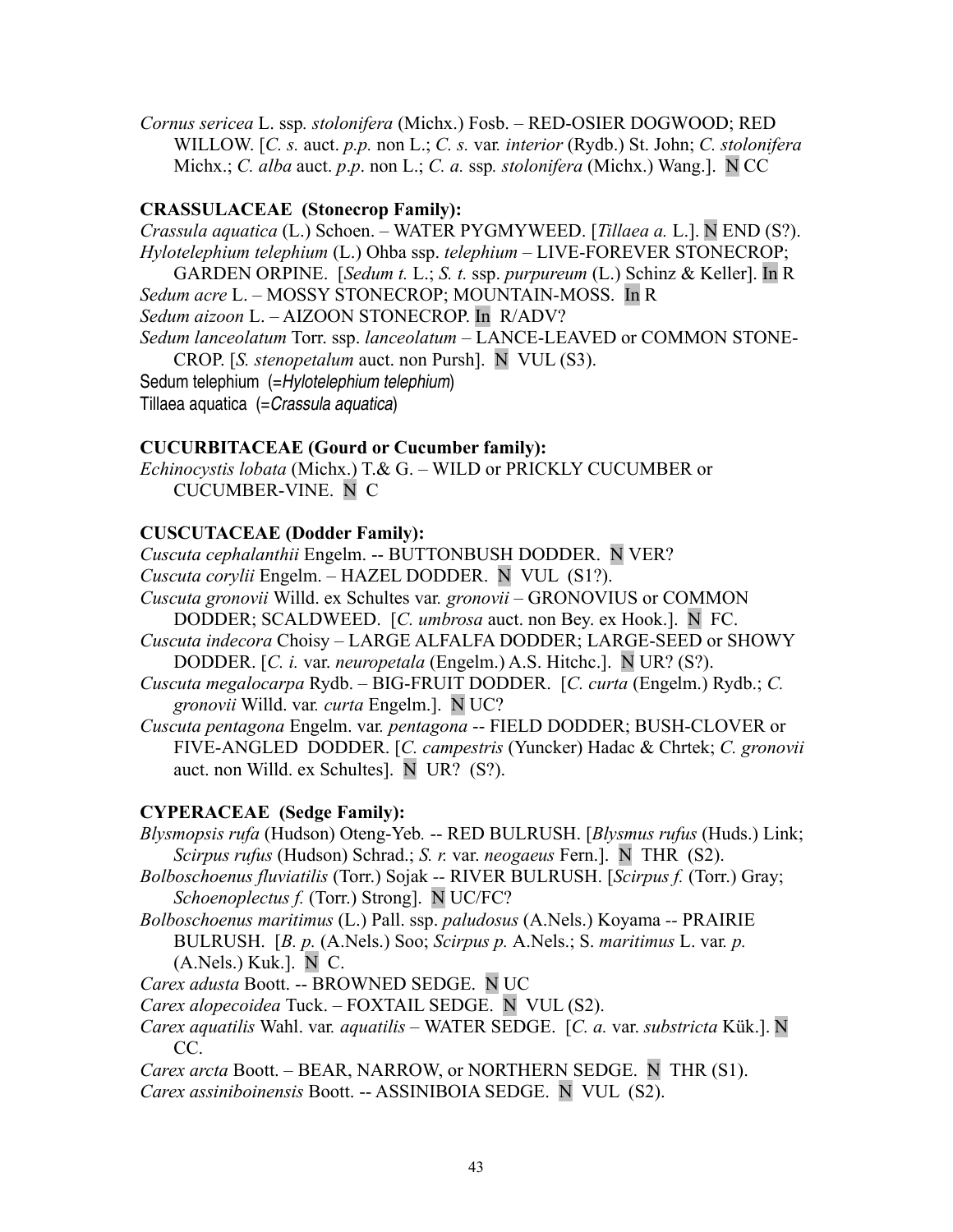- *Carex atherodes* Spreng. AWNED or WHEAT SEDGE. N C
- *Carex atratiformis* Britt. -- RAYMOND'S SEDGE. [C. *raymondii* Calder; C. *a.* ssp.
- *raymondii* (Calder) Pors.; *C. atrata* auct. *p*.*p*. non L.]. N UC.
- *Carex athrostachya* Olney LONG-BRACTED SEDGE. N UC.
- *Carex aurea* Nutt. GOLDEN SEDGE. N FC
- *Carex backii* Boott BACK'S SEDGE. N FC
- *Carex bebbii* Olney ex Fern. -- BEBB'S SEDGE. N C
- *Carex bicolor* Bell. ex All. -- TWO-COLOR SEDGE. N END (S1).
- *Carex bigelowii* Torr. ex Schwein. BIGELOW'S SEDGE. N THR (S1).
- *Carex blanda* Dewey -- WOODLAND SEDGE. [*C. laxiflora* auct. non Lam.; *C. l.* var. *blanda* (Dewey) Boott; *C. laxiflora* var*. varians* auct. non Bailey; *Carex leptonervia* auct. non (Fern.) Fern.]. N END (S1).
- *Carex brevior* (Dewey) Mack. BROAD-FRUITED SEDGE. [*C. festucacea* Schkuhr ex Willd. var. *brevior* (Dew.) Fern.; *C. straminea* auct. *p*.*p*. non Willd. ex Schkuhr.]. N FC
- *Carex brunnescens* (Pers.) Poir. s.lat. BROWNISH SEDGE. [*C. b.* var. *sphaerostachya* (Tuck.) Kalela.]. N C
- *Carex buxbaumii* Wahl. -- BROWN SEDGE. [*C. canescens* auct. non L.]. N VUL (S2).
- *Carex canescens* L. ssp. *canescens --* HOARY or GRAY SEDGE. [*C. curta* Good.]. N C
- *Carex capillaris* L. HAIR-LIKE SEDGE. [*C. c.* var. *elongata* Olney ex Fern.; *C. c.* ssp. *chlorostachys* (Stev.) A.&D. Löve & Raym.]. N C
- *Carex capitata* L. ssp. *capitata* -- CAPITATE SEDGE. N VUL (S?).
- *Carex chordorriza* Ehrh. ex L.f. PROSTRATE or CREEPING SEDGE. N FC.
- *Carex concinna* R.Br. ELEGANT or BEAUTIFUL SEDGE. N C
- *Carex crawei* Dewey -- CRAWE'S SEDGE. N VUL (S1).
- *Carex crawfordii* Fern. -- CRAWFORD'S SEDGE. [*C. c.* var. *vigens* Fern.]. N C
- *Carex cristatella* Britt. -- CRESTED SEDGE. N THR (S1).
- *Carex cryptolepis* Mack*.* YELLOW or NORTHEASTERN SEDGE. [*C. flava* auct. non L.]. N THR (S1).
- *Carex deflexa* Hornem*.* BENT NORTHERN SEDGE. N C
- *Carex deweyana* Schwein.DEWEY'S SEDGE. N C
- *Carex diandra* Schrank TWO-STAMEN SEDGE. N C
- *Carex disperma* Dewey -- SOFT-LEAVED or TWO-STAMEN SEDGE. N CC.
- *Carex douglasii* Boott -- DOUGLAS' SEDGE. N UC.
- *Carex duriuscula* C.A. Mey.LOW SEDGE. [*C. eleocharis* Bailey; *C. stenophylla* Wahl. ssp. *eleocharis* (Bailey) Hulten; *C. s.* var*. enervis* Kük.]. N C
- *Carex eburnea* Boott BRISTLE-LEAF SEDGE. N UC.
- *Carex echinata* Murr. ssp*. echinata*  STAR SEDGE. [*C. e.* var. *angustata* auct. non (Carey) Bailey; *C. angustior* auct. non Mack.; *C. muricata* Herm. var. *angustata* auct. non (Carey) Carey ex Gleason; *C. phyllomanica* Boott var. *angustata* (Carey) Boivin]. N THR (S1).
- *Carex filifolia* Nutt. -- THREAD-LEAF SEDGE. N C
- *Carex flava* L. -- YELLOW SEDGE. [*C. cryptolepis* auct. non Mack.]. N THR (S?).
- *Carex foenea* Willd. HAY SEDGE. [*C. aenea* Fern.; *C. argyrantha* Tuck. var. *aenea*
- (Fern.) Boivin; *C. siccata* auct. non Dewey; *C. argyrantha* auct. non Tuck]. N C *Carex garberi* Fern. – ELK or GARBER'S SEDGE. [*C. g.* var. *bifaria* Fern. VUL (S2).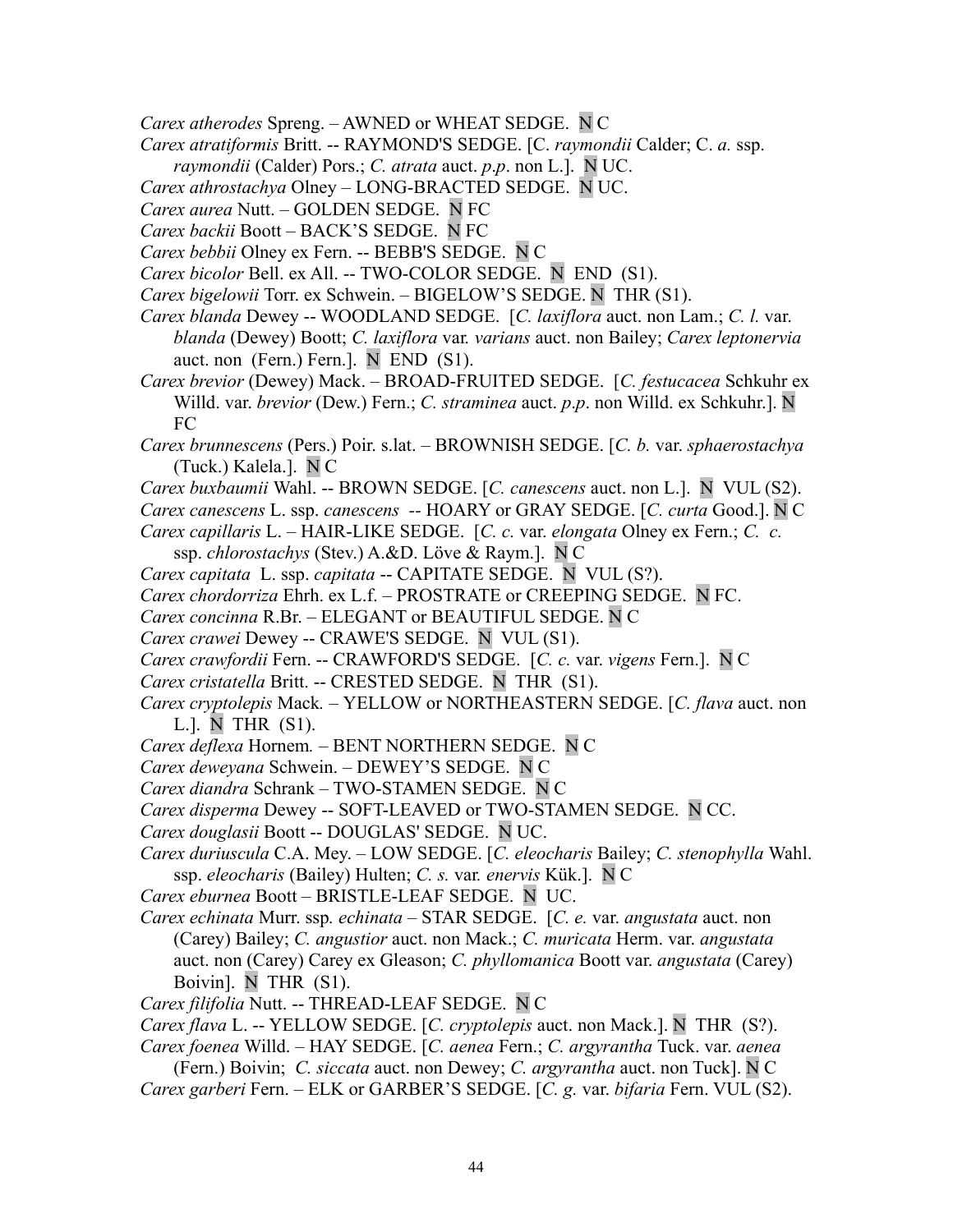*Carex glacialis* Mack. – GLACIER SEDGE. N END (S1).

*Carex granularis* Muhl. ex Willd. – GRANULAR or LIMESTONE-MEADOW SEDGE. [*C. g.* var*. haleana* (Olney) Porter; *C. haleana* Olney]. N THR (S2).

*Carex gravida* Bailey var*. gravida --* HEAVY SEDGE. N END (S1).

*Carex gynocrates* Wormsk. ex Drej. *--* NORTHERN or YELLOW BOG SEDGE. [*C. dioica* var. *g.* (Wormsk.ex Drej.) Ostenf.; *C. d.* ssp. *g.* (Wormsk.ex Drej.) Hultén]. N CC

*Carex heleonastes* L.f. ssp. *heleonastes* -- HUDSON BAY SEDGE. N THR (S2T?).

- Carex *heleonastes* L.f. ssp. *neurochlaena* (Holm) Böcher -- HUDSON BAY SEDGE. N UR? (S2T?).
- *Carex hoodii* Boott -- HOOD'S SEDGE. N THR (S2).
- *Carex hookeriana* Dewey -- HOOKER'S SEDGE. N UC.
- *Carex houghtoniana* Torr. ex Dewey -- HOUGHTON'S or SAND SEDGE. [*C. houghtonii* Torr.]. N C
- *Carex hystericina* Muhl. ex Willd. -- PORCUPINE SEDGE. N VUL (S2).
- *Carex incurviformis* Mack. var. *incurviformis* -- COASTAL-SAND SEDGE. [*C. maritima* var. *incurviformis* (Mack.) Boivin]. N VER?

*Carex inops* Bailey ssp. *heliophila* (Mack.) Crins – SUN-LOVING SEDGE. [*C. heliophila* Mack.; *C. pensylvanica* Lam. ssp. *h.* (Mack.) Weber; *C. p.* var. *digyna* Boeckl.]. N C

- *Carex interior* Bailey -- INLAND SEDGE. [*C. muricata* auct. non L.; *C. scirpoidea* auct. *p.p.* non Michx.]. N C
- *Carex lacustris* Willd. LAKESHORE SEDGE. N UC.
- *Carex laeviconica* Dewey -- SMOOTH-CONE SEDGE. N UC.

*Carex lasiocarpa* Ehrh. ssp. *americana* (Fern.) Love & Bern. *–* HAIRY- or WOOLLY-FRUITED SEDGE; SLENDER SEDGE. [*C. l.* var*. a.* Fern.; *C. lanuginosa* Michx.]. N C

- *Carex lenticularis* Michx. var*. lenticularis* LENS-FRUITED or LAKESHORE SEDGE. N FC
- *Carex leptalea* Wahl. ssp*. leptalea* BRISTLE-STALKED SEDGE. N C

*Carex limosa* L. -- MUD SEDGE. N C

- *Carex livida* (Wahl.) Willd. LIVID or LEAD-COLORED SEDGE. [*C. l.* var. *grayana* (Dew.) Fern.; C. l. var. *radicaulis* Paine]. N FC
- *Carex loliacea* L. *--* RYE-GRASS SEDGE. N UC.
- *Carex mackenziei* Krecz. -- MACKENZIE'S SEDGE. N END (S1).
- *Carex magellanica* Lam. ssp*. irrigua* (Wahl.) Hiit. QUAKING BOG SEDGE. [*C. m.* var. *irrigua* (Wahl..) BSP.; *C. paupercula* Michx.; *C. p.* var. *irrigua* (Wahl.) Fern.]. N C
- *Carex maritima* Gunn. SEASIDE SEDGE. [*C. maritima* var. *incurviformis* auct. non (Mack.) Boivin; *C. incurva* Lightf.]. N THR (S1).
- *Carex meadii* Dewey -- MEAD'S SEDGE. [*C. tetanica* Schkr*.* var. *meadii* (Dewey) Bailey]. N END/EXT? (SR).
- *Carex media* R.Br.– NORWAY or ALPINE SEDGE. [*C. norvegica* auct. non Retz.. *C. n.* ssp*. inferalpina* (Wahl.) Hulten; *C. n.* var. *i.* (Wahl.) Boivin; *C. vahlii* auct. non Schkr*.*]. N UC.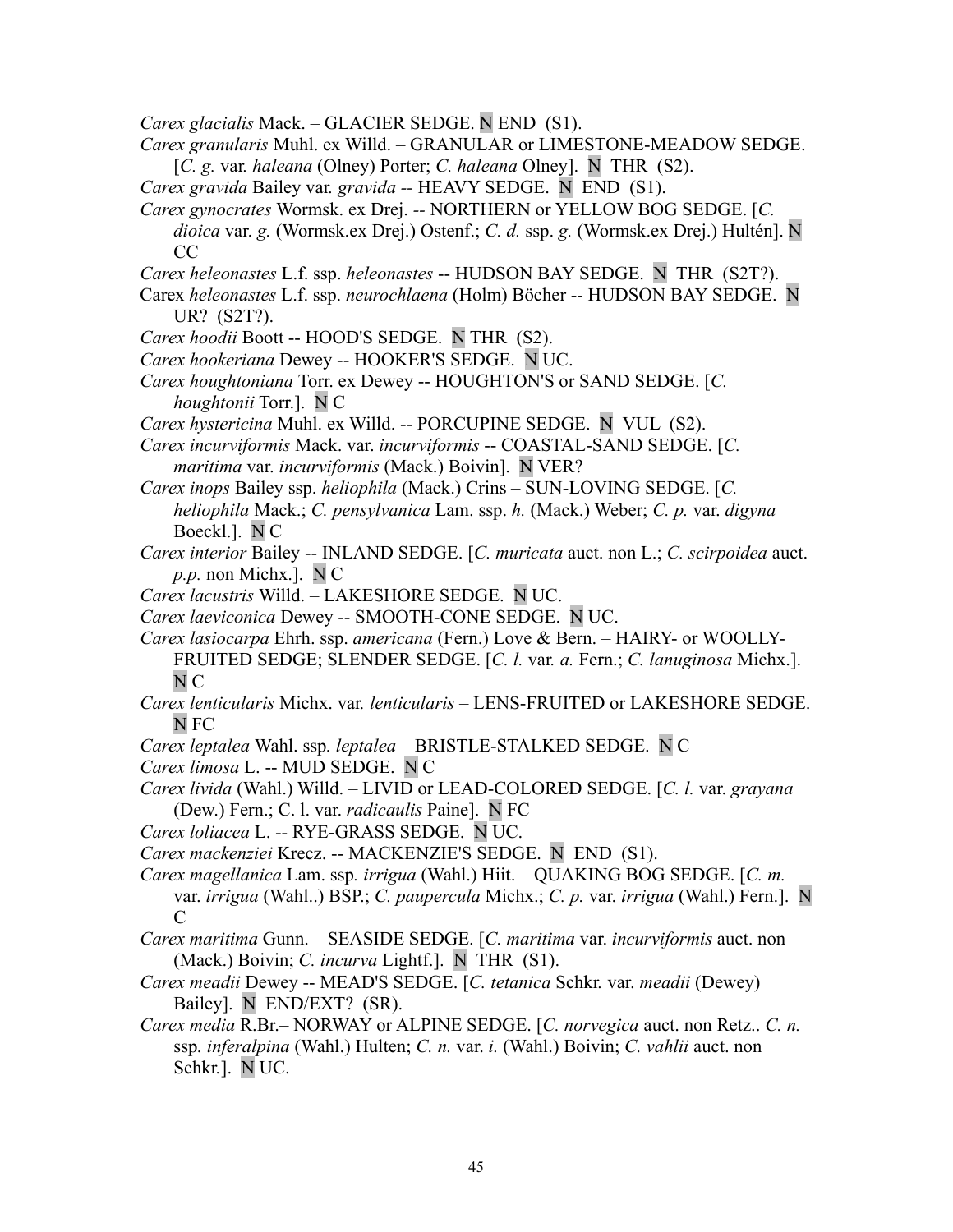- *Carex michauxiana* Boeckl. LONG-FRUITED or MICHAUX'S SEDGE. [*C. abacta* Bailey]. N VUL (S1).
- *Carex microptera* Mack. -- SMALL-WINGED SEDGE. [*C. macloviana* auct. non d'Urv.; C. *m.* var. *microptera* (Mack.) Boivin; *C. m.* ssp. *festivella* (Mack.) A.& D. Löve; *C. festivella* Mack.; *C. haydeniana* auct. non Olney]. N UC.
- *Carex obtusata* Lilj. BLUNT SEDGE. N FC
- *Carex oligosperma* Michx. var*. oligosperma* FEW-SEEDED SEDGE. N FC
- *Carex pachystachya* Cham. ex Steud. -- THICK-HEADED SEDGE. [*C. macloviana* auct. non d'Urv.; *C. m.* ssp. *pachystachya* (Cham.ex Steud.) Hulten]. N VUL (S3).
- *Carex paleacea* Schreb. ex Wahl. -- CHAFFY SEDGE. [*C. p.* var. *transatlantica* Fern.]. N EXT?
- *Carex parryana* Dewey var*. parryana --* PARRY'S SEDGE. [*C. hallii* auct. non Olney]. N FC
- *Carex pauciflora* Lightf.FEW-FLOWERED SEDGE.NVUL (S2).
- *Carex peckii* Howe -- PECK'S SEDGE. [*C. nigromarginata* auct. non Schwein.; *C. n.* var. *elliptica* auct. non (Boott) Gl.]. N C
- *Carex pedunculata* Muhl. ex Willd. LONG-STALKED SEDGE. N END (S1).
- *Carex pellita* Muhl ex Willd. WOOLLY SEDGE. [*C. lanuginosa* auct. non Michx; .*C. lasiocarpa* Ehrh. var. *latifolia* (Boeckl.) Gilly]. N C
- *Carex petasata* Dewey PASTURE, TUFTED or LIDDON SEDGE. [*C. praticola* auct. non Rydb.].  $N$  VUL (S2).
- *Carex praegracilis* Boott GRACEFUL SEDGE. N CC
- *Carex prairea* Dewey ex WoodPRAIRIE SEDGE. N UC.
- *Carex praticola* Rydb.NORTHERN MEADOW SEDGE. [*C. petasata* auct. non Dewey]. N FC
- *Carex projecta* Mack.PROJECTING or NECKLACE SEDGE.N END (S1).
- *Carex pseudocyperus* L.CYPRESS-LIKE SEDGE. N UC.
- *Carex raynoldsii* Dewey -- RAYNOLDS' SEDGE. [*C. lyallii* Boott.]. N THR (S1).
- *Carex retrorsa* Schwein.RETRORSE or TURNED SEDGE. N FC
- *Carex richardsonii* R.Br. RICHARDSON'S SEDGE. N FC
- *Carex rossii* Boott -- ROSS' SEDGE. [*C. deflexa* Hornem. var. *r.* (Boott.) Bailey]. N C *Carex rostrata* Stokes -- BEAKED SEDGE. N FC/C?
- *Carex sartwellii* Dew. var*. sartwellii -* SARTWELL'S SEDGE. N FC
- *Carex saxatilis* L. ROCKY-GROUND or RUSSET SEDGE. [*C. s.* var. *majo*r Olney; *C. s.* var. *miliaris* (Michx.) Bailey; *C. s*. var. *rhomalea* Fern.; *C. physocarpa* J.& K. Presl]. N THR (S2)
- *Carex saximontana* Mack. -- ROCKY MOUNTAIN SEDGE. [*C. backii* Boott var. *saximontana* (Mack.) Boivin]. N VUL (S?).
- *Carex scirpoidea* Michx. var. *scirpoidea* BULRUSH-LIKE or SINGLE-SPIKE SEDGE. [*C. scirpoidea* var. *scirpiformis* (Mack.) O'Neill & Dum.; *C. scirpiformis* Mack.]. N FC
- *Carex scoparia* Schkr. ex Willd. var. *scoparia* POINTED BROOM SEDGE. N VER?
- *Carex siccata* Dewey -- DRY-SPIKE SEDGE. [*C. foenea* auct. non Willd.]. CC
- *Carex simulata* Mack.MIMIC SEDGE. [*C. praegracilis* W.Boott. var. *simulata* (Mack.) Boivin]. N UC.
- *Carex sprengelii* Dewey ex Spreng. SPRENGEL'S SEDGE. N C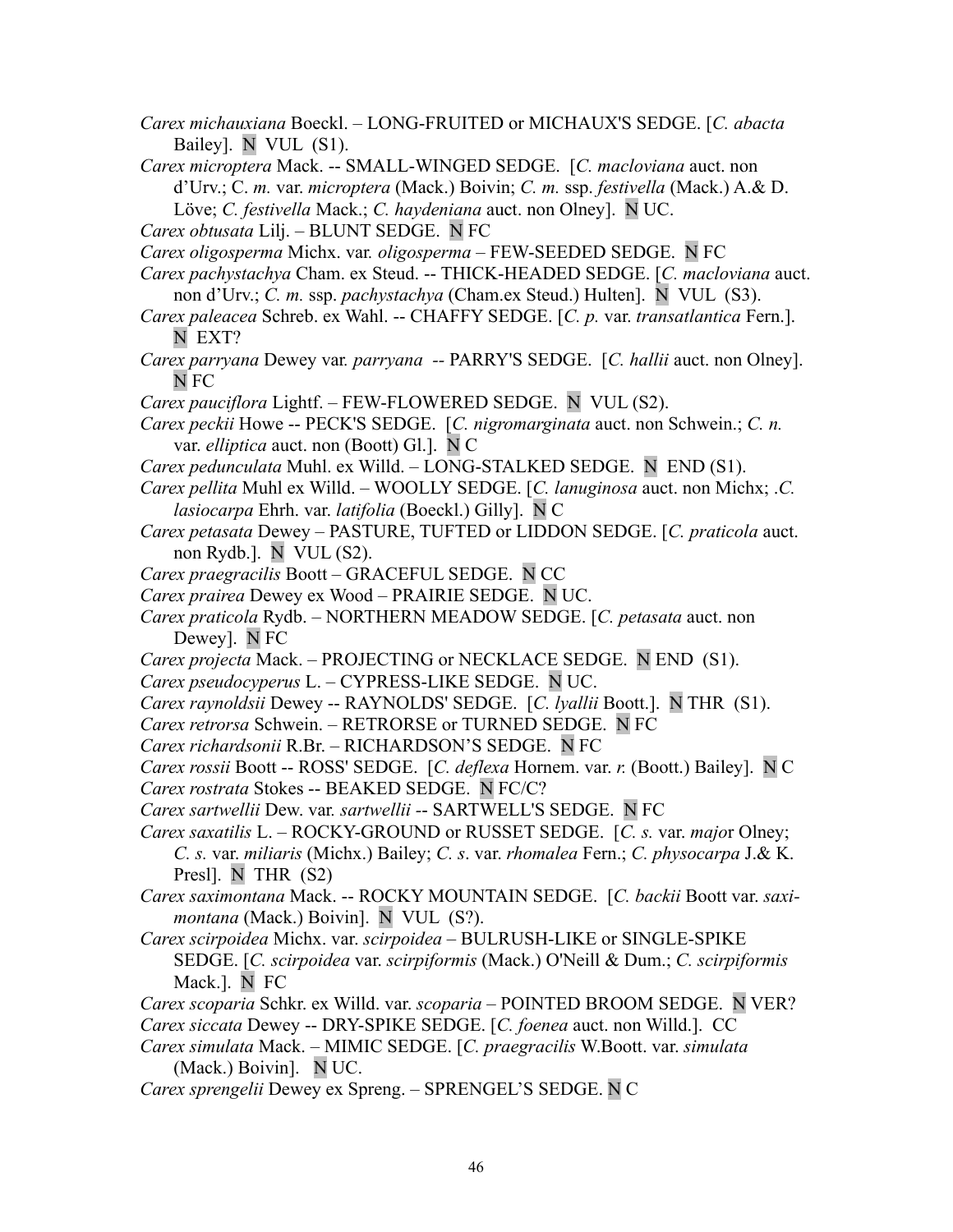*Carex sterilis* Willd. – STERILE or DIOECIOUS SEDGE. [*C. muricata* L*.* var. *sterilis* (Willd.) Gl.; *C. m.* var. *angustata* auct. non Carey; *C. phyllomanica* Boott. var. *angustata* auct. non (Carey) Boivin]. N UC.

*Carex stipata* Muhl. ex Willd. var*. stipata –* AWL-FRUITED SEDGE. N FC

- *Carex subspathacea* Wormsk. ex Hornem. -- HOPPNER'S SEDGE. [*C. salina* var. *subspathacea* (Wormsk. ex Hornem.) Tuck.]. N EXT?
- *Carex supina* Willd. ex Wahl. var. *spaniocarpa* (Steud.) Boivin *--* WEAK ARCTIC SEDGE. [*C. supina* ssp*. spaniocarpa* (Steud.) Hulten]. N THR (S1T1).
- *Carex sychnocephala* Carey LONG-BEAKED or MANY-HEADED SEDGE. N FC
- *Carex tenera* Dewey var. *tenera* STRAW or QUILL SEDGE. [*C. t.* var*. echinodes* (Fern.) Wieg.; *C. straminea* auct. *s.lat.* non Willd. ex Schkr.; *C. s*. var. *tenera* (Dew.) Boott.; *C. festucacea s.lat*. auct. non Schkr.; *C. f.* var. *tenera* (Dew.) Carey]. N FC
- *Carex tenuiflora* Wahl. -- SPARSE-FLOWERED SEDGE. N C
- *Carex tetanica* Schkr. -- RIGID SEDGE. [*C. meadii* auct. non Dewey]. N THR (S1).
- *Carex tonsa* (Fern.) Bickn. var*. tonsa* BALD or DEEP-GREEN SEDGE. [*C. rugosperma* Mack. var*. tonsa* (Fern.) Voss; *C. umbellata* Schkr. ex Willd. var*. tonsa* Fern.]. N C
- *Carex torreyi* Tuck. -- TORREY'S SEDGE. [*C. abbreviata* Prescott]. N FC
- *Carex trisperma* Dewey var*. trisperma --* THREE-SEEDED SEDGE. N VUL (S2).
- *Carex umbellata* Schkr. ex Willd.UMBELLATE or PARASOL SEDGE. [*C. abdita* Bickn.]. N UC.
- *Carex utriculata* BoottNORTHERN BEAKED SEDGE. [*C. rostrata* auct. non Stokes; *C. r.* var. *utriculata* (Boott) Bailey]. N CC
- *Carex vaginata* Tausch -- SHEATHED SEDGE. N CC
- *Carex vesicaria* L. BLISTER or LESSER BLADDER SEDGE. [*C.v.* var*.* ?*raeana* (Boott.) Fern*.*]. N VER?
- *Carex viridula* Michx. var. *viridula --* GREEN SEDGE. [*C. oederi* Retz.; *C.* var*. viridula* (Michx.) Kük.; *C. o.* ssp*. v.* (Michx.) Hultén]. N FC
- *Carex vulpinoidea* Michx. var*. vulpinoidea --* FOX SEDGE*.* [*C. setacea* Dew.]. N VUL (S2).
- *Carex xerantica* Bailey -- WHITE-SCALED SEDGE. **N** UC.
- *Cladium mariscoides* (Muhl.) Torr. TWIG-RUSH; SMOOTH SAW-GRASS. N END (S1).
- *Cyperus acuminatus* Torr. & Hooker -- TAPER-TIP UMBRELLA or FLAT SEDGE. N END (S?).
- *Cyperus schweinitzii* Torr. SCHWEINITZ'S or SAND UMBRELLA-SEDGE; SAND NUT-SEDGE or NUT-GRASS. N VUL (S2).
- *Cyperus squarrosus* L. AWNED UMBRELLA-SEDGE or NUT-GRASS. [*C. inflexus* Muhl.; *C. aristatus* Rottb.; *C. a.* var. *inflexus* (Muhl.) Kük.]. N THR (S1).
- *Cyperus strigosus* L. STRAW-COLORED UMBRELLA-SEDGE or NUT-GRASS. [C*. s.* var. *capitatus* Boeckl.; *C. s*. var. *robustior* Britt.; *C. s*. var. *multiflorus* Geise; *C. s*. var. *stenolepis* (Torr.) Kük.; *C. s.* var. *hansenii* (Britt.) Kük.]. N END/EXT? (SH).
- *Eleocharis acicularis* (L.) R.& S. var. *acicularis --* NEEDLE SPIKE-RUSH. [*E. a.* var. *submersa* (Nilss.) Svens.]. N CC.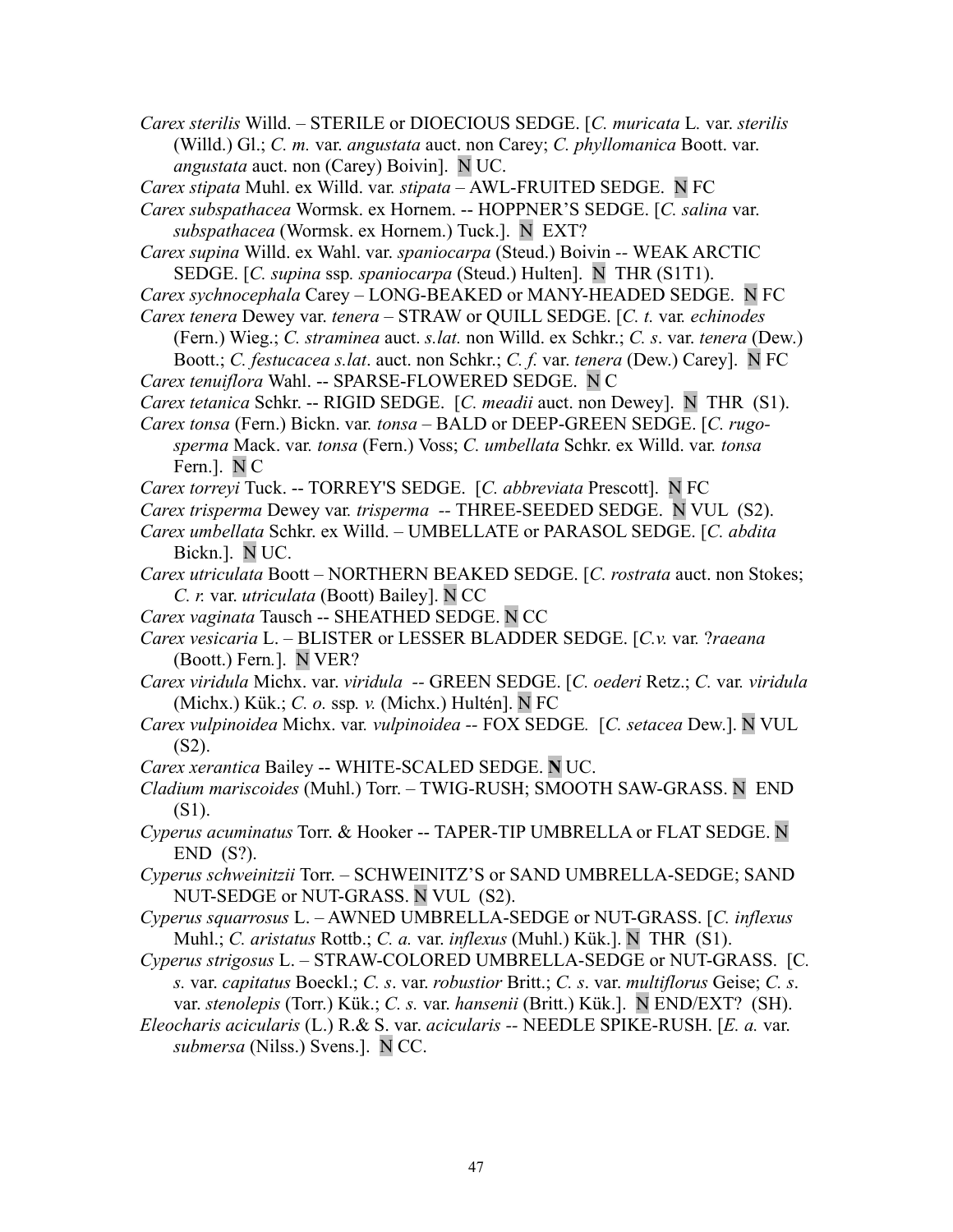- *Eleocharis coloradoensis* (Britt.) Gilly DWARF or LITTLE-HEAD SPIKE-RUSH. [*E. parvula* (R.& S.) Link ex Bluff, Nees & Schauer var. *anachaeta* (Torr.) Svens.; *E. p.* var. *coloradoensis* (Britt.) Beetle]. N END (S1).
- *Eleocharis compressa* Sulliv. var. *acutisquamata* (Buckl.) S.G. Smith FLAT-STEM SPIKE-RUSH. [*E. elliptica* Kunth var. *compressa* (Sulliv.) Drap.& Mohlenbr. *p*.*p*.; *E. tenuis* (Willd.) Schultes var. *atrata* auct. non (Svens.) Boivin; *E. t.* var. *borealis* auct. non (Svens.) Gl.]. N THR (S?).
- *Eleocharis elliptica* Kunth SLENDER, SLIM, or ELLIPTIC SPIKE-RUSH. [*E. compressa* Sulliv. var. *borealis* (Svens.) Drep.& Mohlenbr.; *E. c.* var. *atrata* Svens.; *E. tenuis* (Willd.) Schultes var. *borealis* (Svens.) Gl.; *E. t.* var. *atrata* (Svens.) Boivin]. N THR (S2).
- *Eleocharis engelmannii* Steud.ENGELMANN'S SPIKE-RUSH. [*E. e.* var. *monticola* (Fern.) Svens.; *E. ovata* auct. non (Roth) R.& S. *p.p.*; *E. o.* var*. engelmannii* (Steud.) Britt.; *E. obtusa* auct. non (Willd.) Schultes]. N THR (S2).
- *Eleocharis erythropoda* Steud. BALD SPIKE-RUSH. [*E. calva* Torr. (nom. illeg.); *E. palustris* auct. non L.; *E. p.* var. *calva* (Torr.) Gray; *E. uniglumis* auct. non (Hartm.) Schwarz]. N C
- *Eleocharis macrostachya* Britt. -- PALE SPIKE-RUSH. [*E. palustris* auct. non (L.) R.& S.]. N UC?
- *Eleocharis mamillata* (Lindb.) Lindb. ssp. *mamillata*  SOFT-STEM SPIKE-RUSH. [*E. palustris* auct. non (L.) R.& S.]. N UC/C?
- *Eleocharis nitida* Fern. NEAT or QUILL SPIKE-RUSH. [*E. tenuis* auct. non (Willd.) Schultes]. N THR (S2).
- *Eleocharis palustris* (L.) R.& S. CREEPING or COMMON SPIKE-RUSH. [*E. p.* var*. major* Sonde; *E. smallii* Britt.; *E. mamillata* auct. non Lindb.f.; *E. macrostachya* auct. non Britt.; *E. uniglumis* auct. non (Hartm.) Schwarz; *E. calva* auct. non Torr.]. N CC
- *Eleocharis quinqueflora* (F.Hartm.) Schwarz FEW-FLOWERED SPIKE-RUSH. [*E. q.* ssp. *fernaldii* (Svens.) Hultén; *E. pauciflora* (Lightf.) Link; *E. p.* var. *suksdorfiana* (Beauv.) Svens.; *Scirpus pauciflorus* Lightf.; *S. quinqueflorus* Hartm.]. N UC
- *Eleocharis uniglumis* (Link) Schultes ONE-GLUMED SPIKE-RUSH. [*E. palustris* auct. non L.]. N UC?
- Eriophorum alpinum (= Trichophorum alpinum)
- *Eriophorum angustifolium* Honck. ssp. *angustifolium* -- TALL or NARROW-LEAVED COTTONGRASS. [*E. a.* var*. majus* Schultz; *E. polystachion* auct. non L.]. N CC
- *Eriophorum brachyantherum* Trautv.& Mey. var. *brachyantherum* CLOSE-SHEATHED COTTONGRASS. N C
- *Eriophorum chamissonis* Mey. CHAMISSO'S or RUSSETT COTTONGRASS. [*E. c.* var. *albidum* (Nyl.) Fern.; *E. russeolum* Fries ex Hartm. var. *albidum* Nyl.; *E. r.* var. *rufescens* (Anders.) Hyl.]. N UC.
- *Eriophorum gracile* Koch ex RothSLENDER COTTONGRASS. N C
- *Eriophorum scheuchzeri* Hoppe WHITE COTTONGRASS; ONE-SPIKE COTTON-GRASS. N END (S1).
- *Eriophorum vaginatum* L. *–* SHEATHED or TUSSOCK COTTONGRASS. [*E. v.*. ssp. *spissum* (Fern.) Hult.; *E. v.*. var*. spissum* (Fern.) Boivin]. N CC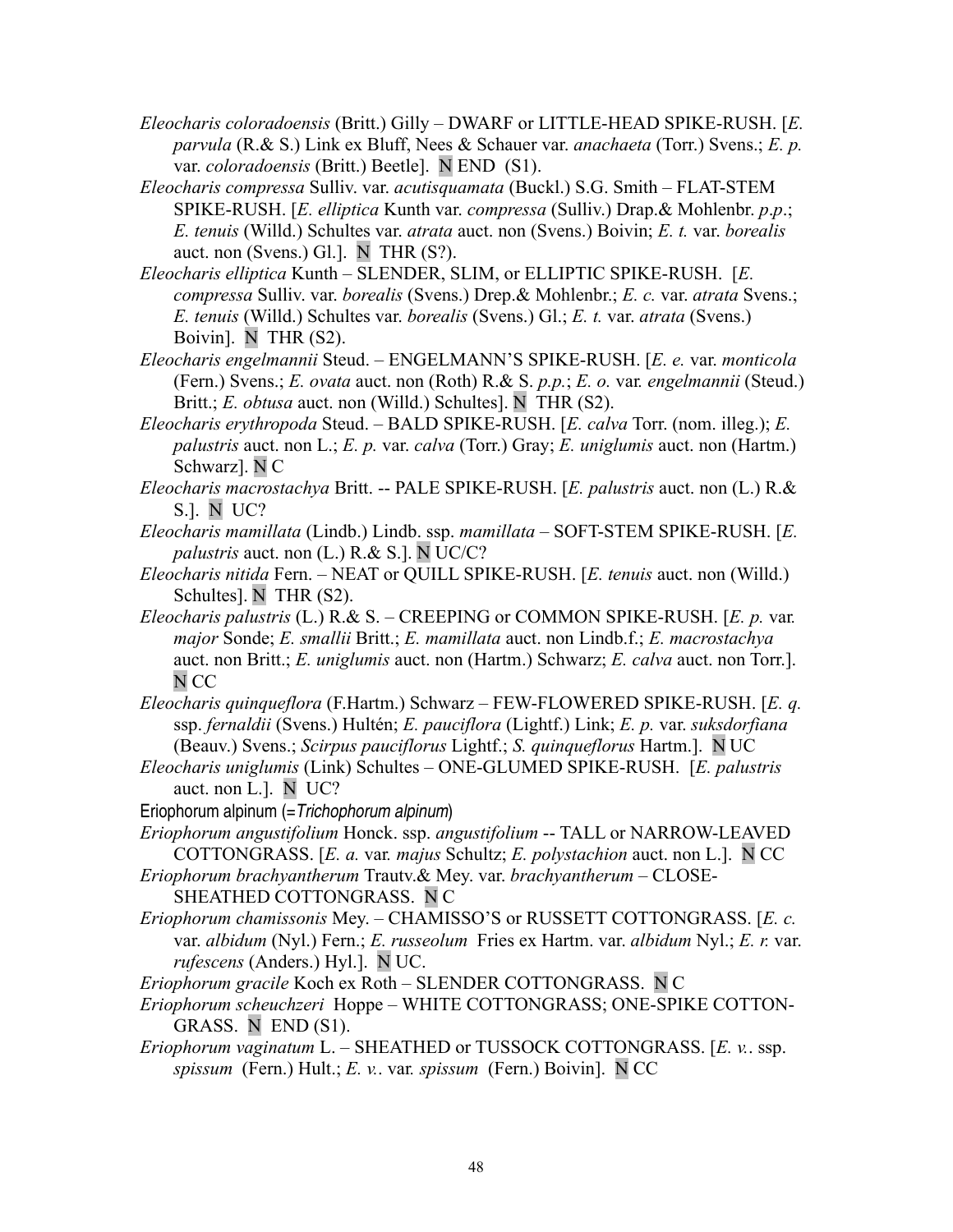- *Eriophorum viridicarinatum* (Engelm.) Fern.TASSEL, THIN-LEAVED or GREEN-KEELED COTTONGRASS. N C
- *Rhynchospora alba* (L.) Vahl. WHITE BEAKED-RUSH. N VUL (S2S3).
- *Rhynchospora capillacea* Torr.HAIR-LIKE or NEEDLE BEAKED-RUSH. N THR (S2).
- *Rhynchospora fusca* (L.) Ait. f. BROWN or SOOTY BEAKED-RUSH. [*R. alba* (L.) Vahl. var. *fusca* (L.) Vahl]. N END (S1).
- *Schoenoplectus acutus* (Muhl ex Bigel.) A.&D. Love var. *acutus* HARDSTEM or VISCID GREAT BULRUSH. [*Scirpus acutus* Muhl. ex Bigel.; *S. lacustris* L. ssp. *acutus* (Muhl. ex Bigel.) A.&D. Love; *S. l.* var. *occidentalis* S.Wats.; *S. l.* ssp. *glaucus* auct. non (Sm.) Hartm.]. N CC
- *Schoenoplectus pungens* (Vahl.) Palla -- THREE-SQUARE BULRUSH. [*Schoenoplectus p.* var. *longispicatus* (Britt.) S.G. Smith; *Scirpus pungens* Vahl.; *S. p*. var. *longispicatus* Britt.; *S. americanus* auct. non Pers.; *S. a.* var. *longispicatus* Britt.; *S. a.* var. *polyphyllus* (Boeckl.) Beetle]. N C
- *Schoenoplectus subterminalis* (Torr.) Sojk. SUBTERMINAL BULRUSH. [*Scirpus subterminalis* Torr.; *S. s.* var. *cylindricus* (Torr.) Koy.]. N END (S1).
- *Schoenoplectus tabernaemontani* (Gmel.) Palla *--* SOFT-STEM or COMMON GREAT BULRUSH. [*Scirpus validus* Vahl.; *S. v*. var*. creber* Fern.; *S. lacustris* (L.) Palla ssp. *validus* (Vahl.) Koy.; *S. l.* ssp. *glaucus* (Sm.) Hartm.]. N CC
- Scirpus acutus (=Schoenoplectus acutus)
- *Scirpus atrocinctus* Fern. WOOLGRASS; WOOLGRASS BULRUSH. [*S. cyperinus* auct. non (L.) Kunth; *S. c.* var. *brachypodus* (Fern.) Gilly]. N C
- Scirpus cespitosus (=Trichophorum cespitosum)
- Scirpus clintonii (= Trichophorum clintonii)
- Scirpus fluviatilis (= Bolboschoenus fluviatilis)
- Scirpus hudsonianus (=Trichophorum alpinum)
- Scirpus maritimus var. paludosus (=Bolboschoenus maritimus ssp. paludosus)
- *Scirpus microcarpus* J.&K. Presl SMALL-FRUITED BULRUSH. [*S. m.* var*. confertus*
- (Fern.) House; *S. m.* var *.rubrocinctus* (Fern.) M.E.Jones; *S. rubrocinctus* Fern.]. N C *Scirpus nevadensis* S. Wats. – NEVADA BULRUSH. N UC.
- *Scirpus pallidus* (Britt.) Fern. PALE or PALE-GREEN BULRUSH. [*S. atrovirens* Fern. var. *pallidus* Britt.]. N THR (S2).
- Scirpus pumilus ssp. rollandii (=Trichophorum pumilum ssp. rollandii)
- Scirpus pungens (=Schoenoplectus pungens)
- Scirpus rufus (=Blysmus rufus)
- Scirpus subterminalis (=Schoenoplectus subterminalis)
- Scirpus validus (=Schoenoplectus tabernaemontani)
- *Trichophorum alpinum* (L.) Pers. ALPINE COTTONGRASS; HUDSON BAY or NORTHERN CLUB-RUSH or BULRUSH. [*Scirpus hudsonianus* (Michx.) Fern.; *Eriophorum alpinum* L.]. N C
- *Trichophorum cespitosum* (L.) Hartm. TUFTED BULRUSH or CLUBRUSH. [*Scirpus cespitosus* L.; *S. c.* var. *callosus* Bigel.]. N FC
- *Trichophorum clintonii (*Gray) S.G. Smith CLINTON'S CLUBRUSH or BULRUSH. [*Scirpus clintonii* Gray]. N END (S1).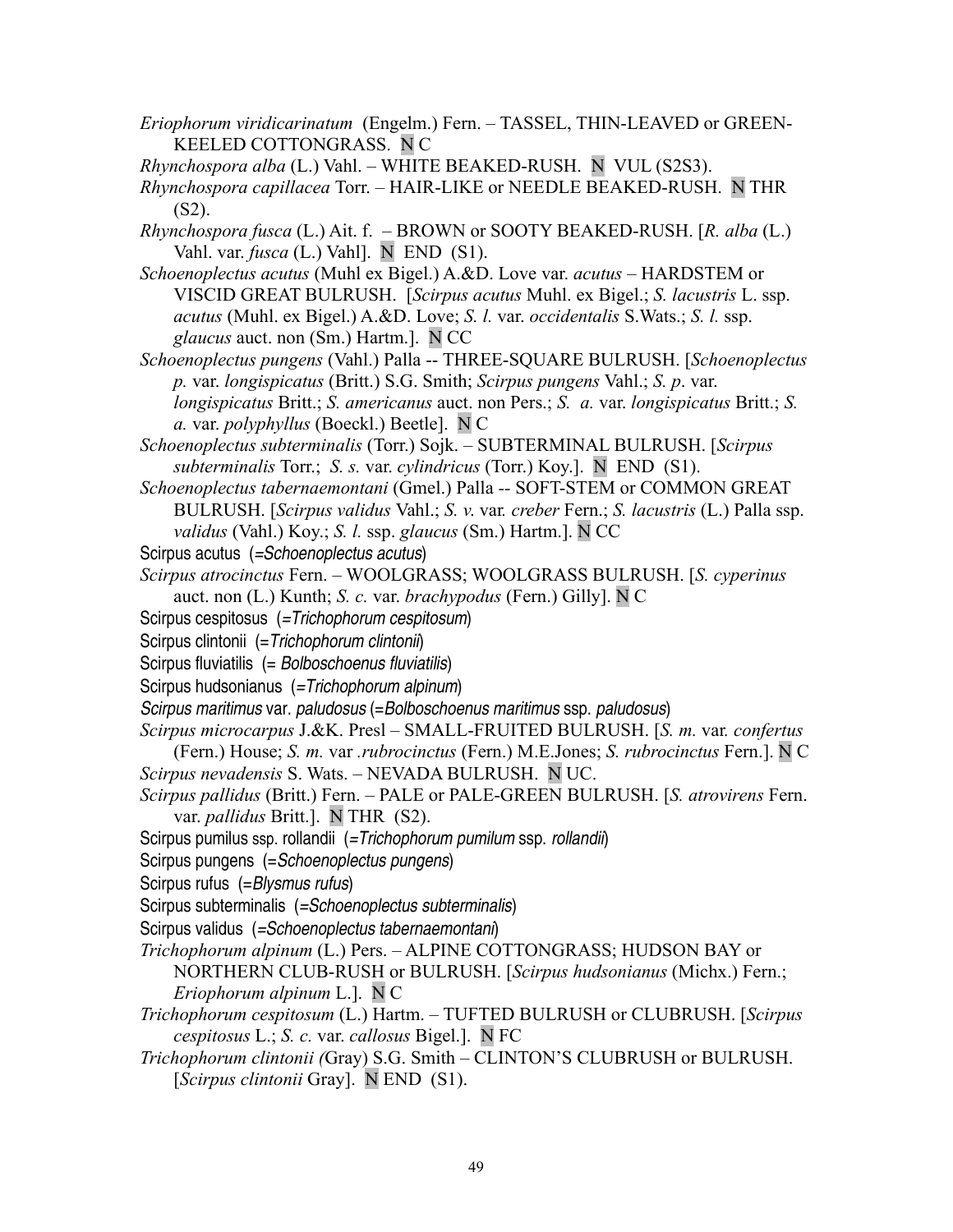*Trichophorum pumilum* (Vahl.) Schinz. & Thell. ssp. *rollandii* (Fern.) Taylor & MacBr. -- DWARF CLUBRUSH or BULRUSH. [*Scirpus pumilus* Vahl. ssp. *rollandii* (Fern.) Raym.]. N THR (S1).

### **DIPSACACEAE (Teasel Family):**

*Knautia arvensis* (L.) Coult. – BLUE-BUTTONS; FIELD SCABIOUS. In R

### **DROSERACEAE (Sundew Family):**

*Drosera anglica* Huds*. –* OBLONG-LEAVED SUNDEW. [*D. intermedia* auct. non Hayne]. N UC.

*Drosera linearis* Goldie *–* SLENDER-LEAVED SUNDEW. N VUL (S1). *Drosera rotundifolia* L. var. *rotundifolia –* ROUND-LEAVED SUNDEW. N C

### **ELAEAGNACEAE (Oleaster Family):**

*Elaeagnus angustifolia* L. – RUSSIAN-OLIVE; OLEASTER. In UC. *Elaeagnus commutata* Bernh. ex Rydb. – SILVERBERRY; WOLF-WILLOW. N CC. *Hippophae rhamnoides* L. -- SEA-BUCKTHORN. In R. *Shepherdia argentea* (Pursh) Nutt. – THORNY or SILVERY BUFFALO-BERRY. N C. *Shepherdia canadensis* (L.) Nutt. – CANADA, LOW, or RUSSET BUFFALO-BERRY; SOAPBERRY. N C.

### **ELATINACEAE (Waterwort Family):**

*Elatine rubella* Rydb. -- MUD PURSLANE; RED-STEM WATERWORT. [*E. triandra* auct. non Schkuhr; *E. t.* var. *americana* auct. non (Pursh) Fass.; *E. americana* auct. non (Pursh) Arn]. NTHR (S2).

## **EMPETRACEAE (Crowberry Family):**

*Empetrum nigrum* L. ssp*. hermaphroditicum* (Lange ex Hag.) Boecher – BLACK or NORTHERN CROWBERRY. [*E. hermaphroditicum* Lange ex Hag.; *E. nigrum* var. *purpureum* auct. non (Raf.) DC.; *E. atropurpureum* auct. non F.& W.]. N FC

## **ERICACEAE (Heath Family):**

- *Andromeda polifolia* L.var. *polifolia* BOG-ROSEMARY. [*A. polifolia* var. *concolor* Boivin]. N C.
- *Andromeda polifolia* L. var. *glaucophylla* (Link) DC. GLAUCOUS-LEAVED BOG-ROSEMARY. [*A. p.* ssp. *g.* (Link) Hult.; *A. glaucophylla* Link]. NVUL (S2).
- *Arctostaphylos alpina* (L.) Spreng. var. *alpina* -- BLACK ALPINE BEARBERRY. N VER?
- *Arctostaphylos rubra* (Rehd. & Wils.) Fern. RED ALPINE BEARBERRY. [*A. alpina* auct. non (Rehd. & Wils.) Spreng.; *A. a.* ssp*. rubra* (Rehd. & Wils.) Hulten; *A. a*. var. *r.* (Rehd. & Wils.) Bean; *Arctous erythrocarpa* Small]. N UC.
- *Arctostaphylos uva-ursi* (L.) Spreng. COMMON BEARBERRY; KINNIKINICK. [*A. u.* var. *adenotricha* Fern. & Macbr.; *A. u.* ssp. *adenotricha* (Fern. & Macbr.) Calder & Taylor; *A. u.* var. *coactilis* Fern. & Macbr.; *A. u.* ssp. *longipilosa* Packer & Denf.; *A. u.* ssp*. stipitata* Packer & Denf.]. N CC.
- *Chamaedaphne calyculata* (L.) Moench LEATHER-LEAF. [*C. c*. var. *latifolia* (Ait.) Fern.; *C. c*. var. *angustifolia* (Ait.) Rehd.]. N CC.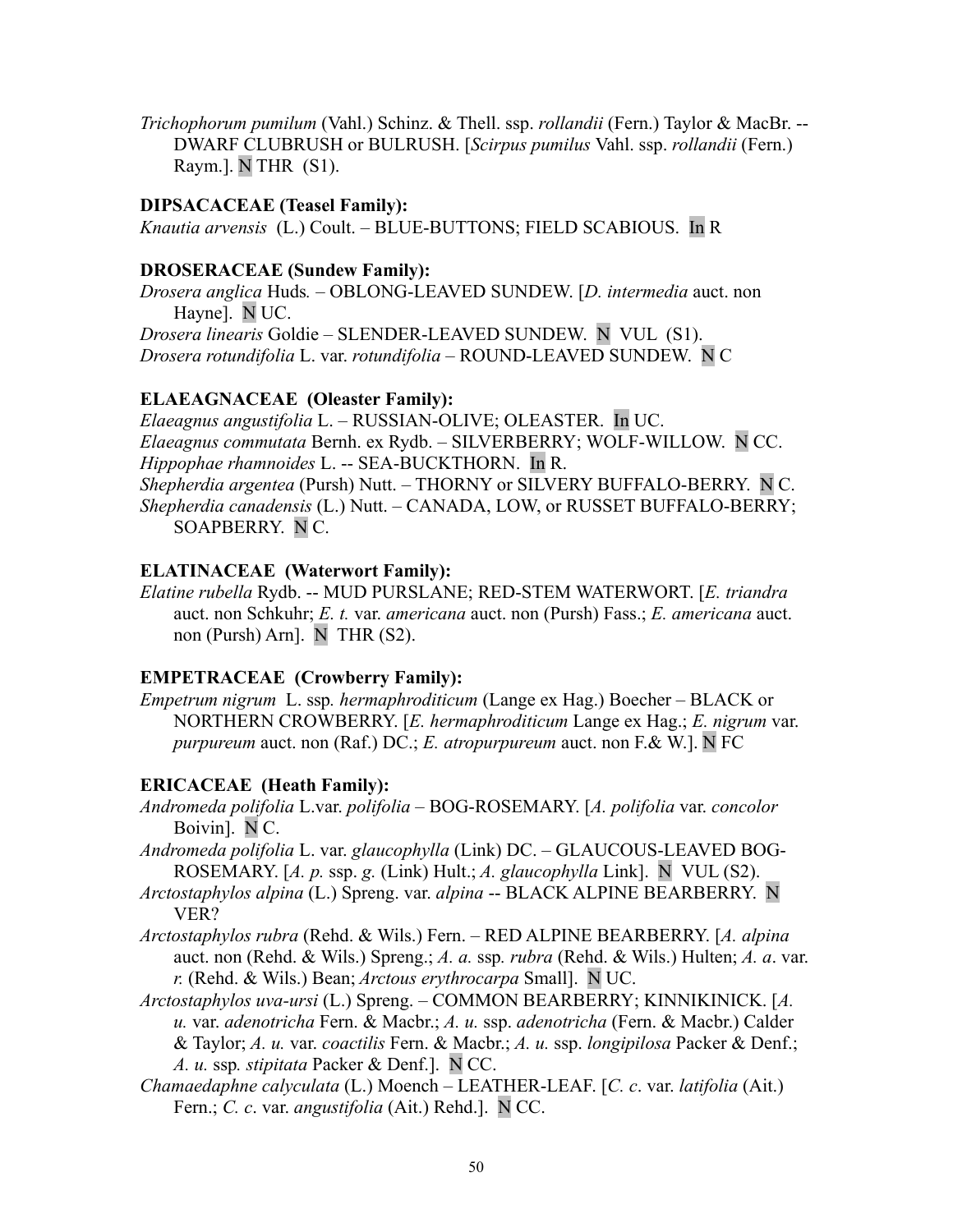- *Gaultheria hispidula* (L.) Muhl. ex Bigel. CREEPING SNOWBERRY; *CANCER WINTERGREEN*. [*Chiogenes hispidula* (L.) T.& G.]. N FC.
- *Kalmia microphylla* (Hooker) Heller -- WESTERN or ALPINE BOG-LAUREL. [*K. polifolia* Wang. var. *microphylla* (Hooker) Hall; *K. p.* ssp. *occidentalis* (Small) Abrams; *K. occidentalis* Small]*.* N VER?
- *Kalmia polifolia* Wang. PALE or NORTHERN BOG-LAUREL; SWAMP LAUREL*.* [*K. p.* var. *rosmarinifolia* (Pursh) Rehd.; *K. glauca* Ait.]. N C.
- *Ledum groenlandicum* Oeder COMMON LABRADOR-TEA. [*L. palustre* L. ssp*. g.* (Oeder) Hult.; *L. p*. var. *latifolium* (Jacq.) Michx.]. N CC.
- *Ledum palustre* L. ssp*. decumbens* (Ait.) Hulten NORTHERN or NARROW-LEAVED LABRADOR-TEA. [*L. p*. var. *d.* Ait.; *L. p*. var. *angustifolium* Hooker; *L. decumbens* (Ait.) Lodd. ex Steud.]. N UC.
- *Loiseleuria procumbens* (L.) Desv. ALPINE AZALEA. N END (S1)
- Oxycoccus microcarpus (=Vaccinium oxycoccos)
- Oxycoccus ovaliifolius (=Vaccinium oxycoccos var. intermedium)
- Oxycoccus quadripetalus (=Vaccinium oxycoccos var. intermedium)
- *Vaccinium cespitosum* Michx. var. *cespitosum --* DWARF BILBERRY or BLUE-BERRY. [*V. c.* Michx. var. *paludicola* (Camp) Hultén]. N FC
- *Vaccinium myrtilloides* Michx. CANADA or VELVET-LEAF BLUEBERRY. [*V. angustifolium* Ait. var. *m.* (Michx.) House; *V. canadense* Kalm ex Rich.]. N CC
- *Vaccinium oxycoccos* L. SMALL BOG CRANBERRY. [*V. o.* var. *microphyllum* (Lange) Rouss & Raym.; *V. o.* var. *intermedium* Gray; *V. microcarpus* (Turcz. ex Rupr.) Schmal. ex Busch; *Oxycoccus microcarpus* Turcz. ex Rupr*.; O. intermedius* (Gray) Rydb.*; O. quadripetalus* Gilib.; *O. palustris* Pers.; *O. ovaliifolius* (Michx.) Pors.]. N CC
- *Vaccinium uliginosum* L. BOG BLUEBERRY or BILBERRY; WHORTLEBERRY. [*V. u.* var. *alpinum* Bigel.; *V. u*. var. *pubescens* (Wormsk.) Hornem.; *V. u.* L. ssp. *gaultherioides* (Bigel.) S.B. Young*; V. u.* ssp. *microphyllum* Lange]. N C
- *Vaccinium vitis-idaea* L. ssp. *minus* (Lodd.) Hulten DRY-GROUND CRAN-BERRY; LINGON-BERRY; COW-BERRY. [*V. v-i.* var. *minus* Lodd.; *V. v-i. punctatum* Moench]. N CC.

## **EUPHORBIACEAE (Spurge Family):**

- *Chamaesyce geyeri* (Engelm.) Small var. *geyeri* -- GEYER'S SPURGE or SANDMAT. [*Euphorbia geyeri* Engelm.]. N VER?
- *Chamaesyce glyptosperma* (Engelm.) Small RIDGE-SEEDED SPURGE; RIB-SEED SAND-MAT. [*Euphorbia glyptosperma* Engelm.]. N C.
- *Chamaesyce serpyllifolia (*Pers.) Small ssp*. serpyllifolia* THYME-LEAVED SPURGE or SAND-MAT. [*Euphorbia serpyllifolia* Pers.]. N C.
- *Chamaesyce serpens* (Kunth) Small ROUND-LEAVED SPURGE; MATTED SAND-MAT. *[Euphorbia serpens Kunth]*. N END (S1).
- *Euphorbia cyparissias* L. CYPRESS SPURGE. In R
- *Euphorbia esula* L.var. *esula* LEAFY SPURGE; WOLF'S-MILK. In CC
- *Euphorbia esula* var. *uralensis* (Fisch. ex Link) Dorn NARROW LEAFY SPURGE; WOLF'S-MILK. [*E. uralensis* Fisch. ex Link]. In R/UC?
- Euphorbia geyeri (=Chamaesyce geyeri)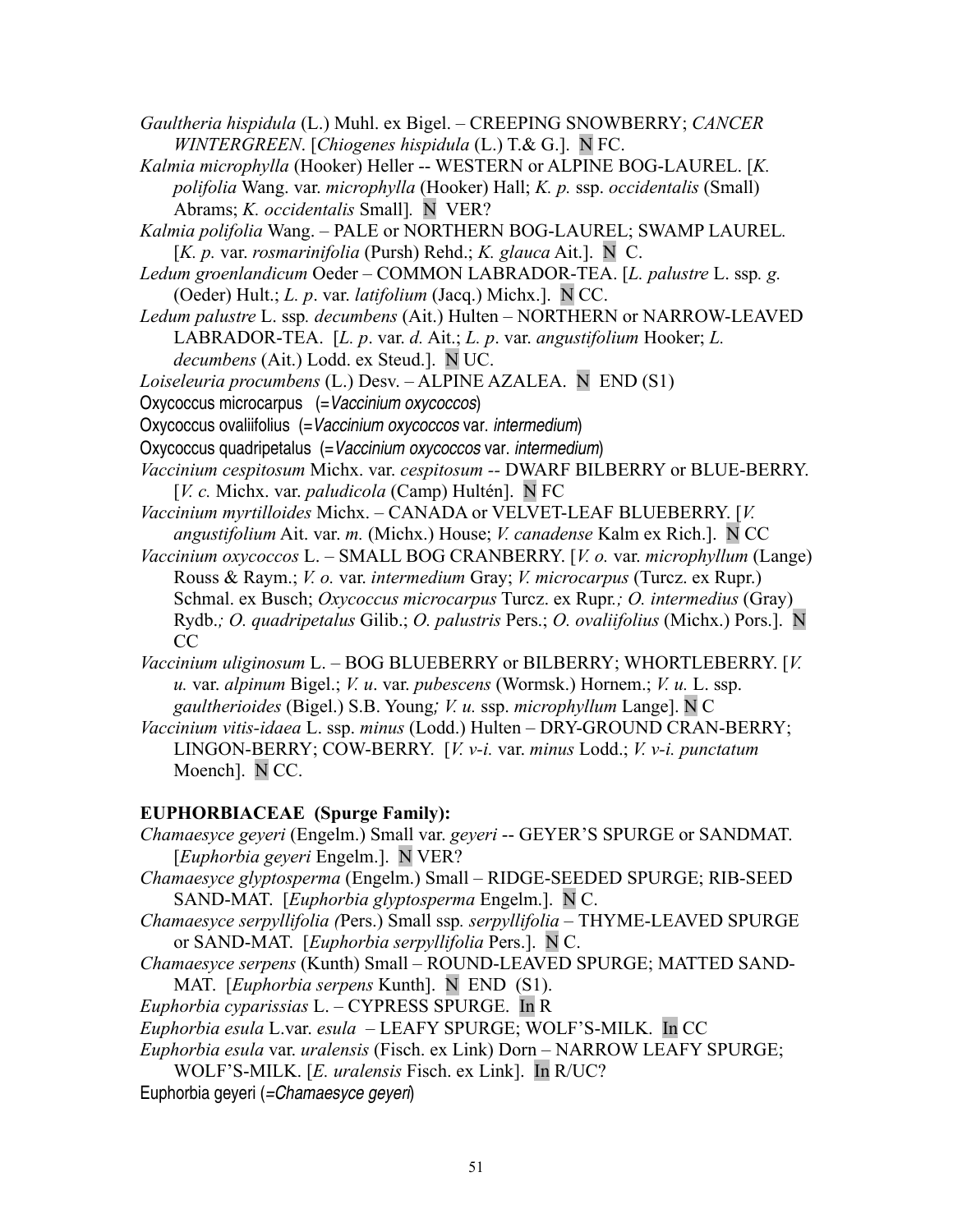Euphorbia glyptosperma (=Chamaesyce glyptosperma)

*Euphorbia helioscopia* L. – WARTWEED; SUN SPURGE. In R/ADV?

*Euphorbia lucida* Waldst. & Kit. – SHINING SPURGE. [*E. agraria* Bieb.]. In R/ADV?

*Euphorbia marginata* Pursh -- SNOW-ON-THE-MOUNTAIN; GHOST-WEED. In R/ ADV?

*Euphorbia peplus* L. – PETTY SPURGE. [*E. agraria* auct. non Bieb.]. In R/ADV?

Euphorbia serpens (=Chamaesyce serpens)

Euphorbia serpyllifolia (=Chamaesyce serpyllifolia)

### **FABACEAE (=LEGUMINOSAE) (Legume or Bean Family):**

*Astragalus agrestis* Dougl. ex G.Don – PURPLE or FIELD MILK-VETCH; COCK'S-

HEAD. [*A. goniatus* Nutt.; *A. dasyglottis* Fisch. ex DC.; *A. danicus* Retz. var. *dasyglottis* (Fisch. ex DC.) Boivin; *A. hypoglottis* Hooker]. N C

*Astragalus alpinus* L. var*. alpinus –* ALPINE MILK-VETCH. N C

*Astragalus americanus* (Hooker) M.E. Jones – AMERICAN MILK-VETCH or RATTLE-POD. [*A. frigidus* (L.) Gray var. *americanus* (Hooker) S.Wats.]. N C

*Astragalus australis* (L.) Lam. *–* INDIAN MILK-VETCH. [*A. aboriginorum* Richards.; *A. a.* var*. major* Gray; *A. a.* var. *glabriusculus* (Hooker) Rydb.; *A. linearis* (Rydb.) Pors.; A*. scrupulicola* Fern. & Weath.]. N UC.

*Astragalus bisulcatus* (Hook.) Gray var*. bisulcatus –* TWO-GROOVED MILK-VETCH. N C

*Astragalus bodinii* Sheldon – YUKON or BODIN'S MILK-VETCH. [*A. b.* var. *yukonis* (M.E. Jones) Boivin; *A. yukonis* M.E. Jones]. N END (S1).

- *Astragalus canadensis* L. var*. canadensis* CANADIAN MILK-VETCH. N C
- *Astragalus cicer* L. *--* CHICKPEA or CICER MILK-VETCH. In R
- *Astragalus crassicarpus* Nutt. var*. crassicarpus* GROUND-PLUM; BUFFALO-BEAN. N C
- *Astragalus drummondii* Dougl. ex Hooker DRUMMOND'S MILK-VETCH. N FC

*Astragalus eucosmus* B.L. Robins. – ELEGANT MILK-VETCH. N C

*Astragalus flexuosus* (Hooker) Dougl. ex G.Don var. *flexuosus –* FLEXILE or PLIANT MILK-VETCH.N C

*Astragalus gilviflorus* Sheld. var*. gilviflorus –* CUSHION MILK-VETCH; PLAINS MILK-VETCH or OROPHACA. [*A. triphyllus* Pursh]. N C

*Astragalus gracilis* Nutt. -- SLENDER MILK-VETCH. N END/EXT? (S1). Astragalus iochrous [=Sphaerophysa salsula]

*Astragalus kentrophyta* Gray var*. kentrophyta –* PRICKLY, SPINY, or THISTLE MILK-VETCH. N THR (S2).

*Astragalus laxmannii* Jacq. var*. robustior* (Hooker) Barn.& Welsh – ASCENDING PURPLE, GROOVED or STANDING MILK-VETCH. [*A. adsurgens* Pall. ssp*.*

*robustior* (Hooker) Welsh; *A. a.* var. *robustior* Hooker; *A. striatus* Nutt.]. N C *Astragalus lotiflorus* Hooker – LOW or LOTUS MILK-VETCH. N FC

*Astragalus missouriensis* Nutt. var*. missouriensis –* MISSOURI MILK-VETCH. N C

*Astragalus pectinatus* (Hooker) Dougl. ex G.Don – NARROW-LEAVED MILK-VETCH. N C

*Astragalus purshii* Dougl. ex Hooker var*. purshii –* PURSH'S MILK-VETCH. N THR.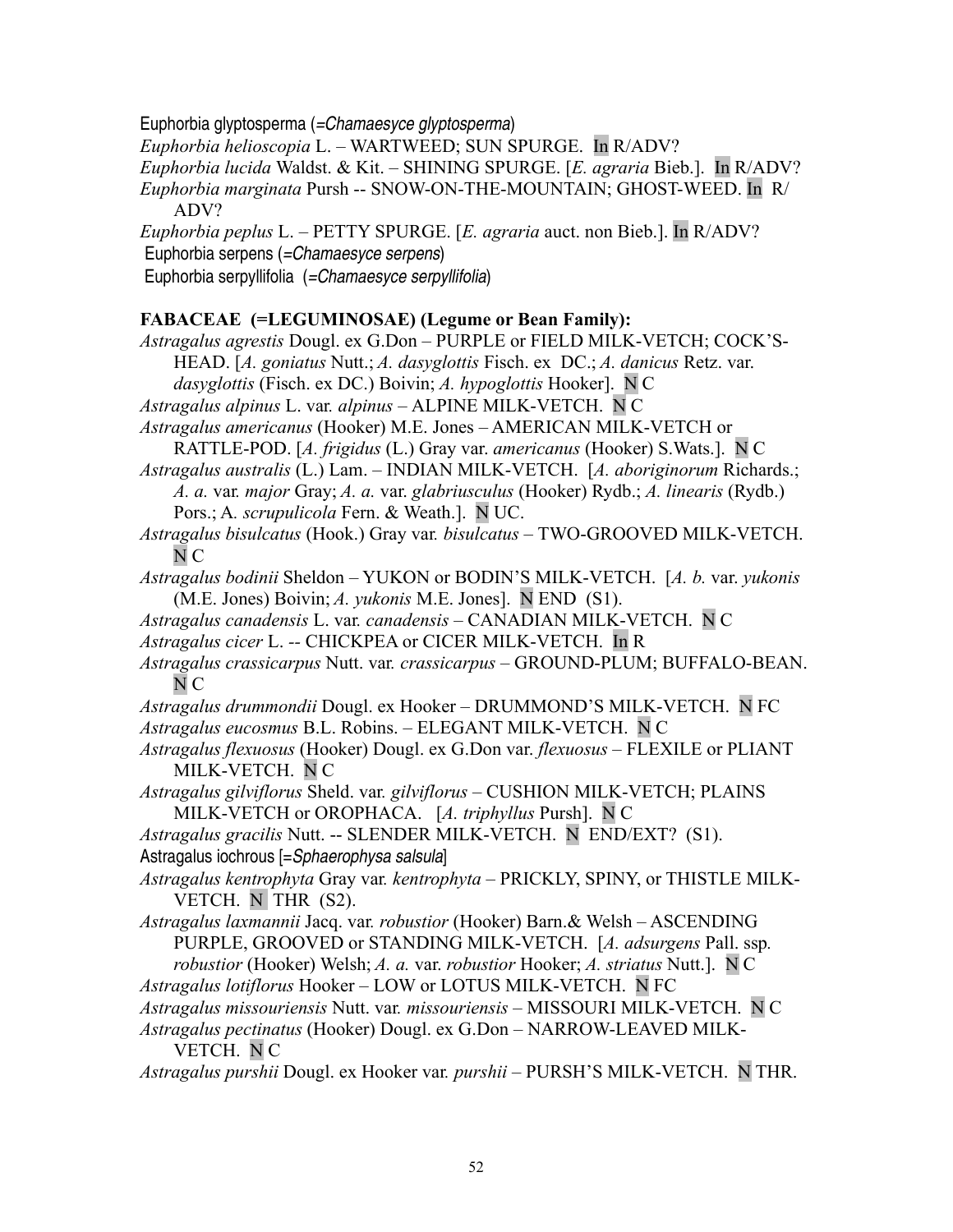*Astragalus racemosus* Pursh var*. racemosus –* RACEMOSE, CREAMY or ALKALI MILK-VETCH.N THR (S2).

*Astragalus spatulatus* Sheld. – TUFTED MILK-VETCH. N VUL (S2S3).

*Astragalus tenellus* Pursh – LOOSE-FLOWERED or PULSE MILK-VETCH. N C

- *Astragalus vexilliflexus* Sheld. var. *vexilliflexus* FEW-FLOWERED or BENT-FLOWERED MILK-VETCH. N VUL (S2).
- *Caragana arborescens* Lam. SIBERIAN PEA-SHRUB; COMMON CARAGANA. In C.
- *Cicer arietinum* L. CHICK-PEA. In R/ADV?
- Coronilla varia (=Securigera varia)
- *Dalea candida* Willd. var. *candida* WHITE PRAIRIE-CLOVER. [*Petalostemon candidum* (Willd.) Michx.]. N C.
- *Dalea candida* Willd. var. *oligophylla* (Torr.) Shinners -- WHITE PRAIRIE-CLOVER. [*Petalostemon candida* (Willd.) Michx. var. *oligophyllus* (Torr.) F.J. Herm.; *P. c.* var. *occidentale* Gray; *P. oligophyllus* (Torr.) Torr. ex Sm.]. N UC.
- *Dalea purpurea* Vent. var. *purpurea* PURPLE PRAIRIE-CLOVER. [*Petalostemon purpureum* (Vent.) Rydb.; *P. p*. var. *mollis* (Rydb.) Boivin; *P. p*. var. *pubescens* (Gray) Boivin]. N C.
- *Dalea villosa* (Nutt.) Spreng. var. *villosa* HAIRY or SILKY PRAIRIE-CLOVER. [*Petalostemon villosus* Nutt.]. N END (S1).
- *Glycyrrhiza lepidota* Pursh AMERICAN WILD LICORICE. N C.
- *Halimodendron halodendron* (L. f.) Voss -- SIBERIAN SALT-TREE. In R/ADV?
- *Hedysarum alpinum* L. ssp. *americanum* (Michx.) Fedsch. AMERICAN HEDY-SARUM, SWEET-VETCH, or SWEET-BROOM. [*H. a.* var. *americanum* Michx.; *H. alpinum* var. *philoscia* (A. Nels.) Rollins; *H. americanum* (Michx.) Britt.]. N C.
- *Hedysarum boreale* Nutt. ssp. *boreale –* NORTHERN or BOREAL SWEET-VETCH; BOREAL HEDYSARUM. [*H. b.* Nutt. var. *cinerascens* (Rydb.) Rollins]. N C.
- *Hedysarum boreale* Nutt. ssp*. mackenziei* (Richards.) Welsh MACKENZIE'S or NORTHERN HEDYSARUM, SWEET-VETCH or SWEET-BROOM. [*H. b*. var. *mackenziei* (Rich.) C.L. Hitchc.]. N C.
- *Lathyrus ochroleucus* Hooker CREAM-COLORED or YELLOW PEAVINE or VETCHLING. N C.
- *Lathyrus palustris* L. MARSH VETCHLING or PEAVINE*.* [*L. p*. var. *pilosus* (Cham.) Ledeb.; *L. p.* var. *linearifolius* Ser.; *L. p.* var. *macranthus* (White) Fern.]. N FC?
- *Lathyrus sativus* L. -- WHITE VETCHLING or PEAVINE; CHICKLING VETCH. In R
- *Lathyrus tuberosus* L. TUBEROUS or EARTH-NUT VETCHLING. In R
- *Lathyrus venosus* Muhl. ex Willd. VEINY, PURPLE or BUSH VETCHLING or PEAVINE. [*L. v*. var. *intonus* Butt. & St.John]. N C.
- *Lotus corniculatus* L. BIRD'S-FOOT TREFOIL. In C.
- *Lotus pedunculatus* Cav. -- LARGE BIRD'S-FOOT TREFOIL or DEER-VETCH. [*Lotus uliginosus* Schkuhr.]. In R/ADV?
- *Lotus unifoliatus* (Hook.) Benth. var*. unifoliatus –* PRAIRIE or AMERICAN BIRD'S-FOOT TREFOIL; PRAIRIE TREFOIL. [*L. purshianus* Clem.& Clem.; *L. americanus* (Nutt.) Bisch. non Vell.]. N THR (S2).
- *Lupinus argenteus* Pursh var*. argenteus* SILVERY LUPINE. [*L. a.* var. *macounii*auct. non (Rydb.) Davis]. N UC.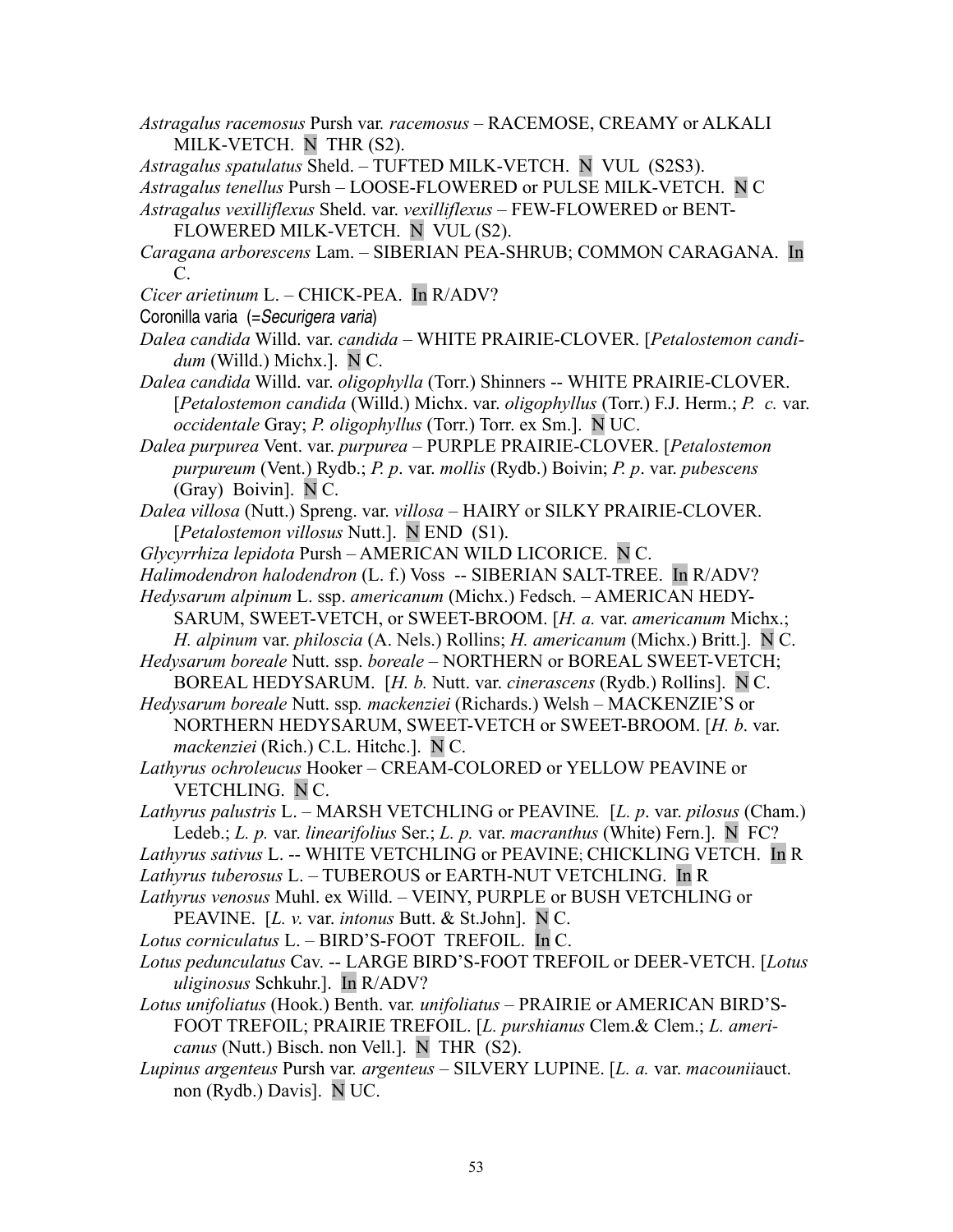- *Lupinus argenteus* Pursh var. *laxiflorus* (Dougl. ex Lindl.) Dorn -- SILVERY LUPINE. [*L. a.* var. *tenellus* (Dougl. ex G.Don) Dunn; *L. t.* Dougl. ex Agardh.]. N UC?
- *Lupinus parviflorus* Nutt. ex Hook. & Arn. LODGEPOLE or SILVER-STEMMED LUPINE. [*L. argenteus* Pursh var. *parviflorus* (Nutt. ex H.&A.) C.L. Hitchc.; *L. a.* Pursh ssp*. p.* (Nutt.) Phil.]. N UC
- *Lupinus pusillus* Pursh ssp*. pusillus* SMALL LUPINE. N UC.
- *Medicago lupulina* L. BLACK MEDICK. [*M. l.* var. *glandulosa* Neilr.]. In C
- *Medicago polymorpha* L. BUR-CLOVER; TOOTHED MEDICK. [*M. p.* var. *vulgaris* (Benth.) Shinners; *M. hispida* Gaertn.]. In R/ADV?.
- *Medicago sativa* L. ssp *sativa* ALFALFA; LUCERNE. In C
- *Medicago sativa* L. ssp. *falcata* (L.) Arc. YELLOW ALFALFA or LUCERNE. [*M. falcata* L.]. In C
- *Melilotus alba* Medic. WHITE SWEET-CLOVER. In CC
- *Melilotus officinalis* (L.) Lam.YELLOW SWEET-CLOVER. In CC
- *Melilotus wolgica* Poir. VOLGA SWEET-CLOVER. In VER?
- *Onobrychis viciifolia* Scop. SAINFOIL. [*O. sativa* Lam.]. In UC
- *Oxytropis bessey*i (Rydb.) Blank var. *bessey*i BESSEY'S LOCOWEED. [*O. nana* Nutt. var. *besseyi* (Rydb.) Isely]. N THR (S1).
- *Oxytropis campestris* (L.) DC. var. *dispar* (A.Nels.) Barneby BLUE LATE LOCO-WEED. [*O. dispar* (A. Nels.) K. Schum.; *O. monticola* Gray ssp. *dispar* (A.Nels.) Elis.& Packer; *O. jordalii* auct. non Pors.]. N END (S1).
- *Oxytropis campestris* (L.) DC. var. *spicata* Hook. EARLY YELLOW LOCOWEED. [*O. sericea* var. *spicata* (Hooker) Barneby; *O. s.* ssp. *spicata* (Hooker) Cody; *O. spicata* (Hooker) Standl.; *O. macounii* (Greene) Rydb.]. N C
- *Oxytropis deflexa* (Pallas) DC. var*. sericea* T.&G. *–* REFLEXED or PENDENT-POD LOCOWEED. [*O. d.* ssp*. s.* (T.& G.) Cody; *O. d.* var. *parviflora* Boivin]. N FC
- *Oxytropis lambertii* Pursh var*. lambertii* PURPLE LOCOWEED. N VUL (S2).
- *Oxytropis monticola* Gray -- LATE YELLOW LOCOWEED. [*O. campestris* (L.) DC. var. *gracilis* (A.Nels.) Barn.; *O. c.* ssp. *g.* (A.Nels.) Hult.; *O. gracilis* (A.Nels.) K. Schum.]. N CC
- *Oxytropis sericea* Nutt. var. *speciosa* (T.& G.) Welsh ROCKY MOUNTAIN LOCO-WEED. N VER?
- *Oxytropis splendens* Dougl. ex Hooker SHOWY LOCOWEED. [*O. s.* var. *richardsonii* Hook.]. N FC/C?
- *Pediomelum argophyllum* (Pursh) Grimes SILVER-LEAF SCURF-PEA or PSOR-ALEA. [*Psoralea argophylla* Pursh; *Psoralidium a.* (Pursh) Rydb.]. N CC
- *Pediomelum esculentum* (Pursh) Rydb. BREADROOT; INDIAN BREADROOT; BREADROOT SCURF-PEA; PRAIRIE-TURNIP. [*Psoralea esculenta* Pursh]. N FC?
- Petalostemon candidum (=Dalea candida)
- Petalostemon purpureus (=Dalea purpurea)
- Petalostemon villosus (=Dalea villosa)
- Psoralea argophylla (=Pediomelum argophyllum)
- Psoralea esculenta (=Pediomelum esculentum)
- Psoralea lanceolata (= Psoralidium lanceolatum)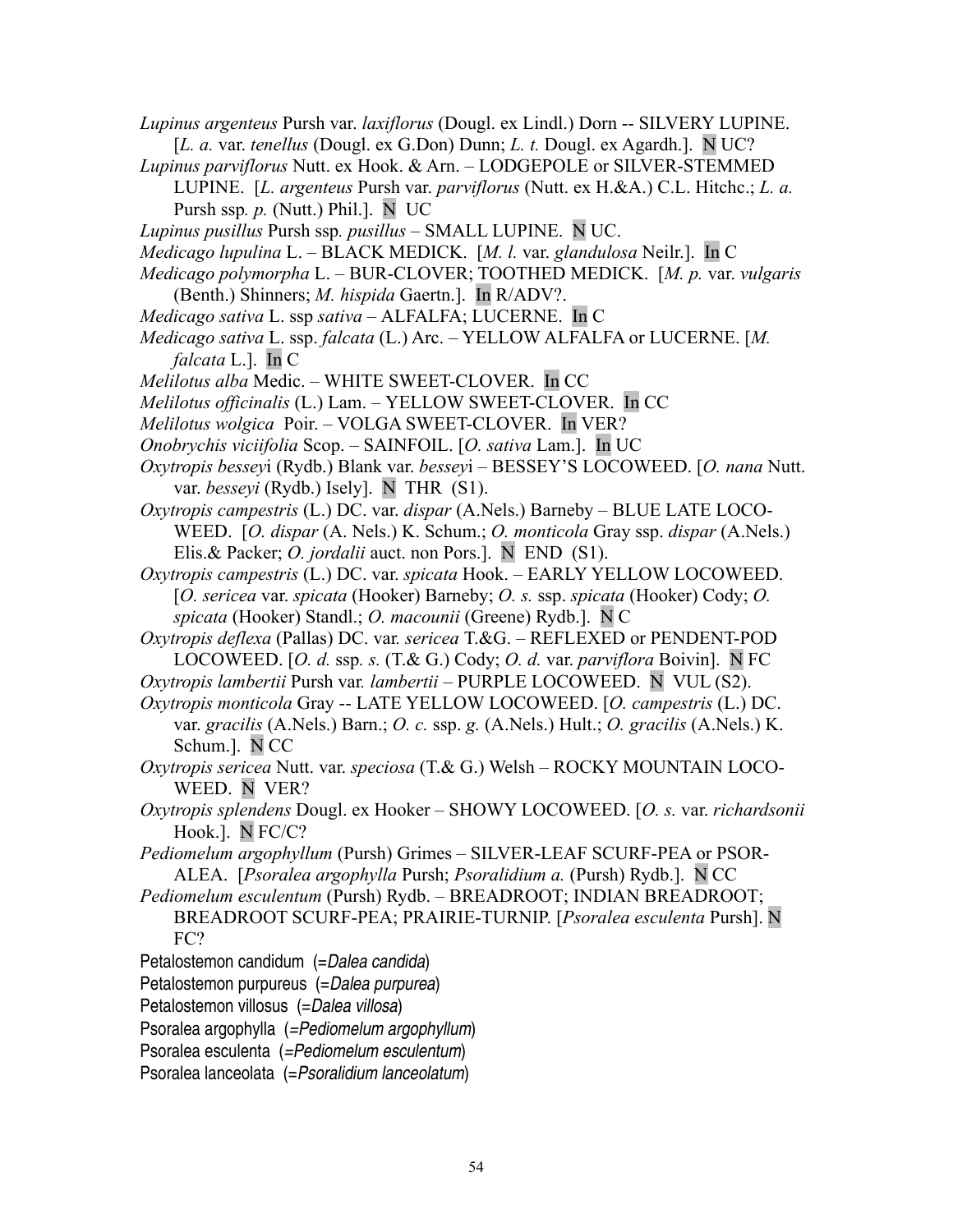- *Psoralidium lanceolatum* (Pursh) Rydb. LANCE-LEAVED SCURF-PEA or PSORALEA; WILD LEMONWEED. [*Psoralea lanceolata* Pursh]. N CC
- *Securigera varia* (L.) Lassen -- PURPLE CROWN-VETCH. [*Coronilla varia* L.]. In R/ADV?
- *Sphaerophysa salsula* (Pall.) DC.GLOBE-PEA; RED BLADDER-VETCH.[*Astragalus iochrous* Barn.]. In R/ADV?
- *Thermopsis rhombifolia* (Nutt. ex Pursh) Nutt. ex Richards. GOLDEN BEAN; YELLOW BUFFALO-BEAN; PRAIRIE GOLDEN-BANNER; PRAIRIE BUCK-BEAN; PRAIRIE-BEAN; YELLOW PEA. N C
- *Trifolium aureum* Poll. YELLOW or GREATER HOP CLOVER. [*T. agrarium* auct. non L. *p*.*p*.; *T. procumbens* auct. non L.]. In R

*Trifolium hybridum* L. – ALSIKE CLOVER. [*T. h.* var. *elegans* (Savi) Boiss.]. In CC.

*Trifolium pratense* L. – RED CLOVER. [*T. p.* var. *sativum* (P.Mill.) Schreb.]. In C

*Trifolium repens* L. var*. repens –* WHITE, DUTCH or LADINO CLOVER. In C

- *Trigonella caerulea* (L.) Ser. SWEET-TREFOIL; BLUE FENUGREEK. In R/ADV?
- *Vicia americana* Muhl. ex Willd. ssp*. americana* AMERICAN VETCH. [*V. a.* var. *truncata* (Nutt.) Brewer. N CC
- *Vicia americana* Muhl. ex Willd. ssp*. minor* (Hooker) C.R. Gunn *–* NARROW-LEAVED AMERICAN VETCH. [*V. a.* var. *m.* Hooker.; *V. a.* var. *angustifolia* Nutt. ex T.& G.; *V. sparsifolia* Nutt. ex T.& G.]. N C

*Vicia cracca* L. ssp*. cracca –* TUFTED or BIRD VETCH. In UC/FC?

# **FAGACEAE (Beech Family):**

*Quercus macrocarpa* Michx. var. *macrocarpa –* BUR OAK; MOSSY-CUP or SCRUB OAK. [*Q. m.* var. *depressa* (Nutt.) Engelm.; *Q. mandanensis* Rydb.]. N UC.

# **FUMARIACEAE (Fumitory Family):**

*Corydalis aurea* Willd. ssp*. aurea –* GOLDEN or PALE CORYDALIS; GOLDEN-SMOKE; SCRAMBLED-EGGS. [*C. a.* var. *occidentalis* auct. non Engelm. ex Gray]. N C

*Corydalis sempervirens* (L.) Pers. – PINK CORYDALIS; ROCK-HARLEQUIN. N C *Fumaria officinalis* L. *–* COMMON FUMITORY; EARTHSMOKE. [*F. vaillantii* Lois.]. In R/ADV?

# **GENTIANACEAE (Gentian Family):**

*Gentiana affinis* Griseb. – PRAIRIE, PLEATED or OBLONG-LEAVED GENTIAN. N FC/C?

Gentiana amarella (=Gentianella amarella)

- *Gentiana andrewsii* Griseb. var. *dakotica* A.Nels. CLOSED or CLOSED BLUE GENTIAN; BOTTLE-GENTIAN. N END (S1).
- *Gentiana fremontii* Torr. -- MOSS GENTIAN. [*G. aquatica* auct. non L.; *G. prostrata* auct. non Haenke]. N THR (S2).

Gentiana macounii (= Gentianopsis macounii)

*Gentiana puberulenta* Pringle – DOWNY GENTIAN. [*G. purula* auct. non Michx.]. N END (S1).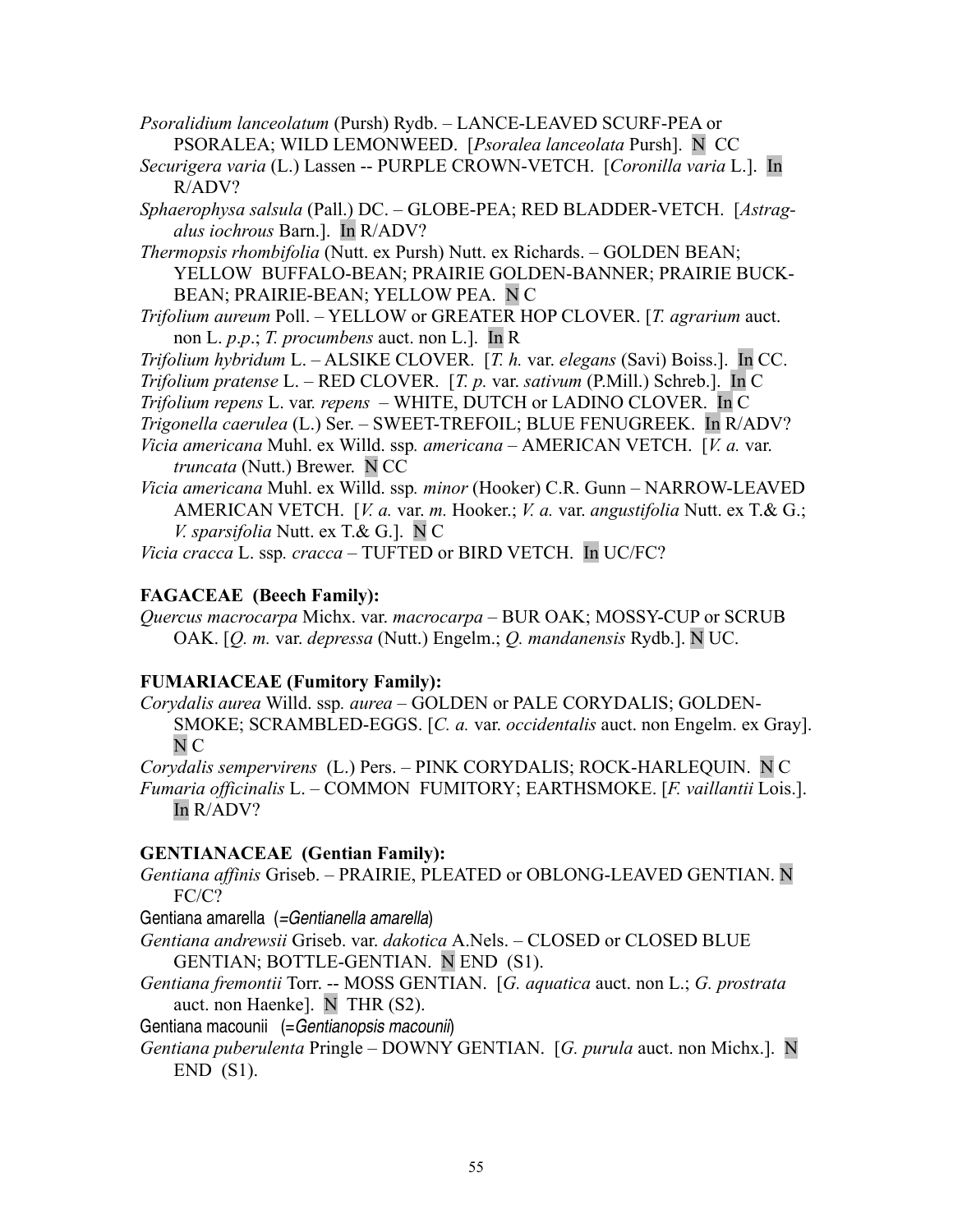*Gentianella amarella* (L.) Boerner ssp. *acuta* (Michx.) Gillett *–* NORTHERN GENT-IAN; FELWORT. [*Gentianella acuta* (Michx.) Hiit.; *Gentiana amarella* L. ssp. *acuta* (Michx.) Hulten; *G. amarella* var. *acuta* (Michx.) Herder; *G. acuta* Michx.; *G. amarella* var. *stricta* (Griseb.) S.Wats.; *G. strictiflora* (Rydb.) A.Nels.]. N C Gentianella crinita ssp. macounii (= Gentianopsis macounii).

- *Gentianopsis macounii* (Holm) Iltis MACOUN'S or SMALL FRINGED GENTIAN. [*Gentiana macounii* Holm.; *G. crinita* Froel. var. *tonsa* (Lunn.) Boivin; *G. detonsa* Rottb. var. *tonsa* Lunn.; *G. barbata* auct. non Froel.; *G. crinita* auct. non Froel.; *Gentianella crinita* (Froel.) G.Don ssp. *macounii* (Holm.) Gillett; *Gentianopsis procera* (Holm) Ma ssp. *macounii* (Holm) Iltis]. N C
- *Gentianopsis virgata* (Raf.) Holub*. --* NARROW-LEAVED FRINGED GENTIAN. [*G. procera* (Holm) Ma; *Gentiana procera* Holm; *Gentiana crinita* auct. non Froel.; *G. c.* var. *browniana* (Hooker) Boivin; *Gentianella crinita* (Froel.) G.Don ssp. *procera* (Holm) Gillett]. N UC.

*Halenia deflexa* (Sm.) Griseb.ssp. *deflexa --* AMERICAN SPURRED GENTIAN. N C *Lomatogonium rotatum* (L.) Fries ex Fern. – MARSH-FELWORT. N VUL (S2).

## **GERANIACEAE (Geranium Family):**

- *Erodium cicutarium (*L.) L'Her. ex Ait. ssp*. cicutarium* STORK'S-BILL; FILARIA. In FC
- *Geranium bicknellii* Britt.BICKNELL'S WILD GERANIUM or CRANESBILL; NORTHERN GERANIUM. [*G. b.* var*. longipes* (S.Wats.) Fern.]. N C
- *Geranium carolinianum* L. var. *sphaerospermum* (Fern.) BreitungCAROLINA GERANIUM or CRANESBILL. [*G. sphaerospermum* Fern.]. N UC
- *Geranium pratense* L. -- MEADOW CRANE'S-BILL or GERANIUM. [*G. erianthum* auct. non DC.]. In R
- *Geranium pusillum* L. -- SMALL-FLOWERED GERANIUM or CRANESBILL. In R/ADV? or VER?
- *Geranium richardsonii* Fisch. & Trautv. WILD WHITE or RICHARDSON'S GERANIUM or CRANESBILL. NVUL (S2S3).
- *Geranium viscossissimum* Fisch.& Mey. var. *viscosissimum* STICKY PURPLE GERANIUM or CRANESBILL. N VUL (S2).
- *Geranium viscossissimum* Fisch. & C.A. Mey. var. *incisum* (T.& G.) Holmgren PURPLE GERANIUM or CRANESBILL. [*G. v.* var*. nervosum* (Rydb.) C.L. Hitchc.; *G. incisum* T.& G.]. N VER?

# **GROSSULARIACEAE (Currant Family):**

- *Ribes americanum* P.Mill. WILD BLACK CURRANT. [*R. floridum* L'Her.; *R. recurvatum* Michx.]. N C
- *Ribes aureum* Pursh var*. aureum* GOLDEN CURRANT. [*R. odoratum* auct. non Wendl.]. N VUL (S2)
- *Ribes aureum* Pursh var. *villosum* DC. -- GOLDEN CURRANT. [*R. a.* var. *grandiflorum* Jancz.; *R. odoratum* Wendl.]. In R?
- *Ribes glandulosum* Grauer SKUNK CURRANT. N C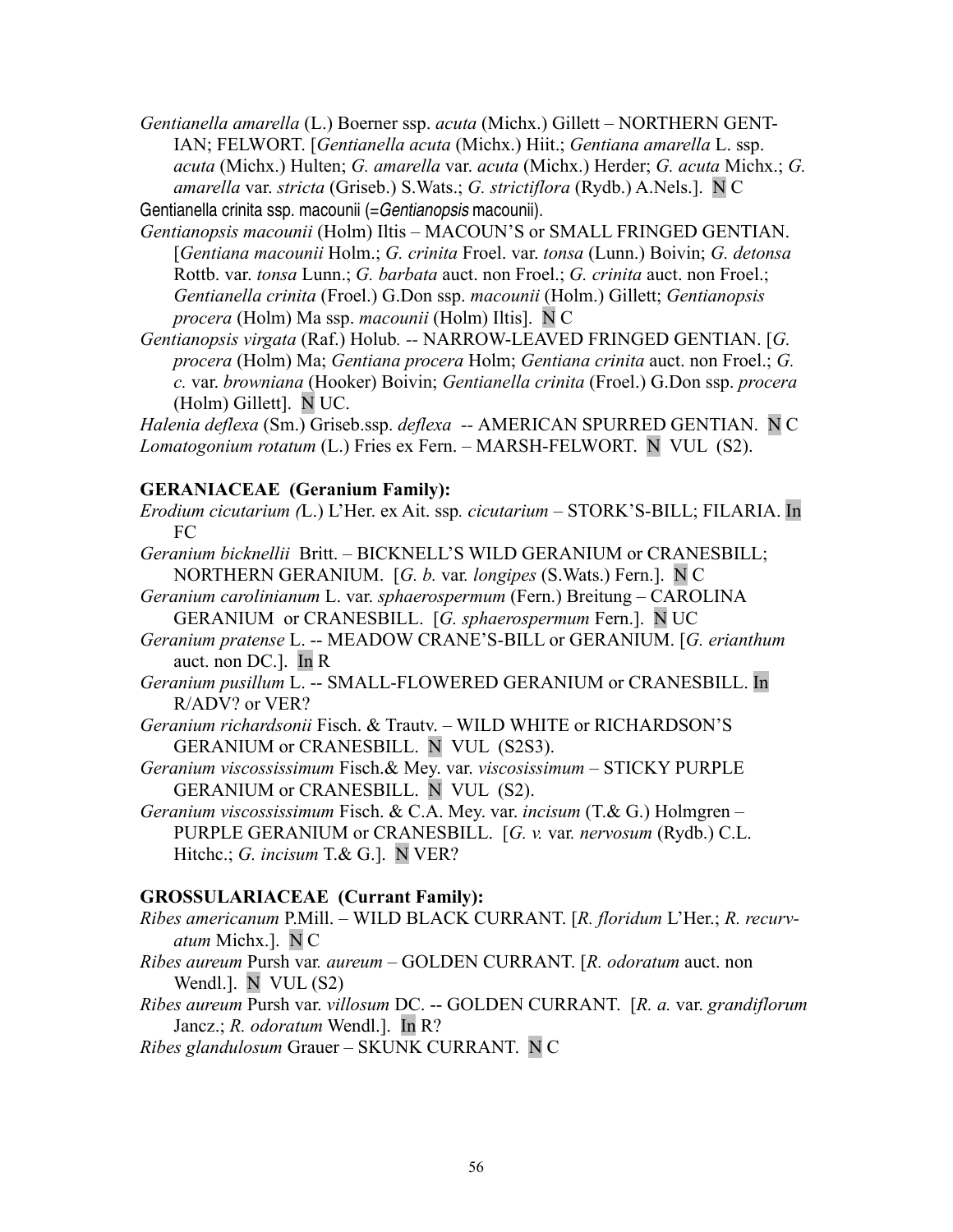- *Ribes hirtellum* Michx. HAIRY-STEM GOOSE-BERRY. [*R. h.* var. *saxosum* (Hooker) Fern.; *R. oxyacanthoides* L. var. *hirtellum* (Michx.) Scoggan; *R. o.* var*. saxosum* (Hook.) Coville; *R. hirtellum* Michx.; *R. saxosum* Hooker]. N FC
- *Ribes hudsonianum* Richards. var*. hudsonianum* NORTHERN BLACK CURRANT. N  $\mathcal{C}_{\mathcal{C}}$
- *Ribes lacustre* (Pers.) Poir. BRISTLY or SWAMP BLACK CURRANT; SWAMP CURRANT or GOOSEBERRY. N C
- *Ribes oxyacanthoides* L. var. *oxyacanthoides* CANADA, NORTHERN, or WILD GOOSEBERRY. N C
- *Ribes oxyacanthoides* L. var*. setosum* (Lindl.) Dorn BRISTLY GOOSEBERRY. [*R. o.*. ssp*. s.* (Lindl.) Sinnott; *R. s.* Lindl.]. N UC/FC
- *Ribes triste* Pallas SWAMP or WILD RED CURRANT. [*R. rubrum* L. var. *propinquum* (Turcz.) Trautv.& Mey.]. N C

## **HALORAGACEAE (Water-milfoil Family):**

- *Myriophyllum alterniflorum* DC. ALTERNATE-FLOWERED WATER-MILFOIL. [*M. a.* var. *americanum* Pugs.; *M. spicatum* auct. non L. *s*.*lat*.]. NTHR (S1).
- *Myriophyllum pinnatum* (Walt.) B.S.P. PINNATE or CUT-LEAF WATER-MILFOIL. [*M. spicatum* auct. non L. *s*.*lat*.]. NEND/EXT? (S1).
- *Myriophyllum sibiricum* Komar. SIBERIAN or AMERICAN WATER-MILFOIL. [*M. spicatum* auct. non L. *s*.*lat*.; *M. s. var. exalbescens* (Fern.) Jeps.; *M. s.* ssp. *e.* (Fern.) Hulten; *M. exalbescens* Fern.]. N C

*Myriophyllum spicatum* L. – EURASIAN SPIKED WATER-MILFOIL. In VER?

*Myriophyllum verticillatum* L. – WHORLED WATER-MILFOIL. [*M. v.* var. *pectinatum* Wallr.; *M. v.* var. *pinnatifidum* Wallr.]. N UC.

# **HIPPURIDACEAE (Mare's-tail Family):**

*Hippuris vulgaris* L. – COMMON MARE'S-TAIL. N C

# **HYDROCHARITACEAE (Frog's-bit Family):**

*Elodea bifoliata* St. John – LONG-SHEATHED or TWO-LEAVED WATERWEED. [*E. longivaginata* St. John; *E. canadensis* auct. non Michx.]. NTHR (S2). *Elodea canadensis* Michx. – CANADA WATERWEED. NVUL (S2).

## **HYDROPHYLLACEAE (Water-leaf Family):**

*Ellisia nyctelea* L. – WATERPOD; AUNT LUCY. N FC?

- *Phacelia franklinii* (R.Br.) Gray FRANKLIN'S SCORPIONWEED or PHACELIA. N C
- *Phacelia tanacetifolia* Benth. -- TANSY or LACY SCORPIONWEED or PHACELIA; FIDDLENECK. In R/UC?.
- *Phacelia thermalis* Greene HOT SPRINGS SCORPIONWEED or PHACELIA. In R/ADV?

# **IRIDACEAE (Iris Family):**

*Iris germanica* L. -- GERMAN IRIS. In R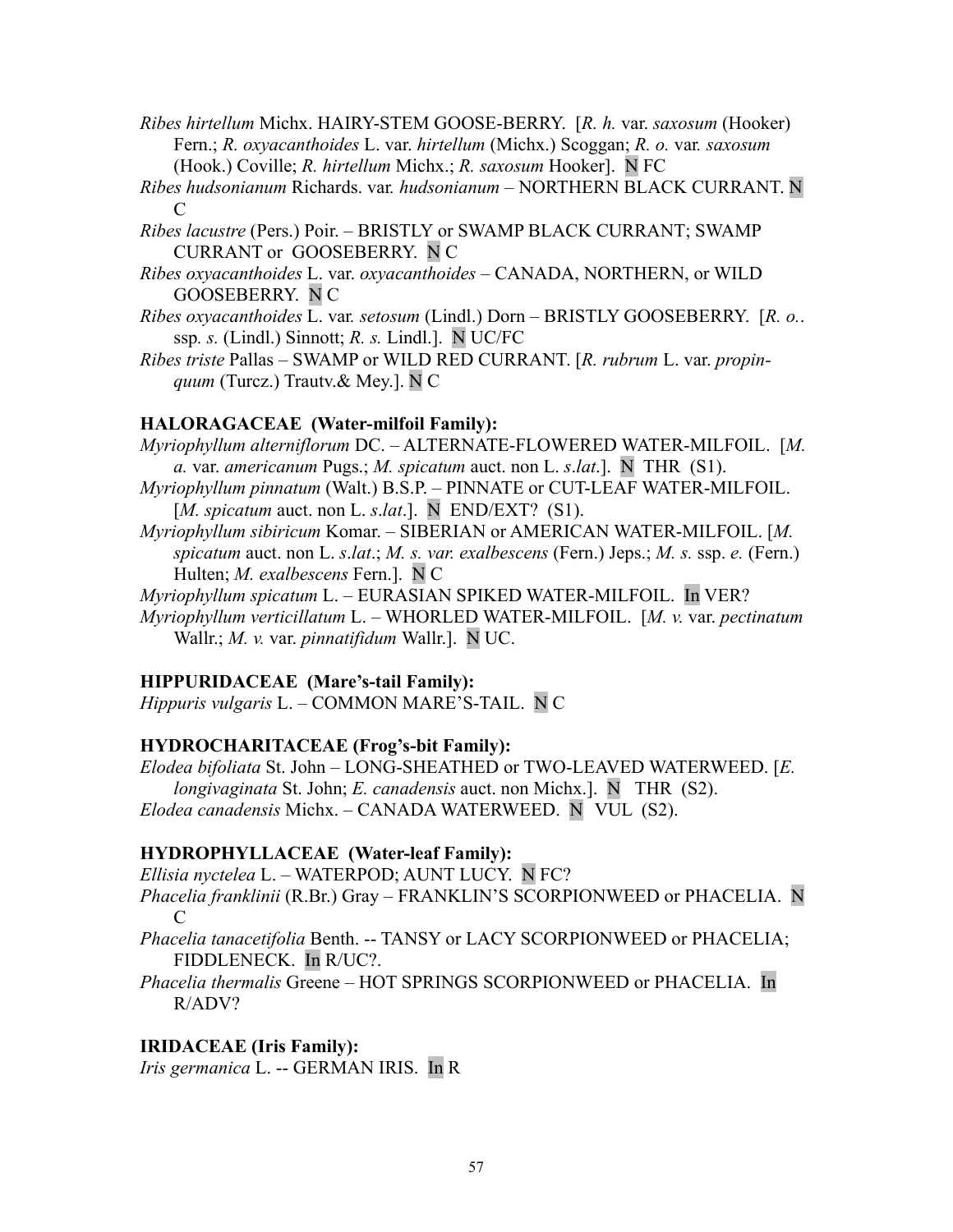*Sisyrinchium montanum* Greene – COMMON or MOUNTAIN BLUE-EYED-GRASS. [*S. angustifolium* auct. non Mill.; *S. bermudiana* auct. non L.]. N CC

- *Sisyrinchium mucronatum* Michx. MUCRONATE or NEEDLE-TIP BLUE-EYED-GRASS. [*S. montanum* auct. *p*.*p*. non Greene]. N UC
- *Sisyrinchium septentrionale* Bickn. -- NORTHERN or MOUNTAIN BLUE-EYED-GRASS. [*S. sarmentosum* auct. non Suks. ex Greene; *S. mucronatum* auct. *p*.*p*. non Michx.]. N UC.

## **JUNCACEAE (Rush Family):**

*Juncus alpinoarticulatus* Chaix -- ALPINE RUSH; NORTHERN GREEN RUSH. [*J. alpinus* Vill. *p.p.*; *J. a.* var*. americanus* Farw.; *J. a.* var. *fuscescens* Fern.; *J. a.* var*. rariflorus* Hartm.; *J. a.* ssp. *nodulosus* (Wahl..) Lindm.]. N C.

*Juncus arcticus* Willd. var. *balticus* (Willd.) Traut. – BALTIC, ARCTIC or WIRE RUSH. [J*. balticus* Willd.; *J. b.* var. *montanus* Engelm.; *J. b.*. var. *littoralis* Engelm.; *J. a.* ssp*. ater* (Rydb.) Hult.]. N C

*Juncus brevicaudatus* (Engelm.) Fern. -- NARROW-PANICLED or SHORT-TAILED RUSH. [*J. brachycephalus* auct. non (Engelm.) Buch.]. N C

*Juncus bufonius* L. -- TOAD or SEASIDE RUSH. [*J. b.* var. *halophilus* Buch.& Fern.]. N C

*Juncus castaneus* J.E.Sm. ssp. *castaneus* -- CHESTNUT RUSH. N END ().

*Juncus compressus* Jacq. -- FLATTENED or ROUND-FRUITED RUSH. In R

*Juncus confusus* Coville -- CONFUSING RUSH. [*J. tenuis* Willd. var. *congestus* auct. non Engelm.]. N VUL (S2).

*Juncus dudleyi* Wieg. -- DUDLEY'S RUSH. [*J. tenuis* Willd. var. *dudleyi* (Wieg.) Herm.]. N CC

*Juncus ensifolius* Wikstr. var. *ensifolius* -- DAGGER, DAGGER-LEAVED or EQUIT-ANT-LEAVED RUSH. [*J. xiphioides* E.Mey. var. *triandrus* Engelm.]. N THR (S2).

*Juncus ensifolius* Wikstr. var. *montanus* (Engelm.) C.L.Hitchc. -- ROCKY MOUNTAIN or TRACY'S RUSH. [*J. saximontanus* A.Nels.; *J. tracyi* Rydb.; *J. xiphioides* Mey. var. *montanus* Engelm.; *J. e.* var. *major* Hooker non Meyer]. N END (S1).

*Juncus filiformis* L. -- THREAD RUSH. N C

*Juncus interior* Wieg. var. *interior* -- INLAND RUSH. [*J. tenuis* auct. *s.lat*. non Willd.]. N VUL (S2).

*Juncus longistylis* Torr. var. *longistylis* -- LONG-STYLED RUSH. N C

*Juncus mertensianus* Bong. -- SLENDER-STEMMED or MERTEN"S RUSH. [*J. nevadensis* auct. non S.Wats.]. N THR (S?).

*Juncus nevadensis* S.Wats. -- NEVADA or SIERRAN RUSH. [*J. mertensianus* auct. non Bong.; *J. mertensianus* var. *badius* (Suksd.) Herm.]. N THR (S1).

*Juncus nodosus* L. -- KNOTTED or JOINTED RUSH. N C

*Juncus stygius* L. ssp*. americanus* (Buch.) Hult. -- AMERICAN BOG or MOOR RUSH. [*J. s.* var. *a.* Buch.]. N VUL (S1S2).

*Juncus tenuis* Willd. – SLENDER, PATH, or POVERTY RUSH. [*J. t.* var. *multicornis* Mey.]. N C

*Juncus torreyi* Cov. -- TORREY'S RUSH. [*J. nodosus* L. var. *megacephalus* Torr.]. N UC/FC?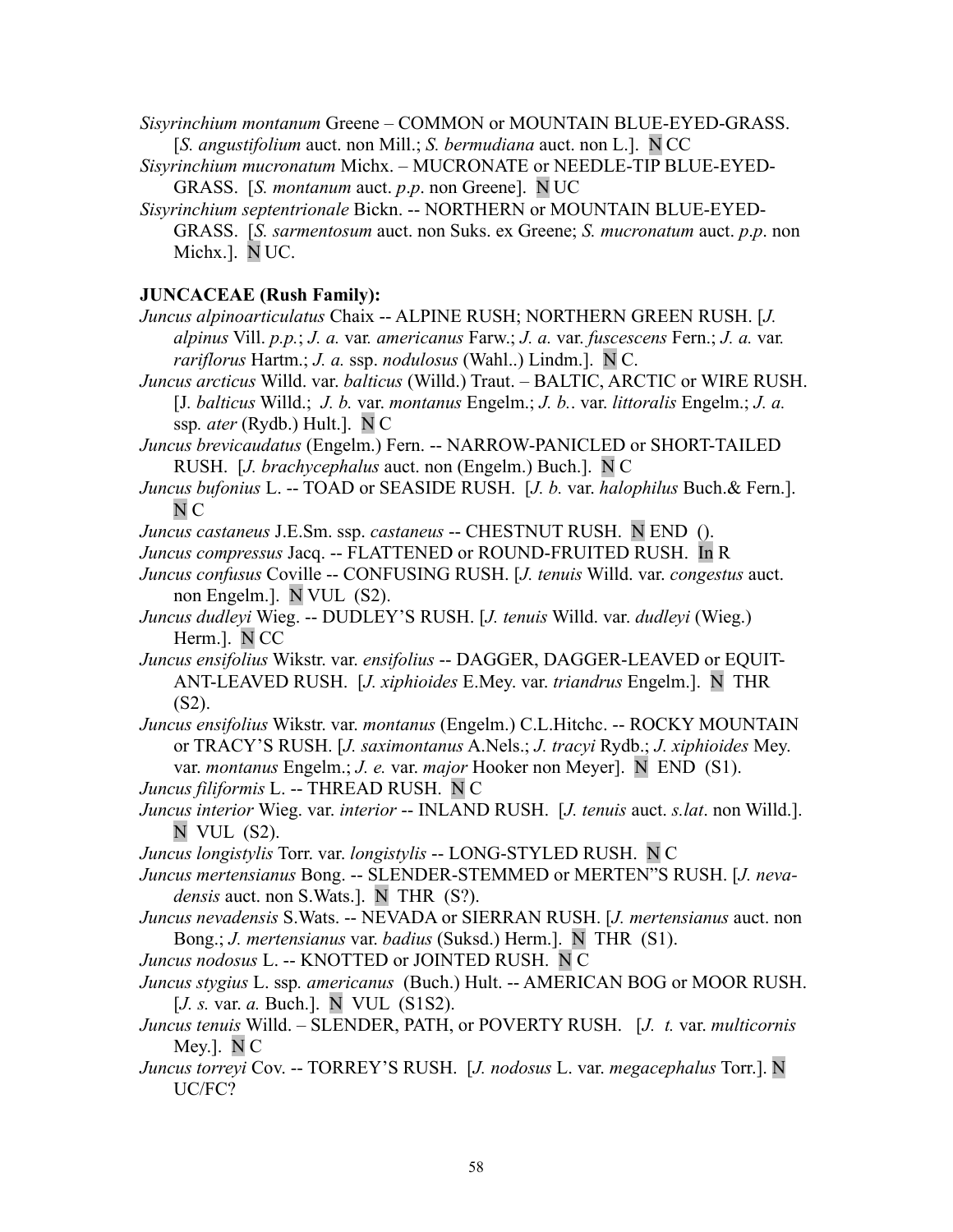- *Juncus triglumis* L. var. *albescens* Lange -- PALE RUSH; NORTHERN WHITE RUSH. [*J. t.* ssp. *a*. (Lange) Hulten; *J. albescens* (Lange) Fern.]. N END (S1).
- *Juncus vaseyi* Engelm. VASEY'S or BIG-HEADED RUSH. [*J. greenei* Oakes & Tuck. var. *vaseyi* (Engelm.) Boivin]. N C
- *Luzula acuminata* Raf. var. *acuminata --* HAIRY WOOD-RUSH. [*L. pilosa* (L.) Willd.; *L. p.* var. *americana* R.& S.; *L. p.* var. *saltuense* (Fern.) Boivin]. N THR (S1S2). *Luzula confusa* Lindeb. -- NORTHERN WOOD-RUSH. N END (S1).
- *Luzula multiflora* (Retz.) Lej. ssp. *multiflora* -- MANY-FLOWERED or FIELD WOOD-RUSH. [*L. campestris* auct. non (L.) DC.; *L. c.* var*. multiflora* (Retz.) Buch.; *L. pallescens* auct. non (Wahl.) Bess.]. N VUL (S2T1?).
- *Luzula multiflora* (Retz.) Lej. ssp. *frigida* (Buch.) Kretcz. -- MANY-FLOWERED WOOD-RUSH. [*L. m.* var. *frigida* (Buch.) Sam.; *L. campestris* (L.) DC. var. *frigida* Buch.]. N VUL (S2T1).
- *Luzula parviflora* (Ehrh.) Desv. -- SMALL-FLOWERED WOOD-RUSH. [*L. p.* var. *melanocarpa* (Michx.) Buch.; *L. p.* var. *fastigiata* Mey.) Hamet-Ahti]. N FC

## **JUNCAGINACEAE (Arrow-grass Family):**

*Lilaea scilloides* (Poir.) Hauman – FLOWERING QUILLWORT. N END (S1). *Triglochin maritimum* L. – SEASIDE or SHORE ARROW-GRASS. [*T. m.* var. *elata* (Nutt.) Gray; T*. concinnum* Davy var*. debile* (M.E. Jones) Howell]. N CC *Triglochin palustre* L. – MARSH or SLENDER ARROW-GRASS. N C

## **LAMIACEAE (=LABIATAE) (Mint Family):**

- *Agastache foeniculum* (Pursh) Ktze.BLUE GIANT-HYSSOP. [*A. anethiodora* (Nutt.) Britt.]. N C
- *Dracocephalum parviflorum* Nutt. AMERICAN DRAGONHEAD. [*Moldavica parviflorum* (Nutt.) Britt.]. N C
- *Dracocephalum thymiflorum* L.THYME-LEAVED DRAGON-HEAD. [*Moldavica t.* (L.) Rydb.]. In UC
- *Galeopsis bifida* Boenn. --SPLIT-LIP HEMP-NETTLE. [*G. tetrahit* L. var*. bifida* (Boenn.) Leg. & Court]. In C
- *Galeopsis tetrahit* L. var. *tetrahit* COMMON or BRITTLE-STEM HEMP-NETTLE. In FC?
- *Glechoma hederacea* L. GROUND-IVY; CREEPING CHARLIE. In C

*Hedeoma hispida* Pursh – ROUGH FALSE PENNYROYAL. N UC

*Hyssopus officinalis* L. – HYSSOP. In R/ADV?

*Lamium album* L. – WHITE DEAD-NETTLE; SNOWFLAKE. In R/ADV?

*Lamium amplexicaule* L. – HENBIT; HENBIT DEAD-NETTLE. In UC

*Leonurus cardiaca* L. ssp. *cardiaca* – MOTHERWORT.In UC/FC?

- *Lycopus americanus* Muhl. ex Bart.CUT-LEAVED or AMERICAN WATER-HOREHOUND or BUGLEWEED. [*L. a.* var. *scabrifolius* Fern.]. N C
- *Lycopus asper* Greene WESTERN or ROUGH WATER-HOREHOUND or BUGLE-WEED. [*L. lucidus* Turcz. ex Benth. ssp. *americanus* (Gray) Hulten; *L. l.* var. *a.* Gray]. N C
- *Lycopus uniflorus* Michx. var. *uniflorus* NORTHERN or ONE-FLOWERED WATER-HOREHOUND or BUGLEWEED. [*L. virginicus* L. var*. pauciflorus* Benth.]. N C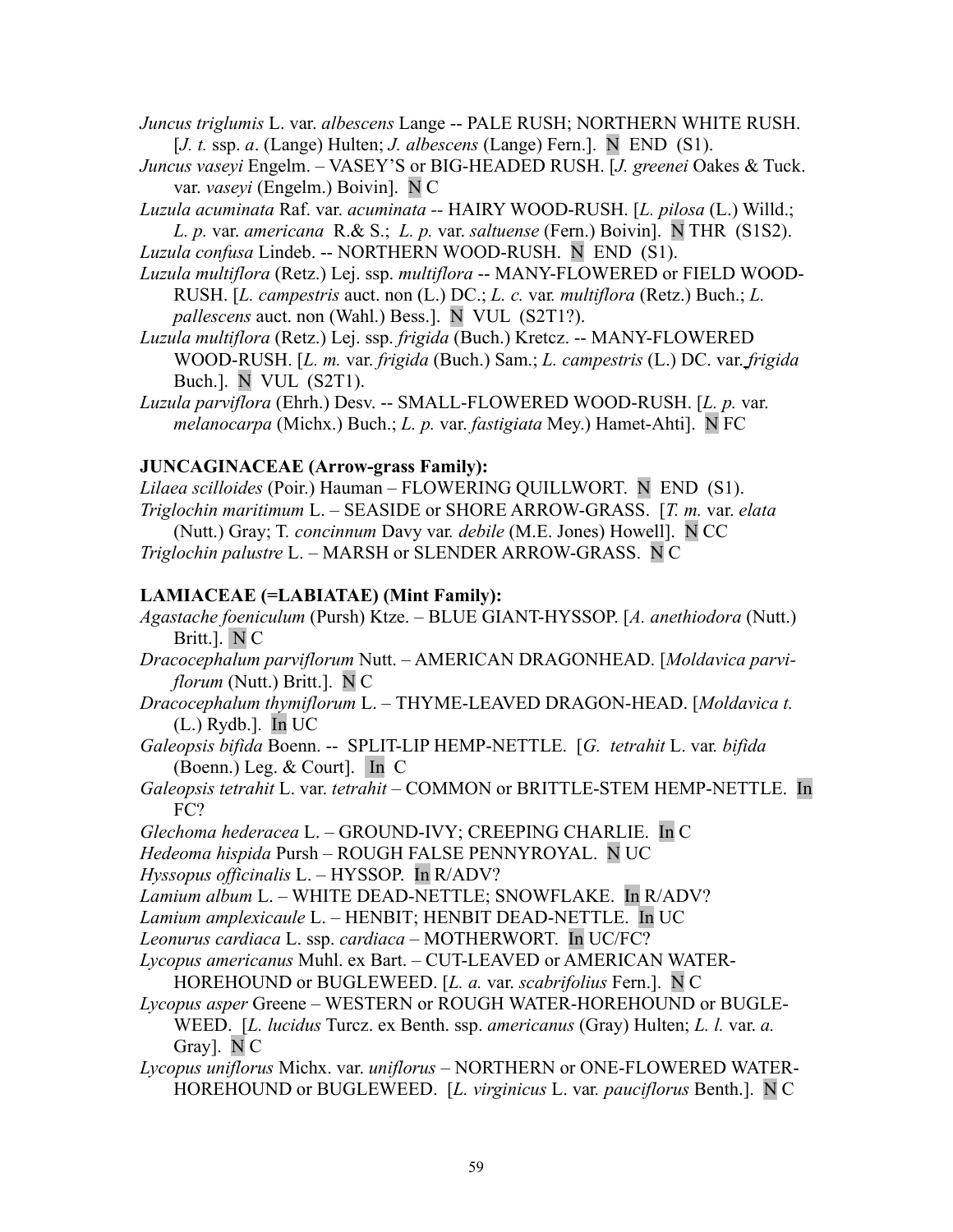*Marrubium vulgare* L. – COMMON HOREHOUND. In R/ADV?

- *Mentha arvensis* L.COMMON, FIELD or WILD MINT. [*M. a.* var *villosa* (Benth.) Stew.; *M. a.* var. *glabrata* (Benth.) Fern.; *M. a.* var. *penardi* Briq.; *M. canadensis* L.]. N CC
- *Mentha spicata* L.SPEARMINT. In R/ADV?
- *Monarda fistulosa* L. var. *menthifolia* (Grah.) Fern. WILD BERGAMOT; MINT-OF-BEEBALM; HORSE-MINT. [*M. menthifolia* Grah.]. N C
- *Monarda fistulosa* L. var. *mollis* (L.) Benth. -- SOFT WILD BERGAMOT; BEEBALM; HORSE-MINT. [*M. mollis* L.]. N UC?
- *Nepeta cataria* L. CATNIP; CAT-MINT. In C
- *Physostegia ledinghamii* (Boivin) Cantino LEDINGHAM'S FALSE DRAGONHEAD or LION'S-HEART. [*P. virginiana* (L.) Benth. var. *ledinghamii* Boivin; *P. v.* var. *formosior* auct. *p*.*p*. non (Lunell) Boivin; *P. parviflora* auct. *p*.*p*. non Nutt. ex Gray; *Moldavica parviflora* auct. *p*.*p*. non (Nutt.) Britt.; *Dracocephalum nuttallii* auct. *p*.*p*. non Britt.]. N C
- *Physostegia parviflora* Nutt. ex GrayWESTERN FALSE DRAGONHEAD or LION'S-HEART.[*P. virginiana* (L.) Benth. var. *parviflora* (Nutt. ex Gray) Boivin; *P. v.* var. *formosior* auct. *p*.*p*. non (Lunell) Boivin]. N C
- *Prunella vulgaris* L. ssp. *lanceolata* (Bart.) HultenCOMMON or LANCE-LEAVED SELFHEAL or HEALALL; CARPENTERWEED. [*P. v.* var*. l.* (Bart.) Fern.; *P. v.* var. *elongata* Benth.]. N UC.
- *Salvia reflexa* Hornem. LANCE-LEAVED SAGE. In R/ADV?
- *Scutellaria galericulata* L. ssp. *epilobiifolia* (Benth.) A.&D. Love MARSH or HOODED SKULLCAP. [*S. g.* var. *e.* (A.Ham.) Jordal; *S. g.* ssp. *pubescens* (Benth.) A.&D. Love; *S. epilobiifolia* A.Ham.]. N C.
- *Scutellaria lateriflora* L. var. *lateriflora*  BLUE or MAD-DOG SKULLCAP. [*S. parvula* auct. non Michx.]. N UC.
- *Stachys pilosa* Nutt. var. *pilosa*  HAIRY or MARSH HEDGE-NETTLE; MARSH BETONY; WOUNDWORT. [*S. palustris* L. var. *pilosa* (Nutt.) Fern.; *S. p.* ssp. *pilosa* (Nutt.) Epling; *S. p.* var. *homotricha* Fern.]. N C.
- *Teucrium canadense* L. var*. occidentale* (Gray) McClint. & Epl. HAIRY or AMERI-CAN GERMANDER. [*T. c.e* ssp. *o.* (Gray) Weber; *T. occidentale* Gray]. N THR (S2).

## **LEMNACEAE (Duckweed Family):**

*Lemna minor* L. – LESSER or COMMON DUCKWEED; WATER-LENTIL. N U? *Lemna trisulca* L. – IVY-LEAVED, IVY, or STAR DUCKWEED. N C.

- *Lemna turionifera* Landolt TURION DUCKWEED. [*L. minor* auct. non L.]. N CC. *Spirodela polyrrhiza* (L.) Schleid. – COMMON DUCK'S-MEAT; LARGER DUCK-
	- WEED. N C.
- *Wolffia columbiana* Karst. COLUMBIAN WATERMEAL or WOLFFIA. [*W. arrhiza* auct. non  $(L)$  Horkel ex Wimm.]. N END  $(S1)$ .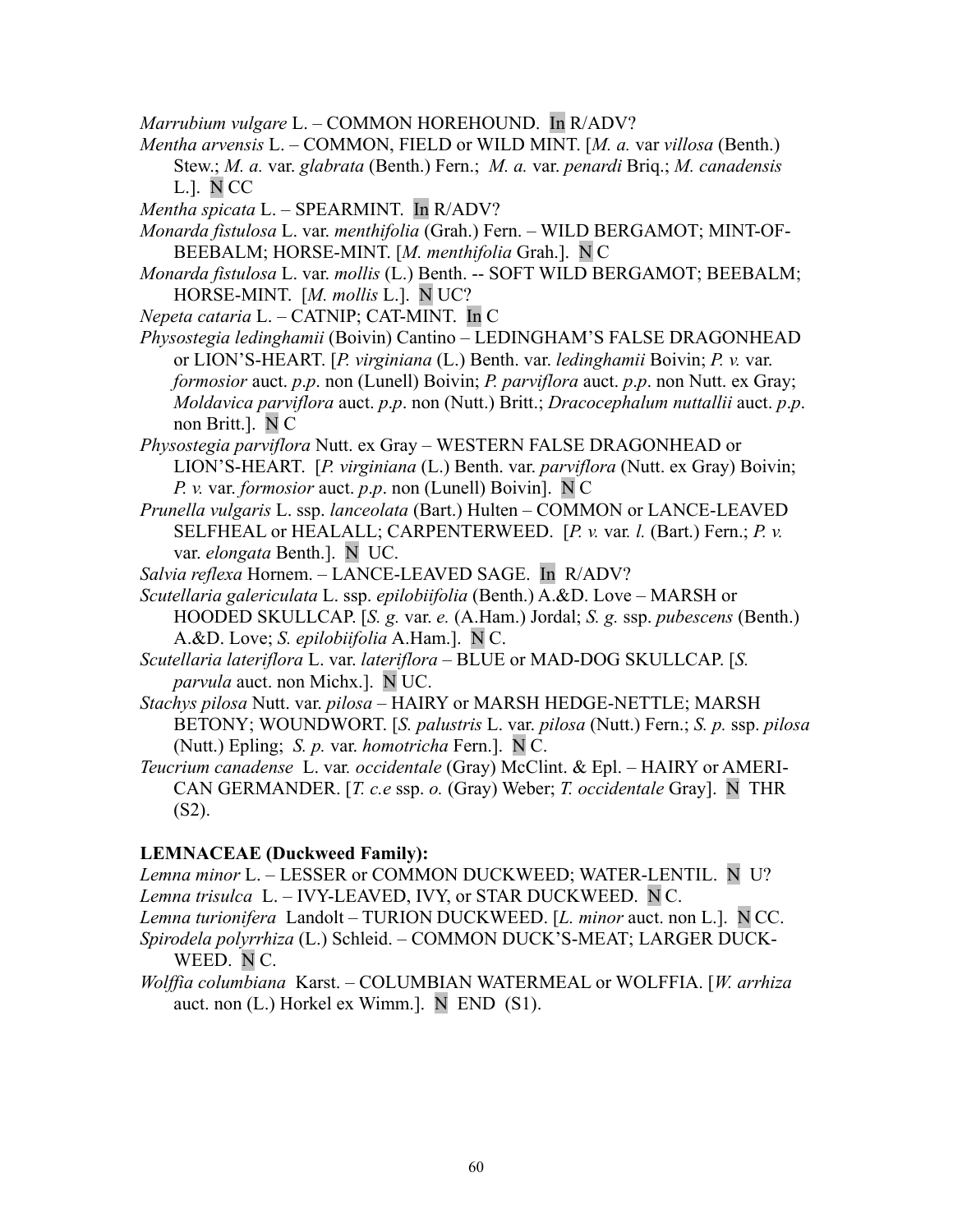#### **LENTIBULARIACEAE (Bladderwort Family):**

*Pinguicula villosa* L. – HAIRY or SMALL BUTTERWORT. N VUL (S2S3).

- *Pinguicula vulgaris* L. COMMON BUTTERWORT. [*P. v.* var*. americana* Gray; *P. macroceras* auct. non Link]. N VUL (S2S3).
- *Utricularia cornuta* Michx. HORNED BLADDERWORT. N THR (2)

*Utricularia intermedia* Hayne – FLAT-LEAF or MOUNTAIN BLADDERWORT. N C

*Utricularia macrorhiza* Le Conte – COMMON or GREATER BLADDERWORT. [*U. vulgaris* auct. *p*.*p*. non L.; *U. v*. ssp*. macrorhiza* (Le Conte) Claus.; *U. v.* var*. americana* Gray]. N C

*Utricularia minor* L. – LESSER or SMALL BLADDERWORT. N UC.

#### **LILIACEAE (incl. AMARYLLIDACEAE) (Lily Family):**

- *Allium cernuum* Roth NODDING or WILD ONION. N VUL (S1S2).
- *Allium geyeri* S.Wats. var. *geyeri* GEYER'S ONION. [*A. g.* var. *tenerum* auct.? non M.E. Jones]. N END (S1).
- *Allium schoenoprasum* L*. var. schoenoprasum* CULTIVATED CHIVES. In R/ADV? *Allium schoenoprasum* L. var*. sibiricum* (L.) Hartm. – SIBERIAN WILD CHIVES. [*A.*
- *schoenoprasum* ssp. *sibiricum* (L.) Celak; *A. sibiricum* L.]. N THR (S2).
- *Allium stellatum* Nutt. PINK WILD ONION; PINK-FLOWERED ONION. [*A. cernuum* auct. non Roth]. N C
- *Allium textile* A.Nels.& Macbr. PRAIRIE ONION. [*A. geyeri* S.Wats. var. *textile* (A.Nels. & Macbr.) Boivin]. N CC
- *Asparagus officinalis* L. GARDEN ASPARAGUS. In C
- Disporum trachycarpum (= Prosartes trachycarpa)
- *Hypoxis hirsuta* (L.) Coville YELLOW or HAIRY STAR-GRASS; GOLDSTAR. N THR.
- *Lilium philadelphicum* L. var*. andinum* (Nutt.) Ker. WESTERN RED LILY; RED WOOD LILY; PRAIRIE LILY. [*L. umbellatum* Pursh]. N C
- *Lilium philadelphicum* L. var*. philadelphicum* EASTERN RED LILY; RED WOOD LILY. N THR  $(S1)$ .
- *Maianthemum canadense* Desf.. WILD or FALSE LILY-OF-THE-VALLEY; TWO-LEAVED SOLOMON'S-SEAL. [*M. c.* var. *interius* Fern.]. N CC
- *Maianthemum racemosum* (L.) Link ssp. *amplexicaule* (Nutt.) LaFrankieWESTERN or FEATHERY SOLOMON'S-SEAL or FALSE SOLOMON'S-SEAL; FALSE SPIKENARD. [*M. r.* var. *a*. (Nutt.) Dorn; *Smilacina racemosa* (L.) Desf. var*. a.* (Nutt.) S.Wats.; *S. r.* var. *jenkinsii* (Boivin) Boivin]. N THR (S1S2).

*Maianthemum stellatum* (L.) Link *--* STAR-FLOWERED or STARRY SOLOMON'S-SEAL or FALSE-SOLOMON'S-SEAL.[*Smilacina stellatum* (L.) Desf.]. N CC

- *Maianthemum trifolium* (L.) Slob. -- THREE-LEAVED SOLOMON'S-SEAL or FALSE-SOLOMON'S-SEAL. [*Smilacina trifolium* (L.) Desf.]. N CC
- *Polygonatum biflorum* (Walt.) Ell. GREAT or COMMON SOLOMON'S-SEAL. [*P. b.* var. *commutatum* (Schultes) Morong; *P. canaliculatum* (Muhl.ex Willd.) Pursh; *P. commutatum* (Schultes) A.Dietr.]. N END (S2).
- *Prosartes trachycarpum* S.Wats. FAIRY BELLS; ROUGH-FRUITED FAIRY BELLS; WART-BERRY. [*Disporum trachycarpum* (S.Wats.) B.& H.]. N C
- Smilacina racemosa (=Maianthemum racemosum)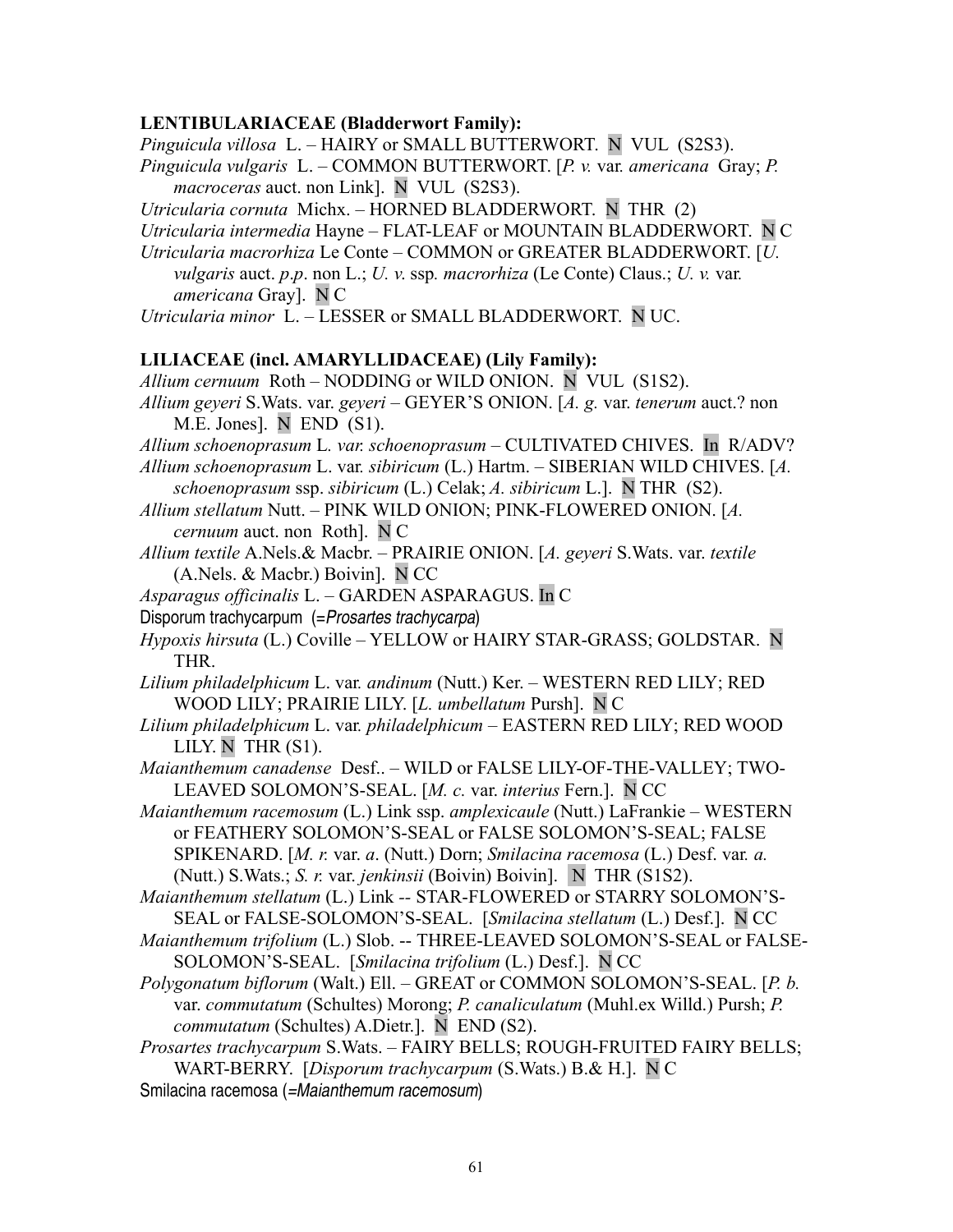Smilacina stellata (=Maianthemum stellatum)

Smilacina trifolia (=Maianthemum trifolium)

*Stenanthium occidentale* Gray -- WESTERN FEATHERBELLS. VER?

*Streptopus amplexifolius* (L.) DC. – CLASPING-LEAF TWISTED-STALK. [*S. amplexifolius* var. *americanus* Schultes; *S. a.* ssp. *americanus* (Schultes) A.& D. Löve]. N UC.

*Tofieldia pusilla* (Michx.) Pers. – SMALL or BOG FALSE-ASPHODEL. N END (S1). Tofieldia glutinosa (= Triantha glutinosa).

*Triantha glutinosa* (Michx.) Baker ssp. *glutinosa* – STICKY FALSE-ASPHODEL. [*Tofieldia glutinosa* (Michx.) Pers.]. N C

*Trillium cernuum* L. – NODDING TRILLIUM or WAKE-ROBIN. [*T. c.* var. *macranthum* Eames & Wieg.]. N UC.

*Zygadenus elegans* Pursh ssp*. elegans* – WHITE or SMOOTH CAMAS. N C

*Zygadenus venenosus* S.Wats. var. *gramineus* (Rydb.) Walsh ex Peck – GRASS-LEAVED DEATH CAMAS. [*Z. gramineus* Rydb.]. N UC.

### **LINACEAE (FLAX FAMILY):**

*Linum compactum* A.Nels.– COMPACT or WYOMING YELLOW FLAX. [*L. rigidum* Pursh var*. compactum* (A.Nels.) Rogers; *L. sulcatum* auct. non Ridd.]. N FC? *Linum lewisii* Pursh var*. lewisii –* LEWIS' WILD BLUE FLAX. [*L. perenne* L. ssp*. lewisii* (Pursh) Hulten; *L. p.* var*. l.* (Pursh) Eat.& Standl.; *L. pratense* auct. non

(Norton) Small]. N CC

*Linum rigidum* Pursh var. *rigidum –* LARGE-FLOWERED YELLOW FLAX; STIFF-STEM FLAX.[*L. sulcatum* auct. non Riddell]. N FC/C?

*Linum sulcatum* Ridd. var. *sulcatum* -- GROOVED YELLOW FLAX. N VER? *Linum usitatissimum* L. – COMMON or CULTIVATED FLAX. In UC

## **LOASACEAE (Loasa Family):**

*Mentzelia albicaulis* (Dougl. ex Hooker) Dougl. ex T.& G. – WHITE-STEMMED EVENING-STAR or MENTZELIA. N END (S1).

*Mentzelia decapetala* (Pursh ex Simms) Urban & Gilg. – EVENING-STAR; GUMBO-LILY; SAND-LILY. N C

### **LOBELIACEAE (Lobelia Family):**

*Downingia laeta* (Greene) Greene – BRIGHT DOWNINGIA; CALICO-FLOWER. N VUL.

*Lobelia dortmanna* L. – WATER LOBELIA. N UC.

*Lobelia kalmii* L. – KALM'S, BROOK or BOG LOBELIA. [*L. k*. var. *striciflora* Rydb.; *L. strictiflora* (Rydb.) Lun.]. N FC

*Lobelia spicata* Lam. var*. hirtella* Gray – SPIKED LOBELIA. [*L. hirtella* (Gray) Greene]. N UC/FC?

### **LYTHRACEAE (Loosestrife Family):**

*Lythrum salicaria* L. – PURPLE LOOSESTRIFE. [*L. s.* var. *tomentosum* (P.Mill.) DC.]. In UC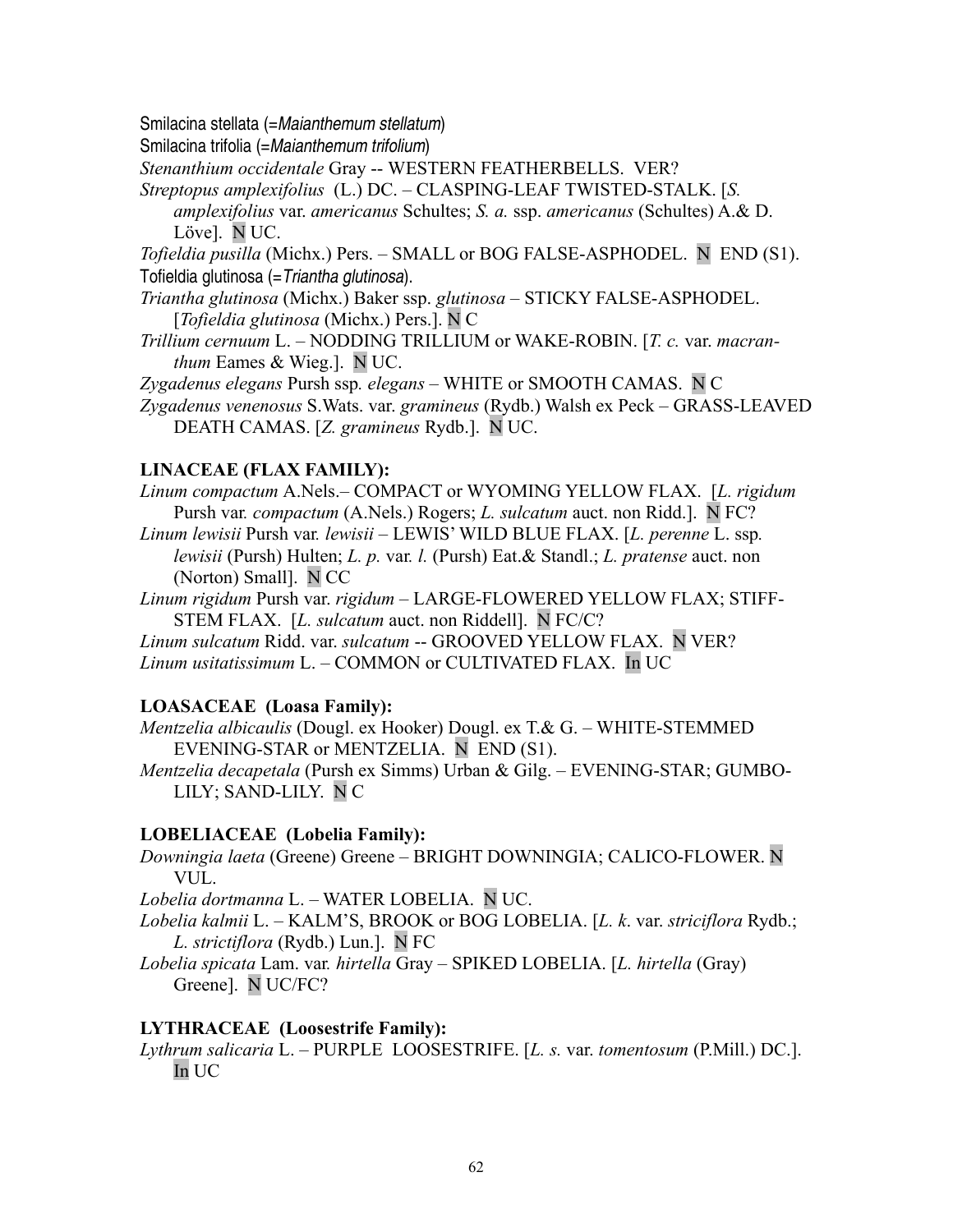### **MALVACEAE (Mallow Family):**

*Abutilon theophrasti* Medic. – VELVET-LEAF.In UC

*Hibiscus trionum* L. – FLOWER-OF-AN-HOUR; VENICE MALLOW. In UC

*Lavatera thuringiaca* L. *–* GAY-MALLOW. In UC

*Malva alcea* L. -- VERVAIN MALLOW. In R/ADV?

*Malva neglecta* Wallr. – DWARF MALLOW. [*M. rotundifolia* auct. non L.]. In R

*Malva parviflora* L. – SMALL-FLOWERED MALLOW. [*M. rotundifolia* auct. non L.]. In UC/FC?

- *Malva pusilla* Sm. ROUND-LEAVED or COMMON MALLOW. [*M. rotundifolia* L.; *M. neglecta* auct. non Wallr.]. In C
- *Malva sylvestris* L. PURPLE or HIGH MALLOW. [*M. s.* var. *mauritania* (L.) Boiss.]. In UC/FC?
- *Malva verticillata* L. WHORLED or CLUSTERED MALLOW. [*M. verticillata* var*. crispa* L.; *M. crispa* L.]. In R/ADV?
- Malvastrum coccinium (=Sphaeralcea coccinea)

*Sphaeralcea coccinea* (Nutt.) Rydb. ssp. *coccinea –* SCARLET MALLOW or GLOBE-MALLOW; RED FALSE MALLOW. [*Malvastrum coccinea* (Nutt.) Gray]. N C

### **MENYANTHACEAE (Buck-bean Family):**

*Menyanthes trifoliata* L. – BUCK-BEAN. [*M. t.* var. *minor* Raf.]. N C.

### **MONOTROPACEAE (Indian-pipe Family):**

Hypopitys monotropa (=Monotropa hypopitys) *Monotropa hypopitys* L. – AMERICAN or MANY-FLOWERED PINE-SAP. [*M. h.* var. *americana* (DC.) Domin.; M*. h.* ssp. *lanuginosa* (Michx.) Hara; *Hypopitys monotropa* Crantz.]. N THR (S1S2). *Monotropa uniflora* L. – INDIAN-PIPE. N UC/FC *Pterospora andromedea* Nutt. – WOODLAND PINEDROPS. N THR (S1).

### **MYRICACEAE (Bayberry or Wax-Myrtle Family):**

*Myrica gale* L. – SWEET-GALE; BOG-MYRTLE; BAYBERRY. N C

### **NAJADACEAE (Naiad or Water-Nymph Family):**

*Najas flexilis* (Willd.) Rostk.& Schmidt – SLENDER NAIAD; WATER-NYMPH. N THR (S2)

### **NYCTAGINACEAE ( Four-o'clock Family):**

Abronia micrantha (=Tripterocalyx micranthus)

*Mirabilis albida* (Walt.) Heim. – HAIRY UMBRELLAWORT or FOUR-O'CLOCK. [*M. hirsuta* (Pursh) MacM.]. N C

*Mirabilis linearis* (Pursh) Heim. – NARROW-LEAVED or LINEAR-LEAVED UMBRELLAWORT or FOUR-O'CLOCK. [*M. hirsuta* auct. non (Pursh) MacM.; *M. h.* var. *linearis* (Pursh) Boivin]. N UC.

*Mirabilis nyctaginea* (Michx.) MacM. – HEART-LEAVED UMBRELLA-WORT or FOUR-O'CLOCK. N FC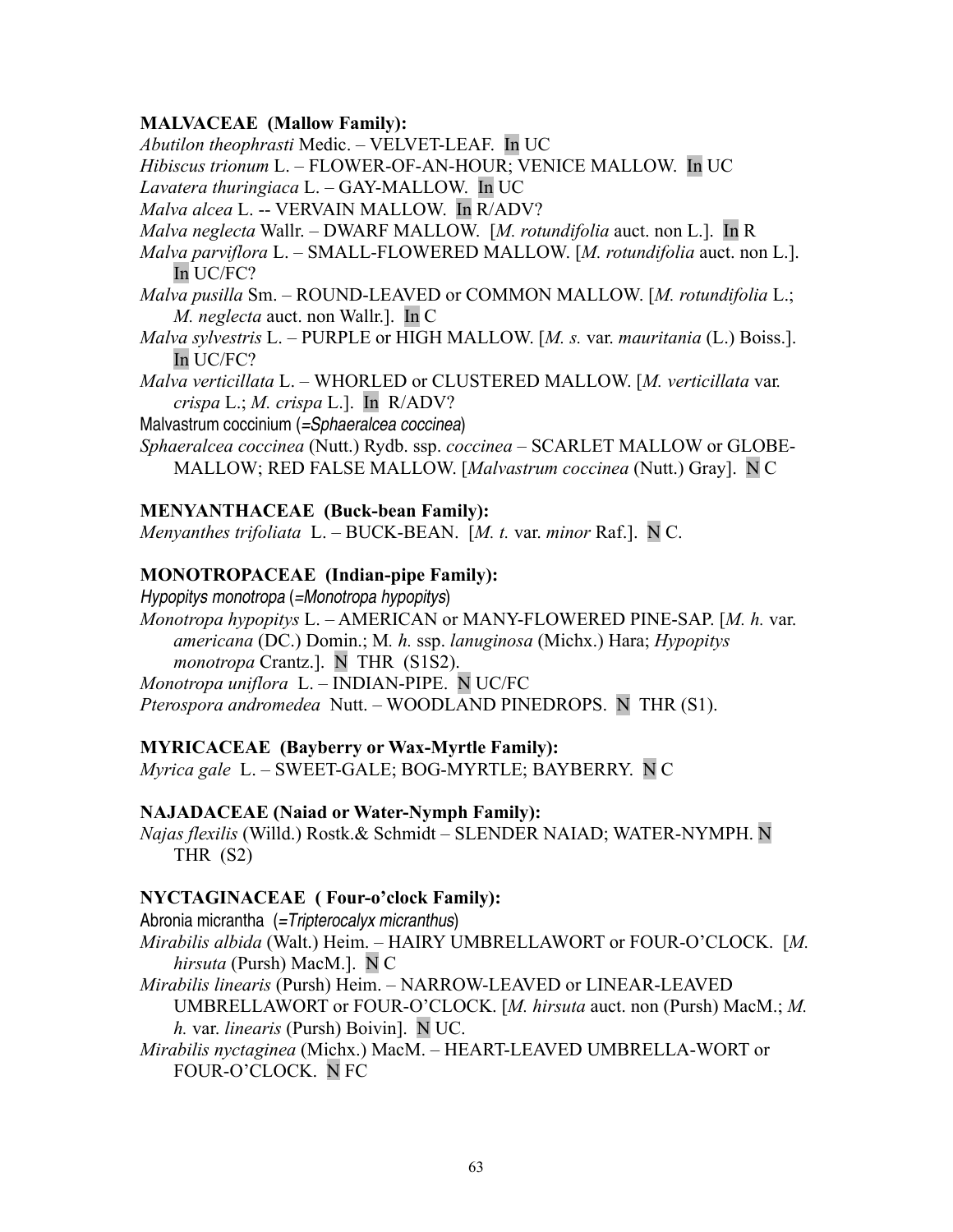*Tripterocalyx micranthus* (Torr.) Hooker. *–* SANDPUFFS; SAND-VERBENA. [*Abronia micrantha* Torr.]. N END (S1).

### **NYMPHAEACEAE (Water-lily Family):**

- *Nuphar microphyllum* (Pers.) Fern. SMALL YELLOW POND-LILY. [*N. lutea* (L.) Sm. ssp*. pumila* (Timm.) Beal; *N. pumila* (Timm.) DC.]. N VER?
- *Nuphar variegatum* Dur. YELLOW POND-LILY; BULLHEAD LILY; COW-LILY; SPATTER-DOCK. [*N. lutea* (L.) Sm. ssp*. variegata* (Dur.) Beal]. N C
- *Nymphaea leibergii* Mor. -- SMALL WHITE or PYGMY WATER-LILY. [*N. tetragona* Georgi var*. leibergii* (Mor.) Boivin; *N. t.* ssp. *l.* (Mor.) Pors.]. N THR (S2).
- *Nymphaea odorata* Ait. ssp. *odorata*  AMERICAN or FRAGRANT WHITE WATER-LILY. [*N. o.* var. *minor* Sims]. N END (S1).
- *Nymphaea tetragona* Georgi SMALL WHITE or PYGMY WATER-LILY. [*N. t.* ssp*. leibergii* auct. *p*.*p*. non (Mor.) Pors.]. N THR (S?).

### **OLEACEAE (Olive Family):**

*Fraxinus pennsylvanica* Marsh. – GREEN or RED ASH. [*F. p*. var. *subintegerrima* (Vahl.) Fern.; *F. p.* var. *austinii* Fern.; *F. p.* var. *lanceolata* (Borkh.) Sarg.]. N C *Syringa josikaea* Jacq. f. ex Reich. **--** HUNGARIAN LILAC. In R *Syringa vulgaris* L. – COMMON LILAC. In R

### **ONAGRACEAE (Evening-Primrose Family):**

Boisduvalia glabella (=*Epilobium pygmaeum*) *Calylophus serrulatus* (Nutt.) Raven – SHRUBBY EVENING-PRIMROSE; PLAINS YELLOW or TOOTHED PRIMROSE. [*Oenothera s.* Nutt.]. N C

*Camissonia andina* (Nutt.) Raven – ANDEAN SUNDROPS; UPLAND EVENING-PRIMROSE or SUNCUP. [*Oenothera a.* Nutt.]. N END (S1).

- *Camissonia breviflora* (T.&G.) Raven TARAXIA; SHORT-FLOWERED EVENING-PRIMROSE or SUNCUP. [*Oenothera b.* T.& G.]. N END (S1).
- *Chamerion angustifolium* (L.) Holub. ssp*. angustifolium* COMMON FIREWEED; GREAT WILLOW-HERB. [*Epilobium angustifolium* L.]. N C
- *Chamerion angustifolium* (L.) Holub. ssp*. circumvagum* Mosq. -- COMMON FIRE-WEED; GREAT WILLOW-HERB. [*Epilobium a.* L. ssp. *c.* Mosq.]. N C/CC

*Circaea alpina* L. ssp. *alpina –* SMALL ENCHANTER'S-NIGHTSHADE. N C Epilobium angustifolium (Chamerion angustifolium)

- *Epilobium brachycarpum* K.Presl. -- ANNUAL WILLOWHERB. [*E. paniculatum* Nutt. ex T.& G.]. N C
- *Epilobium ciliatum* Raf. ssp*. ciliatum* NORTHERN or COMMON WILLOWHERB*.* [*E. glandulosum* Lehm. var. *adenocaulon* (Haussk.) Fern.; *E. g.* var. *macounii* (Trel.) C.L.Hitchc.; *E. g.* var. *perplexans* (Trel.) Fern.; *E. adenocaulon* Haussk.; *E. americanum* Haussk.; *E. watsonii* auct. non Barbey]. N CC
- *Epilobium ciliatum* Raf. ssp*. glandulosum* (Lehm.) Hoch & Raven GLANDULAR or NORTHERN WILLOW-HERB. [*E. c.* var. *glandulosum* (Lehm.) Dorn.; *E.*
- *glandulosum* Lehm.; *E. watsonii* Barbey var. *occidentale* (Trel.) C.L. Hitchc.]. N FC
- *Epilobium davuricum* Fisch. ex Hornem. -- DAHURIAN WILLOW-HERB. [*E. palustre* L. var. *davuricum* (Fisch. ex Hornem.) Welsh]. N UR? (S?).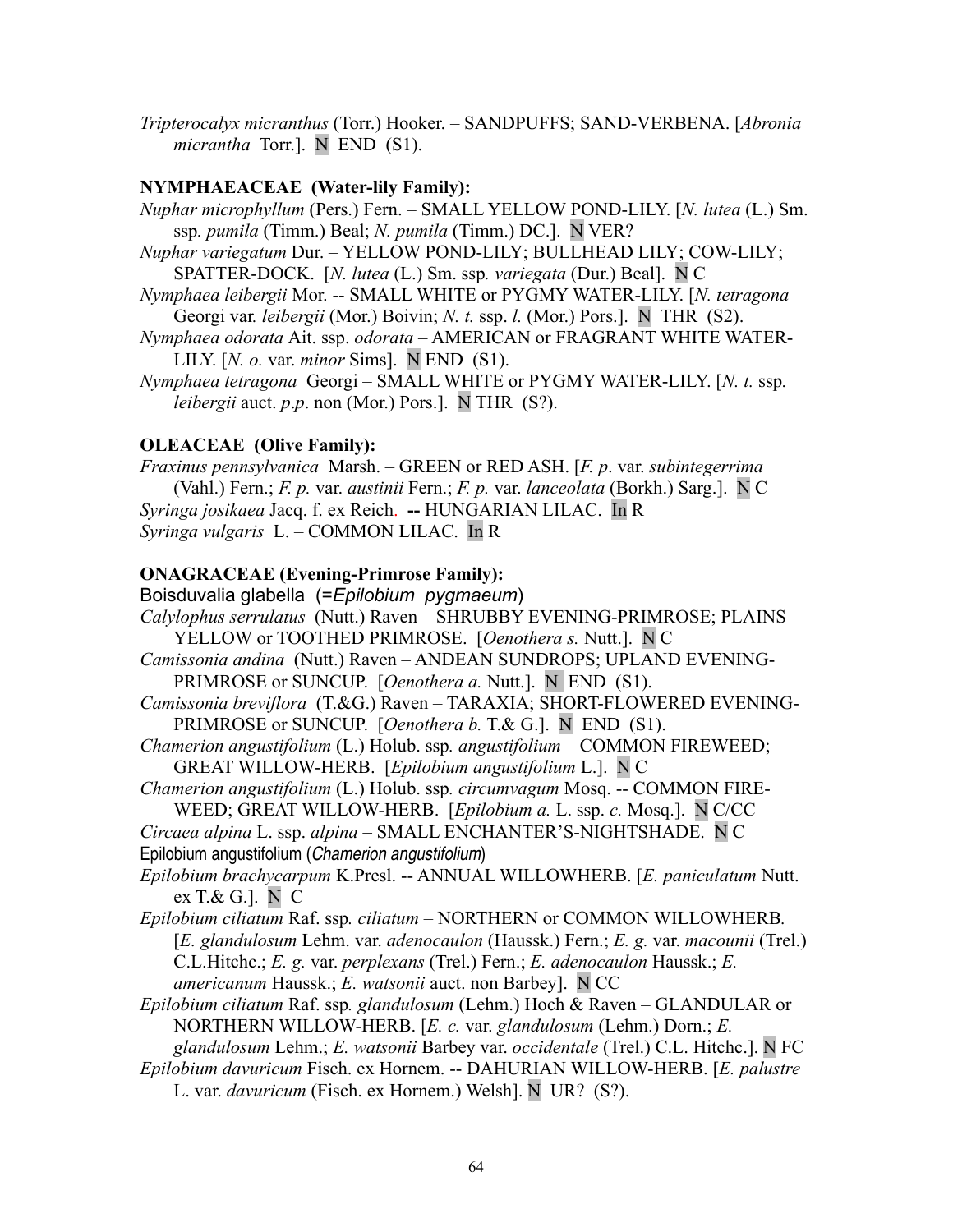- *Epilobium halleanum* Haussk.HALL'S or GLANDULAR WILLOW-HERB. [*E. glandulosum* auct. non Lehm; *E. g.* var. *tenue* (Trel.) C.L. Hitchc.; *E. brevistylum* Barbey var. *tenue* (Trel.) Jepson ]. N UR? (SU)
- *Epilobium leptophyllum* Raf. NARROW-LEAVED or BOG WILLOW-HERB. [*E. palustre* auct. *s*.*lat*. non L.; *E. palustre* var. *gracile* (Farw.) Dorn]. N C
- *Epilobium palustre* L. MARSH WILLOW-HERB. [*E. p.* var*. labradoricum* Haussk.; *E. p.* var.*grammadophyllum* Haussk.; *E. p.* var. *oliganthum* (Michx.) Fern.; *E. lineare* Muhl.; *E. wyomingense* A.Nels.]. N C
- *Epilobium pygmaeum* (Speg.) Hoch & Raven SMOOTH BOISDUVALIA; SPIKE-PRIMROSE. [*Boisduvalia glabella* (Nutt.) Walp.]. N VUL (S2).
- *Gaura coccinea* Nutt. ex Pursh SCARLET GAURA, BUTTERFLY-PLANT or BUTTERFLY-WEED. [*G. c*. var. *glabra* (Lehm.) Munz]. N C

Oenothera andina (=Camissonia andina)

*Oenothera biennis* L. – YELLOW or COMMON EVENING-PRIMROSE. N C Oenothera breviflora (= Camissonia breviflora)

- *Oenothera cespitosa* Nutt. ssp*. cespitosa* ROCK-ROSE; GUMBO or TUFTED EVENING-PRIMROSE; BUTTE PRIMROSE; GUMBO-LILY. [*O. c.* var. *montana* (Nutt.) Dur.]. N UC/FC?
- *Oenothera flava* (A.Nels.) Garrett ssp*. flava* YELLOW EVENING-PRIMROSE or LAVAUXIA]. N VUL (S2).
- *Oenothera nuttallii* Sweet WHITE EVENING-PRIMROSE. N C
- *Oenothera parviflora* L. NORTHERN EVENING-PRIMROSE. N UR?(S?).
- Oenothera serrulata (=Calylophus serrulatus)
- *Oenothera villosa* Thunb. ssp. *strigosa* (Rydb.) Dietr. & Raven -- HAIRY EVENING-PRIMROSE. [*O. v.* var. *s.* (Rydb.) Dorn; *O. biennis* auct. non L.; *O. b.* var. *s.* (Rydb.) Piper.; *O. b.* var. *hirsutissima* Gray]. N U?
- *Oenothera villosa* Thunb. ssp. *villosa*  HAIRY EVENING-PRIMROSE. [*O. biennis* auct. non L.; *O. b.* var. *canescens* T.& G.]. ]. N U?

# **ORCHIDACEAE (Orchid Family):**

- *Amerorchis rotundifolia* (Banks ex Pursh) Hulten ROUND-LEAVED ORCHID or ORCHIS. [*Orchis rotundifolia* Banks ex Pursh; *O. r.* var*. lineata* Mousley]. N C *Arethusa bulbosa* L. – DRAGON'S-MOUTH; SWAMP-PINK. N THR (S1).
- *Calypso bulbosa* (L.) Oakes var. *americana* (R.Br.) Luer VENUS'-SLIPPER; FAIRY SLIPPER. N VUL (S3).
- *Coeloglossum viride* (L.) Hartm. var. *virescens* (Muhl.ex Willd.) Luer LONG-BRACTED ORCHID or BOG-ORCHID; AMERICAN FROG ORCHID. [*C. v.* ssp*. bracteatum* (Muhl ex Willd.) Hulten; *Habenaria viridis* (L.) R.Br. ex Ait. var. *bracteata* (Muhl. ex Willd.) Reichb. ex Gray; *H. v.* ssp. *bracteata* (Muhl. ex Willd.) Clausen; *H. v.* var. *interjecta* Fern.]. N C
- *Corallorrhiza maculata* (Raf.) Raf.SPOTTED or LARGE CORALROOT. [*C. m.* var. *occidentalis* (Lindl.) Ames]. N UC

*Corallorrhiza striata* L. – STRIPED CORALROOT. N VUL (S2S3).

*Corallorrhiza trifida* Chat. – EARLY, PALE or YELLOW CORALROOT. [*C. t.* var. *verna* (Nutt.) Fern.]. N FC/C?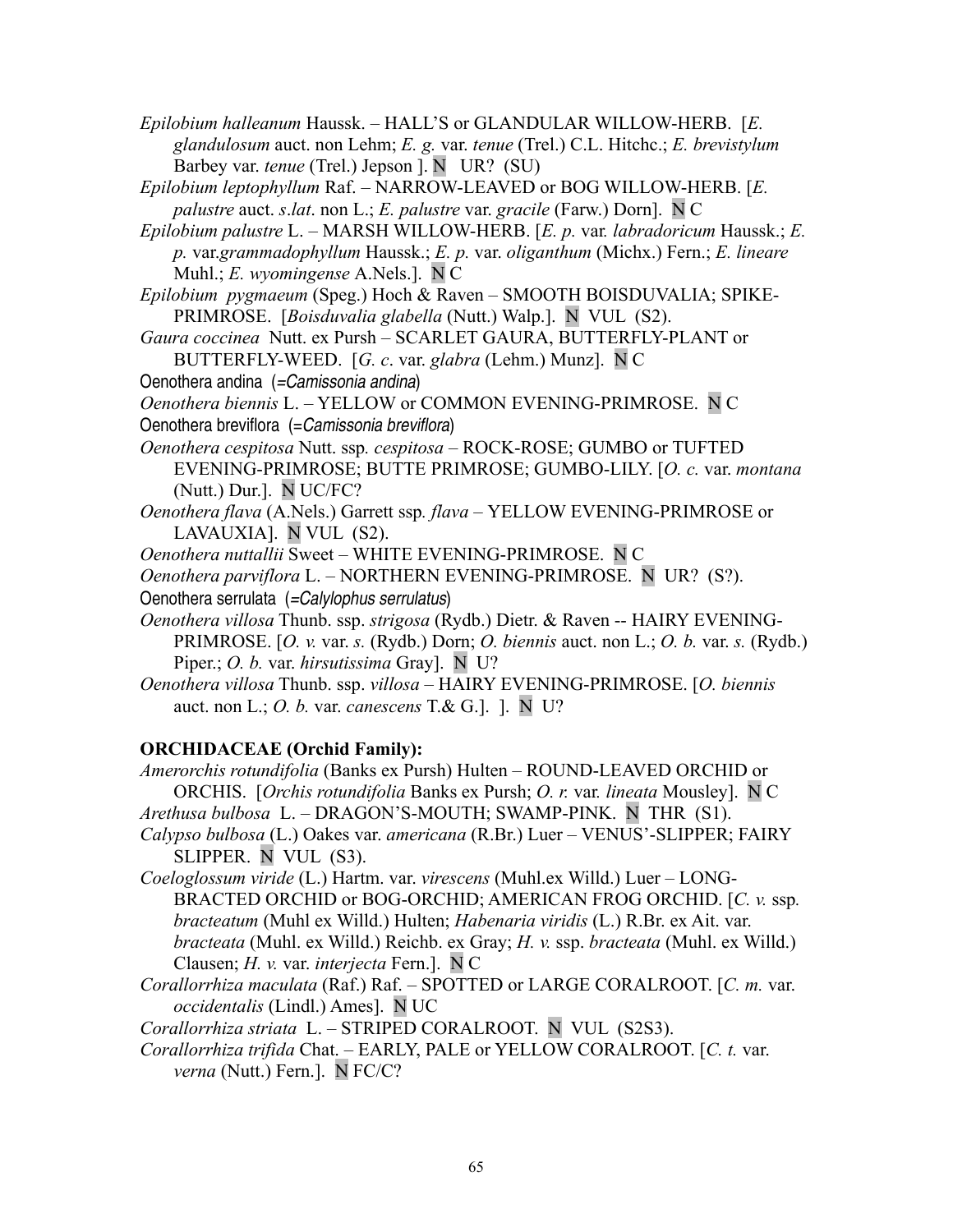- *Cypripedium acaule* Ait. STEMLESS or PINK LADY'S-SLIPPER; MOCCASIN-FLOWER. N C
- *Cypripedium arietinum* Ait.f. RAM'S-HEAD LADY'S-SLIPPER. N END (S1).
- *Cypripedium candidum* Muhl. ex Willd. SMALL WHITE LADY'S-SLIPPER. N END/ EXT? (SH).
- *Cypripedium montanum* Dougl. ex Lindl. MOUNTAIN LADY'S-SLIPPER. In R (S1) *Cypripedium parviflorum* Salisb. var. *makasin* (Farw.) Shev. – SMALL YELLOW
- LADY'S-SLIPPER; YELLOW MOCCASIN-FLOWER. [*C. parviflorum* s.str. auct. non Salisb.; *C.*. *calceolus* L. var*. parviflorum* auct. non (Salisb.) Fern.]. N C
- *Cypripedium parviflorum* Salisb. var*. pubescens* (Willd.) Knight LARGE YELLOW LADY'S-SLIPPER; YELLOW MOCCASIN-FLOWER. [*C. calceolus* L. var. *pubescens* (Willd.) Correll; *C. pubescens* Willd.]. N UC
- *Cypripedium passerinum* Richards. SPARROW'S-EGG, FRANKLIN'S, NORTHERN, or SMALL WHITE LADY'S-SLIPPER. N UC
- *Cypripedium reginae* Walt. SHOWY or QUEEN LADY'S-SLIPPER. NEND (S1).
- *Goodyera oblongifolia* Raf. GIANT or MENZIES RATTLESNAKE-PLANTAIN. [*G. decipiens* (Hooker) Hubb.; *G. menziesii* Lindl.]. NTHR (S2).
- *Goodyera repens* (L.) R. Br. ex Ait.f.DWARF LESSER RATTLESNAKE-PLANTAIN. [*G. r.* var. *ophioides* Fern.]. N C
- Habenaria dilatata (= Platanthera dilatata)
- Habenaria hyperborea (=Platanthera aquilonis)
- Habenaria obtusata (=Platanthera obtusata)
- Habenaria orbiculata (= Platanthera orbiculata)
- Habenaria viridis var. bracteata (=Coeloglossum viride var. virescens)
- *Liparis loeselii* (L.) Rich. BOG, LOESEL'S or YELLOW TWAYBLADE. N VUL (S1S2).
- *Listera borealis* Morong NORTHERN TWAYBLADE. [*L. convallarioides* auct. non (Sw.) Nutt. ex Ell.]. N THR (S1).
- *Listera cordata* (L.) R.Br. ex Ait. HEART-LEAVED TWAYBLADE. N VUL (S2).
- *Malaxis monophyllos* (L.) Sw. var. *brachypoda* (A. Gray) Morris & Eames WHITE ADDER'S-MOUTH. [*M. brachypoda* (Gray) Fern.*.*; *M. unifolia* auct. non Michx].
	- N VUL (S1S2).

*Malaxis paludosa* (L.) Sw. – BOG ADDER'S-MOUTH. N END (S1).

- Orchis rotundifolia (=Amerorchis rotundifolia)
- *Platanthera aquilonis* Shev.NORTHERN GREEN BOG-ORCHID; GREEN-FLOWERED BOG-ORCHID. [*P. hyperborea* auct. non (L.) Lindl.; *Habenaria hyperborea* auct. non (L.) R.Br. ex Ait.f.]. N C
- *Platanthera dilatata* (Pursh) Lindl. ex Beck var. *dilatata –* WHITE BOG-ORCHID; BOG-CANDLE. [*Habenaria dilatata* (Pursh) Hook.; *H. d*. var. *albiflora* (Cham.) Correll]. N VUL (S2).
- *Platanthera huronensis* (Nutt.) Lindl. -- LAKE HURON GREEN ORCHID or BOG-ORCHID; TALL WHITISH-GREEN BOG-ORCHID. [*P. hyperborea* auct. non (L.) Lindl.; *P. h.* var. *huronensis* (Nutt.) Luer; *Habenaria huronensis* (Nutt.) Spreng.; *H. hyperborea* auct. non (L.) R.Br. ex Ait.; *H. h.* var. *huronensis* (Nutt.) Farw.]. N VER?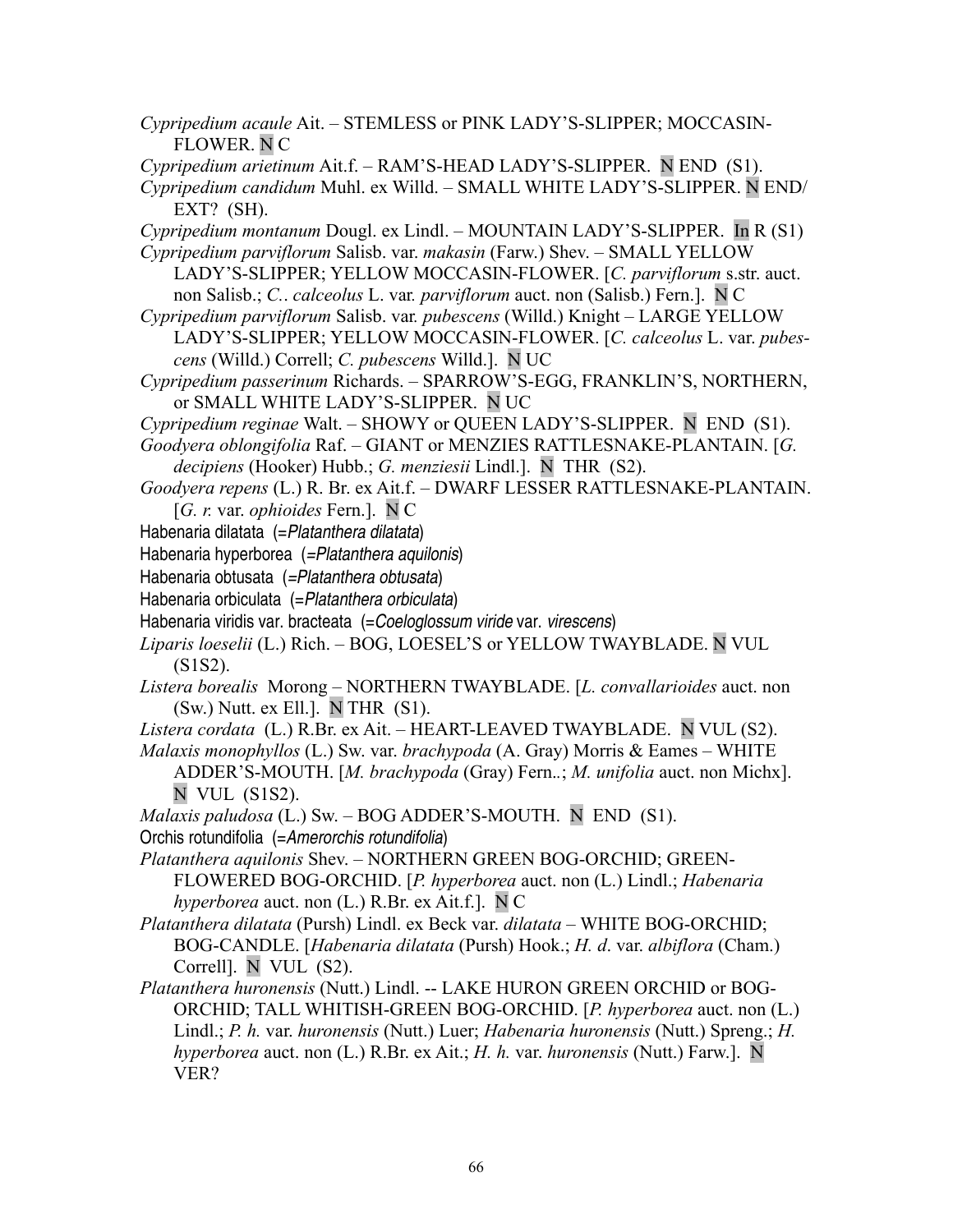*Platanthera X media* (Rydb.) Luer(=*P. dilatata* X *P. aquilonis*) – HYBRID BOG-ORCHID. [*Habenaria X media* (Rydb.) Niles]. N HYB

*Platanthera obtusata* (Banks ex Pursh) Lindl. – BLUNT-LEAVED or ONE-LEAVED ORCHID, BOG-ORCHID or REIN-ORCHID; SMALL NORTHERN BOG-ORCHID. [*Habenaria obtusata* (Banks ex Pursh) Richards.; *H. o*. var. *collectanea* Fern.]. N C

*Platanthera orbiculata* (Pursh) Lindl. – LARGE ROUND-LEAVED ORCHID or BOG-ORCHID. [*Habenaria orbiculata* (Pursh) Torr.]. N UC

*Spiranthes lacera* (Raf.) Raf. – NORTHERN SLENDER LADIES'-TRESSES. [*S. gracilis* auct. non (Bigel.) Beck]. N VUL (S2 or S2S3?).

*Spiranthes romanzoffiana* Cham. – HOODED LADIES'-TRESSES. N C

## **OROBANCHACEAE (Broomrape Family):**

*Orobanche fasciculata* Nutt. – CLUSTERED BROOMRAPE. N C *Orobanche ludoviciana* Nutt. ssp. *ludoviciana* – LOUISIANA BROOMRAPE. N FC? *Orobanche uniflora* L. – ONE-FLOWERED CANCER-ROOT or BROOMRAPE; SMALL BROOMRAPE. N END (S1).

## **OXALIDACEAE (Wood-sorrel Family):**

*Oxalis corniculata* L. – CREEPING WOOD-SORREL; CREEPING LADIES'-SORREL. [*O. repens* Thunb.]. In R/UC?

*Oxalis dillenii* Jacq. – GRAY-GREEN WOOD-SORREL. [*O. stricta* auct. non L.]. N UC/FC?

*Oxalis stricta* L. – YELLOW WOOD-SORREL. [*O. europaea* Jord.]. N UC/FC?

## **PAPAVERACEAE (Poppy Family):**

*Argemone polyanthemos* (Fedde) Ownbey – WHITE PRICKLY POPPY. [P*. interior* auct. non Sweet; *A. intermedia* var. *polyanthemos* Fedde; *P. platyceras* auct. non Link & Otto]. In R/ADV?

*Chelidonium majus* L. var. *majus* -- GREATER CELANDINE. In R/ADV? *Eschscholzia californica* Cham. ssp. *californica* -- CALIFORNIA-POPPY. In VER? *Papaver rhoeas* L. *–* CORN or FIELD POPPY. In R/ADV? *Papaver somniferum* L. *–* OPIUM or COMMON POPPY.In R?

## **PEDALIACEAE (incl. MARTYNIACEAE) (Sesame Family):**

*Proboscidea louisianica* (P.Mill.) Thell. ssp*. louisianica* – DEVIL'S-CLAW; UNI-CORN-PLANT; RAM'S-HORN. [*Martynia louisianica* P.Mill.]. In R/ADV?

## **PLANTAGINACEAE (Plantain Family):**

*Plantago elongata* Pursh ssp. *elongata –* LINEAR-LEAVED, SLENDER or PRAIRIE PLANTAIN. N UC.

*Plantago eriopoda* Torr. *–* SALINE or ALKALI PLANTAIN. [*P. tweedyi* auct. non Gray; *P. rugelii* auct. non Dcne.]. N C

*Plantago lanceolata* L. – ENGLISH, RIBGRASS or RIBWORT PLANTAIN. [*P. l.* var*. sphaerostachya* Mert.]. In R/ADV?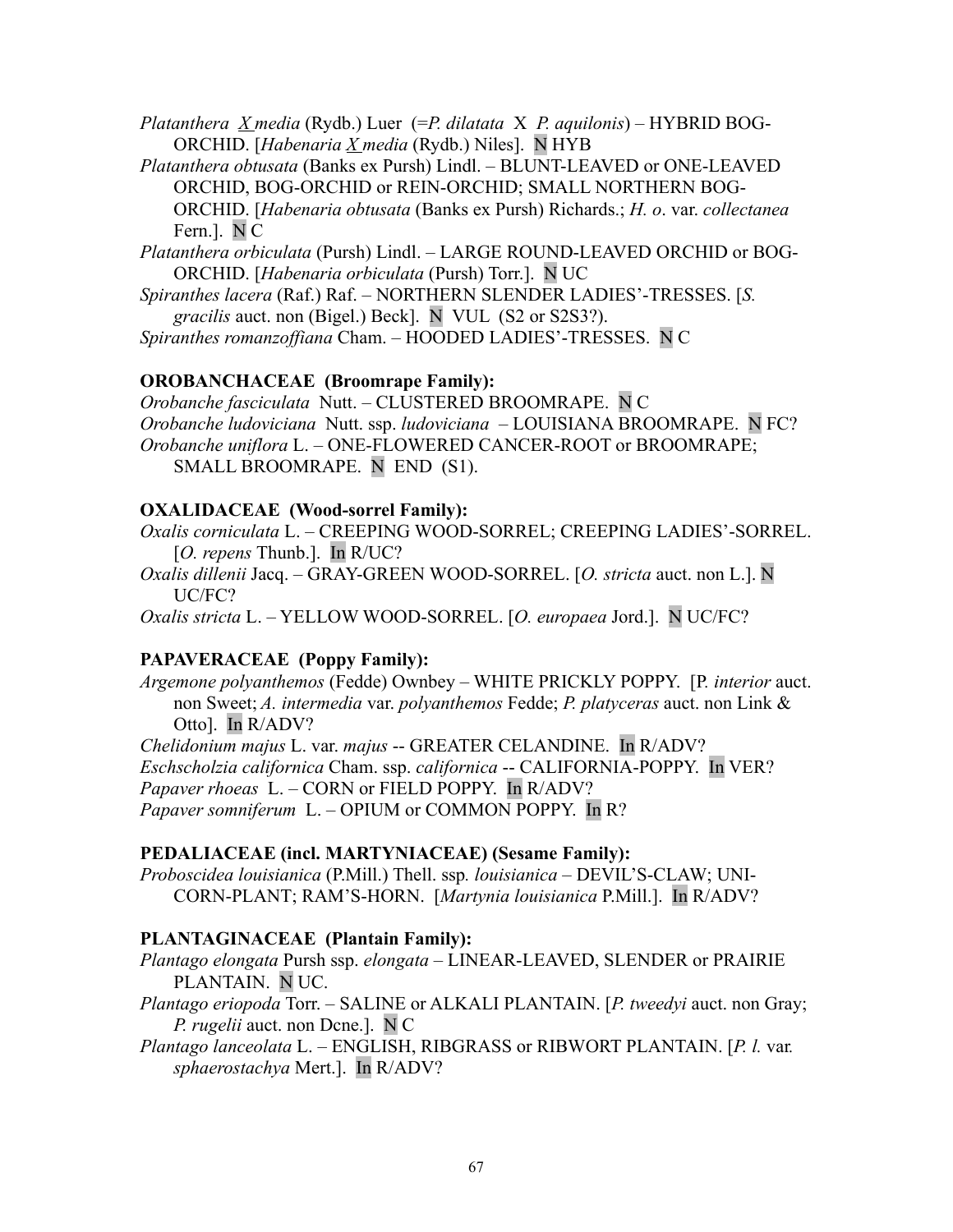*Plantago major* L. – COMMON PLANTAIN; WHITE-MAN'S-FOOT. [*P. m.* var. *pilgeri* Dom.; *P. m.* var. *asiatica* auct. non (L.) Dcne.]. In CC

*Plantago maritima* L. var. *juncoides* (Lam.) Gray – SEASIDE PLANTAIN; GOOSE-TONGUE. [*P. m.* ssp*. j.* (Lam.) Hulten; *P. juncoides* Lam.; *P. j*. var*. glauca* (Horn.) Fern.]. N END (S1).

*Plantago patagonica* Jacq. var*. patagonica –* WOOLLY or PURSH'S PLANTAIN; PATAGONIAN PLANTAIN or INDIAN-WHEAT. [*P. purshii* R.& S.]. N C

*Plantago patagonica* Jacq. var*. spinulosa* (Dcne.) Gray – SPINULOSE- or BRISTLE-BRACTED PLANTAIN. [*P. spinulosa* Dcne.; *P. purshii* R.& S. var. *spinulosa* (Dcne.) Shinners; *P. aristata* auct. non Michx.; *P. patagonica* var. *aristata* auct. non (Michx.) Gray ]. N THR (S?T2 or T?).

# **PLUMBAGINACEAE (Leadwort Family):**

*Armeria maritima* (P.Mill.) Willd. ssp*. interior* (Raup) Porsild – INLAND SEA-THRIFT; ATHABASCA THRIFT. [*A. m.* var. *i.* (Raup) Lawr.; *Statice i.* Raup]. N THR (S1S2)

*Limonium vulgare* P.Mill. – MARSH-ROSEMARY; MEDITERRANEAN SEA-LAVENDER. In R

## **POACEAE (=GRAMINEAE) (Grass Family):**

*Achnatherum hymenoides* (R.& S.) Barkw. – INDIAN RICE-GRASS. [*Oryzopsis hymenoides* ( $R \& S$ .) Rich. ex Pip.].  $N C$ 

*Achnatherum nelsonii* (Scribn.) Barkw. ssp. *nelsonii –* BIG COLUMBIA NEEDLE-GRASS; NELSON'S RICEGRASS. [*Stipa nelsonii* Scribn.; *S. columbiana* Macoun var. *n.* (Scribn.) St. John; *S. occidentalis* Thurb. ex S.Wats. var. *n.* (Scribn.) C.L. Hitchc.]. N UC.

*Achnatherum nelsonii* (Scribn.) Barkw. ssp. *dorei* (Barkw. & Maze) Barkw. – COLUM-BIA NEEDLE-GRASS. [*Stipa nelsonii* Scribn. ssp. *dorei* Barkw. & Maze; *S. columbiana* auct. non Macoun; *S. occidentalis* var. *minor* (Vasey) C.L. Hitchc.]. N UC.

*Achnatherum richardsonii* (Link) Barkw. – RICHARDSON'S NEEDLE-GRASS. [*Stipa richardsonii* Link]. N VUL (S2).

X Agroelymus hirtiflorus  $(= X Elyleymus hirtiflorus)$ 

X Agroelymus turneri  $(= X E$ lyleymus turneri)

X Agrohordeum macounii  $= X E$  *Nordeum macounii*)

Agropyron albicans (=Elymus albicans)

*Agropyron cristatum* (L.) Gaertn. *s*.*lat*. – CRESTED WHEATGRASS. [*A. c.* ssp. *pectinatum* (Bieb.) Tzv.; *A. c.* var*. desertorum* (Fisch.ex Link) Dorn; *A. pectiniforme* R.&

S.; *A. desertorum* (Fisch. ex Link) Schultes]. In C

Agropyron dasystachyum (=Elymus lanceolatus)

Agropyron elongatum (=Thinopyrum ponticum)

*Agropyron fragile* (Roth) Candar. ssp. *sibiricum* (Willd.) Meld. – SIBERIAN or

CRESTED WHEATGRASS. [*A. sibiricum* (Willd.) Beauv.; *A. cristatum* (L.) Gaertn. var. *fragile* (Roth) Dorn *p*.*p*.; *A. c*. ssp. *f*. (Roth) A.Love *p*.*p*.; *A. f.* var. *sibiricum*

(Willd.) Tzv.]. In VER?

Agropyron intermedium (= Thinopyrum intermedium)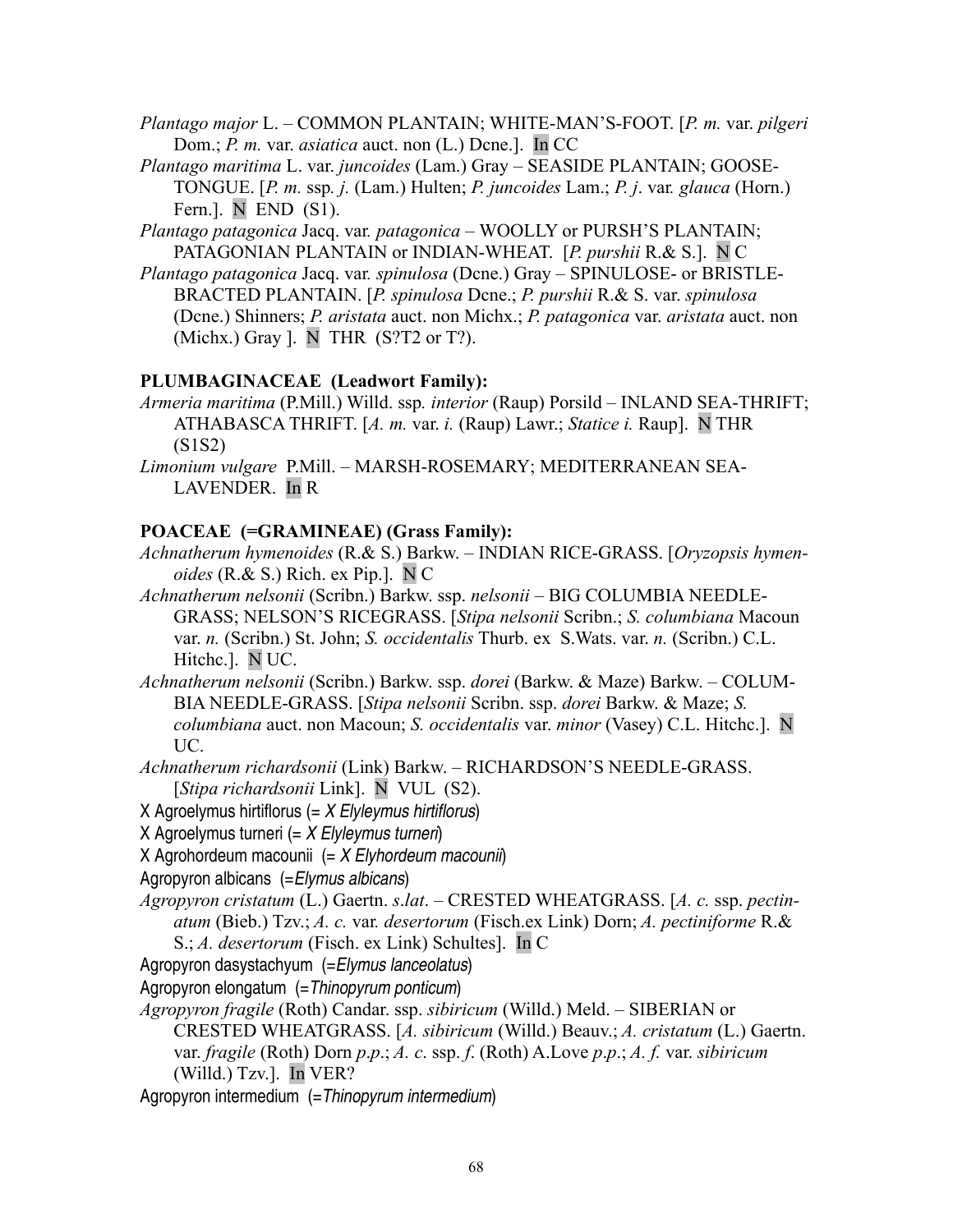Agropyron repens (=Elymus repens).

Agropyrum riparium (=Elymus lanceolatus var. riparius)

- Agropyron smithii (=Pascopyrum smithii)
- Agropyron spicatum (=Pseudoroegneria spicata)
- Agropyron subsecundum (=Elymus trachycaulus ssp. subsecundus)
- Agropyron trachycaulum (=Elymus trachycaulus ssp. trachycaulus)
- Agropyron triticeum (=Eremopyrum triticeum)
- Agropyron vulpinum (=Elymus vulpinus)
- *Agrostis exarata* Trin. SPIKE BENT or BENT-GRASS. [*A. e.* var*. minor* Hooker; *A. e.* ssp. *m.* (Hooker) C.L. Hitchc.]. N UC
- *Agrostis gigantea* Roth REDTOP; SPREADING BENT or BENT-GRASS. [*A. g.* var. *dispar* (Michx.) Phil.; *A. alba* auct. non L.; *A. a.* var. *major* Gaud.; *A. stolonifera* L. var. *major* (Gaud.) Farw.; *A. s.* ssp. *gigantea* (Roth) Schuebl. & Mart.]. In UC?
- *Agrostis mertensii* Trin. NORTHERN BENT or BENT-GRASS. [*A m*. ssp. *borealis* (Hartm.) Tzv; *A. borealis* Hartm.]. N THR (S1S2).
- *Agrostis scabra* Willd. *–* ROUGH HAIRGRASS, BENT or BENT-GRASS; TICKLE-GRASS. [*A. scabra* var. *geminata* (Trin.) Swallen; *A. hyemalis* auct. non (Walt.) BSP.; *A. h.* ? var. *tenuis* (Tuck.) Gl.; *A. h*. var. *geminata* (Trin.) A.S.Hitchc.]. N CC
- *Agrostis stolonifera* L. REDTOP; CREEPING BENT or BENT-GRASS. [*A. s.* var. *palustris* (Hudson) Farw.; *A. s.* var. *compacta* Hartm.; *A. palustris* Huds.; *A. alba* auct. non L.; *A. a.* var. *stolonifera* (L.) Sm.; A. *a.* var. *palustris* (Huds.) Pers.]. In C
- *Alopecurus aequalis* Sobol. var*. aequalis* SHORT-AWNED FOXTAIL; LITTLE MEADOW-FOXTAIL; WATER FOXTAIL. N CC
- *Alopecurus alpinus* Sm.– ALPINE or WESTERN FOXTAIL. [*A. a.* var. *glaucus* (Less.) Kryl.; *A. a.* ssp. *g.* (Less.) Hulten; *A. a.* var. *occidentalis* (Scribn. & Tweedy) Boivin; *A. occidentalis* Scribn. & Tweedy; *A. borealis* Trin.]. N END (S1).
- *Alopecurus arundinaceus* Poir. -- CREEPING MEADOW FOXTAIL. [*A. ventricosus* Pers. non (Gouan) Hudson]. In VER?
- *Alopecurus carolinianus* Walt.CAROLINA or TUFTED MEADOW-FOXTAIL. [*A. geniculatus* L. var. *caespitosus* Scribn.]. N END (S1).
- *Alopecurus geniculatus* L. var*. geniculatus* WATER or MARSH FOXTAIL. N UC.
- *Alopecurus X haussknechtianus* Asch. & Graeb. (= *A. aequalis* X *A. geniculatus*). HYB.
- *Alopecurus pratensis* L. -- FIELD MEADOW-FOXTAIL. In R
- *Andropogon gerardii* Vitman BIG BLUESTEM. N UC.
- *Andropogon hallii* Hack. SAND BLUESTEM. [*A. h.* var. *incanescens* Hack; *A. gerardii* Vitm. var. *i.* (Hack.) Boivin]. In R
- Andropogon scoparius (=Schizachyrium scoparium)
- *Anthoxanthum hirtum* (Schrank) Schout. & Veldk. ssp. *arcticum* (J.Presl) G.Tucker NORTHERN, HAIRY & VANILLA SWEET GRASS. [*Hierochloe hirta* (Schrank) Borbs ssp. *arctica* (J.Presl) Weim.; *H. odorata* auct. non (L.) Beauv.; *H. o*. ssp. *arctica* (J.Presl) Tzv.]. N C
- *Aristida purpurea* Nutt. var*. longiseta* (Steud.) Vasey *–* PURPLE or RED THREE-AWN. [*A. p.* var. *robusta* (Merr.) Piper; *A. longiseta* Steud.; *A. l*. var. *robusta* Merr.]. N  $END(S1)$
- *Avena fatua* L. WILD OATS. In C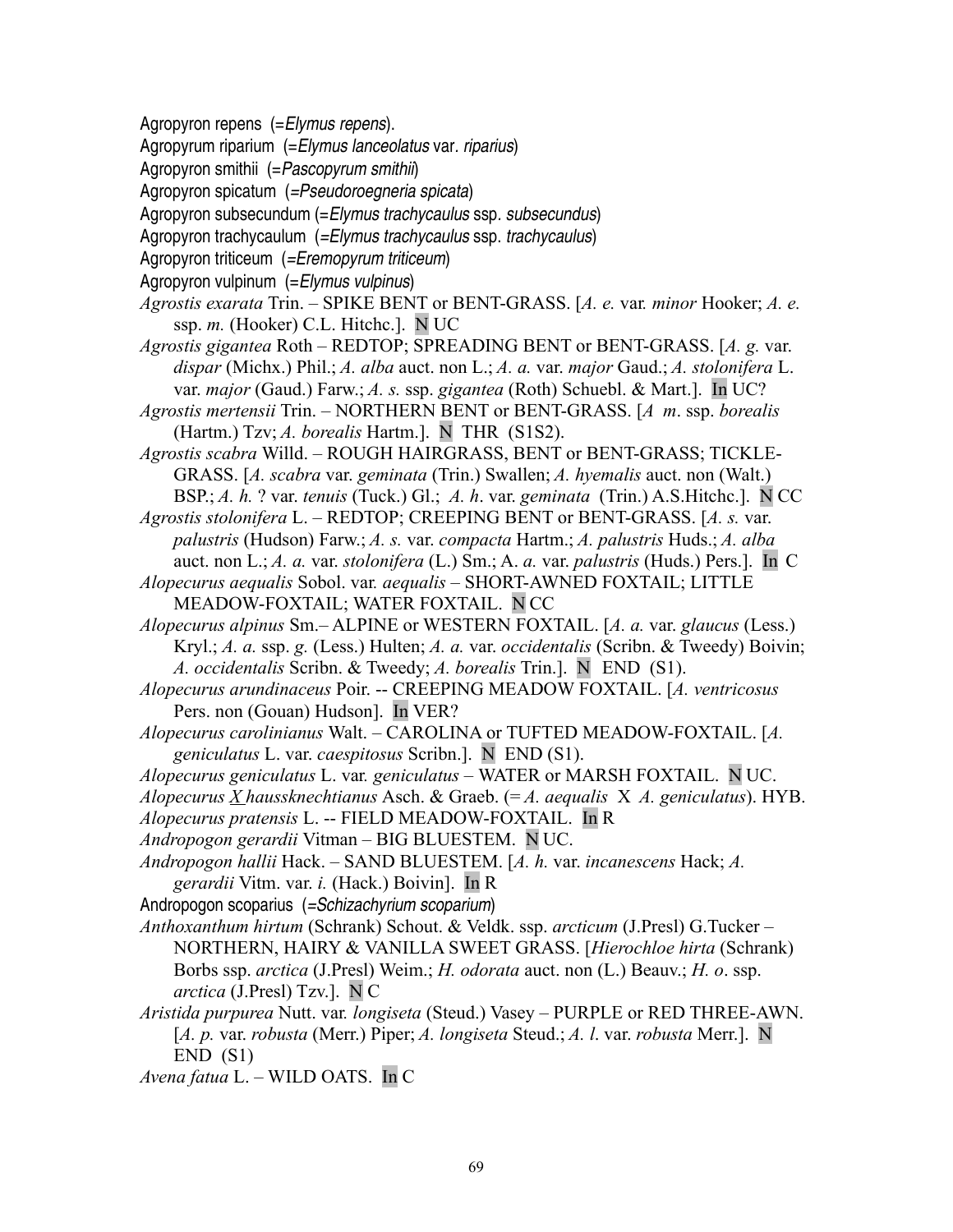- *Avena sativa* L. CULTIVATED OATS. [*A. fatua* L. var. *sativa* (L.) Hausk.; *A. sativa* var. *orientalis* (Schreb.) Alef.]. In UC
- *Avenula hookeri* (Scribn.) Holub.HOOKER'S OAT-GRASS; SPIKE-OAT. [*Helictotrichon hookeri* (Scribn.) Henr.; *Avena h.* Scribn.; *Avenochloa h.* (Scribn.) Holub.]. N C
- *Beckmannia syzigachne* (Steud.) Fern.AMERICAN SLOUGH GRASS. [*B. s.* var. *uniflora* (Scribn. ex Gray) Boivin; *B. s.* ssp. *baicalensis* (Kus.) Koy.& Kaw.; *B. eruciformis* auct. non (L.) Host; *B. e*. ssp. *syzigachne* (Steud.) Breit.; *B. e.* ssp. *baicalensis* (Kus.) Hulten]. N CC
- *Bouteloua curtipendula* (Michx.) Torr. var*. curtipendula* SIDE-OATS GRAMA. N VUL (S3).
- *Bouteloua gracilis* (Willd. ex Kunth) Lag. ex Griffiths BLUE GRAMA; EYELASH GRASS. [*B. hirsuta* auct. non Lag.]. N CC
- *Bromus biebersteinii* R.& S. MEADOW BROME-GRASS. In R
- *Bromus ciliatus* L. var. *ciliatus* FRINGED BROME. [*Bromus canadensis* Michx.]. N C *Bromus inermis* Leyss. *–* SMOOTH BROME. In CC
- *Bromus japonicus* Thunb. ex Murr.JAPANESE CHESS. In UC
- *Bromus latiglumis* (Shear) A.S.Hitchc. BROAD-GLUMED, EARLY-LEAVED or TALL BROME. [*B. altissimus* Pursh; *B. purgans* auct. non L.; *B. ciliatus* auct. non L.; *B. kalmii* auct. non Gray?]. N UC
- *Bromus marginatus* Nees ex Steud. MOUNTAIN or CALIFORNIA BROME. [*B. m.* var. *breviaristatus* (Buckl.) Beetle; *B. carinatus* H.& A. var. *marginatus* (Nees) Hitchc.; *B. breviaristatus* Buckl.; *B. sitchensis* var. *marginatus* (Nees ex Steud.) Boivin]. N UC.
- *Bromus porteri* (Coult.) Nash NODDING BROME. [*B. anomalus* auct. non Rupr. ex Fourn.]. NC
- *Bromus pubescens* Muhl. ex Willd. CANADA or HAIRY WOODLAND BROME. [*B. purgans* auct. non L.; *B. purgans* var. *laeviglumis* (Scribn. ex Shear) Swallen]. N VER?
- *Bromus pumpellianus* Scribn.NORTHERN AWNLESS BROME. [*B*. *inermis* Leyss. ssp*. pumpellianus* (Scribn.) Wagnon.]. N C
- *Bromus racemosus* L. BALD BROME. In R/ADV?
- *Bromus tectorum* L. var. *tectorum* DOWNY CHESS; CHEAT GRASS. In UC
- *Buchloe dactyloides* (Nutt.) Engelm. BUFFALO-GRASS. N END (S1).
- *Calamagrostis canadensis* (Michx.) Beauv. var*. canadensis* BLUEJOINT; CANADA BLUEJOINT; MARSH REED-GRASS. [*C. c*. var. *robusta* Vasey]. N CC
- *Calamagrostis canadensis* (Michx.) Beauv. var*. langsdorfii* (Link) Inman BLUE-JOINT; CANADA BLUEJOINT; MARSH REED-GRASS. [*C. c*. var. *scabra* (Presl.) A.S. Hitchc.; *C. langsdorfii* (Link) Trin.]. N UC
- *Calamagrostis canadensis* (Michx.) Beauv. var*. macouniana* (Vasey) Stebbins -- BLUEJOINT; CANADA BLUEJOINT; MARSH REED-GRASS. [*C. macouniana* (Vasey) Vasey]. N UC/FC?
- *Calamagrostis lapponica* (Wahl.) Hartm. LAPLAND REED-GRASS. [*C. l*. var. *nearctica* Pors.]. N VUL (S2S3).

*Calamagrostis montanensis* Scribn. ex Vasey – PLAINS REED-GRASS. N C

*Calamagrostis purpurascens* R.Br. var. *purpurascens –* PURPLE REED-GRASS. N UC.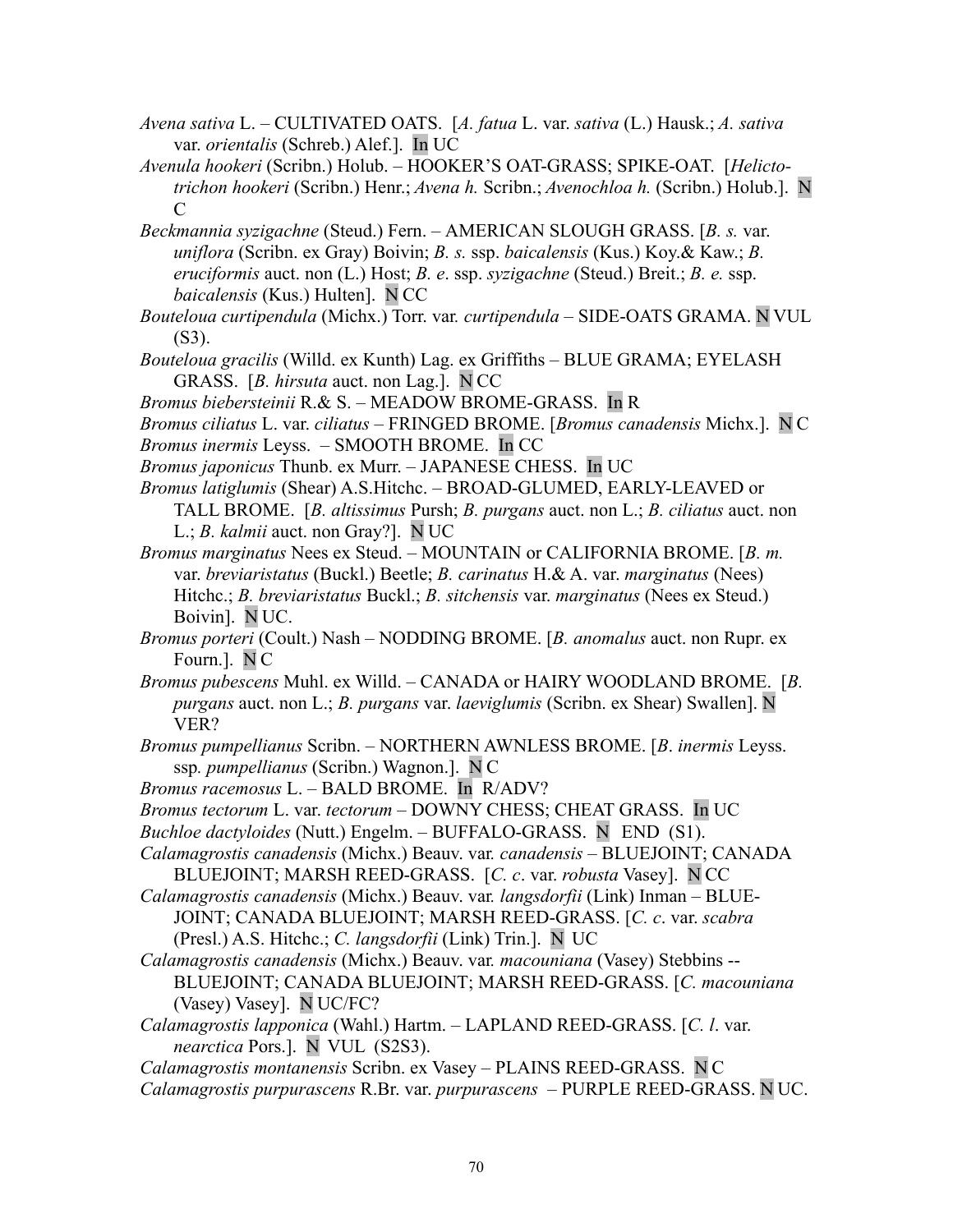- *Calamagrostis rubescens* Buckl. PINE-GRASS; PINE REED-GRASS. [*C. fasciculata* Kearn.]. NTHR (S2).
- *Calamagrostis stricta* (Timm) Koel. ssp*. stricta* NARROW REED-GRASS. [*C. neglecta* (Ehrh.) Gaertn., Mey. & Scherb.; *C. n*. var. *micrantha* (Kearn.) Stebb.]. N CC
- *Calamagrostis stricta* (Timm.) Koel. spp. *inexpansa* (Gray) C.W.Greene NORTHERN REED-GRASS. [*C. inexpansa* Gray; *C. i*. var. *brevior* (Vasey) Stebb.]. N CC
- *Calamovilfa longifolia* (Hooker) Scribn. SAND-GRASS. N CC
- *Catabrosa aquatica* (L.) Beauv. var*. aquatica* BROOK GRASS. N UC/FC
- *Cinna latifolia* (Trev. ex Goepp.) Griseb. SLENDER or DROOPING WOOD-GRASS; WOOD REED-GRASS. N C
- *Dactylis glomerata* L. ssp*. glomerata* ORCHARD GRASS. [*D. g.* var. *ciliata* Peterm.; *D. g*. var. *detonsa* Fries; *D. g.* var. *vivipara* Parl.]. In R/ADV?
- *Danthonia californica* Bol. CALIFORNIA WILD OAT-GRASS. [*D. c.* var. *americana* Scribn.]. N THR (S2).
- *Danthonia intermedia* Vasey TIMBER WILD OAT-GRASS. [*D. canadensis* Baum & Findl.; *D. californica* auct. non Bol.]. N C.
- *Danthonia parryi* Scribn. -- PARRY'S WILD OAT-GRASS. N END/EXT? (SU).
- *Danthonia spicata* (L.) Beauv. ex R.& S. POVERTY WILD OAT-GRASS. [*D. s*. var. *pinetorum* Piper]. N C.
- *Danthonia unispicata* (Thurb.) Munro ex Macoun ONE-SPIKE WILD OAT-GRASS. N THR (S2).
- *Deschampsia cespitosa* (L.) Beauv. ssp*. cespitosa –* TUFTED HAIR-GRASS. N CC
- *Deschampsia mackenzieana* Raup MACKENZIE HAIR-GRASS. [*D. cespitosa* (L.) Beauv. var. *mackenzieana* (Raup) Boivin]. N VUL (S2).
- *Dichanthelium acuminatum* (Sw.) Gould & Clark ssp. *fasciculatum* (Torr.) Freckm.& Lelong – HAIRY PANIC-GRASS; TAPERED ROSETTE-GRASS. [*D. a.* var*. f.* (Torr.) Freckm.; *D. a.* ssp. *implicatum* (Scribn.) Freckm.& Lelong; *D. a.* var*. i.* (Scribn.) Gould & Clark; *D. lanuginosum* (Ell.) Gould; *D. l.* var. *fasciculatum* (Torr.) Spell.; *Panicum implicatum* Scribn.; *P. acuminatum* Sw. var. *implicatum* (Scribn.) Reed; *P. a*. var. *fasciculatum* (Torr.) Lelong; *P. lanuginosum* Ell.; *P. l.* var. *fasciculatum* (Torr.) Fern.; *P. l.* var. *implicatum* (Scribn.) Fern.; *P. subvillosum* Ashe]. N VUL (S2).
- *Dichanthelium leibergii* (Vasey) Freckm. LEIBERG'S PANIC-GRASS, MILLET or ROSETTE-GRASS. [*Panicum leibergii* (Vasey) Scribn.; *P. l.* var. *baldwinii* Lepage].  $N$  END  $(S1)$ .
- *Dichanthelium perlongum* (Nash) Freckm. -- LONG-STALKED PANIC-GRASS or ROSETTE-GRASS. [*Panicum perlongum* Nash; *P. depauperata* Muhl. var. *perlongum* (Nash) Boivin; *P. linearifolium* auct. non Scribn. ex Nash; *Dichanthelium l.* auct. non (Scribn. ex Nash) Gould]. N END (S?).
- *Dichanthelium wilcoxianum* (Vasey) Freckm. WILCOX'S SAND-MILLET, WITCH-GRASS, or ROSSETTE-GRASS. [*D. oligosanthes* (Schultes) Gould var. *wilcoxianum* (Vasey) Gould & Clark; *Panicum w.* Vasey; *P. w*. var. *breitungii* Boivin]. N THR (S2).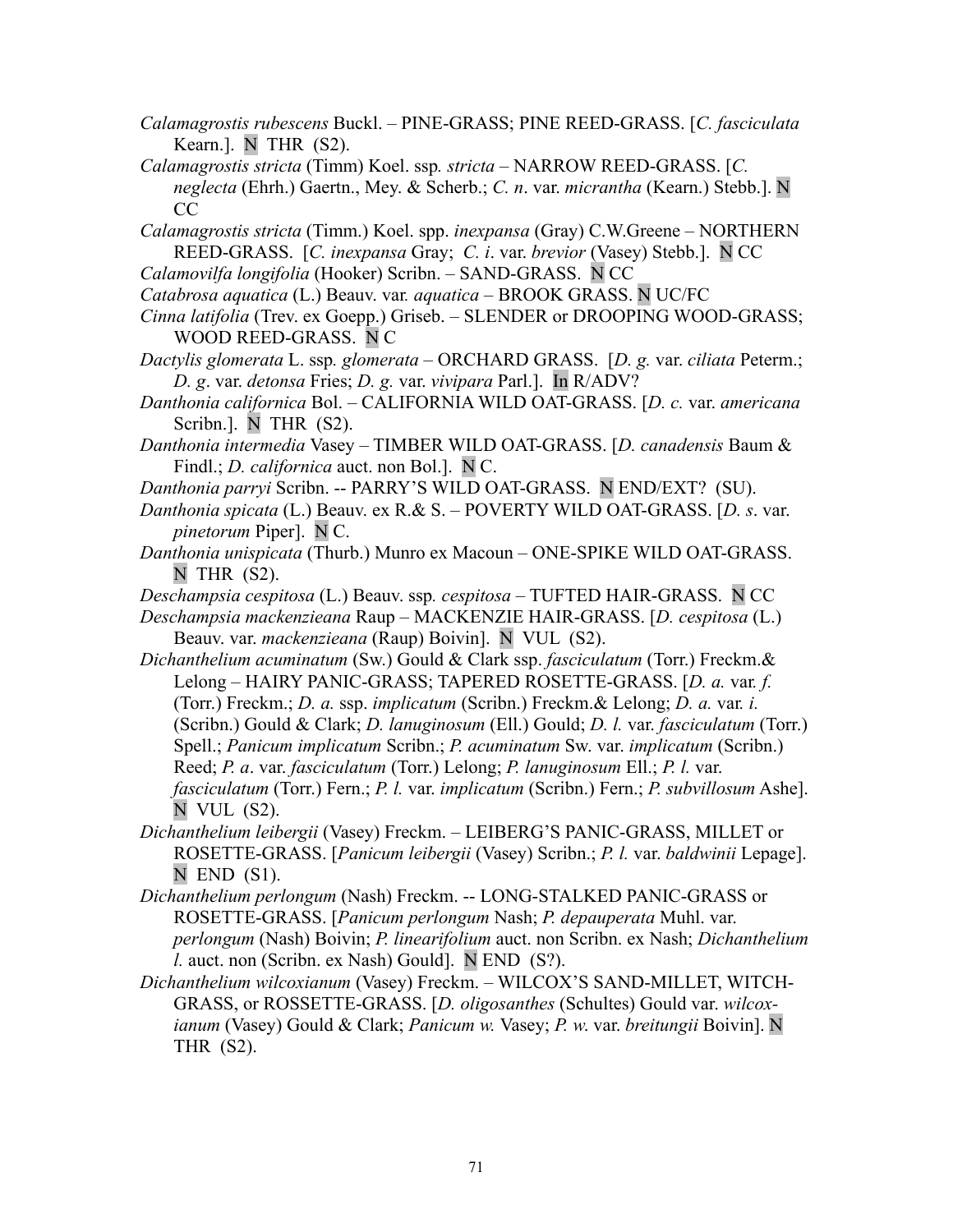*Dichanthelium xanthophysum* (Gray) Freckm. *–* YELLOW-GREEN PANIC-GRASSS; SLENDER ROSETTE-GRASS. [*Panicum xanthophysum* Gray; *P. leibergii* var. *baldwinii* Lepage]. N END (S?).

*Digitaria ischaemum* Schreb. – SMALL or SMOOTH CRAB-GRASS. In R

*Digitaria sanguinalis* (L.) Scop. – LARGE or HAIRY CRAB-GRASS. In R

*Distichlis spicata* (L.) Greene var*. stricta* (Torr.) Beetle – INLAND SALT GRASS. [*D. spicata* ssp*. stricta* (Torr.) Thorne; *D. stricta* (Torr.) Rydb.]. N C

```
Echinochloa crusgalli (L.) Beauv. -- BARNYARD GRASS. In C
```
- *Echinochloa muricata* (Beauv.) Fern. -- ROUGH BARNYARD GRASS. [*E. muricata* var. *microstachya* Wieg.; *E. pungens* (Poir.) Rydb.]. In UC/C?
- *X Elyhordeum macounii* (Vasey) Barkw. & Dewey (= *Elymus trachycaulus* X *Hordeum jubatum*) – MACOUN'S WILDRYE. [*X Agrohordeum m*a*counii* (Vasey) Lepage; *X A. m.* var. *valencianum* Bowden; *Elymus m.* Vasey; *X Elytesion m*. (Vasey) Barkw. & Dewey]. N HYB
- *X Elyhordeum montanense* (Scribn.) Bowden (= *Elymus virginicus* X *Hordeum jubatum*). [*X Elyhordeum montanense* (Scribn.) Bowden; *Hordeum m.* Scribn.; *H. pammelii* Scribn. & Ball; *X Elytesion montanense* (Scribn.) Barkw. & Dewey]. N HYB.
- *X Elyleymus hirtiflorus* (A.S. Hitchc.) Barkw. (= *Elymus trachycaulus* X *Leymus innovatus*). [*Elymus hirtiflorus* A.S.Hitchc; *X Agroelymus hirtiflorus* (A.S.Hitchc.) Bowden; *X Agroelymus ontariensis* Lepage]. N HYB.
- *X Elyleymus turneri* (Lepage) Barkw.& Dewey (= *Elymus lanceolatus* X *Leymus innovatus*). [*X Agroelymus turneri* Lepage]. N HYB.
- *Elymus albicans* (Scribn. & Sm.) A.Love AWNED NORTHERN or MONTANA WHEATGRASS. [*E. lanceolatus* ssp. *albicans* (Scribn.& Sm.) Barkw.& Dewey; *Agropyron albicans* Scribn.& Sm.; *A. a.* var*. griffithsii* (Scribn.& Sm. ex Piper) Beetle; *A. dasystachyum* (Hook.) Scribn. ssp. *albicans* (Scribn.& Sm.) Dewey]. N C

Elymus angustus (=Leymus angustus)

Elymus arenarius ssp. mollis (=Leymus mollis)

*Elymus canadensis* L. *–* CANADA, NODDING or GREAT PLAINS WILDRYE. N C Elymus cinereus (=Leymus cinereus)

- *Elymus curvatus* PiperAWNLESS or BEARDLESS VIRGINIA WILDRYE. [*E. submuticus (*Hooker) Smyth & Smyth; *E. virginicus* L. var. *submuticus* Hooker; *E. v.* var. *jenkinsii* Bowden]. N UC?
- *Elymus diversiglumis* Scribn. & BallTEXAS or VARIABLE-GLUMED WILDRYE. [*E. interruptus* auct. non Buckl.]. N THR (S2, as *E. interruptus*).
- *Elymus elymoides* (Raf.) Swez. ssp*. elymoides* COMMON SQUIRREL-TAIL; WESTERN BOTTLE-BRUSH GRASS. [*E. sitanion* Schultes; *Sitanion hystrix* (Nutt.) J.G. Sm.; *S. elymoides* Raf.]. N THR (S2).
- *Elymus glaucus* Buckl. ssp*. glaucus* SMOOTH, BLUE, or COMMON WESTERN WILDRYE. [*E. g*. var. *breviaristatus* Bur.-Davy]. N VUL (S2).
- Elymus innovatus (=Leymus innovatus)

Elymus junceus (=Psathyrostachys juncea)

*Elymus lanceolatus* (Scribn.& Sm.) Gould var. *lanceolatus –* NORTHERN or THICK-SPIKE WHEATGRASS. [*Agropyron dasystachyum* (Hooker) Scribn.& Sm.]. N CC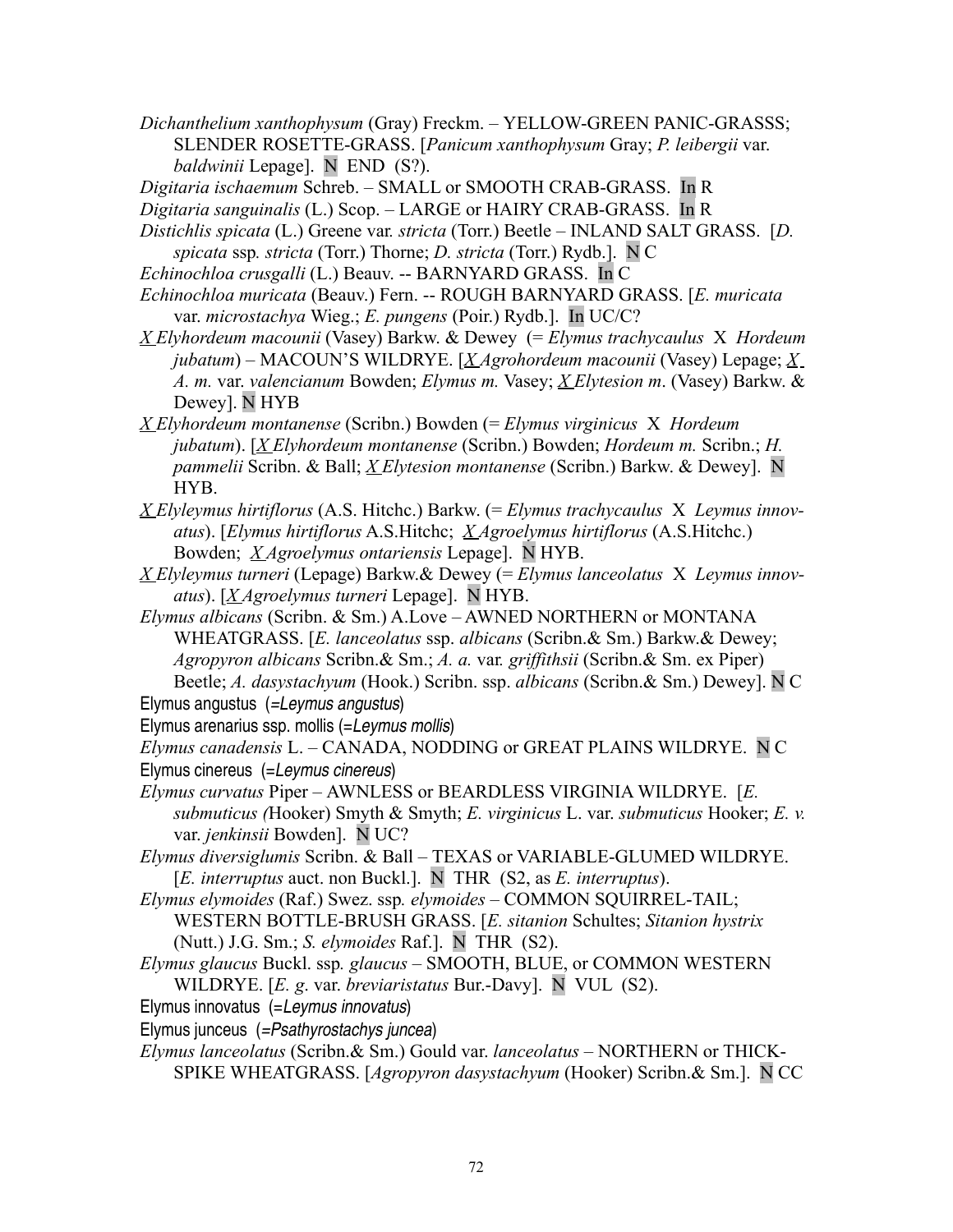- *Elymus lanceolatus* (Scribn.& Sm.) Gould var. *riparius* (Scribn. & Sm.) Dorn STREAMBANK WHEATGRASS. [*Agropyrum riparium* Scribn.& Sm.; *A. dasystachyum* (Hooker) Scribn.& Sm. var. *riparium* (Scribn.& Sm.) Bowden]. N C
- *Elymus lanceolatus* (Scribn.& Sm.) Gould ssp. *psammophilus* (Gillett & Senn) A.Love -- SAND-DUNE WHEATGRASS. [*Agropyron psammophilus* Gillett & Senn; *A. dasystachyum* (Hooker) Scribn.& Sm. var. *psammophilus* (Gillett & Senn) Voss; *A. d.* ssp. *p.* (Gillett  $\&$  Senn) Dewey]. N THR (S?T2).

Elymus macounii (=Elyhordeum macounii)

- *Elymus X maltei* Bowden (= *E. canadensis* X *E. virginicus*). [*E. m.* var. *churchii* Bowden]. N HYB
- Elymus mollis (=Leymus mollis)
- Elymus piperi (=Leymus cinereus)
- *Elymus X pseudorepens* (Scribn. & Sm.) Gould (= *E. trachycaulus* X *E. lanceolatus*) FALSE QUACK GRASS. [*E. vulpinus* Rydb.; .*Agropyron X pseudorepens* Scribn.& Sm.; *A. p.* var. *sennii* Boivin; *A. p.* var. *vulpinum* (Rydb.) Boivin; *A. vulpinum* (Rydb.) A.S. Hitchc.]. N HYB
- *Elymus repens* (L.) GouldQUACK or COUCH GRASS. [*Agropyron repens* (L.) Beauv.; *A. r.* var. *subulatum* (Schreb.) R.& S.; *Elytrigia repens* (L.) Desv. ex Jackson]. In CC
- *Elymus trachycaulus* (Link) Gould ssp*. trachycaulus* SLENDER or WESTERN WHEATGRASS. [*E. t.* ssp. *novae-angliae* (Scribn.) Tzv.; *Agropyron trachycaulum* (Link) Malte ex Lewis; *A. t.* var. *novae-angliae* (Scribn.) Fern.; *A. t.* var. *majus* (Vasey) Fern.; A. *pauciflorum* (Schwein.) A.S. Hitchc.; *A. p*. ssp. *majus* (Vasey) Meld.; *A. caninum* (L.) Beauv. ssp. *majus* (Vasey) C.L. Hitchc.]. N CC
- *Elymus trachycaulus* (Link) Gould ssp*. subsecundus* (Link) A.&D. Love AWNED or UNILATERAL WHEATGRASS. [*E. t.* var. *unilateralis* (Cass.) Beetle; *E. t.* ssp. *glaucus* (Pease & Moore) Cody; *Agropyron subsecundum* (Link) A.S. Hitchc.; *A. trachycaulum* (Link) Malte ex Lewis var. *unilaterale* (Cass.) Moore; *A. t.* var. *glaucum* (Pease & Moore) Malte; *A. caninum* (L.) Beauv. var. *unilaterale* (Cass.) C.L. Hitchc.]. N CC
- *Elymus virginicus* L. var*. virginicus* VIRGINIA WILDRYE. N C
- *Elymus virginicus* L*. jejunus* (Ram.) Bush -- VIRGINIA WILDRYE. N U?
- *Elymus wiegandii* Fern. WIEGAND'S or NORTHERN RIVERBANK WILDRYE. [*E. canadensis* L. var*. w.* (Fern.) Bowden; *E. c.* ssp. *w.* (Fern.) A.Love]. N FC
- *Eragrostis cilianensis* (All.) Vign. ex Janch. STINK-GRASS. [*E. megastachya* (Koel.) Link; *E. major* Host.]. In UC
- *Eragrostis hypnoides* (Lam.) BSP. SMOOTH CREEPING or TEAL LOVE-GRASS. N END (S1S2).

*Eragrostis minor* Host. *–* LITTLE LOVE-GRASS. [*E. poaeoides* Beauv. ex R.& S.]. In R

- *Eragrostis pectinacea* (Michx.) Nees. -- PURPLE LOVE-GRASS. [*E. caroliniana* auct. non (Spreng.) Scribn.]. N VER?
- *Eremopyrum triticeum* (Gaertn.) Nevski ANNUAL FALSE WHEAT-GRASS. [*Agropyron triticeum* Gaertn.; *A. prostratum* (L.f.) Beauv.]. In R/ADV?
- *Festuca altaica* Trin. var*. major* (Vasey) Gl. MOUNTAIN ROUGH FESCUE. [*F. campestris* Rydb.; *F. scabrella* T.& H. var. *major* Vasey]. N END (S?).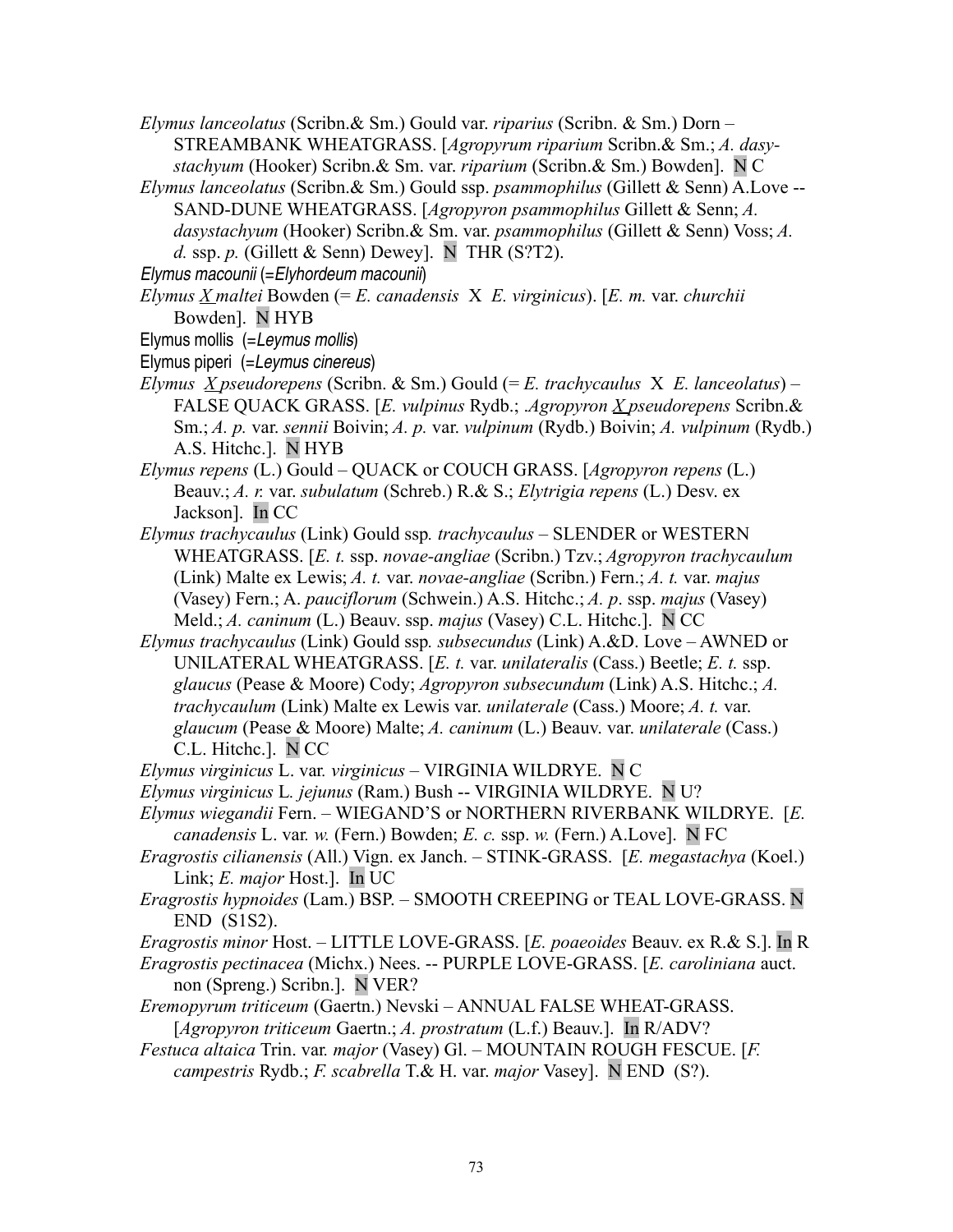*Festuca altaica* Trin. ssp. *hallii* (Vasey) V.L.Harms – PLAINS ROUGH FESCUE; HALL'S FESCUE. [*F. hallii* (Vasey) Piper; *F. scabrella* T.& H. ssp. *hallii* (Vasey) Weber]. N C

*Festuca brachyphylla* Schultes ssp*. brachyphylla –* SHORT-LEAF or ALPINE FESCUE. [*F. ovina* L. var. *brachyphylla* (Schultes) Piper ex A.S. Hitchc.; *F. o.* var. *brevifolia* (R.Br.) S.Wats.; *F. brevifolia* R.Br.]. N THR (S1S2).

Festuca elatior var. pratensis (=Schedonorus pratense)

*Festuca idahoensis* Elmer var. *idahoensis –* BLUEBUNCH or IDAHO FESCUE. [*F. occidentalis* Hooker var. *ingrata* (Hack. ex Beal) Boivin; *F. ovina* var*. ingrata* Hack. ex Beal]. N VUL (S2).

- Festuca octoflora ( =Vulpia octoflora)
- *Festuca ovina* L. SHEEP FESCUE. In VER?
- Festuca pratense (=Schedonorus pratense)
- *Festuca prolifera* (Piper) Fern. var. *lasiolepis* Fern. PROLIFEROUS RED FESCUE. [*F. rubra* L. ssp. *prolifera* Piper *p*.*p*.].N UR? (S1).

*Festuca rubra* L. ssp. *rubra* -- RED FESCUE. N (& In *p*.*p*.) UC

*Festuca rubra* L. ssp. *arctica* (Hackel) Govor. -- RICHARDSON'S or ARCTIC RED FESCUE. [*F. rubra* L. ssp. *richardsonii* (Hooker) Hulten; *F. r.* var. *arenaria* auct. non (Osbeck) Fries; *F. richardsonii* Hooker]. N UC.

*Festuca saximontana* Rydb. var*. saximontana –* ROCKY MOUNTAIN FESCUE. [*F. ovina* L. var. *saximontana* (Rydb.) Gl.; *F. o.* var. *rydbergii* St.-Yves]. N CC

- *Festuca trachyphylla* (Hack.) Kraj. -- HARD or SHEEP FESCUE. [*F. ovina* L. auct. non L.; *F. duriuscula* auct. non L.]. In R
- *Glyceria borealis* (Nash) Batch.NORTHERN or FLOATING MANNA-GRASS. N C

*Glyceria canadensis* (Michx.) Trin. *–* RATTLESNAKE MANNA-GRASS. N END (S1)

*Glyceria grandis* S.Wats. var. *grandis* – TALL or AMERICAN MANNA-GRASS. [*G. maxima* (Hartm.) Holmb. ssp. *grandis* (S.Wats.) Hulten; *G. m. var. americana* (Torr.) Boivin]. N CC

*Glyceria pulchella* (Nash) Schum. *–* GRACEFUL or MACKENZIE VALLEY MANNA-GRASS. N UC

*Glyceria striata* (Lam.) A.S. Hitchc. *–* FOWL MANNA-GRASS*.* [*G. striata* var. *stricta* (Scribn.) Fern.; *G. s.* ssp. *stricta* (Scribn.) Hulten]. N CC

Helictotrichon hookeri (=Avenula hookeri)

- *Hesperostipa comata* (Trin. & Rupr.) Barkw. ssp*. comata* NEEDLE-AND-THREAD; NEEDLE SPEARGRASS; NEEDLE-GRASS. [*Stipa comata* Trin. & Tweedy; *S. c*. ssp. *intonsa* Piper]. N CC
- *Hesperostipa comata* (Trin.& Rupr.) Barkw. ssp. *intermedia* (Scribn .& Tweedy) Barkw. *–* NEEDLE-AND-THREAD; NEEDLE-SPEARGRASS; TWEEDY'S NEEDLE-GRASS. [*Stipa c.* var. *intermedia* Scribn. & Tweedy; *S. c.* var*. falcata* Boivin *p*.*p*.; *S. tweedyi* Trin.]. N VER?
- *Hesperostipa curtiseta* (A.S. Hitchc.) Barkw.NEEDLE-GRASS; WESTERN or SHORT-AWNED PORCUPINE-GRASS; SHORT-AWNED SPEARGRASS. [*Stipa curtiseta* (A.S. Hitchc) Barkw.; *S. spartea* Trin. var. *curtiseta* A.S. Hitchc.; S. *comata* Trin .& Tweedy var. *falcata* Boivin *p*.*p*.]. N CC
- *Hesperostipa spartea* (Trin.) Barkw*.* PORCUPINE-GRASS. [*Stipa spartea* Trin.]. N UC.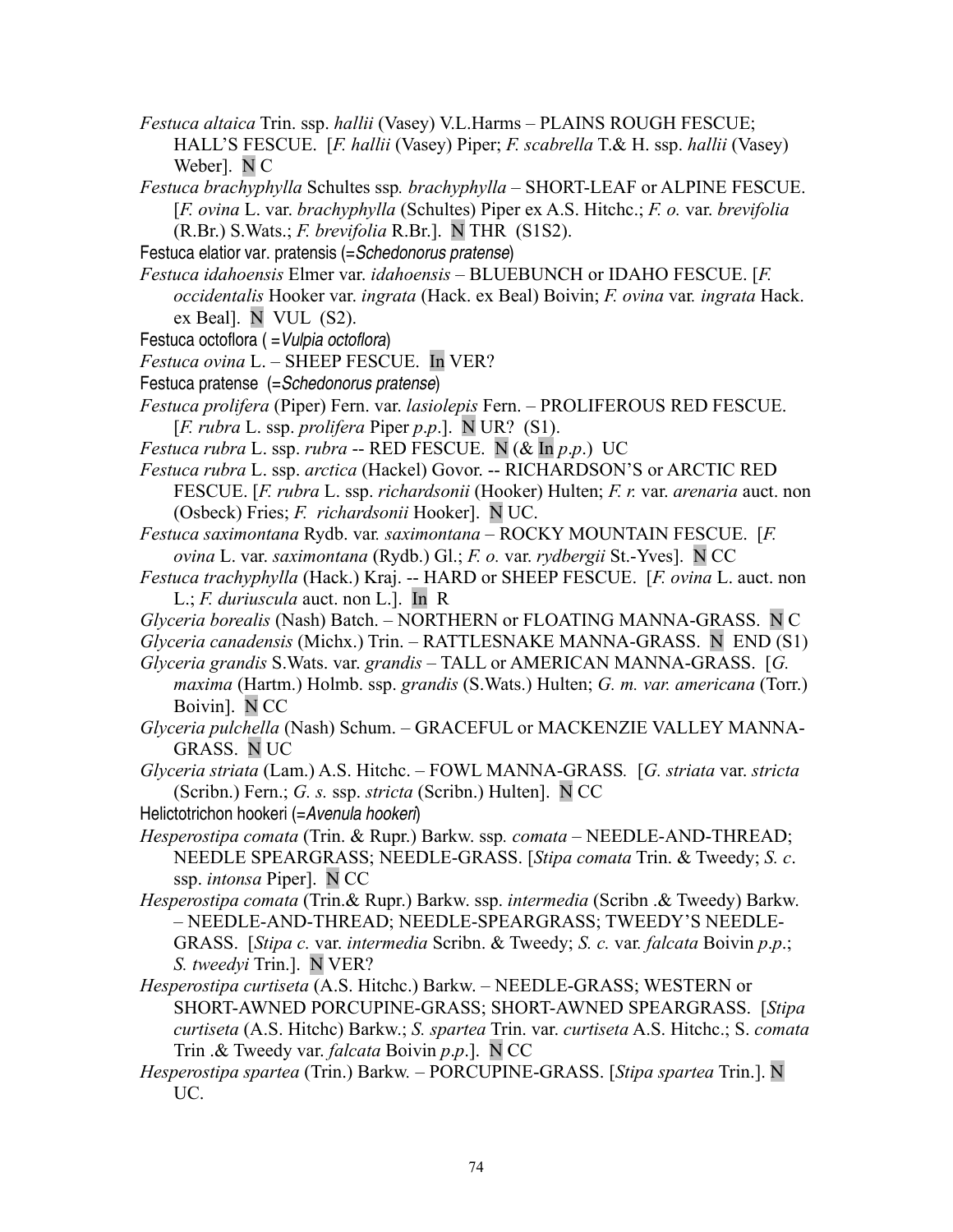Hierochloe hirta (=Anthoxanthum hirtum)

Hierochloe odorata ssp. arctica (=Anthoxanthum hirtum ssp. arctica).

*Hordeum brachyantherum* Nevski ssp. *brachyantherum –* MEADOW BARLEY. [*H. jubatum* L. ssp. *breviaristatum* Bowden; *H. j.* var. *boreale* (Scribn. & Sm.) Boivin].  $N$  END  $(S1)$ .

*Hordeum jubatum* L. ssp*. jubatum –* FOX-TAIL or WILD BARLEY. [*Critesion j.* (L.) Nevski]. N CC.

- *Hordeum jubatum* L. ssp*. intermedium* SHORT-AWNED WILD BARLEY. [*H. caespitosum* Scribn. ex Pam.) A.S. Hitchc.; *H. jubatum* L. var. *c.* (Scribn. ex Pam.) A.S. Hitchc.]. N UC.
- *Hordeum pusillum* Nutt. -- LITTLE BARLEY. N VER?
- *Hordeum vulgare* L. COMMON BARLEY. [*H. vulgare cv. distichon*; *H. distichon* L.]. In R/ADV?
- *Koeleria macrantha* (Ledeb.) SchultesJUNE-GRASS. [*K. cristata* auct. *p*.*p*. non Pers.; *K. gracilis* Pers.; *K. pyramidata* auct. *p*.*p*. non (Lam.) Beauv.]. N CC
- *Leersia oryzoides* (L.) Sw. RICE CUT-GRASS. N END (S?).

*Leptochloa fusca* (L.) Kunth ssp. *fascicularis* (Lam.) Snow -- BEARDED SPRANGLE-TOP. [*L. fascicularis* (Lam.) Gray; *L. acuminata* (Nash) Mohl.; *Diplachne fascicularis* (Lam.) Beauv.]. N END (S?).

*Leymus angustus* (Trin.) Pilger – ALTAI WILDRYE. [*Elymus angustus* Trin.]. In R

- *Leymus cinereus* (Scribn.& Merr.) A.Love GIANT WILDRYE. [*Elymus cinereus* Scribn. & Merr.; *E. piperi* Bowden]. N THR (S1S2).
- *Leymus innovatus* (Beal) Pilger HAIRY WILDRYE; DOWNY LYME-GRASS. [*Elymus innovatus* Beal; *E. i.* var. *glabratus* Bowden]. N CC
- *Leymus mollis* (Trin.) Hara var. *mollis* SEA LYME-GRASS; AMERICAN DUNE GRASS. [*L. arenarius* (L.) Hochst. ssp. *mollis* (Trin.) Tzv.; *Elymus mollis* Trin.; *E. arenarius* L. ssp. *mollis* (Trin.) Hulten; *E. a.* ssp. *villosissimus* auct. non (Scribn.) Hultén]. N VUL (S2).

*Lolium multiflorum* Lam. *–* ITALIAN RYE-GRASS. [*L. m.* ssp. *italicum* (A.Br.) Volk ex Schinz & Keller; *L. perenne* auct. non L.; *L. p.* ssp. *multiflorum* (Lam.) Husnot; *L. p.* var. *m.* (Lam.) Parnell; *L. p.* var. *aristatum* Willd.; *L. p.* ssp. *italicum* (A.Br.) Husnot]. In R/UC

- *Lolium perenne* L.PERENNIAL RYE-GRASS; COMMON DARNEL. [*L. p.* var. *cristatum* Pers.]. In UC
- *Lolium persicum* Boiss. & Hohen. PERSIAN DARNEL or RYE-GRASS. [*L. dorei* Boivin; *L. d.* var. *laeve* Boivin; *L. rigidum* auct. non Gaud.]. In C
- *Lolium temulentum* L. ssp.. *temulentum* POISON DARNEL. [*L. t.* var. *leptochaeton* A.Br.; *L. rigidum* auct. non Gaud.]. In R/ADV?

*Melica bulbosa* Geyer *–* ONION GRASS; BULBOUS MELIC-GRASS. N END (S1).

*Millium effusum* L. var. *cisatlanticum* Fern. *–* AMERICAN MILLET-GRASS. N END (S1).

*Muhlenbergia andina* (Nutt.) Hitchc. – FOXTAIL MUHLY. N END (S1).

*Muhlenbergia asperifolia* (Nees & Mey. ex Trin.) Parodi – SCRATCH-GRASS. N C

*Muhlenbergia cuspidata* (Torr. ex Hooker) Rydb. *–* PLAINS MUHLY. [*M. brevifolia* (Nutt.) M.E. Jones]. N C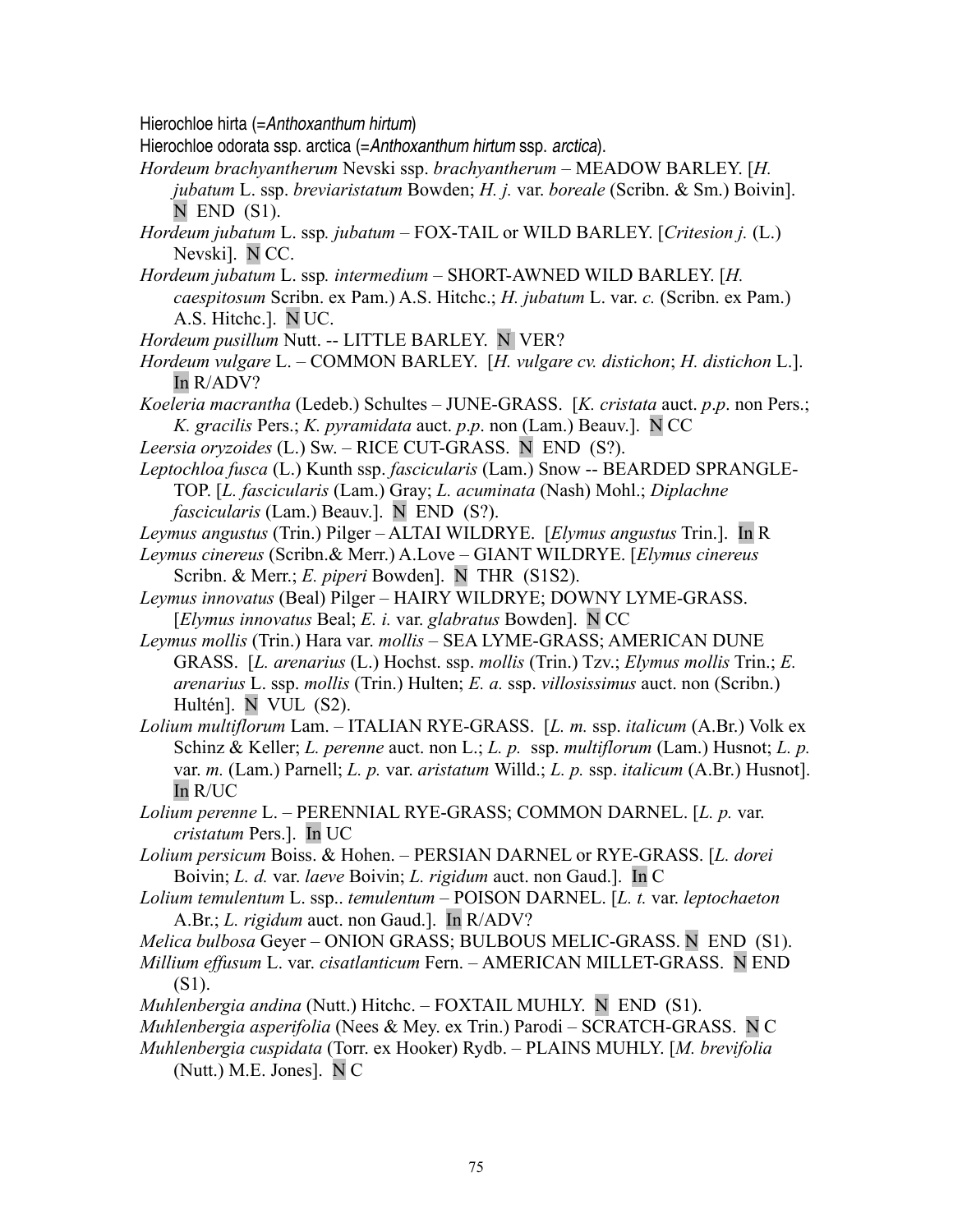- *Muhlenbergia glomerata* (Willd.) Trin.BOG MUHLY. [*M. g*. var*. cinnoides* (Link) Her.; *M. racemosa* auct. non (Michx.) BSP.; *M. r.* var. *cinnoides* (Link) Boivin]. N UC/FC?
- *Muhlenbergia mexicana* (L.) Trin. MEXICAN or WIRESTEM MUHLY; SATIN GRASS. [*M. sylvatica* auct. non Torr. ex Gray]. N END (S?).
- *Muhlenbergia racemosa* (Michx.) BSP.MARSH or GREEN MUHLY. N C
- *Muhlenbergia richardsonis* (Trin.) Rydb. MAT MUHLY. [*M. squarrosa* (Trin.) Rydb.]. N C
- *Munroa squarrosa* (Nutt.) Torr. FALSE BUFFALO-GRASS. N END (S1).
- *Nassella viridula* (Trin.) Barkw. GREEN NEEDLE-GRASS; GREEN TUSSOCK GRASS. [*Stipa viridula* Trin.]. N CC
- *Oryzopsis asperifolia* Michx.WHITE-GRAINED or ROUGH-LEAVED RICE-GRASS or MOUNTAIN-RICE. N CC
- Oryzopsis canadensis (=Piptatherum canadense)
- Oryzopsis hymenoides (=Achnatherum hymenoides)
- Oryzopsis micrantha ( =Piptatherum micranthum)
- Oryzopsis pungens (=Piptatherum pungens)
- *Panicum capillare* L.WITCH-GRASS; COMMON PANIC-GRASS. [*P. c.* var.
- *occidentale* Rydb.]. In UC/FC?
- Panicum depauperatum (=Dichanthelium depauperatum)
- Panicum lanuginosum (=Dichanthelium acuminatum)
- Panicum leibergii (=Dichanthelium leibergii)
- Panicum linearifolium (=Dichanthelium linearifolium)
- *Panicum miliaceum* L. BROOMCORN; PROSO or BROOMCORN MILLET. In UC
- Panicum perlongum (=Dichanthelium perlongum)
- Panicum subvillosum (=Dichanthelium acuminatum)
- *Panicum virgatum* L*.* var. *virgatum* SWITCH-GRASS; WAND PANIC-GRASS. N VUL (S2).
- Panicum wilcoxianum (=Dichanthelium wilcoxianum)
- Panicum xanthophysum (=Dichanthelium xanthophysum)
- *Pascopyrum smithii* (Rydb.) A. LoveWESTERN WHEATGRASS. [*Agropyron smithii* Rydb.; *A. s.* var. *molle* (Scribn. & Sm.) Jones; *Elymus smithii* (Rydb.) Gould; *Elytrigia smithii* (Rydb.) Nevski]. N CC
- *Phalaris arundinacea* L. REED CANARY-GRASS. [*P. a.* var. *picta* L.]. N C
- *Phalaris canariensis* L. COMMON CANARY-GRASS; BIRDSEED GRASS. In UC
- *Phleum alpinum* L. MOUNTAIN TIMOTHY.[*P. a.* var. *commutatum* (Gaud.) Griseb.;
- *P. commutatum* Gaud.; *P. c*. var*. americanum* (Fourn.) Hulten]. N VUL (S2).
- *Phleum pratense* L. ssp*. pratense* COMMON TIMOTHY. In C
- *Phragmites australis* (Cav.) Trin. & Steud. COMMON or GIANT REED-GRASS. [*P. communis* Trin.; *P. c.* var. *berlandieri* (Fourn.) Fern.]. N CC
- *Piptatherum canadense* (Poir.) Barkw. -- CANADIAN RICE-GRASS. [*Oryzopsis canadensis* (Poir.) Torr.]. N VUL (S2).
- *Piptatherum micranthum* (Trin. & Rupr.) Barkw. LITTLE-SEED RICE-GRASS. [*Oryzopsis micrantha* (Trin.& Rupr.) Thurb.]. N FC?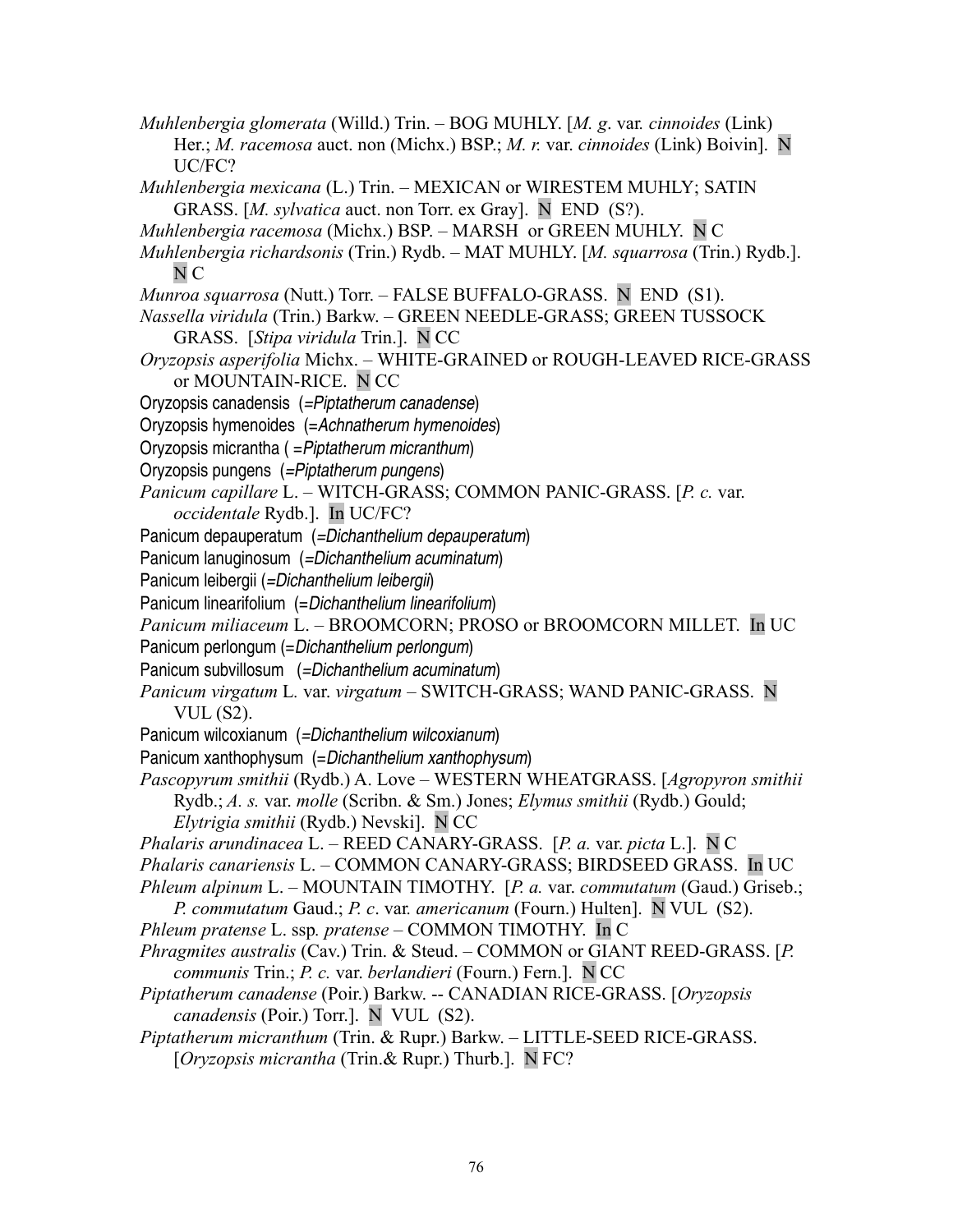- *Piptatherum pungens* (Torr. ex Spreng.) Barkw. NORTHERN or SLENDER RICE-GRASS. [*Oryzopsis pungens* (Torr. ex Spreng.) A.S. Hitchc.]. N CC
- *Poa alpina* L. ssp. *alpina* ALPINE BLUEGRASS. N END (S1).
- *Poa alpina* L. ssp. *vivipara* (L.) Arc. VIVIPAROUS ALPINE BLUEGRASS. [*P. vivipara* (L.) Willd.]. N VER?
- *Poa annua* L. ANNUAL BLUEGRASS. In CC
- *Poa arctica* R.Br. ssp. *arctica* -- ARCTIC BLUEGRASS. [*P. longipila* Nash; *P. a.* var. *vivipara* Hooker]. N END (S1).
- *Poa arctica* R.Br. ssp. *lanata* (Scribn. & Merr.) Sor.LANATE or ARCTIC BLUE-GRASS. [*P. a.* var. *lanata* (Scribn. & Merr.) Boivin; *P. lanata* Scribn. & Merr.]. N END/EXT? (S1).
- *Poa arida* Vasey PLAINS or PRAIRIE BLUEGRASS. [*P. glaucifolia* Scribn. & Will.; *P. stenantha* auct. non Trin.]. N UC.
- *Poa compressa* L. CANADA BLUEGRASS; WIRE-GRASS. In UC?.
- *Poa cusickii* Vasey ssp. *pallida* Soreng EARLY BLUEGRASS. [*P. c.* var. *epilis* auct. non (Scribn.) C.L. Hitchc.; *P. stenantha* auct. non Trin.]. N C
- *Poa fendleriana* (Steud.) VaseyMUTTON-GRASS; MUTTON BLUEGRASS. [*P. albescens* auct. non A.S. Hitchc.; *P. stenantha* auct. non Trin.]. N UR? (S?).
- *Poa glauca* Vahl. ssp. *glauca* GLAUCOUS BLUE-GRASS. N C
- *Poa glauca* Vahl. ssp. *rupicola* (Nash ex Rydb.) Weber TIMBERLINE GLAU-COUS BLUEGRASS. [*P. g.* var. *rupicola* (Nash ex Rydb.) Boivin; *P. rupicola* Nash ex Rydb.]. N VER?
- *Poa interior* Rydb. INLAND BLUEGRASS. [P. *nemoralis* L. ssp. *interior* (Rydb.) Weber; *P. n*. var. *i.* (Rydb.) Butt. & Abbe; *Poa palustris* auct. non L.]. N C
- *Poa X nematophylla* Rydb. [*P. cusickii* X *P. fendleriana*] . [*P. cusickii* ssp. *pubens* Keck; *P. longiligula* var. *wyomingensis* Williams]. N HYB.
- *Poa nemoralis* L. WOODLAND BLUEGRASS. In R/UC?
- *Poa palustris* L. FOWL BLUEGRASS. N & In CC
- *Poa pratensis* L. ssp. *pratensis* KENTUCKY or MEADOW BLUEGRASS. [*P. p.* var. *humilus* (Ehrh.) Griseb.; *P. p*. var. *arenaria* J.& W.]. In CC
- *Poa pratensis* ssp*. agassizensis* (Boivin & D.Löve) Taylor & MacBr. -- MEADOW BLUEGRASS. [*P. agassizensis* Boivin & D. Löve]. N U?
- *Poa pratensis* L. ssp. *alpigena* (Fries ex Blytt) Hiit ALPINE MEADOW BLUE-GRASS. [*P. p.* var. *alpigena* Fries ex Blytt; *P. alpigena* (Fries ex Blytt) Lindm.f.; *P. pratensis* var. *colpodea* (Fries ex Blytt) Soreng]. N U?
- *Poa pratensis* ssp. *angustifolia* (L.) Lej. -- KENTUCKY or MEADOW BLUEGRASS. [*P. p.* var. *angustifolia* (L.) Gaudin; *P. angustifolia* L.]. In VER?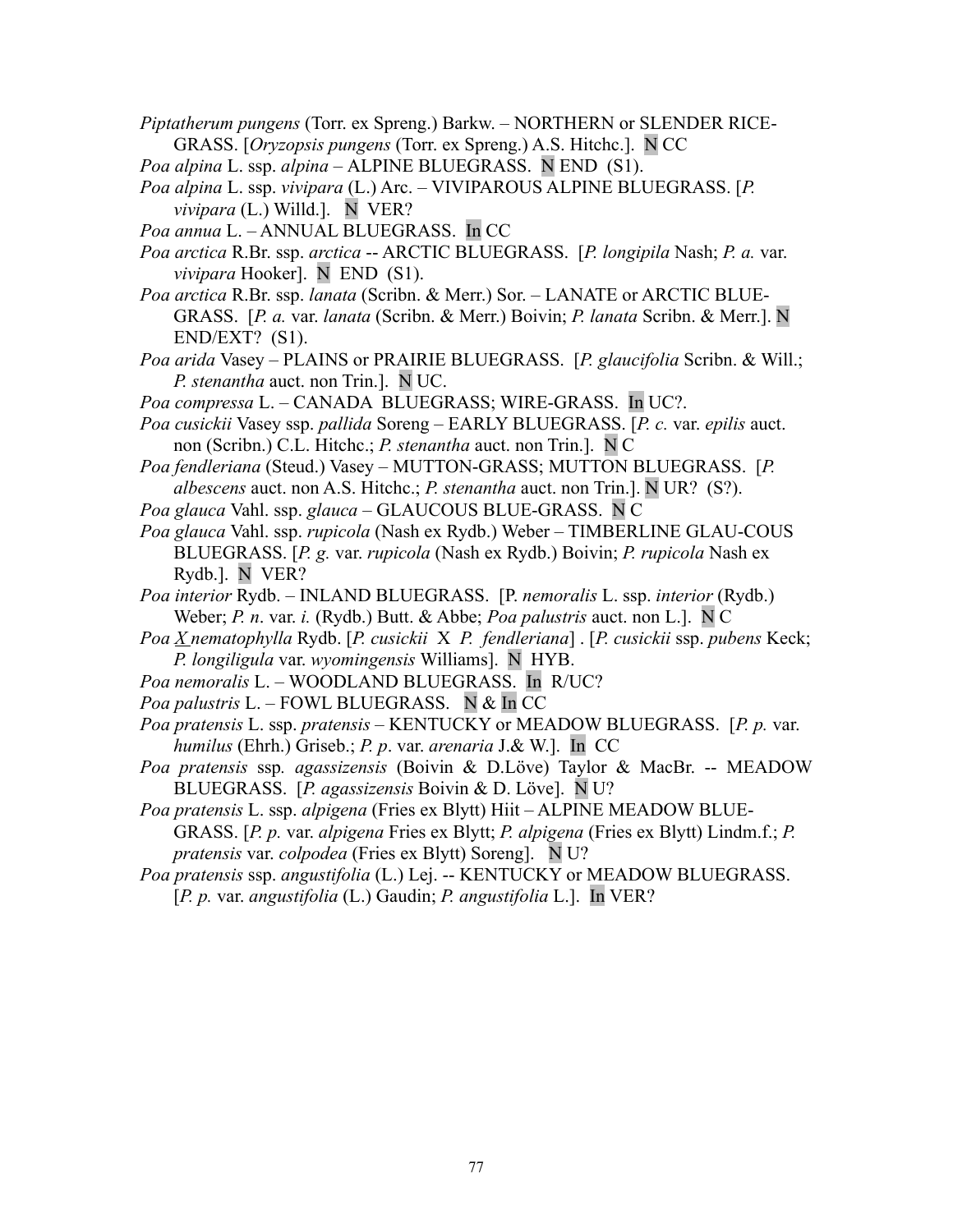*Poa secunda* Presl ssp. *secunda* – CURLY, CANBY'S, or SANDBERG'S BLUEGRASS. [*P. sandbergii* Vasey; *P. canbyi* (Scribn.) Howell; *P. stenantha* Trin. var. *sandbergii* (Vasey) Boivin].N C

*Poa secunda* ssp. *juncifolia* (Scribn.) Soreng. – ALKALI, BIG, or NEVADA BLUE-GRASS. [*P. juncifolia* Scribn.; *P. j.* var. *nevadensis* Vasey ex Scribn.; *P. j.* var. *ampla* (Merr.) Dorn; *P. ampla* Merr.; *P. nevadensis* Vasey ex Scribn.; *P. n.* var. *juncifolia* (Scribn.) Beetle]. N C

*Poa trivialis* L. – ROUGH-STALKED BLUEGRASS; BIRD-GRASS. In R?

*Poa wheeleri* Vasey -- WHEELER'S or HOOKER'S BLUE-GRASS. [*P. nervosa*

(Hooker) Vasey var. *wheeleri* (Vasey) C.L. Hitchc.; *Poa curta* Rydb.]. N UR? (S?). *Polypogon monspeliensis* (L.) Desf. – RABBITFOOT GRASS. In UC?

*Psathyrostachys juncea* (Fisch.) Nevski – RUSSIAN WILDRYE. [*Elymus junceus* Fisch.]. In C

*Pseudoroegneria spicata* (Pursh) A.Love ssp. *spicata –* BLUEBUNCH WHEAT-GRASS. [*Agropyron spicatum* Pursh; *A. s.* var. *inerme* auct. non (Scribn.& Sm.) Heller; *Elymus spicatus* (Pursh) Gould; *Elytrigia s.* (Pursh) Dewey]. N UC.

*Puccinellia distans* (Jacq.) Parl. ssp. *distans –* SPREADING or LAX ALKALI-GRASS. N C.

*Puccinellia hauptiana* (Trin. ex Krecz.) Kit. *–* HAUPT'S ALKALI-GRASS. [*P. distans* (Jacq.) Parl. ssp*. hauptiana* (Trin. ex Krecz.) Hughes]. N THR (S2).

*Puccinellia interior* Sorensen -- INLAND ALKALI GRASS. N VER?

*Puccinellia lemmonii* (Vasey) Scribn. – LEMMON'S ALKALI-GRASS. N END/EXT? (S1?).

*Puccinellia nuttalliana* (Schultes) A.S. Hitchc. *–* NUTTALL'S ALKALI-GRASS. N CC

*Schedonnardus paniculatus* (Nutt.) Trel. *–* PRAIRIE TUMBLE-GRASS. N VUL (S2S3).

*Schedonorus pratense* (Huds.) P.Beauv. – MEADOW or TALL FESCUE or RYE-GRASS. [*Festuca pratense* Huds.; *F. elatior* L. var. *pratensis* (Huds.) Gray; *F. e.* ssp*. p.* (Huds.) Hackel; *Lolium pratense* (Huds.) Darbyshire]. In R/UC

*Schizachne purpurascens* (Torr.) Swall. *–* FALSE MELIC GRASS; PURPLE OAT-GRASS. N CC

*Schizachyrium scoparium* (Michx.) Nash ssp. *scoparium –* LITTLE or SMALL BLUE-STEM. [*Andropogon scoparius* Michx.; *A. s.* var. *frequens* Hubb.; *A. s.* var. *septentrionalis* Fern.& Grisc.; *A. s.* var. *neomexicanus* (Nash) A.S. Hitchc.]. N C

*Scolochloa festucacea* (Willd.) Link *–* SPANGLETOP. N UC/FC?.

*Secale cereale* L. *–* RYE. In UC?

*Setaria pumila* (Poir*.*) R.& S. ssp. *pumila* -- YELLOW FOXTAIL or BRISTLE-GRASS; PEARL MILLET; PIGEON-GRASS. [*S. glauca* auct. non (L.) Beauv.; *S. g.* var. *pumila* (Poir.) Podp.; *S. lutescens* auct. non (Wieg.) Hubb.; *Pennisetum glaucum* auct. non (L.) R.Br.]. In UC

*Setaria viridis* (L.) Beauv. var. *viridis –* GREEN FOXTAIL or BRISTLE-GRASS; PIGEON-GRASS.; WILD MILLET. [*S. v.* var. *breviseta* (Doell) A.S. Hitchc.]. In C Sitanion hystrix (=Elymus elymoides)

*Sorghastrum nutans* (L.) Nash – YELLOW INDIAN GRASS. N END (S1).

*Spartina gracilis* Trin. *–* ALKALI CORD-GRASS. N C

*Spartina pectinata* Bosc ex Link – PRAIRIE CORD-GRASS; SLOUGH-GRASS. N UC.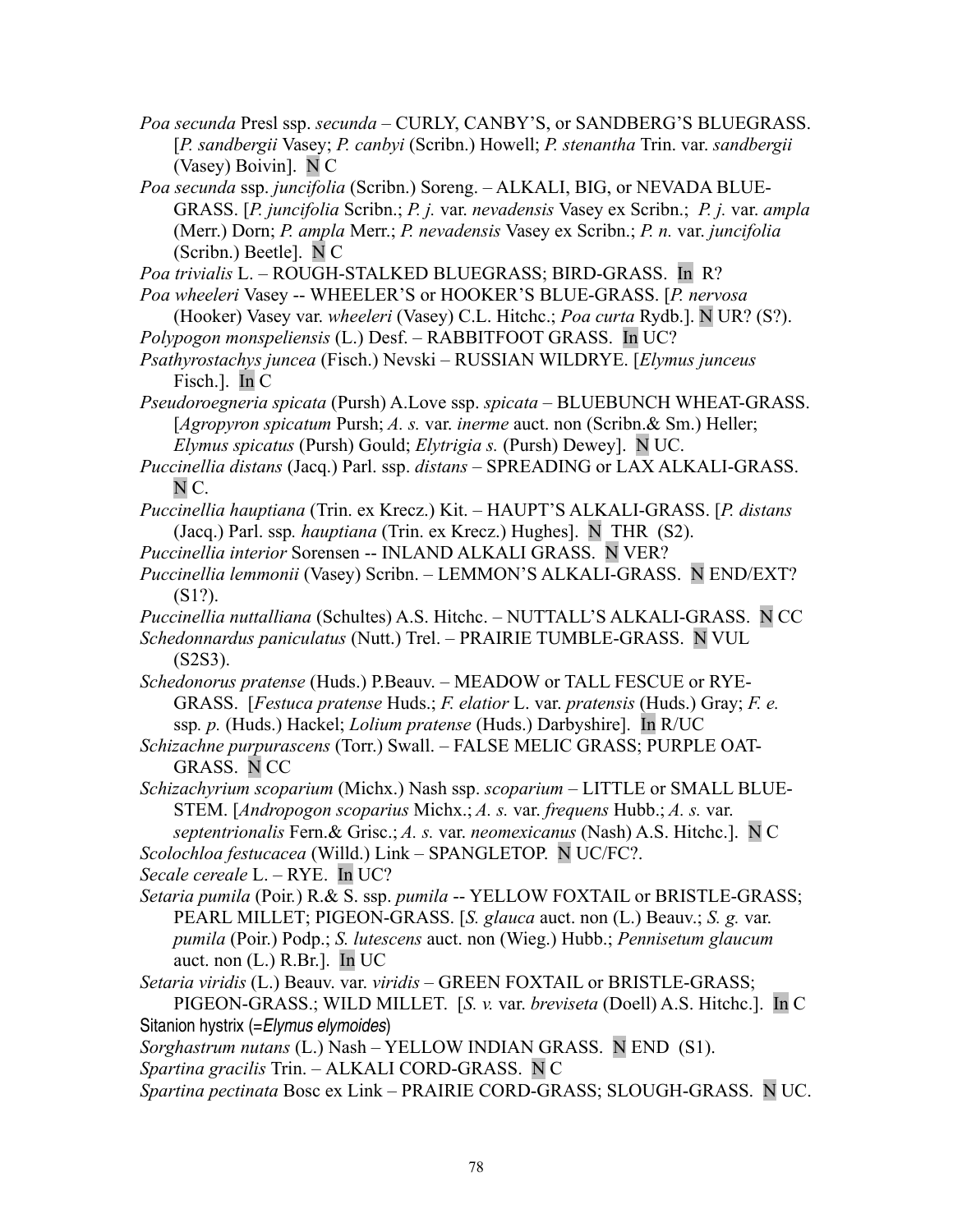- *Sphenopholis intermedia* (Rydb.) Rydb. SLENDER WEDGE-GRASS or WEDGE-
	- SCALE. [*S. obtusata* (Michx.) Scribn. var. *major* (Torr.) Erdm.; *S. pallens* auct. non (Bieh.) Scribn.]. N C?
- *Sphenopholis obtusata* (Michx.) Scribn. PRAIRIE WEDGE-GRASS or WEDGE-SCALE. N C?
- *Sporobolus compositus* (Poir.) Merr. ROUGH DROPSEED. [*S. asper* (Beauv.) Kunth]. N EXT? (S?).
- *Sporobolus cryptandrus* (Torr.) Gray SAND DROPSEED. N C
- *Sporobolus heterolepis* (Gray) Gray PRAIRIE or NORTHERN DROPSEED. N VUL (S1).
- *Sporobolus neglectus* Nash SMALL or ANNUAL DROPSEED; POVERTY GRASS.  $N$  END  $(S1)$ .
- Stipa columbiana (= Achnatherum nelsonii)
- Stipa comata (=Hesperostipa comata)
- Stipa curtiseta (= Hesperostipa curtiseta)
- Stipa nelsonii (=Achnatherum nelsonii)
- Stipa richardsonii (=Achnatherum richardsonii)
- Stipa spartea (=Hesperostipa spartea)
- Stipa viridula (=Nassella viridula)
- *Thinopyrum intermedium* (Host) Barkw. & Dewey INTERMEDIATE WHEAT-GRASS. [*Agropyron intermedium* (Host) Beauv.; *A. i.* var. *trichophorum* (Link) Halac.; *Elytrigia i.* (Host) Nevski]. In R
- *Thinopyrum ponticum* (Podp.) Liu & Wang TALL WHEAT-GRASS. [*Agropyron elongatum* (Host) Beauv.; *Elymus elongatus* (Host) Rune; *Elytrigia pontica* (Podp.) Holub; *Elytrigia elongata* (Host) Nevski]. In R
- *Torreyochloa pallida* (Torr.) Church var*. fernaldii* (A.S. Hitchc.) Dore ex Koyama & Kawano *–* PALE FALSE MANNA-GRASS. [*T. fernaldii* (A.S. Hitchc.) Church; *Glyceria pallida* (Torr.) Trin. var. *fernaldii* A.S. Hitchc.]. N THR (S2).
- *Trisetum spicatum* (L.) RichterSPIKE TRISETUM. [*T. s.* var. *molle* (HBK.) Beal; *T. s.* ssp. *m.* (HBK.) Hulten; *T. s*. var. *m.* (Rydb.) Farw.; *T. s.* ssp. *majus.* (Rydb.) Hulten]. N VUL (S2).
- *Trisetum wolfii* Vasey AWNLESS or WOLF'S TRISETUM. N END (S1).
- *Triticum aestivum* L.WHEAT; BREAD WHEAT. In R/ADV?
- *Triticum turgidum* L. DURUM, RIVET, POULARD or MACARONI WHEAT. [*T. durum* Desf.; *T. dicoccum* Schrank. ex Schub.; *T. spelta* L. var*. dicoccum* Shrank.]. In R/ADV?
- *Vulpia octoflora* (Walt.) Rydb. SIX-WEEKS FESCUE. [*Festuca o.* Walt.]. N VUL? (S2).
- *Zizania palustris* L. var. *interior* (Fassett) Dore WILD-RICE; NORTHERN or INDIAN WILD-RICE. [*Z. p*. ssp. *i.* (Fassett) Chen.; *Z. aquatica* L. var. *i.* Fassett; *Z. interio*r (Fassett) Rydb.]. N (& In *p.p*.?) UC
- *Zizania palustris* L. var. *palustris* WILD-RICE; NORTHERN WILD-RICE. [*Z. aquatica* L. var. *angustifolia* A.S. Hitchc.]. In VER?

#### **POLEMONIACEAE (Phlox Family):**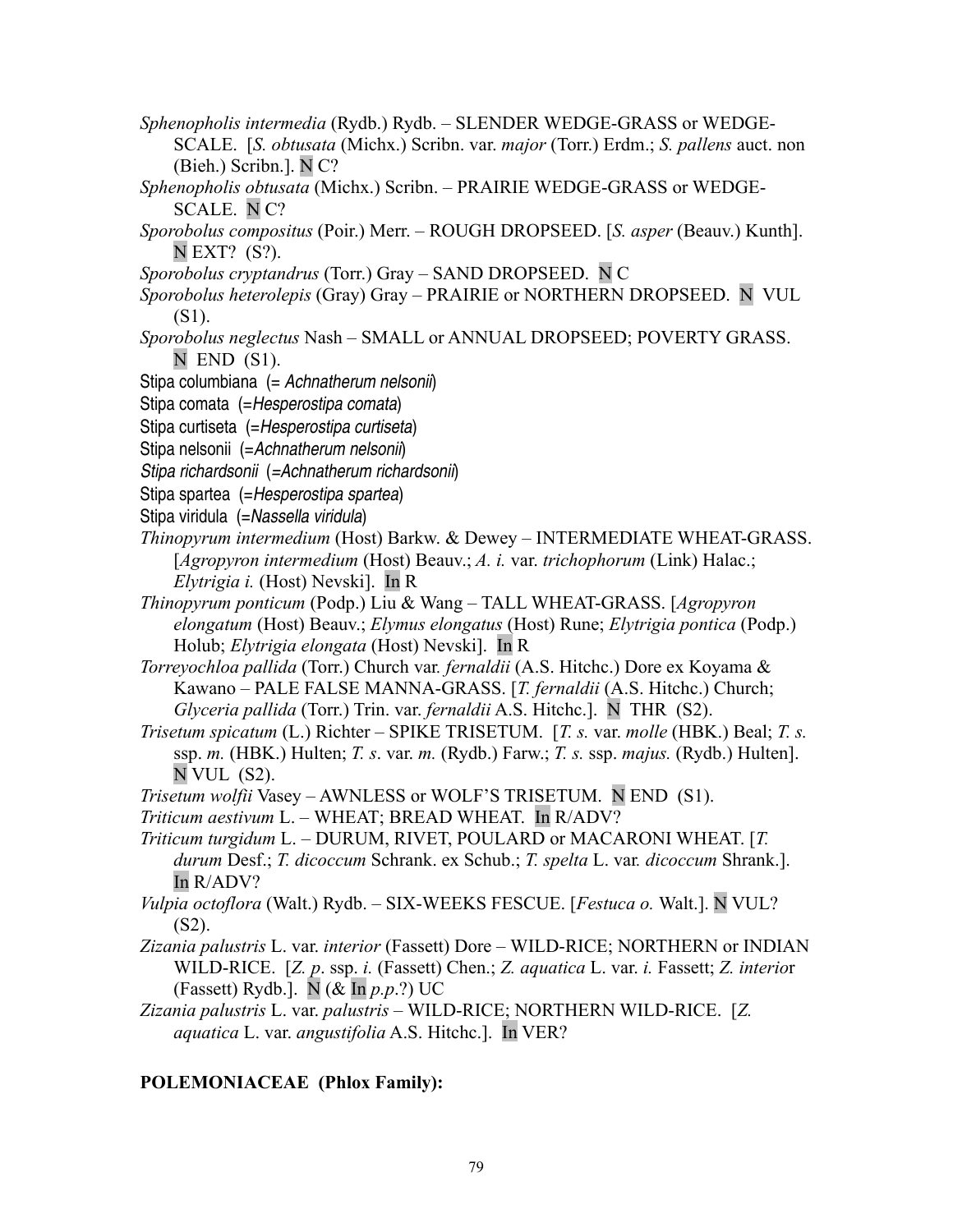*Collomia linearis* Nutt. – NARROW-LEAVED COLLOMIA or MOUNTAIN-TRUM-PETS. N C

*Leptosiphon septentrionalis* (Mason) Porter & L.A. Johnson -- NORTHERN LINAN-THUS, DESERT-TRUMPETS or PERENNIAL GILY-FLOWER. [*Linanthus*

*septentrionalis* Mason; *Gila s.* (Mason) St. John]. N THR (S1S2).

Linanthus septentrionalis (=Leptosiphon septentrionalis)

*Navarretia leucocephala* Benth. ssp*. minima* (Nutt.) Day *–* LEAST or SMALL NAVAR-RETIA or PINCUSHION-PLANT. [*N. minima* Nutt.]. N UC.

*Phlox alyssifolia* Greene ssp*. alyssifolia –* BLUE PHLOX. N VUL (S1).

*Phlox hoodii* Richards. ssp. *hoodii –* MOSS or HOOD'S PHLOX. N CC

#### **POLYGALACEAE (Milkwort Family):**

*Polygala alba* Nutt*. –* WHITE MILKWORT. [*P. a.* var. *suspecta* S.Wats.]. N THR (S2). *Polygala paucifolia* Willd. *–* FRINGED MILKWORT; BIRD-ON-THE-WING; GAY-WINGS]. N VUL (S2).

*Polygala senega* L. var*. senega –* SENECA-SNAKEROOT; SENECA-ROOT. [*P. s.* var. *latifolia* T.& G.]. N FC

*Polygala verticillata* L. var *isocycla* Fern. *–* WHORLED MILKWORT. [*P. v.* var. *sphenostachya* Penn.]. N END (S1).

#### **POLYGONACEAE (Buckwheat Family):**

- *Bistorta viviparum* (L.) S.F.Gray ALPINE BISTORT. [*Polygonum viviparum* L.]. N THR (S1S2).
- *Eriogonum cernuum* Nutt. var. *cernuum* NODDING UMBRELLA-PLANT or WILD-BUCKWHEAT. N THR (S1).
- *Eriogonum flavum* Nutt. var*. flavum* YELLOW UMBRELLA-PLANT or WILD-BUCKWHEAT. N C
- *Eriogonum pauciflorum* Pursh var. *pauciflorum* FEW-FLOWERED UMBRELLA-PLANT or WILD-BUCKWHEAT; BRANCHED ERIOGONUM. [*E. multiceps* Nees]. N UC.
- *Fagopyrum esculentum* Moench BUCKWHEAT. [*F. sagittatum* Gilib.; *Polygonum fagopyrum* L.]. In UC
- *Fagopyrum tataricum* (L.) Gaertn. TARTARY BUCKWHEAT; INDIA-WHEAT. [*Polygonum tataricum* L.]. In UC
- *Fallopia cilinodis* (Michx.) Holub. FRINGED BLACK BINDWEED. [*Polygonum cilinode* Michx.]. N UC.
- *Fallopia convolvulus* (L.) A.LöveWILD BUCKWHEAT; BLACK BINDWEED. [*Polygonum convolvulus* L.]. In C
- *Fallopia scandens* (L) Holub. *–* CLIMBING FALSE BUCKWHEAT. [*Polygonum scandens* L.]. N THR (S1S2).
- *Persicaria amphibia* (L.) S.F. Gray var. *emersum* (Michx.) Hickm. WATER SMART-WEED or PERSICARIA. [*Persicaria coccinea* (Muhl.) Greene; P*. c.* var. *emersum* (Michx.) Hick.; *Polygonum amphibium* L. var. *emersum* Michx.; *P. a.* var. *coccineum* (Muhl.) Farw.; *P. coccineum* Muhl.; *P. c.* Muhl. var*. pratincola* (Greene) Stanford; *P. c.* var. *terrestre* Willd.]. N C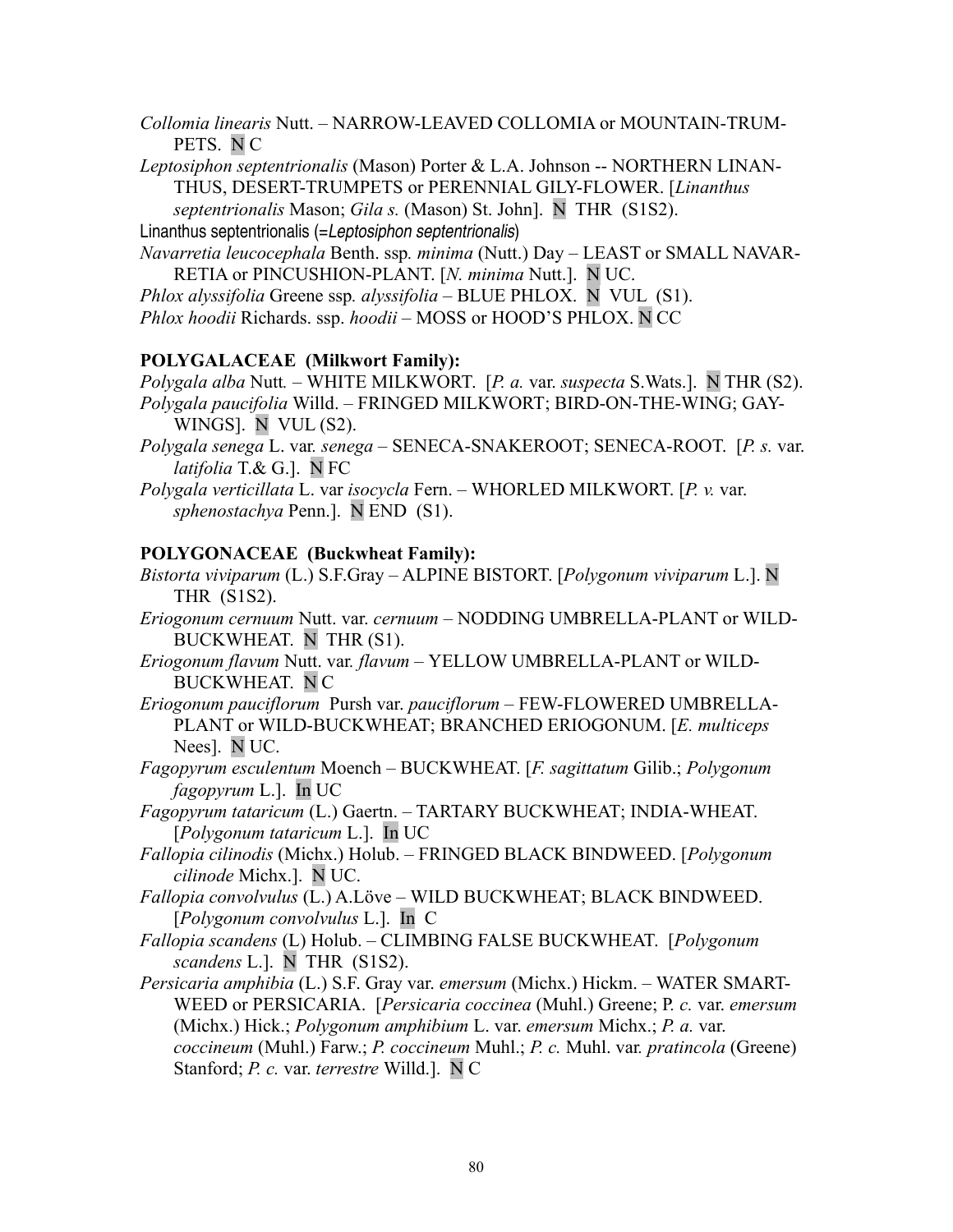*Persicaria amphibia* (L.) S.F.Gray var. *stipulacea* (Coleman) Hara -- WATER or SWAMP SMARTWEED or PERSICARIA. [*Polygonum amphibium* L. var. *stipul-aceum* Coleman; *P. a*. var *natans* Michx.; *P. coccineum* Muhl. var. *rigidulum* (Sheld.) Stanf.; *P. natans* Eat.; *P. fluitans* Eat.]. N C

*Persicaria lapathifolia* (L.) S.F. Gray *–* PALE or DOCK-LEAVED SMARTWEED or PERSICARIA; WILLOW-WEED. [*Polygonum lapathifolium L.*; *P. l. var. salicifolium* Sib.; *P. scabrum* Moench; *P. persicaria* auct. non L.]. N C

*Persicaria maculosa* (Raf.) S.F. Gray – LADY'S-THUMB. [*Polygonum persicaria* L.; *P. persicaria* L. var. *ruderale* (Salisb.) Meisn.]. In R/ADV?

*Persicaria punctata* (Ell.) Small *–* DOTTED WATER SMARTWEED. [*Polygonum punctatum* Ell.; *P. p.* var. *confertiflorum* (Meisn.) Fassett; *P. p.* var. *leptostachyum* (Meisn.) Small]. N THR  $(S1 or ? S2)$ .

*Polygonum achoreum* Blake – STRIATE or LEATHERY KNOTWEED. [*P. erectum* auct. non L.; *P. e*. ssp. *achoreum* (Blake) A.&D. Love]. N C

Polygonum amphibium (= Persicaria amphibia).

*Polygonum arenastrum* Jord. ex Boreau – COMMON, YARD, or PROSTRATE KNOTWEED; DOORWEED. [*P. aviculare* auct. *p.p.* non L.]. In C

*Polygonum aviculare* L. – COMMON, YARD, or PROSTRATE KNOTWEED; DOOR-WEED. [*P. heterophyllum* Lindm.f.]. In C

Polygonum cilinode (=Fallopia cilinodis).

Polygonum convolvulus {=Fallopia convolvulus).

- *Polygonum douglasii* Greene ssp*. douglasii* DOUGLAS' KNOTWEED. [*P. d.* var. *latifolium* (Engelm.) Greene]. N UC/FC?
- *Polygonum erectum* L. ERECT KNOTWEED. [*P. aviculare* var. *erectum* (L.) Roth ex Meisn.]. N END? (S?).
- Polygonum lapathifolium (= Persicaria lapathifolia).

Polygonum persicaria (= Persicaria maculosa).

*Polygonum polygaloides* Wallich ex Meisn. ssp*. confertiflorum* (Nutt. ex Piper) Hickm. – SMALL, DENSE-FLOWERED, or WATSON'S KNOTWEED. [*P. confertiflorum* Nutt.; *P. watsonii* Small ]. N THR (S1 or? S2).

- *Polygonum polygaloides* Wallich ex Meisn. ssp*. kellogii* (Greene) Hickm. DWARF or KELLOGG'S KNOTWEED. [*P. kelloggii* Greene]. N VER?
- Polygonum punctatum (= Persicaria punctata).

*Polygonum ramosissimum* Michx. ssp. *ramosissimum –* BUSHY KNOTWEED. [*P. exsertum* Small]. N C

*Polygonum ramosissimum* Michx. ssp. var*. prolificum* (Small) Costea & Tardif – BUSHY KNOTWEED. [*P. r.* var. *prolificum* Small; *P. p.* (Small) Robins.]. N C?

*Polygonum sawatchense* Small -- SAWATCH KNOTWEED. [*P. douglasii* Greene ssp*. johnstonii* (Munz) Hickm.; *P. d.* var. *j.* Munz; *P. spergulariiforme sensu* SK auct. non Meisn. ex Small]. N END (S?).

Polygonum scandens (=Fallopia scandens).

Polygonum viviparum (= Bistorta viviparum)

*Rheum rhabarbarum* L. – RHUBARB. [*R. rhaponticum* L.]. In R/UC?

*Rumex acetosa* L. – SOUR DOCK; GREEN or GARDEN SORREL In FC

*Rumex acetosella* L. – SHEEP SORREL; SOURWEED. In UC/FC?

*Rumex X alexidus* Boivin (=*R. fueginus* X *R. stenophyllus*). HYB.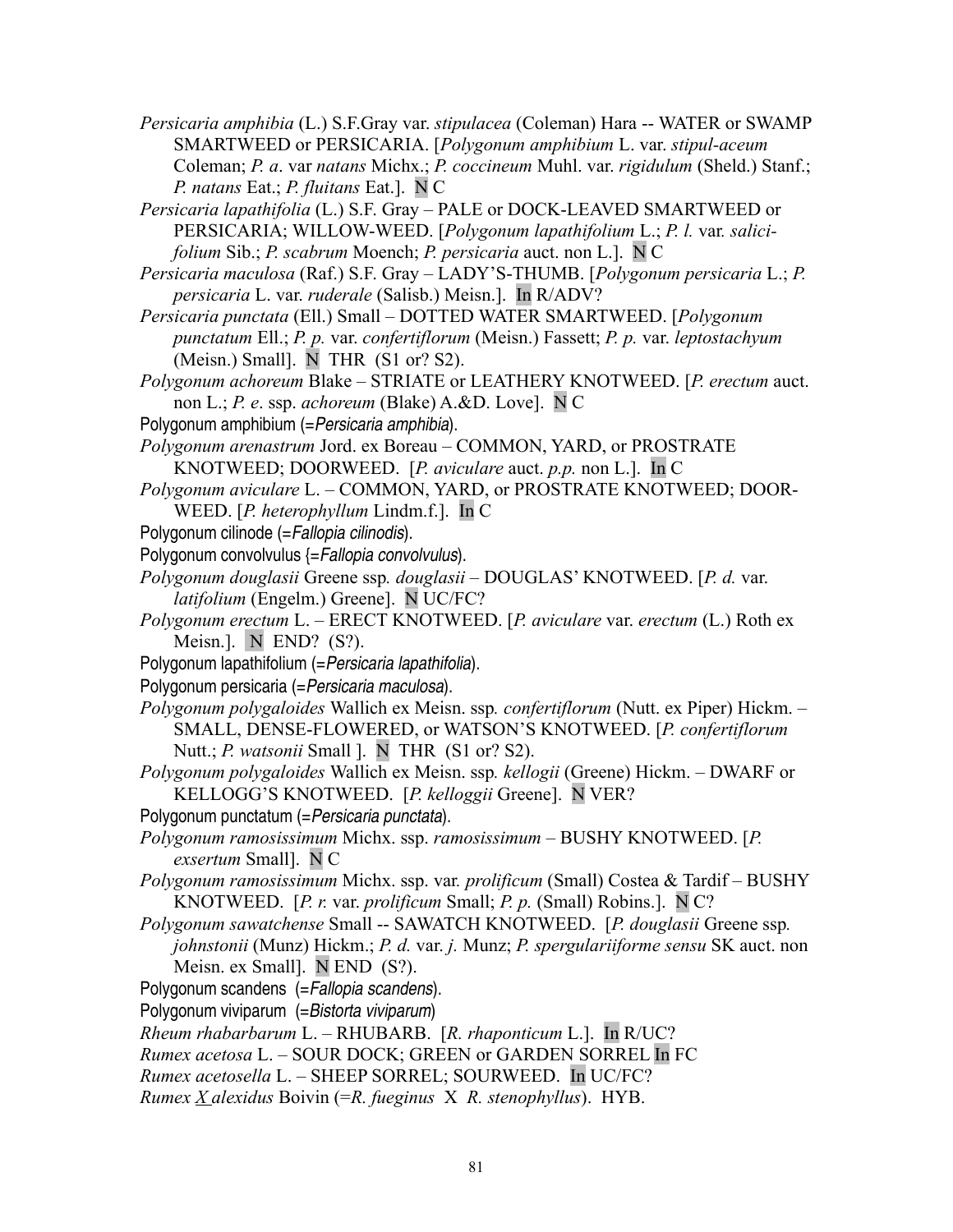- *Rumex britannica* L.WATER DOCK; GREAT WATER DOCK. [*R. orbiculatus* Gray; *R. o.* var*. borealis* Rech.].N C
- *Rumex confertus* Willd. -- ASIATIC DOCK. In VER?
- *Rumex crispus* L. CURLED, CURLY-LEAF or YELLOW DOCK. In UC/FC?
- *Rumex X franktonis* Boivin (= *R. pseudonatronatus* X *R. occidentalis*). HYB
- *Rumex fueginus* Phil. GOLDEN DOCK. [*R. maritimus* auct. non L.; *R. m.* var. *fueginus* (Phil.) Dusen; *R. m*. ssp. *f.* (Phil.) Hulten]. N C
- *Rumex longifolius* DC. LONG-LEAVED, FIELD, or DOOR-YARD DOCK. [*R. domesticus* Hartm.]. In R/ADV?
- *Rumex occidentalis* S.Wats. WESTERN DOCK. [*R. o*. var.*. fenestratus* (Greene) Lepage; *R. aquaticus* L. ssp. *occidentalis* (S.Wats.) Hulten; *R. a.* var. *fenestratus* (Greene) Dorn; *R. fenestratus* Greene]. N C

*Rumex pseudonatronatus* Borbas – FIELD DOCK; FINNISH DOCK. [*R. p.* ssp. *fennicus* Murb.; *R. fennicus* Murb.]. In C

*Rumex stenophyllus* Ledeb. *–* NARROW-LEAVED FIELD DOCK. [*R. obtusifolius* auct. non L.]. In  $C$ 

*Rumex triangulivalvis* (Danser) Rech. – NARROW-LEAVED or WILLOW-LEAVED DOCK; WILLOW DOCK. [*R. salicifolius* auct. non Weinm.; *R. s*. ssp. *triangulivalvis* Danser; *R. s*. var. *t.* (Danser) Hickm.; *R. s.* var. *angustifolius* Meisn.; *R. mexicanus* auct. non Meisn.; *R. m.* var. *triangulivalvis* (Dans.) Lepage]. N C *Rumex venosus* Pursh – SAND or VEINED DOCK; WILD BEGONIA. N C

#### **PORTULACACEAE (Spring Beauty Family):**

*Claytonia lanceolata* Pursh var*. lanceolata –* LANCE-LEAVED or WESTERN SPRING-BEAUTY. [*C. caroliniana* Michx. var. *l.* (Pursh) Wats.]. N THR (S2S3).

Claytonia linearis (=Montia linearis)

*Montia linearis* (Dougl. ex Hooker) Greene *–* LINEAR-LEAVED SPRING-BEAUTY or CANDY-FLOWER. [*Claytonia linearis* Dougl. ex Hook.]. N END (S1). *Portulaca oleracea* L. – PURSLANE. In C

### **POTAMOGETONACEAE (Pondweed Family):**

*Potamogeton alpinus* Balbis – NORTHERN or REDDISH PONDWEED. [*P. a.* var. *subellipticus* (Fern.) Ogden; *P. a*. var. *tenuifolius* (Raf.) Ogden; *P. a.* ssp. *t.* (Raf.) Hulten]. N C

*Potamogeton amplifolius* Tuckerm. – LARGE-LEAVED PONDWEED.N END (S1). *Potamogeton crispus* L. – CURLY PONDWEED.In R

*Potamogeton epihydrus* Raf. *–* RIBBON-LEAF PONDWEED. [*P. e.* var. *ramosus* (Peck) House; *P. e.* var. *nuttallii* (Cham. & Schlecht.) Fern.]. N UC.

Potamogeton filiformis (=Stuckenia filiformis)

*Potamogeton foliosus* Raf. ssp. *foliosus –* LEAFY PONDWEED. [*P. f.* var*. macellus* Fern.]. N UC.

*Potamogeton friesii* Rupr. – FLAT-STALK or FRIES' PONDWEED. N FC/C?

*Potamogeton gramineus* L. – GRASS-LEAVED PONDWEED. [*P. g.* var. *maximus* Morong; *P. g*. var. *graminifolius* Fries]. N C

*Potamogeton X methyensis* Benn. (=*P. gramineus* X ?*P. amplifolius*) -- METHY LAKE PONDWEED. N HYB: R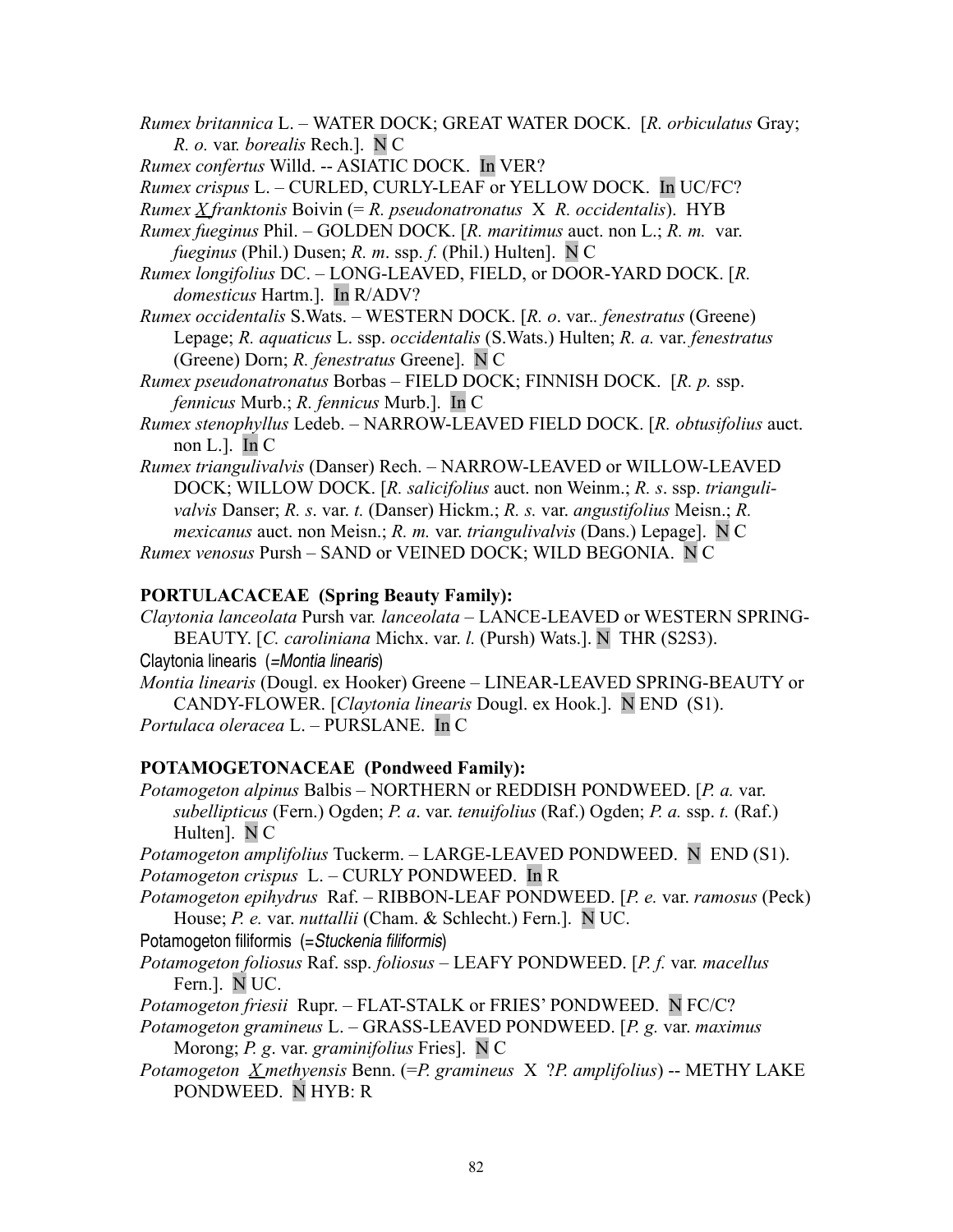- *Potamogeton natans* L. FLOATING PONDWEED. N FC/C?.
- *Potamogeton nodosus* Poir. LONG-LEAVED PONDWEED. N UR? (S?).
- *Potamogeton obtusifolius* Mert. & Koch BLUNT-LEAVED PONDWEED.N THR (S2).
- Potamogeton pectinatus (=Stuckenia pectinatus)
- *Potamogeton praelongus* Wulf. WHITE-STEMMED PONDWEED. N FC/C?
- *Potamogeton pusillus* L. ssp. *pusillus* SMALL or BABY PONDWEED. [*P. p.* var. *minor* (Biv.) Fern.& Schub.]. N UC
- *Potamogeton pusillus* L. ssp*. tenuissimus* (Mert.& Koch) Haynes & Hellquist BERCHTOLD'S SMALL PONDWEED. [*P. p.* var. *mucronatus* (Fieb.) Graebn.; *P. p*. var*. tenuissimus* Mert.& Koch; *P. berchtoldii* Fieb.; *P. b.* var. *acuminatus* Fieb.; *P. b.* var. *tenuisimus* (Mert. & Koch) Fern.]. N UC.
- *Potamogeton richardsonii* (Benn.) Rydb. CLASPING-LEAVED or RICHARDSON'S PONDWEED. [*P. perfoliatus* L. var. *richardsonii* Benn.; *P. p.* ssp. *r.* (Benn.) Hult.]. N C
- *Potamogeton robbinsii* Oakes ROBBIN'S or FLAT-LEAVED PONDWEED. N THR (S2).
- *Potamogeton strictifolius* Benn. STRAIGHT-LEAVED PONDWEED. [*P. s*. var. *rutiloides* Fern.; *P. pusillus* L. var. *r.* (Fern.) Boivin; *P. p.* var. *pseudorutilus* Benn.].  $N$  THR  $(S2)$ .
- Potamogeton vaginatus (=Stuckenia vaginatus)
- *Potamogeton zosteriformis* Fern. FLAT-STEMMED or ZOSTERA-LIKE POND-WEED. [*P. zosterifolius* Schum. ssp. *zosteriformis* (Fern.) Hult.; *P. zosterfolius* Schum. var. *americanus* Benn.]. N C
- *Stuckenia filiformis* (Pers.) Boerner ssp. *alpinus* (Blytt) Haynes, Les & Kral THREAD-LEAVED, SLENDER or SAGO PONDWEED. [*Potamogeton filiformis* Pers. var. *alpinus* (Blytt) Asch.& Graebn.; *P. f.* var. *borealis* (Raf.) St. John; *P. f.* var. *macounii* Morong]. N UC/FC?
- *Stuckenia filiformis* (Pers.) Boerner ssp*. occidentalis* (Robbins) Haynes, Les & Kral THREAD-LEAVED, SLENDER, FILIFORM or SAGO PONDWEED. [*Potamogeton occidentalis* (Robins.) Morong]. N C?
- *Stuckenia pectinata* (L.) Boerner SAGO, SLENDER or FENNEL-LEAVED POND-WEED. [*Potamogeton pectinata* L.]. N C
- *Stuckenia vaginata* (Turcz.) Holub LARGE-SHEATHED PONDWEED. [*Potamogeton vaginata* Turcz.]. N FC/C?

#### **PRIMULACEAE (Primrose Family):**

- *Anagallis arvensis* L. ssp. *arvensis* -- SCARLET PIMPERNEL. In R/ADV?
- *Anagallis minima* (L.) Krause CHAFFWEED; FALSE PIMPERNEL. [*Centunculus minimus* L.]. N THR (S2).
- *Androsace occidentalis* Pursh WESTERN PYGMY-FLOWER or ROCK-JASMINE; FAIRY CANDELABRUM. N FC/C?
- *Androsace* s*eptentrionalis* L. ssp*. septentrionalis* NORTHERN PIGMY-FLOWER or ROCK-JASMINE; FAIRY CANDELABRUM. N VER?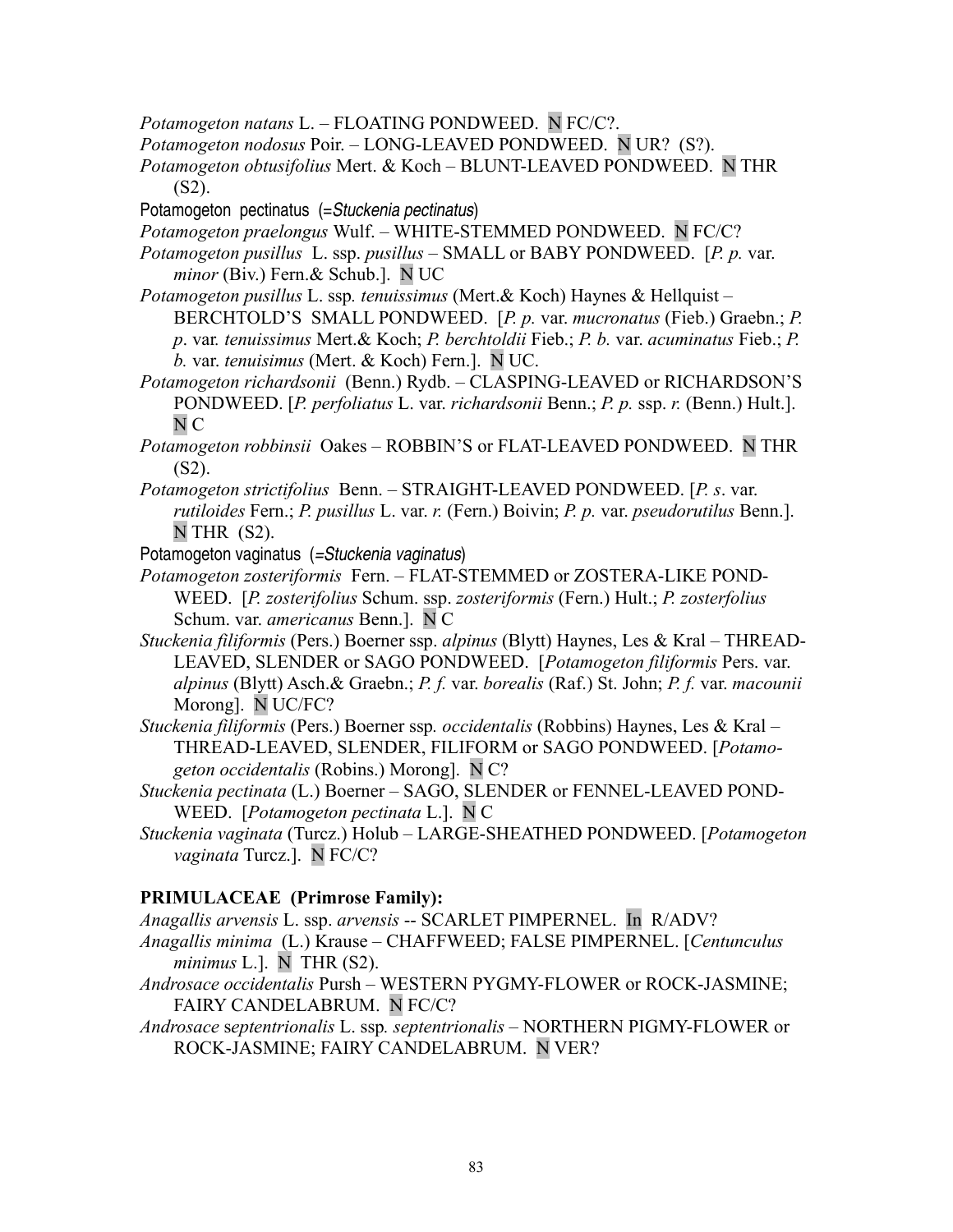- *Androsace septentrionalis* L. ssp. *puberulenta* (Rydb.) Robins. -- NORTHERN PYGMY-FLOWER or ROCK-JASMINE; FAIRY CANDELABRUM. [*A. puberulenta* Rydb.]. N FC
- *Androsace septentrionalis* L*.* ssp*. subulifera* (Gray) Robbins. *--* NORTHERN PIGMY-FLOWER or ROCK-JASMINE; FAIRY CANDELABRUM. [*A. s.* var. *subulifera* Gray; *A. s.* var. *diffusa* (Small) Knuth]. N UC/C?

Centunculus minimus (=Anagallis minima)

*Dodecatheon conjugens* Greene – MOUNTAIN, CYLINDRIC-FRUITED, or SLIMPOD SHOOTING-STAR. [*D. c.* var. *viscidum* (Piper) Mason ex St.John; *D. c.* var*. beamishii* Boivin; *D. cylindrocarpum* Rydb.]. N UC.

*Dodecatheon pulchellum* (Raf.) Merr. var*. pulchellum –* BEAUTIFUL or SALINE SHOOTING-STAR. [*D. p.* ssp. *pauciflorum* (Greene) Hulten; *D. pauciflorum* Greene; *D. radicatum* Greene; *D. salinum* A.Nels.]. N FC/C?

*Dodecatheon pulchellum* (Raf.) Merr. var. *puberulum* (Nutt.) Reveal -- CUSICK'S SHOOTING-STAR. [*D. p.* var. *cusickii* (Greene) Reveal; *D. p.* ssp. *c.* (Greene) Cald.& Taylor; *D. p.* var. *album* (Suks.) Boivin; *D. cusickii* Greene; *D. puberulum* (Nutt.) Piper; *D. pauciflorum* Greene; *D. p.* var. *cusickii* (Greene) Mason ex St.John]. N VER?

*Glaux maritima* L. – SEA-MILKWORT. [*G. m.* var. *obtusifolia* Fern.; *G. m*. ssp. *o.* (Fern.) Boivin; G*. m.* var. *angustifolia* Boivin]. N C

*Lysimachia ciliata* L. – FRINGED LOOSESTRIFE. [*Steironema ciliatum* (L.) Raf.]. N C

*Lysimachia hybrida* Michx. – LANCE-LEAVED or LOWLAND LOOSESTRIFE. [*L. lanceolatum* var. *hybrida* (Michx.) Gray; *Steironema hybridum* (Michx.) Raf.]. N FC?.

- *Lysimachia thyrsiflora* L. TUFTED, SWAMP or WATER LOOSESTRIFE. [*Naumburgia thyrsiflora* (L.) Reich.]. N C
- *Primula incana* M.E. Jones MEALY PRIMROSE. N FC

*Primula mistassinica* Michx. *–* DWARF CANADIAN PRIMROSE. [*P. m*. var. *intercedens* (Fern.) Boivin]. N UC.

- *Samolus floribundus* HBK. WATER PIMPERNEL; SEASIDE BROOKWEED. [S. *parviflorus* Raf.; *S. valerandi* L. ssp. *parviflorus* (Raf.) Hultén]. N END/EXT? (S?).
- *Trientalis borealis* Raf. ssp*. borealis* NORTHERN STAR-FLOWER. [*T. b*. var. *americana* Pers.; *T. b*. ssp*. latifolia* (Hooker) Hulten]. N CC
- *Trientalis europaea* L. ssp*. arctica* (Fisch. ex Hooker) Hulten ARCTIC STAR-FLOWER. [*T. e.* var. *a.* (Fisch. ex Hooker) Ledeb.; *Trientalis arctica* Fisch. ex Hooker]. N END (S1).

#### **PYROLACEAE (Wintergreen Family):**

- *Chimaphila umbellata* (L.) W.Bart. ssp. *occidentalis* (Rydb.) Hulten WESTERN PRINCE'S-PINE; PIPSISSEWA. [*C. u.* var. *o.* (Rydb.) Blake; *C. u.* ssp. *cisatlantica* auct. non (Blake) Hultén]. N UC.
- *Chimaphila umbellata* (L.) Bart. ssp. *cisatlantica* (Blake) Hulten EASTERN PRINCE'S-PINE; PIPSISSEWA. [*C. u.* var. *c.* Blake]. ]. N VER?
- *Monesis uniflora* (L.) Gray ssp*. uniflora* ONE-FLOWERED WINTERGREEN; SINGLE-DELIGHT; WOOD-NYMPH. [*Pyrola uniflora* L.]. N C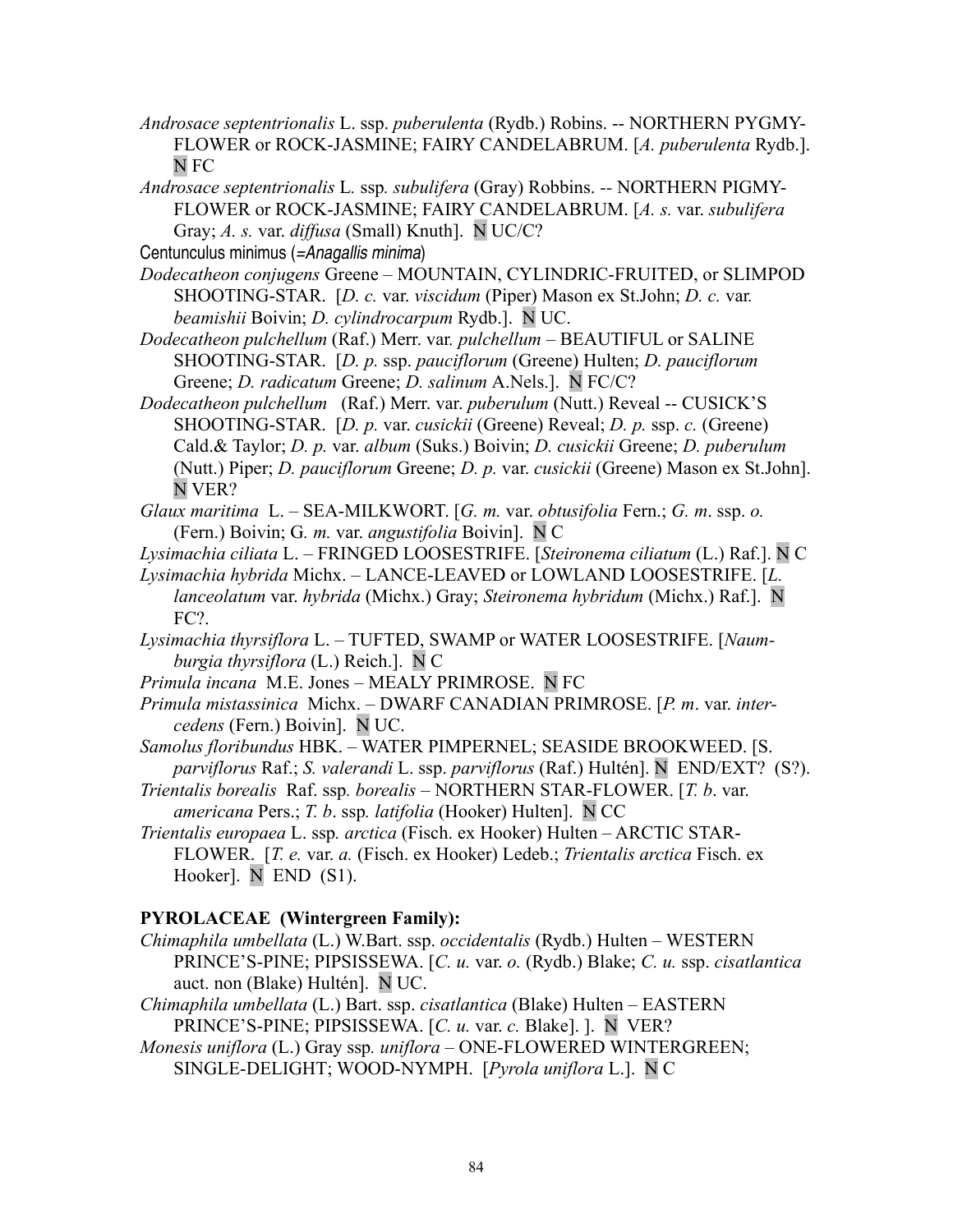*Orthilia secunda* (L.) House – ONE-SIDED or SIDEBELLS WINTERGREEN. [*O. s.* var. *obtusata* (Turcz.) House; *Pyrola secunda* L.; *P. s.* var. *obtusata* Turcz.]. N C

- *Pyrola asarifolia* Michx. ssp. *asarifolia* PINK or PINK-FLOWERED WINTER-GREEN. [*P. a.* var. *purpurea* (Bunge) Fern.; *P. a.* var. *incarnata* (DC.) Fern.]. N C
- *Pyrola chlorantha* Sw.GREENISH-FLOWERED WINTERGREEN. [*P. virens* Schweig.; *P. v.* var. *convoluta* (Bart.) Fern.]. N C
- *Pyrola elliptica* Nutt. SHINLEAF; WAX- or WHITE-FLOWERED WINTERGREEN. N C
- *Pyrola grandiflora* Radius ARCTIC or LARGE-FLOWERED WINTERGREEN. [*P. g.* var. *canadensis* (Andres) Pors.; *P. rotundifolia* auct. non L.]. N THR (S1).
- *Pyrola minor* L. LESSER or SNOW-LINE WINTERGREEN. [*P. m*. var. *parviflora* Boivin]. N UC.
- Pyrola secunda (=Orthilia secunda)
- Pyrola uniflora (=Monesis uniflora)

## **RANUNCULACEAE (Buttercup Family):**

*Actaea rubra* (Ait.) Willd. *–* BANEBERRY; RED BANEBERRY. [*A. r.* ssp. *arguta* (Nutt.) Hult.; *A. r.* var. *a.* (Nutt.) Laws.; *A. neglecta* Gillm.; *A. eburnea* Rydb.]. N C *Anemone canadensis* L. – CANADA or MEADOW ANEMONE. N CC *Anemone cylindrica* Gray – CANDLE or LONG-HEADED ANEMONE; THIMBLE-WEED. NC *Anemone multifida* Poir. var *hudsoniana* DC. – CUT-LEAF ANEMONE. [*A. m.* var. *globosa* T.& G.; *A. hudsoniana* (DC.) Richards.]. N C *Anemone multifida* Poir. var*. richardsiana* Fern. -- CUT-LEAF ANEMONE. N C? *Anemone parviflora* Michx. var*. parviflora –* NORTHERN or SMALL-FLOWERED ANEMONE. N THR (S1). Anemone patens (=Pulsatilla patens) *Anemone quinquefolia* L. var*. bifolia* Farw. *–* WOOD ANEMONE; AMERICAN WOOD ANEMONE. [*A. q.* var. *interior* Fern.; *A. nemorosa* L. var. *bifolia* (Farw.) Boivin]. N THR (S2). *Anemone richardsonii* Hook. – YELLOW or RICHARDSON'S ANEMONE. N END (S1) *Anemone virginiana* L. var*. cylindroidea* Boivin – TALL or RIVERBANK ANEMONE or THIMBLEWEED. N C *Anemone virginiana* L. var*. virginiana* -- TALL or RIVERBANK ANEMONE or THIMBLEWEED. [*A. v.* var*. riparia* auct. non (Fern.) Boivin; *A. riparia* auct. non Fern.]. N VER? *Aquilegia brevistyla* Hooker – SMALL-FLOWERED or BLUE COLUMBINE. N C *Aquilegia canadensis* L. – CANADA or WILD RED COLUMBINE. [*A. c.* var. *eminens* (Greene) Boivin]. N FC *Caltha natans* Pall. ex Georgi – FLOATING MARSH-MARIGOLD. N FC *Caltha palustris* L. var. *palustris –* COMMON or YELLOW MARSH-MARIGOLD; COWSLIP. N CC Ceratocephala testiculata (=Ranunculus testiculata) *Clematis ligusticifolia* Nutt. var*. ligusticifolia –* WESTERN or WHITE VIRGIN'S-BOWER or CLEMATIS. N FC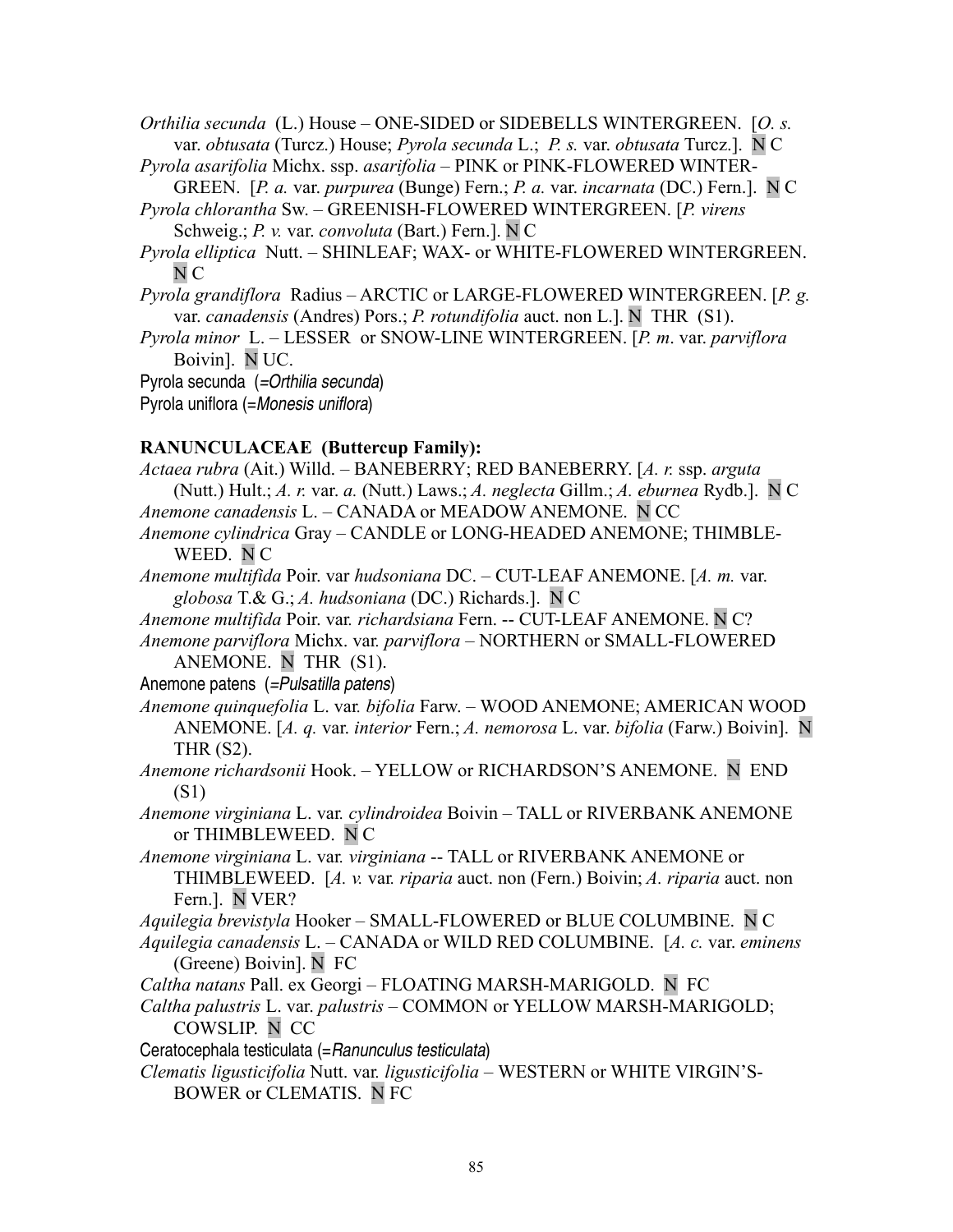- *Clematis occidentalis* (Horn.) DC. var*. grosseserrata* (Rydb.) Pringle *–* PURPLE VIRGIN'S-BOWER or CLEMATIS. [*C. o*. ssp. *g*. (Rydb.) Taylor & MacBr.; *C. columbiana* auct. non (Nutt.) T.& G.; *C. verticillaris* DC. var. *c.* auct. non (Nutt.) Gray]. N THR (S2).
- *Clematis tangutica* (Maxim) Korsh. ORIENTAL VIRGIN'S-BOWER or CLEMATIS. [*C. orientalis* auct. non L.; *C. o.* var*. tangutica* Maxim.]. In UC
- *Consolida ajacis* (L.) Schur. ROCKET LARKSPUR; DOUBTFUL KNIGHT'S-SPUR. [*Delphinium ajacis* L.; *D. ambiguum* auct. non L.]. In R/ADV?
- *Consolida orientalis* (Gay) Schroed. -- ORIENTAL LARKSPUR; ORIENTAL KNIGHT'S-SPUR. [*Delphinium o.* Gay]. In R
- *Coptis trifolia* (L.) Salisb. GOLDTHREAD; THREE-LEAF GOLDTHREAD. [*C. t.* ssp. *groenlandica* (Oeder) Hulten; C*. t.* var. *g.* (Oeder) Fassett]. N C
- Delphinium ajacis (=Consolida ajacis).

*Delphinium bicolor* Nutt. ssp. *bicolor –* LOW LARKSPUR. N UC.

- *Delphinium elatum* L. CANDLE or BEE LARKSPUR. In R/ADV?
- *Delphinium glaucum* S.Wats. TALL or TOWER LARKSPUR. [*D. brownii* Rydb.]. N THR  $(\text{In } p.p. R)$  (S2).
- *Delphinium orientale* (=*Consolida orientalis*).
- *Myosurus apetalus* Gay var. *borealis* Whittemore NORTHERN AWNED MOUSE-TAIL. [*M. aristatus* auct. non Benth.; *M. minimus* L. var. *aristatus* auct. non (Benth.) Boivin]. N THR (S2?).
- *Myosurus apetalus* Gay var. *montanus* (Campbell) Whittem. MOUNTAIN AWNED MOUSETAIL. [*M. minimus* auct. non L.; *M. m.* ssp*. montanus* Campbell; *M. m.* var. *aristata* auct. non (Benth.) Boivin; *M. aristatus* auct. non Benth.; *M. a.* ssp. *montanus* (Campbell) Stone ex Mason]. N VUL (S2S3?).
- *Myosurus minimus* L. LEAST MOUSETAIL. [*M. m.* var. *interior* Boivin; *M. m*. var. *lepturus* Gray]. N UC.
- *Pulsatilla patens* (L.) P.Mill. ssp*. multifida* (Pritz.) Zamels PRAIRIE CROCUS; CROCUS-ANEMONE; PASQUE-FLOWER. [*P. ludoviciana* (Nutt.) Hell.; *Anemone patens* L. var. *wolfgangiana* (Bess.) Koch; *A. p*. var. *multifida* Pritz.; *A. p.* var. *nuttalliana* (DC.) Gray]. N CC
- *Ranunculus abortivus* L. SMALL-FLOWERED, SMOOTH- or KIDNEY-LEAF BUTTERCUP. [*R. a*. var. *acrolasius* Fern.; *R a.* var. *indivisus* Fern.; *R. micranthus* auct. non Nutt.]. N C
- *Ranunculus acris* L. var*. acris* TALL, COMMON or MEADOW BUTTERCUP. [*R. a.* var. *villosus* (Drab.) Coles; *R. a.* ssp. *strigulosus* (Schur.) Hyl.; *R. a.* var. *latisectus* Beck; *R. a.* var. *stevenii* (Andrz. ex Bess.) Lange]. In C
- *Ranunculus aquatilis* L. var. *diffusa* Wither.WHITE WATER CROWFOOT or BUTTERCUP. [*R. aquatilis* auct. non L.; *R. a.* var. *capillaceus* (Thuill.) DC.; *R. a.* var. *eradicatus* Laest.; *R. a.* var. *hispidulus* auct. non Drew; *R. a.* var*. longirostris* (Godr.) Lawson; *R. a.* var. *subrigidus* (Drew) Breit.; *R. a.* var. *trichophyllus* (Chaix) Gray; *R. longirostris* Godr.; *R. subrigidus* Drew; *R. trichophyllus* Chaix.; *R. t.* ssp. *eradicatus* (Laest.) Cook; *R. circinatus* auct. non Sibth.]. N C
- *Ranunculus cardiophyllus* Hooker HEART-LEAVED BUTTERCUP. [*R. petatifidus* Sm. var. *cardiophyllus* (Hooker) Britt.; *R. affinis* R.Br. var. *c.* (Hooker) Gray]. N VUL (S1S2)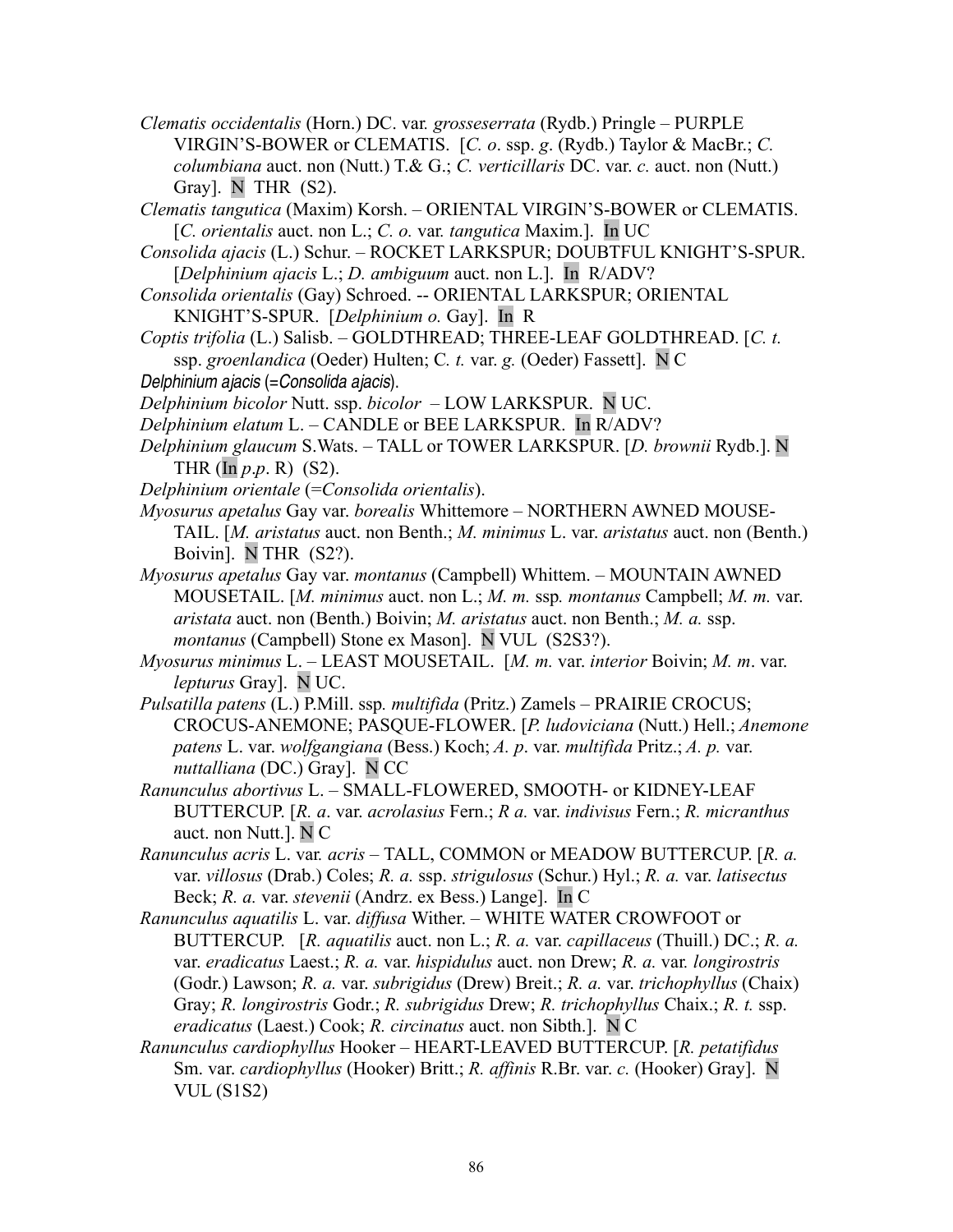*Ranunculus cymbalaria* Pursh *–* SHORE, SEASIDE or ALKALI BUTTERCUP or CROWFOOT. [*R. c.* var. *saximontanus* Fern.]. N CC

*Ranunculus flammula* L. var. *ovalis* (Bigel.) Benson *–* CREEPING SPEARWORT or BUTTERCUP. [*R. filiformis* Michx. var. *ovalis* Bigel.; *R. reptans* L. var. *ovalis* (Bigel) T. $\&$  G.]. N UC

*Ranunculus flammula* L. var. *reptans* (L.) E.Mey. – CREEPING or LESSER SPEAR-WORT or BUTTERCUP. [*R. flammula* var*. filiformis* (Michx.) Hook.; *R. filiformis* Michx.; *R. reptans* L.; *R. r.* var. *filiformis* (Michx.) DC.]. N FC/C?

*Ranunculus glaberrimus* Hooker var*. ellipticus* (Greene) Greene – SHINY-LEAVED, EARLY or SAGEBRUSH BUTTERCUP. N C

*Ranunculus gmelinii* DC. – SMALL YELLOW WATER BUTTERCUP or CROW-FOOT. [*R. g.* var. *limosus* (Nutt.) Hara; *R. g.* var. *purshii* (Richards.) Hara; *R. g.* var. *hookeri* (D.Don) Benson]. N CC

*Ranunculus hyperboreus* Rottb. var*. hyperboreus –* BOREAL BUTTERCUP. [*R. h.* var. *intertextus* (Greene) Boivin]. N END (S1).

*Ranunculus inamoenus* Greene var*. inamoenus* – GRACEFUL BUTTERCUP. [*R. i*. var. *elatior* Boivin]. N END (S1).

*Ranunculus lapponicus* L. – LAPLAND BUTTERCUP. N FC/C?

*Ranunculus macounii* Britt. – MACOUN'S BUTTERCUP. N C

*Ranunculus pedatifidus* Sm. var. *affinis* (R.Br.) Benson *–* NORTHERN BUTTERCUP. [*R. p*. var. *leiocarpus* (Trautv.) Fern.; *R. affinis* R.Br.; *R. a.* var. *leiocarpa* Trautv.; *R. apetalus* Farr.].N UC.

*Ranunculus pensylvanicus* L.f. – BRISTLY or PENNSYLVANIA BUTTERCUP or CROWFOOT. N C

*Ranunculus rhomboideus* Goldie – PRAIRIE BUTTERCUP or CROWFOOT. [*R. ovalis* Raf.]. N C

*Ranunculus sceleratus* L. var. *sceleratus* – CURSED or CELERY-LEAVED BUTTER-CUP or CROWFOOT. In FC/C?

*Ranunculus sceleratus* L. var. *multifidus* Nutt. – CURSED or CELERY-LEAVED BUTTERCUP or CROWFOOT. [*R. s.* ssp. *multifidus* (Nutt.) Hulten]. N C

*Ranunculus testiculata* Crantz – CURVED-SEED BUTTERCUP. [*Ceratocephala testiculata* (Crantz) Bess.]. In R

*Thalictrum dasycarpum* Fisch. & Ave. *–* PURPLE or TALL MEADOW-RUE. N FC/C?

*Thalictrum occidentale* Gray *–* WESTERN MEADOW-RUE. [*T. o.* var. *palousense* St.John; *T. breitungii* Boivin]. N THR (S1S2).

- *Thalictrum sparsiflorum* Turcz. ex Fisch. & Mey. var. *richardsonii* (Gray) BoivinFEW-FLOWERED or FLAT-FRUITED MEADOW-RUE. [*T. s.* ssp. *r.* (Gray) Cody]. N UC.
- *Thalictrum venulosum* Trel.VEINY or VEINY-LEAVED MEADOW-RUE. [*T. v.* var. *turneri* (Boivin) Boivin]. N C

## **RESEDACEAE (Mignonette Family):**

*Reseda alba* L. – WHITE CUT-LEAVED or UPRIGHT MIGNONETTE. In R/ADV? *Reseda lutea* L. –YELLOW CUT-LEAVED or UPRIGHT MIGNONETTE. In R

**RHAMNACEAE (Buckthorn Family):**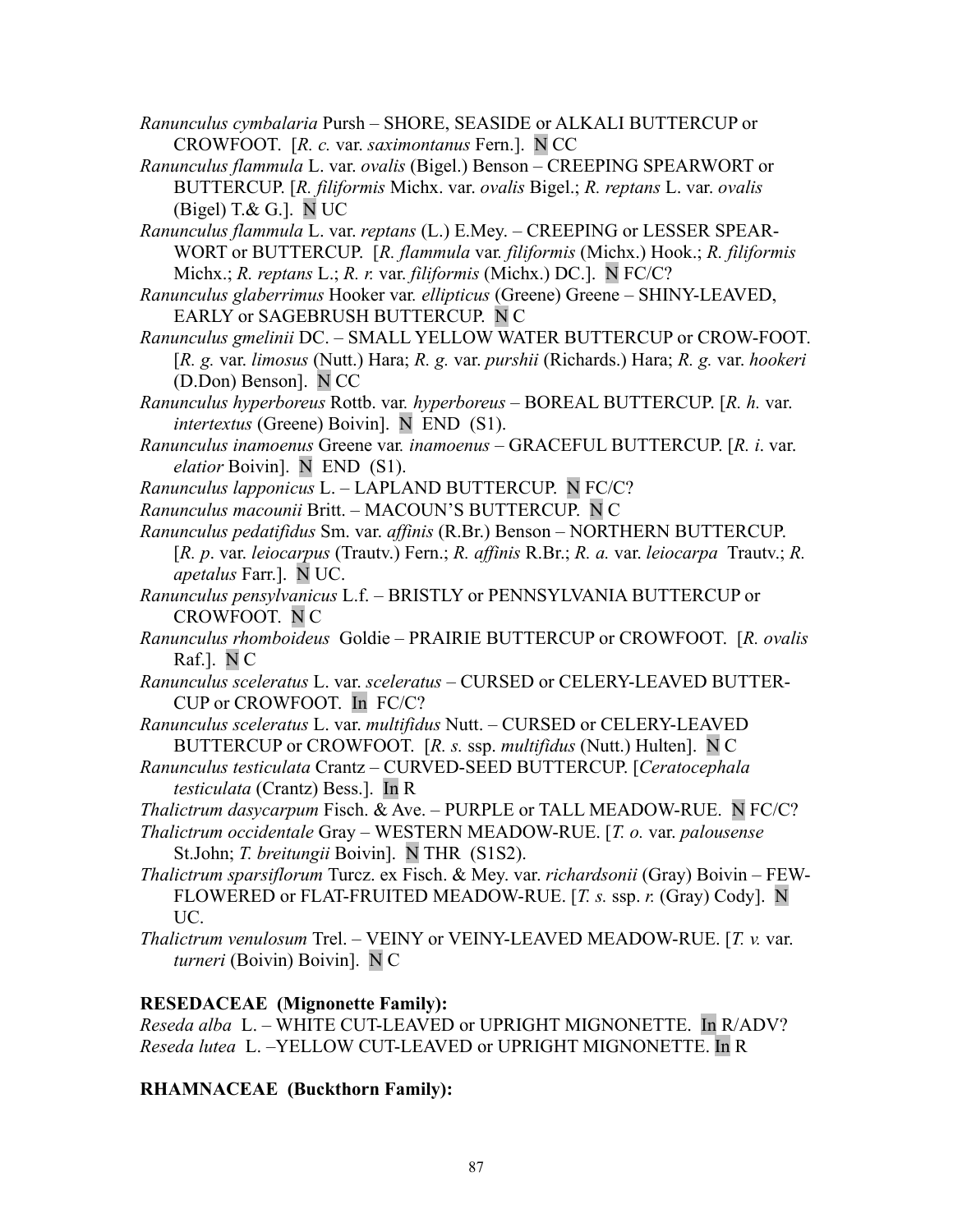*Frangula alnus* P. Mill. – GLOSSY BUCKTHORN. [*Rhamnus frangula* L.]. In R *Rhamnus alnifolia* L'Her. – ALDER-LEAVED BUCKTHORN. N C *Rhamnus cathartica* L. – EUROPEAN BUCKTHORN. In FC Rhamnus frangula (= Frangula alnus).

### **ROSACEAE (Rose Family):**

*Agrimonia striata* Michx. – GROOVED or STRIATE AGRIMONY. N FC *Amelanchier alnifolia* Nutt. var. *alnifolia –* SASKATOON-BERRY; SASKATOON SERVICE-BERRY; SHADBUSH; JUNE-BERRY. [*A. canadensis* (L.) Medic. var. *alnifolia* (Nutt.) T.& G.; *A. florida* auct. non Lindl.]. N CC

*Amelanchier humilis* Wieg. -- LOW SERVICE-BERRY. [*A. h.* var. *compacta* Nielsen; *A. h.* var*. exserrata* Nielsen; *A. mucronata* Nielsen; *A. sanguinea* auct. non (Pursh) DC.;

*A. huronensis* Wieg;. *A. stolonifera* auct. non Wieg.?]. N UC?

*Amelanchier sanguinea* (Pursh) DC. -- ROUND-LEAVED SERVICE-BERRY. [*A. sanguinea* var. *grandiflora* (Wieg.) Rehd.]. N VER?

*Argentina anserina* (L.) Rydb. – SILVERWEED; SILVER-FEATHER. [*Potentilla anserina* L.; *P. a*. var. *sericea* Hayne]. N C

*Chamaerhodos erecta* (L.) Bunge ssp. *nuttallii* (Pick. ex Rydb.) Hulten – LITTLE GROUND-ROSE. [*C. e.* var. *parviflora* (Nutt.) C.L. Hitchc.]. N C

*Comarum palustre* L. – MARSH CINQUEFOIL; PURPLE MARSHLOCKS. [*Potentilla palustris* (L.) Scop.; *P. p.* var. *parviflora* (Raf.) Fern. & Long; *P. p.* var. *villosa* (Pers.) Lehm.]. N C

*Cotoneaster acutifolius* Turcz. – PEKING COTONEASTER. In UC

- *Cotoneaster melanocarpus* Lodd. ex Schneid. -- DARK-SEEDED COTONEASTER. [*C. niger* (Thunb.) Fries]. In VER?
- *Crataegus chrysocarpa* Ashe FIRE-BERRY or ROUND-LEAVED HAWTHORN. [*C. columbiana* Howell var. *chrysocarpa* (Ashe) Dorn; C*. rotundifolia* Moench *p.p.* non Lamb]. N C

*Crataegus douglasii* Lindl. var. *douglasii –* BLACK or BLACK-FRUITED HAW-THORN. [*C. columbiana* Howell]. N VUL (S2).

*Crataegus succulenta* Schrad. ex Link – SUCCULENT or FLESHY HAWTHORN. [*C. s.* var. *occidentalis* Britt.]. N END (S1).

*Dasiphora fruticosa* (L.) Rydb. – SHRUBBY CINQUEFOIL; GOLDEN-HARDHACK. [*D. fruticosa* ssp. *floribunda* (Pursh) Kartesz; *Potentilla fruticosa* L.; *P. fruticosa* ssp*. floribunda* (Pursh) Elk.; *Pentaphylloides floribunda* (Pursh) A.Love]. N C

*Dryas drummondii* Richards. ex Hook. var. *drummondii –* YELLOW or DRUMMOND'S MOUNTAIN-AVENS or DRYAD. N END (S1).

*Fragaria vesca* L. ssp*. americana* (Porter) Staudt *–* AMERICAN WOOD or WOOD-LAND STRAWBERRY. [*F. v.* var. *a.* Porter; *F. a.* (Porter) Britt.]. N C

- *Fragaria virginiana* Duch. ssp. *glauca* (S.Wats.) Staudt. SMOOTH WILD STRAW-BERRY. [*F. v.* var. *glauca* S.Wats; *F. glauca* (S.Wats.) Rydb.]. N C
- *Geum aleppicum* Jacq. YELLOW AVENS. [*G. a*. var. *strictum* (Ait.) Fern.; *G. a*. ssp. s. (Ait.) Clausen]. N C
- *Geum macrophyllum* Willd. var. *perincisum* (Rydb.) Raup YELLOW or CUT-LEAF AVENS. [*G. m*. ssp. *p*. (Rydb.) Hulten; *G. perincisum* Rydb.; *G. p.* var. *intermedium* Boivin]. N C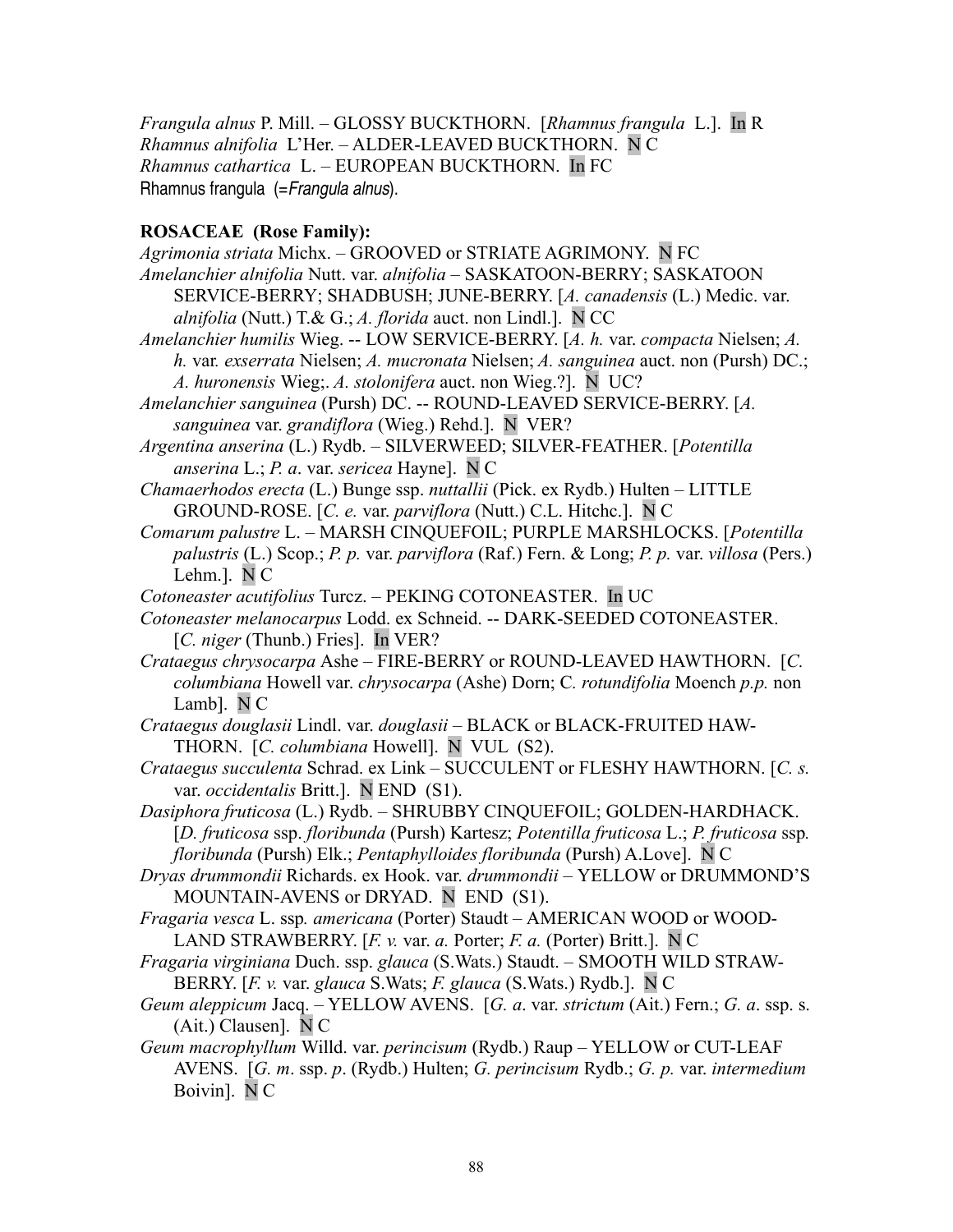- *Geum X pervale* Boivin (= *G. rivale* X *G. macrophyllum* var. *perincisum*). [*G. X pulchrum* auct. (?)non Fern.]. N HYB.
- *Geum rivale* L. PURPLE or WATER AVENS. N C
- *Geum triflorum* Pursh var*. triflorum* THREE-FLOWERED AVENS; PRAIRIE-SMOKE; TORCH-FLOWER; OLD-MAN'S-WHISKERS; LION'S-BEARD. N C
- *Geum triflorum* Pursh var. *ciliatum* (Pursh) Fassett THREE-FLOWERED AVENS. [*G. ciliatum* Pursh]. N UR?
- Potentilla anserina (=Argentina anserina)
- *Potentilla argentea* L. *var. argentea* SILVERY or SILVER-LEAF CINQUEFOIL. In R/UC?
- *Potentilla arguta* Pursh ssp*. arguta* WHITE or TALL CINQUEFOIL. N C
- *Potentilla bimundorum* Soj. CUT-LEAVED CINQUEFOIL. [*P. multifida* auct. non L.]. N THR (S2).
- *Potentilla bipinnatifida* Dougl. ex Hooker PLAINS or TANSY CINQUEFOIL. [*P. pensylvanica* L. var. *bipinnatifida* Dougl. ex Hooker) T.& G.]. N FC/C?
- *Potentilla concinna* Richards. var*. concinna* EARLY CINQUEFOIL. [*P. c.* var*. dissecta* (S.Wats.) Boivin; *P. c.* var. *divisa* Rydb.; *P. c.* var. *macounii* (Rydb.) C.L. Hitchc.]. N C
- *Potentilla diversifolia* Lehm. var*. diversifolia* VARIABLE or MOUNTAIN-MEADOW CINQUEFOIL. [*P. d.* ssp. *glaucophylla* (Lehm.) Lehm.]. N THR (S1).
- Potentilla fruticosa ssp. floribunda (=Dasiphora fruticosa ssp. floribunda)
- *Potentilla gracilis* Dougl. ex Hooker var. *gracilis* GRACEFUL CINQUEFOIL. N VER?
- *Potentilla gracilis* Dougl. ex Hooker var. *fastigiata* (Nutt.) S.Wats. GRACEFUL or ERECT CINQUEFOIL. [*P. g.* var. *nuttallii* (Lehm.) Sheld.; *P. g*. ssp. *n*. (Lehm.) Keck; *P. g.* var. *glabrata* (Lehm.) C.L. Hitchc.; *P. g.* var. *rigida* S.Wats.]. N C
- *Potentilla gracilis* Dougl. ex Hooker var*. flabelliformis* (Lehm.) Nutt. ex T.& G. *–* GRACEFUL or FAN-SHAPED CINQUEFOIL. [*P. flabelliformis* Lehm.]. N FC
- *Potentilla gracilis* Dougl. ex Hooker var. *pulcherrima* (Lehm.) Fern. SOFT CINQUE-FOIL. N FC
- *Potentilla hippiana* Lehm. var*. hippiana* WOOLLY CINQUEFOIL. N C
- *Potentilla hippiana* Lehm. var*. argyrea* (Rydb.) Boivin WOOLLY CINQUEFOIL. [*P. a.* Rydb.]. N FC
- *Potentilla hippiana* Lehm. var*. filicaulis* (Nutt.) Boivin WOOLLY or BRANCHED CINQUEFOIL. [*P. h.* ssp. *effusa* (Dougl. ex Lehm.) Dorn; *P. e.* Dougl. ex Lehm.]. N FC?

*Potentilla hookeriana* Lehm. ssp. *hookeriana* -- HOOKER'S CINQUEFOIL. [*P. nivea* ssp. *h.* (Lehm.) Hiit.; *P. h.* Lehm.; *P. h.* var. *furcata* (Pors.) Hulten]. N END (S1).

- *Potentilla hookeriana* Lehm. ssp. *chamissonis* (Hulten) Hulten CREEPING or CHAMISSO'S CINQUEFOIL. [*P. chamissonis* Hulten; *P. nivea* L. ssp. *c.* (Hulten) Hiit.].N END (S1).
- *Potentilla nivea* L. ssp. *subquinata* (Lange) Hulten FIVE-FOLIATE or FIVE-FINGERED CINQUEFOIL. [*P. n.* var*. s.* Lange; *P. n.* var*. pentaphylla* Lehm.; *P. quinquefolia* (Rydb.) Rydb.]. N VUL (S2).
- *Potentilla norvegica* L. ssp. *monspeliensis* (L.) Asch. & Graebn. ROUGH or NOR-WEGIAN CINQUEFOIL. [*P. n.* ssp. *hirsuta* (Michx.) Hyl. ]. N (& *p.p.* In ?) C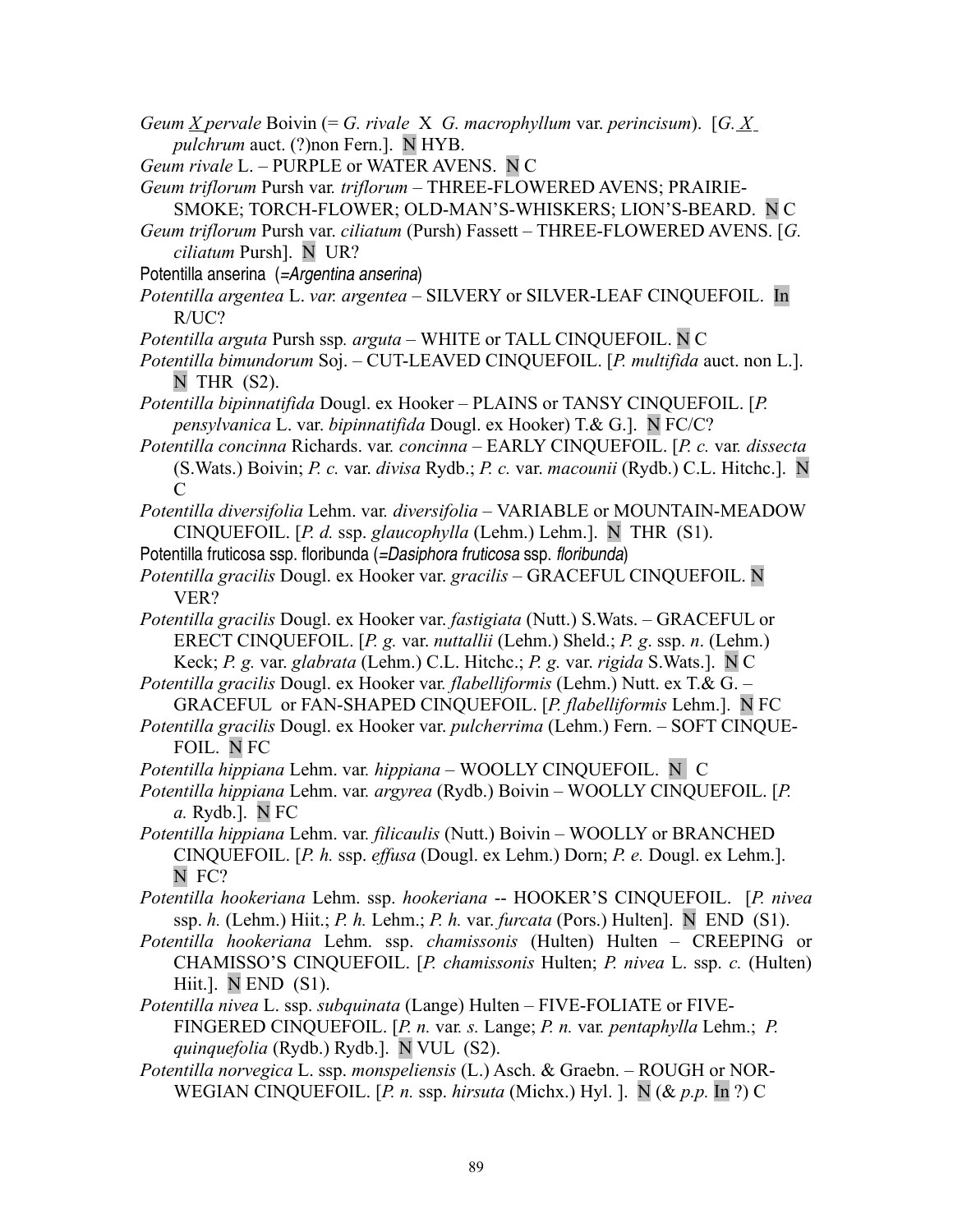Potentilla palustris (=Comarum palustre)

*Potentilla paradoxa* Nutt. – BUSHY CINQUEFOIL. N FC.

*Potentilla pensylvanica* L. var*. pensylvanica* – PRAIRIE or PENNSYLVANIA CINQUEFOIL. [*P. p.* var*. atrovirens* (Rydb.) Wolf; *P. p.* var. *arida* Boivin; *P. finitima* Kohli & Packer]. N C

*Potentilla pensylvanica* L. var*. glabrata* (Lehm. ex Hooker) S.Wats. – GLABRATE or SHORE CINQUEFOIL.[*P. p.* var. *pectinata* (Raf.) Boivin; *P. p.* var. *litoralis* (Rydb.) Boivin; *P. bipinnatifida* Dougl. ex Hooker var*. glabrata* (Lehm. ex Hooker) Kohli & Packer]. N UC/FC?.

*Potentilla plattensis* Nutt. – LOW CINQUEFOIL. N FC

- *Potentilla recta* L. UPRIGHT or SULPHUR CINQUEFOIL. [*P. r.* var. *sulphurea* (Lam.& DC.) Peyr.; *P. r*. var. *obscura* (Nest.) Koch]. In UC?
- *Potentilla rivalis* Nutt. BROOK CINQUEFOIL. [*P. r.* var*. millegrana* (Engelm. ex Lehm.) S.Wats.; *P. r.* Nutt. var. *pentandra* (Engelm. ex Lehm.) S.Wats.; *P. millegrana* Engelm. ex Lehm.; *P. pentandra* Engelm. ex Lehm.]. N FC
- Potentilla tridentata (=Sibbaldiopsis tridentata)

*Prunus americana* Marsh. – AMERICAN WILD PLUM. N VUL (S2).

*Prunus pensylvanica* L.f. *–* PIN, BIRD or FIRE CHERRY. [*P. p.* ssp. *corymbulosa* (Rydb.)Wight; *P. p.* var. *saximontana* Rehd.]. N C

*Prunus pumila* L. var*. besseyi* (Bailey) Gl. – SAND, DWARF or BESSEY CHERRY. [*P. p.* ssp. *b.* (Bailey) Nizh.; *P. besseyi* Bailey]. N END (S1).

- *Prunus tomentosa* Thunb. *-* NANKING or MANCHU CHERRY. In R
- *Prunus virginiana* L. var. *virginiana* COMMON or EASTERN CHOKE CHERRY. [*P. v.* var. *melanocarpa* auct. non? (A.Nels.) Sarg; *P. melanocarpa* auct. non? (A.Nels.) Rydb.]. N CC
- *Rosa acicularis* Lindl.– PRICKLY or WILD PRICKLY ROSE. [*R. a.* ssp*. sayi* (Schwein.) W.H. Lewis; *R. a*. var. *bourgeauiana* (Crep.) Crep.; *R. bourgeauiana* Crep.; *R. sayi* Schwein.]. N CC

*Rosa arkansana* Porter var*. arkansana –* PRAIRIE or LOW WILD ROSE. N UC.

*Rosa arkansana* Porter var. *suffulta* (Greene) Cock. – PRAIRIE or LOW WILD ROSE. [*R. suffulta* Greene; *R. alcea* Greene]. N CC

*Rosa blanda* Ait. var*. blanda –* SMOOTH WILD ROSE. [*R. subblanda* Rydb.]. N THR. *Rosa X dulcissima* Lunnell (= *R. blanda* X *R. woodsii*).N HYB: R

*Rosa woodsii* Lindl. var. *woodsii –* WOOD'S ROSE. [*R. w.* var*. fendleri* (Crep.) Rydb.; *R. w*. var*. macounii* (Greene) Martin & Hutch.; *R. w*. var. *terrens* (Lunn.) Breit.; *R. fendleri* Crep.; *R. terrens* Lunn]. N CC

*Rubus arcticus* L. ssp*. acaulis* (Michx.) Focke – STEMLESS or DWARF RASPBERRY. [*R. arcticus* auct. non L.; *R. arcticus* var. *acaulis* (Michx.) Boivin; *R. acaulis* Michx.]. N C

*Rubus chamaemorus* L. – CLOUDBERRY; BAKED-APPLE BERRY. N C

*Rubus idaeus* L. ssp*. strigosus* (Michx.) Focke *–* WILD RED RASPBERRY. [*R. i.* var. *s*. (Michx.) Maxim.; *R. i*. var. c*anadensis* Richards.; *R. i*. var*. sachalinensis* (Levl.) Focke; *R. i.* var. *aculeatissimus* Reg. & Til.; *R. i.* ssp*. melanolasius* (Dieck) Focke; *R. strigosus* Michx.]. N CC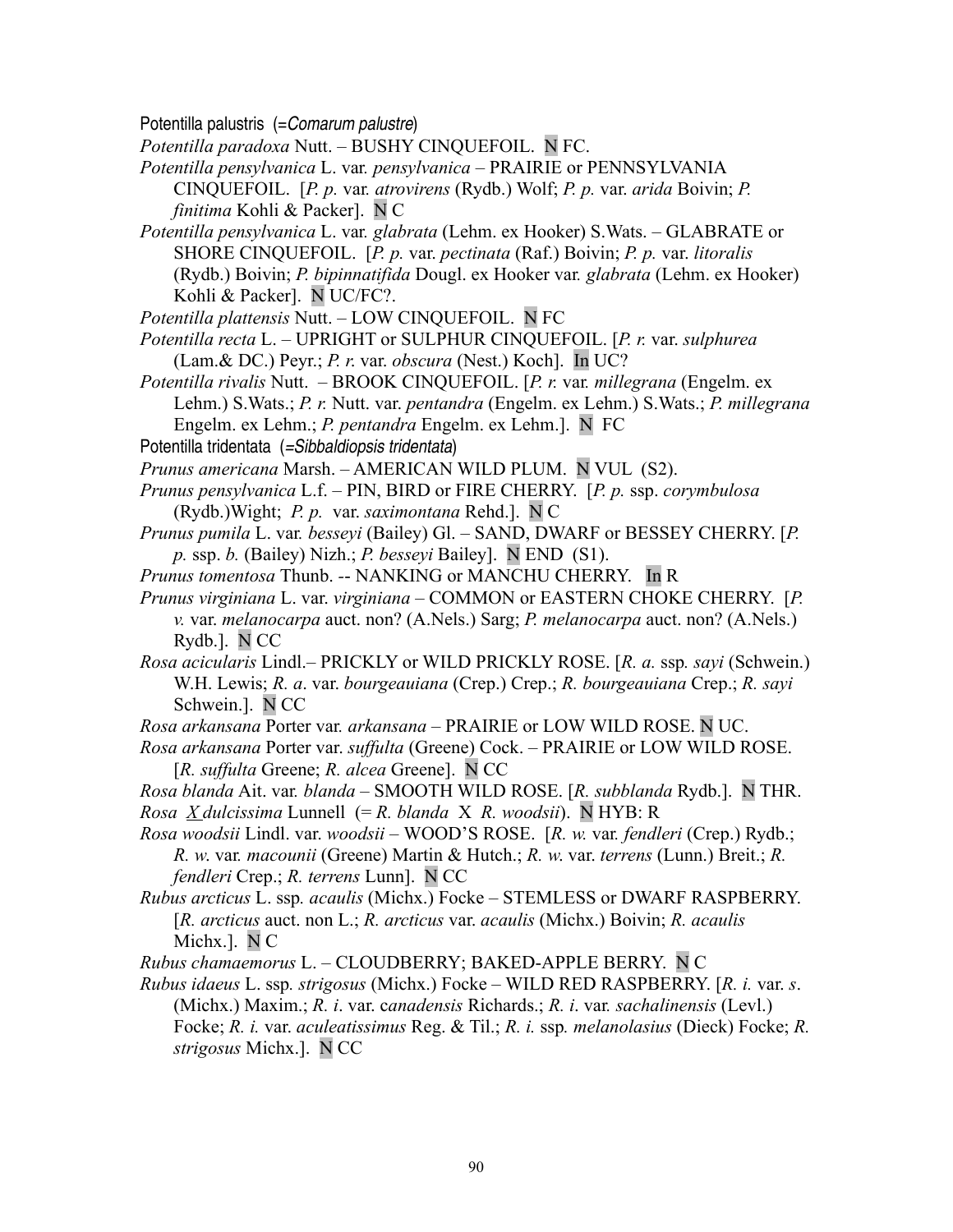- *Rubus X paracaulis* Bailey (= *R. pubescens* X *R. arcticus* ssp. *acaulis*). DWARF WHITE-FLOWERED RASPBERRY. [*R. pubescens* Raf. var. *paracaulis* (Michx.) Boivin; *R. arcticus* auct. non L.]. N HYB.
- *Rubus pubescens* Raf. var*. pubescens* DEWBERRY; TRAILING, CREEPING, or DWARF RED RASPBERRY. N CC
- *Sibbaldiopsis tridentata* (Ait.) Rydb. THREE-TOOTHED or SHRUBBY CINQUE-FOIL. [*Potentilla tridentata* Ait.]. N C
- *Sorbaria sorbifolia* (L.) A.Braun ASH-LEAVED or FALSE SPIRAEA. In R
- *Sorbus aucuparia* L. EUROPEAN MOUNTAIN-ASH or ROWAN-TREE. [*Pyrus aucuparia* (L.) Gaertn.]. In R/UC ?
- *Sorbus decora* (Sarg.) Schneid. SHOWY MOUNTAIN-ASH. [*S. americana* auct. non Marsh.; *S. scopulina* auct. non Greene; *Pyrus decora* (Sarg.) Hyl.; *P. americana* (Marsh.) DC. var. *decora* Sarg.]. N FC
- *Sorbus scopulina* Greene var*. scopulina*  WESTERN or CASCADE MOUNTAIN-ASH. [*S. americana* auct. non Marsh.; *S. decora* auct. non (Sarg.) Schneid.; *Pyrus americana* (Marsh.) DC. var. *decora* auct. *p.p.* non Sarg.]. N UC.
- *Spiraea alba* Du Roi var*. alba* NARROW-LEAVED MEADOWSWEET or SPIRAEA. N C
- *Spiraea betulifolia* Pall. var*. lucida* (Dougl. ex Greene) C.L. Hitchc. SHINY-LEAVED, WHITE, or BIRCHLEAF MEADOWSWEET or SPIRAEA. [*S. b.* ssp*. l.* (Dougl. ex Greene) Taylor & MacBr.; *S. lucida* Dougl.]. N VUL (S2S3).

### **RUBIACEAE (Madder Family):**

- *Galium aparine* L. CLEAVERS. [G*. a.* var. *spurium* L.; *G. a.* var. *vaillantii* (DC.) Koch; *G. a.* var. *intermedium* (Merr.) Briq.; G*. spurium* L.]. N (& *p*.*p*. In?) UC
- *Galium boreale* L. NORTHERN BEDSTRAW. [*G. b*. var. *septentrionale* (R.& S.) Iltis]. N CC
- *Galium brevipes* Fern.& Wieg. -- LIMESTONE-SWAMP BEDSTRAW. [*G. trifidum* L. ssp. *brevipes* (Fern.& Wieg.) A.& D. Löve]. N VER?
- *Galium labradoricum* Wieg. LABRADOR or NORTHERN BOG BEDSTRAW. [*G. trifida* auct. *p*.*p*. non L.]. N FC
- *Galium trifidum* L. var. *trifidum* -- SMALL or THREE-PETALED BEDSTRAW. [*G. brandegei* Gray; *G. palustre* auct. non L.; *G. tinctorium* auct. non (L.) Scop.]. N CC

*Galium triflorum* Michx. – SWEET-SCENTED BEDSTRAW. N C

Hedyotis canadensis (=Houstonia canadensis)

Hedyotis longifolia (=Houstonia longifolia)

- *Houstonia canadensis* Willd. ex R.& S. CANADIAN SUMMER BLUETS. [*H. longifolia* var. *ciliolata* (Torr.) Boivin; *Hedyotis l.* var. *c.* (Torr.) Mohl.; *Hedyotis canadensis* (Willd. ex R.& S.) Fosb.]. N VER?
- *Houstonia longifolia* Gaertn. LONG-LEAVED or SLENDER-LEAVED BLUETS; BLUE-STARS, LONG-LEAVED HOUSTONIA. [*H. l*. var. *musci* Boivin; *H. l.* var. *tenuifolia* (Nutt.) Wood; *Hedyotis longifolia* (Gaertn.) Hook.]. N C

### **RUPPIACEAE (Ditch-grass Family):**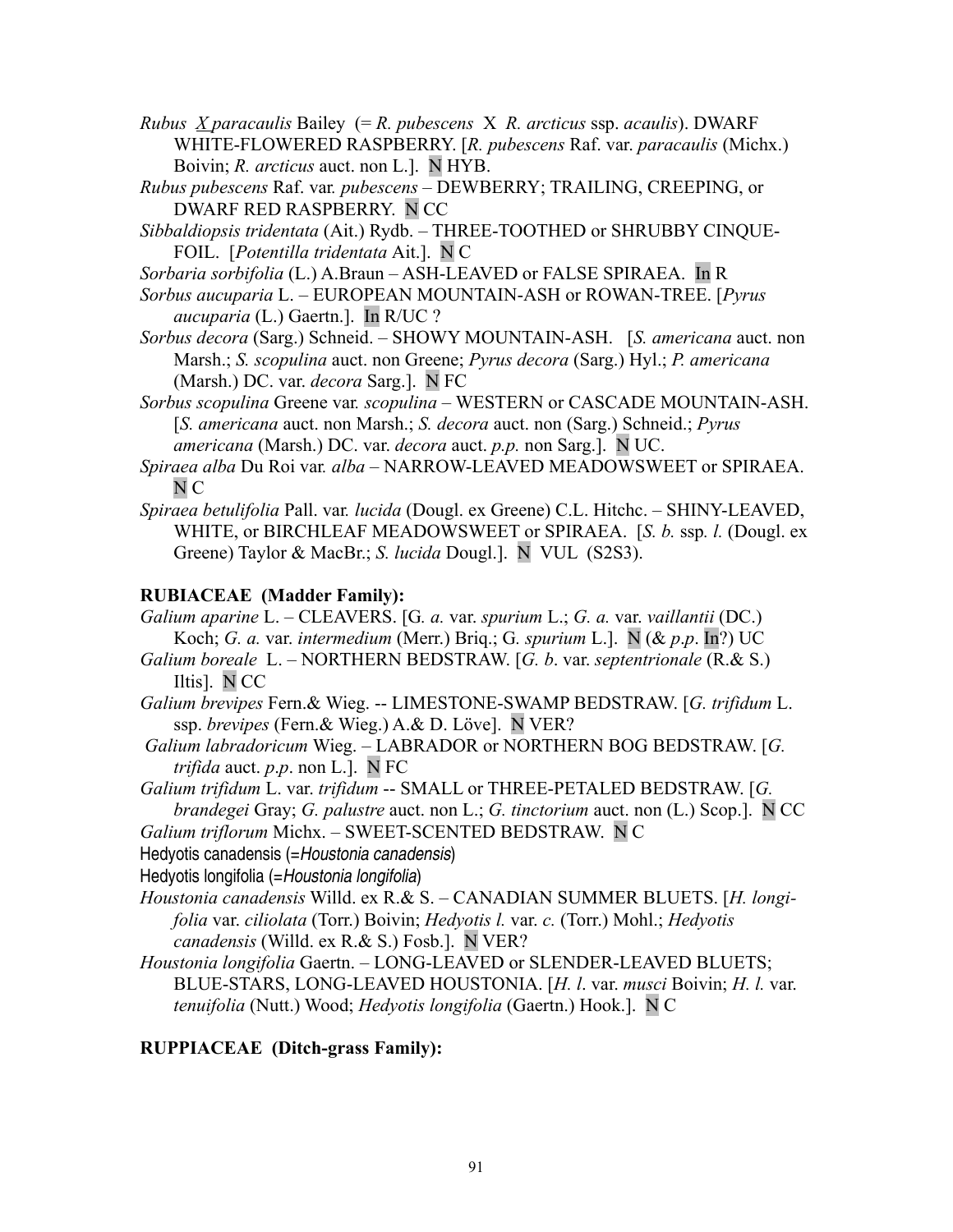- *Ruppia cirrhosa* (Petag.) GrandeWESTERN DITCH-GRASS or WIDGEON-GRASS. [*R. occidentalis* S.Wats.; *R. maritima* L. var. *occidentalis* (S.Wats.) Graebn.]. N VUL (S2, as *R. maritima s.lat.*?).
- *Ruppia maritima* L. var. *rostrata* Agardh BEAKED DITCH-GRASS or WIDGEON-GRASS. NTHR (S?).

#### **SALICACEAE (Willow Family):**

- *Populus angustifolia* James NARROW-LEAVED POPLAR or COTTONWOOD. [*P. balsamifera* L. var. *angustifolia* (James) MacBr.]. N END (S1).
- *Populus balsamifera* L.BALSAM or BLACK POPLAR; BALM-OF-GILEAD. [*P. b.* var. *subcordata* Hyl.; *P. b.* var. *candicans* (Ait.) Gray; *P. candicans* Ait.; *P. tacamahaca* P.Mill.; *P.* ?*gileadensis* Rouleau]. N CC.
- *Populus X brayshawii* Boivin (= *P. angustifolia* X *P. balsamifera*) HYBRID POPLAR. N HYB: R.
- *Populus deltoides* Bartr. ex Marsh. ssp. *monilifera* (Ait.) Eckenw. PLAINS or WESTERN COTTONWOOD. [*P. d.* var. *occidentalis* Rydb.; *P. sargentii* Dode]. N CC
- *Populus X jackii* Sarg. (= *P. balsamifera* X *P. deltoides*) -- HYBRID or NORTHWEST POPLAR or COTTONWOOD. [*P. X andrewsii* Sarg.; *P. X dutillyi* Lepage; *P. X bernardii* Boivin; *P.* ?*gileadensis* Rouleau]. N HYB: FC
- *Populus tremuloides* Michx.TREMBLING or QUAKING ASPEN; WHITE or ASPEN POPLAR. [*P. t.* var. *aurea* (Tidestr.) Daniels]. N CC
- *Salix alba* L. WHITE WILLOW. [*S. a.* var. *sericea* Gaudin]. In R
- *Salix amygdaloides* Anderss. PEACH-LEAVED WILLOW. N UC/FC?
- *Salix arbusculoides* Anderss. SHRUBBY or LITTLE-TREE WILLOW. N FC
- *Salix arctophila* Cock. ex Heller NORTHERN or TRAILING WILLOW. [*S. a.* var*. leiocarpa* (Anderss.) Schneid.]. N THR (S2).
- *Salix athabascensis* Raup ATHABASCA WILLOW. [*S. pedicellaris* Pursh var. *athabascensis* (Raup) Boivin; *S. fallax* Raup]. N FC
- *Salix bebbiana* Sarg. BEAKED or GRAY WILLOW. [*S. b.* var. *perrostrata* (Rydb.) Schneid.; *S. rostrata* Richards., non Thuill.]. N CC
- *Salix brachycarpa* Nutt. var*. brachycarpa* SMALL-FRUIT WILLOW. N C
- *Salix brachycarpa* Nutt. var. *psammophila* Raup SAND-DUNE SMALL-FRUITED WILLOW. N VUL (S?T2T3).
- *Salix X brachypurpurea* Boivin (= *S. brachycarpa* var. *psammophila* X *S. turnorii*). N HYB.
- *Salix candida* Fluegge ex Willd. HOARY or SAGE WILLOW. [*S. c.* var. *denudata* Anderss.]. N C
- *Salix discolor* Muhl. PUSSY WILLOW. N CC?
- *Salix drummondiana* Barr. ex Hooker DRUMMOND'S or BLUE WILLOW. [*S. d.* var. *subcaerulea* (Piper) Ball; *S*. *pellita* auct. non Anderss.]. N THR (S?).
- *Salix famelica* (Ball) Argus YELLOW or HUNGRY WILLOW. [S. *eriocephala* Michx. var. *famelica* (Ball) Dorn; *S. lutea* auct. non Nutt.; *S. l.* var. *famelica* Ball; *S. rigida* auct. non Muhl]. N C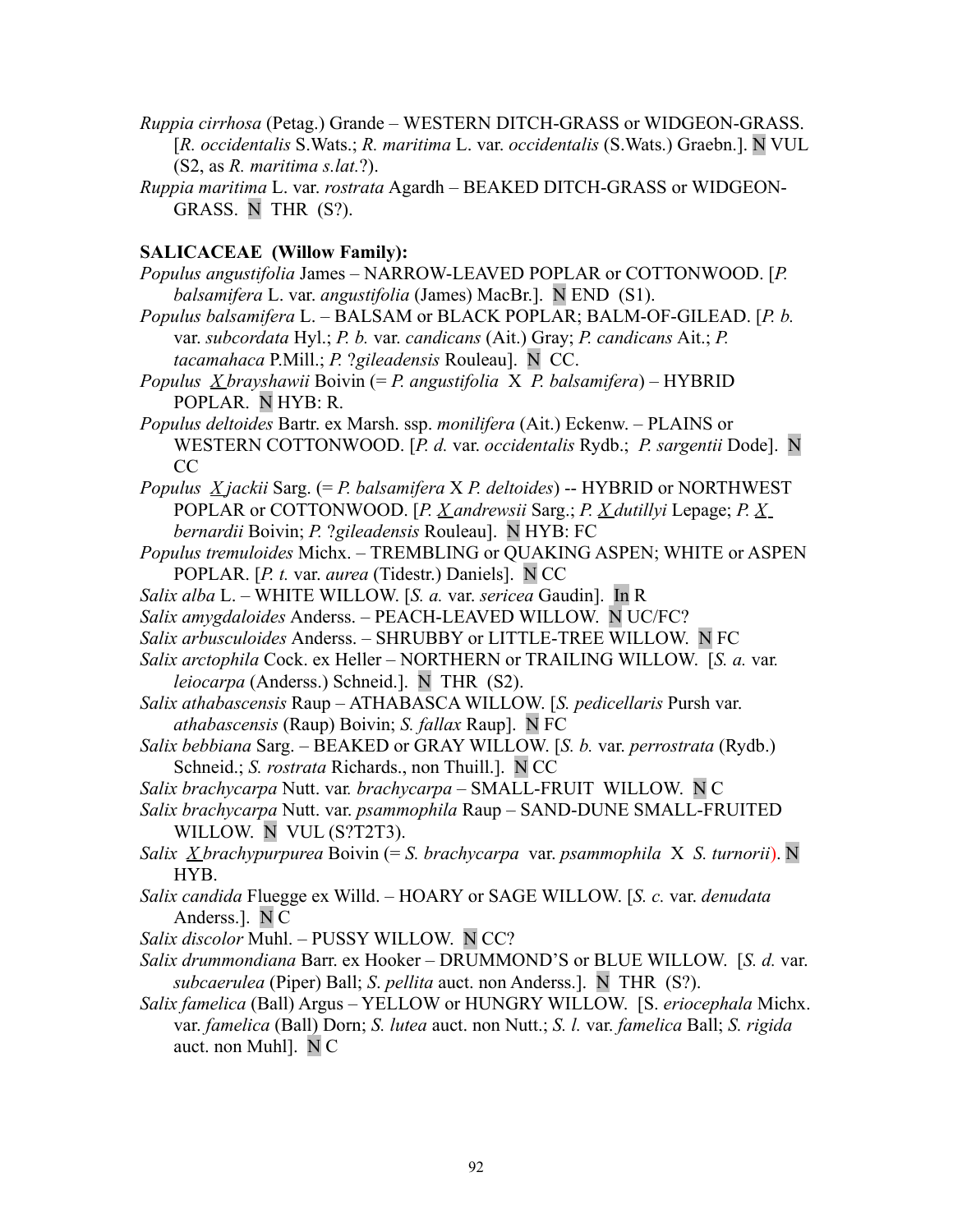- *Salix glauca* L. ssp. *glabrescens* (Anderss.) Hulten -- GRAY-LEAVED or SMOOTH WILLOW. [[*S. g.* var. *glabrescens* (Anderss.) Schneid.; *S. g.* var. *villosa* (D.Don ex Hooker) Anderss.; *S. subcordata* Anderss.]. N FC
- *Salix humilis* Marsh. -- PRAIRIE WILLOW. [*S. h.* var. *microphylla* (Anderss.) Fern.]. N VER?
- *Salix interior* Rowlee SANDBAR WILLOW; NARROW-LEAVED or COYOTE WILLOW. [*S. i.* var. *wheeleri* Rowlee; *S. exigua* Nutt. ssp. *interior* (Rowlee) Cronq. *S*. *e*. var. *i.* (Rowlee) Fern.; *S. e*. var*. pedicellata* (Anderss.) Cronq.; *S. e.* var. *sericans* (Nees) Nesom; S*. longifolia* var. *i.* (Rowlee) M.E. Jones; *S. fluviatilis* Nutt. var. *sericans* (Nees) Boivin]. N CC
- *Salix* X *jesupii* Fern. (*S. alba* X *S. lucida*) -- In HYB
- *Salix lasiandra* Benth. var. *lasiandra –* WESTERN SHINING, RED, WHIPLASH or PACIFIC WILLOW. [*S. l.* var. *lyallii* Sarg.; *S. l.* var. *lancifolia* (Anderss.) Bebb.; *S. lucida* Muhl. ssp*. lasiandra* (Benth.) Murr.]. N C
- *Salix lasianda* Benth. var. *caudata* (Nutt.) Sudw. -- SHINING WILLOW. [*S.* ssp. *caudata* (Nutt.) E.Murr.; S. *lucida* Muhl. ssp. *caudata* (Nutt.) E.Murr.; *S. caudata* (Nutt.) Heller]. N END (S?).
- *Salix lucida* Muhl. ssp*. lucida* SHINING WILLOW. [*S. l.* var. *angustifolia* (Anderss.) Anderss.; *S. l.* var. *intonsa* Fern.]. N C
- *Salix maccalliana* Rowlee VELVET-FRUITED or MCCALLA'S WILLOW. N C
- *Salix myrtillifolia* Anderss*.* MYRTLE-LEAVED or LOW BLUEBERRY WILLOW. [*S. pseudocordata* (Anderss.) Rydb.]. N C
- *Salix pedicellaris* Pursh BOG WILLOW. [*S. p*. var. *tenuescens* Fern.; *S. p.* var. *hypoglauca* Fern.; S*. myrtilloides* L. var. *pedicellaris* (Pursh) Anderss.]. N C
- *Salix pellita* (Anderss.) Anderss. ex Schneid. SATINY WILLOW. N FC/C?
- *Salix pentandra* L. BAY-LEAF or LAUREL-LEAF WILLOW. In UC
- *Salix petiolaris* Sm. MEADOW, BASKET, or SLENDER WILLOW. [*S. p.* var. *gracilis* (Anderss.) Anderss.; *S. p.* var. *subsericea* Anderss.]. N C
- *Salix planifolia* PurshPLANE-, FLAT-, or TEA-LEAF WILLOW. [*S. p.* var. *nelsonii* (Ball) Ball ex E.C. Sm.; *S. phylicifolia* L. var. *planifolia* (Pursh) Hiit.]. N C
- *Salix pseudomonticola* Ball FALSE MOUNTAIN or CHERRY-LEAF WILLOW. [*S. monticola* auct. non Bebb; *S. padophylla* auct. non Rydb.; *S. barclayi* auct. non Anders.; *S. b.* var. *pseudomonticola* (Ball) Kelso]. N C
- *Salix pseudomyrsinites* Anderss. FIRM-LEAF or TALLER BLUEBERRY WILLOW. [*S. myrtillifolia* auct. non Anderss.; *S. m.* var. *pseudomyrsinites* (Anderss.) Ball ex Hulten; *S. m.* var. *cordata* (Anderss.) Dorn; *S. novae-angliae* auct. non Anderss.]. N UC/C?
- *Salix pyrifolia* Anderss. BALSAM WILLOW. [*S. balsamifera* (Hook.) Barratt ex Anderss.]. N C
- *Salix reticulata* L.NET-LEAF or SNOW WILLOW. N THR (S2).
- *Salix X rubens* Schrank (= *S. alba* X *S. fragilis*) HYBRID WHITE WILLOW. In HYB
- *Salix scouleriana* Barratt ex Hooker SCOULER'S, MOUNTAIN or WESTERN PUSSY WILLOW. [*S. discolor* Muhl. var. *latifolia* auct. non Anderss.; *S. humilis* auct. non Marsh.]. N C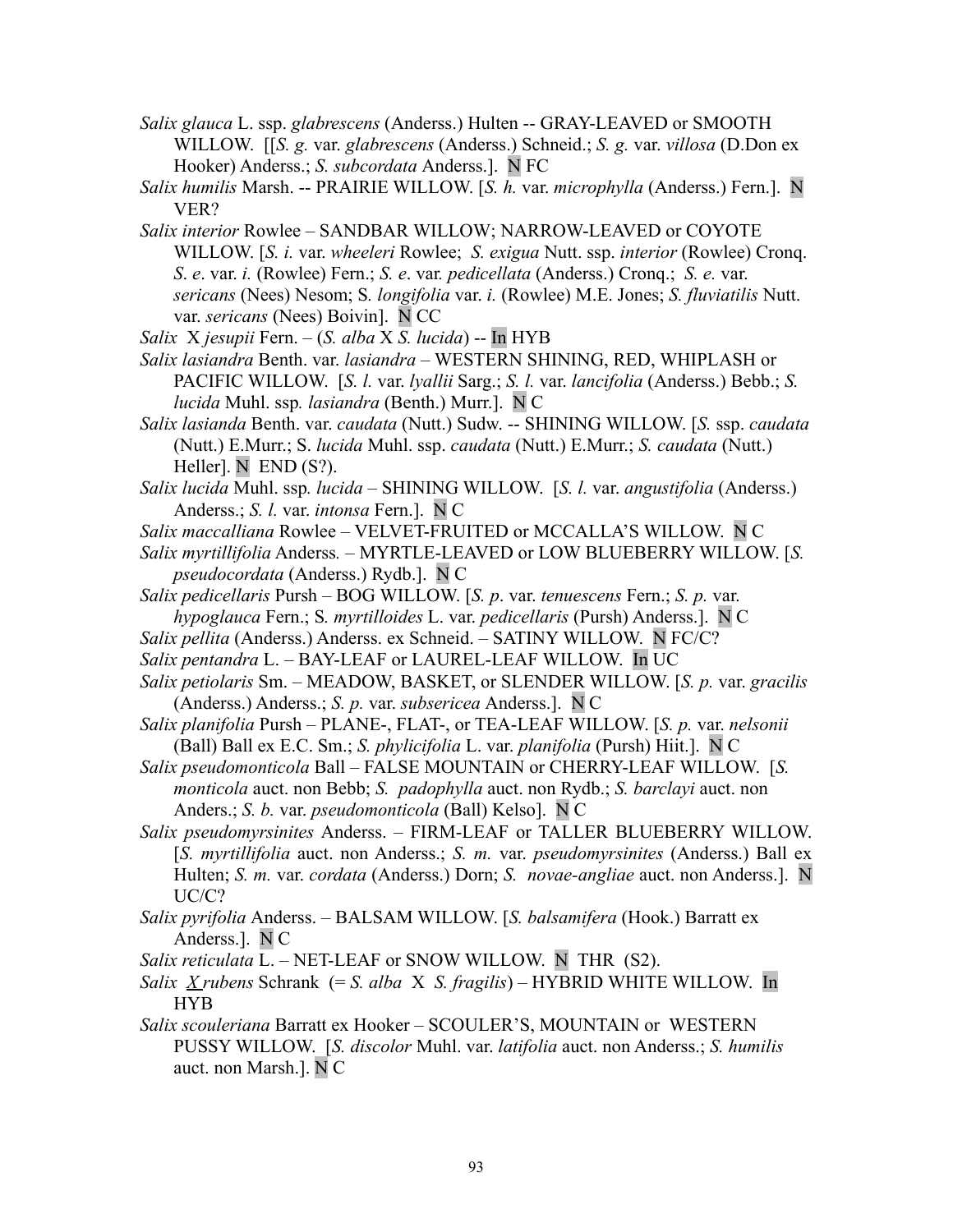*Salix serissima* (Bailey) Fern. – AUTUMN WILLOW. [*S. lucida* Muhl. var. *serrisima* Bailey]. N C

*Salix silicicola* Raup – SAND FELT-LEAF or BLANKET-LEAF WILLOW. [*S. alaxensis* (Anderss.) Cov. var. *silicicola* (Raup) Boivin]. N VUL (S2S3).

- *Salix turnorii* Raup TURNOR'S WILLOW. [*S. lutea* Nutt. var. *turnori* (Raup) Boivin; *S*. *mackenzieana* auct. non (Hooker) Barr.]. N THR (S2).
- *Salix tyrrellii* Raup TYRRELL'S WILLOW. [*S. planifolia* Pursh ssp. *tyrrellii* (Raup) Argus]. N VUL (S2).

### **SANTALACEAE (Sandalwood Family):**

*Comandra lividum* (=*Geocaulon lividum*)

- *Comandra umbellata* (L.) Nutt. ssp. *umbellata* BASTARD TOADFLAX; COMMON COMANDRA. [*C. richardsiana* Fern.]. N C
- *Comandra umbellata* (L.) Nutt. ssp. *pallida* (DC.) Piehl BASTARD TOADFLAX; PALE COMANDRA. [*C. u*. var. *p.* (DC.) M.E. Jones; *C. u*. var. *angustifolia* (DC.) Torr.; *C. pallida* DC.]. N C
- *Geocaulon lividum* (Richards.) Fern. NORTHERN COMANDRA. [*Comandra livida* Richards.]. N C

### **SARRACENIACEAE (Pitcher-plant Family):**

*Sarracenia purpurea* L. ssp*. gibbosa* (Raf.) Wherry *--* PURPLE PITCHER-PLANT. N UC/FC?

### **SAXIFRAGACEAE (Saxifrage Family):**

- *Chrysosplenium iowense* Rydb. -- IOWA GOLDEN-SAXIFRAGE. [*C. alternifolium* ssp. *iowense* (Rydb.) Hulten; *C. a.* var. *iowense* (Rydb.) Boivin; *C. a.* var. *sibiricum* auct. non Ser. ex DC.]. N U? (S1?)
- *Chrysosplenium tetrandrum* (Lund ex Malmgr.) Fries NORTHERN GOLDEN-SAXI-FRAGE. [*C. alternifolium* L. var*. tetrandrum* Lund ex Malmgr.; *C. a.* ssp. *t.* (Lund ex Malmgr.) Hulten]. N FC.
- *Heuchera parvifolia* Nutt. ex T.&G. LITTLE-LEAF ALUMROOT. [*H. p.* var*. utahensis* (Rydb.) Garrett; *H. p*. var. *dissecta* M.E.Jones; *H. flabellifolia* Rydb]. N  $END(S1)$ .

*Heuchera richardsonii* R. Br. – RICHARDSON'S ALUMROOT. [*H. r*. var. *hispidior* Rosend., Butt. & Lak.]. N C.

*Lithophragma glabrum* Nutt. – BULBOUS WOODLAND-STAR; PRAIRIE-STAR; STAR-FLOWER; ROCK-STAR. [*L. g.* var. *bulbiferum* (Rydb.) Jeps.; *L. g.* var. *ramulosum* (Suksd.) Boivin; *L. bulbiferum* Rydb.]. N THR (S1).

- *Micranthes occidentalis* (S.Wats.) Small WESTERN or RHOMBOID-LEAVED SAXIFRAGE. [*Saxifraga occidentalis* S.Wats.; *S. saximontana* Small; *S. rhomboidea* auct. non Greene]. N THR (S1).
- *Micranthes pensylvanica* (L.) Haw. SWAMP SAXIFRAGE. [*Saxifraga pensylvanica* L.]. N END (S1).

*Mitella nuda* L. – BISHOP'S-CAP; NAKED MITREWORT. N C

*Parnassia glauca* Raf. – GLAUCOUS GRASS-OF-PARNASSUS. [*P. americana* Muhl.]. N VUL (S2).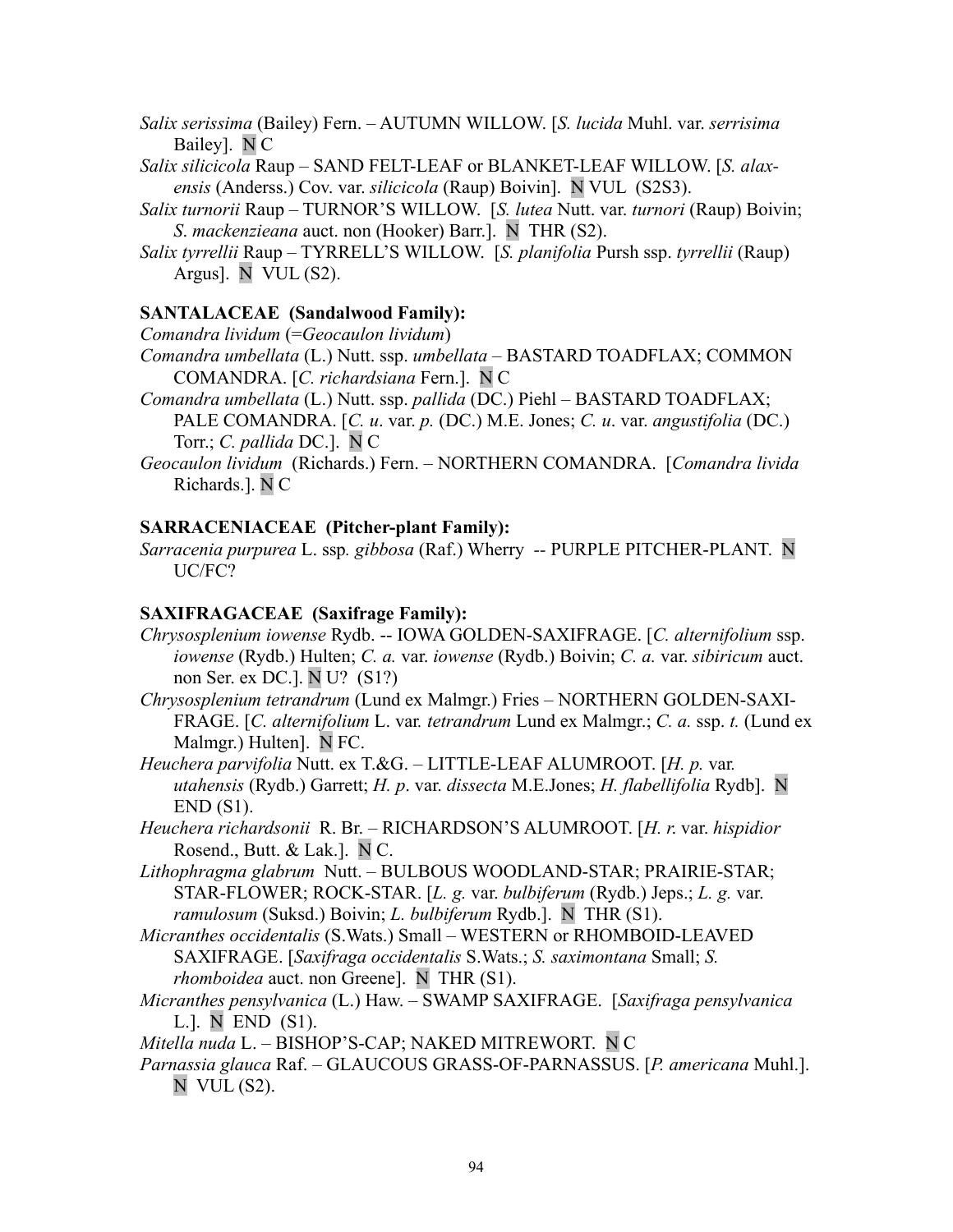*Parnassia kotzebuei* Cham. ex Spreng. – SMALL, ALPINE or KOTZEBUE'S GRASS-OF-PARNASSUS. [*P. k.* var*. pumila* C.L. Hitchc. & Ownbey]. N END (S1).

- *Parnassia palustris* L. var*. montanensis* (Fern.& Rydb.) C.L. Hitchc. MOUNTAIN GRASS-OF-PARNASSUS. [*P. montanensis* Fern.& Rydb.]. N THR (S?T?).
- *Parnassia palustris* L. var*. parviflora* (DC.) Boivin SMALL-FLOWERED GRASS-OF-PARNASSUS. [*P. parviflora* DC.]. N THR (S?T1).
- *Parnassia palustris* L. var. *tenuis* Wahl. MEADOW, NORTHERN or MARSH GRASS-OF-PARNASSUS. [*P. p.* var. *neogaea* Fern.; *P. p.* ssp. *n.* (Fern.) Hulten; *P. multiseta* (Ledeb.) Fern.]. N C

Saxifraga occidentalis (=Micranthes occidentalis).

Saxifraga pensylvanica (=Micranthes pensylvanica).

*Saxifraga tricuspidata* Rottb. *–* THREE-TOOTHED or PRICKLY SAXIFRAGE. N C

### **SCHEUCHZERIACEAE (Scheuchzeria Family):**

*Scheuchzeria palustris* L. ssp. *americana* (Fern.) Hulten – AMERICAN SCHEUCH-ZERIA; RANNOCH-RUSH. [*S. p.* var*. americana* Fern.; *S. americana* (Fern.) G.N. Jones; *S. palustris* auct. *s*.*lat*. non L.]. N C

### **SCROPHULARIACEAE (Figwort or Snapdragon Family):**

- *Besseya wyomingensis* (A.Nels.) Rydb. *–* WYOMING KITTEN-TAILS. [*B. cinerea*  $(Raf.)$  Penn.]. N THR  $(S1)$ .
- *Castilleja coccinea* (L.) Spreng.SCARLET PAINTBRUSH. N END (S1).
- *Castilleja miniata* Dougl. ex Hooker ssp. *miniata –* RED INDIAN-PAINTBRUSH; COMMON RED PAINTBRUSH. [*C. rhexifolia* auct. non Rydb.; *C. coccinea* auct. non (L.) Spreng.]. N C.
- *Castilleja raupii* Penn. RAUP'S INDIAN-PAINTBRUSH; PURPLE or NORTHERN PAINTBRUSH. [*C. pallida* (L.) Spreng. ssp. *septentrionalis* auct. non (Lindl.) Scoggan; *C. septentrionalis* auct. non Lindl.]. N THR (S2).
- *Castilleja sessiliflora* Pursh DOWNY PAINTBRUSH or PAINTED-CUP; GREAT PLAINS INDIAN PAINTBRUSH. N FC.
- *Chaenorhinum minus* (L.) Lange DWARF or SMALL SNAPDRAGON. In UC/FC?
- *Collinsia parviflora* Lindl. SMALL-FLOWERED BLUE-EYED-MARY; BLUE-LIPS. N VUL (S2).
- *Euphrasia subarctica* Raup ARCTIC or NORTHERN EYEBRIGHT. [*E. arctica* auct. non Lange; *E. a.* var. *dolosa* (Boivin) Boivin; *E. a.* var. *disjuncta* auct. non (Fern. & Wieg.) Cronq.; *E. disjuncta* auct. non Fern. & Wieg; *E. d.* var. *dolosa* Boivin]. N THR (S1S2).

*Gratiola neglecta* Torr. – CLAMMY HEDGE-HYSSOP. N FC

*Limosella aquatica* L. – AWL-LEAVED MUDWORT. N UC/FC?

*Linaria dalmatica* (L.) P.Mill. ssp*. dalmatica –* DALMATIAN TOADFLAX. In FC/C? Linaria texana (=Nuttallanthus texanus).

- *Linaria vulgaris* P.Mill.BUTTER-AND-EGGS; COMMON or YELLOW TOAD-FLAX. In C
- *Melampyrum lineare* Desr. var*. lineare --* AMERICAN COW-WHEAT. [*M. l.* var. *americanum* (Michx.) Beauv.]. N C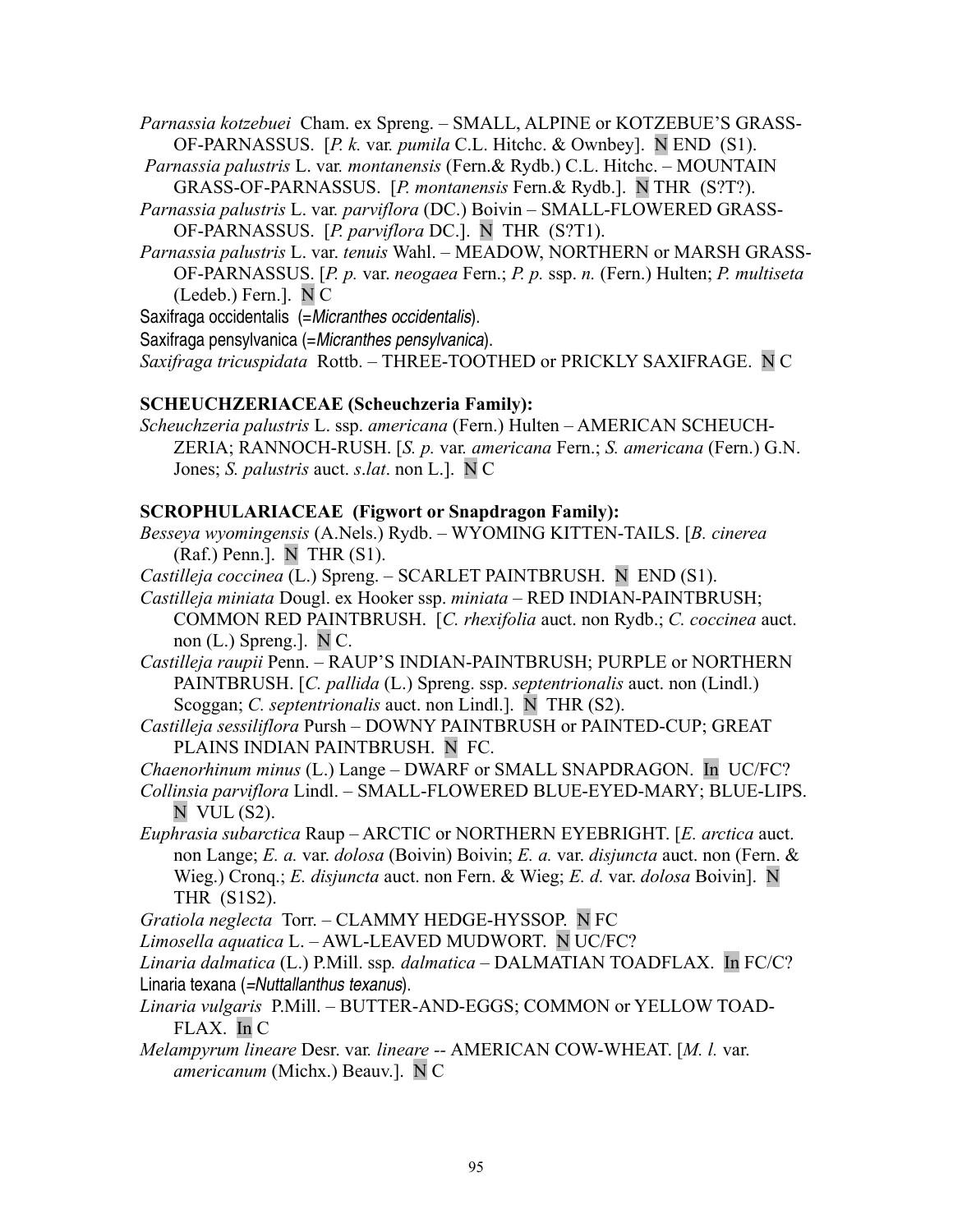- *Mimulus glabratus* HBK. var*. jamesii* (T.& G. ex Benth.) Gray SMALL YELLOW, SMOOTH or ROUND-LEAVED MONKEY-FLOWER. [*M. g*. var. *fremontii* (Benth.) A.L. Grant.; *M. jamesii* T.& G. ex Benth.]. N END (S1).
- *Mimulus guttatus* DC. COMMON or LARGE YELLOW MONKEY-FLOWER. N VUL  $(S2)$ .
- *Mimulus ringens* L. var. *ringens* BLUE or ALLEGHANY MONKEY-FLOWER. N THR (S1).
- *Nuttallanthus texanus* (Scheele) D.A. SuttonTEXAS or FIELD TOADFLAX. [*Linaria texana* Scheele; *L. canadensis* (L.) Dum. var. *texanus* (Scheele) Penn.]. N END/EXT? (S?).
- *Odontites vernus* (Bell.) Dum. ssp. *serotinus* (Dum.) Corb. -- LATE-FLOWERING EYE-BRIGHT; RED ODONITES. [*Odontites serotina* Dum.; *O. rubra* Gilib.]. In R.
- *Orthocarpus luteus* Nutt. GOLDEN-TONGUE OWL'S-CLOVER. N C.
- *Pedicularis groenlandica* Retz. ssp*. groenlandica* ELEPHANT'S-HEAD; LITTLE RED ELEPHANTS. N THR (S1S2).
- *Pedicularis labradorica* Wirsing var. *labradorica* LABRADOR LOUSEWORT. [*P. euphrasioides* Steph. ex Willd.]. N THR (S2).
- *Pedicularis macrodonta* Richards. PURPLE or SWAMP LOUSEWORT. [*P. parvi-flora* auct. *s*.*lat*. non J.E. Sm.; *P. p.* var. *macrodonta* (Richards.) Welsh]. N VUL (S2). *Penstemon albidus* Nutt. – WHITE BEARD-TONGUE. N C.
- *Penstemon confertus* Dougl. ex Lindl. YELLOW BEARDTONGUE. N END (S1).
- *Penstemon gracilis* Nutt. var*. gracilis* LILAC-FLOWERED BEARDTONGUE. N C.
- *Penstemon nitidus* Dougl. ex Benth. var*. nitidus* SMOOTH BLUE or WAXY-LEAF BEARDTONGUE. N C.
- *Penstemon procerus* Dou gl. ex Graham var*. procerus* SLENDER BLUE BEARD-TONGUE. [*P. confertus* ssp. *procerus* (Dougl. ex Graham) D.V.Clark]. N C.
- *Rhinanthus minor* L. ssp*. minor* YELLOW-RATTLE; RATTLEBOX. [*R. borealis* (Stern.) Druce ssp. *kyrolliae* (Chab.) Penn.; *R. crista-galli* auct. non L.]. N UC.
- *Scrophularia lanceolata* Pursh LANCE-LEAVED or HARE FIGWORT. N END (SU). *Verbascum nigrum* L. -- BLACK MULLEIN. In R/ADV?
- *Verbascum phlomoides* L. WOOLLY, MOTH or ORANGE MULLEIN. In R/ADV?
- *Verbascum thapsus* L. COMMON, GREAT or FLANNEL MULLEIN; FLANNEL-PLANT. In UC.
- *Veronica americana* Schwein. ex Benth. AMERICAN SPEEDWELL or BROOK-LIME. N C.
- *Veronica anagallis-aquatica* L. BROOK-PIMPERNEL; BLUE WATER SPEED-WELL. [*V. anagallis* L.; *V. catenata* Penn.; *V. c.* var. *glandulosa* (Farw.) Penn.; *V. connata* Raf. var*. glaberrima* (Penn.) Fern.; *V. comosa* Richt. var*. g.* (Penn.) Boivin; *V. c.* var. *glandulosa* (Farw.) Boivin; *V. salina* auct. non Schur.]. N C.
- *Veronica austriaca* L. ssp*. teucrium* (L.) D.A. WebbBROAD-LEAVED SPEEDWELL. [*V. latifolia* L.; *V. teucrium* L.]. In R/ADV?
- *Veronica longifolia* L. LONG-LEAVED SPEEDWELL. In R/ADV?
- *Veronica peregrina* L. ssp*. xalapensis* (HBK.) Penn. HAIRY or PURSLANE SPEEDWELL; NECKWEED. [*V. p.* var. *xalapensis* (Kunth) Pennell; V*. xalapensis* HBK.]. N C.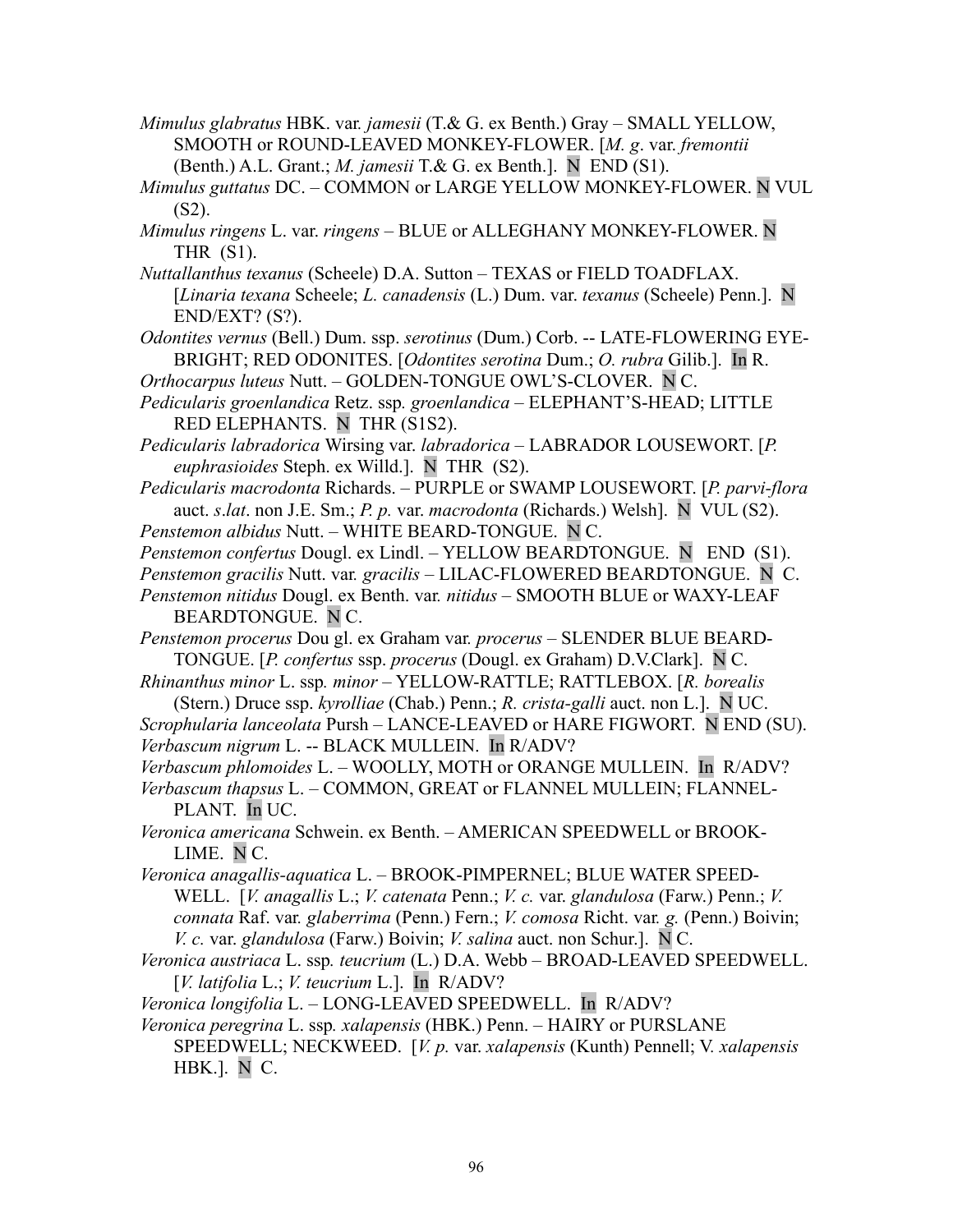*Veronica persica* Poir. – BIRD'S-EYE or PERSIAN SPEEDWELL. [*V. p.* var. *aschersoniana* (Lehm.) Boivin]. In R/UC?

*Veronica scutellata* L. – MARSH or GRASS-LEAVED SPEEDWELL. [*V. s*. var. *pubescens* Macoun]. N FC.

*Veronica serpyllifolia* L. ssp*. humifusa* (Dickson) Syme – THYME-LEAVED SPEED-WELL. [*V. s.* var. *h.* (Dickson) Vahl; *V. h.* Dickson]. N THR (S1).

## **SMILACACEAE (Greenbriar Family):**

*Smilax lasioneuron* Hooker -- HAIRY-NERVED CARRION-FLOWER. [*S. herbacea* auct. non L.; *S. h.* var. *lasioneura* (Hooker) DC]. N C.

## **SOLANACEAE (Nightshade Family):**

Chamaesaracha grandiflora (=Leucophysalis grandiflora) *Datura stramonium* L. – JIMSON-WEED; THORN-APPLE; STRAMONIUM. In R/UC? *Hyoscyamus niger* L. *–* BLACK HENBANE. In UC

*Leucophysalis grandiflora* (Hooker) Rydb. *–* LARGE WHITE GROUND-CHERRY. [*Physalis grandiflora* Hooker; *Chamaesaracha g.* (Hooker) Fern.]. N UC.

*Lycium barbarum* L. *–* MATRIMONY-VINE. In R/ADV?

*Nicandra physalodes* (L.) Gaertn. -- APPLE-OF-PERU. In R/ADV?

Physalis grandiflora (=Leucophysalis grandiflora)

*Physalis philadelphica* Lam. var. *immaculata* Waterfall – TOMATILLO; MEXICAN GROUND-CHERRY. [*P. ixocarpa* auct. non Brot. ex Hornem. In R/ADV?

*Solanum dulcamara* L. var*. dulcamara –* BITTERSWEET; CLIMBING NIGHT-SHADE. [*S. d.* var*. villosissimum* Desv.]. In R/UC?.

*Solanum interius* Rydb. – DEADLY or PLAINS BLACK NIGHTSHADE. [*S. nigrum* auct. non L.; *S. n.* var. *interius* (Rydb.) F.C. Gates; *S. americanus* auct. *p*.*p*. non P.Mill.]. N (&In *p*.*p*.?) UC/FC?.

*Solanum lycopersicum* L. -- GARDEN TOMATO. [*Lycopersicon esculentum* P. Mill.]. In R/ADV?

*Solanum physalifolium* Rusby – VISCID NIGHTSHADE*.* [*S. sarrachoides* auct. non Sendt.; *S. villosum* auct. non P.Mill.; *S. nigrum s*.*lat*. auct. non L.]. N (& In *p*.*p*.?) UC?

*Solanum ptychanthum* Dunal *–* AMERICAN or EASTERN BLACK NIGHTSHADE. [*S. americanum* auct. non P.Mill.; *S. nigrum* auct. *s*.*lat*. non L.; *S. n.* var. *virginicum* L.].  $N$  ( $\&$  In  $p.p.$ ?) UC?

*Solanum rostratum* Dunal – BUFFALO-BUR; HORNED NIGHT-SHADE. [*Androcera rostrata* (Dunal) Rydb.]. In R/ADV?

*Solanum triflorum* Nutt. – WILD TOMATO; CUT-LEAVED NIGHTSHADE. N C *Solanum tuberosum* L. – POTATO. In R/ADV?

## **SPARGANIACEAE (Bur-reed Family):**

*Sparganium angustifolium* Michx. -- NARROW-LEAVED or FLOATING-LEAVED BUR-REED; RIBBON-LEAF. [*S. simplex* Huds. var. *angustifolium* (Michx.) Torr.; *S. emersum* auct. *p*.*p*. non Rehm.; *S. e.* var. *a.* (Michx.) Taylor & MacBr.]. N C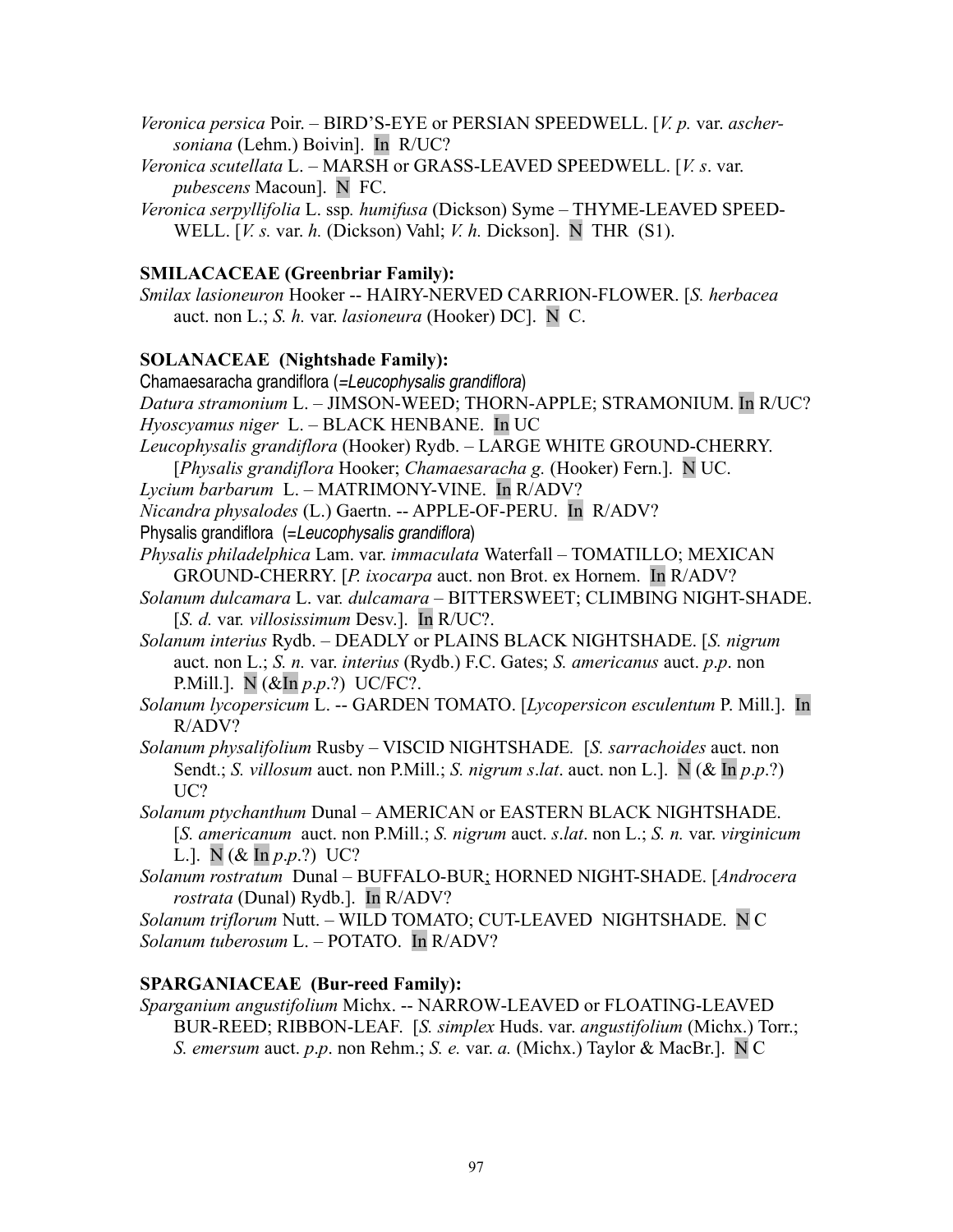*Sparganium chlorocarpum* Rydb. -- GREEN-FRUITED BUR-REED. [*S. c.* var*. acaule* (Beeby) Fern.; *S. angustifolium* auct. *p*.*p*. non Michx.; *S. erectum* L. ssp. *stoloniferum* auct. *p*.*p*. non (Graebn.) Hara; *S. simplex* auct. *p*.*p*. non Huds.]. N C

*Sparganium emersum* Rehm. – BROAD-LEAVED or MULTI-STALKED BUR-REED. [*S. e.* var*. multipedunculatum* (Morong) Reveal; *S. multipedunculatum* (Morong) Rydb.; *S. simplex* auct. *p*.*p*. non Huds.; *S. ramosum* auct. *p*.*p*. non Huds.; S*. angustifolia* Michx. ssp*. emersum* (Rehm.) Brayshaw; *S. a*. var. *multipedunculatum* (Morong) Brayshaw]. N C

*Sparganium eurycarpum* Engelm. ex Gray -- GIANT BUR-REED; LARGE-FRUITED BUR-REED. N C

*Sparganium fluctuans* (Morong) Robins. -- FLOATING or WATER BUR-REED; BROAD RIBBON-LEAF. N FC

*Sparganium glomeratum* (Beurl. ex Laest.) Neum. -- CLUSTERED BUR-REED. In VER?

*Sparganium hyperboreum* Laestad -- NORTHERN BUR-REED. N END (S1).

*Sparganium natans* L. -- SMALL or SLENDER BUR-REED. [*S. minimum* (Hartm.) Fries]. N C

## **TILIACEAE (Linden Family):**

*Tilia americana* L. var. *americana* **–** AMERICAN LINDEN or BASSWOOD. [*T. a.* var. *neglecta* (Spach) Fosb.]. In R

## **TYPHACEAE (Cat-tail Family):**

*Typha angustifolia* L. -- NARROW-LEAVED CAT-TAIL. In R *Typha X glauca* Godron (=*T. angustifolia* X *T. latifolia*) – HYBRID CAT-TAIL. [*T. latifolia* L. var. *elongata* Dudley; *T. angustifolia* L. var. *e.* (Dudley) Wieg.]. HYB. *Typha latifolia* L. -- COMMON CAT-TAIL. N CC

# **ULMACEAE (Elm Family):**

*Ulmus americana* L. – AMERICAN or WHITE ELM. N  $(\&$  In  $p.p.)$  FC *Ulmus pumila* L. – DWARF, SIBERIAN or MANCHURIAN ELM. In UC/FC?

# **URTICACEAE (Nettle Family):**

*Laportea canadensis* (L.) Wedd. – CANADA WOOD-NETTLE. N THR (S2). *Parietaria pensylvanica* Muhl. ex Willd. var*. pensylvanica –* AMERICAN or PENN-SYLVANIA PELLITORY. N UC/ FC?

*Urtica dioica* L. ssp. *gracilis* (Ait.) Seland. *–* STINGING or COMMON NETTLE. [*U. d.* var. *procera* (Muhl. ex Willd.) Wedd.; *U. d*. var. *lyallii* (S.Wats.) C.L.Hitchc.; *U. gracilis* Ait.; *U. procera* Muhl. ex Willd.; *U. lyallii* S.Wats.]. N CC

*Urtica urens* L. – BURNING, SMALL, or DOG NETTLE. In R

# **VALERIANACEAE (Valerian Family):**

*Valeriana dioica* L. ssp. *sylvatica* (S.Wats.) F.G. Mey. -- NORTHERN VALERIAN. [*V. d.* var. *s.* S.Wats.; *V. septentrionalis* Rydb.]. N FC

# **VERBENACEAE (Vervain Family):**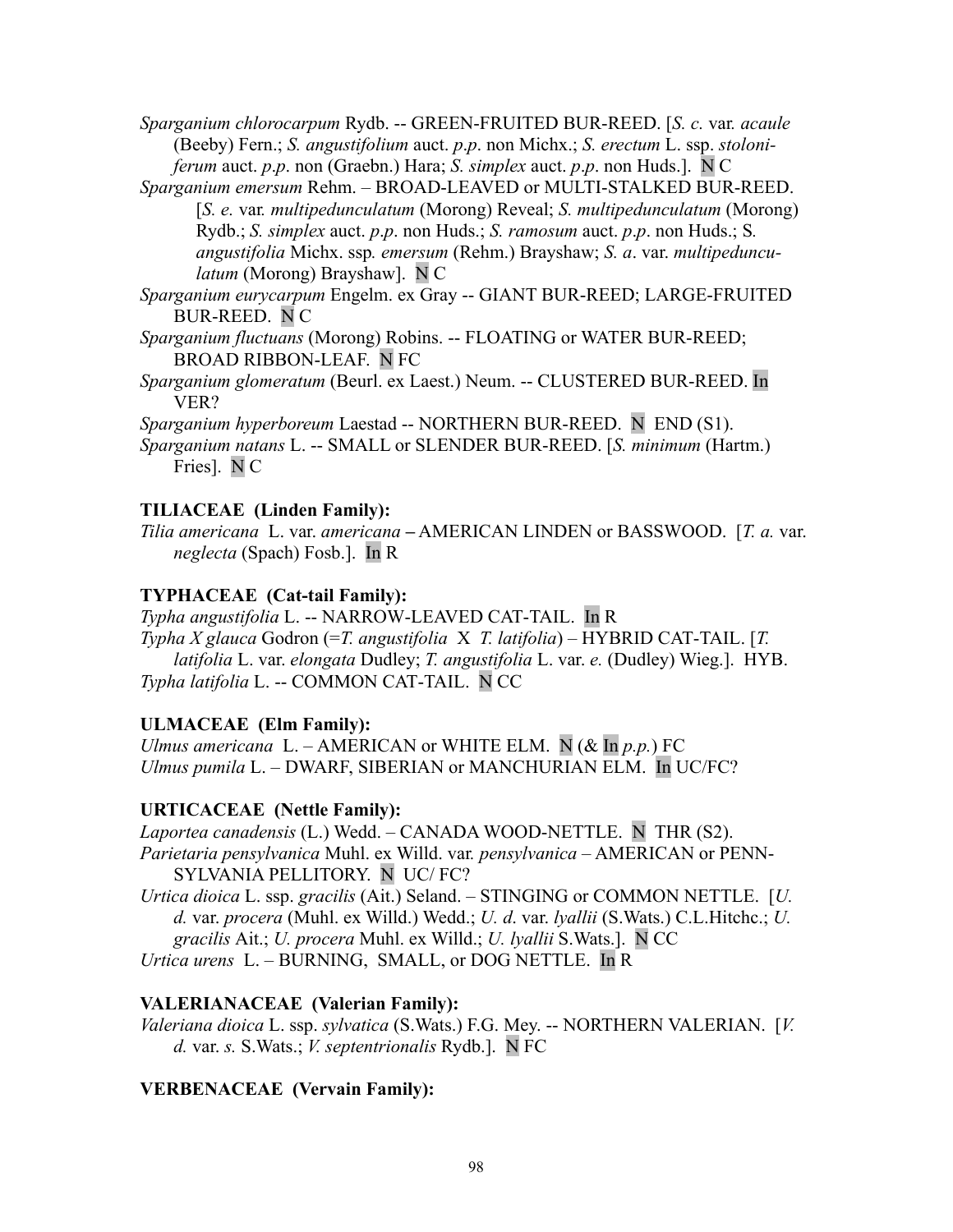- *Verbena bracteata* Lag. & Rodr. BRACTED or CARPET VERVAIN. [*V. bracteosa* Michx.]. N C
- *Verbena hastata* L. var*. hastata* BLUE VERVAIN. [*V. h.* var. *scabra* Mold.]. N THR (S1S2).
- *Verbena urticifolia* L. var*. urticifolia* WHITE or NETTLE-LEAVED VERVAIN. N END (S1).

#### **VIOLACEAE (Violet Family):**

- *Viola adunca* J.E. Sm. var*. adunca --* EARLY BLUE or HOOKED-SPUR VIOLET. [*V. subvestita* Greene]. N C
- *Viola arvensis* Murr. *--* FIELD PANSY; JOHNNY-JUMP-UP. [*V. tricolor* L. var. *arvensis* (Murr.) Boiss.; *V. kitaibeliana* auct. non Schultes]. In R/UC?
- *Viola bicolor* PurshFIELD PANSY; JOHNNY-JUMP-UP. [*V. rafinesquei* Greene; *V. kitaibeliana* Schultes var. *rafinesquei* (Greene) Fern.]. In R/UC?
- *Viola blanda* Willd. var*. palustriformis* Gray LARGE-LEAVED or SWEET WHITE VIOLET. [*V. incognita* Brain.; *V. i.* var. *forbesii* Brain.]. N END (S?).
- *Viola canadensis* L. var*. rugulosa* (Greene) C.L. Hitchc. WESTERN CANADA VIOLET; TALL WHITE VIOLET. [*V. rugulosa* Greene; *V. canadensis* var. *rydbergii* (Greene) House]. N C

*Viola epipsila* Ledeb. ssp. *repens* (Turcz.) Becker [*V. repens* Turcz. ex Trautv. & Mey.; *V. epipsiloides* A.& D. Love; *V. palustris* auct. non L.]. N VER?

- *Viola labradorica* Schrank *–* ALPINE VIOLET; NORTHERN BLUE VIOLET. [*V. adunca* J.E. Sm. var*. minor* (Hooker) Fern.; *V. conspersa* Reich.]. N END (S1, as *V. conspersa*?).
- *Viola macloskeyi* Lloyd ssp. *pallens* (Banks ex Ging.) M.S. Baker SMOOTH WHITE VIOLET. [*V. m.* var*. p.* (Banks ex Ging.) C.L. Hitchc.; *V. pallens* (Banks ex Ging.) Brain.]. N END (S1).
- *Viola nephrophylla* Greene *--* NORTHERN BOG VIOLET; BLUE MEADOW VIOLET. [*V. n.* var*. cognata* (Greene) C.L. Hitchc.; *V. pratincola* Greene; *V. cucullata* auct. non Ait.]. N C.
- *Viola nuttallii* PurshYELLOW PRAIRIE VIOLET; NUTTALL'S YELLOW VIOLET. N UC/FC?
- *Viola palustris* L. var*. palustris* MARSH VIOLET. N C
- *Viola palustris* L. var. *brevipes* (M.S. Baker) R.J. Davis WHITE MARSH VIOLET. [*V. p*. forma *albiflora* Neum.]. N UC.
- *Viola pedatifida* G.DonCROWFOOT VIOLET; LARKSPUR or PURPLE PRAIRIE VIOLET. N UC.
- *Viola pubescens* Ait. var. *scabriuscula* Schwein. ex T.& G. *–* DOWNY YELLOW VIOLET. [*V. p.* var. *leiocarpon* (Fern. & Wieg.) Seym.; *V. p.* var. *eriocarpon* Nutt.; *V. eriocarpon* (Nutt.) Schwein.; *V. e*. var. *leiocarpon* Fern. & Wieg.]. N THR (S1).
- *Viola renifolia* Gray *–* KIDNEY-LEAVED WHITE VIOLET. [*V. r.* var. *brainerdii* (Greene) Fern.]. N C
- *Viola selkirkii* Pursh ex GoldieSELKIRK'S or LONG-SPURRED VIOLET. N VUL (S2S3).
- *Viola septentrionalis* Greene *--* NORTHERN BLUE VIOLET. [*V. sororia* auct. non Willd.; *V. nephrophylla* auct. non Greene; *V. cucullata* auct. non Ait.]. N THR (S1).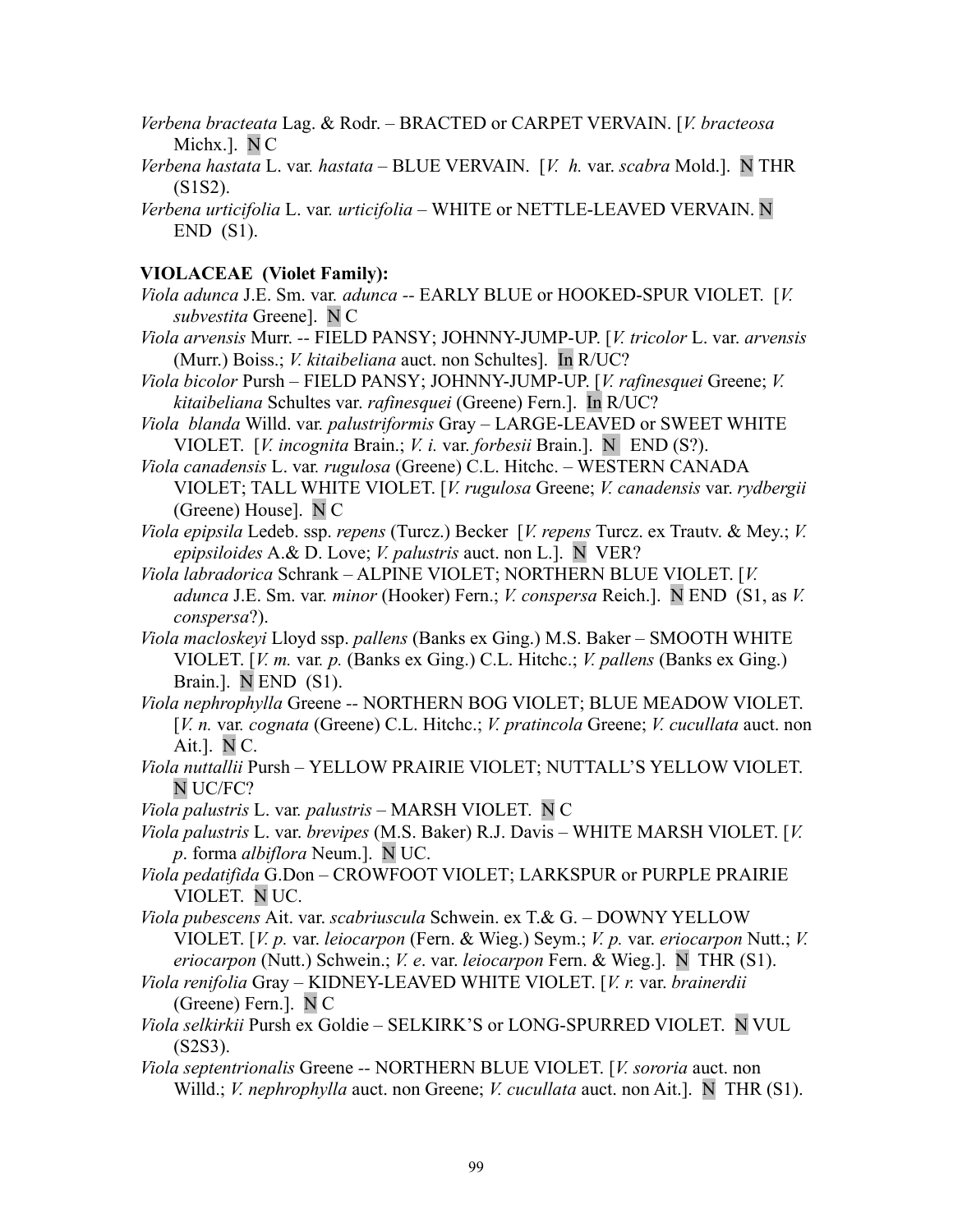*Viola sororia* Willd*. –* DOWNY or HOODED BLUE VIOLET. [*V. papilionacea* Pursh *p.p.*; *V. papilionacea* var. *priceana* (Poll.) Alex.; *V. priceana* Poll.; *V. nephrophylla* auct. non Greene; *V. cucullata* auct. non Ait.]. N THR (S?).

*Viola tricolor* L. – PANSY; JOHNNY-JUMP-UP. In R/UC?

- *Viola vallicola* A.Nels. var*. vallicola --* YELLOW PRAIRIE or VALLEY VIOLET. [*V. nuttallii* auct. non Pursh; *V. n.* var. *vallicola* (A.Nels.) St.John; *V. n*. ssp. *v.* (A.Nels.) Taylor & MacBr.; *V. russellii* Boivin]. N FC/C?
- *Viola vallicola* A.Nels. var. *major* (Hooker) Fabij. YELLOW PRAIRIE or VALLEY VIOLET. [*V. nuttallii* var. *major* Hooker; *V. praemorsa* var. *major* (Hooker) M.E. Peck]. N FC/C?

### **VISCACEAE (incl. LORANTHACEAE) (Mistletoe Family):**

*Arceuthobium americanum* Nutt. ex Engelm. – PINE or DWARF MISTLETOE. N C *Arceuthobium pusillum* Peck – EASTERN or SPRUCE DWARF MISTLETOE. N END (S1).

## **VITACEAE (Grape Family):**

- *Vitis riparia* Michx. RIVERBANK or FROST GRAPE. [*V. vulpina* L. ssp. *riparia* (Michx.) R.T. Clausen]. N VER? (& In R)
- *Parthenocissus quinquefolia* (L.) Planch.VIRGINIA CREEPER. [*P. inserta* (Kern.) Fritsch]. In UC
- *Parthenocissus vitacea* (Knerr.) A.S. Hitchc. -- THICKET CREEPER; WOODBINE. [*P. inserta* auct. non (Kern.) Fritsch; *P. quinquefolia* auct. non (L.) Planch]. N THR (SR).

## **ZANNICHELLIACEAE (Horned Pondweed Family):**

*Zannichellia palustris* L. – HORNED-PONDWEED. N UC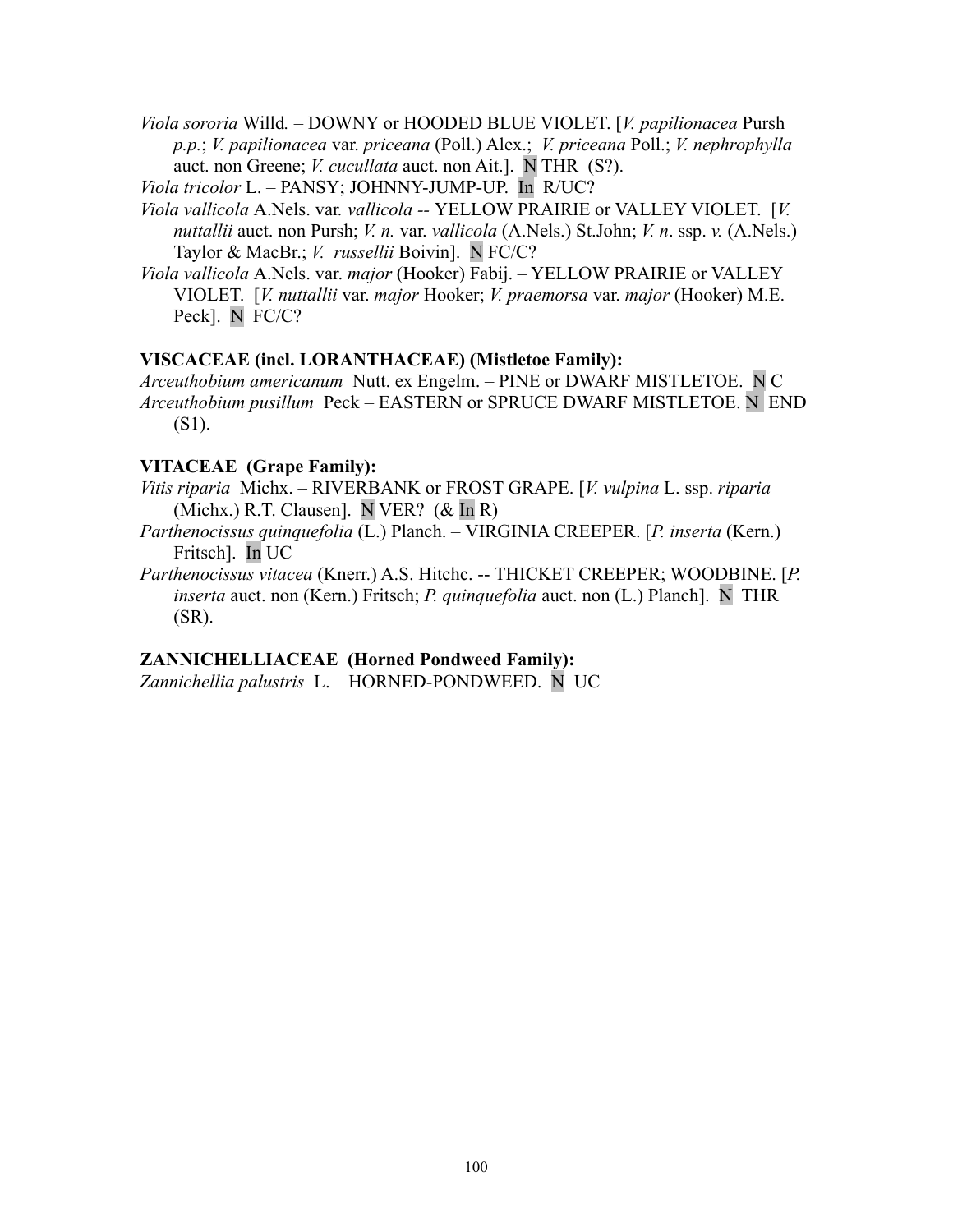## **APPENDIX 1 VASCULAR PLANTS EXCLUDED FROM THE FLORA OF SASKATCHEWAN**

This list of excluded taxa includes plants that were variously reported or listed for Saskatchewan, but whose natural occurrence in the province appears unsubstantiated and unconvincing. Erroneous reports were often based on misidentified specimens or misapplied names, at other times on inaccurate location data on collection labels, and sometimes on overly broad range descriptions ascribed to species in the literature. The following list of plants excluded from Saskatchewan's natural flora is alphabetically arranged strictly by the plant scientific names, without assortment into families or higher groups. For each species' entry, after the accepted scientific name and any important synonyms, is given its family in parentheses. Cross-referencing of synonyms is provided for recent name changes at the generic-level.

*Abronia fragrans* Nutt. ex Hooker (Fam. Nyctaginaceae).

- *Agalinis aspera* (Dougl. ex Benth.) Britt. [*Gerardia aspera* Dougl. ex Benth.]. (Fam. Scrophulariaceae).
- *Agalinis paupercula* (Gray) Britt. var. *borealis* Penn. [*Gerardia paupercula* (Gray) Britt. ssp. *borealis* (Penn.) Penn.]. (Fam. Scrophulariaceae).
- *Ageratina altissima* (L.) King & Robins. var*. altissima* [*Eupatorium rugosum* Houtt.]. (Fam. Asteraceae).
- *Agoseris parviflora* (Nutt.) Dietr. [*A. glauca* (Pursh) Raf. var. *parviflora* (Nutt.) Rydb. ; *A. g.* var. *laciniata* (D.C. Eat.) Ktze.]. (Fam. Asteraceae).
- Agropyron trachycaulum var. bakeri (=Elymus bakeri).
- Agropyron trachycaulum var. latiglume (= Elymus alaskanus ssp. latiglumis).
- Agropyron violaceum (=Elymus alaskanus ssp. latiglumis).
- *Allium sativum* L. (Fam. Liliaceae).
- *Amelanchier canadensis* (L.) Medik. (Fam. Rosaceae).
- *Amelanchier alnifolia* Nutt. ssp. *florida* (Lindl.) Hulten [*A. a.* var. *semiintegrifolia*
- (Hook.) C.L. Hitchc.; *A. florida* Lindl.]. (Fam. Rosaceae).
- *Amorpha canescens* Pursh [*A. brachycarpa* Palmer]. (Fam. Fabaceae).
- *Amorpha fruticosa* L. (Fam. Fabaceae).
- *Amorpha nana* Nutt. (Fam. Fabaceae).
- *Amsinckia lycopsoides* Lehm. [*A. barbata* Greene]. (Fam. Boraginaceae).
- *Anemone nemorosa* L. *s*.*str*. (Fam. Ranunculaceae).
- *Aplectrum hyemale* (Muhl.) Torr. [*A. spicatum* (Walt.) BSP.]. (Fam. Orchidaceae).
- *Arabis escholtziana* Andrz. [*A. hirsuta* var. *glabrata* T.& G.]. (Fam. Fabaceae).
- *Arabis hirsuta* (L.) Scop. var. *hirsuta* (Fam. Brassicaceae).
- *Arctagrostis latifolia* (R. Br.) Griseb. [*A. l.* ssp*. arundinacea* (Trin.) Tzv.]. (Fam. Poaceae).
- *Arctostaphylos alpina* (L.) Spreng. *s*.*str*. (Fam. Ericaceae).
- *Artemisia michauxiana* Bess. [*A. vulgaris* L. ssp. *michauxiana* (Bess.) St.John]. (Fam. Asteraceae).
- *Asclepias incarnata* L. (Fam. Asclepiadaceae).
- *Asclepias obovata* Ell. [*A. viridiflora* var. *obovata* (Ell.) Torr.]. (Fam. Asclepiadaceae).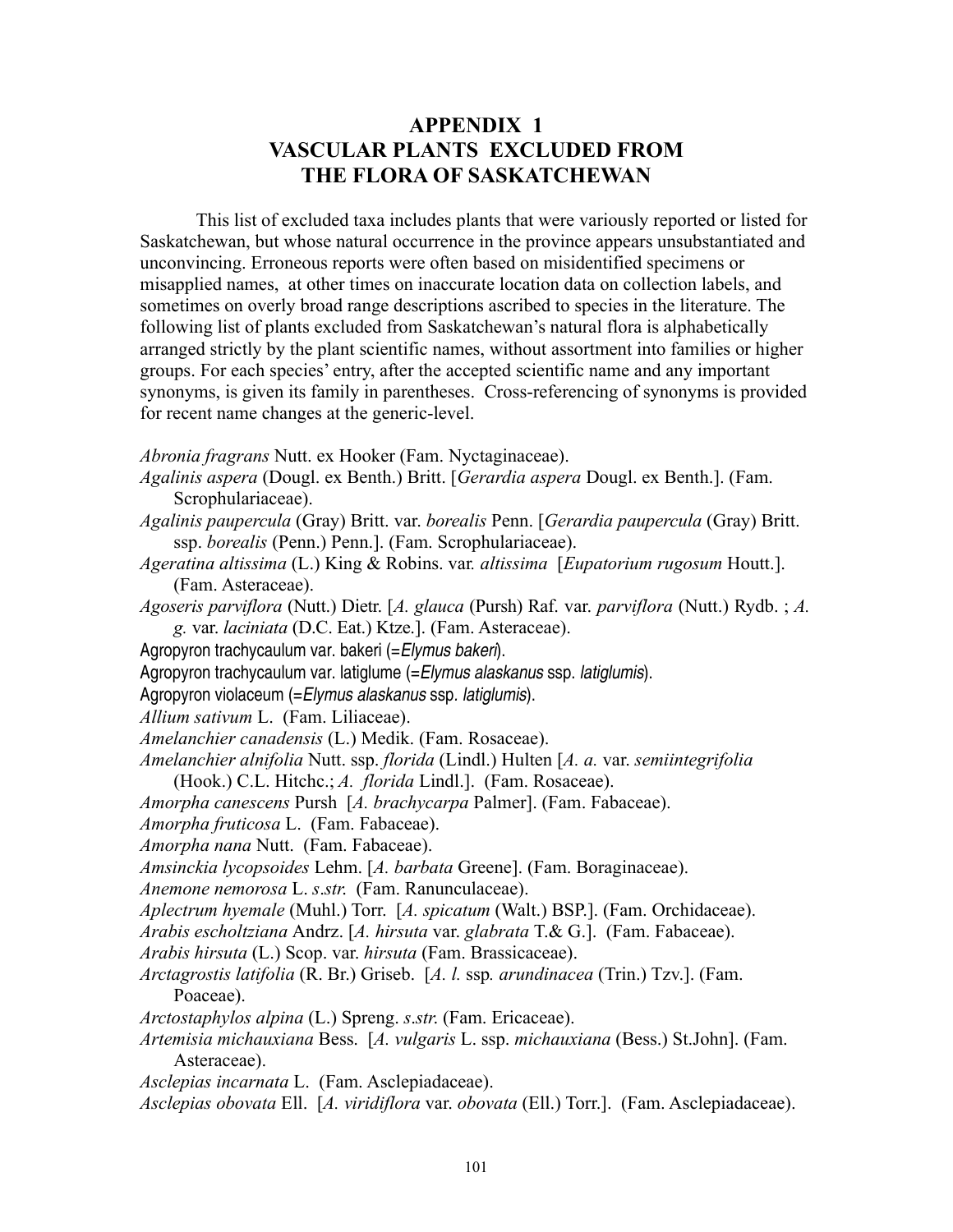*Asplenium trichomanes-ramosum* L. [*A. viride* Huds.]. (Fam. Aspleniaceae).

Aster chilensis (=Symphyotrichum chilense var. chilense).

Aster falcatus var. crassulus (=Symphyotrichum falcatum var. crassulum).

Aster novae-angliae (=Symphyotrichum novae-angliae)

Aster novi-belgii (=Symphyotrichum novi-belgii).

Aster praealtus (=Symphyotrichum praealtum).

Aster subspicatus (=Symphyotrichum subspicatum)

Aster umbellatus var. latifolius (=Doellingeria sericocarpoides).

*Astragalus neglectus* (T.& G.) Sheldon [*A. cooperi* Gray]. (Fam. Fabaceae).

*Atriplex canescens* (Pursh) Nutt. var. *canescens* [*A. c.* var. *occidentalis* (Torr. & Frém.) Welsh & Stutz]. (Fam. Chenopodiaceae).

*Atriplex falcata* (M.E. Jones) Standl. [*A. gardneri* (Moq.) Dietr. var. *falcata* (M.E. Jones) Welsh; *A. nuttallii* auct. *p*.*p*. non S.Wats.; *A. n.* var. *falcata* M.E. Jones]. (Fam. Chenopodiaceae).

*Atriplex glabriuscula* Edmond. [*Atriplex patula* L. var. *oblanceolata* (Vict. & Rouss.) Boivin; *A. p.* var. *oblanceolata* (Vict. & Rouss.) Boivin].(Fam. Chenopodiaceae).

*Atriplex nuttallii* S.Wats. *s.str.* (Fam. Chenopodiaceae).

*Bacopa rotundifolia* (Michx.) Wettst. (Fam. Scrophulariaceae).

*Balsamorhiza sagittata* (Pursh) Nutt. (Fam. Asteraceae).

*Betula papyrifera* Marsh. var*. cordifolia* (Regel) Fern. [*B. cordifolia* Regel]. (Fam. Betulaceae).

*Bistorta bistortoides* (Pursh) Small [*Polygonum bistortoides* (Pursh) Small; *Persicaria b.* (Pursh) Hinds]. (Fam. Polygonaceae).

*Botrychium boreale* Milde [*B. pinnatum* St.John]. (Fam. Ophioglossaceae).

*Bouteloua hirsuta* Lag. [*B. glandulosa* (Cerv.) Swallen]. (Fam*.* Poaceae).

*Brassica oleracea* L. (Fam. Brassicaceae).

*Briza maxima* L. (Fam. Poaceae).

*Callitriche heterophylla* Pursh [*C. anceps* Fern.]. (Fam. Callitrichaceae).

*Carex albolutescens* Schwein. (Fam. Cyperaceae).

*Carex atratiformis* Britt. [*C. atrata* auct. *p*.*p*. non L.]. (Fam. Cyperaceae).

*Carex bicknellii* Britt. var. *bicknellii* [*C. brevior* var. *crawei* (W.Boott) Boivin]. (Fam. Cyperaceae).

*Carex cumulata* (Bailey) Fern. (Fam. Cyperaceae).

*Carex exsiccata* Bailey [*C. vesicaria* L. var. *major* W.Boott]. (Fam. Cyperaceae).

*Carex festucacea* Schkur. ex Willd. (Fam. Cyperaceae).

*Carex lapponica* Lang [*C. canescens* L. var. *subloliacea* (Laest.) Hartm.]. (Fam. Cyperaceae).

*Carex merritt-fernaldii* Mack. (Fam. Cyperaceae).

*Carex molesta* Mack. ex Bright (Fam. Cyperaceae).

*Carex nigromarginata* Schwein. (Fam. Cyperaceae).

*Carex plantaginea* Lam. (Fam. Cyperaceae).

*Carex rufina* Drej. (Fam. Cyperaceae).

*Carex tincta* (Fern.) Fern. (Fam. Cyperaceae).

*Carex unilateralis* Mack. (Fam. Cyperaceae).

*Castilleja rhexiifolia* Rydb. [*C. purpurascens* Rydb.]. (Fam. Scrophulariaceae).

*Castilleja sulphurea* Rydb. [*C. occidentalis* auct. non Torr.]. (Fam. Scrophulariaceae).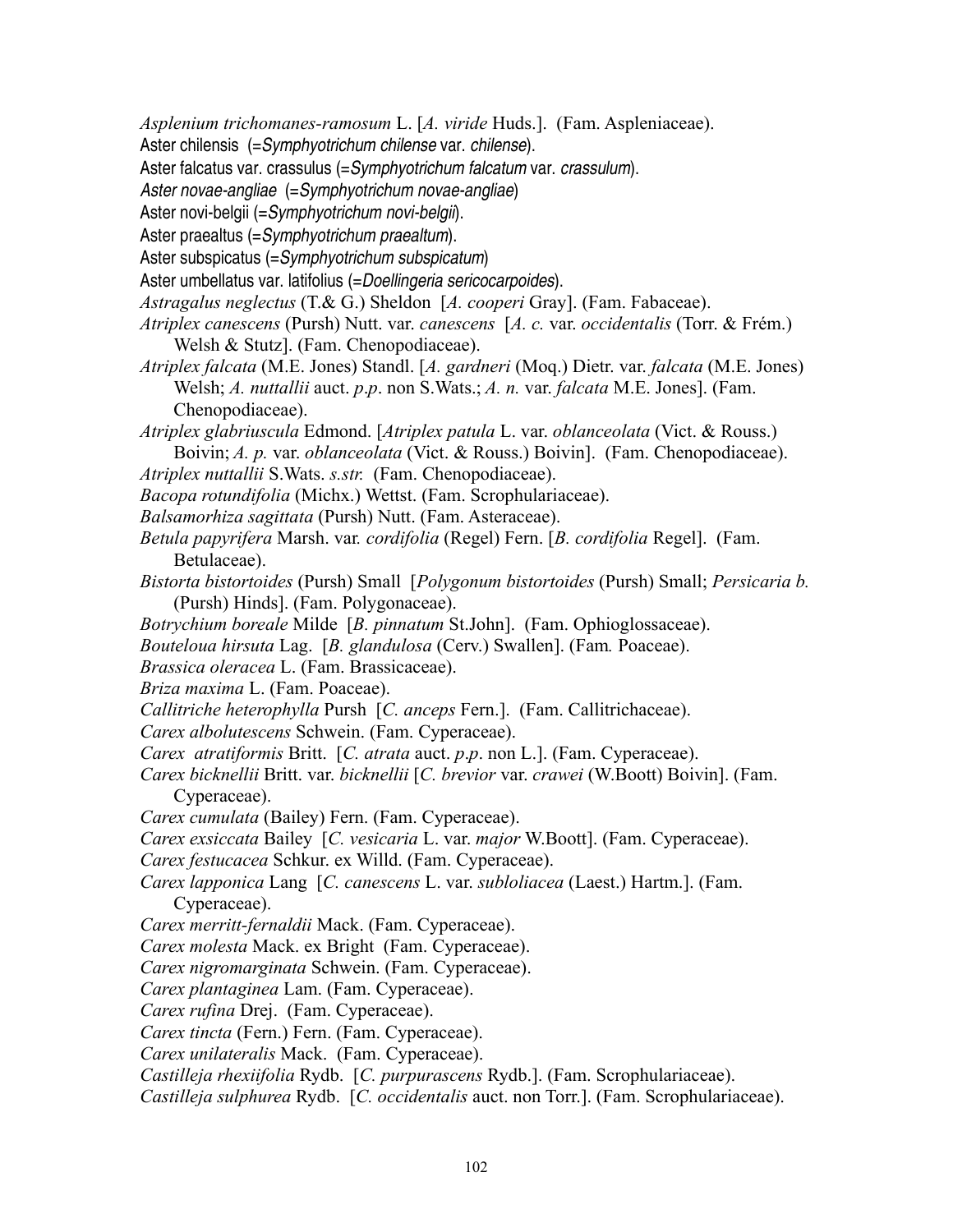- *Chaenactis douglasii* (Hook.) H.& A. (Fam. Asteraceae).
- *Chamerion latifolium* (L.) Holub [*Epilobium latifolium* L.]. (Fam. Onagraceae).
- *Chenopodium bonus-henricus* L. (Fam. Chenopodiaceae).
- *Chenopodium chenopodioides* (L.) Aellen [*C. humile* auct. non Hook. C*. rubrum* L. var. *humile* auct. non (Hooker) S.Wats.]. (Fam. Chenopodiaceae)
- Chrysopsis villosa vars. (=Heterotheca villosa vars)
- *Chrysosplenium americanum* Schwein. ex Hooker (Fam. Saxifragaceae).
- *Cirsium altissimum* (L.) Spreng. (Fam. Asteraceae).
- *Cirsium brevifolium* Nutt. [*C. palousense* Piper]. (Fam. Asteraceae).
- *Cirsium discolor* (Muhl. ex Willd.) Spreng. [*C*. *altissimum* auct. non (L.) Spreng.]. (Fam. Asteraceae).
- *Cirsium engelmannii* Rydb. (Fam. Asteraceae).
- *Claytonia caroliniana* Michx. (Fam. Portulacacease).
- *Comptonia perigrina* (L.) Coult. var. *asplenifolia* (L.) Fern. (Fam. Myricaceae).
- *Convallaria majalis* L. (Fam. Liliaceae).
- *Corispermum nitidum* Kit. ex Schultes (Fam. Chenopodiaceae)
- *Crepis elegans* Hooker (Fam. Asteraceae).
- *Crepis modocensis* Greene (Fam. Asteraceae).
- *Cryptogramma stelleri* (Gmel.) Prantl (Fam. Pteridaceae).
- *Desmodium canadense* (L.) DC. (Fam. Fabaceae).
- *Desmodium glutinosum* (Muhl. ex Willd.) Wood [*D. acuminatum* (Michx.) DC.]. (Fam. Fabaceae).
- *Dichanthelium acuminatum* (Sw.) Gould & Clark var. *leucothrix* (Nash) Freckm. & Lelong [D. *leucothrix* (Nash) Freckm.; *Panicum l.* Nash; *P. acuminatum* var. *l.* (Nash) Lelong (Fam. Poaceae).
- *Dichanthelium depauperatum* (Muhl.) Gould [*Panicum depauperatum* Muhl.]. (Fam. Poaceae).
- *Dichanthelium dichotomum* (L.) Gould var. *dichotomum* -- [*D. d.* var. *nitidum* (Lam.) R.LeBlond; *D. nitidum* (Lam.) Mohlenbr.; *Panicum dichotomum* L..; *P. nitidum* Lam.]. (Fam. Poaceae).
- *Dichanthelium oligosanthes* (Schultes) Gould var. *scribnerianum* (Nash) Gould.-- [*Panicum oligosanthes* Schultes var*. scribnerianum* (Nash) Fern.]. (Fam. Poaceae).
- *Dichanthelium sabulorum* (Lam.) Gould & Clark var. *thinium* (A.S. Hitchc. & Chase) Gould & Clark [*D. columbianum* (Scribn.) Freckm.; *Panicum acuminatum* var. *columbianum* (Scribn.) Lelong; *P. c.* Scribn.]. (Fam. Poaceae).
- *Diphasiastrum tristachyum* (Pursh) Holub. [*Lycopodium t.* Pursh]. (Fam. Lycopodiaceae).
- *Dodecatheon frigidum* Cham. & Schlecht. (Fam. Primulaceae).

Dracocephalum peltata (=Lallemantia peltata).

- *Dryopteris marginalis* (L.) Gray (Fam. Dryopteridaceae)
- *Duchesnea indica* (Andr.) Focke [*Fragaria indica* Andr.]. (Fam. Rosaceae).
- *Eleocharis obtusa* (Willd.) Schultes [*E. ovata* (Roth) R.& S. var. *obtusata* (Willd.) Kuk. ex Scottsb.]. (Fam. Cyperaceae).
- *Eleocharis ovata* (Roth) R.& S. [*E.. obtusa* (Willd.) Schultes var. *ovata* (Roth) Drap.& Mohlenbr.]. (Fam. Cyperaceae).
- *Eleocharis tenuis* (Willd.) Schultes var. *tenuis* (Fam. Cyperaceae).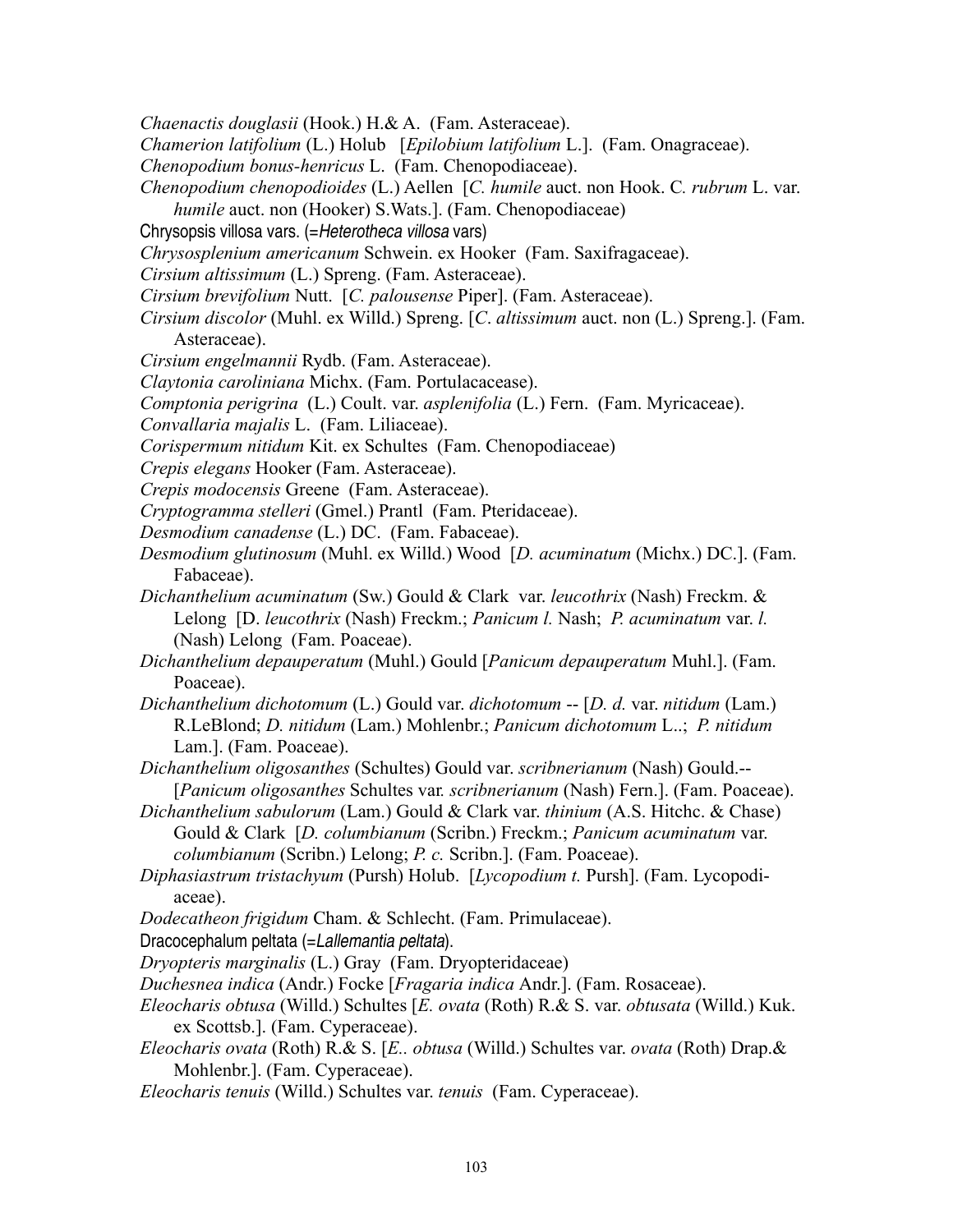*Eleocharis wolfii* (Gray) Gray ex Britt. [*Scirpus wolfii* Gray]. (Fam. Cyperaceae). *Elodea nuttallii* (Planch.) St.John (Fam. Hydrocharitaceae)..

- *Elymus alaskanus* (Scribn.)A.Love ssp*. latiglumis* (Scribn.& Sm.) A.Love [*Agropyron latiglume* (Scribn.& Sm.) Rydb.; *A. trachycaulum* var. *latiglume* Scribn. & Sm.; *A. violaceum* (Horn.) Lange]. (Fam. Poaceae).
- *Elymus bakeri* (E.Nels.) A.Löve [*Agropyron trachycaulum* var. *bakeri* (E.Nels.) Boivin]. (Fam. Poaceae).
- *Elymus hystrix* L. [*Hystrix patula* Moench]. (Fam. Poaceae).
- *Elymus interruptus* Buckl. [*E. canadensis* L. var. *interruptus* (Buckl.) Church]. (Fam. Poaceae).
- *Epilobium anagallidifolium* Lam. (Fam. Onagraceae)..
- *Epilobium hornemannii* Reichenb. ssp. *hornemannii* [*E. alpinum* L. var. *nutans* Hornem.]. (Fam. Onagraceae).
- Epilobium latifolium (= Chamerion latifolium).
- *Erechtites hieraciifolius* (L.) Raf. ex DC. [*Senecio h.* L.]. (Fam. Asteraceae).
- *Erigeron acris* L. var. *debilis* Gray [*E. debilis* (Gray) Rydb.]. (Fam. Asteraceae).
- *Erigeron ochroleucus* Nutt. [*E. o.* var. *scribneri* (Canby ex Rydb.) Cronq.; *E. laetevirens* Rydb.; *E. montanus* Rydb.; *E. scribneri* Canby ex Rydb.; *E. tweedyanus* Canby & Rose] (Fam. Asteraceae).
- *Erigeron peregrinus* (Banks ex Pursh) Greene [*E. salsuginosus* (Richards.) Gray]. (Fam. Asteraceae).
- *Eriophorum tenellum* Nutt. (Fam. Cyperaceae).
- *Eupatoriadelphus purpureus* (L.) King & Rob. [*Eupatorium purpureum* L.]. (Fam. Asteraceae).
- Eupatorium purpureum [=Eupatoriadelphus purpureus].
- Eupatorium rugosum Houtt. (= Ageratina altissima).
- *Euphorbia brachycera* Engelm. var. *robusta* (Engelm.) Dorn [*E. robusta* (Engelm.) Small ex Britt. & Br.]. (Fam. Euphorbiaceae).
- *Euphorbia spathulata* Lam. [*E. arkansana* Engelm. & Gray; *E. obtusata* Pursh; *E. dictyosperma* Fisch. & Mey.]. (Fam. Euphorbiaceae).
- *Euphrasia hudsoniana* Fern. & Wieg. (Fam. Scrophulariaceae).
- Festuca arundinacea (=Schedonorus phoenix)
- Festuca elatior var. arundinacea (=Schedonorus phoenix)
- *Festuca occidentalis* Hooker *s.str.* (Fam. Poaceae).
- *Festuca ovina* L. s.str. [*F. duriuscula* L.]. (Fam. Poaceae).
- *Festuca rubra* L. ssp. *arenaria* (Osbeck) Aresch. [*F. richardsonii* auct. non Hooker]. (Fam. Poaceae).
- *Fraxinus nigra* Marsh. (Fam. Oleaceae).
- *Galinsoga quadriradiata* Cav. [*G. ciliata* (Raf.) Blake]. (Fam. Asteraceae).
- *Galium palustre* L. (Fam. Rubiaceae).
- *Gaylussacia baccata* (Wang.) Koch (Fam. Ericaceae).
- *Gentiana alba* Muhl. ex Nutt. [*G. flavida* Gray]. (Fam. Gentianaceae).
- Gentiana crinita (=Gentianopsis crinita)
- *Gentiana rubricaulis* Schwein. [*G. linearis* ssp. *rubricaulis* (Schwein.) Gillett; *G. l.* var. *lanceolata* Gray; *G. l.* var. *latifolia* Gray]. (Fam. Gentianaceae).

Gentiana propinqua (=Gentianella propinqua)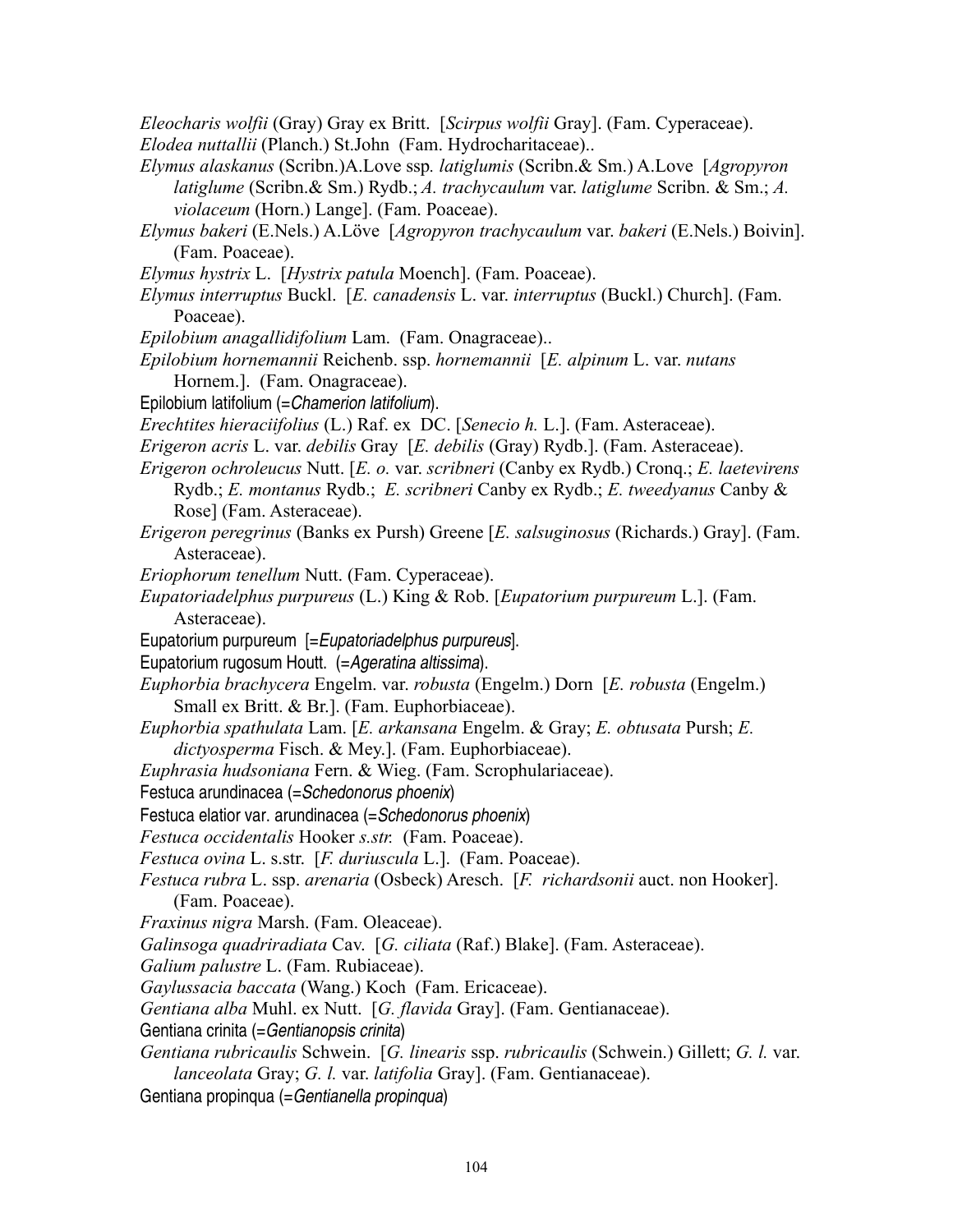Gentiana raupii (=Gentianopsis detonsa ssp. raupii)

Gentianella crinita (=Gentianopsis crinita)

- Gentianella detonsa ssp. raupii (= Gentianopsis detonsa ssp. raupii)
- *Gentianella propinqua* (Richards.) Gillett [*Gentiana p.* Richards.]. (Fam. Gentianaceae).
- *Gentianopsis crinita* (Froel.) Ma *s.str*. [*Gentiana c.* Froel.; *Gentianella c.* (Froel.) G. Don]. (Fam. Gentianaceae).
- *Gentianopsis detonsa* (Rottb.) Ma ssp. *raupii* (Porsild) A.& D. Löve [*G. raupii* (Pors.) Iltis; *Gentiana detonsa* Rottb. var. *raupii* (Pors.) Boivin; *G. raupii* Pors.; *G. barbata* Froel. *p*.*p*.; *Gentianella detonsa* ssp. *raupii* (Pors.) Gillett; *Gentianella detonsa* (Rottb.) G.Don]. (Fam. Gentianaceae).
- *Geranium robertianum* L. (Fam. Gentianaceae).
- Gerardia aspera (=Agalinis aspera).
- Gerardia paupercula (=Agalinis paupercula).
- Gilia aggregata (=Ipomopsis aggregata).
- Gilia congesta (=Ipomopsis congesta).
- *Gymnocarpium robertianum* (Hoffm.) Newm. [*Dryopteris robertianum* (Hoffm.)
	- C.Christens.]. (Fam. Dryopteridaceae).
- Haplopappus acaulis (=Stenotus acaulis)
- *Helianthus grosseserratus* Martens (Fam. Asteraceae).
- *Heuchera flabellifolia* Rydb. (Fam. Saxifragaceae).
- *Hordeum pusillum* Nutt. . [*H. p.* var. *pubens* A.S. Hitchc.]. (Fam. Poaceae).
- *Huperzia lucidula* (Michx.) Trev. [*H. selago* L. ssp. *lucidulum* (Michx.) A.&D. Löve;
- *Lycopodium lucidulum* Michx.]. (Fam. Lycopodiaceae).
- Hystrix patula (= Elymus hystrix).
- *Ipomopsis aggregata* (Pursh) V.Grant ssp. *aggregata* [*Gilia a.* (Pursh) Spreng.]. (Fam. Polemoniaceae).
- *Ipomopsis congesta* (Hook.) V.Grant [*Gilia congesta* Hooker]. (Fam. Polemoniaceae). *Iris missouriensis* Nutt. (Fam. Iridaceae).
- *Iris versicolor* L. (Fam. Iridaceae).
- *Juncus acuminatus* Michx. (Fam. Juncaceae).
- *Juncus effusus* L. (Fam. Juncaceae).
- *Juniperus virginiana* L. (Fam. Cupressaceae).
- *Kalmia microphylla* (Hooker) Hulten [*K*. *polifolia* Wang. var. *microphylla* (Hooker) Hall]. (Fam. Ericaceae).
- *Lactuca canadensis* L. (Fam. Asteraceae).
- *Lallemantia peltata* (L.) Fisch. & C.A. Mey. [*Dracocephalum peltata* L.]. (Fam. Lamiaceae).
- *Lemna perpusilla* Torr.(Fam. Lemnaceae).
- *Lepidium campestre* (L.) Ait.*f.* (Fam. Brassicaceae).
- *Lesquerella ludoviciana* (Nutt.) S.Wats. *s*.*str*. (Fam. Brassicaceae).
- *Liatris aspera* Michx. (Fam. Asteraceae).
- *Linaria genistifolia* (L.) P.Mill. (Fam. Scophulariaceae).
- *Linum pratense* (Norton) Small (Fam. Linaceae).
- *Listera convallarioides* (Sw.) Nutt. ex Ell. (Fam. Orchidaceae).
- *Lobelia cardinalis* L. (Fam. Lobeliaceae).
- *Lobelia inflata* L. (Fam. Lobeliaceae).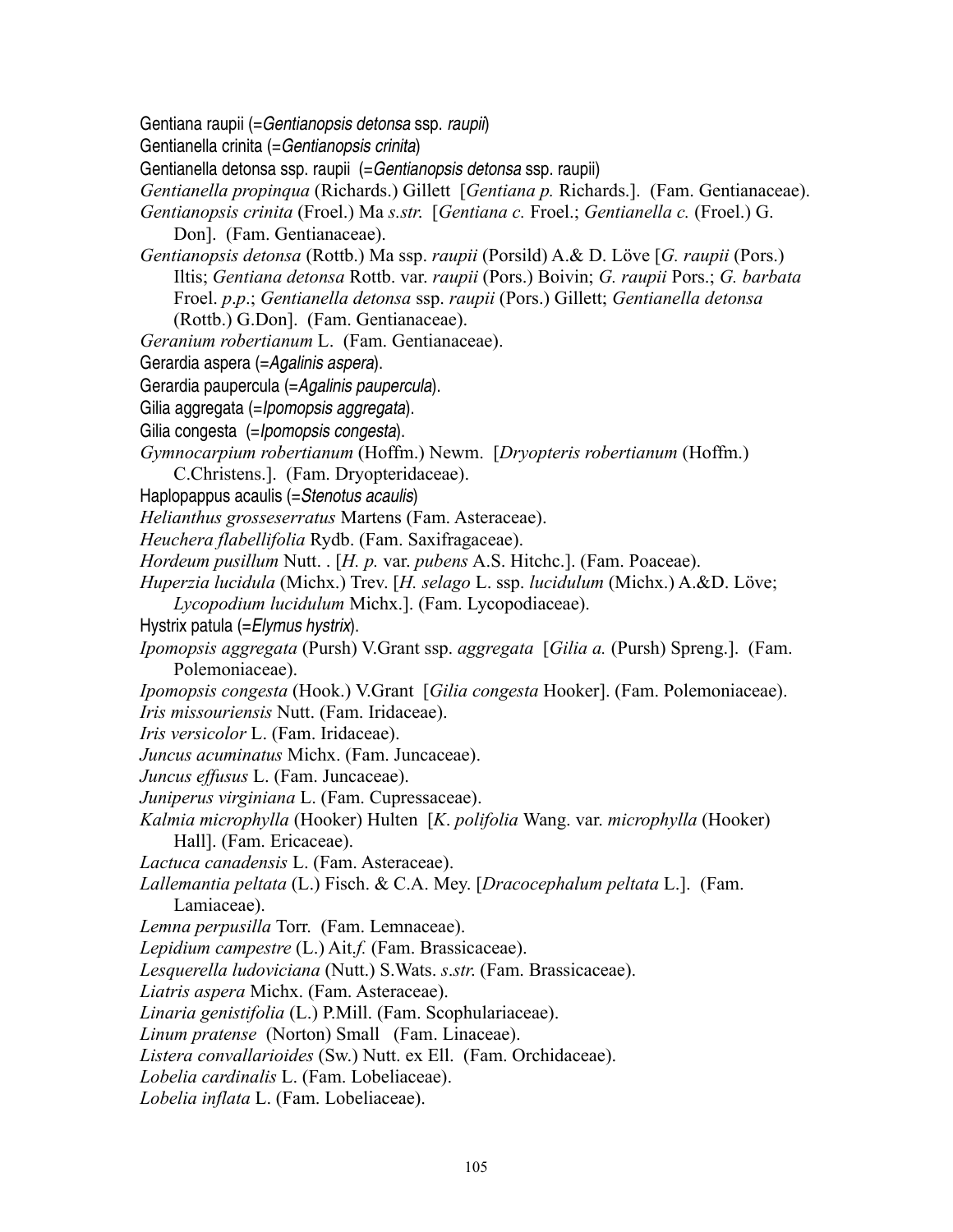*Lobelia spicata* Lam. var. *spicata* (Fam. Lobeliaceae).

Lolium arundinacea (=Schedonorus phoenix)

- *Lonicera caerulea* L. var*. cauriana* (Fern.) Boivin [*L. cauriana* Fern.]. (Fam. Caprifoliaceae).
- *Lonicera canadensis* Bartr. ex Marsh. (Fam. Caprifoliaceae).
- *Lonicera hirsuta* Eat*.* [*L. h.* var*. interior* Gl.; *L. h.* var. *schindleri* Boivin]. (Fam. Caprifoliaceae).
- *Lupinus X alpestris* A.Nels. (= *L. argenteus* X *L. caudatus*) [*L. argenteus* Pursh var. *macounii* (Rydb.) Davis]. (Fam. Fabaceae).
- *Lupinus argenteus* Pursh var*. heteranthus* (S.Wats.) Barneby [*L. a.* var. *utahensis* (S.Wats.) Barneby]. (Fam. Fabaceae).
- *Lupinus argenteus* Pursh var. *rubricaulis* (Greene) Sm. [*L. a*. ssp. *r.* (Greene) Hess & Dunn; *L. r.* Greene]. (Fam. Fabaceae).
- *Lupinus argenteus* Pursh var. *spathulatus* (Rydb.) Hess. & Dunn (Fam. Fabaceae).
- *Luzula comosa* E. Mey. [*L. multiflora* var. *comosa* (E.Mey.) Fern.& Wieg.; *L. campestris* var. *macrantha* (S.Wats.) Fern. & Wieg.]. (Fam. Juncaceae).
- *Luzula pallidula* J. Kirsch. [*L. pallescens* (Wahl.) Bess.; *L. campestris* var. *pallescens* Wahl.]. (Fam. Juncaceae).
- *Luzula spicata* (L.) DC. (Fam. Juncaceae).
- Lycopodium lucidulum (= Huperzia lucidula).
- Lycopodium tristachyum (=Diphasiastrum tristachyum).
- *Lysimachia terrestris* (L.) BSP. (Fam. Primulaceae).
- *Malaxis unifolia* Michx. (Fam. Orchidaceae).
- *Malva moschata* L. (Fam. Malvaceae).
- *Melilotus indica* (L.) All. [*M. parviflora* Desf.]. (Fam. Fabaceae).
- *Mertensia oblongifolia* (Nutt.) G.Don [*M. cusickii* Piper]. (Fam. Boraginaceae).
- *Myosotis asiatica* (Vesterg.) Schisch. & Serg. [*M. sylvatica* Hoffm. var. *alpestris* auct.
- non (F.W. Schmidt) Koch]. (Fam. Boraginaceae).
- *Najas guadalupensis* (Spreng.) Magnus(Fam. Naiadaceae).
- *Oenothera albicaulis* Pursh (Fam. Onagraceae).
- *Oenothera perennis* L. (Fam. Onagraceae).
- *Onoclea sensibilis* L. (Fam. Dryopteridaceae).
- *Osmorhiza claytonii* (Michx.) C.B. Clarke [*O. aristata* (Thunb.) Mak. & Yabe var. *brevistylis* (DC.) Boivin]. (Fam. Apiaceae).
- *Osmunda regalis* L. var. *spectabilis* (Willd.) Gray (Fam. Osmundaceae).
- *Oxalis montana* Raf. [*O. acetosella* auct. non L.]. (Fam. Oxalidaceae).
- *Oxytropis deflexa (*Pall.) DC. var. *foliolosa* (Hooker) Barn. [*O. d.* ssp. *foliolosa* (Hooker) Cody; *O. d*. var. *capitata* Boivin]. (Fabaceae).
- *Oxytropis maydelliana* Trautv. [*O. glabrata* (Hook.) A.Nels.; *O. campestris* (L.) DC. var. *glabrata* Hooker]. (Fam. Fabaceae).
- *Packera cymbalarioides* (Buek.) Weber & A.Löve [*Senecio cymbalarioides* Buek.]. (Fam. Asteraceae).
- *Packera tridenticulata* (Rydb.) Weber & A.Löve [*Senecio tridenticulatus* Rydb.].
- Panicum acuminatum var. columbianum (= Dichanthelium sabulorum).
- Panicum depauperatum (=Dichanthelium depauperatum).
- Panicum dichotomum (=Dichanthelium dichotomum).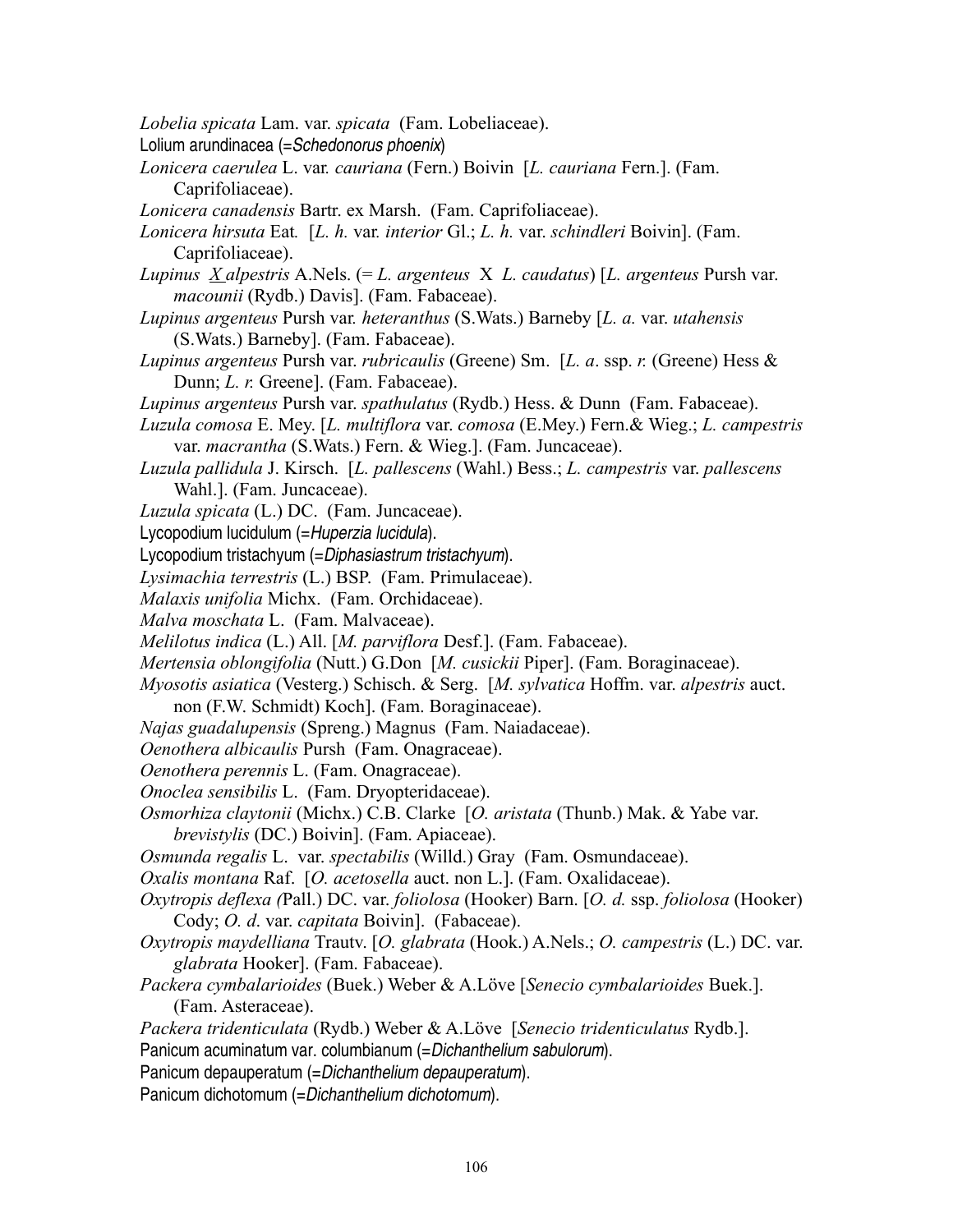Panicum oligosanthes (=Dichanthelium oligosanthes).

*Paronychia depressa* (T.& G.) Nutt. ex A.Nels. (Fam. Caryophyllaceae).

*Pedicularis bracteosa* Benth. [*P. montanensis* Rydb.]. (Fam. Scrophulariaceae).

*Pedicularis lanceolata* Michx. (Fam. Scrophulariaceae).

*Pedicularis lapponica* L. (Fam. Scrophulariaceae).

*Pedicularis parviflora* Sm. ex Rees (Fam. Scrophulariaceae).

*Pennisetum glaucum* (L.) R.Br. [*Setaria glauca* (L.) Beauv.; *S. lutescens* (Wieg.) Hubb.]. (Fam. Poaceae).

- *Penstemon eriantherus* Pursh (Fam. Scrophulariaceae).
- *Persicaria hydropiper* (L.) Opiz [*Polygonum h.* L.]. (Fam. Polygonaceae).
- *Persicaria pensylvanica* (L.) Maza [*Polygonum p.* L.]. (Fam. Polygonaceae).
- *Persicaria sagittata* (L.) [*Polygonum s.* L.]. (Fam. Polygonaceae).
- *Phlox pilosa* L. ssp*. fulgida* (Wherry) Wherry [*P. p.* var. *fulgida* Wherry]. (Fam. Polemoniaceae).
- *Physalis heterophylla* Nees (Fam. Solanaceae).
- *Physalis virginiana* P. Mill. (Fam. Solanaceae).
- *Physostegia virginiana* (L.) Benth. var. *virginiana* [*P. v.* var. *formosior* (Lunn.) Boivin; *P. v*. var. *speciosa* (Sweet) Gray; *P. v.* var. *elongata* Boivin; *P. v.*. var. *praemorsa* (Shin.) Cantino; *P. formosior* Lunell; *P. speciosa* (Sweet) Sweet; *Dracocephalum virginianum* L.; *D. formosius* (Lunell) Rydb.]. (Fam. Lamiaceae).
- *Pinguicula macroceras* Link [*P. vulgaris* L. ssp. *macroceras* (Link) Calder & Taylor]. (Fam. Lenticulariaceae).
- *Plagiobothrys leptocladus* (Greene) I.M. Johnston [*P. orthocarpus* (Greene) I.M. Johnston]. (Fam. Boraginaceae).
- *Plantago rugelii* Dcne. (Fam. Plantaginaceae).
- *Plantago tweedyi* Gray [*P. eriopoda* var. *tweedyi* (Gray) Boivin]. (Fam. Plantaginaceae).
- *Platanthera hyperborea* (L.) Lindl. [*Habenaria hyperborea* (L.) R. Br. ex Ait. f.]. (Fam. Orchidaceae).
- Polygonum bistortoides (=Bistorta bistortoides).
- *Polygonum caespitosum* Blume var. *longisetum* (de Bru.) A.Stew. [*P. longisetum* de Bruyne; *Persicaria l.* (de Bruyne) Mold.]. (Fam. Polygonaceae).
- Polygonum hydropiper (= Persicaria hydropiper)

Polygonum pensylvanicum (= Persicaria pensylvanica).

Polygonum sagittatum (= Persicaria sagittata).

*Polygonum spergulariiforme* Meisn. ex Small [*P. douglasii* Greene ssp*. spergulariiforme* (Meisn. ex Small) Hickm.]. (Fam. Polygonaceae).

*Populus X acuminata* Rydb. (=*P. angustifolia* X *P. deltoides*)*.* (Fam. Salicaceae).

*Populus deltoides* Bartr. ex Marsh. ssp. *deltoides* (Fam. Salicaceae).

*Potamogeton illinoiensis* Morong(Fam. Potamogetonaceae).

*Potentilla biennis* Greene (Fam. Rosaceae).

*Potentilla flabellifolia* Hooker ex T.& G. (Fam. Rosaceae).

*Potentilla nivea* L. ssp*. nivea* (Fam. Rosaceae).

*Potentilla ovina* Macoun (Fam. Rosaceae).

*Potentilla rubricaulis* Lehm. [*P. pulchella* auct. non R.Br.; P. *nivea* L. var. *pulchella* auct. non (R.Br.) Dur.]. (Fam. Rosaceae).

*Primula stricta* Hornem. (Fam. Primulaceae).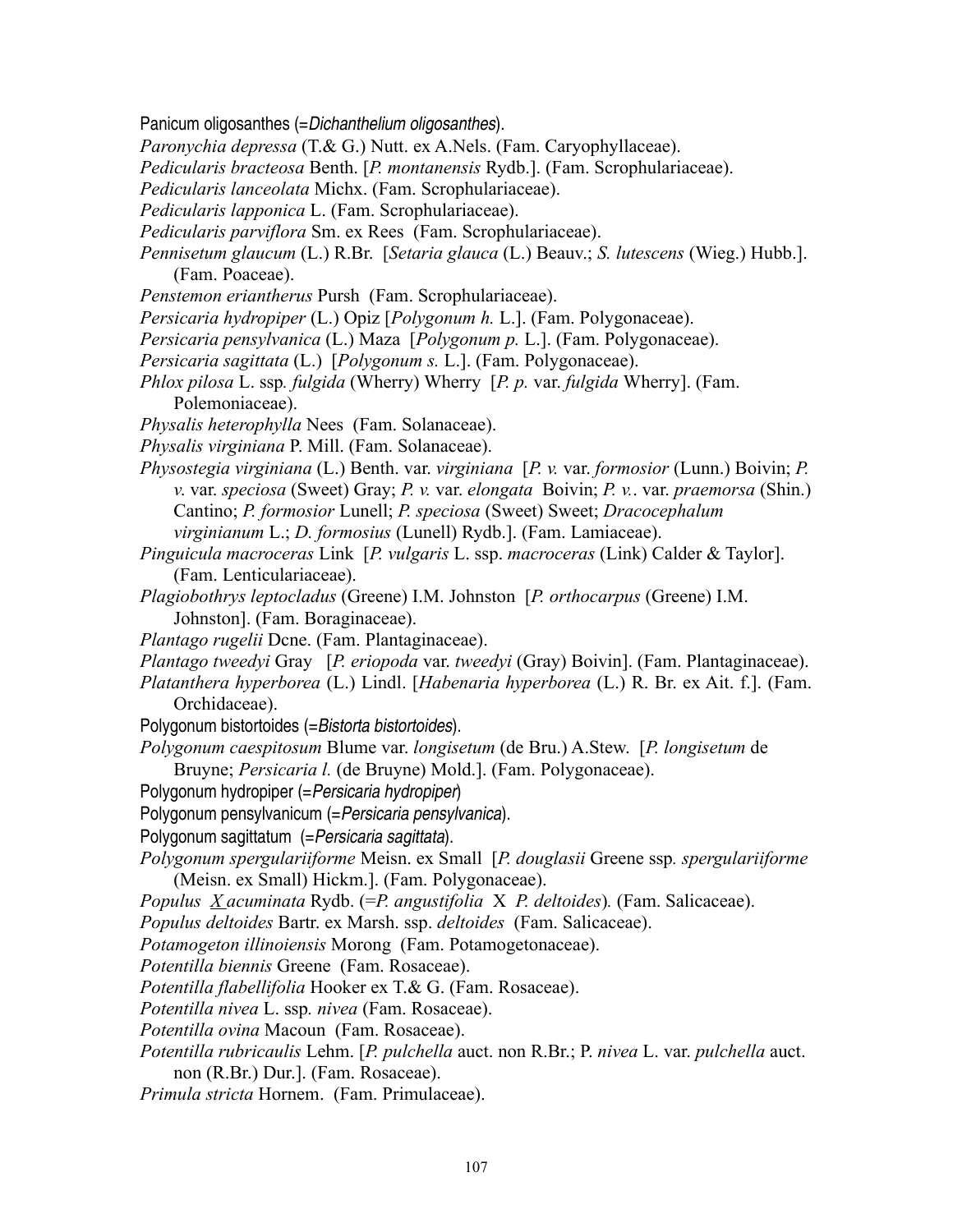- *Psilocarphus elatior* (Gray) Gray (Fam. Asteraceae).
- *Psilocarphus tenellus* Nutt. (Fam. Asteraceae).
- *Pyrola americana* Sweet [*P. rotundifolia* L. ssp. *americana* (Sweet) Clausen; *P. asarifolia* Michx. var. *americana* (Sweet) Kr.]. (Fam. Pyrolaceae).
- *Pyrrocoma uniflora* (Hook.) Greene [*Haplopappus uniflorus* (Hooker) T.& G.]. (Fam. Asteraceae).
- *Ranunculus aquatilis* L. var*. aquatilis* [*R. a*. var. *hispidulus* Drew]. (Fam. Ranunculaceae).
- *Ranunculus flabellaris* Raf. [*R. delphiniifolius* Torr. & Eat.]. (Fam. Ranunculaceae).
- *Rorippa curvisiliqua* (Hooker) Bess. ex Britt. var*. lyrata* (Nutt.) M.E. Peck ex C.L. Hitchc. [*R. lyrata* Nutt. Greene]. (Fam. Brassicaceae).
- *Rorippa islandica* (Oeder) Borbás *s*.*str*. (Fam. Brassicaceae).
- *Rosa woodsii* Lindl. var*. ultramontana* (S.Wats.) Jepson [*R. w*. ssp*. u.* (S.Wats.) Taylor & MacBr.]. (Fam. Rosaceae).
- *Rubus parviflorus* Nutt. [*R. p.* var. *grandiflorus* Farw.]. (Fam. Rosaceae).
- *Rumex obtusifolius* L. [*R. o*. var. *sylvestris* (Wallr.) Koch; *R. o*. ssp*. agrestis* (Fries) Danser]. (Fam. Polygonaceae).
- *Rumex patientia* Bigel. [*R. p.* ssp. *orientalis* Danser]. (Fam. Polygonaceae).
- *Sagina procumbens* L. [*S. p.* var*. compacta* Lange]. (Fam. Caryophyllaceae).
- *Sagittaria graminea* Michx. (Fam. Alismaceae).
- *Salix barclayi* Anderss. (Fam. Salicaceae).
- *Salix cordata* Michx. *s.str*. (Fam. Salicaceae).
- *Salix eriocephala* Michx. *s.str.* [*S. rigida* Muhl.; *S. cordata* Michx*.* ssp. *rigida* (Muhl.) Anderss.]. (Fam. Salicaceae).
- *Salix exigua* Nutt. *s.str.* [*S. longifolia* Lam. var. *exigua* (Nutt.) Bebb; *S. fluviatilis* Nutt. var. *sericans* auct. non (Nees) Boivin]. (Fam. Salicaceae).
- *Salix fragilis* L.(Fam. Salicaceae).
- *Salix glauca* L. var*. glauca* (Fam. Salicaceae).
- *Salix hookeriana* Barratt ex Hooker (Fam. Salicaceae).
- *Salix lutea* Nutt. *s.str*. [*S. l.* var. *watsonii* (Bebb) Jeps.; *S. eriocephala* Michx. var. *w.* (Bebb) Dorn; *S. cordata* var. *w.* Bebb.]. (Fam. Salicaceae).
- *Salix mackenzieana* (Hooker) Barr. [*S. cordata* var. *m.* Hooker; *S. eriocephala* Michx. var*. m.* (Hooker) Dorn; *S. rigida* var. *m.* (Hooker) Hooker]. (Fam. Salicaceae).
- *Salix monticola* Bebb [*S. cordata* var*. m.* (Bebb) Kelso; *S. padophylla* Rydb.; *S. barclayi* var. *padophylla* (Rydb.) Kelso; *S. pseudomonticola* Ball var. *padophylla* (Rydb.) Ball]. (Fam. Salicaceae).
- *Salix vestita* Pursh (Fam. Salicaceae).
- *Salvia nemorosa* L. (Fam. Lamiaceae).
- *Sambucus nigra* L. ssp. *canadensis* (L.) R.Bolli. [*S. canadensis* L.]. (Fam. Caprifoliaceae).
- *Saussurea nuda* Ledeb. [S*. remotiflora* Hooker) Rydb.]. (Fam. Asteraceae).
- *Saxifraga hirculus* L. ssp*. propingua* (R.Br.) A.& D. Love (Fam. Saxifragaceae).
- *Saxifraga paniculata* P. Mill. [*S. p*. ssp. *neogaea* (Butters) D.Löve; *S. aizoon* Jacq.; *S. a.* var. *neogaea* Butters]. (Fam. Saxifragaceae).
- *Saxifraga rhomboidea* Greene (Fam. Saxifragaceae).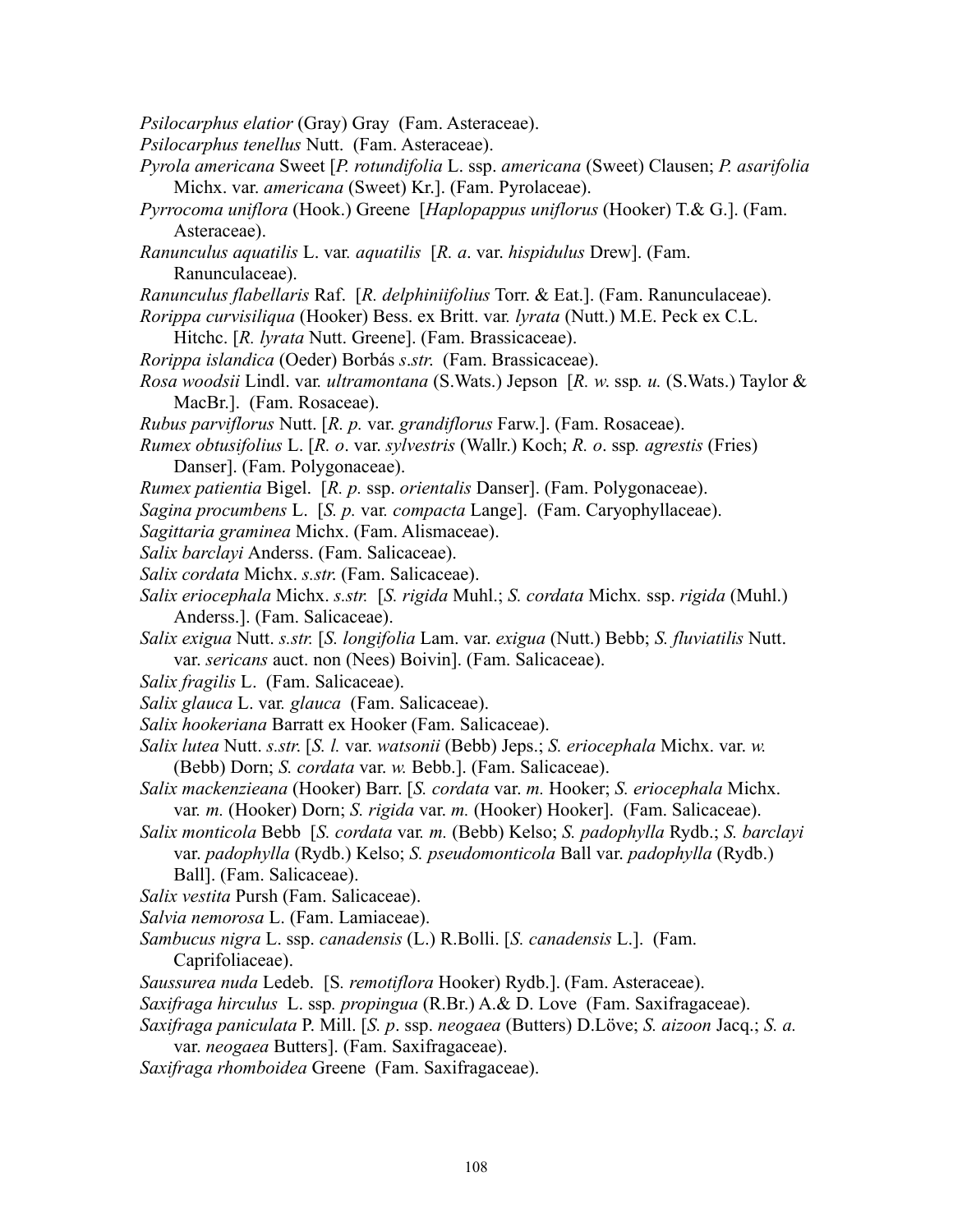- *Schedonorus phoenix* (Scop.) Holub [*Festuca arundinacea* Schreb.; *F. elatior* L. ssp*. arundinacea* (Schreb.) Hack*.*; *F. e.* var*. a.* (Schreb.) Wimmer; *Lolium a.* (Schreb.) Darbyshire; *Schedonorus a.* (Schreb.) Dum*. nom. illeg.*]. (Fam. Poaceae).
- *Schoenoplectus americanus* (Pers.) Volk. ex Schinz & Keller [*Scirpus americanus* Pers.]. (Fam. Cyperaceae).
- Scirpus americanus (=Schoenoplectus americanus)
- *Scirpus atrovirens* Willd. s.str. (Fam. Cyperaceae).
- Senecio cymbalarioides (=Packera cymbalarioides).
- Senecio hieraciifolius (= Erechtites hieraciifolia).
- *Senecio jacobaea* (Fam. Asteraceae).
- *Senecio triangularis* Hook. (Fam. Asteraceae).
- *Setaria verticillata* (L.) Beauv. (Fam. Poaceae).
- *Sibbaldia procumbens* L. [*Potentilla sibbaldii Haller f.*]. (Fam. Rosaceae).
- *Sisymbrium officinale* (L.) Scop. (Fam. Brassicaceae).
- *Sisyrinchium angustifolium* P.Mill. (Fam. Iridaceae).
- *Sisyrinchium idahoense* Bickn. [*S. i.* var. *occidentale* (Bickn.) D.Hend.; *S. occidentale* Bickn.]. (Fam. Iridaceae).
- *Smilax herbacea* L. *s.str.* (Fam. Smilacinaceae).
- *Smilax pulverulenta* Michx. [*S.*. *herbacea* L. var. *p.* (Michx.) Gray]. (Fam. Smilacaceae).

*Solanum americanum* P.Mill. [*S. nigrum* L. var. *a.* (P.Mill.) Schulz]. (Fam. Solanaceae).

- *Solanum nigrum* L. *s.str.* (Fam. Solanaceae).
- *Solidago canadensis* L. var. *canadensis* (Fam. Asteraceae).
- *Solidago canadensis* L. var. *subserrata* (DC.) Cronq. (Fam. Asteraceae).
- *Solidago speciosa* Nutt. var. *pallida* Porter [*S. pallida* (Porter) Rydb.]. (Fam. Asteraceae).
- *Solidago speciosa* Nutt. var. *rigidiuscula* T.& G. [*Solidago speciosa* var. *angustata* T.& G.]. (Fam. Asteraceae).
- *Solidago simplex* Kunth var. *nana* (Gray) Ring. [*S. spathulata* DC. var. *nana* (Gray) Cronq.; *S. decumbens* Greene; *S. d.* var. *oreophila* (Rydb.) Fern.; *S. o.* Rydb.]. (Fam. Asteraceae).
- *Solidago speciosa* Nutt. var. *pallida* Porter [*S. pallida* (Porter) Rydb.]. (Fam. Asteraceae).
- *Sorbus americana* Marsh. [*Pyrus a.* (Marsh.) DC.]. (Fam. Rosaceae).
- *Sparganium americanum* Nutt. ( Fam. Sparganiaceae).
- *Spergularia rubra* (L.) Presl [*S. r.* var. *perennans* (Kindb.) Robins.]. (Fam. Caryophyllaceae).
- *Spinacia oleracea* L. (Fam. Chenopodiaceae).
- *Spiraea alba* DuRoi var. *latifolia* (Ait.) Dippel [*S. latifolia* (Ait.) Borkh.]. (Fam. Rosaceae).
- *Stellaria calycantha* (Ledeb.) Bong. *s. str.* (Fam. Caryophyllaceae).
- *Stenotus acaulis* (Nutt.) Nutt. var. *acaulis* [*S. a.* var. *glabratus* (Eat.) Kartesz & Gandhi; *Haplopappus acaulis* (Nutt.) Gray; *H. a.* var. *glabratus* Eat.]. (Fam. Asteraceae).
- *Symphyotrichum chilense* (Nees) Nesom [*Aster chilense* Nees]. (Fam. Asteraceae).
- *Symphyotrichum novae-angliae* (L.) Nesom [*Aster novae-angliae* L.]. (Fam. Asteraceae).
- *Symphyotrichum novi-belgii* (L.) Nesom var. *novi-belgii* [*S. longifolium* (Lam.) Nesom;
	- *Aster novi-belgii* L.; *A. longifolius* Lam .].(Fam. Asteraceae).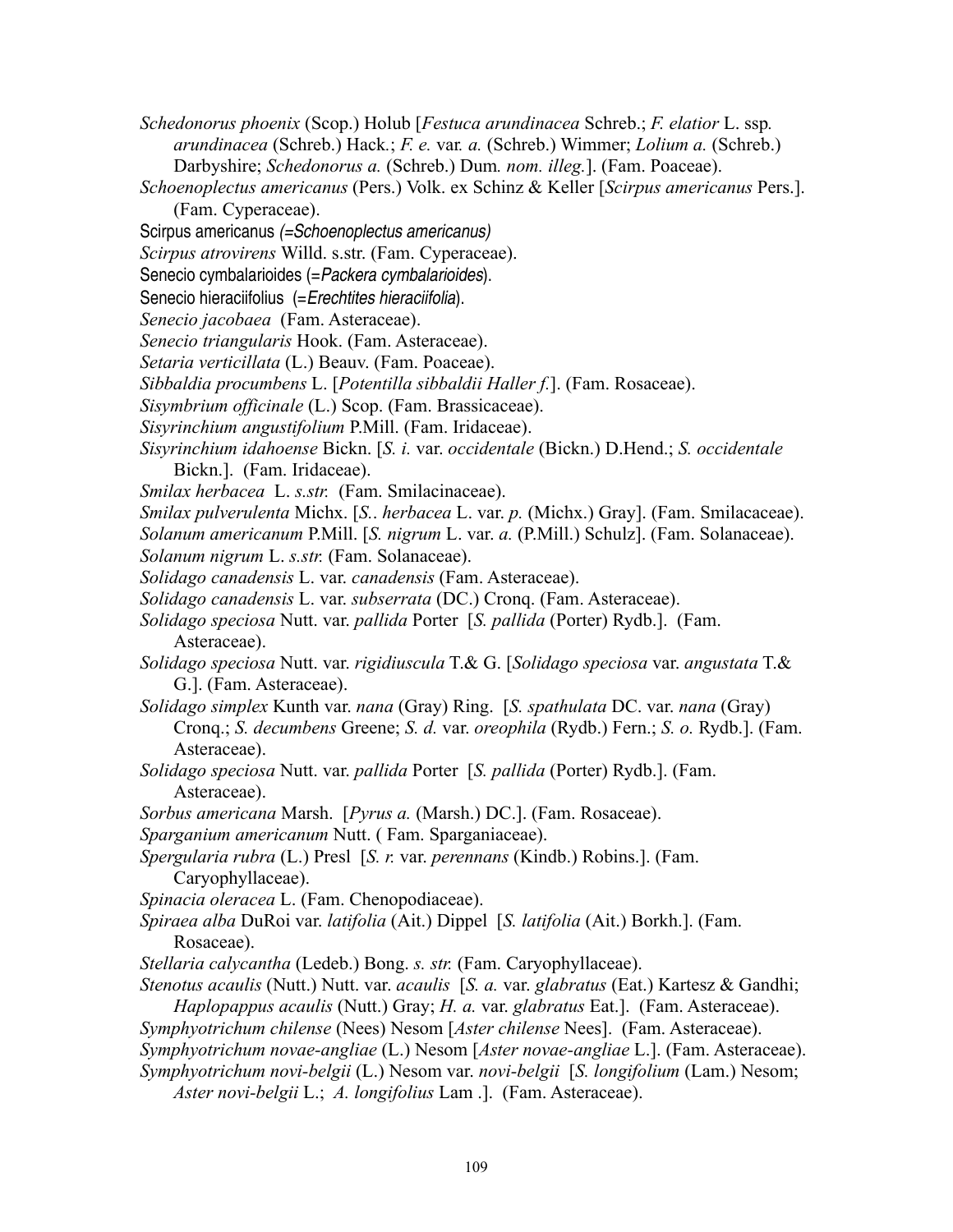- *Symphyotrichum praealtum* (Poir.) Nesom. var. *praealtum* [*Aster p.* Poir.]. (Fam. Asteraceae).
- *Symphyotrichum subspicatum* (Nees) Nesom var. *subspicatum* [*Aster subspicatus* Nees]. (Fam. Asteraceae).
- *Thalictrum dioicum* L. (Fam.Ranunculaceae).
- *Thaspium barbinode* (Michx.) Nutt. (Fam. Apiaceae).
- *Thelesperma subnudum* Gray var. *marginatum* (Rydb.) Melch. ex Cronq. [*T. marginatum* Rydb.]. (Fam. Asteraceae).
- *Thuja occidentalis* L. (Fam. Cupressaceae).
- *Trifolium campestre* Schreb. [*T. procumbens* L. (1755, non 1753)]. (Fam. Fabaceae).
- *Vaccinium angustifolium* Ait. [*V. a.* var. *laevifolium* House]. (Fam. Ericaceae).
- *Vaccinium macrocarpon* Ait. [*Oxycoccus macrocarpus* (Ait.) Pursh]. (Fam. Ericaceae).
- *Vahlodea atropurpurea* (Wahl.) Fries ex Hartm [*V. a.* ssp. *latifolia* (Hooker) Pors.;
- *Deschampsia a.* (Wahl.) Scheele]. (Fam. Poaceae).
- *Valeriana uliginosa* (T.& G.) Rydb. [*Valeriana sitchensis* var. *uliginosa* (T.& G.) Boivin]. (Fam. Valerianaceae).
- *Veronica officinalis* L. (Fam. Scrophulariaceae).
- *Viburnum rafinesquianum* Schultes (Fam. Caprifoliaceae).
- *Vicia hirsuta* (L.) S.F. Gray (Fam. Fabaceae).
- *Vicia sativa* L. (Fam. Fabaceae).
- *Vicia villosa* Roth (Fam. Fabaceae).
- *Wolffia arrhiza* (L.) Horkel ex Wimm. (Fam. Lemnaceae).
- *Xanthium strumarium* L*.* var*. strumarium* (Fam. Asteraceae).
- *Zizia aurea* (L.) Koch (Fam. Apiaceae).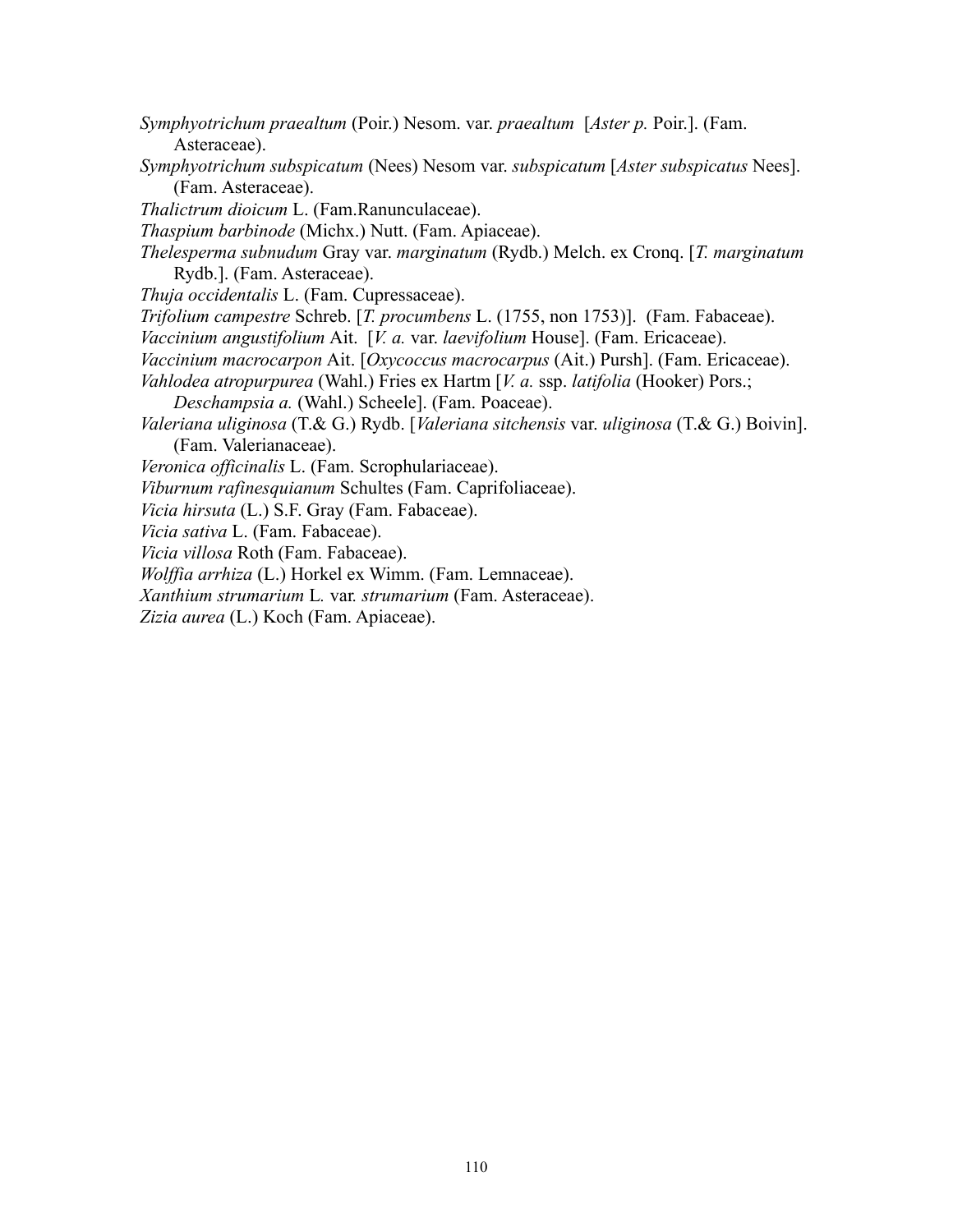## **APPENDIX 2**

# **ABBREVIATED ALPHABETICAL LISTS OF SASKATCHEWAN NATIVE PLANTS OF RARITY CONCERN**

## **POSSIBLY EXTIRPATED (END/EXT?) NATIVE PLANTS IN SASKATCHEWAN**

*Astragalus gracilis Carex meadii Carex paleacea Carex subspathacea Cerastium alpinum* var. *lanatum Crepis intermedia Cycloloma atriplicifolium Cyperus strigosus Cypripedium candidum*

*Danthonia parryi Myriophyllum pinnatum Nuttallanthus texanus Poa arctica* ssp. *lanata Puccinellia lemmonii Sagina decumbens Samolus floribundus Sporobolus compositus Vernonia fasciculata*

#### **ENDANGERED (END) NATIVE PLANTS IN SASKATCHEWAN**

*Allium geyeri Alopecurus alpinus Alopecurus carolinianus Anemone richardsonii Antennaria corymbosa Arceuthobium pusillum Aristida purpurea var. longiseta Arnica angustifolia Arnica sororia Asclepias syriaca Asclepias verticillata Astragalus bodinii Atriplex gardneri* var. *aptera Atriplex powellii Atriplex truncata Boechera holboellii* var. *boivinii Botrychium ascendens Botrychium campestre Botrychium lanceolatum* ssp. *lanceolatum Botrychium lanceolatum* ssp. *angustisegmentum Botrychium pallidum Botrychium paradoxum Botrychium pedunculosum*

*Botrychium simplex Buchloe dactyloides Camissonia andina Camissonia breviflora Cardamine parviflora* var. *arenicola Carex bicolor Carex blanda Carex glacialis Carex gravida Carex mackenziei Carex pedunculata Carex projecta Castilleja coccinea Celastrus scandens Cerastium alpinum* var. *strigosum Cerastium beeringianum Chamaesyce serpens Cladium mariscoides Crassula aquatica Crataegus succulenta Crepis atribarba Cryptantha celosioides Cryptantha minima Cynoglossum virginianum* var. *boreale Cyperus acuminatus*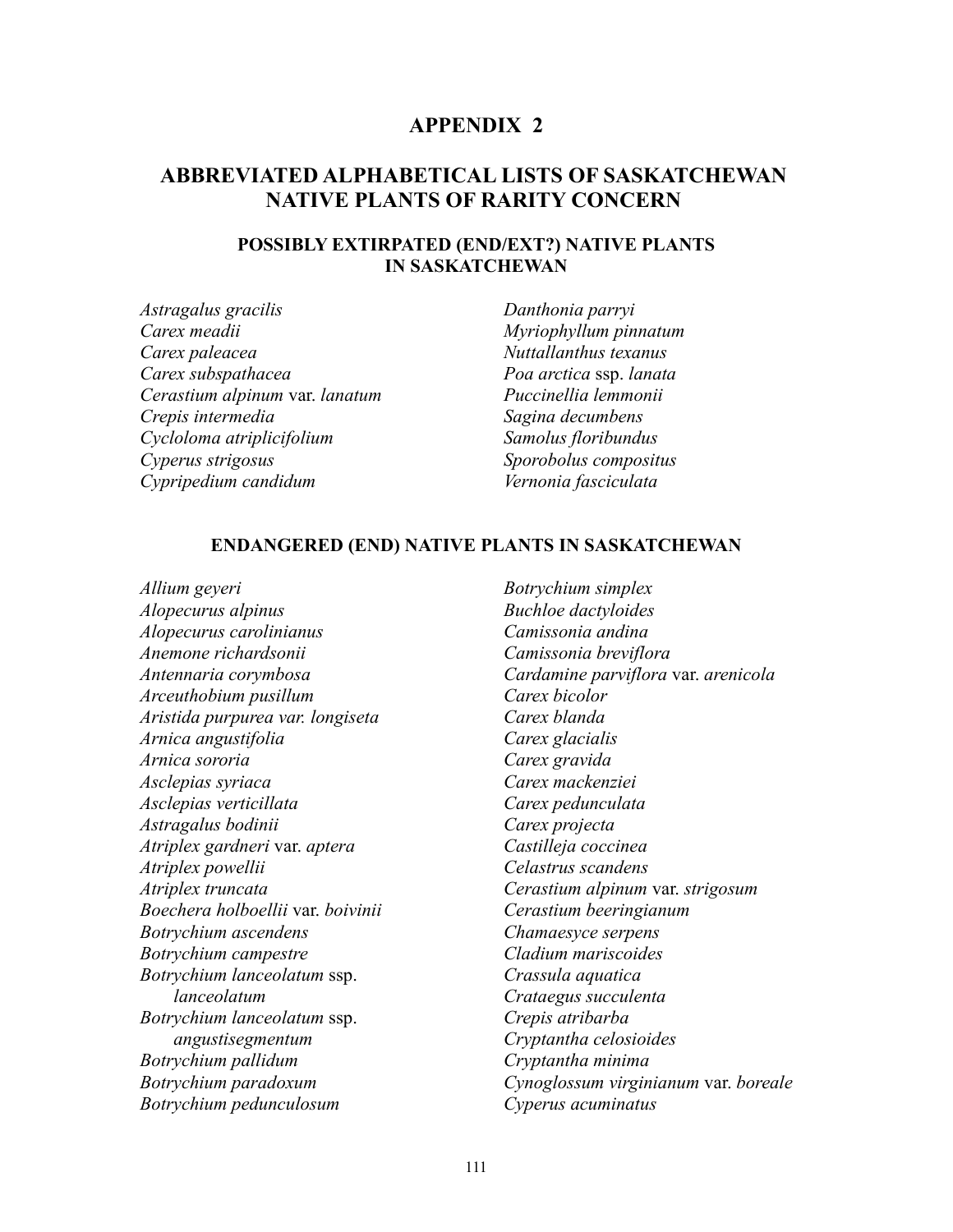*Cypripedium arietinum Cypripedium reginae Cystopteris montana Dalea villosa Dichanthelium leibergii Dichanthelium perlongum Dichanthelium xanthophysum Draba aurea Draba cinerea Dryas drummondii Dryopteris filix-mas Eleocharis coloradoensis Eragrostis hypnoides Eriophorum scheuchzeri Festuca altaica* var. *major Gentiana andrewsii* var. *dakotica Gentiana puberulenta Glyceria canadensis Heliopsis helianthoides* var. *occidentalis Heuchera parvifolia Hordeum brachyantherum Juncus castaneus Juncus ensifolius* var. *montanus Juncus triglumis* var. *albescens Juniperus scopulorum Lactuca ludoviciana Lechea intermedia var. depauperata Leersia oryzoides Leptochloa fusca ssp. fascicularis Lilaea scilloides Lithospermum ruderale Loiseleuria procumbens Lomatium orientale Luzula confusa Malaxis paludosa Melica bulbosa Mentzelia albicaulis Micranthes pensylvanica Millium effusum* var. *cisatlanticum Mimulus glabratus* var. *jamesii Montia linearis Muhlenbergia andina Muhlenbergia mexicana Munroa squarrosa Nymphaea odorata Orobanche uniflora* 

*Oxytropis campestris* ssp. *dispar Parnassia kotzebuei Pellaea gastonyi Penstemon confertus Picradeniopsis oppositifolia Plantago maritima* ssp. *juncoides Poa alpina Poa arctica* ssp. *arctica Polanisia dodecatheon* ssp. *dodecatheon Polygala verticillata* var. *isocycla Polygonatum biflorum Polygonum erectum Polygonum sawatchense Populus angustifolia Potamogeton amplifolius Potentilla nivea* ssp. *chamissonis Potentilla nivea* ssp. *hookeriana Prunus pumila* var. *besseyi Psilocarphus brevissimus Ranunculus hyperboreus Ranunculus inamoenus Rhus glabra Rhynchospora fusca Salix lasiandra* var. *caudata Schoenoplectus subterminalis Scrophularia lanceolata Senecio integerrimus var. scribneri Sorghastrum nutans Sparganium hyperboreum Spergularia canadensis var. occidentalis Sporobolus neglectus Stephanomeria minor Suaeda nigra Tetraneuris acaulis Thelypteris palustris* var. *pubescens Tofieldia pusilla Tradescantia occidentalis Triadenum fraseri Trichophorum clintonii Trientalis europaea* ssp. *arctica Tripterocalyx micranthus Trisetum wolfii Verbena urticifolia Viola blanda* var. *palustriformis Viola labradorica Viola macloskeyi* ssp. *pallens*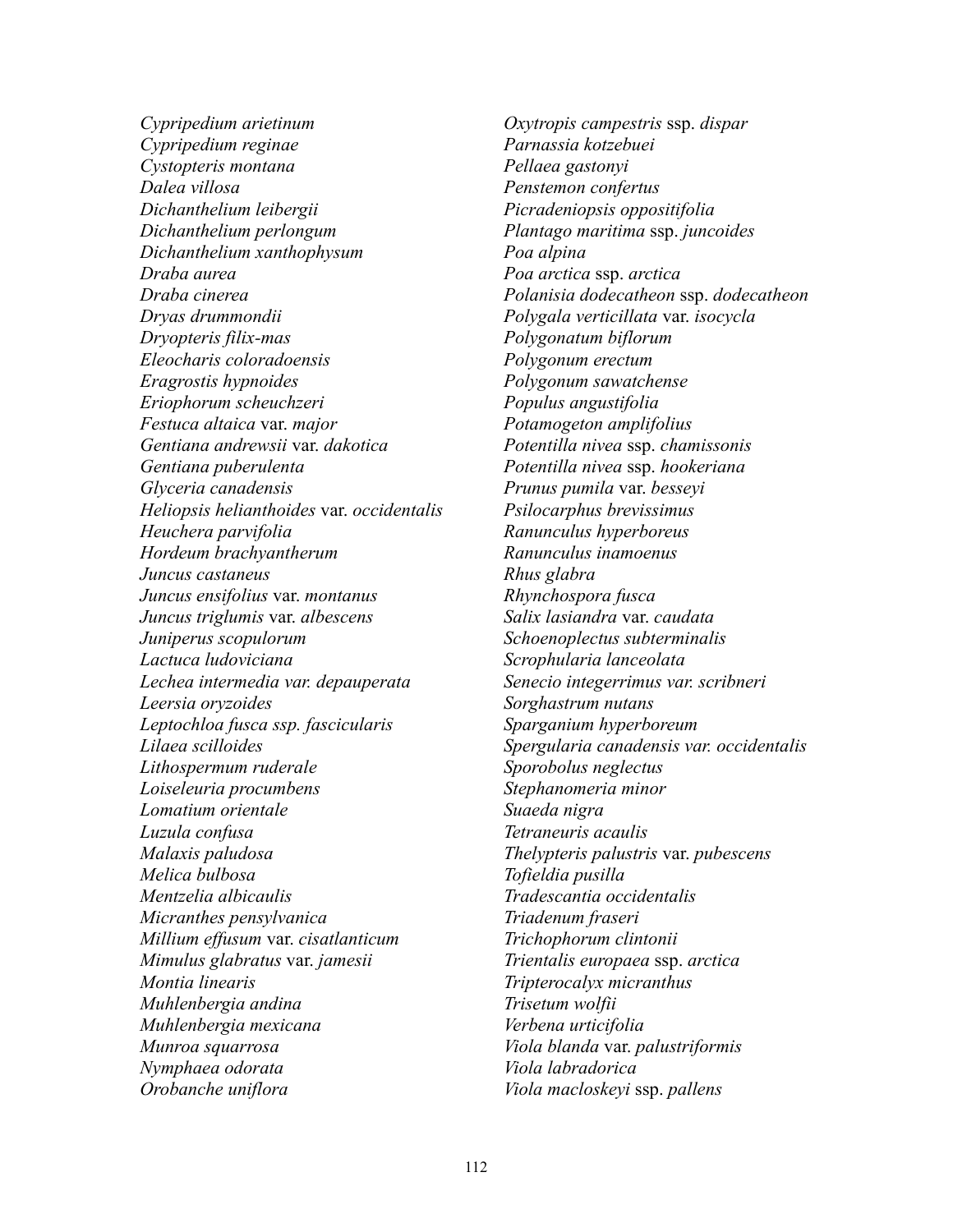*Wolffia columbiana Woodsia alpina* 

*Woodsia scopulina* 

## **THREATENED (THR) NATIVE PLANTS IN SASKATCHEWAN**

*Achillea millefolium* var. *megacephala Agrostis mertensii Allium schoenoprasum* var. *sibiricum Anagallis minima Anaphalis margaritacea Anemone parviflora Anemone quinquefolia* var. *bifolia Antennaria anaphaloides Antennaria dimorpha Arethusa bulbosa Armeria maritima* ssp. *interior Astragalus kentrophyta Astragalus purshii Astragalus racemosus Besseya wyomingensis Bistorta viviparum Blysmus rufus Boltonia asteroides Botrychium hesperium Botrychium minganense Calamogrostis rubescens Canadanthus modestus Cardamine pratensis Carex arcta Carex bigelowii Carex cristatella Carex cryptolepis Carex echinata Carex flava Carex granularis Carex heleonastes Carex hoodii Carex maritima Carex raynoldsii Carex saxatilis Carex supina* var. *spaniocarpa Carex tetanica Castilleja raupii Chenopodium atrovirens Chenopodium hians Chenopodium incanum*

*Chenopodium subglabrum Chenopodium watsonii Claytonia lanceolata Clematis occidentalis* ssp. *grosseserrata Crepis occidentalis ssp. costata Cryptantha kelseyana Cyperus squarrosus Danthonia californica Danthonia unispicata Delphinium glaucum Dichanthelium wilcoxianum Draba breweri* var. *cana Draba reptans Elatine rubella Eleocharis compressa* var. *acutisquamata Eleocharis elliptica Eleocharis engelmannii Eleocharis nitida Elodea bifoliata Elymus diversiglumis Elymus elymoides Elymus lanceolatus* ssp. *psammophilus Erigeron hyssopifolius Eriogonum cernuum Euphrasia subarctica Fallopia scandens Festuca brachyphylla Gentiana fremontii Goodyera oblongifolia Helianthus tuberosus Hieracium albiflorum Huperzia selago* var. *densa Hornungia procumbens Hypoxis hirsuta Isoetes lacustris Juncus ensifolius* var. *ensifolius Juncus mertensianus Juncus nevadensis Laportea canadensis Leptosiphon septentrionalis*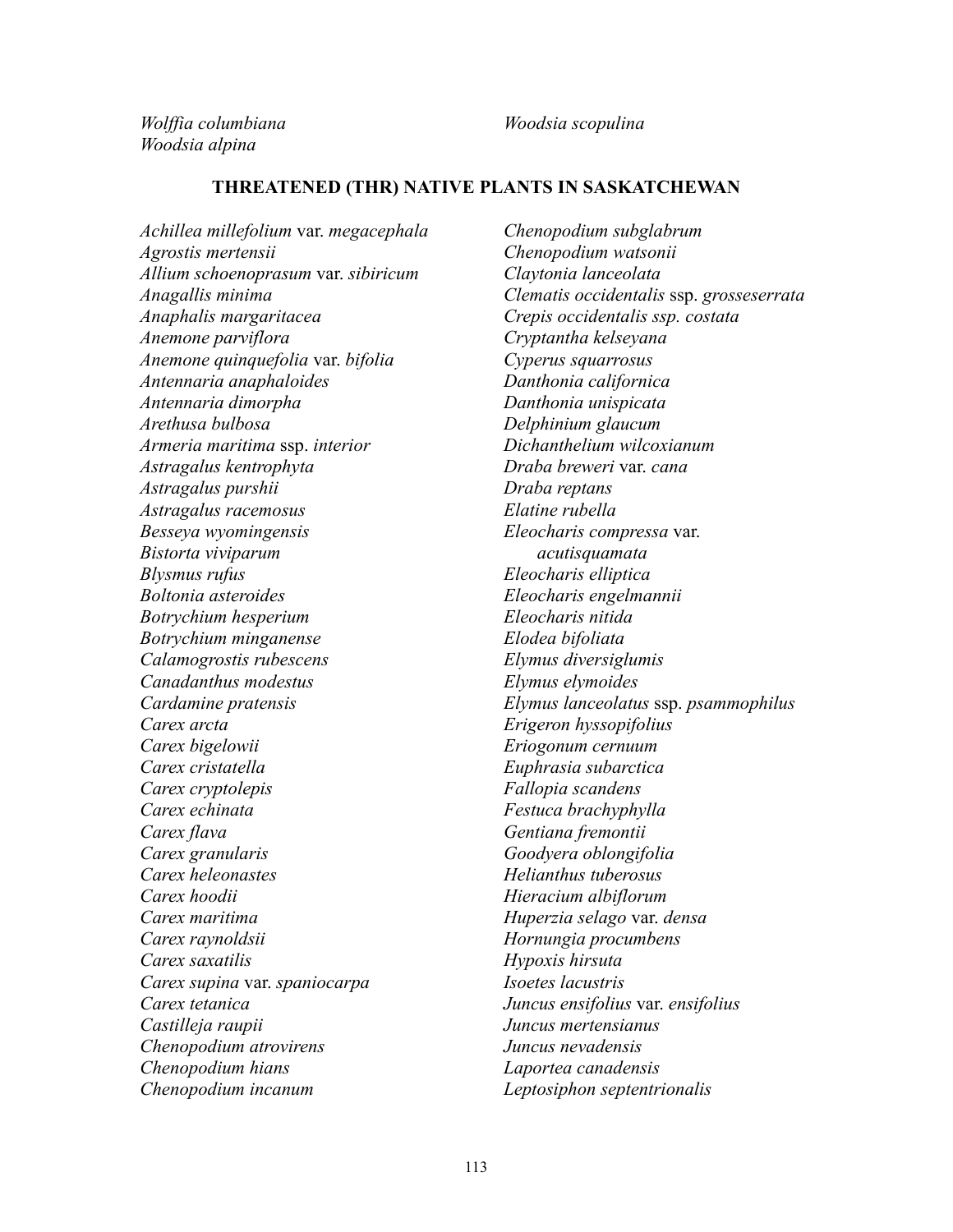*Leymus cinereus Lilium philadelphicum* var. *philadelphicum Listera borealis Lithophragma glabrum Lomatium cous Lomatium dissectum Lonicera oblongifolia Lotus unifoliatus Luzula acuminata Lycopodiella inundata Maianthemum racemosum* ssp. *amplexicaule Megalodonta beckii Micranthes occidentalis Mimulus ringens Monotropa hypopitys Myosurus apetalus* var. *borealis Myriophyllum alterniflorum Najas flexilis Nothocalais cuspidata Nymphaea leibergii Nymphaea tetragona Osmorhiza berteroi Oxytropis besseyi Packera pauciflora Packera plattensis Packera pseudaurea Parnassia palustris* var. *montanensis Parnassia palustris* var. *parviflora Parthenocissus vitacea Pedicularis groenlandica Pedicularis labradorica Pellaea glabella* ssp. *occidentalis Perideridia gairdneri Persicaria punctatum Phegopteris connectilis Plantago patagonica* var. *spinulosa Polygala alba*

*Polygonum polygaloides* ssp. *confertiflorum Potamogeton obtusifolius. Potamogeton robbinsii Potamogeton strictifolius Potentilla bimundorum Potentilla diversifolia Pterospora andromedea Puccinellia hauptiana Pyrola grandiflora Rhynchospora capillacea Rorippa tenerrima Rosa blanda Ruppia maritima* var. *rostrata Sagina nodosa* ssp*. borealis Salix arctophila Salix drummondiana Salix reticulata Salix turnorii Scirpus pallidus Selaginella selaginoides Shinnersoseris rostrata Silene acaulis* var. *exscapa Silene antirrhina Stephanomeria runcinata Symphyotrichum eatonii Teucrium canadense* ssp. *occidentale Thalictrum occidentale Torreyochloa pallida* var. *fernaldii Townsendia hookeri Transberingia bursifolia* ssp. *virgata Trichophorum pumilum* ssp. *rollandii Utricularia cornuta Verbena hastata Veronica serpyllifolia* ssp. *humifusa Viburnum lentago Viola pubescens* var. *scabriuscula Viola septentrionalis Viola sororia*

#### **VULNERABLE (VUL) NATIVE PLANTS IN SASKATCHEWAN**

*Achnatherum richardsonii Allium cernuum Ambrosia acanthicarpa Andromeda polifolia* var. *glaucophylla* *Antennaria umbrinella Arabis arenicola Astragalus spatulatus Astragalus vexilliflexus*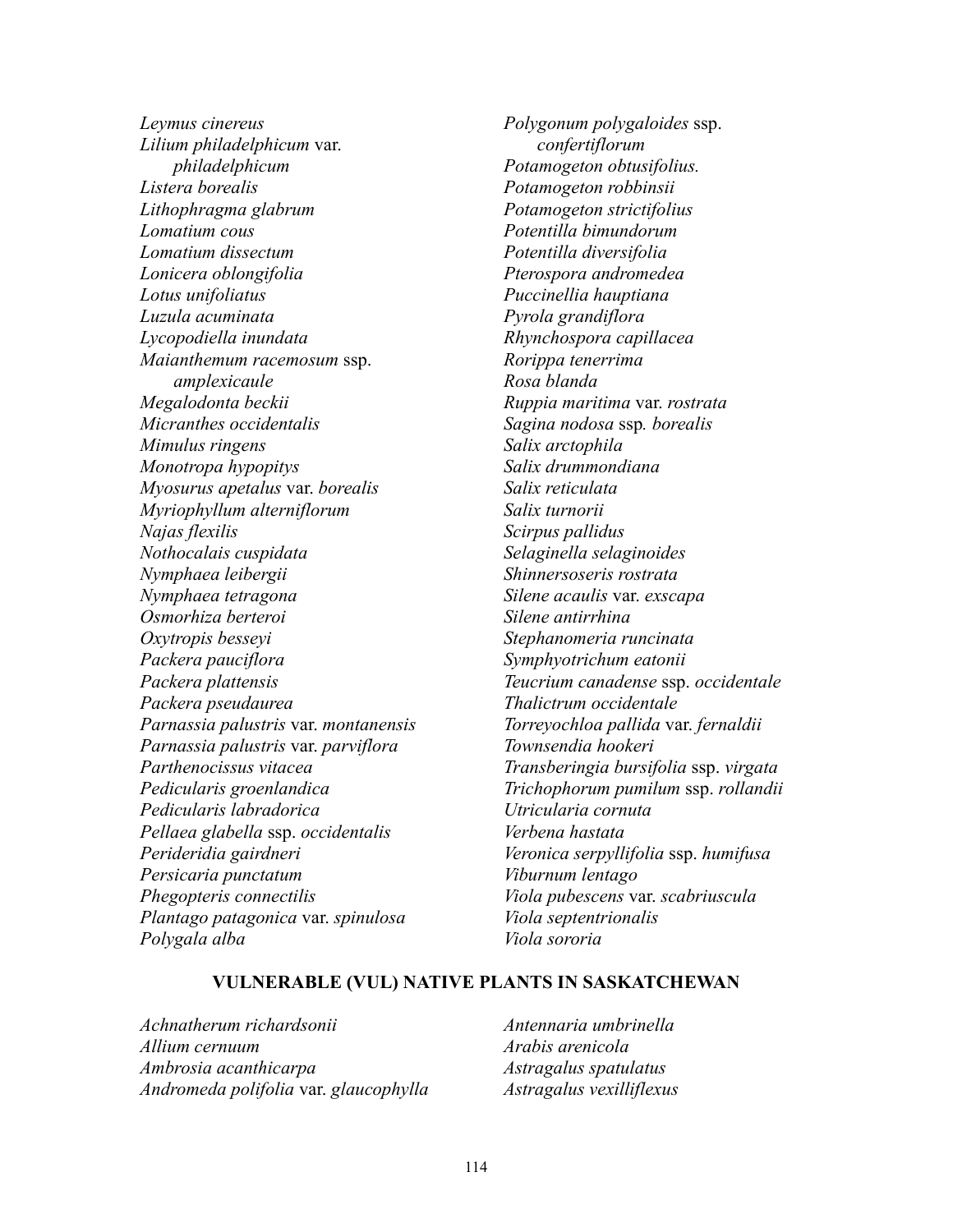*Athyrium filix-femina* ssp. *angustum Botrichium lunaria Bouteloua curtipendula Calamogrostis lapponica Calypso bulbosa* var. *americana Calystegia sepium* var. *angulata Carex alopecoidea Carex assiniboinensis Carex buxbaumii Carex capitata Carex crawei Carex garberi Carex hystericina Carex michauxiana Carex pachystachya Carex pauciflora Carex petasata Carex saximontana Carex trisperma Carex vulpinoidea Cerastium brachypodum Cirsium muticum Collinsia parviflora Corallorrhiza striata Corispermum americanum Corispermum hookeri Crataegus douglasii Cuscuta corylii Cyperus schweinitzii Deschampsia mackenzieana Dichanthelium acuminatum* ssp. *fasciculatum Diphasiastrum sitchense Doellingeria umbellata var. pubens Downingia laeta Drosera linearis Echinacea angustifolia Elodea canadensis Elymus glaucus Epilobium pygmaeum Ericameria nauseosa* var. *glabrata Erigeron elatus Erigeron lonchophyllus Erigeron radicatus Erigeron strigosus* var*. strigosus Festuca idahoensis* 

*Geranium richardsonii Geranium viscossissimum Gymnocarpium jessoense* var. *parvulum Helenium autumnale* var. *grandiflorum Huperzia selago* var. *selago Juncus confusus Juncus interior Juncus stygius* ssp. *americanus Lactuca biennis Leymus mollis Liparis loeselii Listera cordata Lomatogonium rotatum Luzula multiflora* var. *frigida Luzula multiflora* var. *multiflora Malaxis monophyllos* var. *brachypoda Mimulus guttatus Minuartia rubella Moehringia macrophylla Myosurus apetalus* var. *montanus Oenothera flava Onosmodium bejariense* ssp. *occidentale Oxytropis lambertii Packera streptanthifolia Panicum virgatum Parnassia glauca Pedicularis macrodonta Phleum alpinum. Phlox alyssifolia Pinguicula villosa Pinguicula vulgaris Piptatherum canadense Platanthera dilatata Polanisia dodecatheon ssp. trachysperma Polygala paucifolia Potentilla nivea* ssp. *subquinata Prenanthes alba Prunus americana Ranunculus cardiophyllus Rhynchospora alba Ribes aureum* var. *aureum Rorippa curvipes* var. *truncata Ruppia cirrhosa Salix brachycarpa* var. *psammophila Salix silicicola*